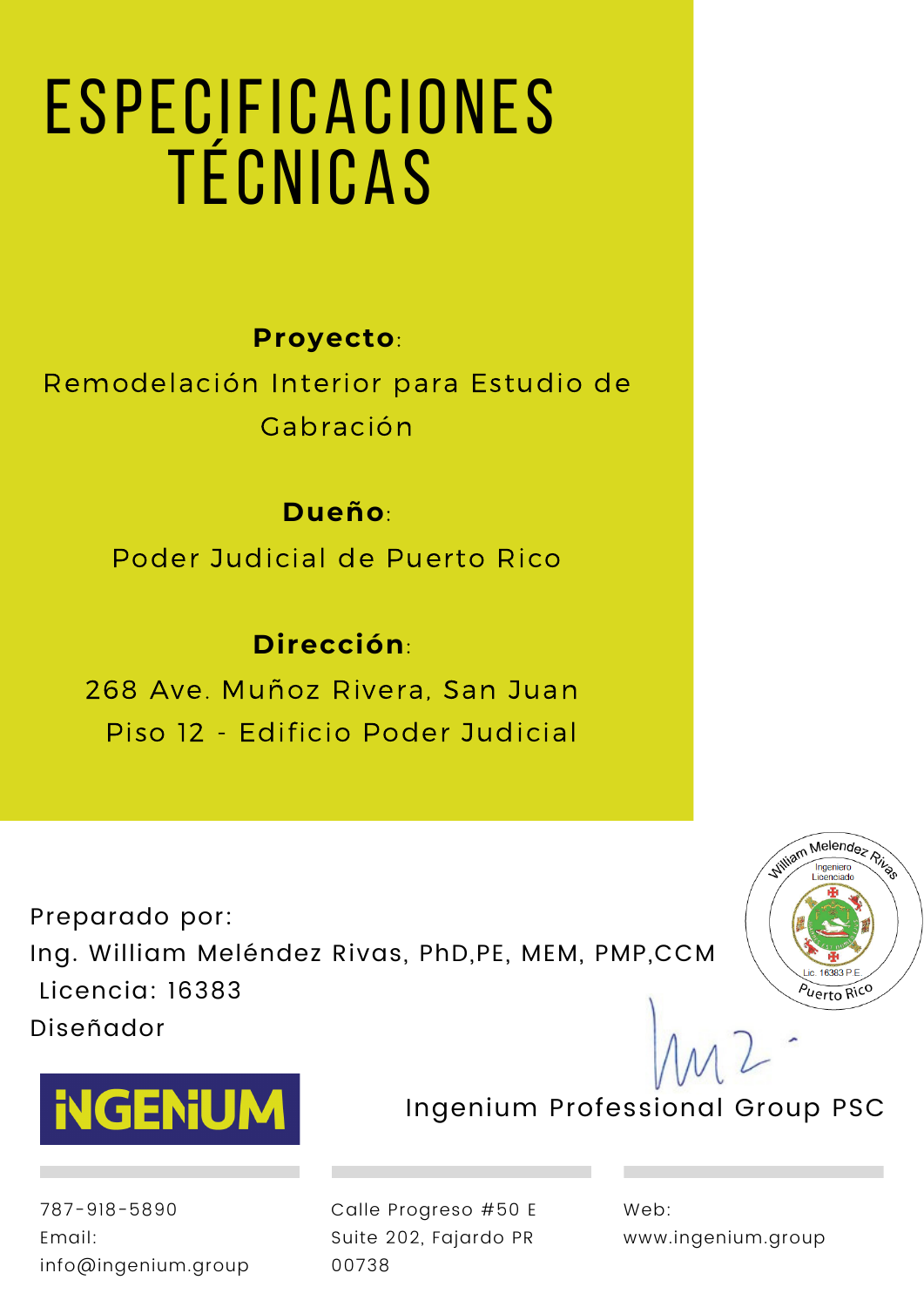#### SECTION 01 00 00

#### GENERAL REQUIREMENTS

#### PART 1 GENERAL

#### 1.1 CONTRACT DESCRIPTION

Work of the Project includes comprehensive remodeling and interior architecture work for an existing residential building at Solar #2, Bloque F, Urb. San Gerardo, Bo. Cupey de Río Piedras, San Juan, P.R, 00936

- A. CONTRACTOR'S USE OF PREMISES
- B. Limit use of premises to allow: 1. Contractor's Work sequence .

#### 1.2 SPECIFICATION CONVENTIONS

- A. These specifications are written in imperative mood and streamlined form. This imperative language is directed to the Contractor, unless specifically noted otherwise. The words "shall be" are included by inference where a colon (:) is used within sentences or phrases.
- 1.3 CASH ALLOWANCES

NOT USED

1.4 TESTING AND INSPECTION ALLOWANCES

NOT USED

- 1.5 SCHEDULE OF VALUES
	- A. Submit schedule on AIA Form G703.
	- B. Submit Schedule of Values in duplicate within 20 days after date established in Notice to Proceed.

#### 1.6 APPLICATIONS FOR PAYMENT

- A. Submit three copies of each application on AIA Form G702 and G703.
- B. Content and Format: Utilize Schedule of Values for listing items in Application for Payment.
- C. Payment Period: Monthly.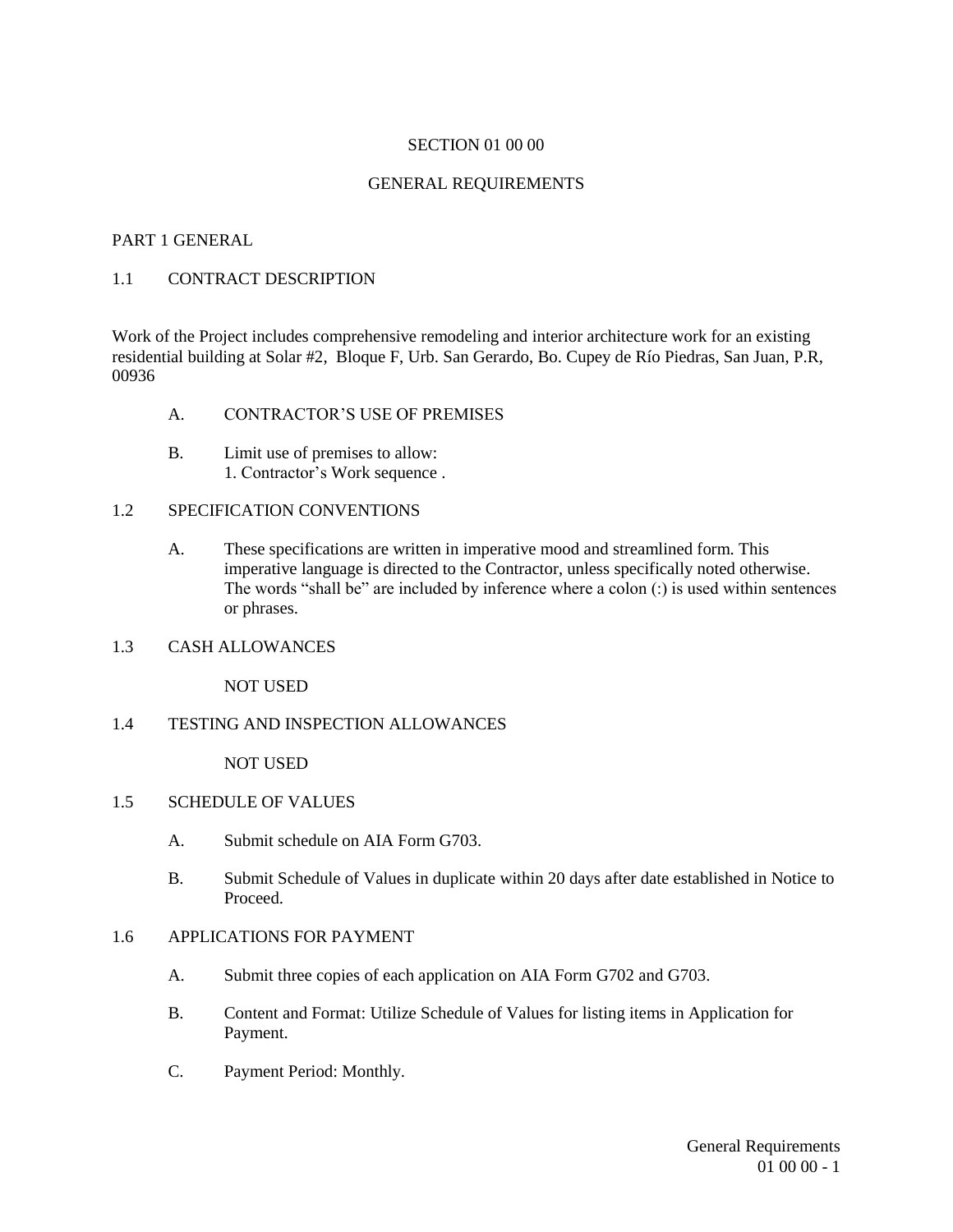#### 1.7 CHANGE PROCEDURES

- A. Stipulated Sum/Price Change Order: Based on Contractor's request for Change Order as approved by Architect/Engineer].
- B. Change Order Forms: AIA G701.
- C. Unit Price Change Order: For pre-determined unit prices and quantities, Change Order will be executed on fixed unit price basis. Changes in Contract Sum/Price or Contract Time will be computed as specified for Change Order.

#### 1.8 UNIT PRICES

#### NOT USED

#### 1.9 ALTERNATES

- A. Alternates quoted on Bid Forms will be reviewed and accepted or rejected at Owner's option.
- B. Coordinate related Work and modify surrounding Work as required.
- C. Schedule of Alternates:

NOT USED

#### 1.10 COORDINATION

- A. Coordinate scheduling, submittals, and Work of various sections of specifications to ensure efficient and orderly sequence of installation of interdependent construction elements.
- B. Verify utility requirement characteristics of operating equipment are compatible with building utilities.
- C. Coordinate space requirements and installation of mechanical and electrical work indicated diagrammatically on Drawings. Follow routing shown for pipes, ducts, and conduit, as closely as practicable.
- D. In finished areas, conceal pipes, ducts, and wiring within construction.

#### 1.11 FIELD ENGINEERING

NOT USED

#### 1.12 PRECONSTRUCTION, [SITE MOBILIZATION AND PREINSTALLATION MEETINGS

A. Owner will schedule preconstruction and/or site mobilization meeting after Notice of Award for affected parties.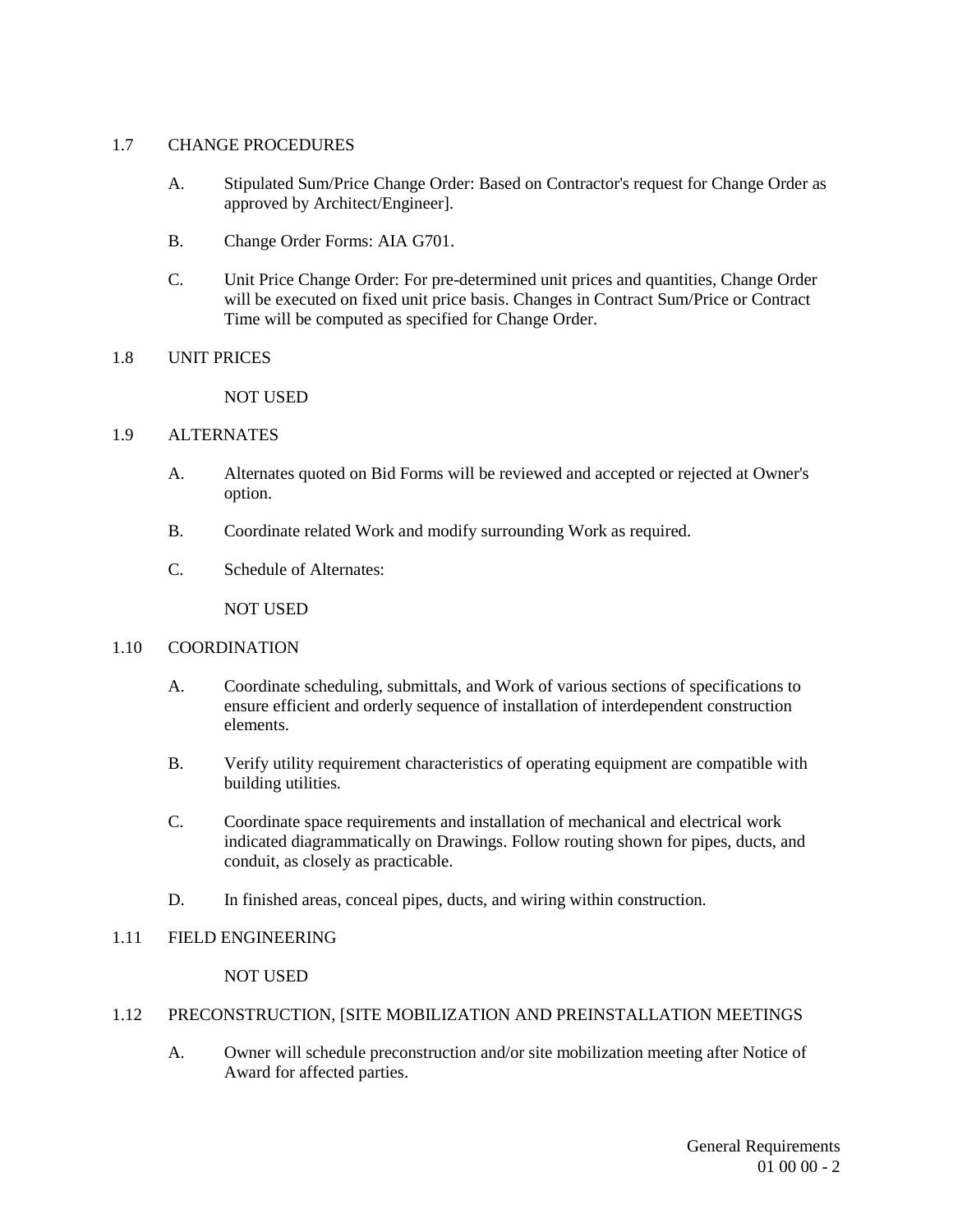B. When required in individual specification section, convene preinstallation meeting at Project site prior to commencing work of section.

#### 1.13 PROGRESS MEETINGS

- A. Schedule and administer weekly meetings throughout progress of the Work.
- B. Preside at meetings, record minutes, and distribute copies within two days to those affected by decisions made.

#### 1.14 CUTTING AND PATCHING

- A. Employ skilled and experienced installer to perform cutting and patching new Work; restore Work with new Products.
- B. Cut masonry and concrete materials using masonry saw or core drill. Restore Work with new Products in accordance with requirements of Contract Documents.
- C. Fit Work tight to adjacent elements. Maintain integrity of wall, ceiling, or floor construction; completely seal voids.
- D. Fit Work tight to pipes, sleeves, ducts, conduit, and other penetrations through surfaces.
- E. Refinish surfaces to match adjacent finishes.

#### 1.15 SUBMITTAL PROCEDURES

- A. Submittal form to identify Project, Contractor, subcontractor or supplier; and pertinent Contract Document references.
- B. Apply Contractor's stamp, signed or initialed, certifying that review, verification of Products required, field dimensions, adjacent construction Work, and coordination of information is in accordance with requirements of the Work and Contract Documents.

#### 1.16 CONSTRUCTION PROGRESS SCHEDULES

A. Submit initial progress schedule in duplicate within 20 days after date established in Notice to Proceed, for Architect/Engineer review.

#### 1.17 PROPOSED PRODUCTS LIST

#### NOT USED

#### 1.18 PRODUCT DATA

#### A. Product Data:

1. Submitted to Architect/Engineer for review for limited purpose of checking for conformance with information given and design concept expressed in Contract Documents.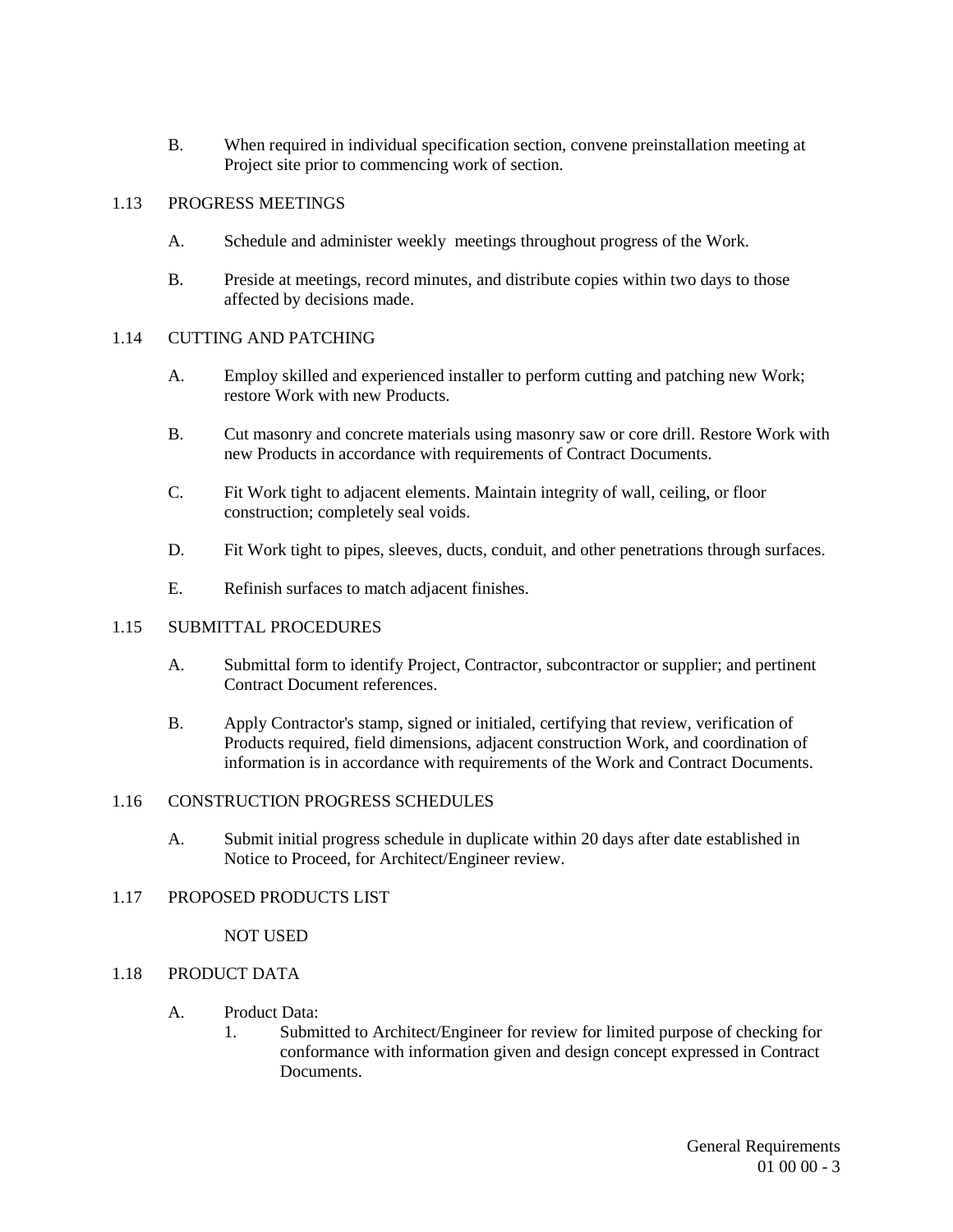2. After review, provide copies and distribute in accordance with SUBMITTAL PROCEDURES article and for record documents purposes as specified.

#### 1.19 SHOP DRAWINGS

- A. Shop Drawings:
	- 1. Submitted to Architect/Engineer for review for limited purpose of checking for conformance with information given and design concept expressed in Contract **Documents**
	- 2. After review, provide copies and distribute in accordance with SUBMITTAL PROCEDURES article and for record documents purposes as specified.

#### 1.20 SAMPLES

- A. Samples for Review:
	- 1. Submitted to Architect/Engineer for review for limited purpose of checking for conformance with information given and design concept expressed in Contract Documents.
	- 2. After review, provide copies and distribute in accordance with SUBMITTAL PROCEDURES article and for record documents purposes as specified.
- B. Samples For Selection:
	- 1. Submitted to Architect/Engineer for aesthetic, color, or finish selection.
	- 2. Submit samples of finishes from full range of manufacturer's standard colors, textures, and patterns for Architect/Engineer selection.
	- 3. After review, provide copies and distribute in accordance with SUBMITTAL PROCEDURES article and for record documents purposes as specified.
- C. Submit samples to illustrate functional and aesthetic characteristics of Product.

#### 1.21 MANUFACTURER'S INSTRUCTIONS

A. When specified in individual specification sections, submit manufacturer printed instructions for delivery, storage, assembly, installation, start-up, adjusting, and finishing, in quantities specified for Product Data.

#### 1.22 MANUFACTURER'S CERTIFICATES

- A. When specified in individual specification sections, submit certifications by manufacturer to Architect/Engineer, in quantities specified for Product Data.
- B. Indicate material or Product conforms to or exceeds specified requirements. Submit supporting reference data, affidavits, and certifications as appropriate.

#### 1.23 QUALITY CONTROL

A. Monitor quality control over suppliers, manufacturers, Products, services, site conditions, and workmanship, to produce Work of specified quality.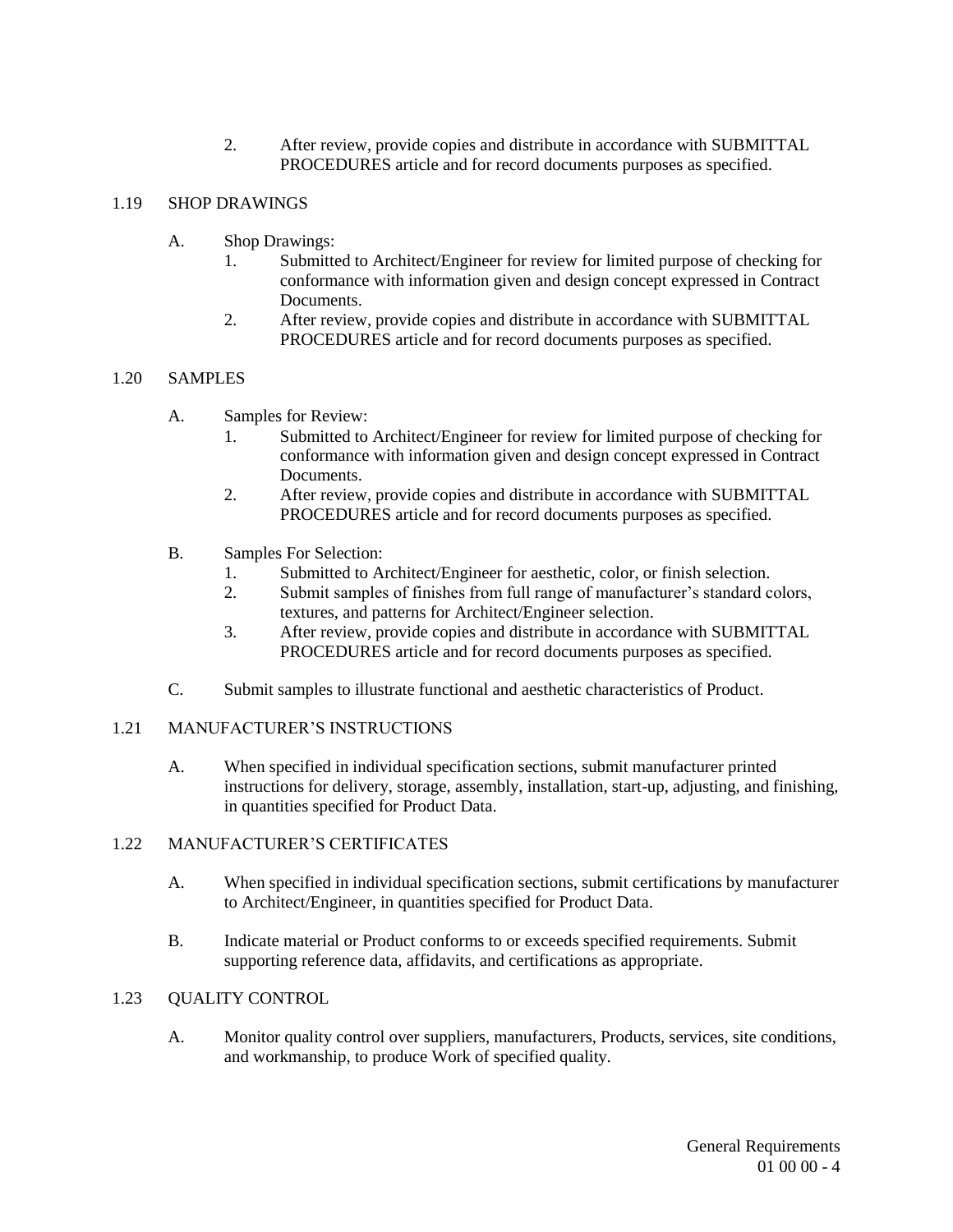- B. Comply with manufacturer's instructions.
- C. Comply with specified standards as minimum quality for the Work except when more stringent tolerances, codes, or specified requirements indicate higher standards or more precise workmanship.

#### 1.24 TOLERANCES

- A. Monitor fabrication and installation tolerance control of installed Products over suppliers, manufacturers, Products, site conditions, and workmanship, to produce acceptable Work. Do not permit tolerances to accumulate.
- B. Comply fully with manufacturer's tolerances.

#### 1.25 LABELING

- A. Attach label from agency approved by authority having jurisdiction for products, assemblies, and systems required to be labeled by applicable code.
- B. Label Information: Include manufacturer's or fabricator's identification, approved agency identification, and the following information, as applicable, on each label.
	- 1. Model number.
	- 2. Serial number.<br>3. Performance ch
	- Performance characteristics.

#### 1.26 MOCK-UPS

NOT USED

#### 1.27 TESTING AND INSPECTION LABORATORY SERVICES

NOT USED

#### 1.28 MANUFACTURER'S FIELD SERVICES AND REPORTS

- A. When specified in individual specification sections, require material or Product suppliers or manufacturers to furnish qualified staff personnel to observe site conditions and to initiate instructions when necessary.
- B. Report observations and site decisions or instructions that are supplemental or contrary to manufacturer's written instructions.

#### 1.29 EXAMINATION

- A. Verify existing site conditions and substrate surfaces are acceptable for subsequent Work. Beginning new Work means acceptance of existing conditions.
- B. Verify utility services are available, of correct characteristics, and in correct location.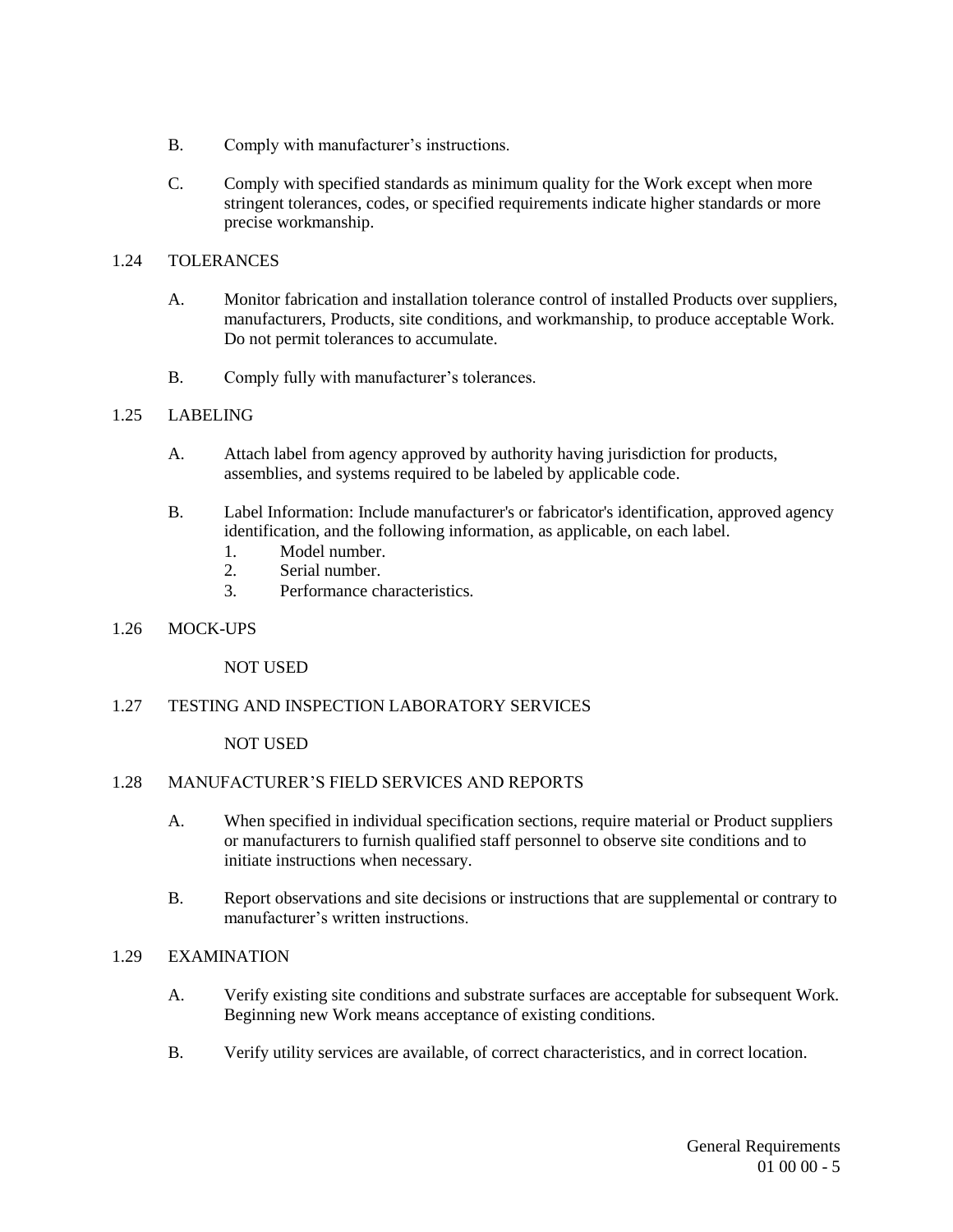#### 1.30 PREPARATION

- A. Clean substrate surfaces prior to applying next material or substance.
- B. Apply manufacturer required or recommended substrate primer, sealer, or conditioner prior to applying new material or substance in contact or bond.

#### 1.31 TEMPORARY ELECTRICITY

- A. Provide separate metering and pay cost of electricity used.
- B. Provide temporary electricity and power outlets for construction operations, connections, branch wiring, distribution boxes, and flexible power cords as required.

## 1.32 TEMPORARY LIGHTING FOR CONSTRUCTION PURPOSES

- A. Provide and maintain temporary lighting for construction operations.
- B. Provide branch wiring from power source to distribution boxes with lighting conductors, pigtails, and lamps as required.

#### 1.33 TEMPORARY COOLING

- A. Provide cooling devices and cool as needed to maintain specified conditions for construction operations.
- B. Provide separate metering and pay cost of energy used.
- C. Provide and pay for operation, maintenance, and regular replacement of filters and worn or consumed parts.

#### 1.34 TEMPORARY VENTILATION

A. Ventilate enclosed areas to assist cure of materials, to dissipate humidity, and to prevent accumulation of dust, fumes, vapors, or gases.

#### 1.35 TELEPHONE AND FACSIMILE SERVICE

A. Provide, maintain and pay for telephone and telephone facsimile service to field office at time of project mobilization. Allow Architect/Engineer incidental use.

#### 1.36 TEMPORARY WATER SERVICE

A. Provide, maintain and pay for suitable quality water service required.

#### 1.37 TEMPORARY SANITARY FACILITIES

A. Provide and maintain required facilities and enclosures. Existing facilities may not be used.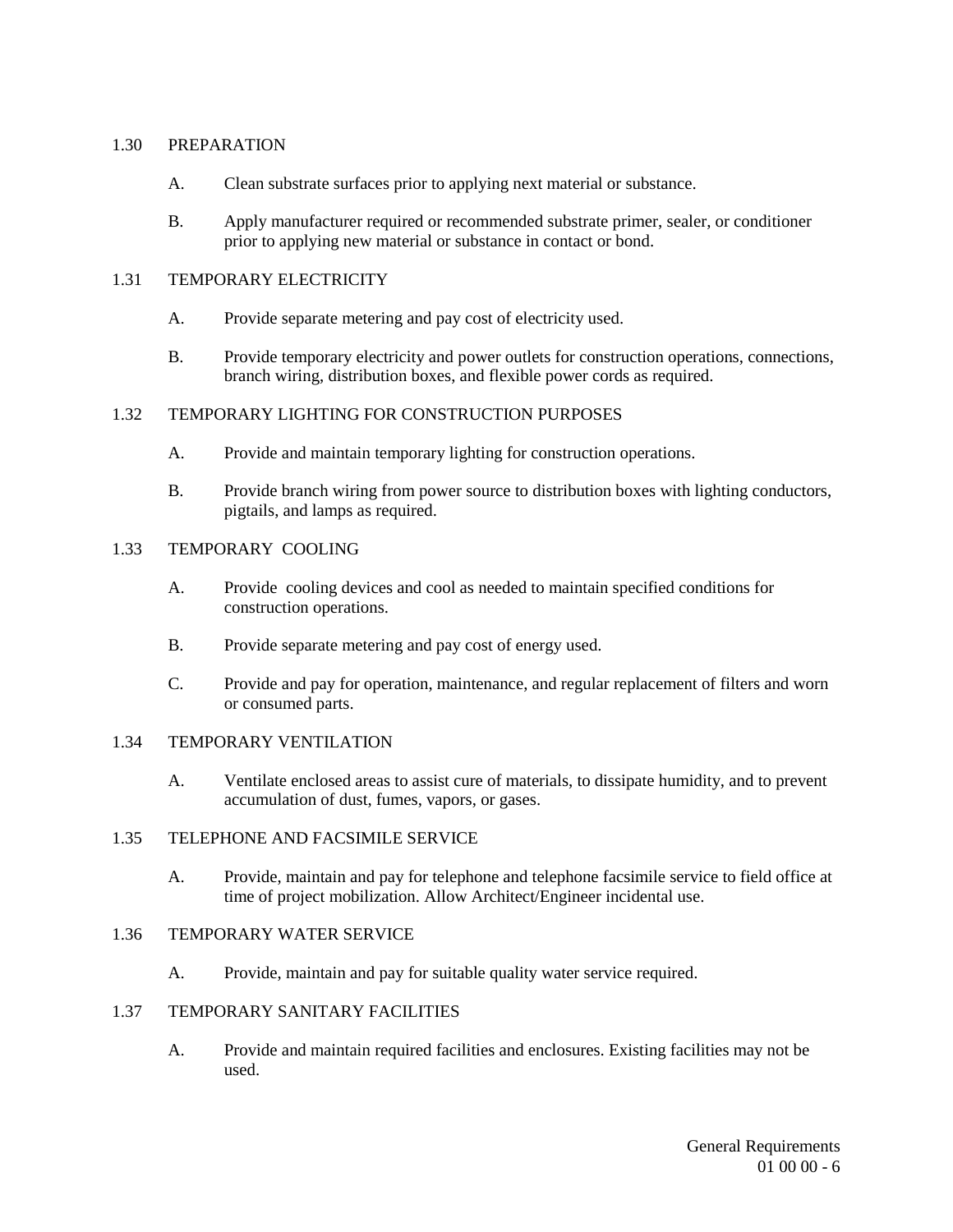B. Maintain in clean and sanitary condition.

#### 1.38 FIELD OFFICES AND SHEDS

A. Provide space for Project meetings, with table and chairs to accommodate 6 persons.

#### 1.39 ACCESS ROADS

A. Designated existing on-site roads may be used for construction traffic.

#### 1.40 PARKING

A. Arrange for temporary parking areas to accommodate construction personnel.

#### 1.41 PROGRESS CLEANING AND WASTE REMOVAL

A. Collect and maintain areas free of waste materials, debris, and rubbish. Maintain site in clean and orderly condition.

#### 1.42 PROJECT IDENTIFICATION

- A. Provide 2 foot wide x 2 foot high project sign of exterior grade plywood and wood frame construction, painted, to Architect/Engineer's design and colors.
- B. Erect on site at location indicated by Architect/Engineer.

#### 1.43 FIRE PREVENTION FACILITIES

- A. Prohibit smoking within buildings under construction and demolition. Designate area on site where smoking is permitted. Provide approved ashtrays in designated smoking areas.
- B. Establish fire watch for cutting and welding and other hazardous operations capable of starting fires. Maintain fire watch before, during, and after hazardous operations until threat of fire does not exist.

#### 1.44 PROTECTION OF INSTALLED WORK

A. Protect installed Work and provide special protection where specified in individual specification sections.

#### 1.45 SECURITY

A. Prrotect Work from unauthorized entry, vandalism, or theft.

#### 1.46 WATER CONTROL

NOT USED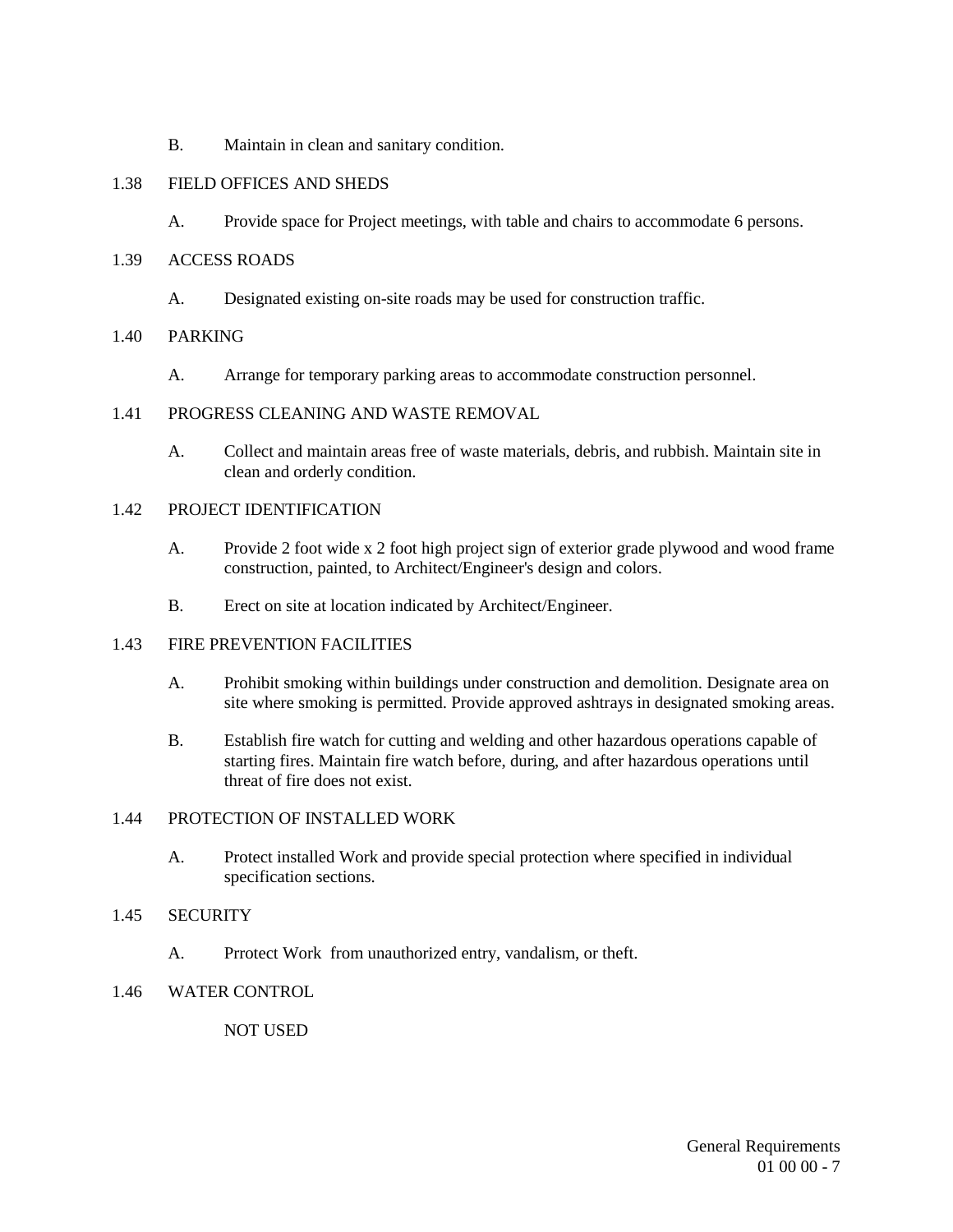#### 1.47 POLLUTION AND ENVIRONMENTAL CONTROL

A. Provide dust control, erosion and sediment control, noise control, pest control and rodent control to allow for proper execution of the Work.

#### 1.48 REMOVAL OF UTILITIES, FACILITIES, AND CONTROLS

- A. Remove temporary utilities, equipment, facilities, materials, prior to Substantial Completion review.
- B. Clean and repair damage caused by installation or use of temporary work.
- C. Restore existing facilities used during construction to original condition. Restore permanent facilities used during construction to specified condition.

#### 1.49 PRODUCTS

A. Products: Means new material, machinery, components, equipment, fixtures, and systems forming the Work, but does not include machinery and equipment used for preparation, fabrication, conveying and erection of the Work. Products may also include existing materials or components specifically identified for reuse.

#### 1.50 DELIVERY, HANDLING, STORAGE, AND PROTECTION

A. Deliver, handle, store, and protect Products in accordance with manufacturer's instructions.

#### 1.51 PRODUCT OPTIONS

- A. Products Specified by Reference Standards or by Description Only: Any Product meeting those standards or description.
- B. Products Specified by Naming One or More Manufacturers: Products of manufacturers named and meeting specifications, no options or substitutions allowed.
- C. Products Specified by Naming One or More Manufacturers with Provision for Substitutions: Submit request for substitution for manufacturers not named.

#### 1.52 SUBSTITUTIONS

- A. During construction substitutions will only be considered when Product becomes unavailable through no fault of Contractor.
- B. Document each request with complete data substantiating compliance of proposed Substitution with Contract Documents.
- C. Submit three copies of request for Substitution for consideration. Limit each request to one proposed Substitution.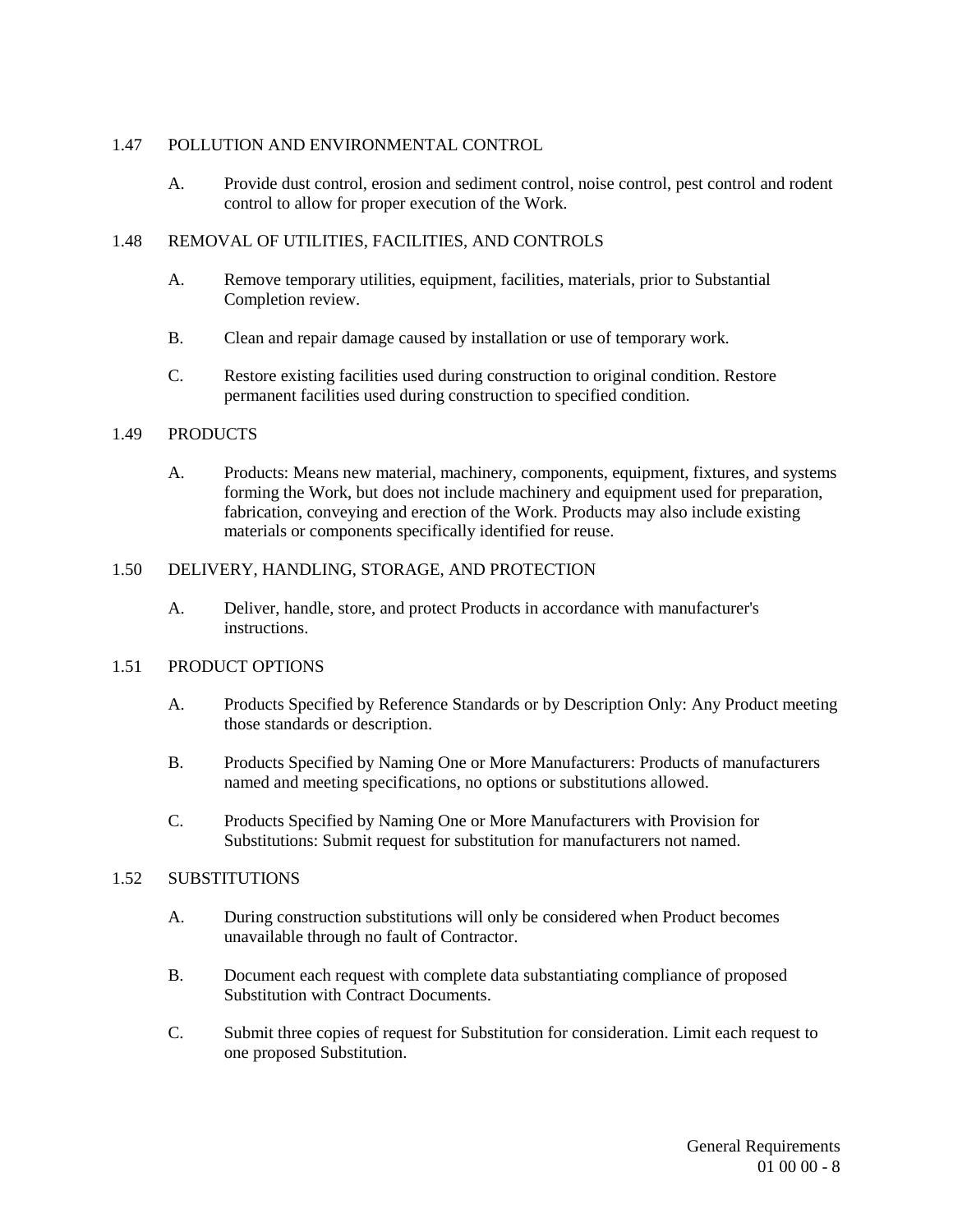#### 1.53 CLOSEOUT PROCEDURES

A. Submit written certification Contract Documents have been reviewed, Work has been inspected, and Work is complete in accordance with Contract Documents and ready for Architect/Engineer's inspection.

#### 1.54 FINAL CLEANING

- A. Execute final cleaning prior to final inspection.
- B. Clean interior and exterior surfaces exposed to view. Vacuum carpeted and soft surfaces.
- C. Replace filters of operating equipment.
- D. Remove waste and surplus materials, and rubbish from site.

#### 1.55 STARTING OF SYSTEMS

- A. Provide seven days notification prior to start-up of each item.
- B. Ensure each piece of equipment or system is ready for operation.

#### 1.56 DEMONSTRATION AND INSTRUCTIONS

A. Demonstrate start-up, operation, control, adjustment, trouble-shooting, servicing, maintenance, and shutdown of each item of equipment at agreed-upon times, at equipment location.

#### 1.57 TESTING, ADJUSTING, AND BALANCING

A. Adjust operating products and equipment to ensure smooth and unhindered operation.

#### 1.58 PROTECTING INSTALLED CONSTRUCTION

- A. Provide temporary and removable protection for installed products. Control activity in immediate work area to prevent damage.
- B. Protect finished floors, stairs, and other surfaces from traffic, dirt, wear, damage, or movement of heavy objects, by protecting with durable sheet materials.

#### 1.59 PROJECT RECORD DOCUMENTS

- A. Maintain on site one set of Contract Documents to be utilized for record documents.
- B. Record actual revisions to the Work. Record information concurrent with construction progress.
- C. Specifications: Legibly mark and record at each Product section description of actual Products installed.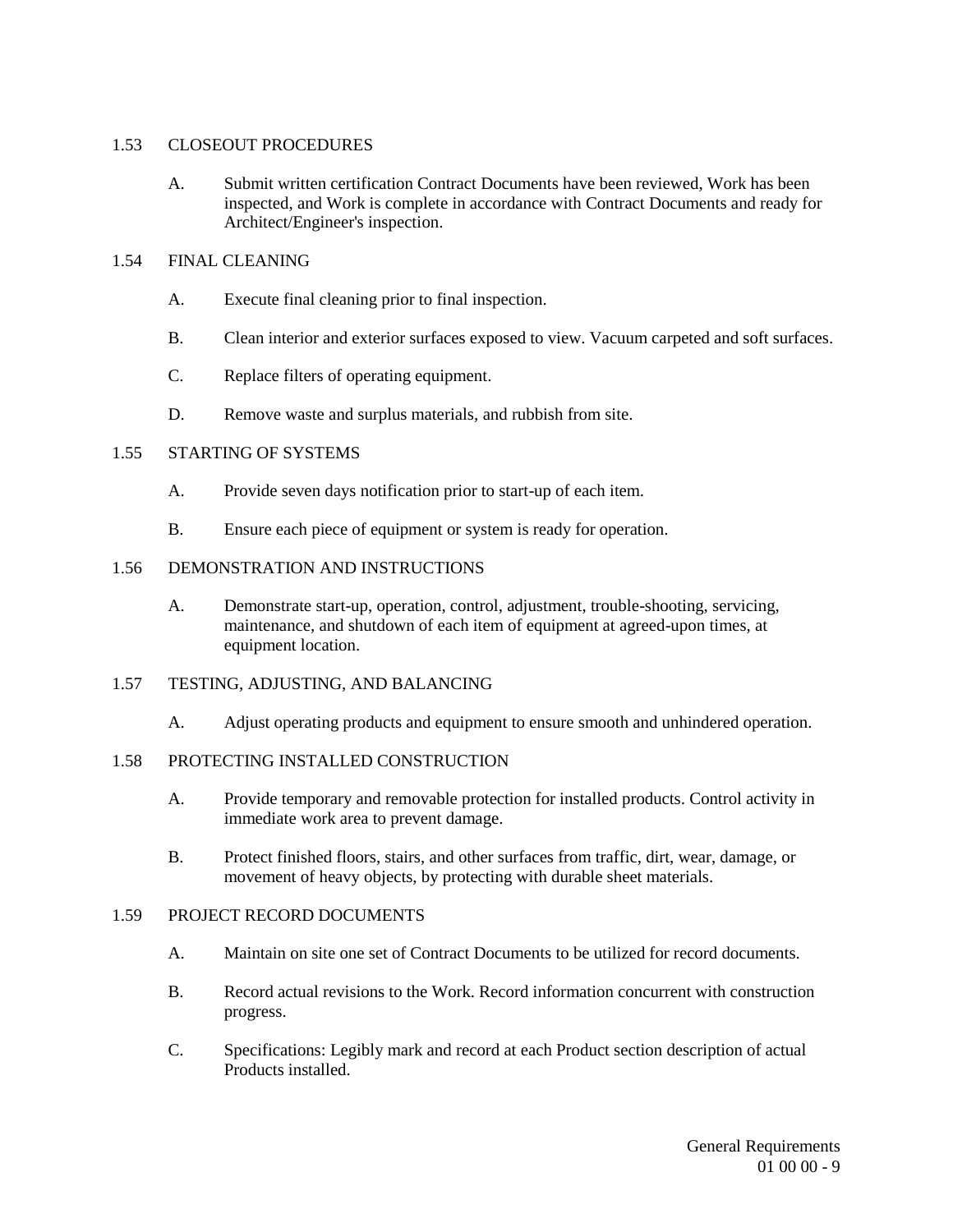- D. Record Documents and Shop Drawings: Legibly mark each item to record actual construction.
- E. Submit documents to Architect with claim for final Application for Payment.

#### 1.60 OPERATION AND MAINTENANCE DATA

- A. Submit two sets prior to final inspection, bound in 8-1/2 x 11 inch (216 x 279 mm) text pages, three D side ring binders with durable plastic covers.
- B. Prepare binder cover with printed title "OPERATION AND MAINTENANCE INSTRUCTIONS" and title of project.
- C. Internally subdivide binder contents with permanent page dividers, logically organized, with tab titles legibly printed under reinforced laminated plastic tabs.
- D. Contents:
	- 1. Part 1: Directory, listing names, addresses, and telephone numbers of Architect/Engineer, Contractor, subcontractors, and major equipment suppliers.
	- 2. Part 2: Operation and maintenance instructions, arranged by system.
	- 3. Part 3: Project documents and certificates.

#### 1.61 SPARE PARTS AND MAINTENANCE MATERIALS

#### NOT USED

#### 1.62 WARRANTIES

- A. Execute and assemble transferable warranty documents from subcontractors, suppliers, and manufacturers.
- B. Submit prior to final Application for Payment.

#### PART 2 PRODUCTS

Not Used.

#### PART 3 EXECUTION

Not Used.

END OF SECTION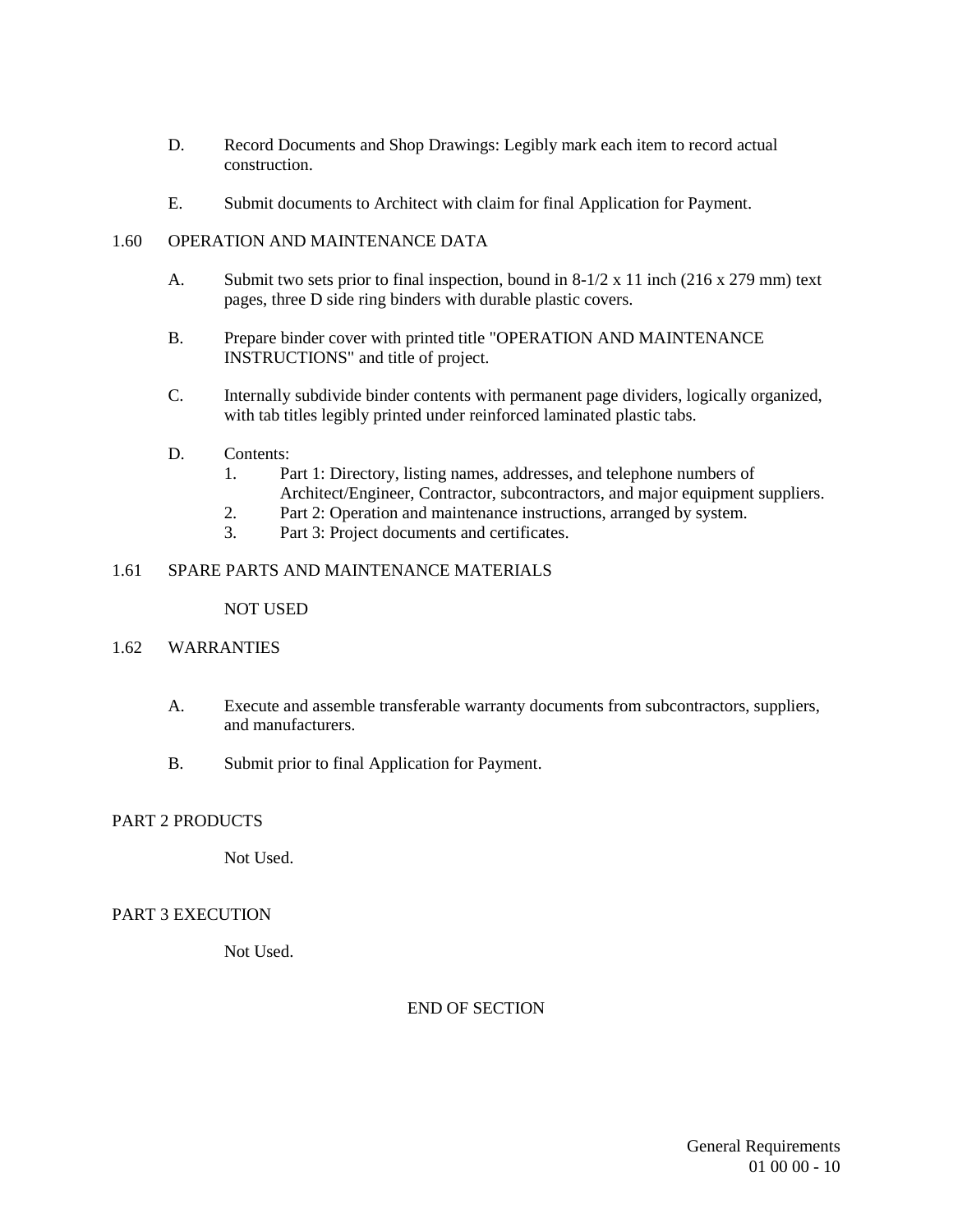# DIVISION 15 - MECHANICAL WORK

# SECTION 15000 - GENERAL REQUIREMENTS MECHANICAL WORK

## PART I - GENERAL

# 1.1 WORK INCLUDED

- A. Work to be provided under this Division includes furnishing, delivering, unloading, handling, erecting, installing, adjusting, and testing of materials and equipment required for mechanical systems, complete in all respects as required by the Contract Documents.
- B. Furnish all labor, materials, equipment, services, tools and fuel in the performance of the Work specified and as shown on the Drawings, unless otherwise definitely excluded and place equipment in operation in accordance with the requirements of the Contract Documents.
- C. The general requirements for furnishing and installing piping systems located below grade on site and below slabs on grade.
- 1.2 SUBMITTALS
- A. Shop Drawings, Product Data, and Samples:
	- 1. Comply with the methods of submission required by the Contract Documents. Non-compliance will result in automatic rejection of submittal.
- 1.3 DELIVERY, STORAGE AND HANDLING
- A. Take necessary measures to insure adequate protection of all equipment and materials during delivery, storage, installation and shutdown conditions. This responsibility shall include provisions required to meet the conditions incidental to the delays pending final test of systems and equipment under seasonal conditions.
- B. Identify all materials with factory applied permanent stampings or markings designating their conformance with the Contract Documents.
- C. Inspect all materials upon receipt at the Project Site for defects and for conformance with the Contract Documents.
- D. Identify and file all mill test reports, certifications of compliance with the Contract Documents and other such documents pertinent to the materials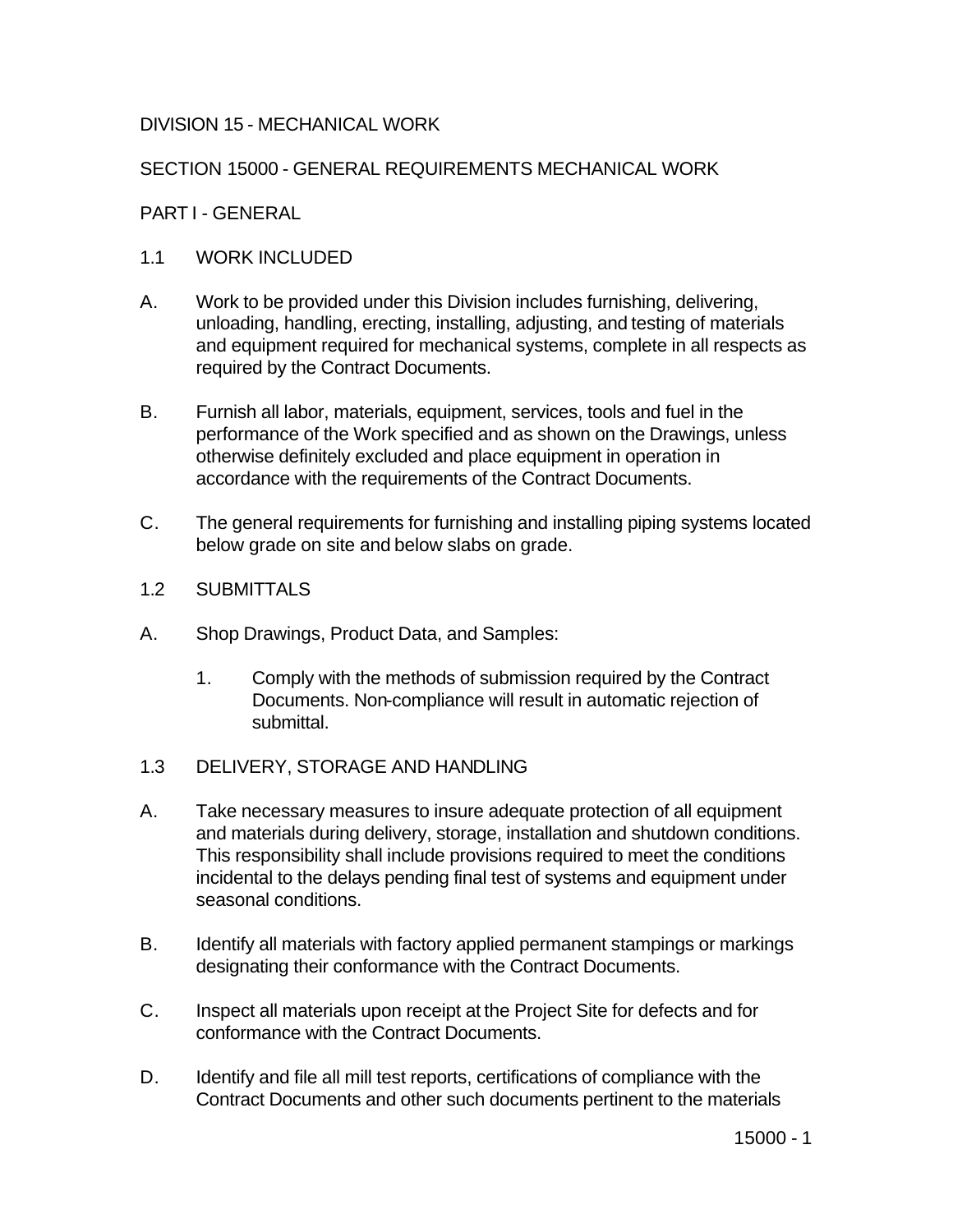received. Deliver such files to the Owner as directed by him.

- E. Use padded slings etc. as required to prevent damage to materials during receipt, handling and installation.
- F. Do not allow stainless steel to contact carbon steel.
- G. Repair or replace damaged pipe coatings, wrappings or linings in accordance with the manufacturer's instructions to restore original protection.
- H. Test coatings with an electronic holiday tester after installation of pipe and repair deficiencies.
- I. Storage:
	- 1. Store all materials as required to prevent deterioration.
	- 2. Store all materials off ground or floors.
	- 3. Cover, or store inside all materials subject to deterioration from weather.
	- 4. Protect ends of large fittings, valves and pipe from weather and abuse.
	- 5. Properly grease all machined surfaces.
- 1.4 PROJECT/SITE CONDITIONS
- A. Carefully examine existing conditions, including existing mechanical, civil, structural, and electrical work and compare Drawings with existing conditions.
- B. Submittal of bid shall indicate Contractor has examined the site and Drawings and has included all costs associated with the Work. Additional compensation will not be paid to the Contractor for his failure to visit the job site, review Drawings, and completely identify the Work required. Contract Sum shall include the cost for any additions to the Work identified by the Contractor during the site visit and review of the Bid Documents.
- C. Review peculiarities and limitations of work space available for installation of materials and equipment furnished and installed under the Contract. Installed Work shall be easily accessible for operation and maintenance.
- D. Where necessary, equipment shall be shipped in crated sections of size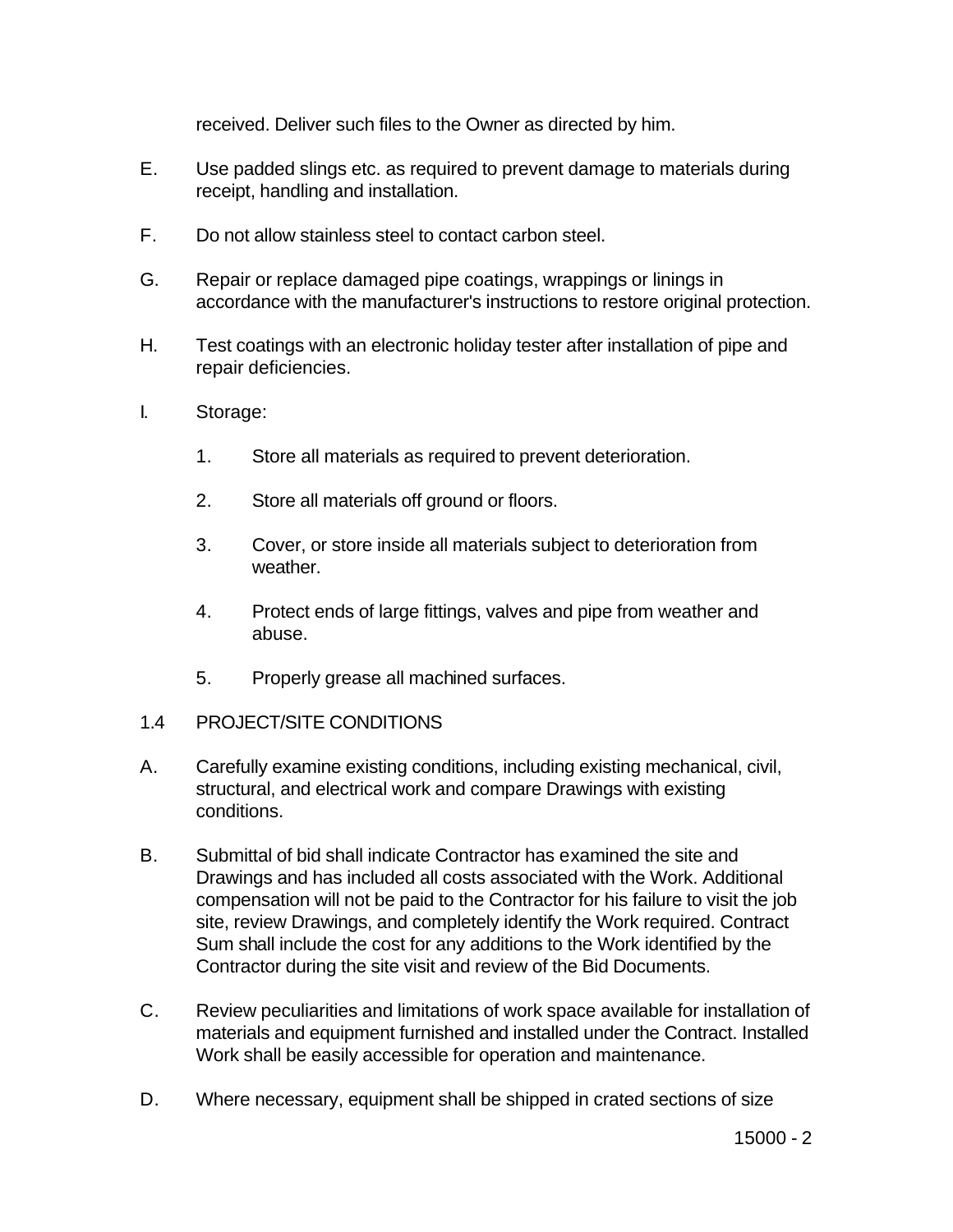suitable for moving through restricted spaces available.

## 1.5 SEQUENCING/SCHEDULING

- A. Prepare and maintain work schedules which interface with schedules from other Contractors.
- B. Inform the Owner and other Contractors of construction delays which may adversely affect the work schedules. Take corrective actions necessary to prevent delays.
- 1.6 WARRANTY
- A. Warranty all work under this Division, in writing, to be free of defective work, materials or parts for a period of one year after the Date of Substantial Completion.
- B. Repair, revise or replace all leaks, defects, failures, or inoperativeness at no cost to Owner during the Warranty period.
- 1.7 QUALITY ASSURANCE
- A. Unless noted otherwise materials, pipes, valves, fittings and specialty items shall be new, full weight, full length and scale free.
- 1.8 CODES AND STANDARDS
- A. Reference to technical societies, institutions, associations, organizations, and governmental authorities may be made in the Contract Documents in accordance with the following. Work is to be accomplished in accordance with the applicable standards.
- B. Manufacturer shall test or guarantee all materials to be in conformance with the Contract Documents prior to delivery to the Project site.
- C. Disclose sources of all materials.
- D. Properly execute certificates which describe chemical and physical properties of materials.
- E. Furnish certificates to the Engineers upon request.
- F. All Work and materials shall conform with the following:
- ANSI American National Standards Institute: Standards as applicable to the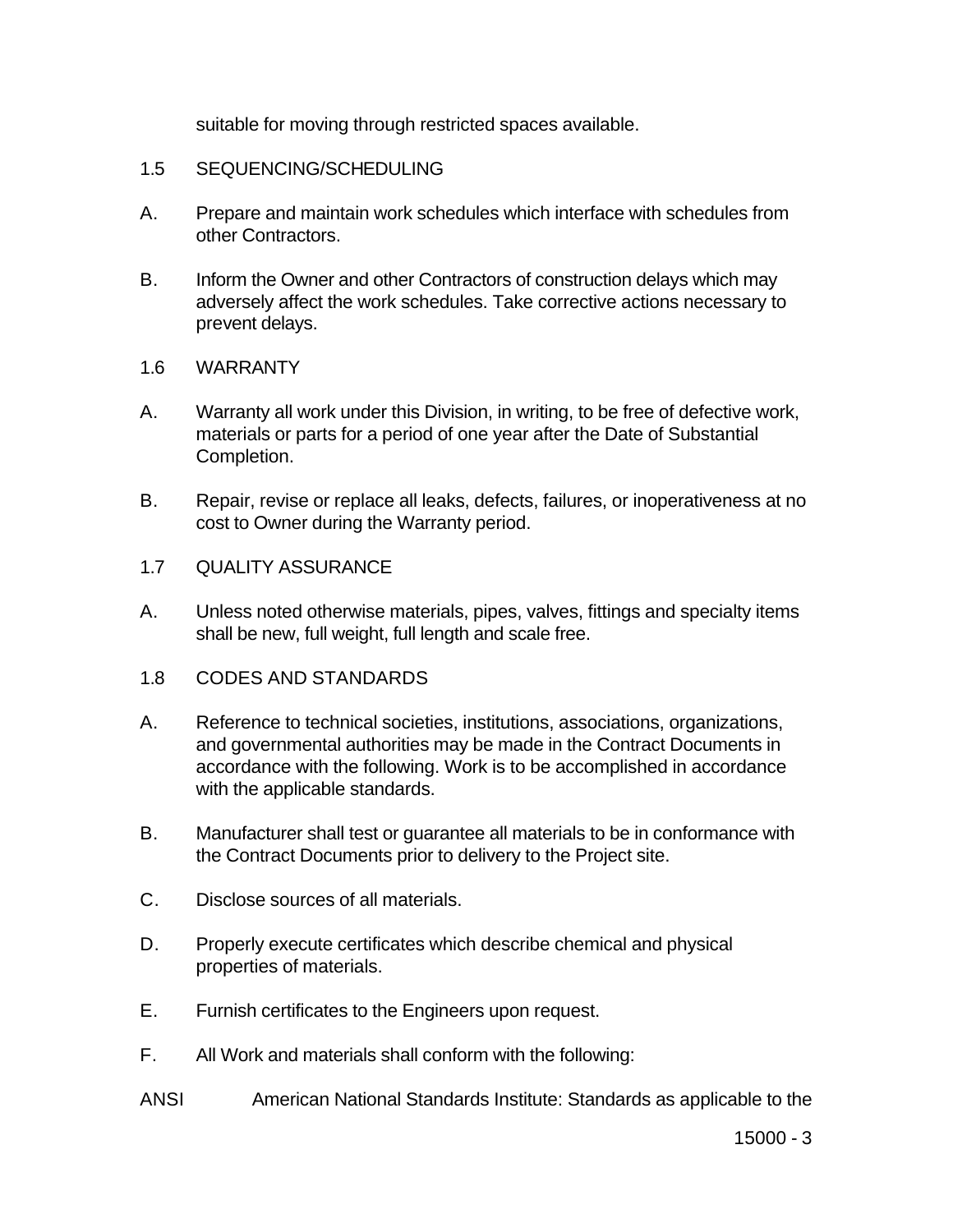Work.

| <b>ARPE</b>   | "Administracion de Reglamentos y Permisos", Commonwealth of<br><b>Puerto Rico: Construction Standards.</b> |
|---------------|------------------------------------------------------------------------------------------------------------|
| <b>ASA</b>    | American Standards Association: Equipment and materials<br>standards.                                      |
| <b>ASAHC</b>  | American Society of Architectural Hardware Consultants: Equipment<br>standards.                            |
| <b>ASME</b>   | American Society of Mechanical Engineers: Equipment, material and<br>construction standards.               |
| <b>ASTM</b>   | American Society for Testing and Materials: Equipment and materials<br>standards.                          |
| <b>AWS</b>    | American Welding Society: Welding Standards.                                                               |
| <b>AWWA</b>   | American Water Works Association.                                                                          |
|               | Codigo Para la Prevencion de Incendios: Departamento de<br>Bomberos"                                       |
| <b>CRSI</b>   | <b>Concrete Reinforcing Steel Institute.</b>                                                               |
| <b>IEEE</b>   | Institute of Electrical and Electronic Engineers: Equipment, material,<br>and construction standards.      |
| <b>MSS</b>    | Manufacturers Standardization Society of the Valve and Fittings<br>Industry, Inc.                          |
| <b>NAPHCC</b> | National Association of Plumbing, Heating and Cooling Contractors:<br>National Standard Plumbing Code      |
| <b>NBS</b>    | National Bureau of Standards, U.S. Department of Commerce:<br>Materials and measurement standards.         |
| <b>NEC</b>    | National Electrical Code: Equipment, material, and construction<br>standards.                              |
| <b>NEMA</b>   | National Electrical Manufacturers Association: Equipment and<br>material standards.                        |
| <b>NFPA</b>   | National Fire Protection Association: Equipment, material, and                                             |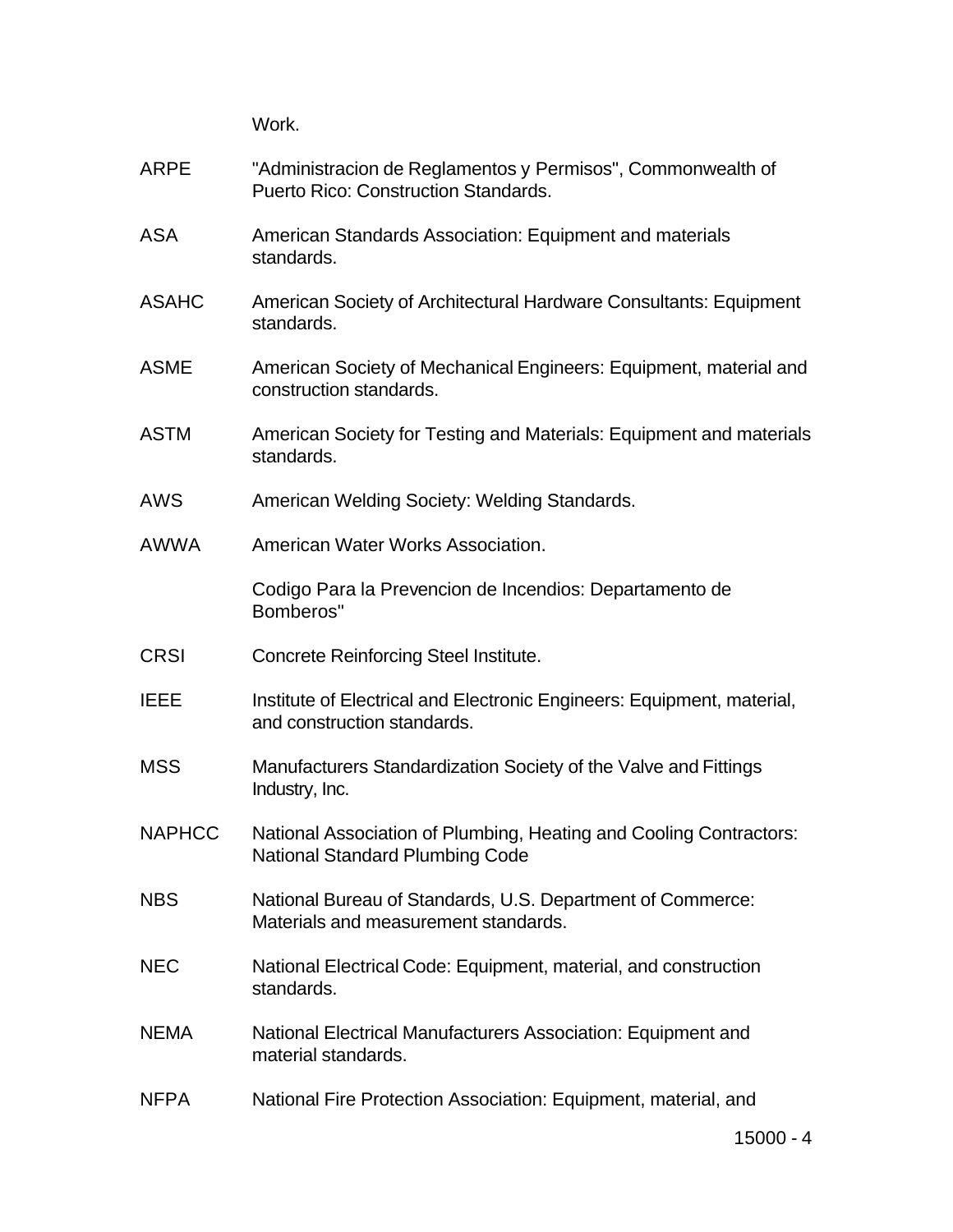construction standards.

- NSC National Safety Code: Construction standards.
- NSF National Sanitary Foundation
- OSHA Occupational Safety and Health Administration: Equipment, material, and construction standards.
- PDI Plumbing and Drainage Institute: Equipment and construction standards.
- PRASA Puerto Rico Aqueduct ans Sewer Authority: Construction Standards.
- PREPA Puerto Rico Electric Power Authority: Construction Standards
- SSPC Steel Structures Painting Council: Painting standards.
- UL Underwriters' Laboratories: Equipment and materials Standards.
- USAS United States of America Standards Institute.
- 1.9 PAINTING
- A. Contactor shall paint work and equipment as described below:
	- 1. All exposed work and equipment, all work in mechanical equipment and fan rooms whether insulated or not.
	- 2. All work and equipment on roof.
- B. Clean and prepare all surfaces prior to painting. Apply two coats of high grade alkyd resin paint. Apply paint in accordance to manufacturer's instructions. Use a galvanized iron primer in lieu of the first coat when painting galvanized steel surfaces. Apply two coats of alkyd resin paint to all insulated work.
- C. It is not required to paint surface having factory enamel or other final finishes.
- D. Paint to be Glid-Gard Alkyd Industrial Enamel.

# PART II - PRODUCTS

2.1 MATERIALS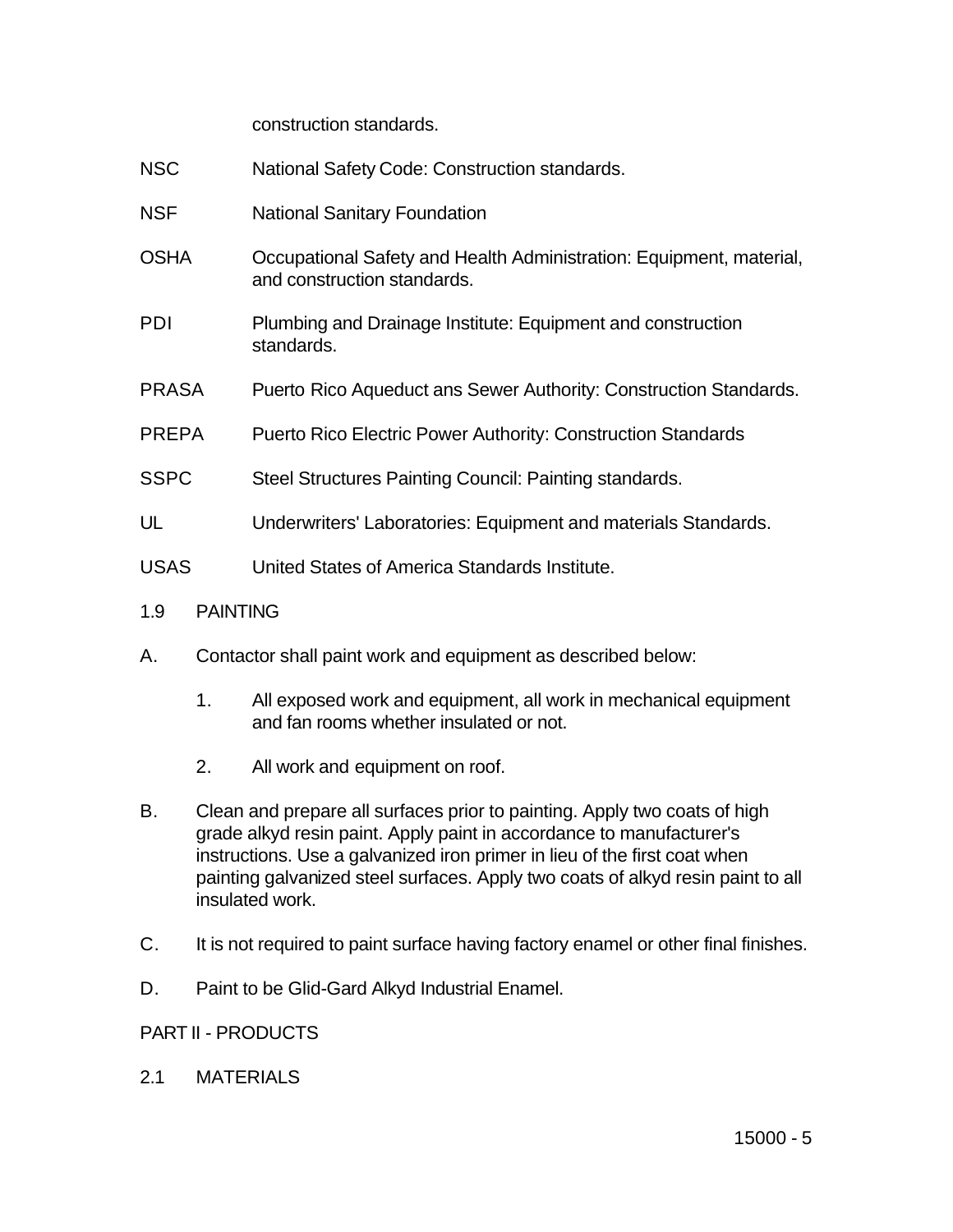- A. Unless otherwise specified, provide only new, first grade equipment and materials which comply with requirements of this Specification and applicable Standards.
- B. Similar items of material and equipment shall be product of the same manufacturer.
- 2.2 EQUIPMENT NOISE
- A. Rotating equipment generating sound power levels in excess of 80 dBA shall not be used without the Owner's written approval.
- 2.3 SITE AND UNDERSLAB PIPING
- A. Materials
	- 1. Concrete:
		- a. Minimum slump 4" inches.
		- b. Minimum compressive strength 4,500 p.s.i.g.
	- 2. Concrete reinforcing 416-510 steel mesh.
	- 3. Granular backfill crushed stone or pea gravel passing a 1/2 inch sieve and retained on a No. 4 sieve.

# PART III - EXECUTION

- 3.1 GENERAL
- A. Drawings:
	- 1. For purposes of clarity and legibility, Drawings are essentially diagrammatic and, although size and location of equipment are drawn to scale wherever possible, make use of all data in Contract Documents to verify this information.
	- 2. Drawings indicate required size and points of termination of pipes and conduits and suggest proper routes to conform to structure, avoid obstructions, and preserve clearances. However, it is not intended that Drawings indicate all necessary offsets, and it shall be the responsibility of the Contractor to make installation in such a manner as to conform to structure, avoid obstructions, preserve headroom,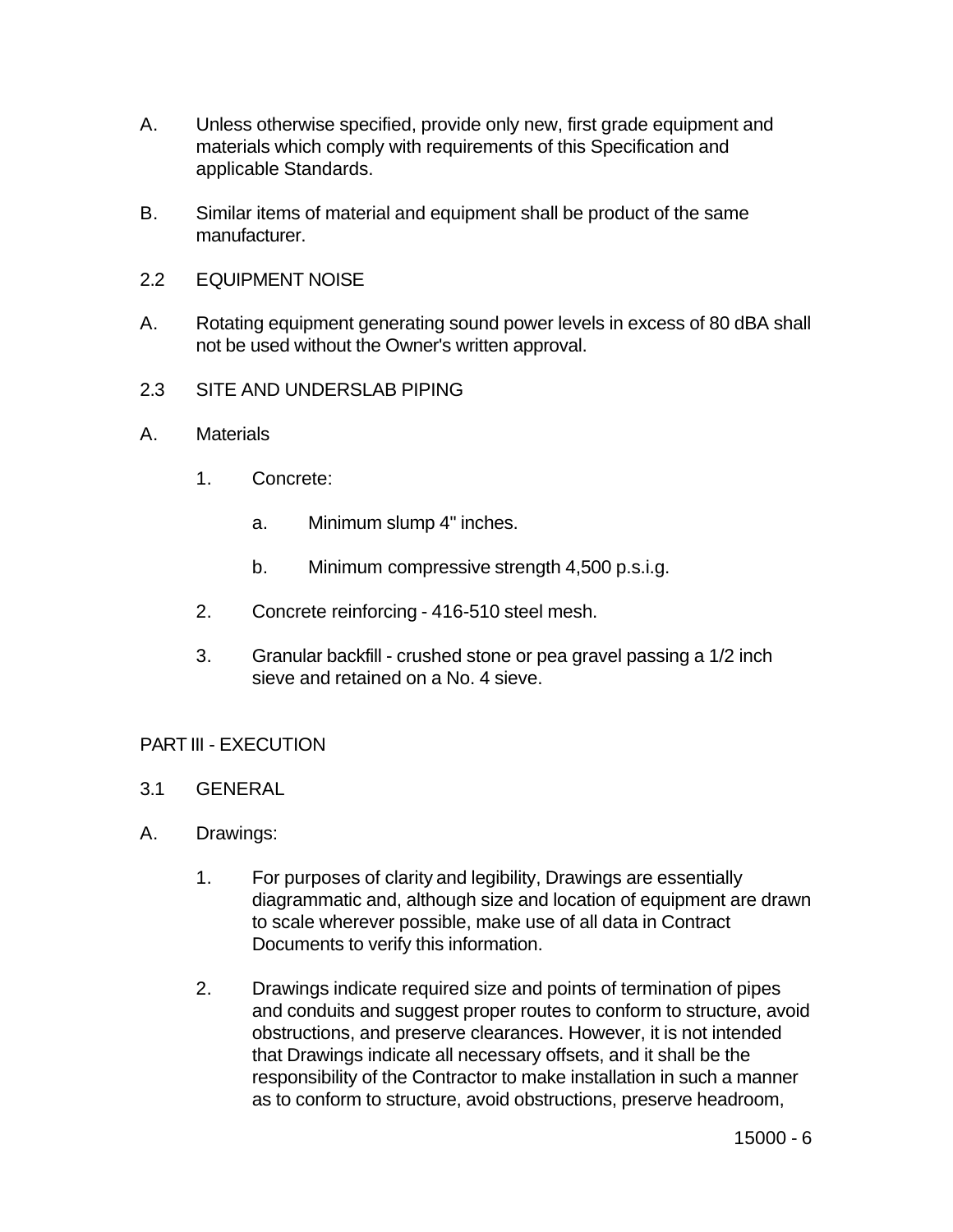and keep openings and passageways clear.

# 3.2 SITE AND UNDERGROUND PIPING INSTALLATION

- A. Install piping as close as possible to locations shown on Drawings. Notify Owner when any conflicts arise during erection of piping. Make no field changes without Owner's prior written approval.
- B. Piping shall be installed to pass inspections by local plumbing inspection department, state and federal authorities and insurance company having jurisdiction. Any changes or additions which may be necessary to obtain such inspections and approvals shall be made by the Contractor as part of the Work and without additional cost to the Owner.
- C. Underground Piping:
	- 1. Install all pipe joints and structures in dry excavation.
	- 2. Trim and grade trench bottoms for pipe.
	- 3. Backfill with Granular Materials to the centerline of pipe. Place backfill by hand and hand compact under and around pipe to pipe centerline.
	- 4. Tamp all backfill to centerline of pipe, as the work progresses, to provide stabilization and protection of pipe.
	- 5. Take precautions to prevent incomplete work from flooding due to storms, ground water or other causes.
	- 6. Brace or otherwise protect all pipe and structures which are not stable against uplift during construction.
	- 7. Where concrete cradles are shown on the Drawings:
	- a. Set forms accurately to provide dimensions on the Drawings.
	- b. Prevent disturbance of pipe and grade of pipe while placing cradles.
	- c. Brace pipe to prevent flotation during placing of cradles.
	- 8. Make pipe trenches the minimum width necessary for pipe installation with vertical sides to a point 12 inches above top of pipe. Above this level trenches may be sloped or widened to general limits as approved by the Soils Consultant provided there are no interferences with other utilities.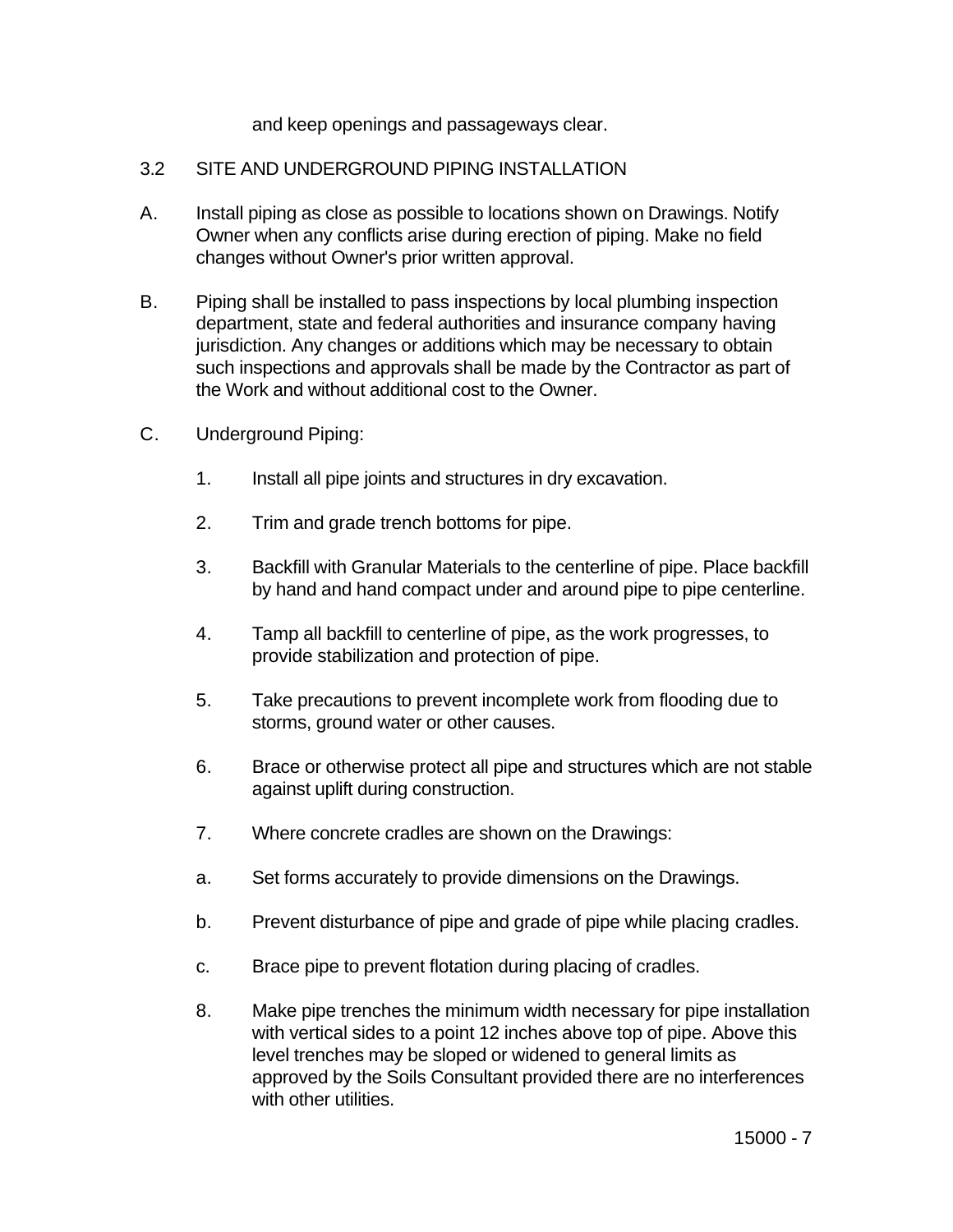- 9. Excavate trenches a minimum of 6 inches below bottom of pipe. Backfill to proper grade with compacted granular material.
- 10. Do not backfill trenches above centerline of pipe until required tests are performed and approved and piping has been inspected.
- 11. Remove wet or unsuitable material which, in the opinion of the Soils Consultant, is incapable of properly supporting pipe.
	- a. Remove wet or unsuitable material to the depth required by the Soils Consultant.
	- b. Backfill trench to proper grade with compacted granular materials.
- 12. Backfill to a level 12 inches above the centerline of pipe with fine earth free from cinders. Place backfill in 6 inch layers and hand compact.
- 13. Backfill above 12 inches over pipe centerline shall be free of large clods, stones or cinders.
- 14. Where sheeting is used for pipe trenches leave sheeting in place to a point 12 inches above the top of pipe.
- 15. Where pipe crossings occur, lay lower pipe first and compact with granular material to the grade level of the higher pipe.
- D Trenching:
	- 1. Do not open trenches for more than one day's work and in no case for a distance greater than 150 feet in advance of pipe laying.
	- 2. Excavate trenches to width necessary for laying of pipe.
	- 3. Sides of trenches shall be kept vertical unless otherwise required by the Contract Documents.
	- 4. Do not over-excavate during grading or trimming of trenches.
	- 5. Keep trenches free of water by pumping, use of well points, under drains or other means so that pipe joints and structures are made in dry excavation.
	- 6. Backfill overdepths under pipes or structures with material approved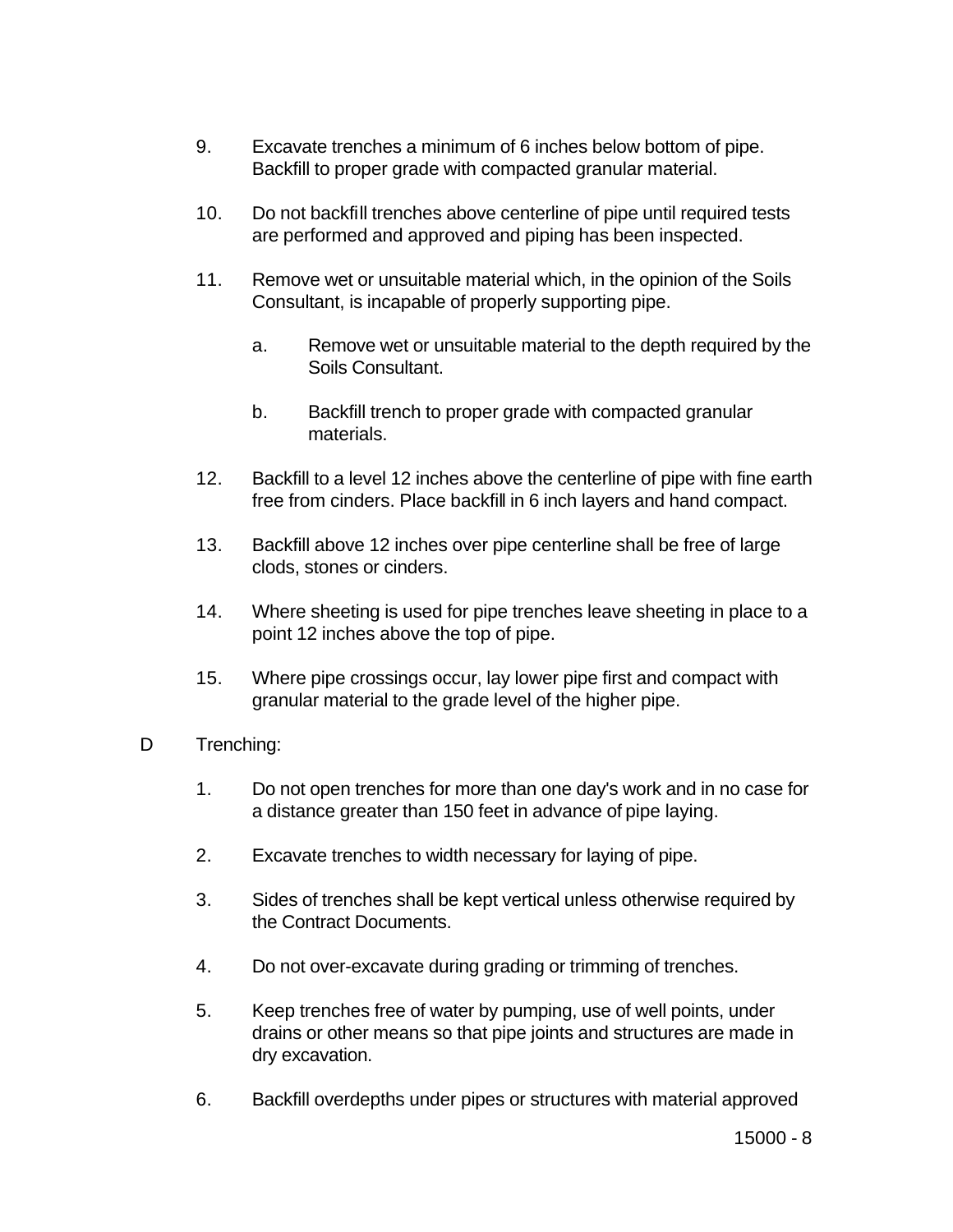by the Soils Consultant.

- 7. Do not backfill trenches until required tests and inspections are performed.
- 8. Leave sheeting in place if, in the opinion of the Soils Consultant, damage to piping is likely to result from its removal. The Contract Sum will be adjusted for the material cost of sheeting left in place upon notification by the Contractor in accordance with the Contract Documents.
- E General Installation Requirements:
	- 1. Install all utility lines parallel or perpendicular to curbs and building lines unless otherwise shown on the Drawings.
	- 2. Make all building connections through sleeves provided in the walls.
	- 3. Changes in line and grade of pressure lines may be made by deflecting pipe at joints by up to 50 percent of the maximum deflection recommended by the manufacturer.
	- 4. Replace or reconstruct any existing pipe lines or structure damaged while working adjacent thereto.
	- 5. Provide and install protection against galvanic action at all connections between dissimilar metals as required by the Specifications.
- F. Tests and Inspections:
	- 1. Examine all pipe for defects prior to installation. Do not install defective or damaged pipe.
	- 2. Prior to connection with building systems and backfilling over pipe joints inspect all system components, including pipe joints, in accordance with the requirements of local authorities, insurance authorities, public utilities and the Specifications.
	- 3. Gravity system piping shall have full pipe cross sections visible and unobstructed when viewed from structure to structure.
	- 4. Remove and replace or repair all defective work.
	- 5. Perform tests on a system as a whole or on sections of pressure line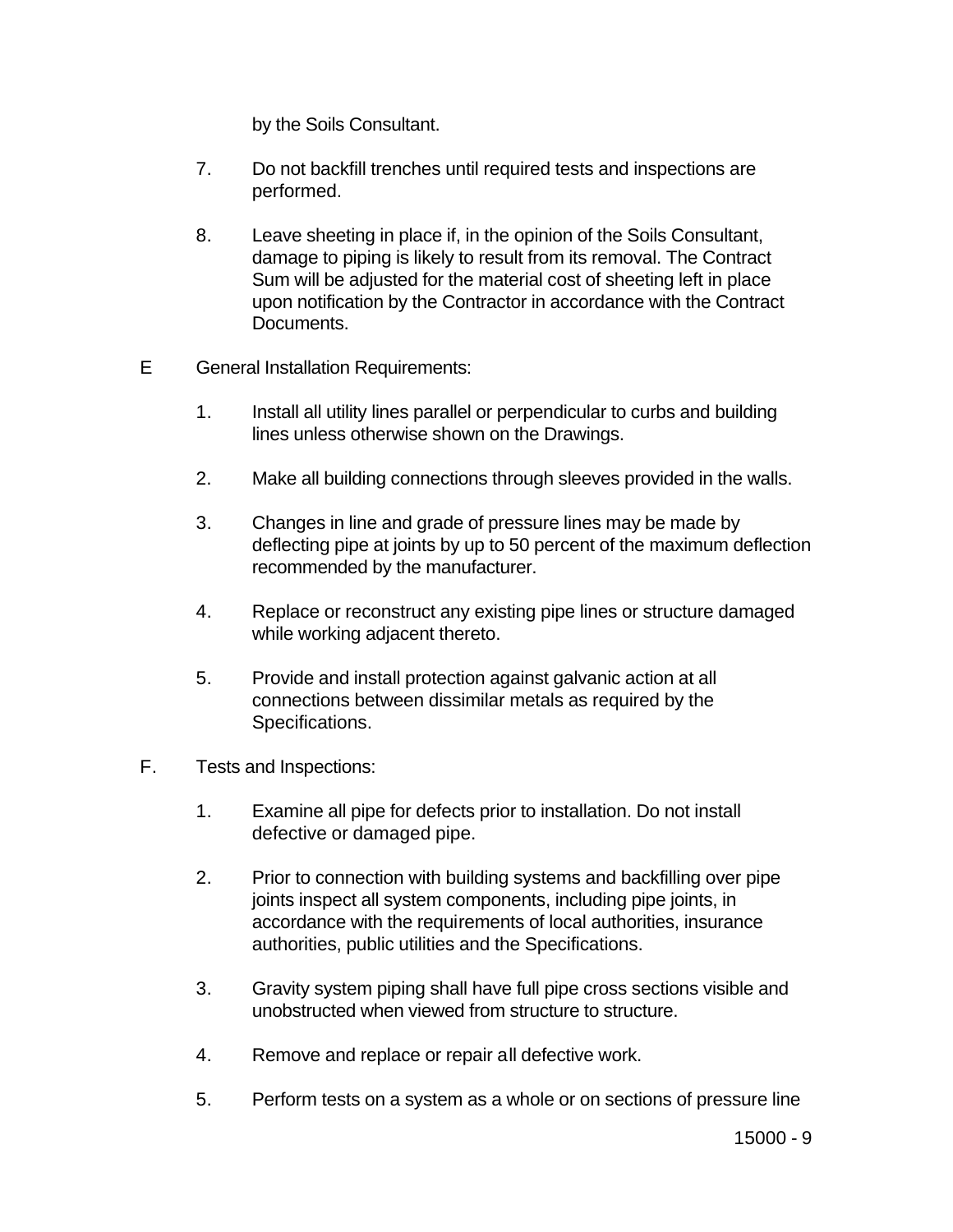that can be isolated by valves shown on the Drawing or on sections of drainage lines that can be temporarily plugged.

- 6. Provide, install and operate all test equipment and apparatus required for complete testing and inspection of all systems.
- 7. Correct defects which develop from testing and retest system.
- 8. Conduct tests for sufficient duration to permit inspection of all joints and other areas where leaks may occur.
- 9. Perform all tests in the presence of the Owner's representative or the Engineers.
- G. Thrust Blocks:
	- 1. Brace all pressure piping having caulked, slip or mechanical joints at all changes of direction with concrete thrust blocks.
	- 2. Install thrust blocks to bear against undisturbed earth.
	- 3. Where thrust blocks cannot be installed because of space conditions, rod the pipe through socket clamps to transfer thrust to locations where thrust blocks can be provided.
	- 4. Construct thrust blocks to be capable of withstanding forces resulting from test and operating pressures.
- I. Sanitary Drainage Systems:
	- 1. Pitch all piping three inches and smaller at a uniform pitch of 1/4 inch per foot unless otherwise noted on the Drawings.
	- 2. Pitch all piping four inches and larger at a uniform pitch of 1/8 inch per foot unless otherwise noted on the Drawings.
	- 3. Make changes in direction with 45 degree wyes, sixth, eighth, or sixteenth bends only. Do not use short sweep fittings.
	- 4. Install cleanouts at changes in direction of building drains greater than 45 degrees.
	- 5. Seal pipe penetrations through floor slabs watertight with silicone sealant.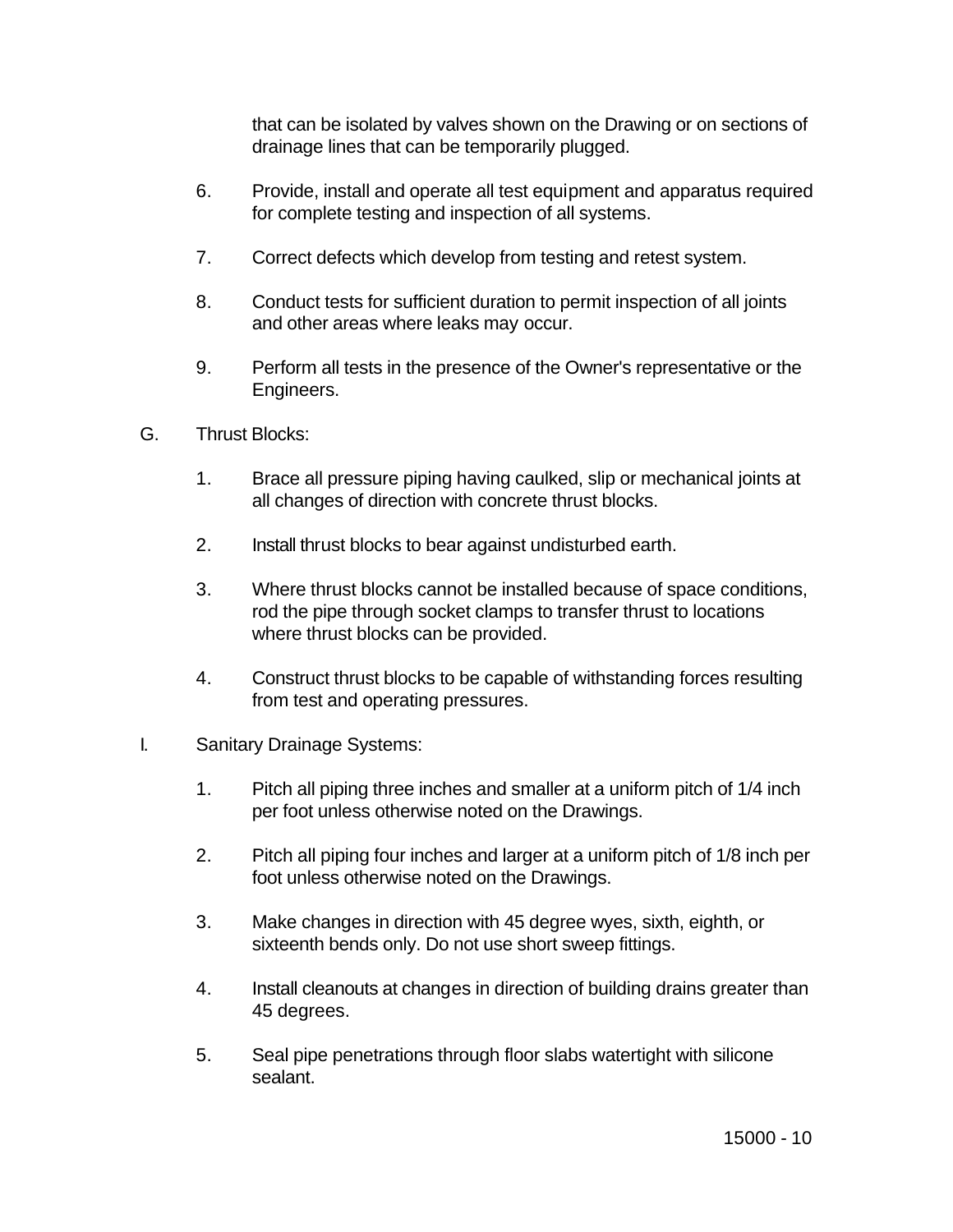- 6. Set manhole frames, covers and gratings to the grade shown on the Drawings.
	- a. Install brick work and concrete masonry neatly and accurately to the base of frames.
	- b. Thoroughly embed frames in mortar.
- I. Potable Water Systems:
	- 1. Install piping to assure that valve stems and boxes are set plumb.
	- 2. Block or strap piping valves and fittings to resist test and operating pressures without deformation or movement.
	- 3. Install piping on continuously rising grades from low points to high points at hydrant connections, and at air vent valves to prevent formation of air pockets.
	- 4. Purge piping of air before placing in service.
	- 5. Install a minimum of 12 inches of crushed stone around each drain valve.
- 3.3 ABOVEGROUND POTABLE WATER
- A. Conform to the requirements of State and local authorities relative to submerged inlets and prevention of contamination of water supply.
- B. Do not make direct cross-connections between potable and non-potable supplies.
- C. Provide and install capped, 1/2 inch, manual air vents at all high points in system.
- D. Provide and install capped, 1/2 inch, manual drain valves for each water supply, circulation riser and as otherwise necessary to drain all water lines.
- E. Provide and install isolation valves at the base of each riser, on main branches to groups of fixtures and to branches to equipment.
- F. Keep all strainers, faucets and valves free of dirt, filings and other foreign matter.
- G. Pressure test piping before piping is enclosed.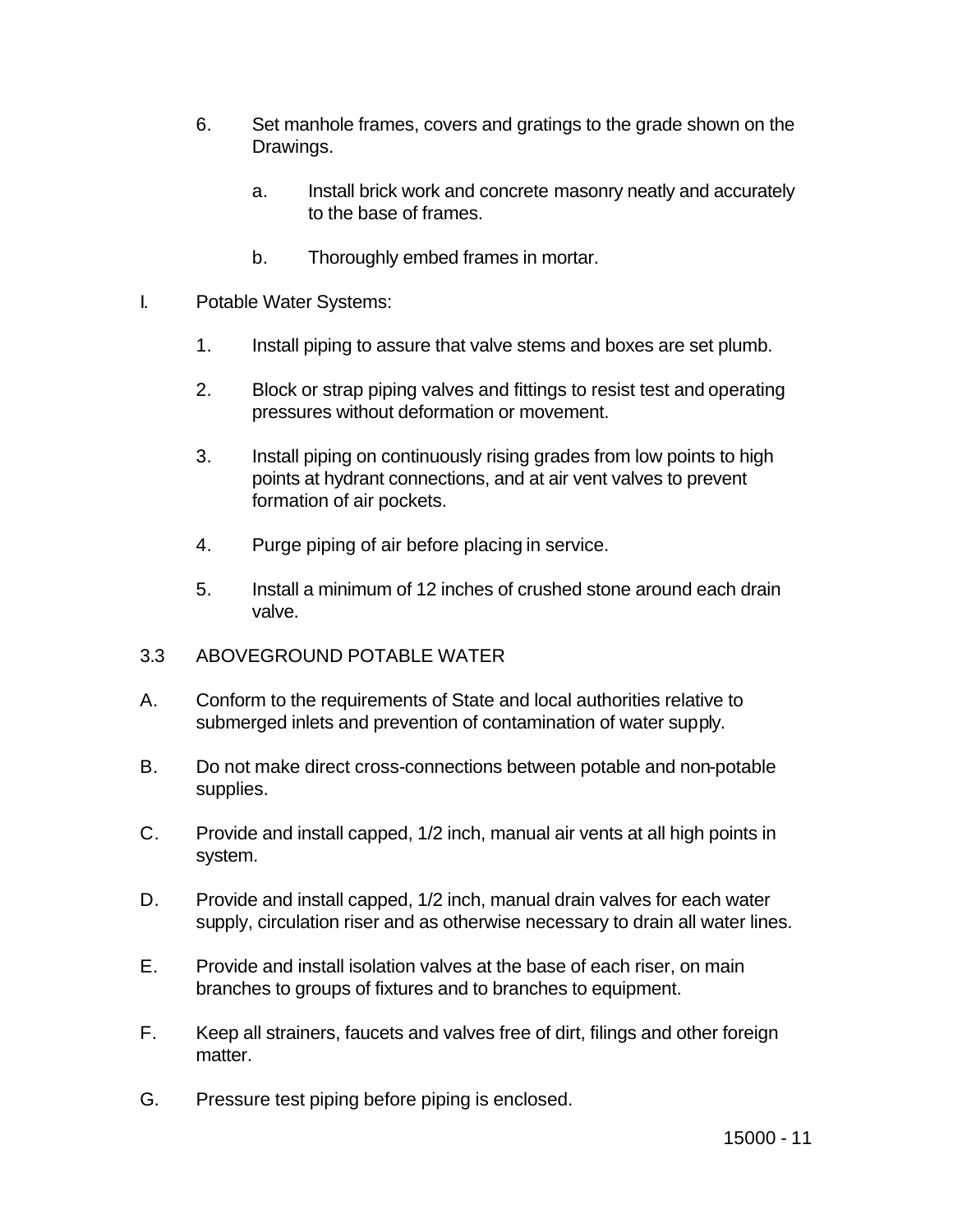- H. Flush and sterilize all piping as required by the Specifications and State and local authorities.
- 3.4 ABOVEGROUND SANITARY DRAIN
- A. Pitch all horizontal drainage piping a minimum of 1/8 inch per foot in the direction of flow.
- B. Pitch all horizontal vent piping back to drainage line.
- C. Individually trap all fixtures unless specifically indicated otherwise on the Drawings.
- D. Do not trap vent piping.
- E. Make changes in direction of piping with long radius fittings.
- F. Provide and install clean outs at all changes in direction.
- G. Supply, install and clamp to membrane clamping collars for floor drains penetrating floor slabs with waterproofing membranes.
- H. Test all piping prior to its being enclosed.
- 3.5 SURFACE FINISH
- A. Clean all parts free of extraneous materials. Smooth external surfaces and round or bevel all edges where practical.
- 3.6 PAINTING
- A. Painting of all pipes, fittings, equipment, and related components shall be performed in accordance with Contract Documents except as specifically required under this Division.
- B. Touch up factory painted equipment that has been damaged during handling or installation. Feather damaged area and apply primer plus two fresh coats to match existing finish.
- 3.7 CLEANING
- A. Thoroughly clean all apparatus before being placed in operation. Restore finished surfaces if damaged and deliver the entire installation in an approved condition.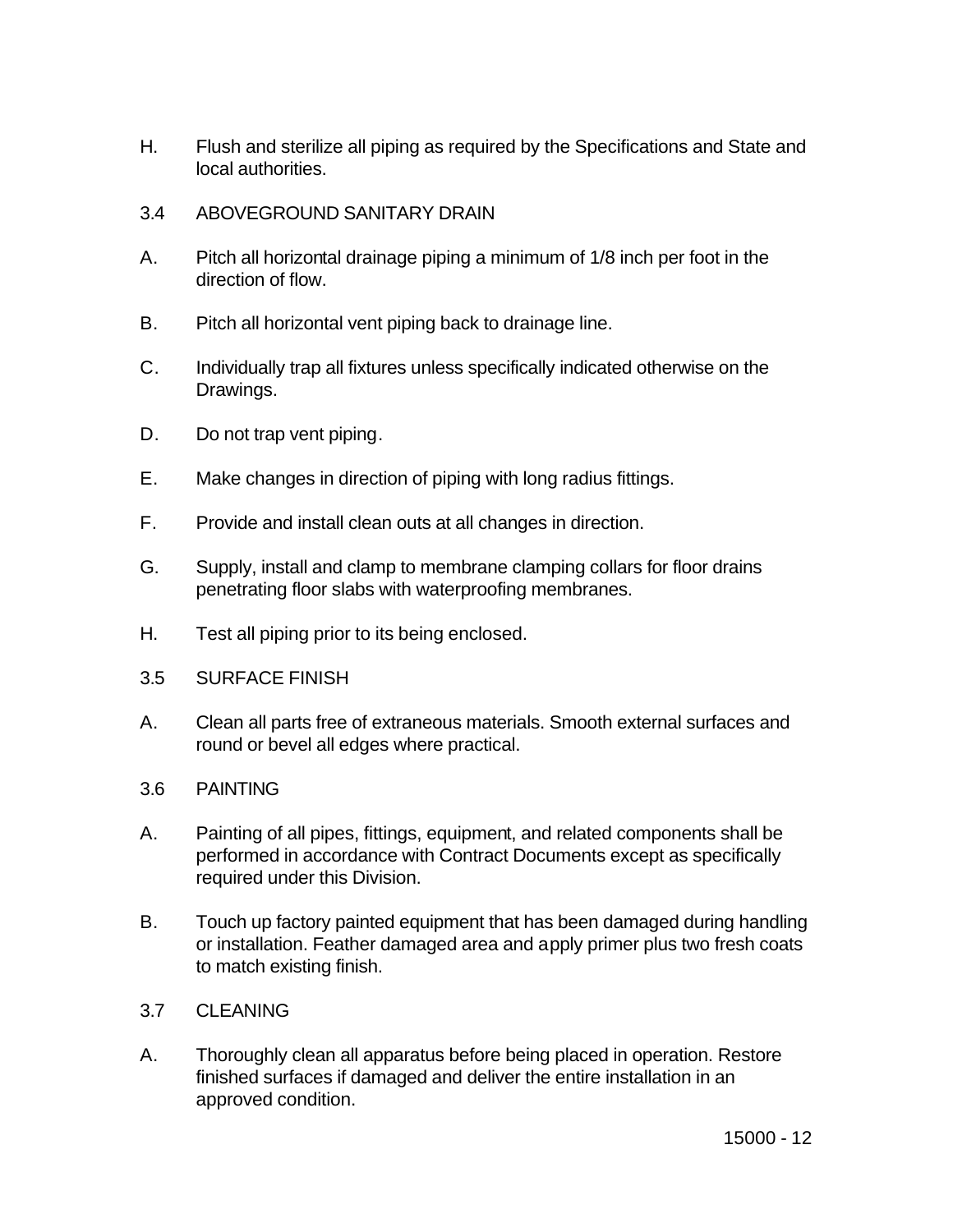B. Clean all ductwork, air handling and air conditioning equipment free of all debris such as cans, rags, dust and free of obstructions.

# 3.8 FILING OF PLANS

- A. File all necessary documents with the insurance authority, federal and local authorities, if their approval is required.
- B. Submit copies of these documents bearing the stamp of approval of the authorities having jurisdiction to the Engineers prior to proceeding with the Work.

# 3.9 PERMITS

A. Obtain all required permits and licenses and arrange for inspection of Work by all authorities. deliver, without cost to the Owner, such certifications of inspection and approval as are required and pay all charges and fees in connection with the Work.

# 3.10 COORDINATION WITH OTHER TRADES

- A. The Contractor shall be held responsible for coordinating the work of all trades. Location of equipment and routing of pipes, and ductwork shall be mutually agreed upon, subject to approval of the Engineers before field work commences. If the Contractor fails to comply with this requirement, he will be required to clear any resulting interferences in a manner satisfactory to the Engineers without additional cost to the Owner.
- 3.11 CORROSION PROTECTION ALL SYSTEMS
- A. Use corrosion resistant materials and assembly methods between dissimilar metals to protect against galvanic interaction.
- B. Adhere to this requirement as a minimum for piping to equipment connections, piping to piping connections, piping to fittings, valves, flanges, piping supports, duct to duct connections and duct to equipment connections.
- C. Do not use coatings unless specifically defined in the Specifications or on the Drawings.
- 3.12 TESTS ALL BUILDING SYSTEMS
- A. Perform tests on individual equipment, systems and their controls as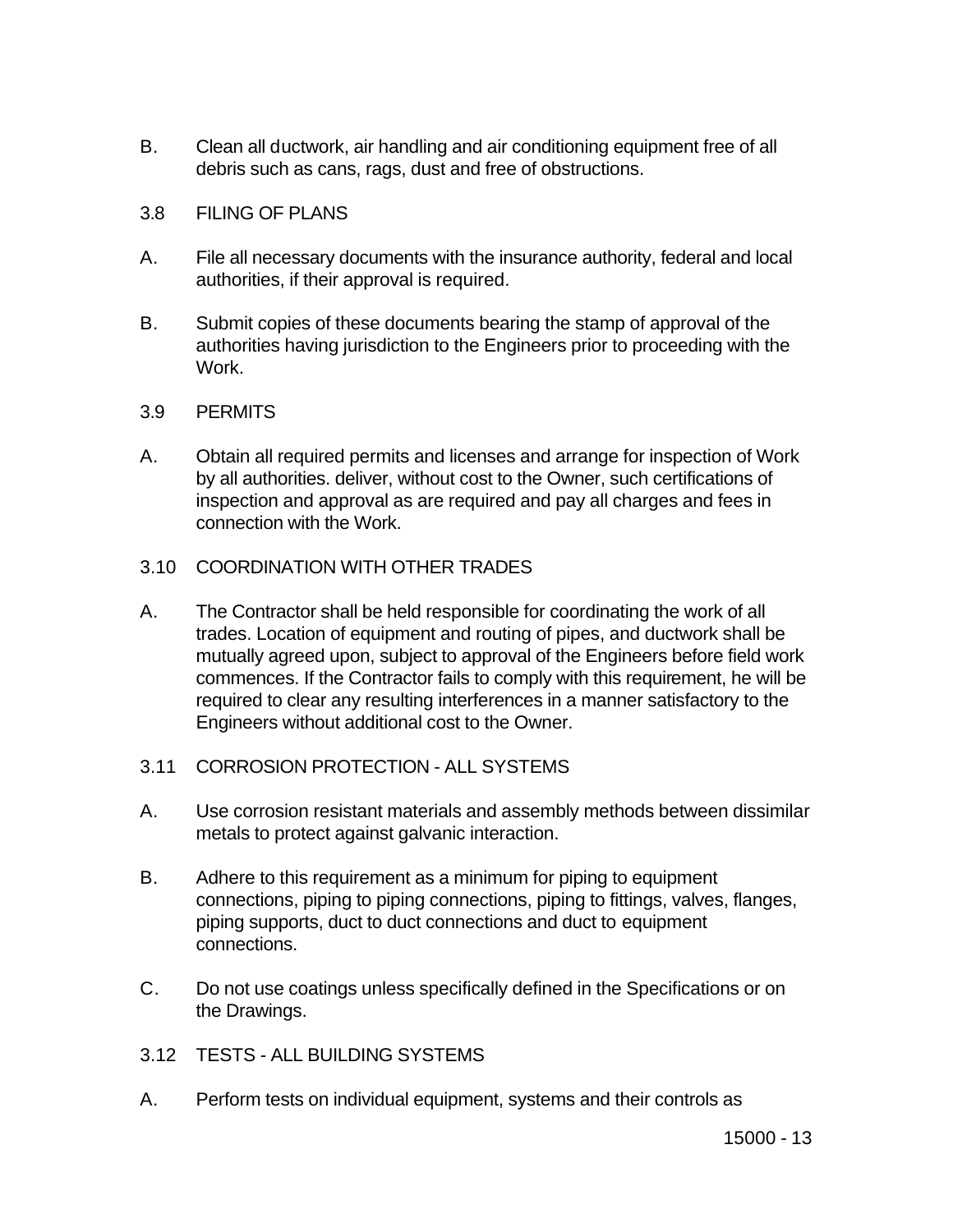described in the Specifications and Drawings in the presence of the representatives of the Owner, Engineers and such other parties as may have legal jurisdiction.

- B. In general, apply piping system pressure tests to piping only, before connection of fixtures, equipment and appliances. In no case shall any piping, fixtures, equipment or appliances be subjected to pressures exceeding their rating.
- C. Supply all labor, materials, instruments, power, etc., required for testing.
- D. The duration of tests shall be as determined by all authorities having jurisdiction, but in no cases less than the time prescribed in the Contract Documents.
- E. Test all equipment under field conditions to demonstrate capability to meet Drawing and Specification requirements.
- F. Test all equipment and systems, which normally operate during certain seasons, during their appropriate seasons. Where the equipment or system under test is interrelated with and depends upon other equipment, systems and controls for proper operation, functioning and performance, these shall be operated simultaneously with the equipment or system during tests.
- G. Promptly repair or replace all defective Work and repeat the tests until the particular system and component parts thereof are accepted by the Owner.
- H. Any damages resulting from tests shall be repaired and/or damaged materials replaced, all to the satisfaction of the Engineers and at no cost to the Owner.
- 3.13 INCIDENTAL WORK
- A. Coordinate location and proper dimensions of openings in floors, walls, and roofs with other trades. Cut, patch, and repair walls, floors, etc., where holes have been incorrectly located or sized. Engineers' approval is required before cutting any part where strength or appearance of finished work is involved. Finish in a neat manner to match existing work.
- B. Provide motors and pre-wiring as specified by this Division.
- 3.14 FINAL ACCEPTANCE
- A. Completed Work shall be in proper working order and clean. Leave premises and site in presentable condition, free of surplus materials and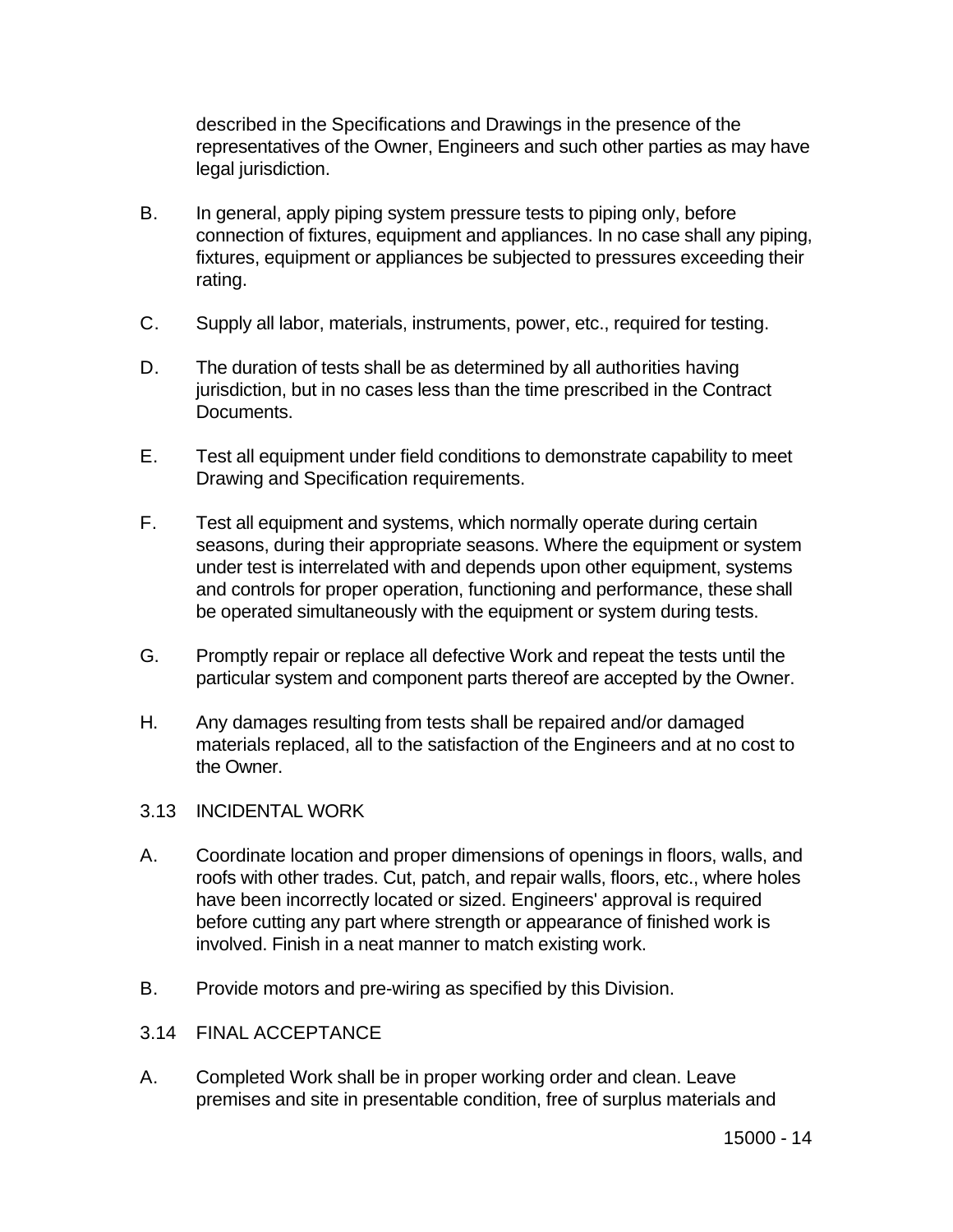debris.

B. Furnish necessary inspection reports, approvals, certificates, warranties, labels, stamps, or nameplates required by specific standards cited in individual Specifications.

# END OF SECTION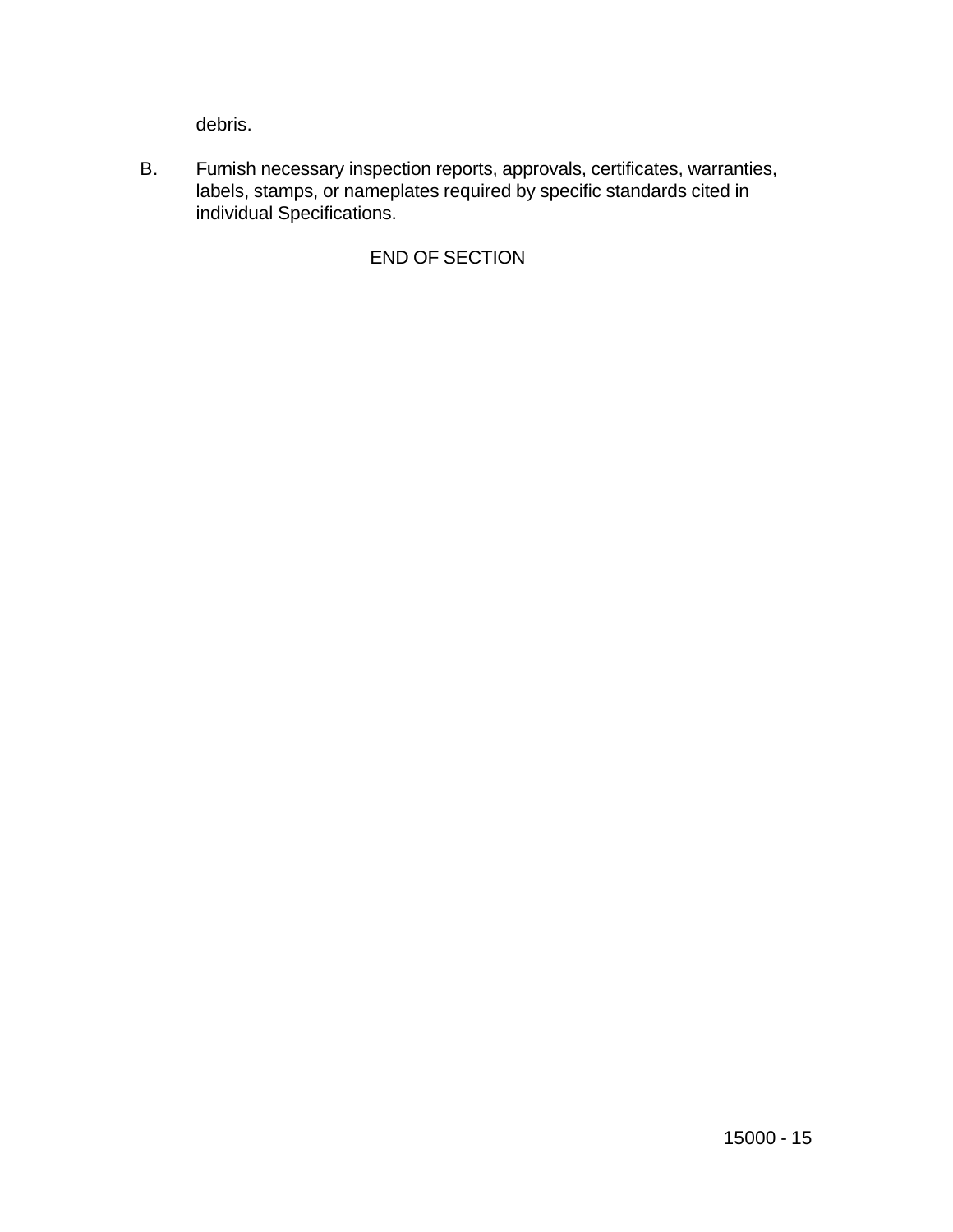# DIVISION 15 - MECHANICAL WORK

# SECTION 15040 - EQUIPMENT INSTALLATION

# PART I - GENERAL

# 1.1 WORK INCLUDED

This Section specifies the receiving, storage, and installation of mechanical equipment including, but not be limited to:

- A. Setting of mechanical equipment and pads on foundations.
- B. Furnishing miscellaneous steel supports and fasteners and installing mechanical equipment which requires attachment to structural members.
- C. Furnishing fittings and making piping and pneumatic instrumentation connections to mechanical equipment.
- D. Furnishing fittings and making instrument control wire connections to mechanical equipment.
- 1.2 RELATED WORK
- A. Equipment furnished by others

The handling, storage, installation and operation of materials and equipment furnished by others shall be in accordance with the requirements of the Contract Documents to the full extent that they would be applicable if this material and equipment were furnished under this Contract.

B. Equipment furnished by the Contractor

Related Work specified under other Divisions:

- 1. Grout.
- 2. Metal Fabrications.
- 3. Cast-in-place concrete, equipment foundations and pads.
- 4. Electrical power and control connections to mechanical equipment.
- 1.3 QUALITY ASSURANCE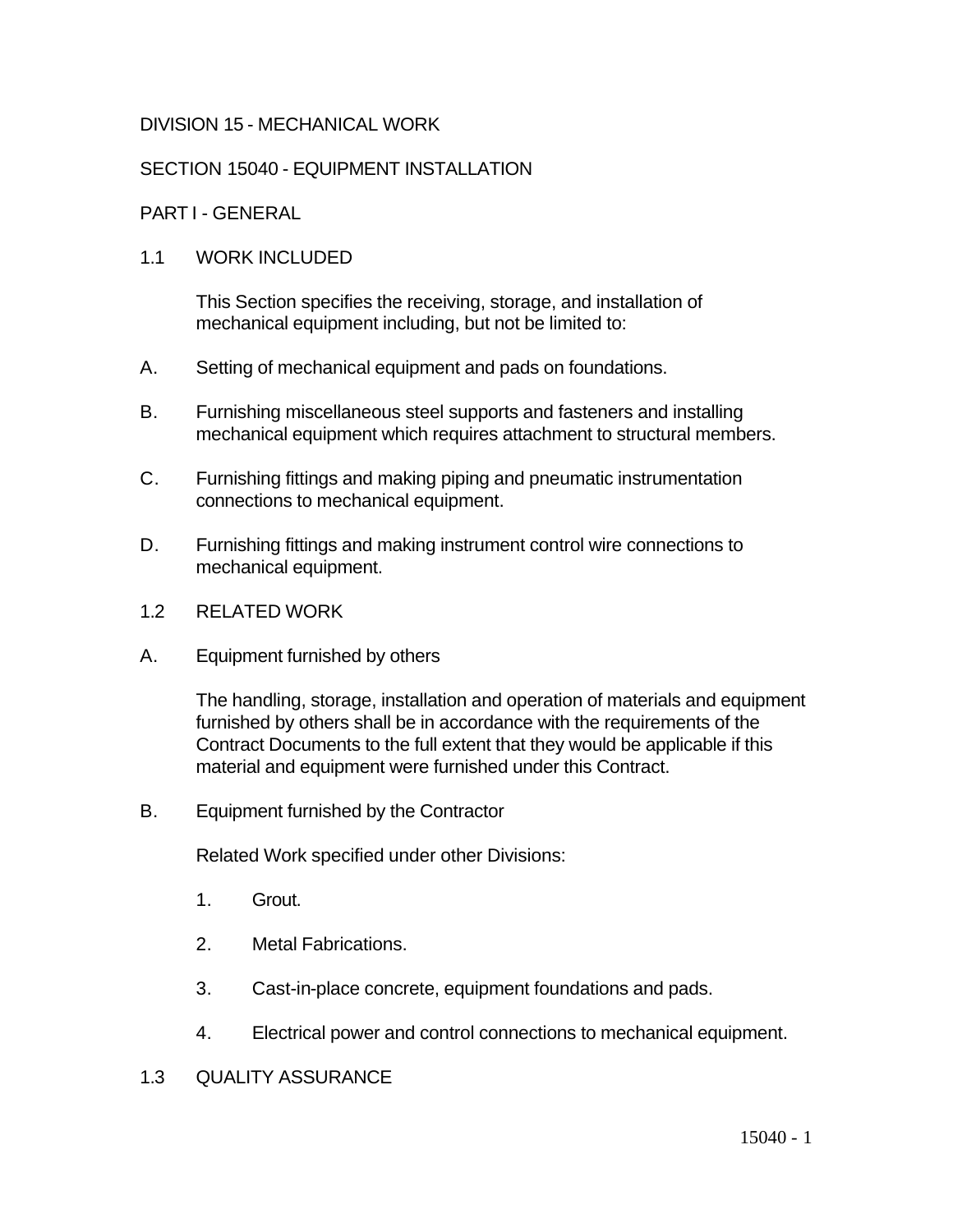- A. Equipment furnished by others
	- 1. Inspect materials and equipment immediately upon delivery to the project site in the presence of the Owner.
	- 2. Use the manufacturer's certified shop drawings, installation instructions / recommendations and start up and maintenance procedures in performing the Work.
- B. Equipment furnished by the Contractor
	- 1. Install equipment using persons qualified and experienced in moving, assembling, setting, and aligning plant equipment.
	- 2. Make instrument control connections to the mechanical equipment using persons qualified and experienced in instrumentation installation work.
- 1.4 DELIVERY, STORAGE, AND HANDLING
- A. Equipment furnished by others
	- 1. Equipment and materials to be furnished by others will be delivered to the project site by others.
	- 2. Furnish labor, materials and equipment necessary to receive, rig, unload, remove shipping blocks, studs or welds and install equipment and materials furnished by others.
	- 3. Furnish labor, materials and equipment necessary to accept the materials and equipment furnished by others upon delivery to the site and for handling and delivery to location of installation.
	- 4. Do not remove supplies, materials or equipment furnished by others from the project site except upon written authorization from the Owner.
- B. Equipment furnished by the Contractor
	- 1. Delivery and Handling:
		- a. Receive materials and equipment, including equipment furnished by others as required.
		- b. Inspect for damage and for compliance with the Specifications.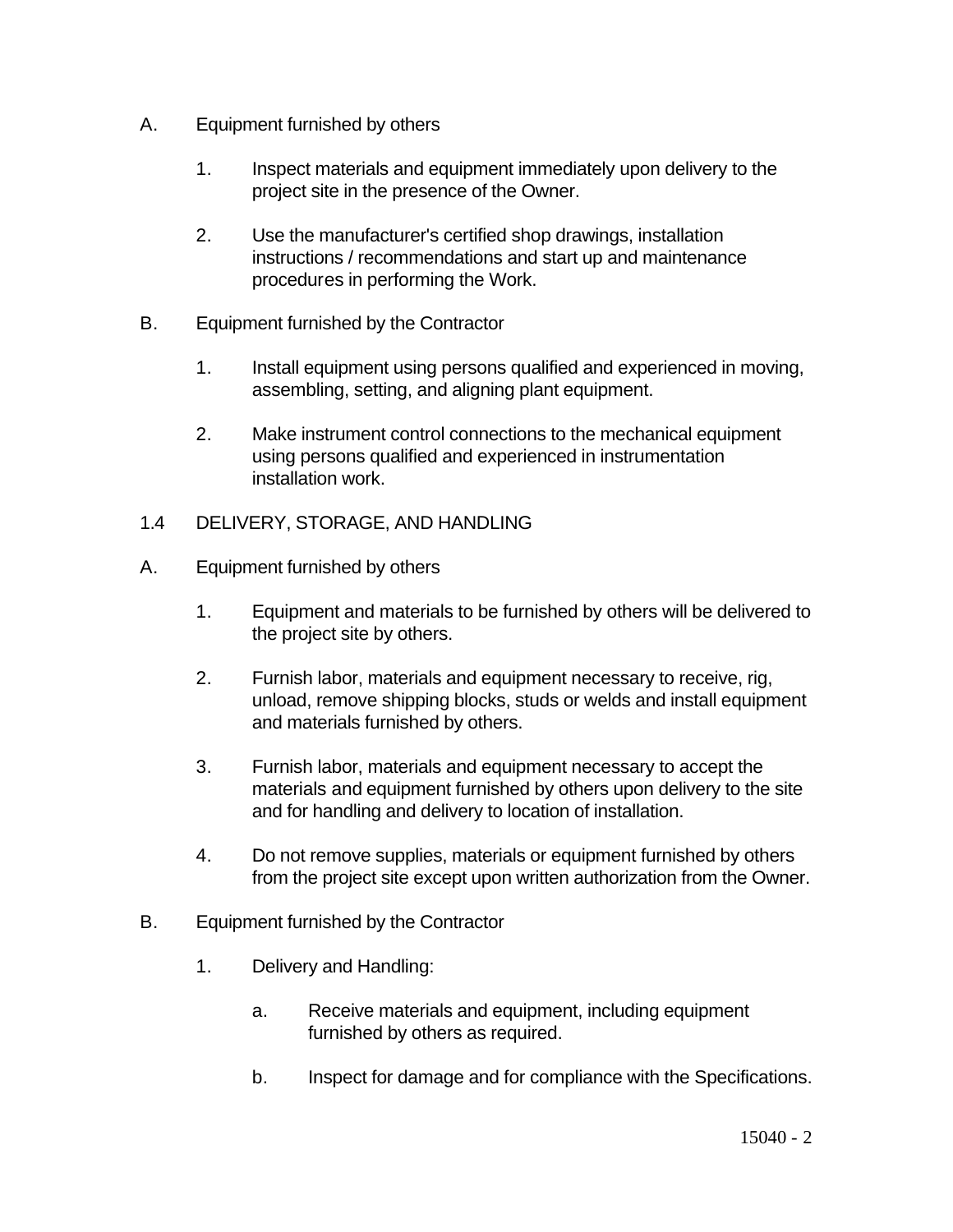- c. Leave protective wrappings, coatings, and covers in place. Cover openings to prevent entrance of dust, moisture, and insects.Protect machined surfaces with grease or other suitable coatings.
- d. Maintain equipment bolted in crates so that crates protect equipment when moving to final location. Handle crates in accordance with precautionary markings.
- e. Protect exposed painted and machined surfaces.
- 2. Storage:
	- a. Store equipment and materials in weatherproof shelter, off ground and floor.
	- b. Tag or label as necessary to permit easy identification of stored items.
	- c. Mark spare parts, special tools, and instruction manuals with equipment number and maintain in separate storage area until accepted by the Owner.
- 3. Repairs/Replacement: Replace, or repair to the Owner's satisfaction, items damaged during shipment or handling. Replace delivered items not in compliance with the Specifications.

# PART II - PRODUCTS

- 2.1 MATERIALS
- A. Equipment furnished by others
	- 1. Drawings indicate the materials and equipment which will be furnished by others.
	- 2. Copies of vendor submittals for materials and equipment to be furnished by others are available upon request to the owner for the Contractor's reference in preparing his Bid.
- B. Equipment furnished by the Contractor
	- 1. Materials not specifically described but required for installation of work of this Division shall be new, first quality, subject to approval of the Owner.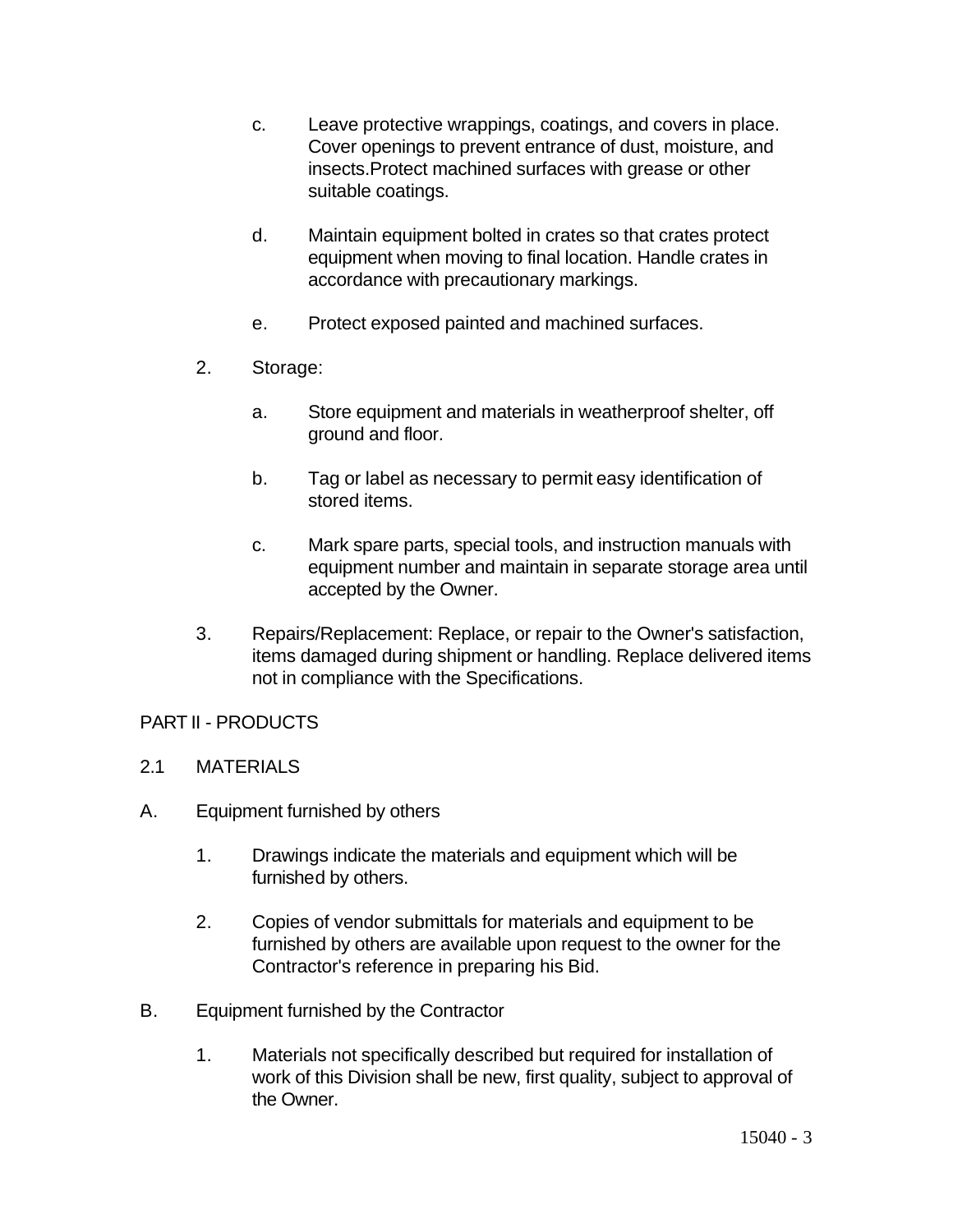# PART III - EXECUTION

# 3.1 INSPECTION

A. Inspect areas and determine that work of other trades is complete and that installation may proceed without interference. Verify that installation may be accomplished in accordance with the Drawings and Specifications.

## 3.2 INSTALLATION/APPLICATION/ERECTION

- A. Installation of Miscellaneous Steel: Install steel supports required for equipment installation. Obtain Engineer's approval before cutting or otherwise modifying existing steel structure where not specifically indicated on the Drawings.
- B. Equipment Installation
	- 1. General: Install equipment in accordance with the equipment manufacturer's written instructions, following industry standards, and in compliance with codes and regulations of authorities having jurisdiction.
	- 2. Equipment Handling
		- a. Lift and move equipment by rigging as approved by the manufacturer. Use pads, spreaders, and other means as necessary to prevent damage to the equipment.
		- b. Take adequate safety precautions to prevent damage to other work or personnel during equipment movement.
	- 3. Equipment Setting:
		- a. Provide appropriate hold-down bolts for all equipment and sleeves as required for setting in concrete bases.
		- b. Set equipment supported on concrete level at grouted height and firmly shim. Provide required slope where equipment is to be sloped. Orient drives, vents, and nozzles to conform with Drawings. Grout equipment after equipment is set and aligned.
		- c. Bolt equipment supported by steel structure directly to structure and set level with shims where necessary. Use flat steel shims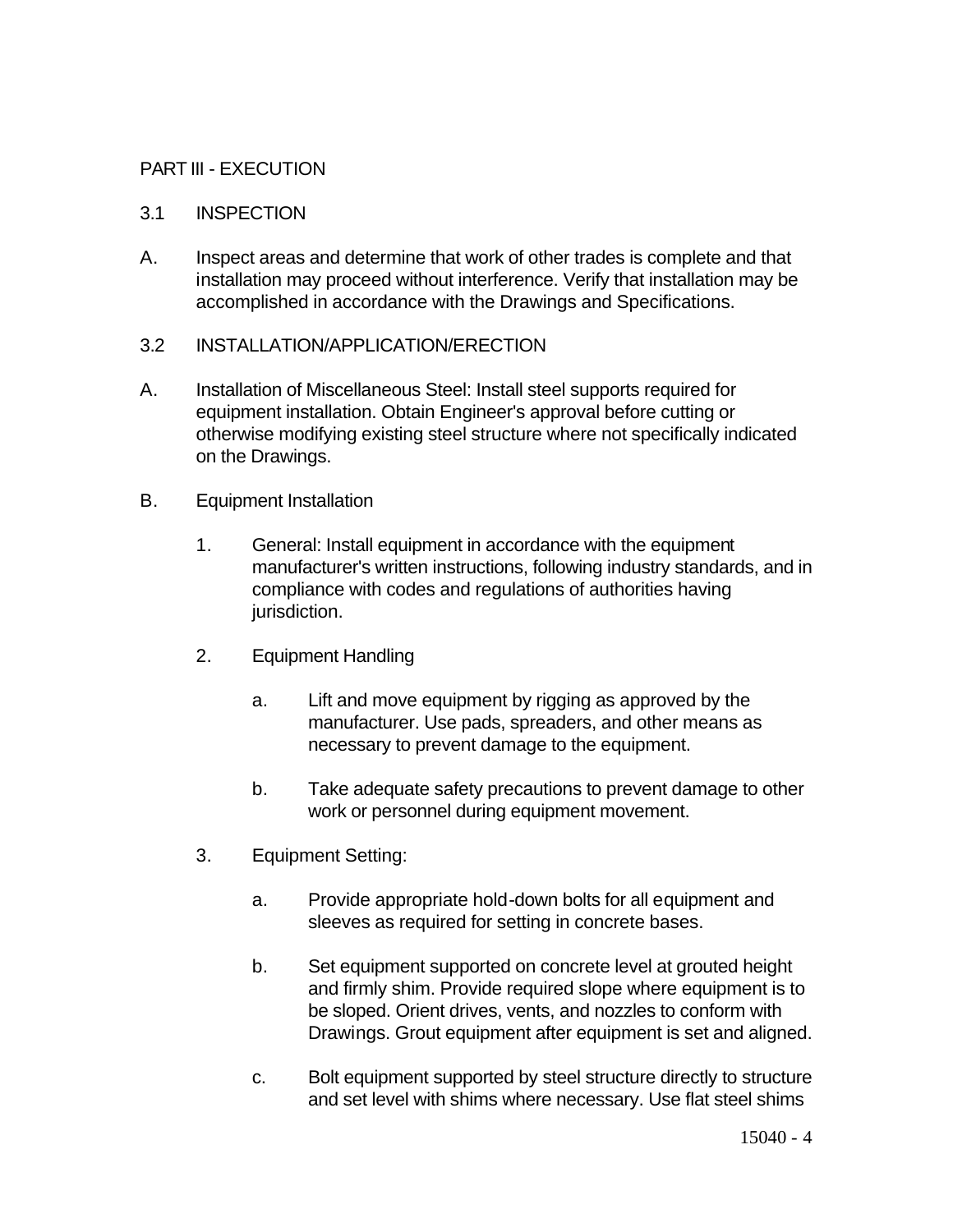or shim stock. Do not use wedges or tapered shims.

- d. Install vibration dampening mounts, when indicated, in accordance with manufacturer's instructions.
- e. Set equipment bases or base plates on clean foundation, level and align before making piping connections.
- f. Align driver and drive shaft assembly, after grout is set, to required tolerance of manufacturer's instructions before final tightening of shaft couplings and anchor bolts. Make all adjustments for elevation by use of thin steel shims or shim stock between baseplate mounting surfaces and machine feet. Install equipment subject to expansion due to operating temperature changes to provide for this expansion.
- g. Set motors in proper alignment and spacing with driven equipment.
- h. Use light shrink fit on coupling halves for driven equipment of over 50 hp capacity.

i. Use light tap fit on equipment of 50 hp and under.

- 4. Service Connections
	- a. Piping: Bolt piping connections after grouting. Align couplings and remove shims where specified. "Float" piping connections against equipment. Relieve any strain on equipment by adjusting position of pipe. Check alignment of machine and driver after piping is bolted in position and realign if necessary.
	- b. Instrument Piping: Connect instrument air piping to mechanical equipment as shown on the Drawings and in accordance with the Specifications.
	- c. Instrument Control Wiring: Connect instrumentation control wiring to the equipment as shown on the Drawings and in accordance with the Specifications
- 5. Dowel Installation: Furnish and install dowels, when required, after alignment and piping connections have been made.
- 6. Alterations: Do not alter equipment or make attachments to equipment which are not in agreement with the Drawings without prior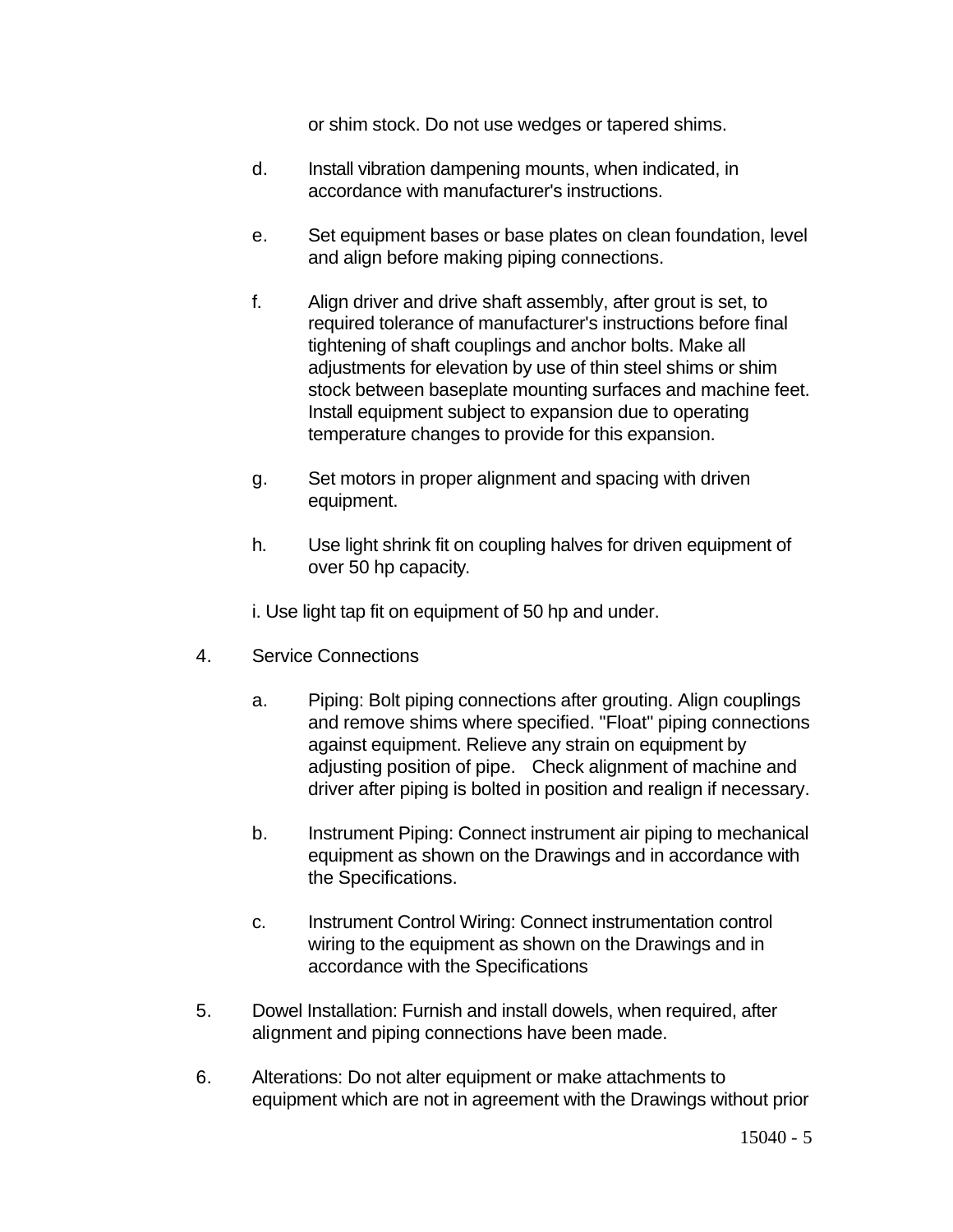consent of the Engineers.

- 7. Overhead Equipment Installation: Provide hangers for overhead equipment and install as shown on the Drawings or required by the Specifications.
- 8. Floor-Mounted Equipment Installation: Install, level, and bolt in place equipment which is installed on the floor, as shown on the Drawings and as required by the Specifications.
	- a. Provide and install concrete pads under floor- mounted equipment and casings.
	- b. Pad height shall be 4 inches unless otherwise indicated.

# 3.3 ADJUSTING AND CLEANING

- A. Clean external surfaces of equipment to remove concrete, dust and dirt, welding and cutting splatter, exterior rust, and other foreign material.
- B. Drain pumps, tanks, and other vessels including jackets. Leave bottom connections open to ensure that factory test liquids and field-accumulated water will drain. Open and examine tanks and vessels and remove sludge and debris.
- C. Touch up paint as required.
- D. Furnish lubricants and lubricate equipment in accordance with equipment manufacturer's instructions.

# END OF SECTION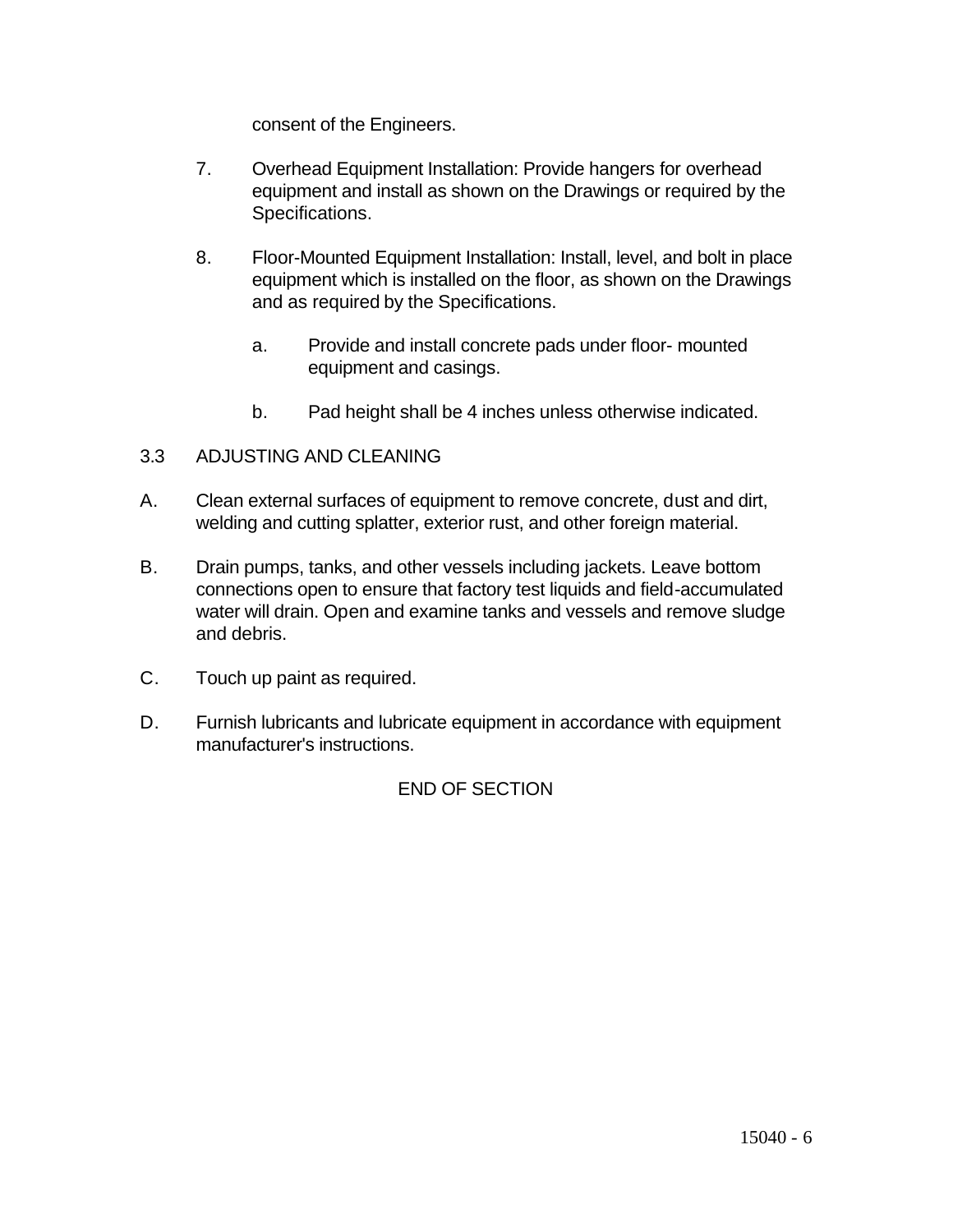#### SECTION 15410

#### PLUMBING PIPING

#### PART 1 GENERAL

#### 1.01 WORK INCLUDED

- A. Pipe and pipe fittings.
- B. Valves.
- C. Sanitary sewer piping system.
- D. Domestic water piping system.
- E. Storm Water piping system.

#### 1.02 RELATED WORK

- A. Section 02222 Excavation.
- B. Section 02223 Backfilling.
- C. Section 02225 Trenching.
- D. Section 09900 Painting.
- E. Section 15121 Expansion Compensation.
- F. Section 15140 Supports and Anchors.
- G. Section 15190 Mechanical Identification.
- H. Section 15242 Vibration Isolation.
- I. Section 15430 Plumbing Specialties.
- J. Section 15440 Plumbing Fixtures.
- K. Section 15450 Plumbing Equipment.

#### 1.03 REFERENCES

- A. ANSI/ASME B16.3 Malleable Iron Threaded Fittings Class 150 NS 300.
- B. ANSI/ASME B16.23 Cast Copper Alloy Solder Joint Drainage Fittings DWV.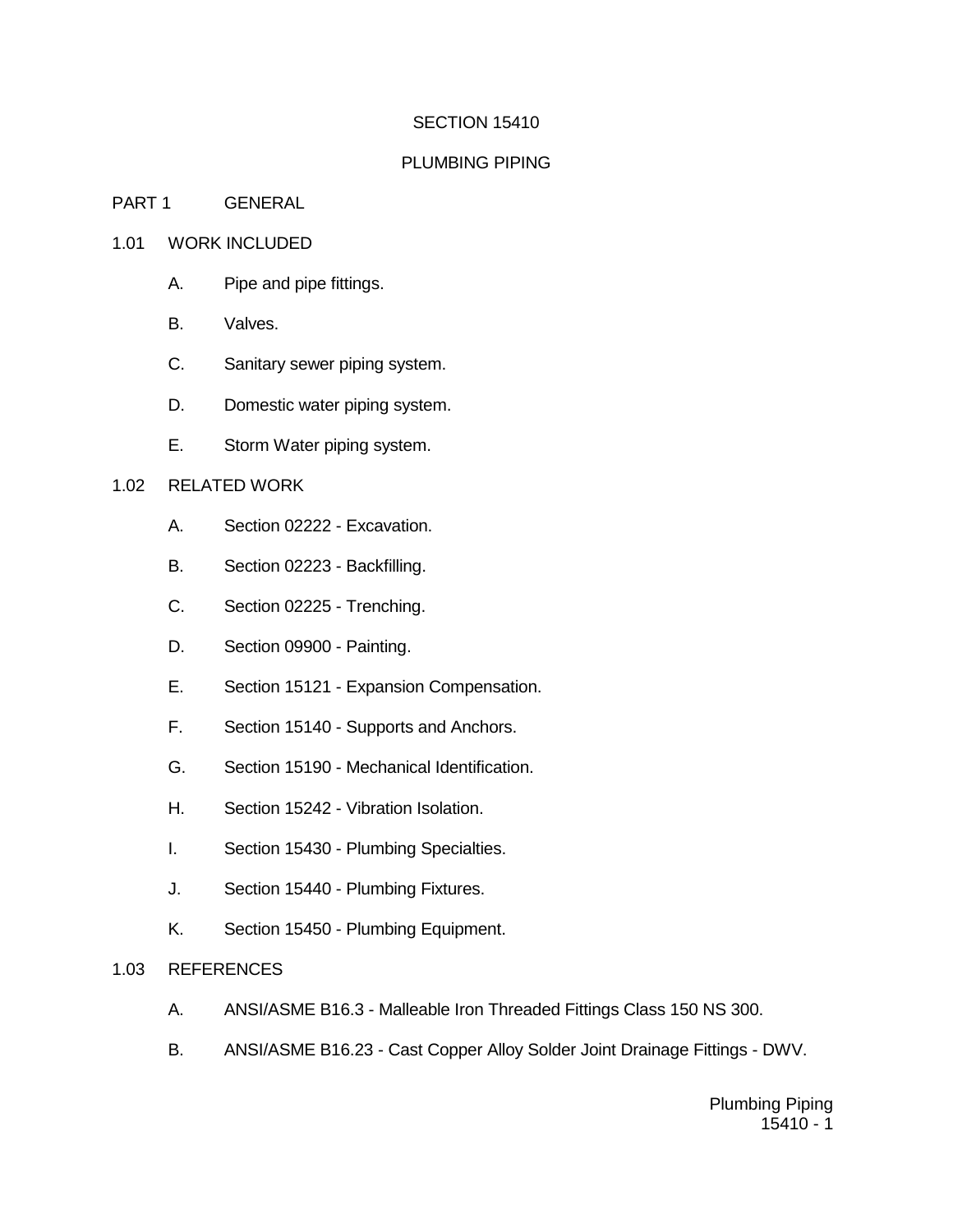- C. ANSI/ASME B16.29 Wrought Copper and Wrought Copper Alloy Solder Joint Drainage Fittings - DWV.
- D. ANSI/ASME Sec. 9 Welding and Brazing Qualifications.
- E. ANSI/ASTM B32 Solder Metal.
- F. ANSI/ASTM D2466 Poly PVC Plastic Pipe Fittings, Schedule 40.
- G. ANSI/AWS D1.1 Structural Welding Code.
- H. ASTM A74 Cast Iron Soil Pipe and Fittings.
- I. ASTM B88 Seamless Copper Water Tube.
- J. ASTM B306 Copper Drainage Tube (DWV).
- K. ASTM C564 Rubber Gaskets for Cast Iron Soil Pipe and Fittings.
- L. ASTM D1785 Poly PVC Plastic Pipe, Schedules 40, 80, and 120.
- M. ASTM D2235 Solvent Cement for Acrylonitrile Butadiene Styrene (ABS) Plastic Pipe and Fittings.
- N. ASTM D2241 Poly PVC Plastic Pipe (SDR-PR).
- O. ASTM D2729 Poly PVC Sewer Pipe and Fittings.
- P. ASTM D2855 Making Solvent-Cemented Joints with Poly PVC Pipe and Fittings.
- Q. ASTM D3033 Type PSP Poly PVC Sewer Pipe and Fittings.
- R. ASTM D3034 Type PSM Poly PVC Sewer Pipe and Fittings.
- S. ASTM F477 Elastomeric Seals (Gaskets) for Joining Plastic Pipe.
- T. AWS A5.8 Brazing Filler Metal.
- U. AWWA C601 Standard Methods for the Examination of Water and Waste Water.
- V. CISPI 301 Cast Iron Soil Pipe and Fittings for Hubless Cast Iron Sanitary Systems.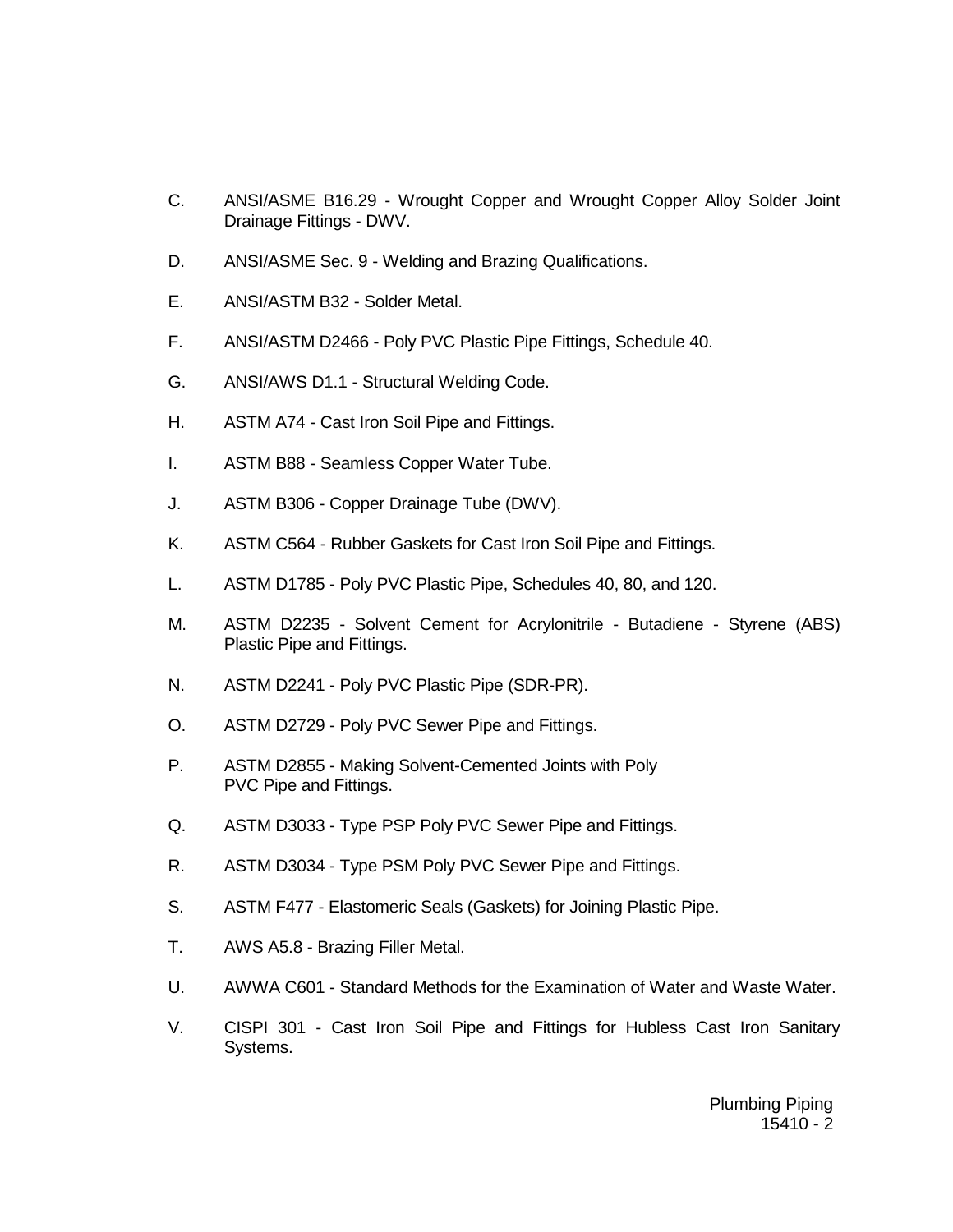#### 1.04 QUALITY ASSURANCE

- A. Valves: Manufacturer's name and pressure rating marked on valve body.
- B. Welding Materials and Procedures: Conform to ASME Code and applicable state labor regulations.
- 1.05 SUBMITTALS
	- A. Submit product data under provisions of Section 01300.
	- B. Include data on pipe materials, pipe fittings, valves and accessories.
- 1.06 DELIVERY, STORAGE, AND HANDLING
	- A. Deliver products to site under provisions of Section 01600.
	- B. Store and protect products under provisions of Section 01600.
	- C. Deliver and store valves in shipping containers with labelling in place.
- PART 2 PRODUCTS
- 2.01 SANITARY SEWER PIPING, BURIED WITHIN 5 FEET (1500 mm) OF BUILDING
	- A. PVC Pipe: ASTM D2665. Fittings: PVC. Joints: ASTM D2855, solvent weld: ASTM D2564 solvent cement. Primer: ASTM F656
- 2.02 SANITARY SEWER PIPING, ABOVE GRADE
	- A. PVC Pipe: ASTM D2729. Fittings: PVC. Joints: ASTM D2855, solvent weld: ASTM D2564 solvent cement. Primer: STM F656.
	- B. Cast Iron Pipe: ASTM A74, Services Weight. Fittings: Cast Iron. Joints: ASTM C564, Neoprene Gasket System.
	- C. Cast Iron Pipe. CISPI 301, Hub-Less, Service Weight. Fittings: Cast Iron. Joints: CISPI 310, Neoprene Gasket and Stainless Steel Clamp-and-Shield Assembles.

Plumbing Piping  $15410 - 3$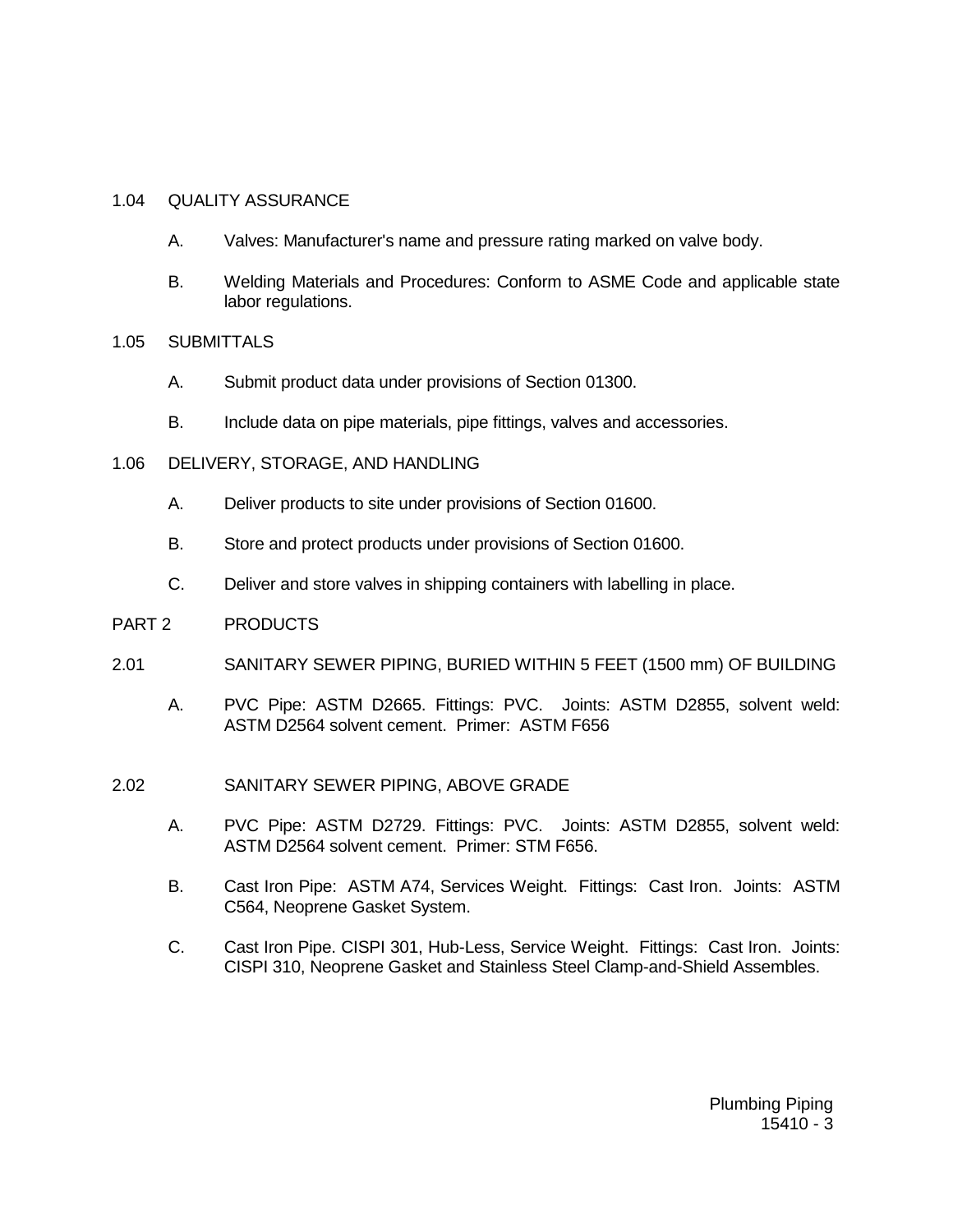#### 2.03 WATER PIPING, BURIED WITHIN 5 FEET (1500 mm) OF BUILDING

 A. Copper Tubing: ASTM B88, Type k, hard drawn. Conform to NSF 61. Fittings: ANSI/ASME B16.22, wrought copper. Joints: ASTM B 828, ASTM B32, solder, grade 95 TA. Flux: ASTM B 813.

#### 2.04 WATER PIPING, ABOVE GRADE

- A. Copper Tubing: ASTM B88, Type L or K hard drawn. Fittings: ANSI/ASME B16.22, cast brass, or ANSI/ASME B16.29, wrought copper. Joints: ASTM B 828, ASTM B32, solder, Grade 95TA.. Flux: ASTM B813
- 2.05 STORM WATER PIPING, BURIED WITH 5 FEET (1500 mm) OF BUILDING
	- A. PVC Pipe: ASTM D2665. Fittings: PVC. Joints: ASTM D2855, solvent weld: ASTM D2564 solvent cement. Primer: ASTM F656
- 2.06 STORM WATER PIPING, ABOVE GRADE
	- A. PVC Pipe: ASTM D2729. Fittings: PVC. Joints: ASTM D2855, solvent weld: ASTM D2564 solvent cement. Primer: ASTM F656.
	- B. Cast Iron Pipe: ASTM A74, Services Weight. Fittings: Cast Iron. Joints: ASTM C564, Neoprene Gasket System.
	- C. Cast Iron Pipe. CISPI 301, Hub-Less, Service Weight. Fittings: Cast Iron. Joints: CISPI 310, Neoprene Gasket and Stainless Steel Clamp-and-Shield Assembles.

#### 2.07 FLANGES, UNIONS AND COUPLINGS

- A. Pipe size 2 inches (50 mm) and Under: 150 psig (1 034 kPa) malleable iron unions for threaded ferrous piping; bronze unions for copper pipe, soldered joints.
- B. Pipe size over 2 inches (50 mm): 150 psig ( 1 034 kPa) forged steel slip-on flanges for ferrous piping; bronze flanges for copper piping; neoprene gaskets for gas service; 1/16 inch (1.6 mm) thick preformed neoprene bonded to asbestos.
- C. Dielectric Connections: Union with galvanized or plated steel threaded end, copper solder end, water impervious isolation barrier.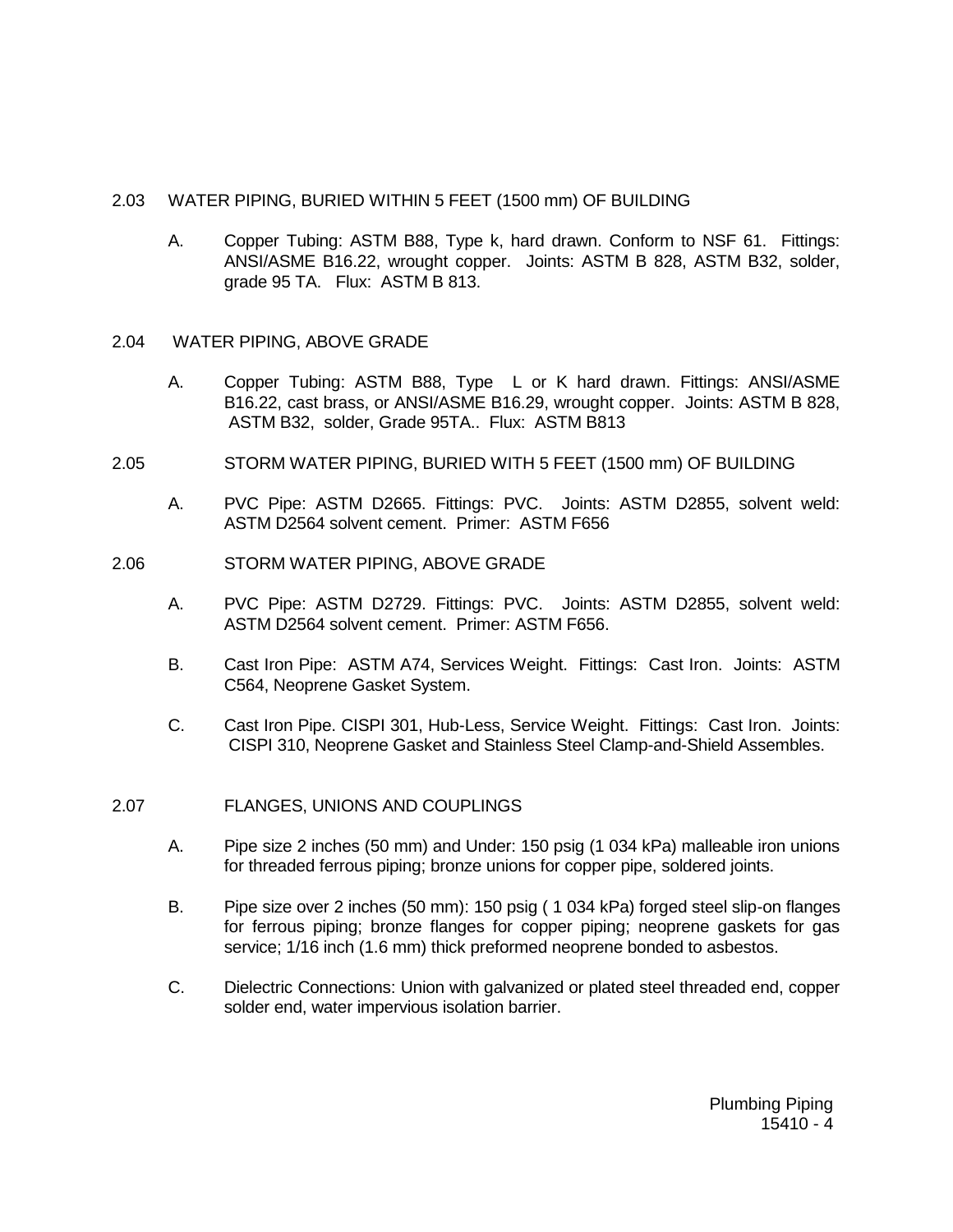### 2.08 ACCEPTABLE MANUFACTURERS - GATE VALVES

- A. Crane Model 43/UB
- B. Powell Model 2714
- 2.09 GATE VALVES
	- A. Up to 2 Inches (50mm): MSS SP 80, class 125, bronze body, rising stem and handwheel, inside screw, single wedge or disc, solder ends.
	- B. Over 2 Inches (50 mm): MSS SP 70, class 125, iron body, bronze trim, rising stem and handwheel, OS&Y, single wedge, flanged.
- 2.10 ACCEPTABLE MANUFACTURERS GLOBE VALVES
	- A. Crane Model 1/1310
	- B. Jenkins Model 746/1200
	- C. Powell Model 650/1823
	- D. No substitutions.
- 2.11 GLOBE VALVES
	- A. Up to 2 inches (50 mm): MSS SP 80, class 125 bronze body, bronze trim, rising stem and handwheel, inside screw, bronze disc, solder ends.
	- B. Over 2 inches (50 mm): MSS SP 85, class 125, iron body, bronze trim, rising stem and handwheel, OS&Y, plug-type disc, flanged ends.
	- C. No substitutions.
- 2.12 ACCEPTABLE MANUFACTURERS BALL VALVES
	- A. Crane Model 9302/22.
	- B. Jenkins Model 900T/902T
	- C. Powell Model 4210T
	- D. No substitutions.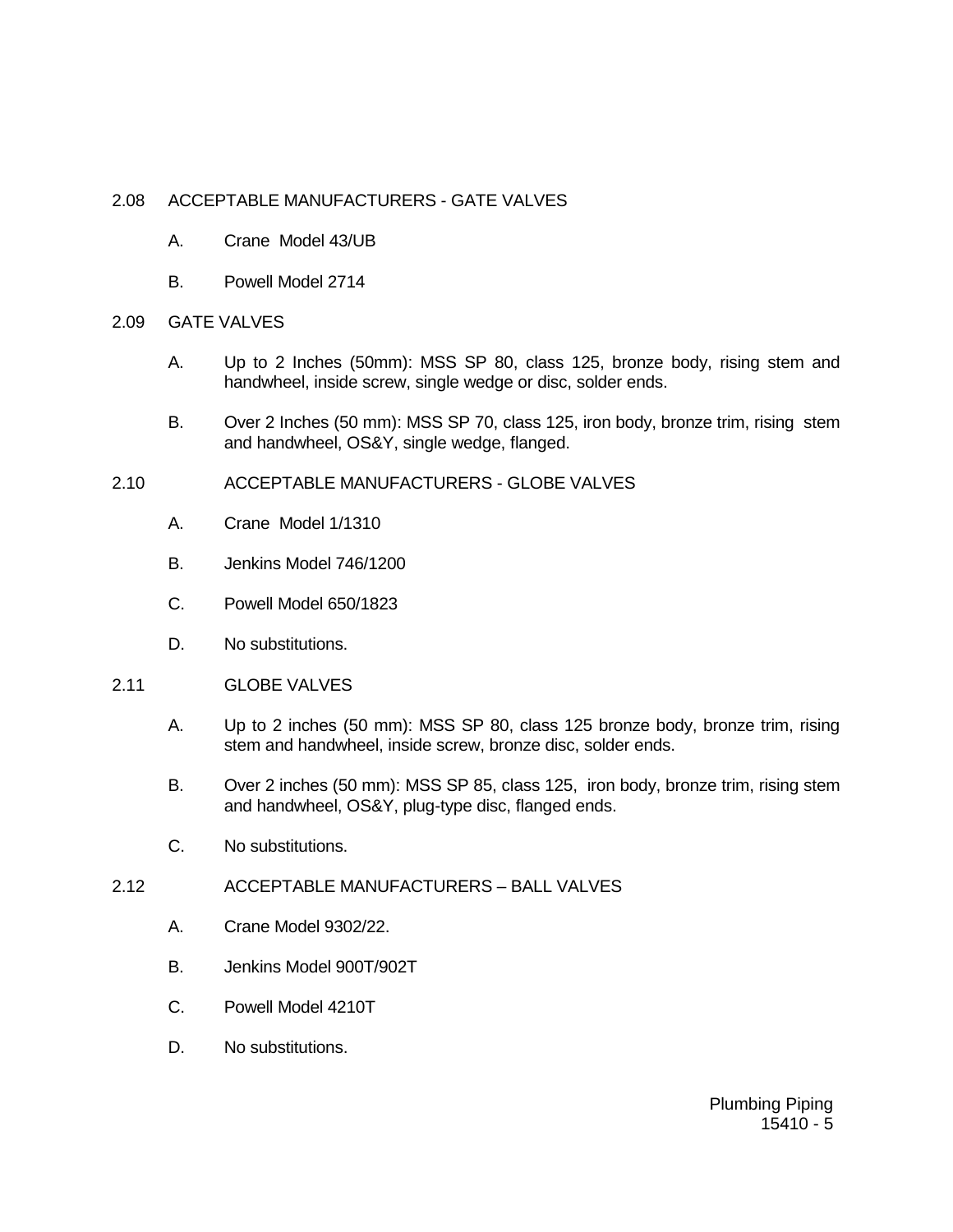### 2.13 BALL VALVES

- A. Up to 3 inches (50 mm): MSS SP 110, class 150, bronze or stainless steel body, stainless steel ball, Teflon seats and stuffing box ring, lever handle and balancing stops, solder ends with union.
- 2.14 ACCEPTABLE MANUFACTURERS BUTTERFLY VALVES
	- A. Nibco.
	- B. Crane.
	- C. Powell.
	- D. No substitutions.
- 2.15 BUTTERFLY VALVES
	- A. Iron body, bronze disc, resilient replaceable seat for service to 180 degrees F (82 degrees C), water or lug ends, 10 position lever handle infinite position lever handle with memory stop.
- 2.16 ACCEPTABLE MANUFACTURERS SWING CHECK VALVES
	- A. Crane Model 37/1342
	- B. Jenkins Model 92-A/1222
	- C. Powell Model 578/1825
	- D. No substitutions.
- 2.17 SWING CHECK VALVES
	- A. Up to 2 inches (50 mm): MSS SP 80, class 125, bronze swing disc, screw-in cap, integral seat, solder ends.
	- B. Over 2 inches (50 mm): MSS SP 71, class 125, iron body, bronze trim, swing disc, renewable disc and seat, flanged ends.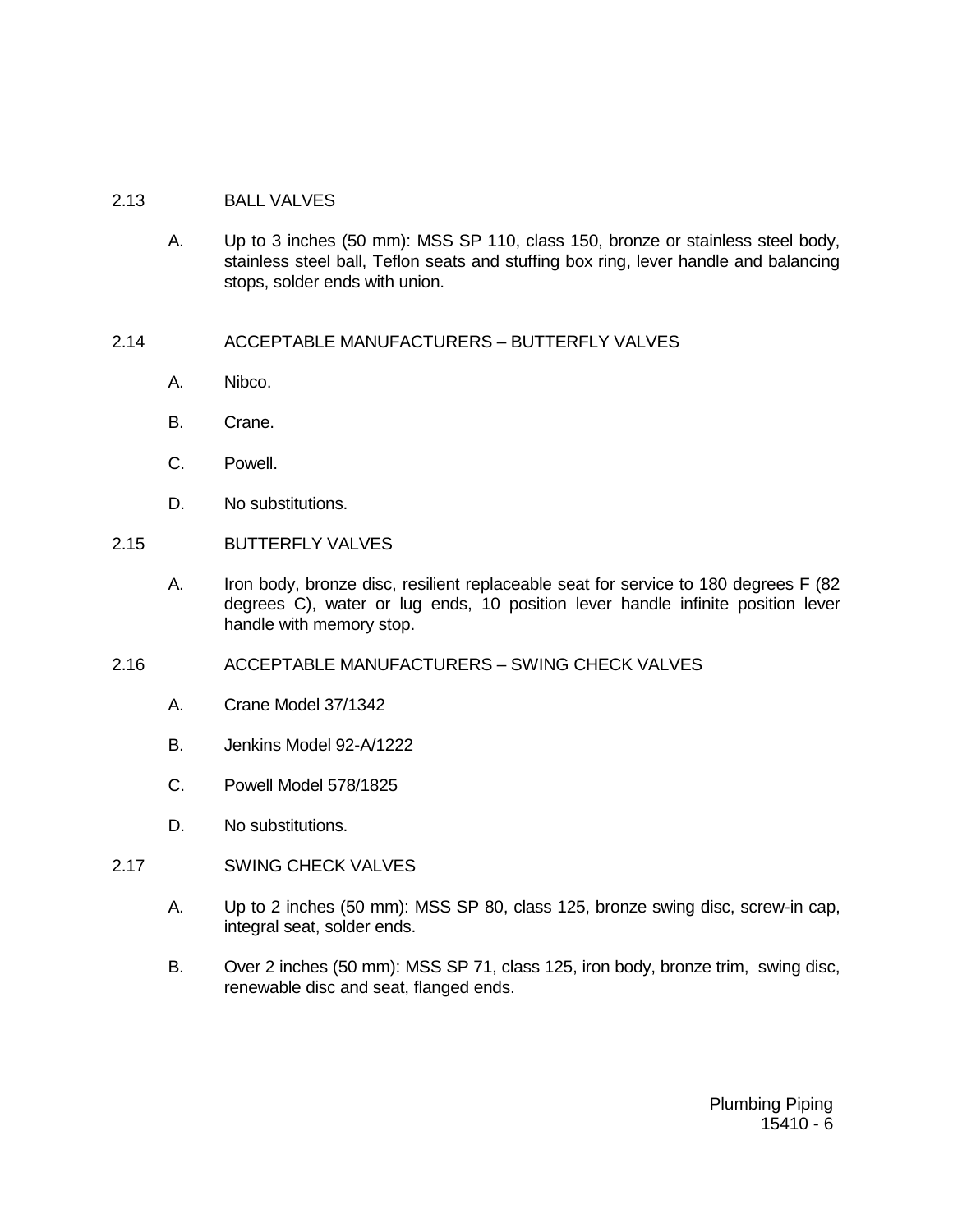## 2.18 ACCEPTABLE MANUFACTURERS – SPRING LOADED CHECK VALVES

- A. Crane
- B. Jenkins
- C. Powell
- D. No substitutions.
- 2.19 SPRING LOADED CHECK VALVES
	- A. Iron body, bronze trim, stainless steel spring loaded, renewable bronze composition disc, screwed, wafer or flanged ends.
- 2.20 ACCEPTABLE MANUFACTURERS WATER PRESSURE REDUCING VALVES
	- A. Clayton.
	- B. Claval.
	- C. Sponsor.
	- D. No substitutions.
- 2.21 WATER PRESSURE REDUCING VALVES
	- A. Up to 2 inches (50 mm): MSS SP 80, bronze body, stainless steel and thermoplastic internal parts, fabric reinforced diaphragm, strainer, threaded or double union ends.
	- B. Over 2 inches (50 mm): MSS SP 85, cast iron body, bronze fitted, elastomer diaphragm and seat disc, flanged.
- 2.22 ACCEPTABLE MANUFACTURERS RELIEF VALVES
	- A. Hoffman.
	- B. Sponsor.
	- C. Substitutions: Under provisions of Section 01631.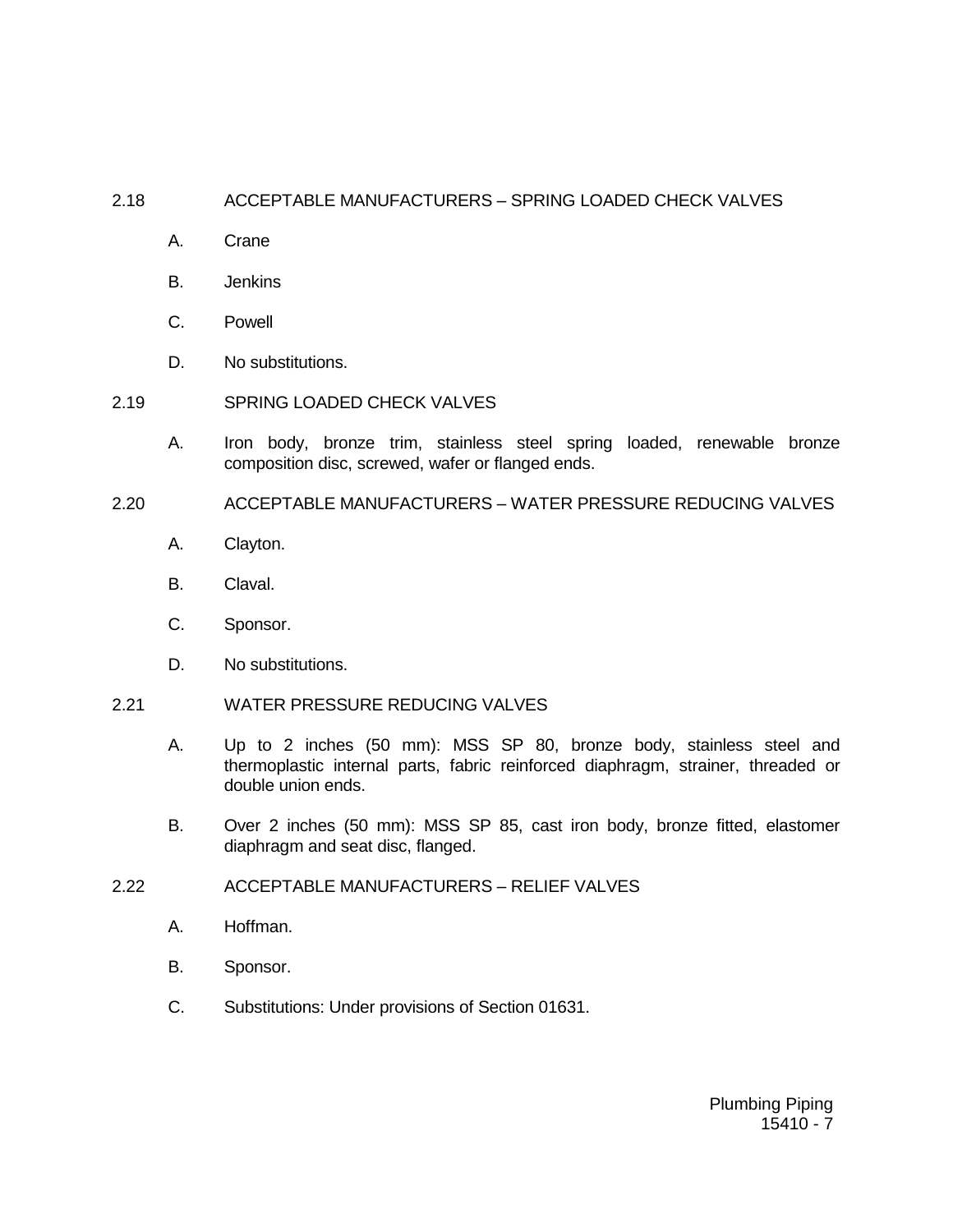#### 2.23 RELIEF VALVES

A. ANSI B 21.22 certified bronze body, Teflon seat, steel stem and springs, automatic, direct pressure actuated, capacities ASME certified and labeled.

### PART 3 EXECUTION

#### 3.01 PREPARATION

- A. Ream pipe and tube ends. Remove burrs.
- B. Remove scale and dirt, on inside and outside, before assembly.
- C. Prepare piping connections to equipment with flanges or unions.

### 3.02 INSTALLATION

- A. Provide non-conducting dielectric connections wherever jointing dissimilar metals.
- B. Route piping in orderly manner and maintain gradient.
- C. Install piping to conserve building space and not interfere with use of space.
- D. Group piping whenever practical at common elevations.
- E. Install piping to allow for expansion and contraction without stressing pipe, joints, or connected equipment.
- F. Provide clearance for installation of insulation and access to valves and fittings.
- G. Provide access where valves and fittings are not exposed. Coordinate size and location of access doors with Section 08305.
- H. Slope water piping and arrange to drain at low points.
- I. Establish elevations of buried piping outside the building to ensure not less than 3 ft of cover.
- J. Where pipe support members are welded to structural building framing, scrape, brush clean, and apply one coat of zinc rich primer to welding.
- K. Prepare pipe, fittings, supports, and accessories not pre-finished, ready for finish painting. Refer to Section 09900.

Plumbing Piping  $15410 - 8$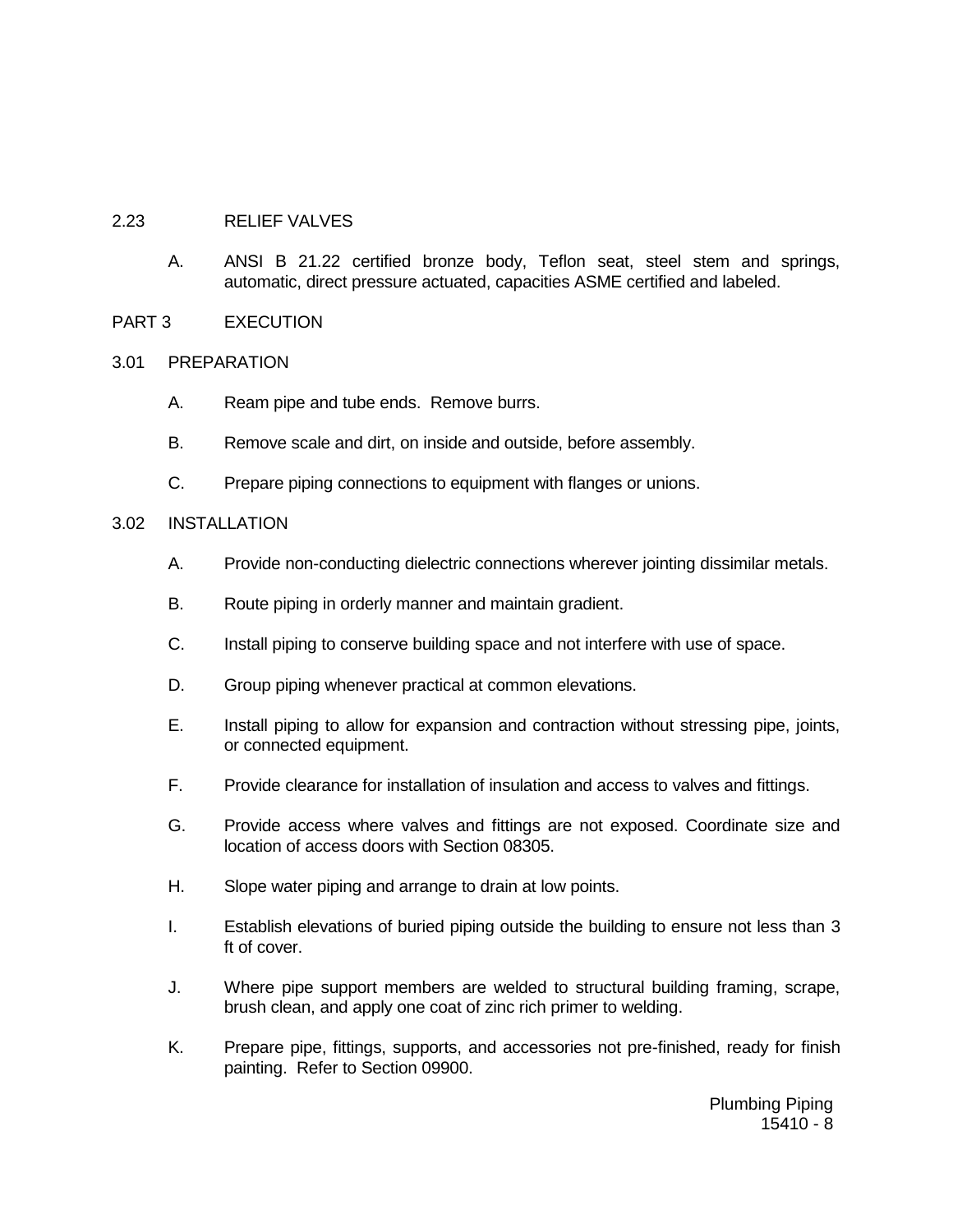- L. Establish invert elevations, slopes for drainage to 1/4 inch per foot (2 percent) minimum. Maintain gradients.
- M. Excavate in accordance with Sections 02222 and 02225 and for work of this Section.
- N. Backfill in accordance with Sections 02223 and 02225 for work of this Section.
- O. Install bell and spigot pipe with bell end upstream.
- P. Install valves with stems upright or horizontal, not inverted.
- Q. Install water piping in accordance with ASME B31.9.
- R. Sleeve pipes passing through partitions, walls and floor.

### 3.03 APPLICATION

- A. Install unions downstream of valves and at equipment or apparatus connections.
- B. Install brass male adapters each side of valves in copper piped system. Sweat solder adapters to pipe.
- C. Install gate ball or butterfly valves for shut-off and to isolate equipment, part of systems, or vertical risers.
- D. Install globe ball butterfly valves for throttling, bypass, or manual flow control services.

### 3.04 DISINFECTION OF DOMESTIC WATER PIPING SYSTEM

- A. Prior to starting work, verify system is complete, flushed and clean.
- B. Ensure PH of water to be treated is between 7.4 and 7.6 by adding alkali (caustic soda or soda ash) or acid (hydrochloric).
- C. Inject disinfectant, free chlorine in liquid, powder, tablet or gas form, throughout system to obtain 50 to 80 mg/L residual.
- D. Bleed water from outlets to ensure distribution and test for disinfectant residual at minimum 15 percent of outlets.
- E. Maintain disinfectant in system for 24 hours.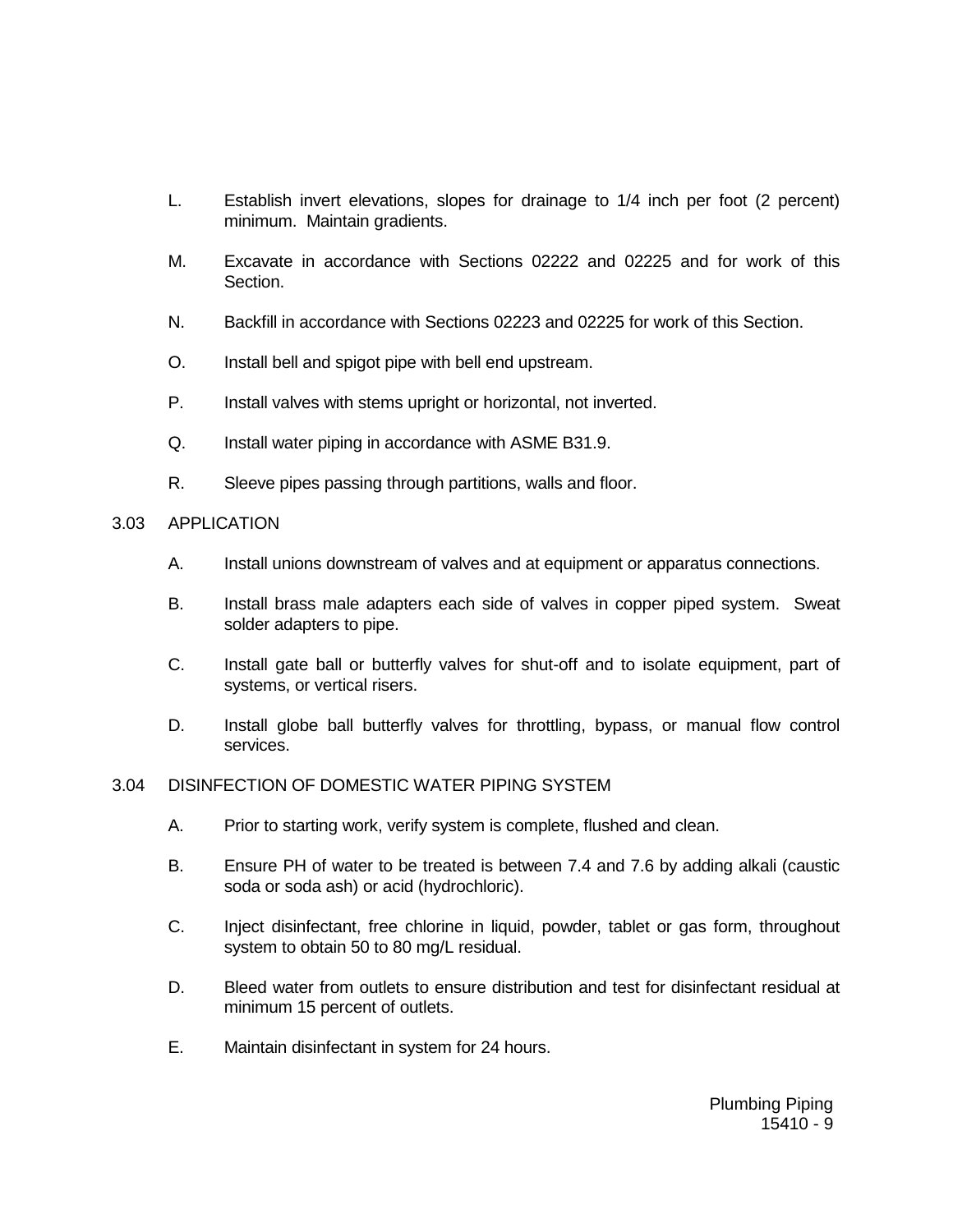- F. If final disinfectant residual tests less than 25 mg/L, repeat treatment.
- G. Flush disinfectant from system until residual equal to that of incoming water or 1.0 mg/L.
- H. Take samples no sooner than 24 hours after flushing, from 2 percent of outlets and from water entry, and analyze in accordance with AWWA C601.
- 3.05 SERVICE CONNECTIONS
	- A. Before commencing work check invert elevations required for sewer connections, confirm inverts and ensure that these can be properly connected with slope for drainage.

# END OF SECTION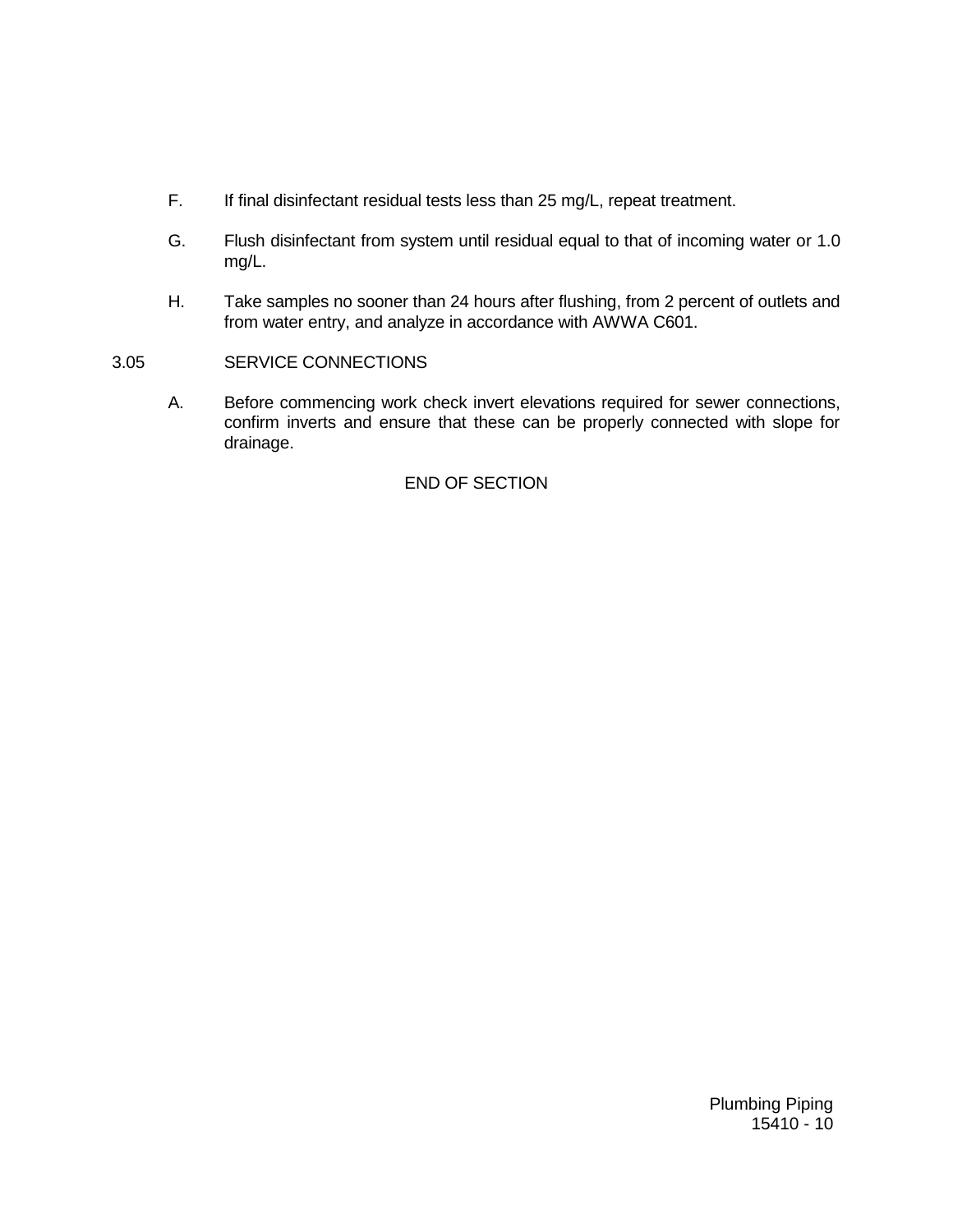# zDIVISION 15 - MECHANICAL WORK

# SECTION 15415 - PLUMBING FIXTURES AND TRIM

## PART I - GENERAL

## 1.1 WORK INCLUDED

- A. Provide plumbing fixtures and trim and as specified herein and in contract drawings.
- C. Provide plumbing fixtures complete with all required trim and accessories, including faucets, waste plugs, traps, supplies, stop valves, escutcheons and casings and all necessary hangers, plates, brackets, anchors and supports.
- D. Match and coordinate all trim, accessories and fixtures to provide uniform appearance and compatibility of operation.
- E. Provide fixtures and trim of one manufacturer, whenever possible.
- F. Provide first quality, white, vitreous china fixtures with smooth glazed surfaces, free from any imperfections.
- G. Chrome plate all exposed piping and trim.
- H. Provide flush valves with non-hold open features and silencing equipment for quiet operation.
- 1.2 RELATED WORK
- A. Floor drains, roof drains and cleanouts as shown on the drawings and specified in other sections of these specifications.
- 1.3 SUBMITTALS
- A. Submit the following data, for each fixture type, to the Engineers for review:
	- 1. Catalogue data.
	- 2. Dimensional data.
	- 3. Handicapped fixture mounting heights and state applicable code governing same.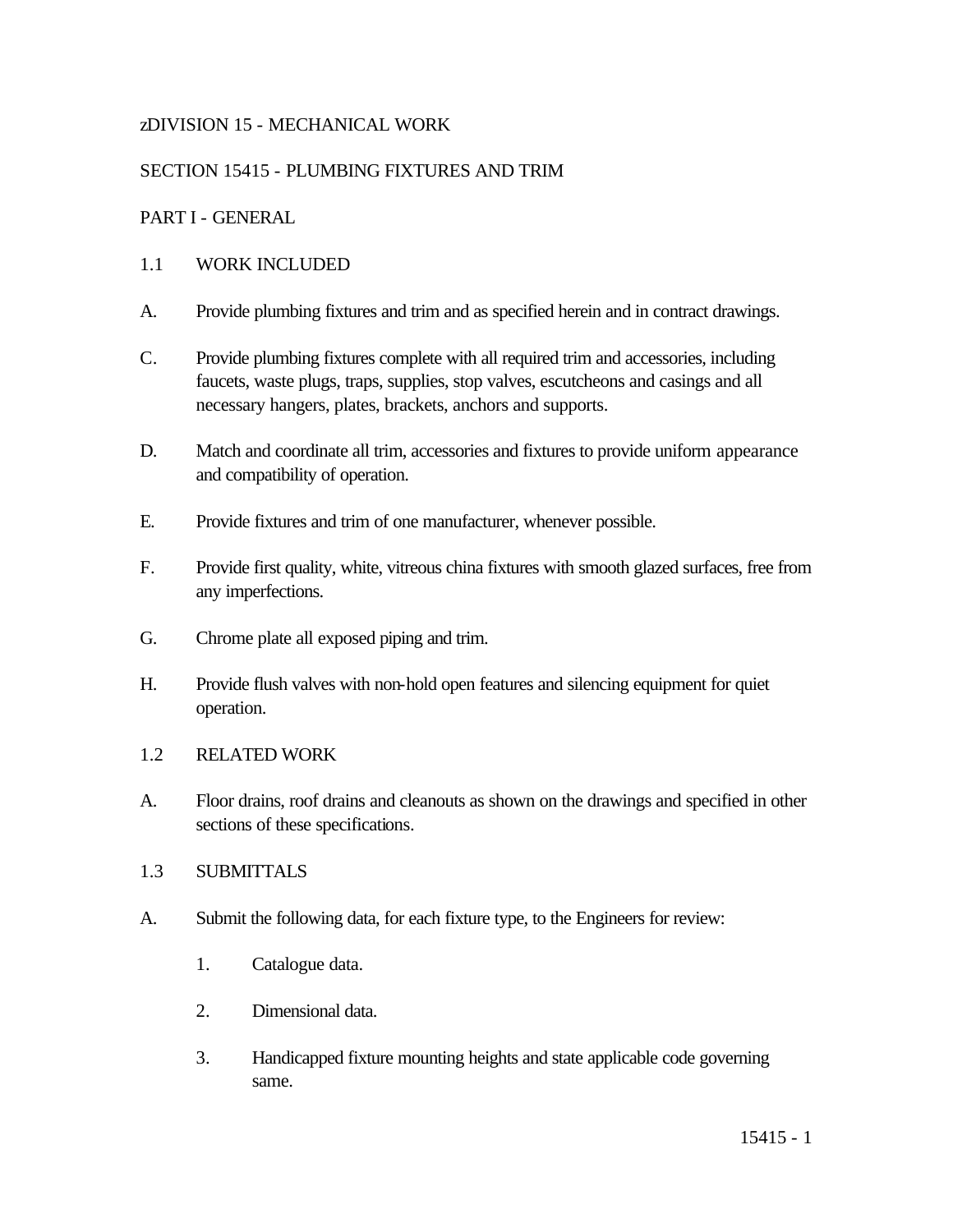## 1.4 DELIVERY, STORAGE AND HANDLING

A. Protect all chrome plated surfaces to prevent damage.

## PART II - PRODUCTS

2.1 EQUIPMENT (See schedule on drawings)

## PART III - EXECUTION

- 3.1 INSTALLATION/APPLICATION/ERECTION
- A. Lay out roughing accurately before setting fixtures.
- B. Set fixtures uniformly.
- C. Make connections at right angles to wall unless otherwise indicated on the Contract Documents.
- D. Lag bolt all fixture carrier legs and floor flanges to floor slab.
- E. Use straps or padded wrenches on all plated, polished and stainless steel surfaces to make connections.
- F. Seal fixtures to walls and floors using silicone sealant.
- G. Seal rims of counter top fixtures to counters using silicone sealant.
- H. Insulate exposed hot water supplies, drains and traps for lavatories designated for use by the handicapped with rigid insulation with a protective cover.
- I. Mount fixtures designated for use by the handicapped at elevations required by the authorities having jurisdiction.
- J. Deliver all loose keys for stops to Owner.
- 3.2 ADJUSTING AND CLEANING
- A. Adjust all flush valves for proper operation, water level and minimum flow consistent with cleansing of bowl.
- B. Remove sediment and debris from fixtures and drain traps.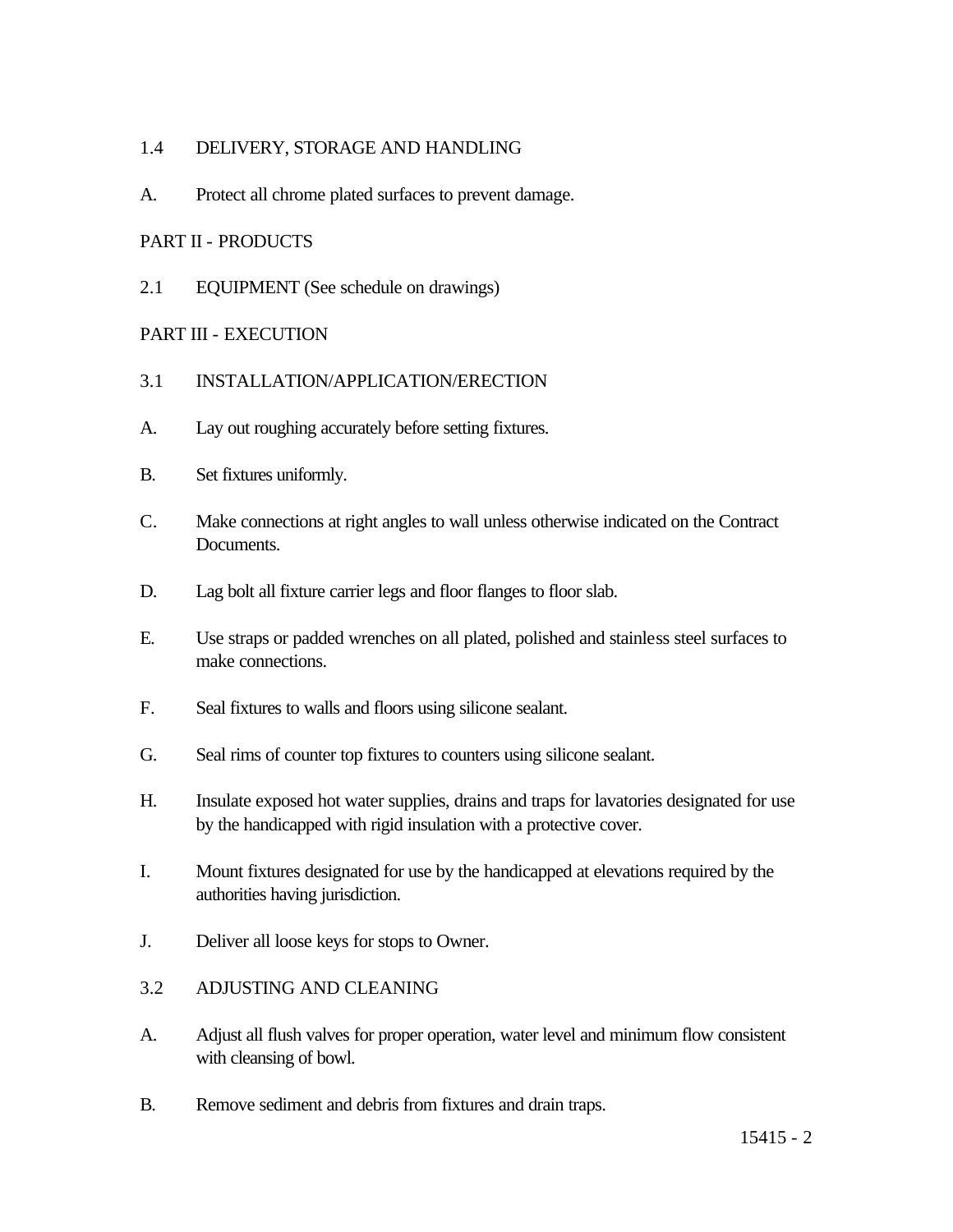C. Clean all fixtures and trim using commercial grade cleansers compatible with the surfaces to be cleaned.

# 3.3 PROTECTION

- A. Immediately after installation, apply a full coat of petroleum jelly to all exposed plated surfaces.
- B. Install protective covers over all fixtures to prevent entrance of dirt and debris.

# END OF SECTION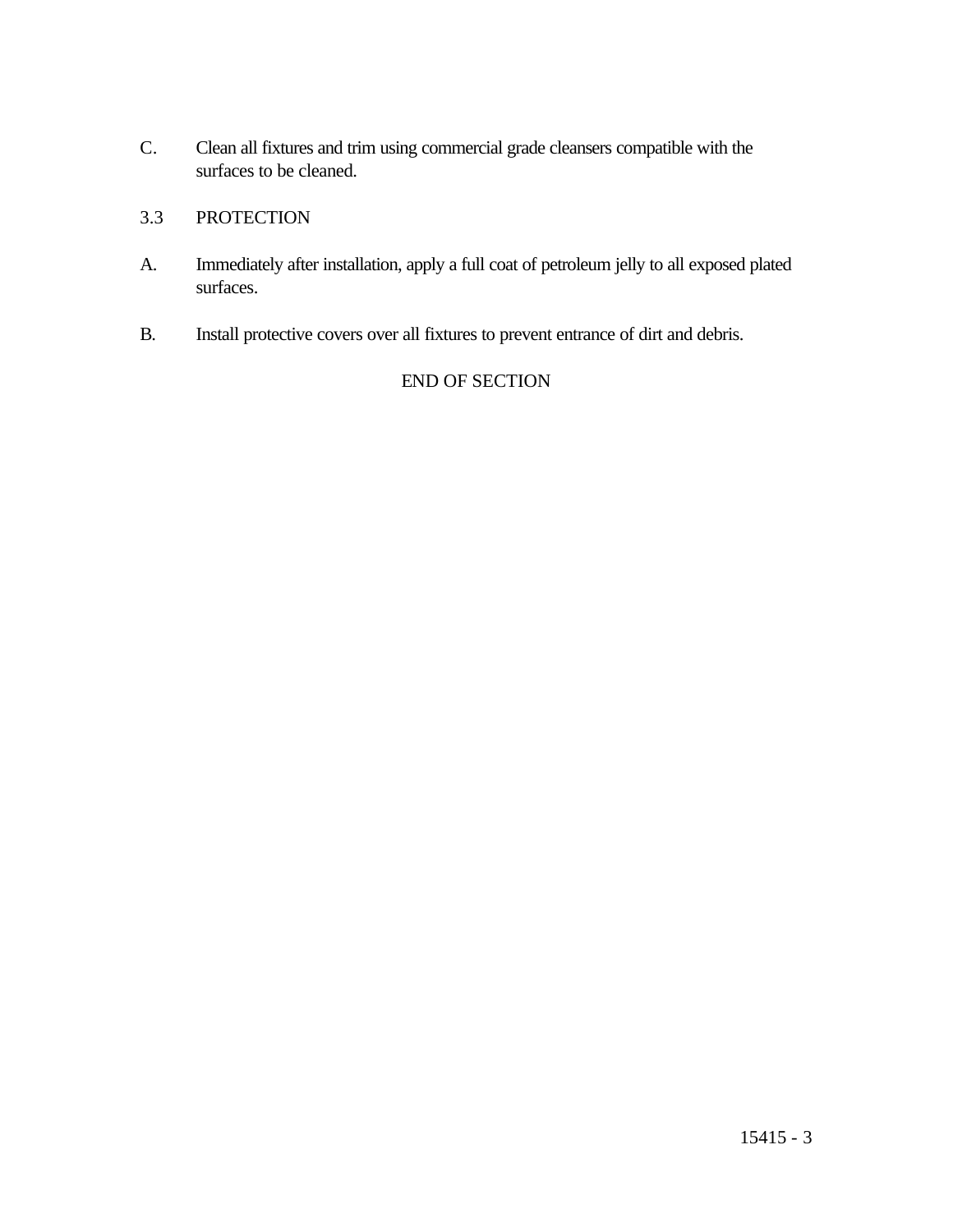## SECTION 15430

## PLUMBING SPECIALTIES

#### PART 1 GENERAL

## 1.01 WORK INCLUDED

- A. Roof Drains
- B. Floor drains.
- C. Cleanouts.
- D. Water hammer arrestors.
- E. Hose bibbs hydrants.

#### 1.02 RELATED WORK

- A. Roofing and roof drains.
- B. Section 15140 Supports and Anchors.
- C. Section 15410 Plumbing Piping.
- D. Section 15440 Plumbing Fixtures.
- E. Section 15450 Plumbing Equipment.
- 1.03 REFERENCES
	- A. ANSI A112.21.1 Floor Drains.
	- B. ANSI A112.26.1 Water Hammer Arresters.
- 1.04 QUALITY ASSURANCE
	- A. Manufacturer: For each product specified, provide components by same manufacturer throughout.
- 1.05 SUBMITTALS
	- A. Submit shop drawings and product data under provisions of Section 01300.
	- B. Include component sizes, rough-in requirements, service sizes, and finishes.

Plumbing Specialties 15430 - 1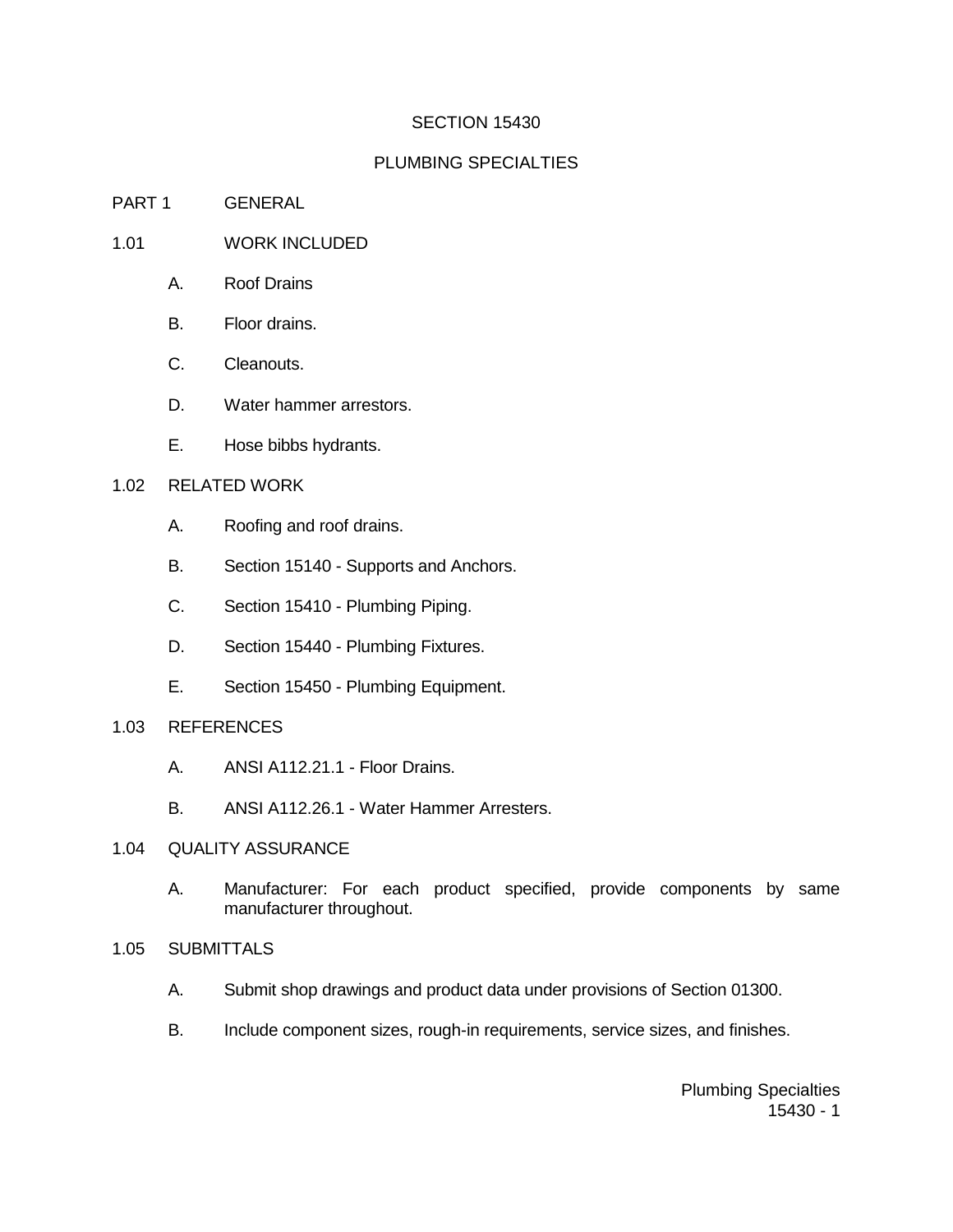#### PART 2 PRODUCTS

#### 2.01 ROOF DRAINS

- A. Acceptable Manufacturers:
	- 1. J.R. Smith.
	- 2. Josam
	- 3. Zurn
- B. RD: ANSI A112.21.1; Galvanized cast iron body, cast iron done, adjustable extension sleeve, reversible collar, combined flashing clamp gravel stop and underdeck clamp. See mechanical drawings for model and additional information. Coordinate accessories with roofing type.
- 2.02 FLOOR DRAINS
	- A. Acceptable Manufacturers:
		- 1. J.R. Smith.
		- 2. Josam.
		- 3. Zurn.
	- B. FD: ANSI A112.21.1; cast iron two piece body with double drainage flange, weep holes, reversible clamping collar, and round, adjustable nickel-bronze strainer, with sediment bucket. See mechanical drawings for model and additional information.

#### 2.03 CLEANOUTS

- A. Exterior Unsurfaced Areas (GCO): Line type with lacquered cast iron body and round epoxy coated gasketted cover, with vandal proof top.
- B. Interior Finished Floor Areas (FCO): Galvanized cast iron, two piece body with double drainage flange, weep holes, reversible clamping collar, and adjustable nickel-bronze strainer, round with scoriated cover in service areas and round with depressed cover to accept floor finish in finished floor areas, with vandal proof top.
- C. Interior Finished Wall Areas (WCO): Line type with lacquered cast iron body and round epoxy coated gasketted cover, and round stainless steel access cover secured with machine screw.
- 2.05 HOSE BIBBS (H.B.)
	- A. Bronze, replaceable hexagonal disc, hose thread spout, chrome plated with vacuum breaker in conformance with ANSI/ASSE 1011.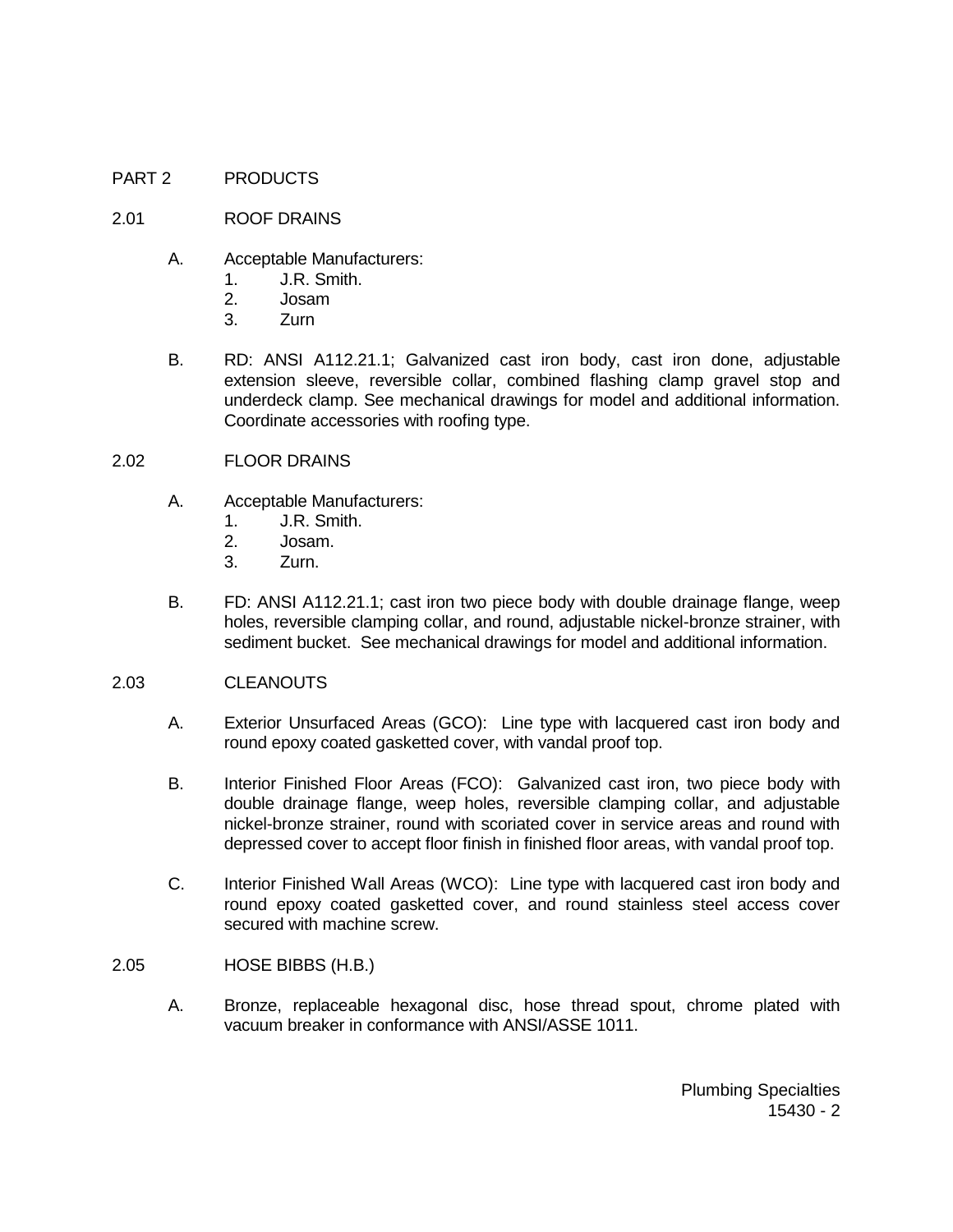### 2.06 WATER HAMMER ARRESTORS

A. ANSI A112.26; stainless steel construction, bellows type sized in accordance with PDI WH-201, precharged suitable for operation in temperature range 34 to 250 degrees F (1 to 120 degrees C) and maximum 250 psi (1700 kPa). See mechanical drawing for model and size.

## PART 3 EXECUTION

## 3.01 PREPARATION

 A. Coordinate cutting forming of roof floor construction to receive drains to required invert elevations.

### 3.02 INSTALLATION AND APPLICATION

- A. Install specialties in accordance with manufacturer's instructions to permit intended performance.
- B. Extend cleanouts to finished floor or wall surface. Lubricate threaded cleanout plugs with mixture of graphite and linseed oil. Ensure clearance at cleanout for rodding of drainage system.
- C. Encase exterior cleanouts in concrete flush with grade.
- D. Install water hammer arrestors complete with accessible isolation valve.

# END OF SECTION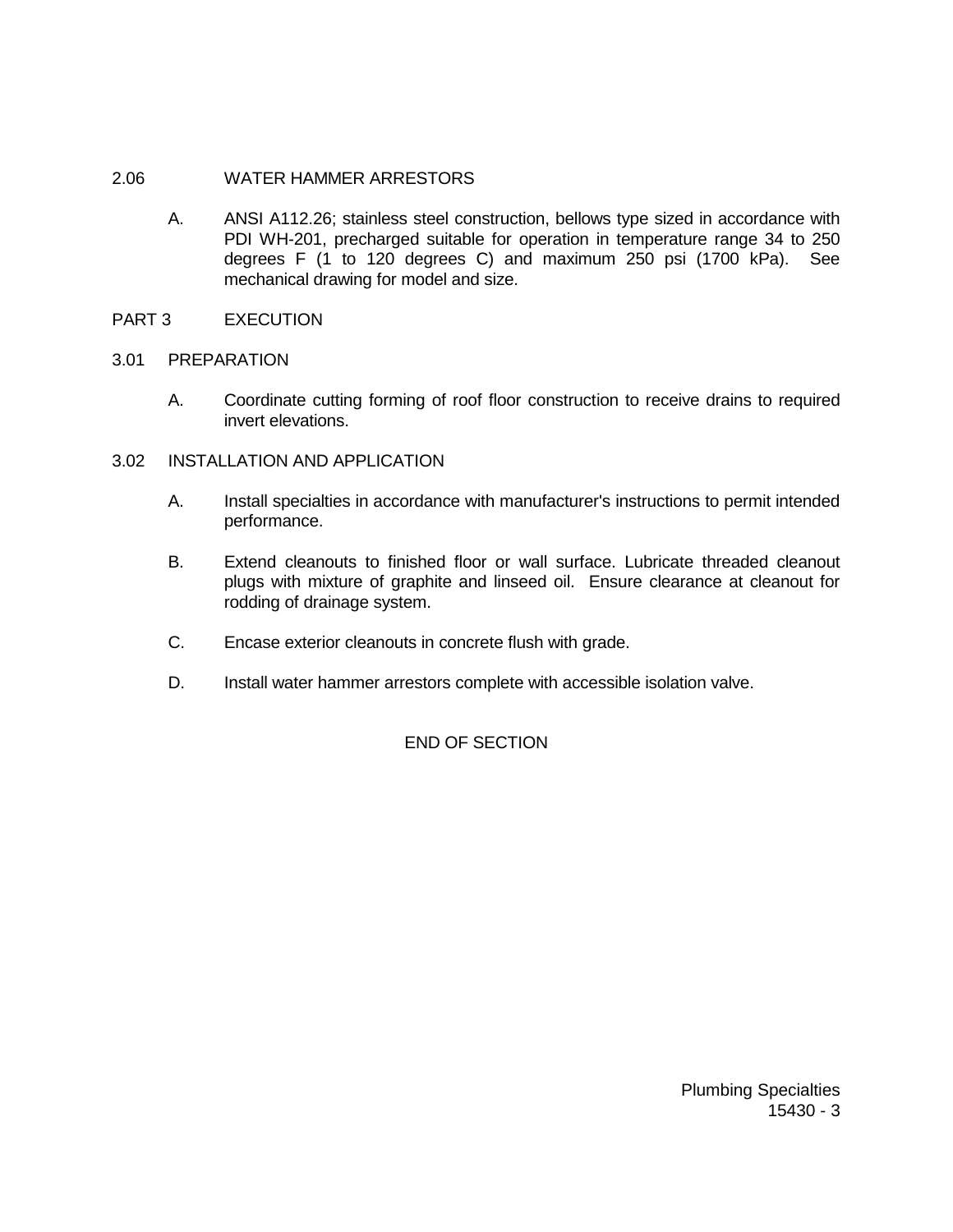## SECTION 15535

## REFRIGERANT PIPING AND SPECIALTIES

#### PART 1 GENERAL

- 1.1 SECTION INCLUDES
	- A. Piping.
	- B. Refrigerant.
	- C. Moisture and liquid indicators.
	- D. Valves.
	- E. Strainers.
	- F. Check valves.
	- G. Pressure relief valves.
	- H. Filter-driers.
	- I. Solenoid valves.
	- J. Expansion valves.
	- K. Receivers.
	- L. Flexible connections.
- 1.2 RELATED SECTIONS
	- A. Section 15535 Refrigerant and Specialties.
	- B. Section 15671 Air Cooled Condensing Units.
	- C. Section 15952 Controls and Instrumentation.
- 1.3 REFERENCES
	- A. ARI 495 Refrigerant Liquid Receivers.
	- B. ARI 710 Liquid Line Dryers.
	- C. ARI 730 Flow-Capacity Rating and Application of Suction-Line Filters and Filter-Driers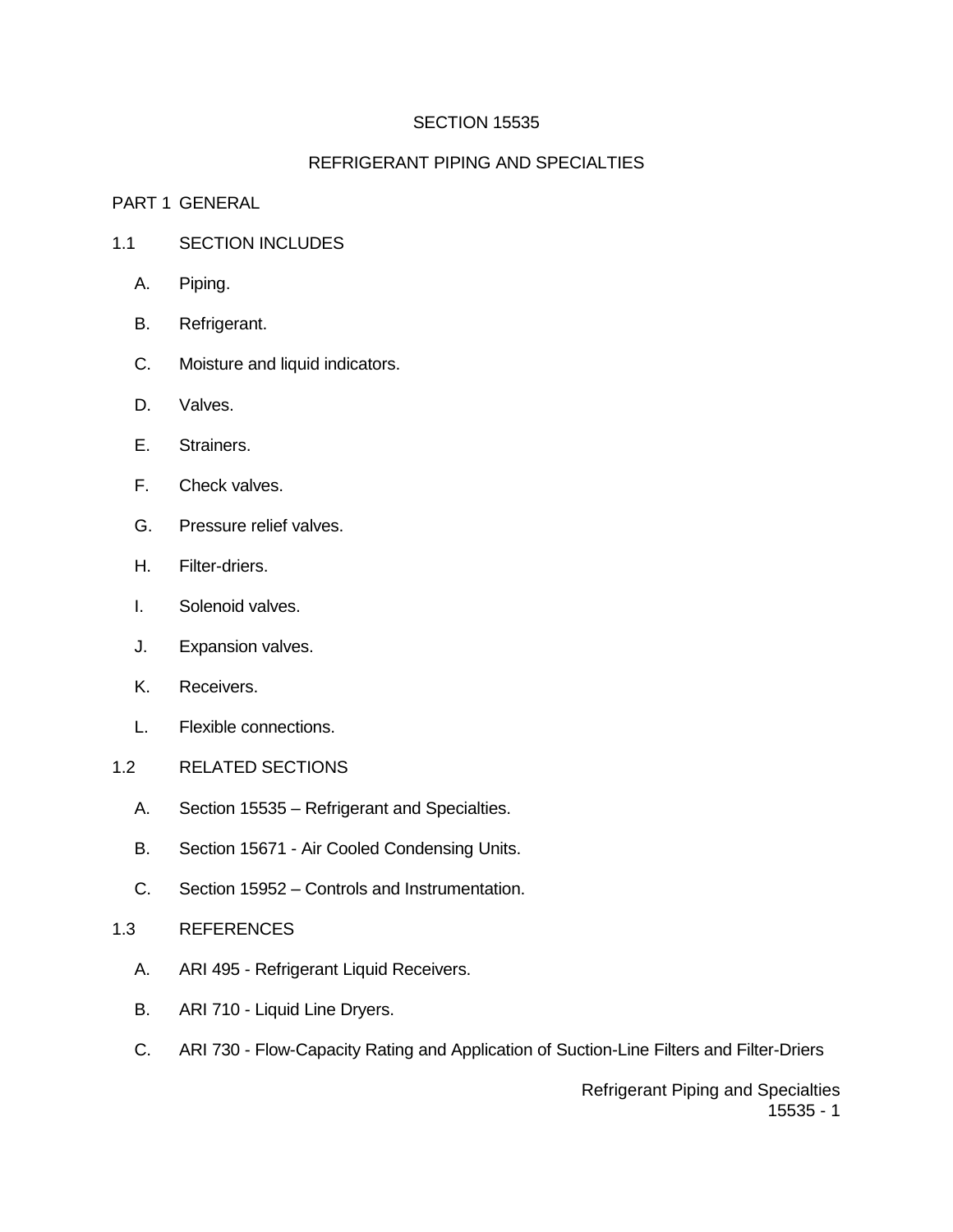- D. ARI 750 Thermostatic Refrigerant Expansion Valves.
- E. ARI 760 Solenoid Valves for Use With Volatile Refrigerants.
- F. ASHRAE 15 Safety Code for Mechanical Refrigeration.
- G. ASHRAE 34 Number Designation of Refrigerants.
- H. ASME Boiler and Pressure Vessel Codes, SEC 9 Qualification Standard for Welding and Brazing Procedures, Welders, Brazers, and Welding and Brazing Operators.
- I. ASME B16.22 Wrought Copper and Copper Alloy Solder Joint Pressure Fittings.
- J. ASME B16.26 Cast Copper Alloy Fittings For Flared Copper Tubes.
- K. ASME B31.5 Refrigeration Piping.
- L. ASME B31.9 Building Services Piping.
- M. ASME SEC 8D Boilers and Pressure Vessels Code,Rules for Construction of Pressure Vessels.
- N. ASTM A53 Pipe, Steel, Black and Hot-Dipped, Zinc-Coated, Welded and Seamless.
- O. ASTM A234 Pipe Fittings of Wrought Carbon Steel and Alloy Steel for Moderate and Elevated Temperatures.
- P. ASTM B88 Seamless Copper Water Tube.
- Q. ASTM B280 Seamless Copper Tube for Air Conditioning and Refrigeration Field Service.
- R. ASTM F708 Design and Installation of Rigid Pipe Hangers.
- S. AWS A5.8 Brazing Filler Metal.
- T. AWS D1.1 Structural Welding Code, Steel.
- U. MSS SP58 Pipe Hangers and Supports Materials, Design and Manufacturer.
- V. MSS SP69 Pipe Hangers and Supports Selection and Application.
- W. MSS SP89 Pipe Hangers and Supports Fabrication and Installation Practices.
- X. UL 429 Electrically Operated Valves.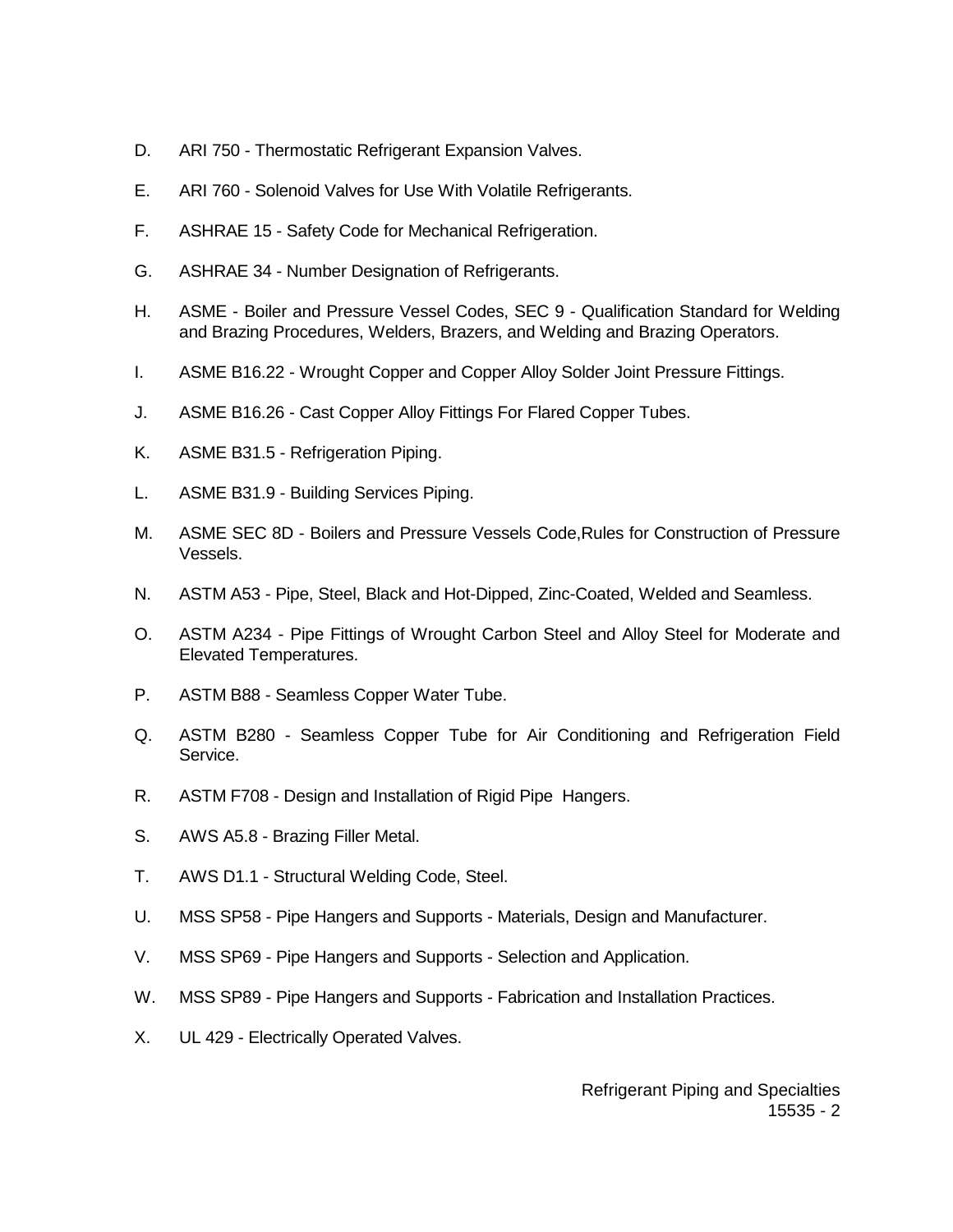### 1.4 SYSTEM DESCRIPTION

- A. Where more than one piping system material is specified ensure system components are compatible and joined to ensure the integrity of the system is not jeopardized. Provide necessary joining fittings. Ensure flanges, union, and couplings for servicing are consistently provided.
- B. Provide pipe hangers and supports in accordance with ASTM B31.5, MSS SP69 unless indicated otherwise.
- C. Liquid Indicators:
	- 1. Use line size liquid indicators in main liquid line leaving condenser.
	- 2. If receiver is provided, install in liquid line leaving receiver.
	- 3. Use line size on leaving side of liquid solenoid valves.
- D. Valves
	- 1. Use service valves on suction and discharge of compressors.
	- 2. Use gage taps at compressor inlet and outlet.
	- 3. Use gage taps at hot gas bypass regulators, inlet and outlet.
	- 4. Use check valves on compressor discharge.
	- 5. Use check valves on condenser liquid lines on multiple condenser systems.
- E. Refrigerant Charging (Packed Angle) Valve: Use in liquid line between receiver shut-off valve and expansion valve.
- F. Strainers:
	- 1. Use line size strainer upstream of each automatic valve.
	- 2. Where multiple expansion valves with integral strainers are used, use single main liquid line strainer.
	- 3. On steel piping systems, use strainer in suction line.
	- 4. Use shut-off valve on each side of strainer.
- G. Pressure Relief Valves: Use on ASME receivers [and pipe to outdoors].
- H. Permanent Filter-Driers:
	- 1. Use in low temperature systems.
	- 2. Use in systems utilizing hermetic compressors.
	- 3. Use filter-driers for each solenoid valve.
- I. Replaceable Cartridge Filter-Driers:
	- 1. Use vertically in liquid line adjacent to receivers.
	- 2. Use filter-driers for each solenoid valve.
- J. Solenoid Valves:
	- 1. Use in liquid line of systems operating with single pump-out or pump-down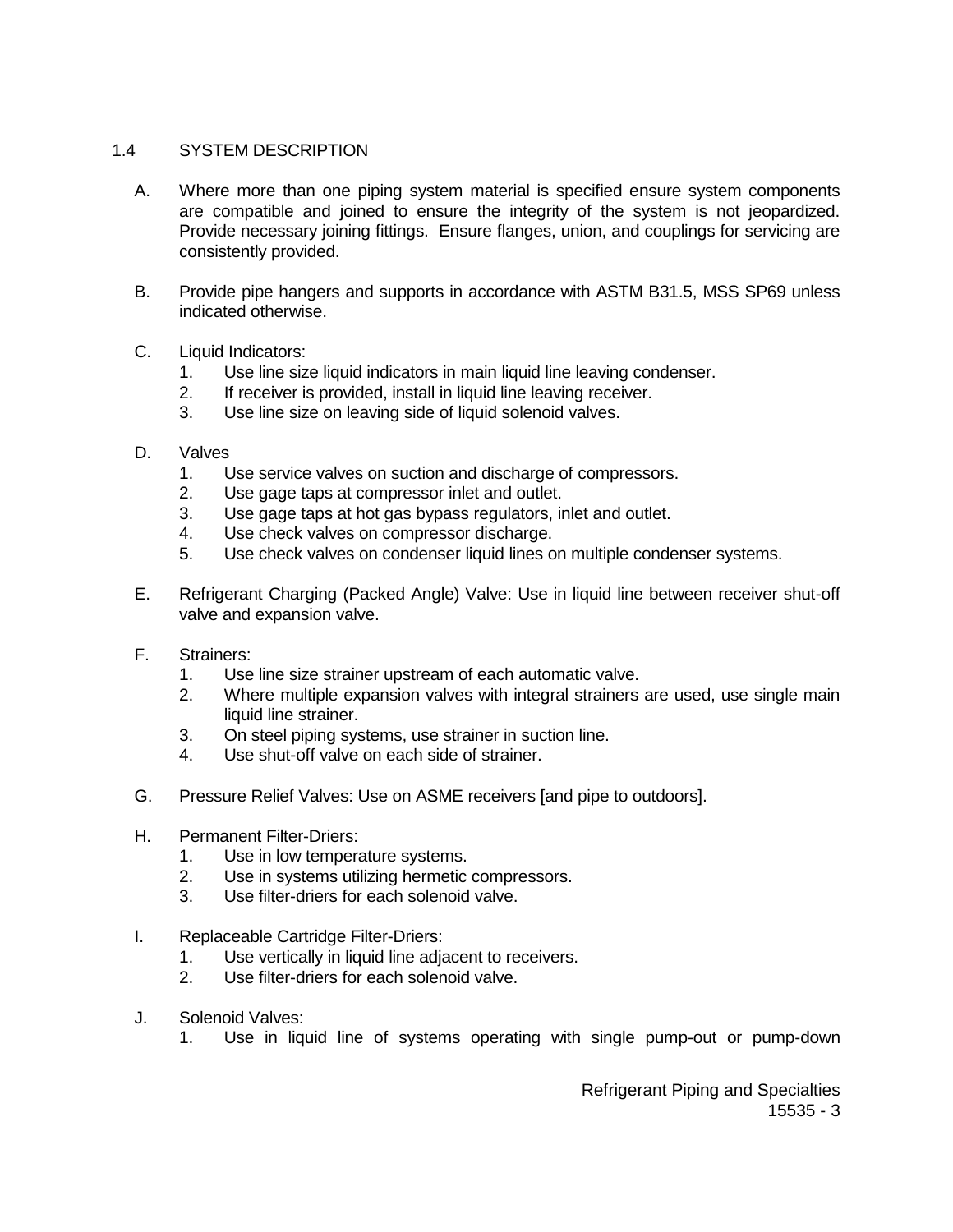compressor control.

- 2. Use in liquid line of single or multiple evaporator systems.
- 3. Use in oil bleeder lines from flooded evaporators to stop flow of oil and refrigerant into the suction line when system shuts down.
- K. Receivers:
	- 1. Use on systems 5 tons and larger, sized to accommodate pump down charge.
	- 2. Use on systems with long piping runs.
- L. Flexible Connectors: Utilize at or near compressors where piping configuration does not absorb vibration.

### 1.5 SUBMITTALS

- A. Submit under provisions of Section 01300.
- B. Shop Drawings: Indicate schematic layout of system, including equipment, critical dimensions, and sizes.
- C. Product Data: Provide general assembly of specialties, including manufacturers catalogue information. Provide manufacturers catalog data including load capacity.
- D. Design Data: Submit design data indicating pipe sizing. Indicate load carrying capacity of trapeze, multiple pipe, and riser support hangers.
- E. Test Reports: Indicate results of leak test, acid test.
- F. Manufacturer's Installation Instructions: Indicate support, connection requirements, and isolation for servicing.
- G. Submit welder's certification of compliance with ASME SEC 9, AWS D1.1.
- 1.6 PROJECT RECORD DOCUMENTS
	- A. Submit under provisions of Section 01700.
	- B. Record exact locations of equipment and refrigeration accessories on record drawings.
- 1.7 OPERATION AND MAINTENANCE DATA
	- A. Submit under provisions of Section 01700.
	- B. Maintenance Data: Include instructions for changing cartridges, assembly views, spare parts lists.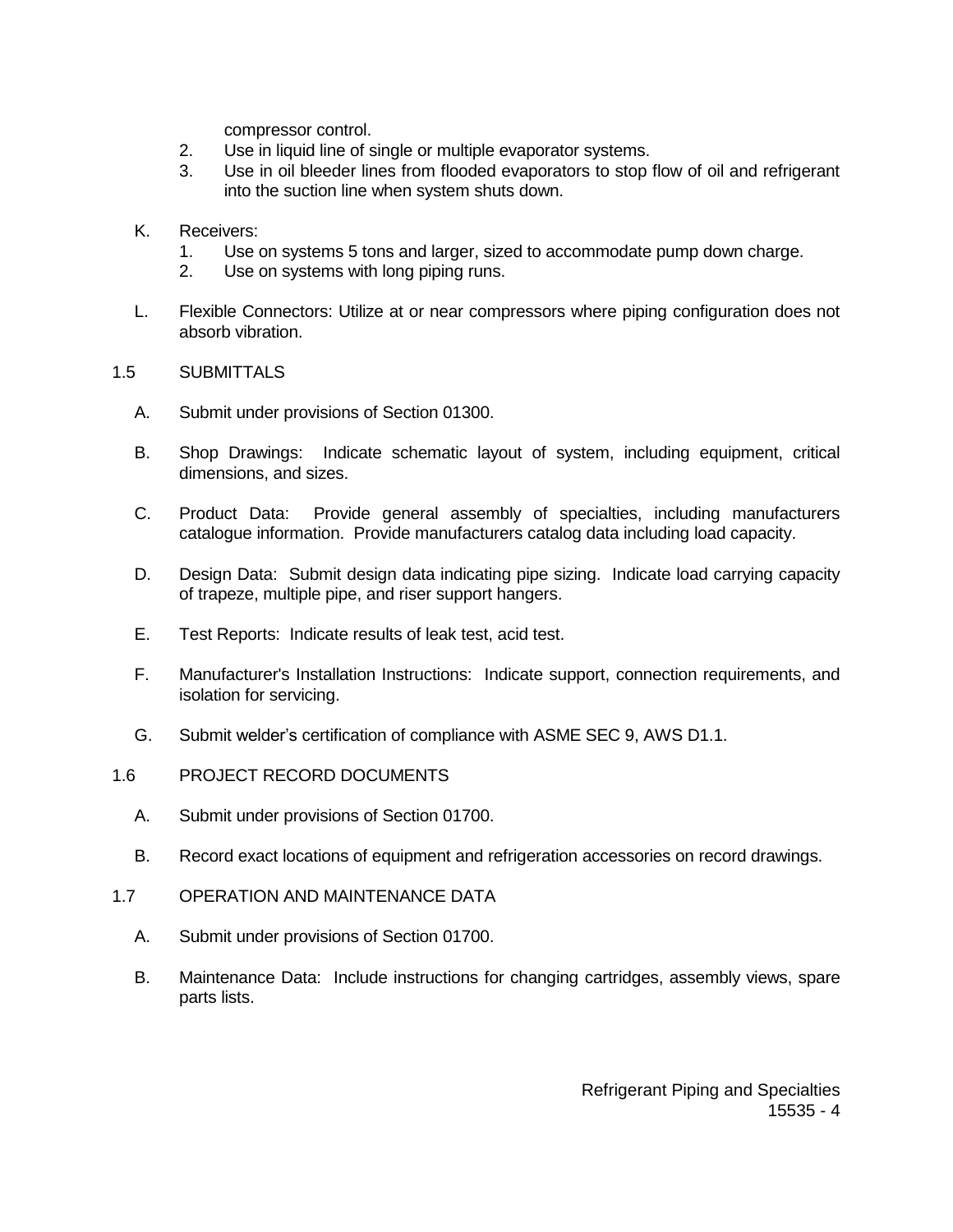### 1.8 QUALIFICATIONS

- A. Installer: Company specializing in performing the work of this section with minimum five years documented experience.
- B. Design piping system under direct supervision of a Professional Engineer experienced in design of this work and licensed in the State.

#### 1.9 REGULATORY REQUIREMENTS

- A. Conform to ASME B31.9 for installation of piping system.
- B. Welding Materials and Procedures: Conform to ASME SEC 9 [and applicable state labor regulations].
- C. Welders Certification: In accordance with ASME SEC 9, AWS D1.1.
- D. Products Requiring Electrical Connection: Listed and classified by UL, as suitable for the purpose indicated.
- 1.10 DELIVERY, STORAGE, AND HANDLING
	- A. Deliver, store, protect and handle products to site under provisions of Section 01600.
	- B. Deliver and store piping and specialties in shipping containers with labeling in place.
	- C. Protect piping and specialties from entry of contaminating material by leaving end caps and plugs in place until installation.
	- D. Dehydrate and charge components such as piping and receivers, seal prior to shipment, until connected into system.
- 1.11 MAINTENANCE MATERIALS
	- A. Provide maintenance materials under provisions of 01700.
	- B. Provide two refrigeration oil test kits each containing everything required to conduct one test.
	- C. Provide two filter-dryer cartridges of each type.

#### PART 2 PRODUCTS

- 2.1 PIPING
	- A. Copper Tubing: ASTM B280, Type ACR hard drawn.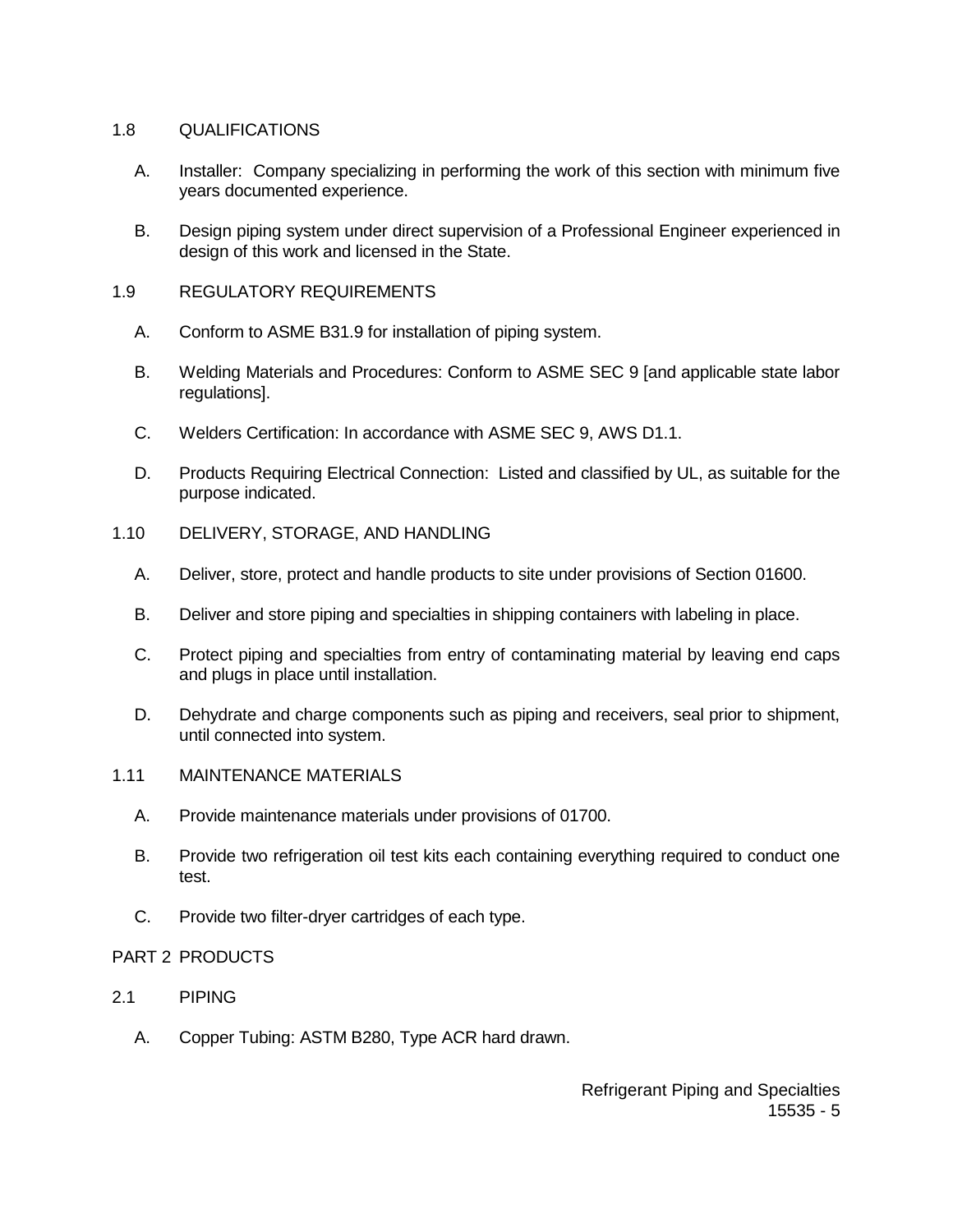- 1. Fittings: ASME B16.22 wrought copper.
- 2. Joints: Braze, AWS A5.8 BCuP silver/phosphorus/copper alloy with melting range 1190 to 1480 degrees F (640 to 805 degrees C).
- B. Copper Tubing to 7/8 inch (22 mm) OD: ASTM B88, Type K, annealed.
	- 1. Fittings: ASME B16.26 cast copper.
	- 2. Joints: Flared.
- C. Steel Pipe: ASTM A53, Schedule 40, 0.365 inch (10 mm) wall for sizes 12 inch (300 mm) and over, black.
	- 1. Fittings: ASTM A234, forged steel welding type.
	- 2. Joints: AWS D1.1, welded.
- D. Pipe Supports and Anchors:
	- 1. Conform to ASME B31.5, ASTM F708, MSS SP58, MSS SP69, MSS SP89.
	- 2. Hangers for Pipe Sizes 1/2 to 1-1/2 Inch (13 to 38 mm): Malleable iron Carbon steel, adjustable swivel, split ring.
	- 3. Hangers for Pipe Sizes 2 Inches (50 mm) and Over: Carbon steel, adjustable, clevis.
	- 4. Multiple or Trapeze Hangers: Steel channels with welded spacers and hanger rods.
	- 5. Wall Support for Pipe Sizes to 3 Inches (75 mm): Cast iron hook.
	- 6. Wall Support for Pipe Sizes 4 Inches (100 mm) and Over: Welded steel bracket and wrought steel clamp.
	- 7. Vertical Support: Steel riser clamp.
	- 8. Floor Support: Cast iron adjustable pipe saddle, lock nut, nipple, floor flange, and concrete pier or steel support.
	- 9. Copper Pipe Support: Carbon steel ring, adjustable, copper plated.
	- 10. Hanger Rods: Mild steel threaded both ends, threaded one end, or continuous threaded.
	- 11. Inserts: Malleable iron case of galvanized steel shell and expander plug for threaded connection with lateral adjustment, top slot for reinforcing rods, lugs for attaching to forms; size inserts to suit threaded hanger rods.

### 2.2 REFRIGERANT

- A. Refrigerant: ASHRAE 34;
	- 1. R-22
	- 2. R-410

### 2.3 MOISTURE AND LIQUID INDICATORS

A. Indicators: Single port type, UL listed, with copper or brass body, flared or solder ends, sight glass, color coded paper moisture indicator with removable element cartridge and plastic cap; for maximum working pressure of 500 psig, and maximum temperature of 200 degrees F (93 degrees C).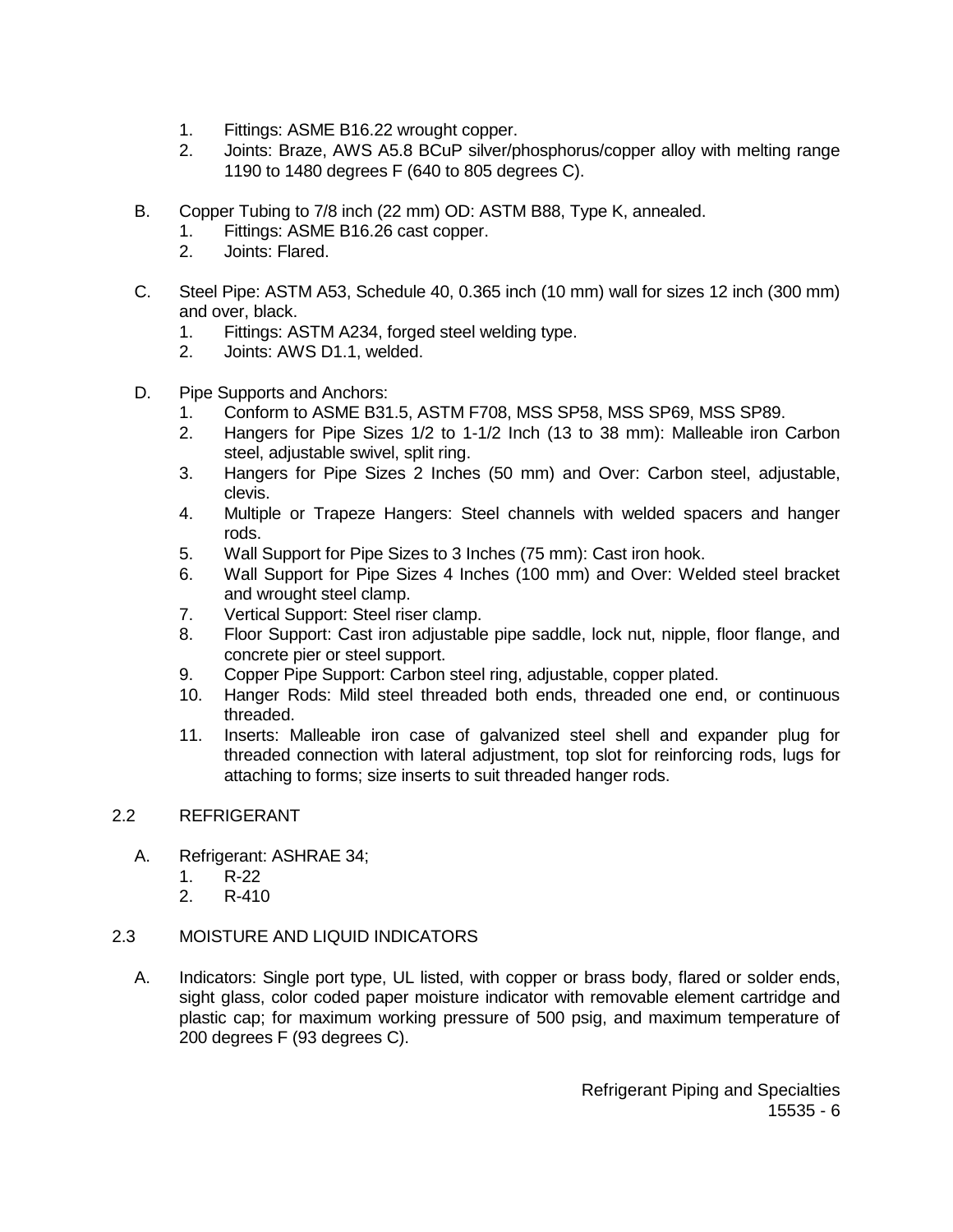### 2.4 VALVES

- A. Diaphragm Packless Valves:
	- 1. UL listed, globe or angle pattern, forged brass body and bonnet, phosphor bronze and stainless steel diaphragms, rising stem and handwheel, stainless steel spring, nylon seat disc, solder or flared ends, with positive backseating; for maximum working pressure of 500 psig (3450 kPa) and maximum temperature of 275 degrees F (135 degrees C).
- B. Packed Angle Valves:
	- 1. Forged brass, forged brass seal caps with copper gasket, rising stem and seat with backseating, molded stem packing, solder or flared ends; for maximum working pressure of 500 psig (3450 kPa) and maximum temperature of 275 degrees F (135 degrees C).
- C. Ball Valves:
	- 1. Two piece forged brass body with teflon ball seals and copper tube extensions, brass seal cap, chrome plated ball, stem with neoprene ring stem seals; for maximum working pressure of 500 psig (3450 kPa) and maximum temperature of 300 degrees F.
- D. Service Valves:
	- 1. Forged brass body with copper stubs, brass caps, removable valve core, integral ball check valve, flared or solder ends, for maximum pressure of 500 psig (3450 kPa).

#### 2.5 STRAINERS

- A. Straight Line or Angle Line Type:
	- 1. Brass or steel shell, steel cap and flange, and replaceable cartridge, with screen of stainless steel wire or monel reinforced with brass; for maximum working pressure of 430 psig (2960 kPa).

### 2.6 CHECK VALVES

- A. Globe Type:
	- 1. Cast bronze or forged brass body, forged brass cap with neoprene seal, brass guide and disc holder, phosphor-bronze or stainless steel spring, teflon seat disc; for maximum working pressure of 500 psig and maximum temperature of 300 degrees F (149 degrees C).
- B. Straight Through Type:
	- 1. Brass body and disc, phosphor-bronze or stainless steel spring, neoprene seat; for maximum working pressure of 500 psig (3450 kPa) and maximum temperature of 250 degrees F 93.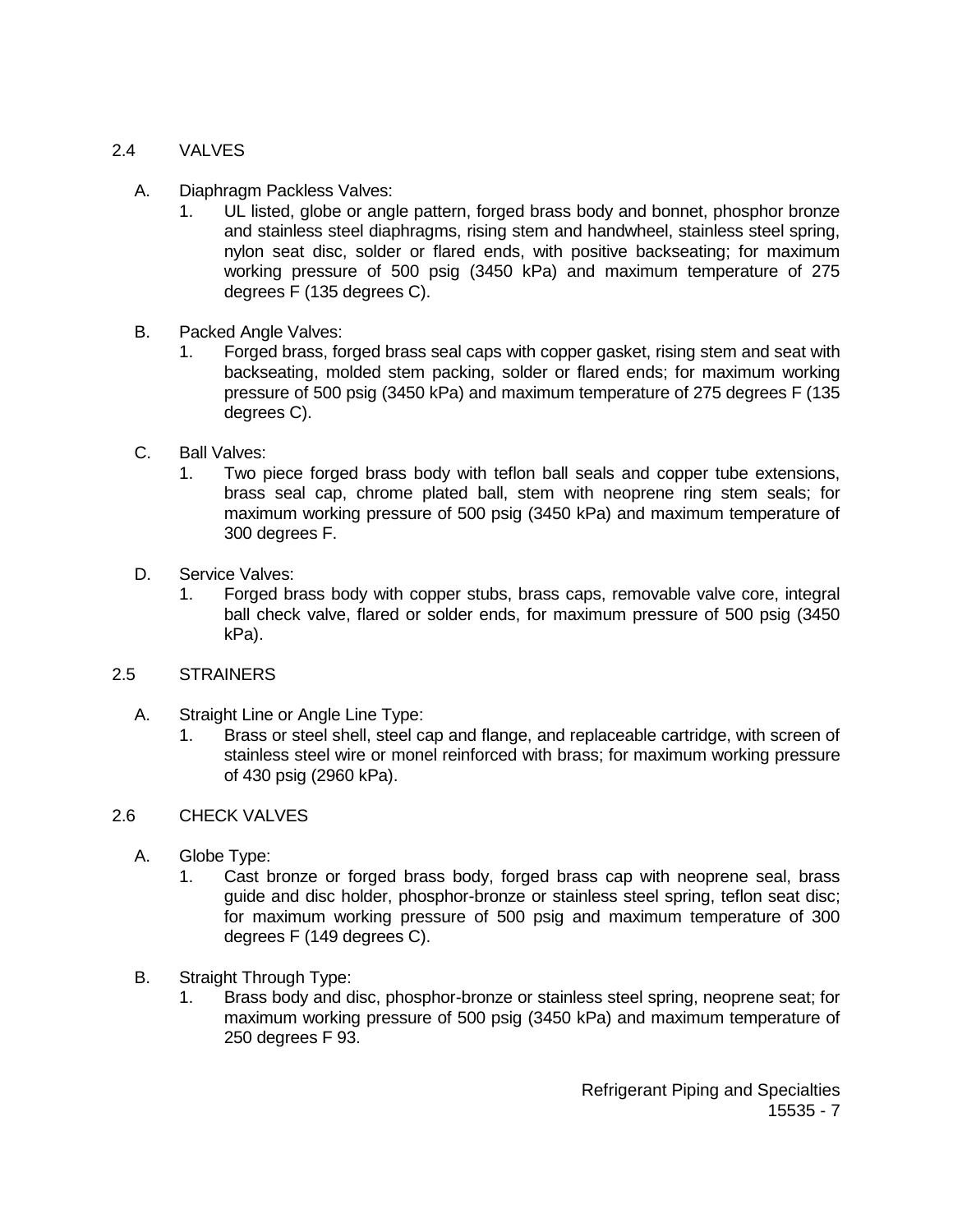#### 2.7 FILTER-DRIERS

- A. Replaceable Cartridge Angle Type:
	- 1. Shell: ARI 710, UL listed, brass, removable cap, for maximum working pressure of 350 psig.
	- 2. Filter Cartridge: Pleated media with integral end rings, stainless steel support.
	- 3. Filter/Dryer Cartridge: Pleated media with solid core sieve with activated alumina.
	- 4. Wax Removal Cartridge: Molded bonded core of activated charcoal with integral gaskets.
- B. Permanent Straight Through Type:
	- 1. ARI 710, UL listed, steel shell with molded desiccant filter core, for maximum working pressure of 350.
- 2.8 SOLENOID VALVES
	- A. Valve: ARI 760, pilot operated, copper or brass body and internal parts, synthetic seat, stainless steel stem and plunger assembly, integral strainer, with flared, solder, or threaded ends; for maximum working pressure of 500 kPa). Stem shall permit manual operation in case of coil failure.
	- B. Coil Assembly: UL 429, UL listed, replaceable with molded electromagnetic coil, moisture and fungus proof, with surge protector and color coded lead wires, integral junction box with pilot light.

#### PART 3 EXECUTION

#### 3.1 PREPARATION

- A. Ream pipe and tube ends. Remove burrs. [Bevel plain end ferrous pipe.]
- B. Remove scale and dirt on inside and outside before assembly.
- C. Prepare piping connections to equipment with flanges or unions.

### 3.2 INSTALLATION

- A. Install refrigeration specialties in accordance with manufacturer's instructions.
- B. Route piping in orderly manner, with plumbing parallel to building structure, and maintain gradient.
- C. Install piping to conserve building space and not interfere with use of space.
- D. Group piping whenever practical at common elevations and locations. Slope piping one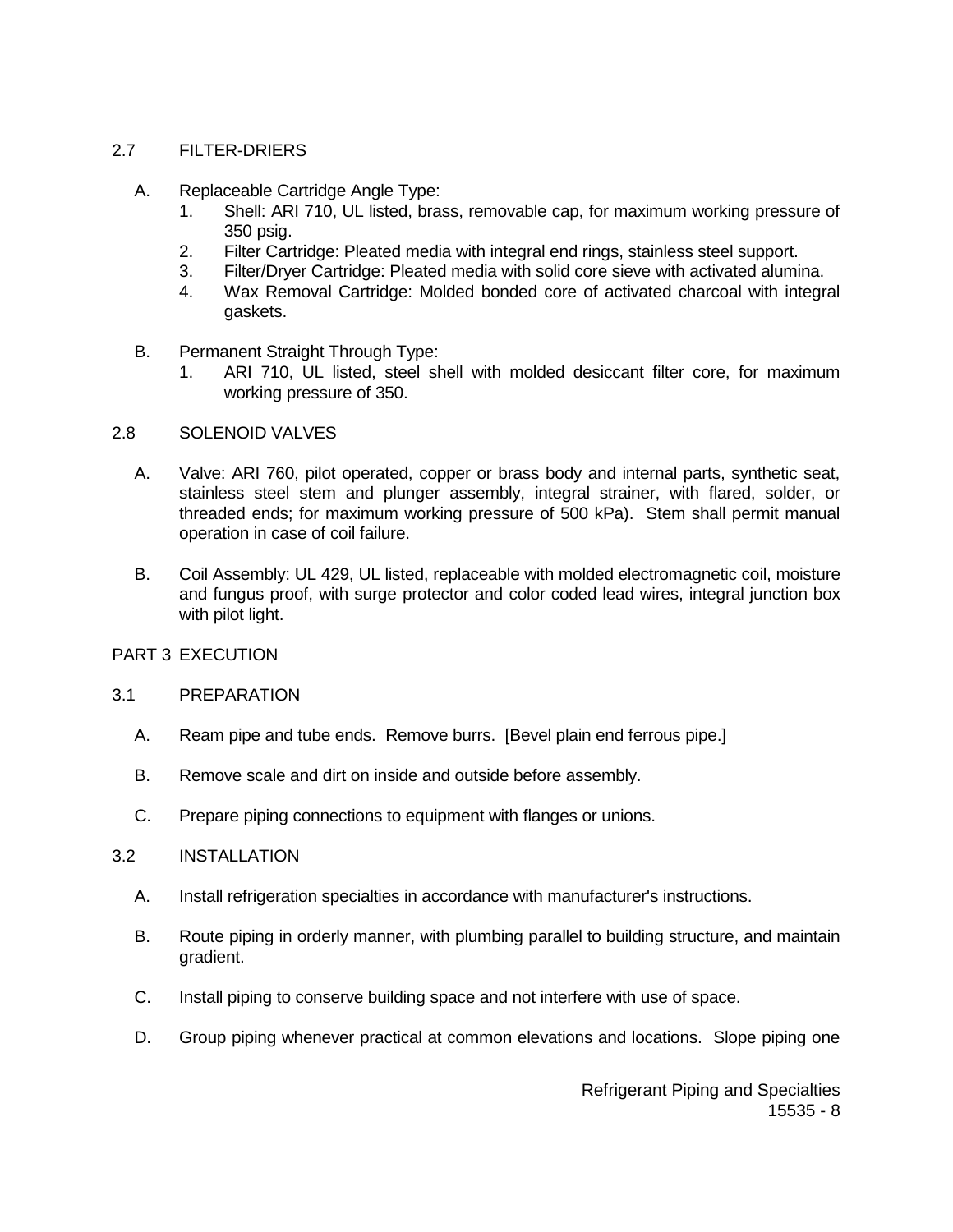percent in direction of oil return.

- E. Install piping to allow for expansion and contraction without stressing pipe, joints, or connected equipment.
- F. Inserts:
	- 1. Provide inserts for placement in concrete formwork.
	- 2. Provide inserts for suspending hangers from reinforced concrete slabs and sides of reinforced concrete beams.
	- 3. Provide hooked rod to concrete reinforcement section for inserts carrying pipe over 4 inches (100 mm).
	- 4. Where concrete slabs form finished ceiling, locate inserts flush with slab surface.
	- 5. Where inserts are omitted, drill through concrete slab from below and provide through-bolt with recessed square steel plate and nut.
- G. Pipe Hangers and Supports:
	- 1. Install in accordance with ASTM B31.5, ASTM F708 and MSS SP89.
	- 2. Support horizontal piping as scheduled.
	- 3. Install hangers to provide minimum 1/2 inch (13 mm) space between finished covering and adjacent work.
	- 4. Place hangers within 12 inches (300 mm) of each horizontal elbow.
	- 5. Support vertical piping at every other floor. Support riser piping independently of connected horizontal piping.
	- 6. Where several pipes can be installed in parallel and at same elevation, provide multiple or trapeze hangers.
	- 7. Provide copper plated hangers and supports for copper piping.
- H. Arrange piping to return oil to compressor. Provide traps and loops in piping, and provide double risers as required. Slope horizontal piping 0.40 percent in direction of flow.
- I. Provide clearance for installation of insulation and access to valves and fittings.
- J. Provide access to concealed valves and fittings. Coordinate size and location of access doors with Section 08305.
- K. Flood piping system with nitrogen when brazing.
- L. Where pipe support members are welded to structural building frame, brush clean, and apply one coat of zinc rich primer to welding.
- M. Prepare unfinished pipe, fittings, supports, and accessories ready for finish painting. Refer to Section 09900.
- N. Insulate piping.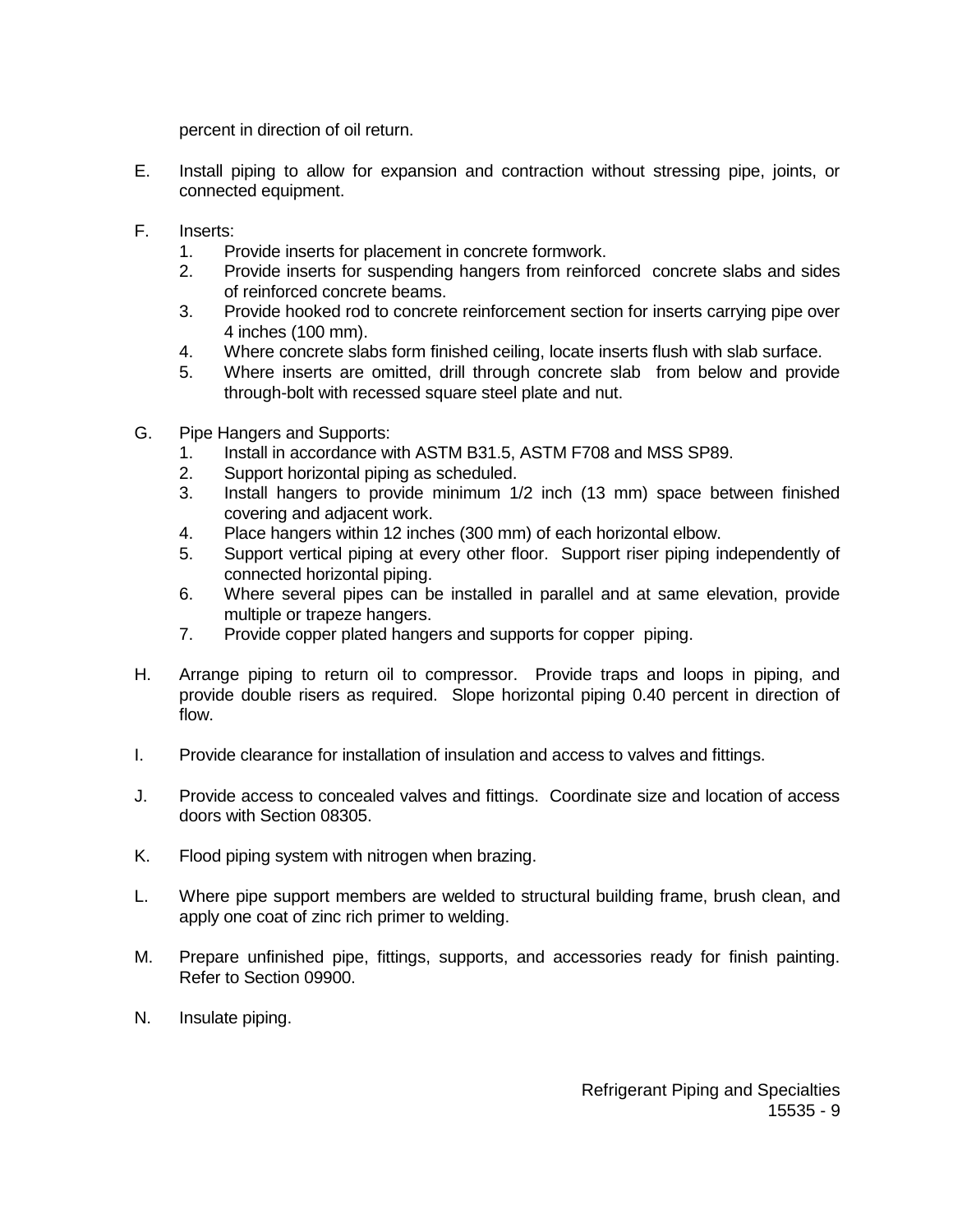- O. Follow ASHRAE 15 procedures for charging and purging of systems and for disposal of refrigerant.
- P. Provide replaceable cartridge filter-driers, with isolation valves and valved bypass.
- Q. Locate expansion valve sensing bulb immediately downstream of evaporator on suction line.
- R. Provide external equalizer piping on expansion valves with refrigerant distributor connected to evaporator.
- S. Install flexible connectors at right angles to axial movement of compressor, parallel to crankshaft.
- T. Fully charge completed system with refrigerant after testing.
- U. Provide electrical connection to solenoid valves. Refer to Section 16180.
- 3.3 FIELD QUALITY CONTROL
	- A. Field [inspection and] testing will be performed under provisions of Section 01400.
	- B. Test refrigeration system in accordance with ASME B31.5.
- C. Pressure test system with dry nitrogen to 200 psig (1470 kPa). Perform final tests at 27 inches (92 kPa) vacuum and 200 psig (1470) kPa). Test to no leakage. 3.4 SCHEDULES
	- A. Pipe Hanger Spacing

| PIPE SIZE<br>Inches (mm)                          | <b>MAX. HANGER SPACING</b><br>Feet (m) | <b>HANGER ROD</b><br><b>DIAMETER</b><br>Inches (mm) |
|---------------------------------------------------|----------------------------------------|-----------------------------------------------------|
| 1/2 to $1-1/4$                                    | 6.5(2)                                 | 3/8(9)                                              |
| (12 to 32)<br>1-1/2 to 2<br>$(38 \text{ to } 50)$ | 10(3)                                  | 3/8(9)                                              |
| $2 - 1/2$ to 3<br>$(62 \text{ to } 75)$           | 10(3)                                  | 1/2(13)                                             |
| $4$ to $6$<br>(100 to 150)                        | 10(3)                                  | 5/8(15)                                             |
| 8 to 12<br>(200 to 300)                           | 14 (4.25)                              | 7/8(22)                                             |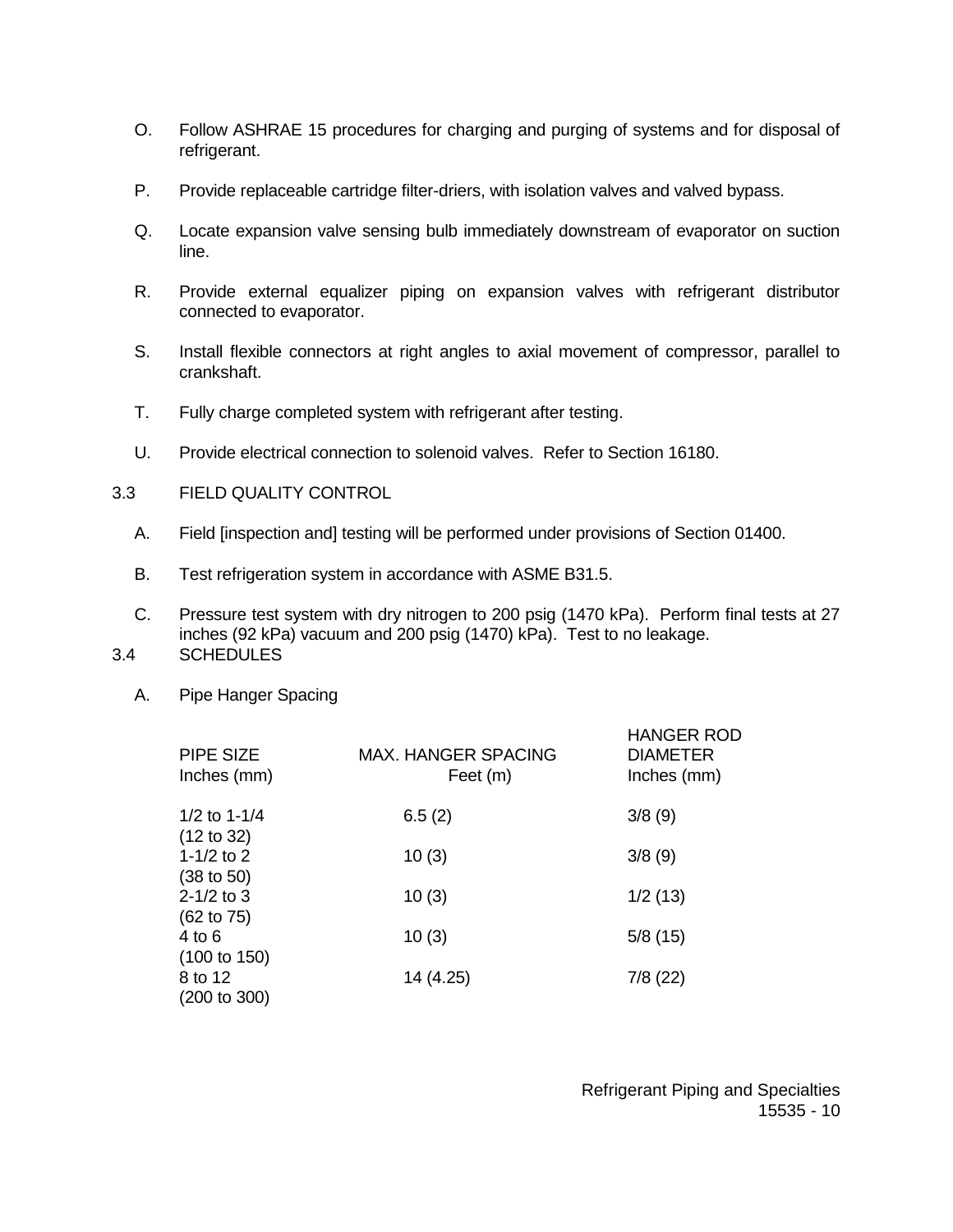END OF SECTION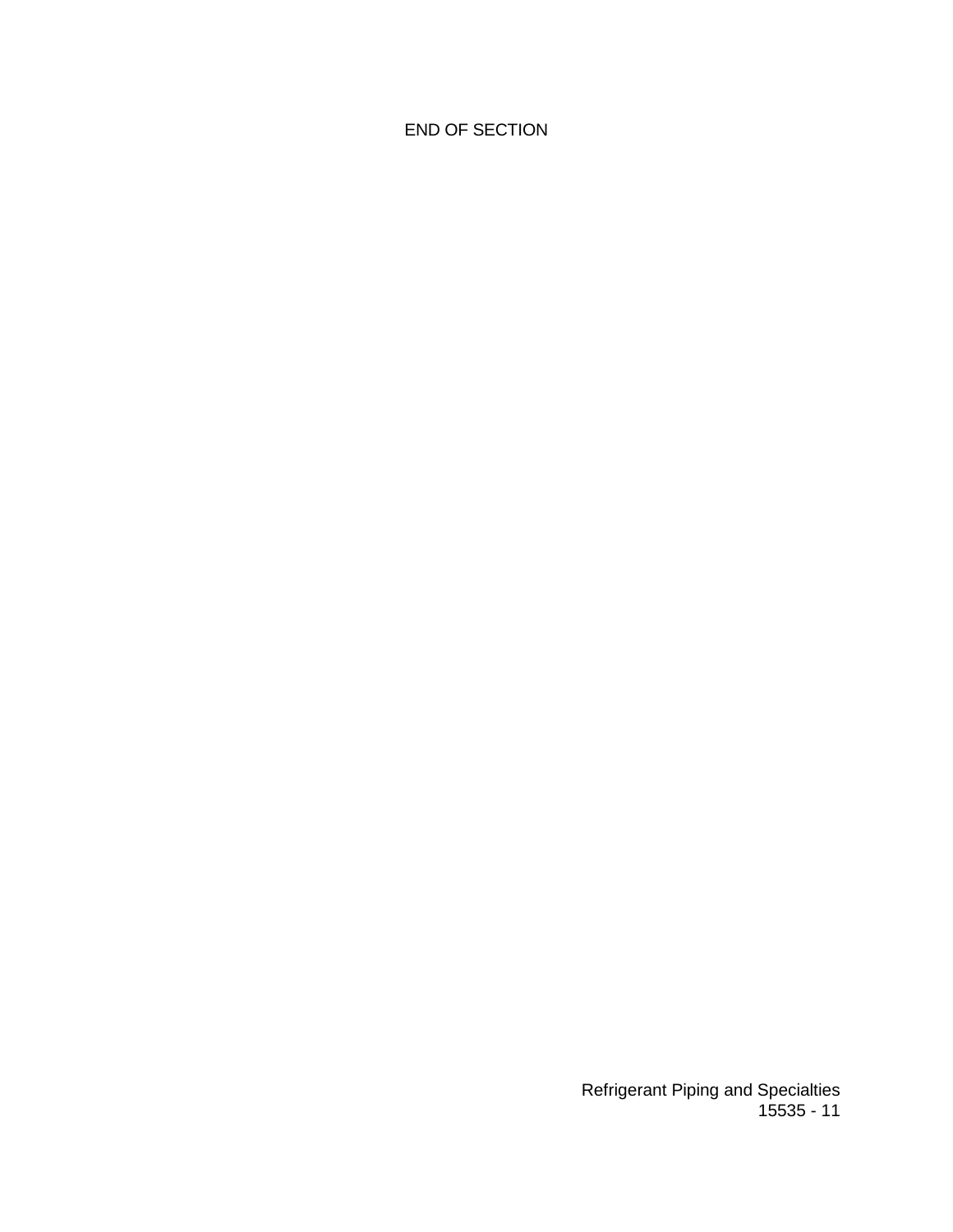#### SECTION 15671

### AIR COOLED CONDENSING UNITS

#### PART 1 GENERAL

#### 1.1 SECTION INCLUDES

- A. Condensing unit package.
- B. Charge of refrigerant and oil.
- C. Controls and control connections.
- D. Refrigerant piping connections.
- E. Motor starters.
- F. Electrical power connections.
- 1.2 RELATED SECTIONS
	- A. Section 03300 Cast-in-Place Concrete: Concrete bases.
	- B. Section 15170 Motors.
	- C. Section 15242 Vibration Isolation: Placement of vibration isolators.
	- D. Section 15535 Refrigerant Piping and Specialties.
	- E. Section 15856 Air Handling Units with Coils.
	- F. Section 15985 Sequence of Operation.
	- G. Section 16180 Equipment Wiring Systems: Electrical characteristics and wiring connections.

#### 1.3 REFERENCES

- A. ARI 210/240 Unitary Air-Conditioning and Air-Source Heat Pump Equipment.
- B. ARI 270 Sound Rating of Outdoor Unitary Equipment.
- C. ARI 365 Commercial and Industrial Unitary Air-Conditioning Condensing Units.
- D. ASHRAE 14 Methods of Testing for Rating Positive Displacement Condensing Units.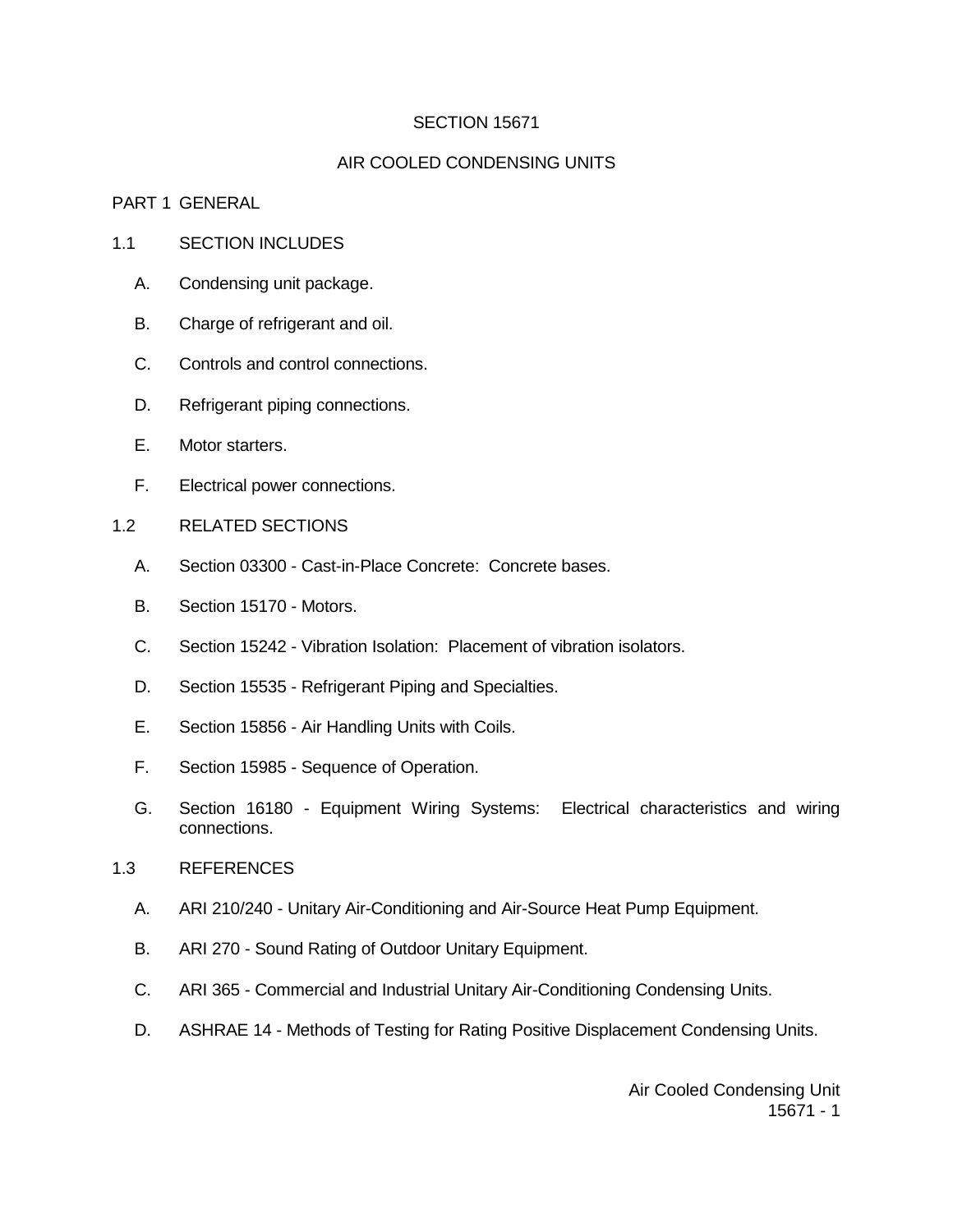- E. ASHRAE 15 Safety Code for Mechanical Refrigeration.
- F. ASHRAE 90A Energy Conservation in new Building Design.
- G. NEMA 250 Enclosures for Electrical Equipment (1000 Volts Maximum).
- H. NEMA MG 1 Motors and Generators.
- I. UL 207 Refrigerant-Containing Components and Accessories, Non-Electrical.
- J. UL 303 Refrigeration and Air-Conditioning Condensing, and Air-Source Heat Pump Equipment.
- 1.4 SUBMITTALS FOR REVIEW
	- A. Section 01300 Submittals: Procedures for submittals.
	- B. Shop Drawings: Indicate components, assembly, dimensions, weights and loadings, required clearances, and location and size of field connections. Include schematic layouts showing condensing units, cooling coils, refrigerant piping, and accessories required for complete system.
	- C. Product Data: Provide rated capacities, weights specialties and accessories, electrical nameplate data, and wiring diagrams. Make submission with [coils, refer to Section 15790] [fan-coil units, refer to Section 15835] [air handling units with coils, refer to Section 15885] to ensure capacities are complementary.
- 1.5 SUBMITTALS FOR INFORMATION
	- A. Section 01300 Submittals: Procedures for submittals.
	- B. Design Data: Indicate pipe and equipment sizing.
	- C. Submit manufacturer's installation instructions.
- 1.6 SUBMITTALS AT PROJECT CLOSEOUT
	- A. Operation and Maintenance Data: Include start-up instructions, maintenance instructions, parts lists, controls, and accessories.
- 1.7 REGULATORY REQUIREMENTS
	- A. Products Requiring Electrical Connection: Listed and classified by Underwriters Laboratories Inc., as suitable for the purpose specified and indicated.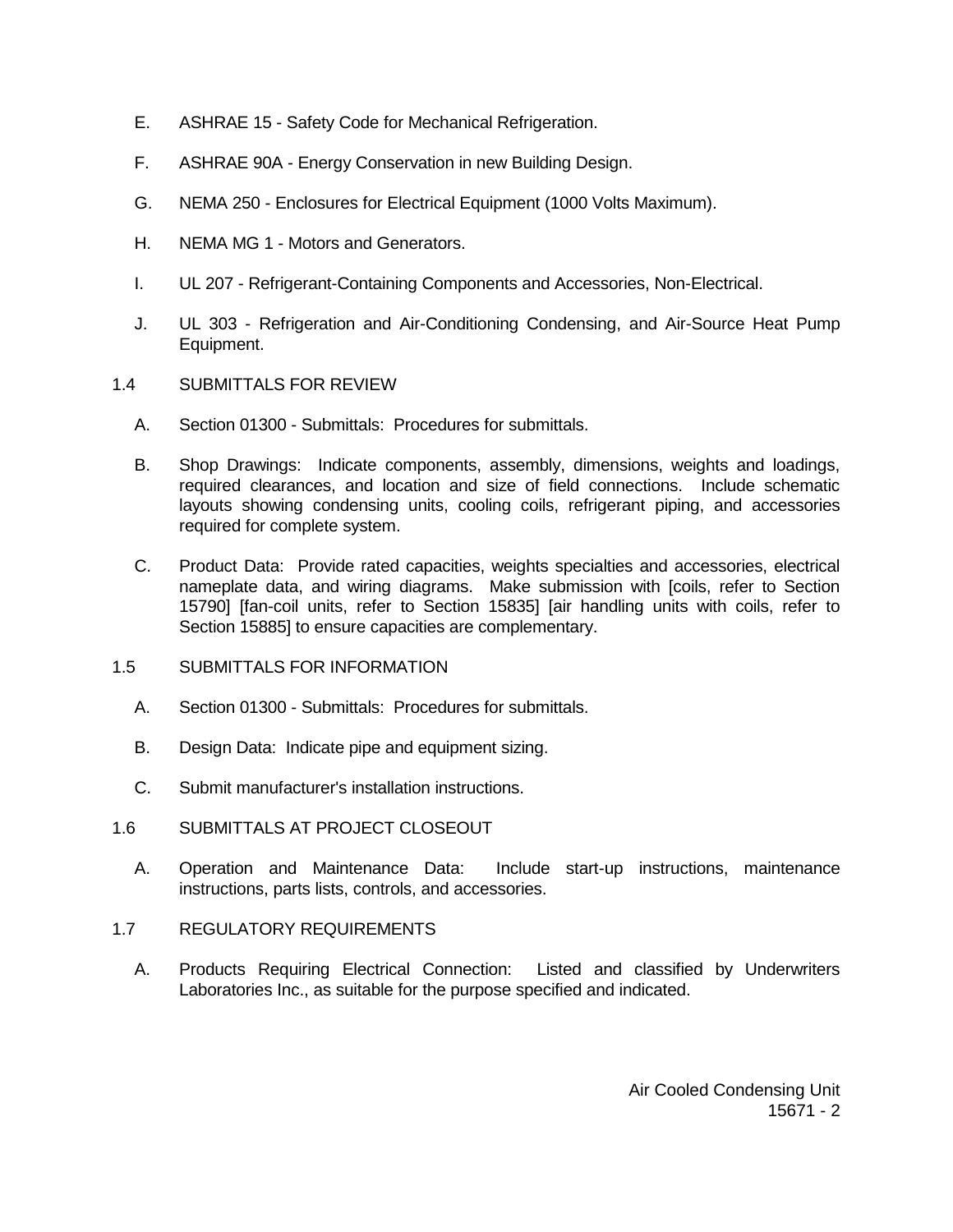## 1.8 DELIVERY, STORAGE, AND PROTECTION

- A. Section 01600 Material and Equipment: Transport, handle, store, and protect products.
- B. Comply with manufacturer's installation instructions for rigging, unloading, and transporting units.
- C. Protect units on site from physical damage. Protect coils.

## 1.9 WARRANTY

- A. Section 01700 Contract Closeout. 01740 Warranties and Bonds.
- B. Provide a five year warranty to include coverage for refrigerant compressors.

## 1.10 EXTRA MATERIALS

- A. Section 01700 Contract Closeout. 01730 Operation and Maintenance Data.
- B. Provide two of complete change of lubricating oil.

## PART 2 PRODUCTS

- 2.1 MANUFACTURERS
	- A. Carrier.
	- B. Other Acceptable Manufacturers:
		- 1. York.
		- 2. Trane.
	- C. Section 01600 Materials and Equipment: Product options and substitutions.

### 2.2 MANUFACTURED UNITS

- A. Units: Self-contained, packaged, factory assembled and pre-wired units suitable for outdoor use consisting of cabinet, compressors, condensing coil and fans, integral sub-cooling coil, controls, liquid receiver, wind deflector, and screens.
- B. Construction and Ratings: In accordance with ARI 210/240, ARI 365 and UL 207 and UL 303. Testing shall be in accordance with ASHRAE 14.
- C. Performance Ratings: Energy Efficiency Rating (EER) and Coefficient of Performance (COP) not less than prescribed by ASHRAE 90A.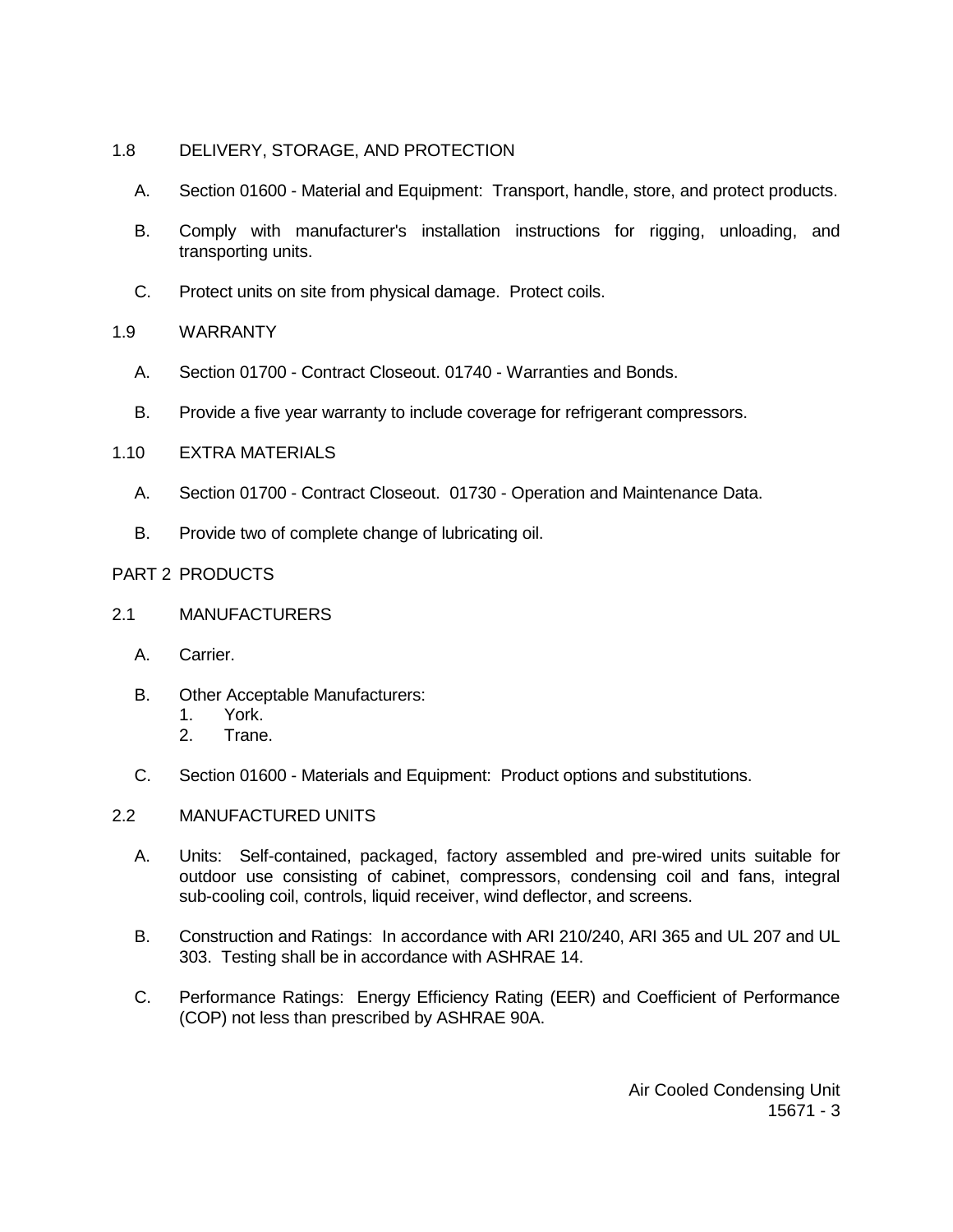#### 2.3 CASING

- A. House components in galvanized steel panels with weather resistant, baked enamel finish.
- B. Mount starters, disconnects, and controls in weatherproof panel provided with full opening access doors. Provide mechanical interlock to disconnect power when door is opened.
- C. Provide removable access doors or panels with quick fasteners.

#### 2.4 CONDENSER COILS

- A. Coils: Aluminum fins mechanically bonded to seamless copper tubing. Provide sub-cooling circuits. Air test under water to 425 psig (2900 kPa), and vacuum dehydrate. Seal with holding charge of nitrogen.
- B. Coil Guard: Expanded metal.

#### 2.5 FANS AND MOTORS

- A. Vertical discharge direct driven propeller type condenser fans with fan guard on discharge. Equip with roller or ball bearings with grease fittings extended to outside of casing.
- B. Weatherproof motors suitable for outdoor use, single phase permanent split capacitor or 3 phase, with permanent lubricated ball bearings and built in current and thermal overload protection.
- C. Motors as indicated, in compliance with Section 15170.

#### 2.6 COMPRESSORS

- A. Compressor: Semi-hermetic reciprocating type or Hermetic reciprocating type as specified.
- B. Mounting: Statically and dynamically balance rotating parts and mount on spring vibration isolators. Internally isolate hermetic units on springs.
- C. Lubrication System: Reversible, oil pump with oil charging valve, oil level sight glass, and magnetic plug or strainer.
- D. Motor: Constant speed suction gas cooled with electronic sensor and winding over temperature protection, designed for across-the-line starting. Furnish with starter.
- E. Capacity Reduction Equipment: Suction valve unloaders, with lifting mechanism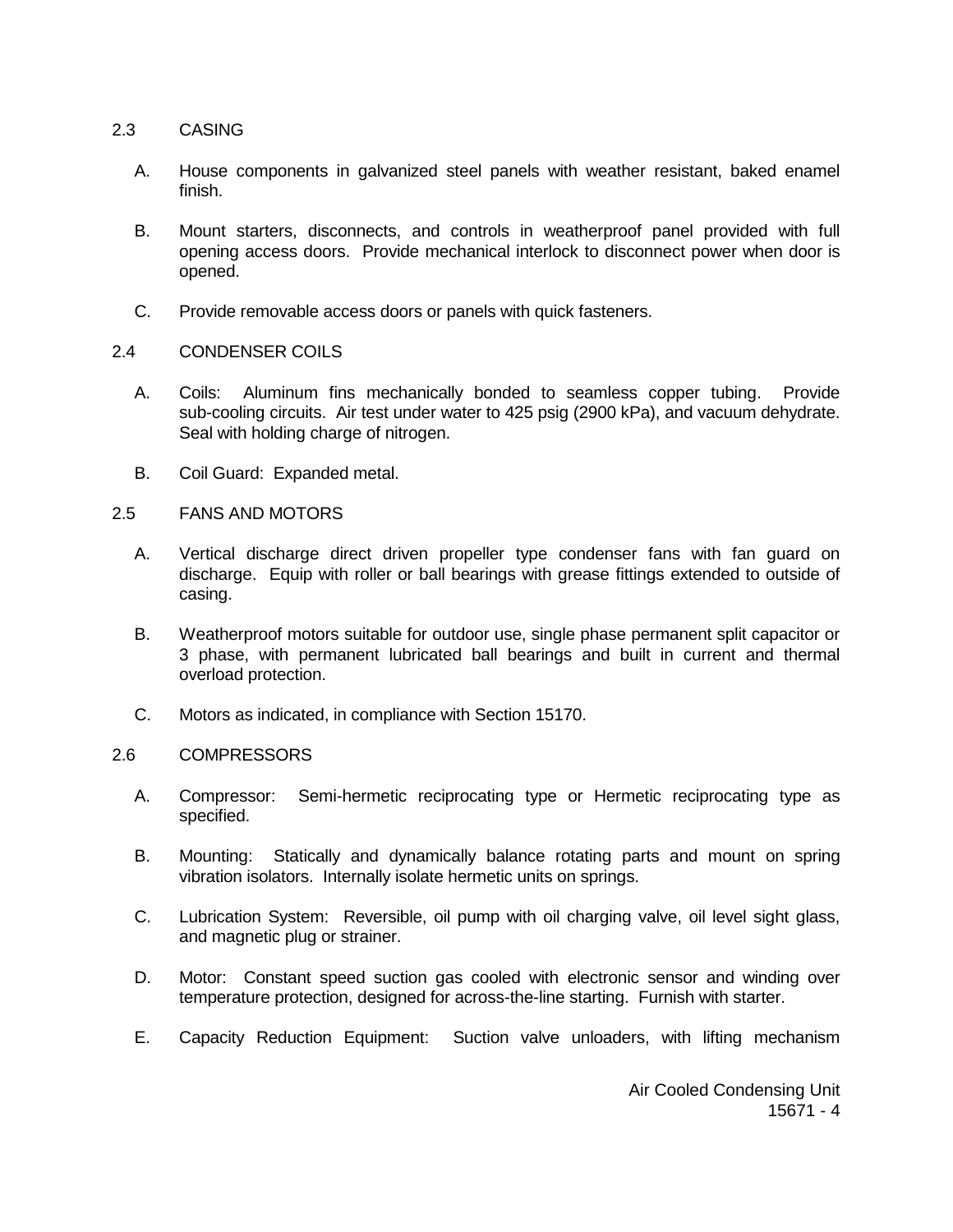operated by electrically actuated solenoid valve, with unloaded compressor start; controlled from room thermostat.

F. Sump Oil Heater: Evaporates refrigerant returning to sump during shut down. Energize heater continuously when compressor is not operating.

#### 2.7 REFRIGERANT CIRCUIT

- A. Provide each unit with one refrigerant circuit, or two independent refrigerant circuits, factory supplied and piped. Refer to Section 15535.
- B. For each refrigerant circuit, provide:
	- 1. Filter dryer replaceable core type.
	- 2. Liquid line sight glass and moisture indicator.
	- 3. Thermal expansion valve for maximum operating pressure.
	- 4. Insulated suction line.
	- 5. Suction and liquid line service valves and gage ports.
	- 6. Liquid line solenoid valve.
	- 7. Charging valve.
	- 8. Discharge line check valve.
	- 9. Compressor discharge service valve.
	- 10. Condenser pressure relief valve.

### 2.8 CONTROLS

- A. On unit, mount weatherproof steel control panel, NEMA 250, containing power and control wiring, factory wired with single point power connection.
- B. For each compressor, provide part winding starter, non-recycling compressor overload, starter relay, and control power transformer or terminal for controls power. Provide manual reset current overload protection. For each condenser fan, provide across-the-line starter with starter relay.
- C. Provide safety controls arranged so any one will shut down machine:
	- 1. High discharge pressure switch manual reset.
	- 2. Low suction pressure switch (automatic reset).
	- 3. Oil Pressure switch (manual reset).
- D. Gages: Prepiped for suction and discharge refrigerant pressures.
- E. For multiple units, provide remote mounted sequence panel to allow operation with lead-lag switching and time delay timer.
- F. Provide low voltage, adjustable thermostat to control compressor stages and supply fan to maintain temperature setting.
- H. Provide electric solid state microcomputer based room thermostat, located as indicated remote sensor located as indicated.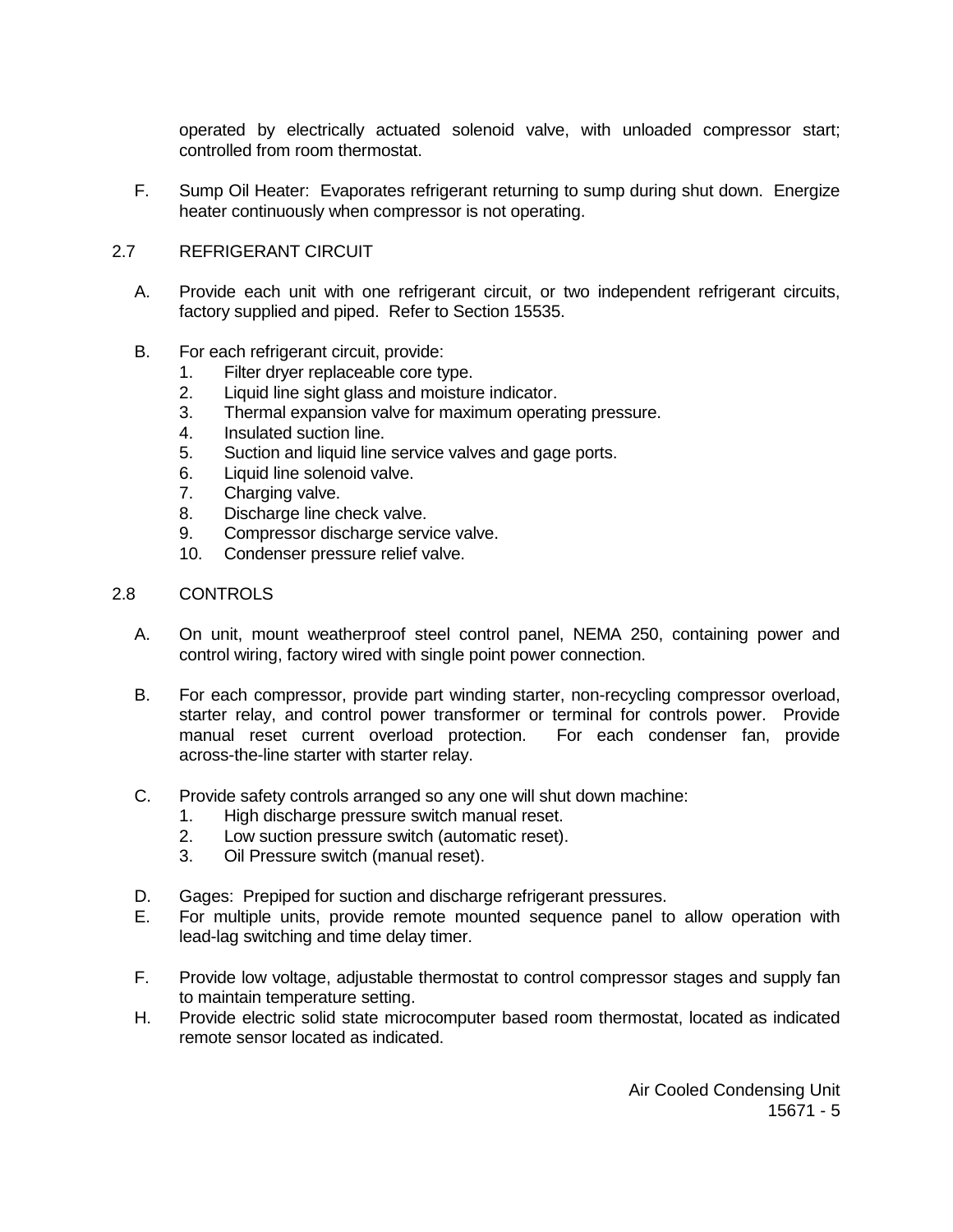- 1. Incorporate:
	- a) Preferential rate control to minimize overshoot and deviation from set point.
	- b) Set-up for four separate temperatures per day.
	- c) Instant override of setpoint for continuous or timed period from one hour to 31 days.
	- d) Short cycle protection.
	- e) Programming based on weekdays, Saturday and Sunday.
	- f) Switch selection features including imperial or metric display, 12 or 24 hour clock, keyboard disable, remote sensor, fan on-auto.
- 2. Display shall include:
	- a) Time of Day.
	- b) Actual room temperature.
	- c) Programmed temperature.
	- d) Programmed time.
	- e) Duration of timed override.
	- f) Day of week.
	- g) System mode indication: Heating, cooling, auto, off, fan auto, fan on.
	- h) Stage operation.

### PART 3 EXECUTION

- 3.1 INSTALLATION
	- A. Install in accordance with manufacturer's installation instructions.
	- B. Complete structural, mechanical, and electrical connections in accordance with manufacturer's installation instructions.
	- C. Provide for connection to electrical service. Refer to Section 16180.
	- D. Install units on vibration isolation. Refer to Section 15245.
	- E. Install units on concrete base as indicated. Refer to Section 03300.
	- F. Provide connection to refrigeration piping system and evaporators. Refer to Section 15535. Comply with ASHRAE 15.

#### G. Furnish charge of refrigerant and oil. 3.2 DEMONSTRATION AND INSTRUCTIONS

- A. Section 01700 Contract Closeout: 01650 Starting of Systems: Demonstrating installed work.
- B. Supply initial charge of refrigerant and oil for each refrigeration system. Replace losses of oil or refrigerant prior to end of correction period.
- C. Charge system with refrigerant and test entire system for leaks after completion of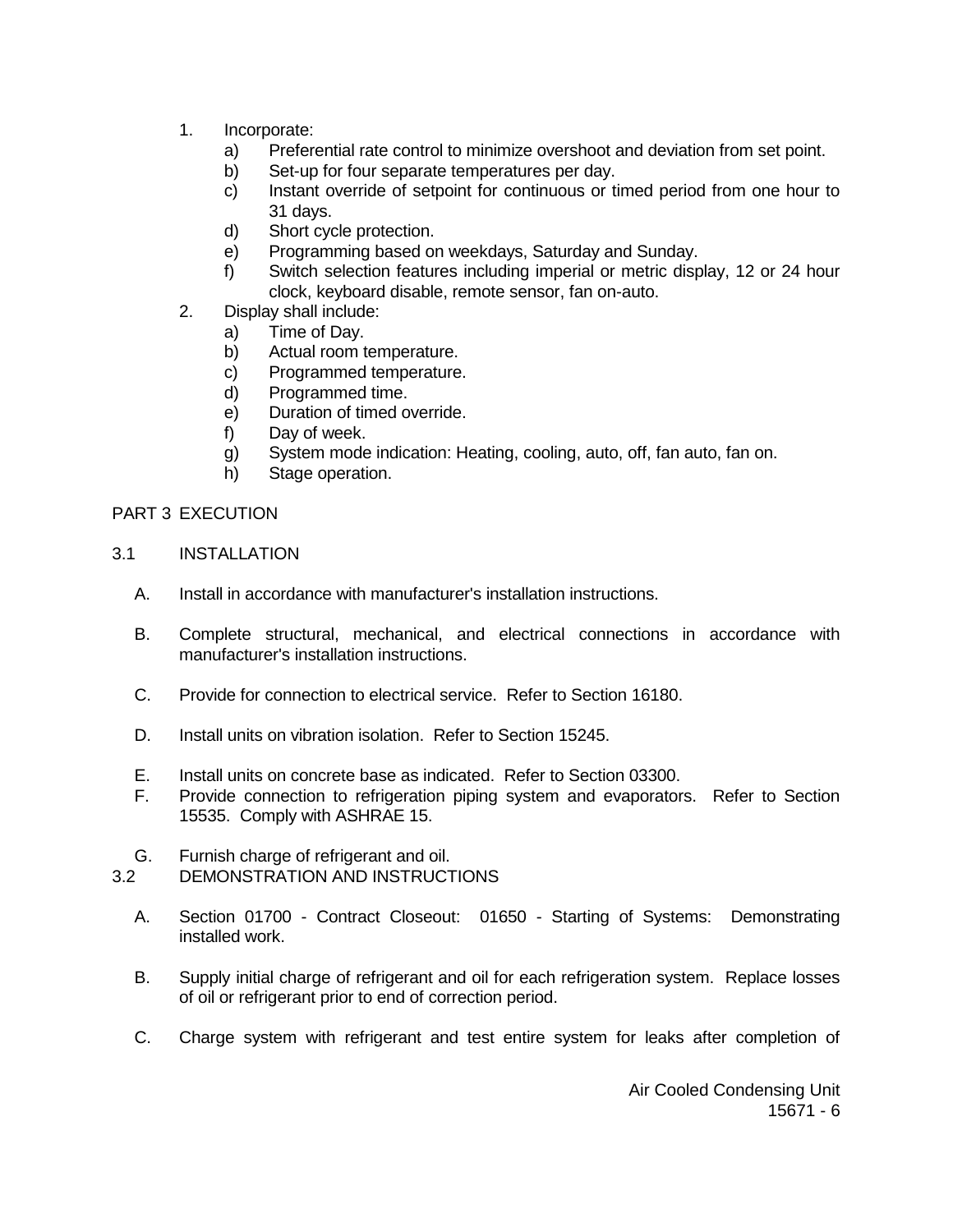installation. Repair leaks, put system into operation, and test equipment performance.

- D. Shut-down system if initial start-up and testing takes place in winter and machines are to remain inoperative. Repeat start-up and testing operation at beginning of first cooling season.
- E. Provide cooling season start-up, and winter season shut-down for first year of operation.
- F. Inspect and test for refrigerant leaks every two months during first year of operation.

#### 3.3 SCHEDULES

A. See drawings.

## END OF SECTION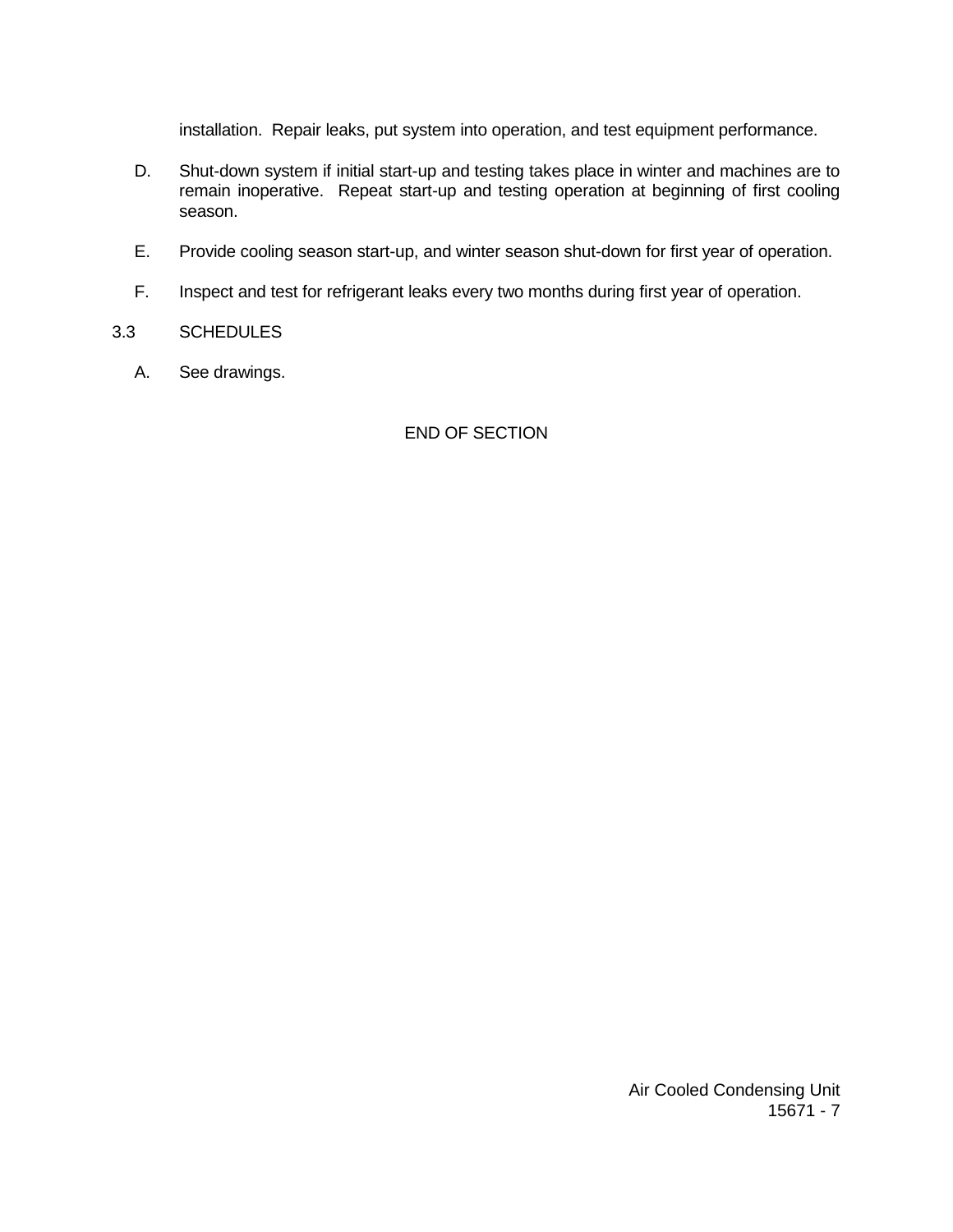# DIVISION 15 - MECHANICAL WORK

# SECTION 15890 - DUCTWORK, CASINGS AND ACCESSORIES

## PART I - GENERAL

## 1.1 WORK INCLUDED

A. Ductwork and accessories as required by the contract documents.

### 1.2 RELATED WORK

- A. Refer to Section 15255 for exterior insulation of ductwork; not work of this section.
- B. Refer to Section 15850 for fans and air handling units; not work of this section.
- C. Refer to Section 15990 for testing, adjusting, and balancing of ductwork systems; not work of this section.

## 1.3 QUALITY ASSURANCE

- A. Manufacturer's Qualifications: Firms regularly engaged in manufacture of ductwork products of types, materials, and sizes required, whose products have been in satisfactory use in similar service for not less than two years.
- B. Installer's Qualifications: Firms with at least three years of successful installation experience on projects with ductwork systems similar to that required for this project.
- C. Codes and Standards:
	- 1. SMACNA Standards: Comply with the latest editions of SMACNA's Standards, for fabrication and installation of ductwork and accessories.
	- 2. ASHRAE Standards: Comply with the latest editions of the ASHRAE Handbooks for fabrication and installation of ductwork, and accessories.
	- 3. NFPA Compliance: NFPA 90A.
	- 4. ASTM:
		- a. A526: Steel Sheet, Zinc-Coated (Galvanized) by The Hot Dip Process, Commercial Quality.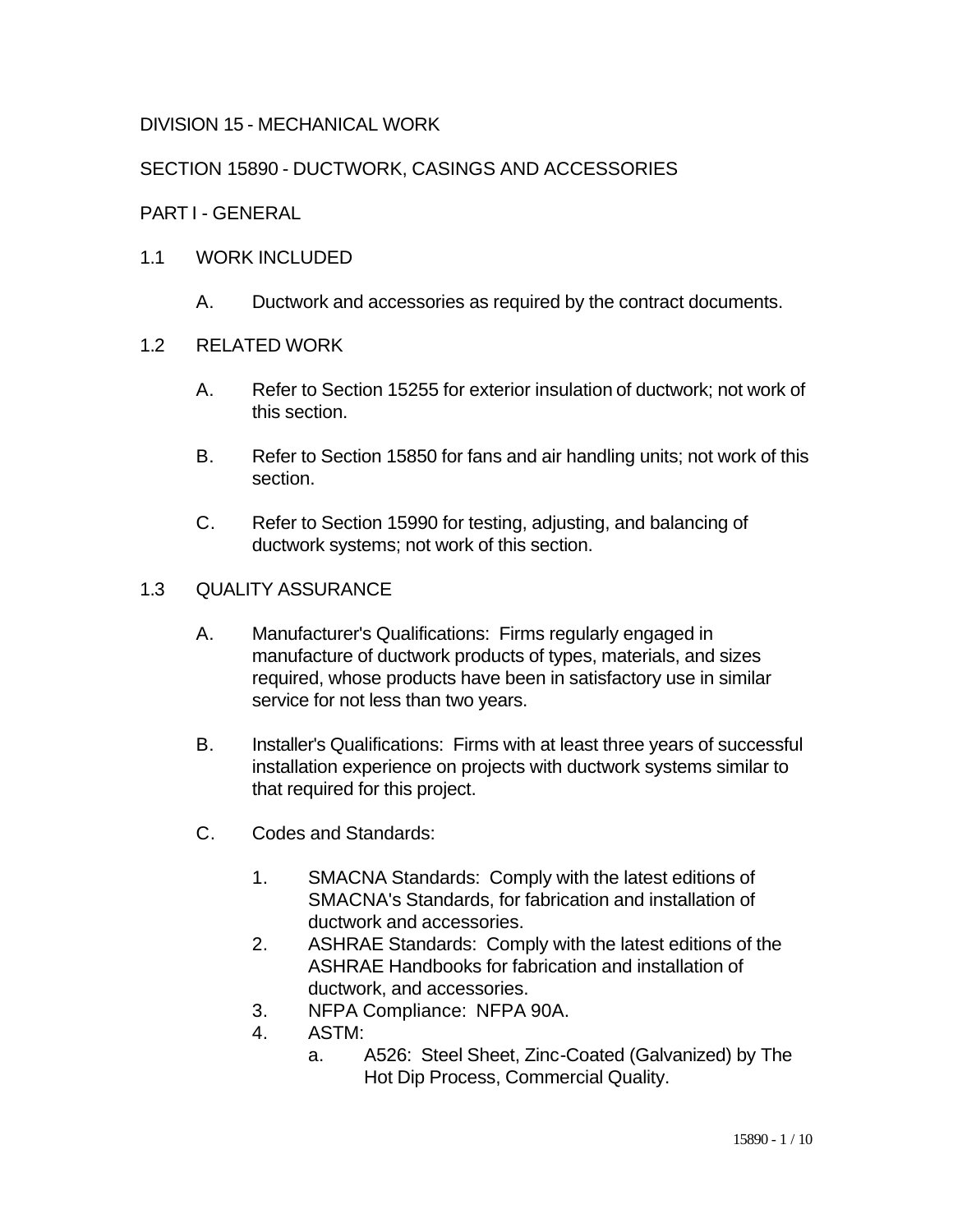5. UL Compliance: Standard 555 "Fire Dampers and Ceiling Dampers".

# 1.4 SUBMITTALS

- A. Product Data: Submit manufacturer's product data for ductwork materials and products.
- B. Shop Drawings: Submit scaled layout drawings of ductwork and fittings including, but not limited to, duct sizes, locations, elevations, and slopes of horizontal runs, wall and floor penetrations, and connections. Show interface and spatial relationship between ductwork and proximate equipment. Show modifications of indicated requirements, made to conform to local shop practice, and how those modifications ensure that free area, materials, and rigidity are not reduced. As a minimum include the following:
	- 1. Overall two-line duct layout, dimensioned with respect to building column centerlines and connections to equipment.
	- 2. Elevations and sections as required to show clearances, methods of support, and details of installation.
	- 3. Distance from bottom of ducts to finished floor.
	- 4. Location of duct supports and sway bracing.
	- 5. Details of duct supports, including hanger locations, hanger type, connections to duct and to building, auxiliary steel, etc.
	- 6. Location and Details of Auxiliary Equipment, including:
		- a. Grilles
		- b. Registers
		- c. Diffusers
		- d. Extractors
		- e. Volume Dampers
		- f. Splitter Dampers
		- g. Access Doors
		- h. Turning Vanes,
		- i. Thermometer and Pressure Sensing Connections
		- j. Test Openings for Pitot Readings
		- k. Control Instruments
		- l. Duct Drains
		- m. Flexible Connections
- C. Record Drawings: At project closeout, submit record drawings of installed ductwork and ductwork products, in accordance with the Contract Documents.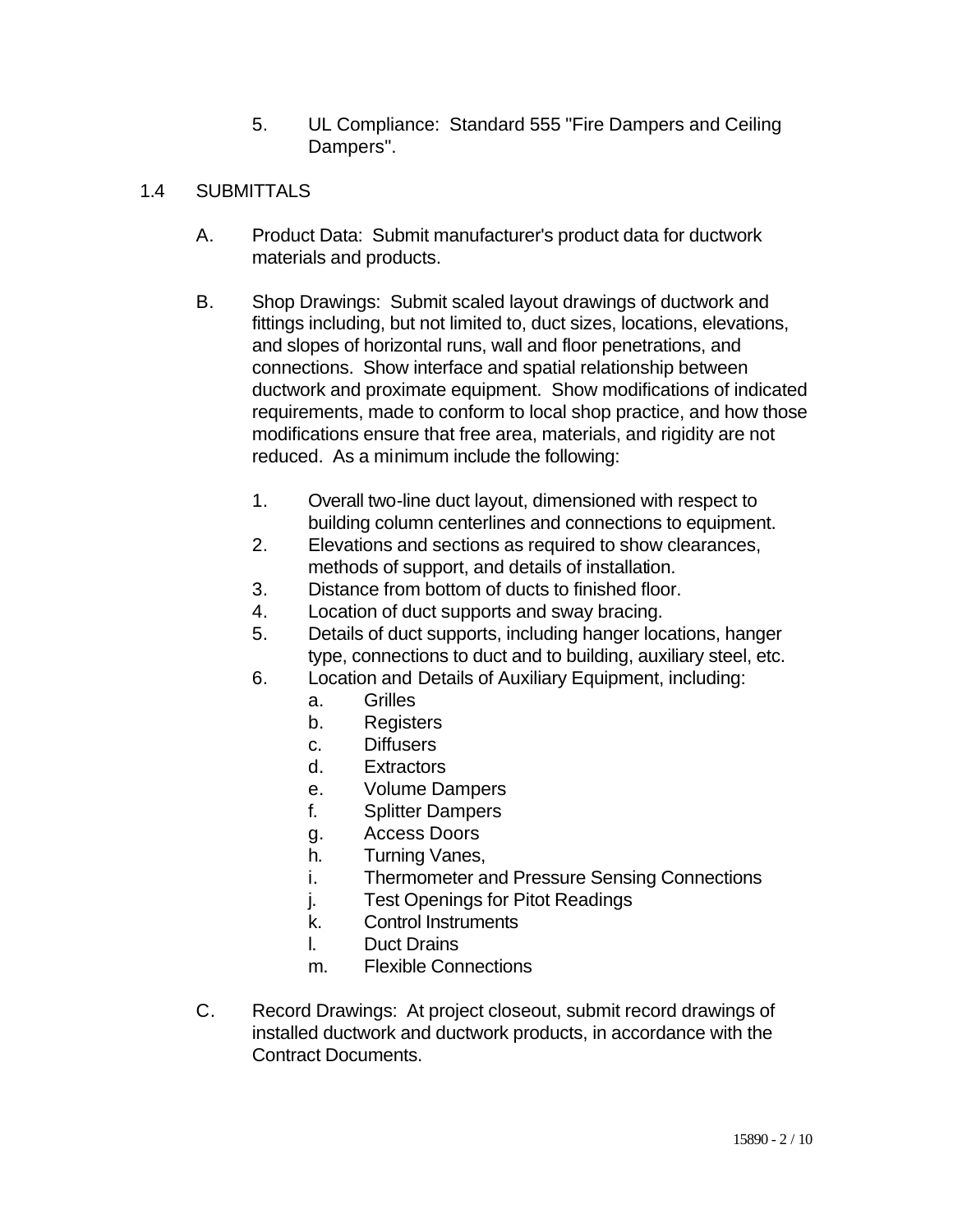D. Maintenance Data: Submit maintenance data and parts lists for ductwork materials and products. Include this data, product data, shop drawings, and record drawings in maintenance manual; in accordance with the Contract Documents.

# 1.5 DELIVERY, STORAGE, AND HANDLING

- A. Protection: Protect shop-fabricated and factory- fabricated ductwork, accessories and purchased products from damage during shipping, storage and handling. Prevent end damage and prevent dirt and moisture from entering ducts and fittings.
- B. Storage: Where possible, store ductwork inside and protect from weather. Where necessary to store outside, store above grade and enclose with waterproof wrapping.

# PART II - PRODUCTS

# 2.1 DUCTWORK MATERIALS

- A. Exposed Ductwork Materials: Where ductwork is indicated to be exposed to view in occupied spaces, provide materials which are free from visual imperfections including pitting, seam marks, roller marks, stains and discolorations, and other imperfections, including those which would impair painting.
- B. Sheet Metal: Except as otherwise indicated, fabricate ductwork from galvanized sheet steel complying with ASTM A 527, lockforming quality; with G 90 zinc coating in accordance with ASTM A 525; and mill phosphatized for ductwork to be painted.

## 2.2 MISCELLANEOUS DUCTWORK MATERIALS

- A. General: Provide miscellaneous materials and products where not otherwise indicated, of the type and size required to comply with ductwork system requirements including proper connection of ductwork and equipment.
- B. Fittings: Provide radius type fittings fabricated of multiple sections with maximum 15 deg. change of direction per section. Unless specifically detailed otherwise, use 45 deg. laterals and 45 Deg. elbows for branch takeoff connections, Where 90 Deg. branches are indicated, provide conical type tees.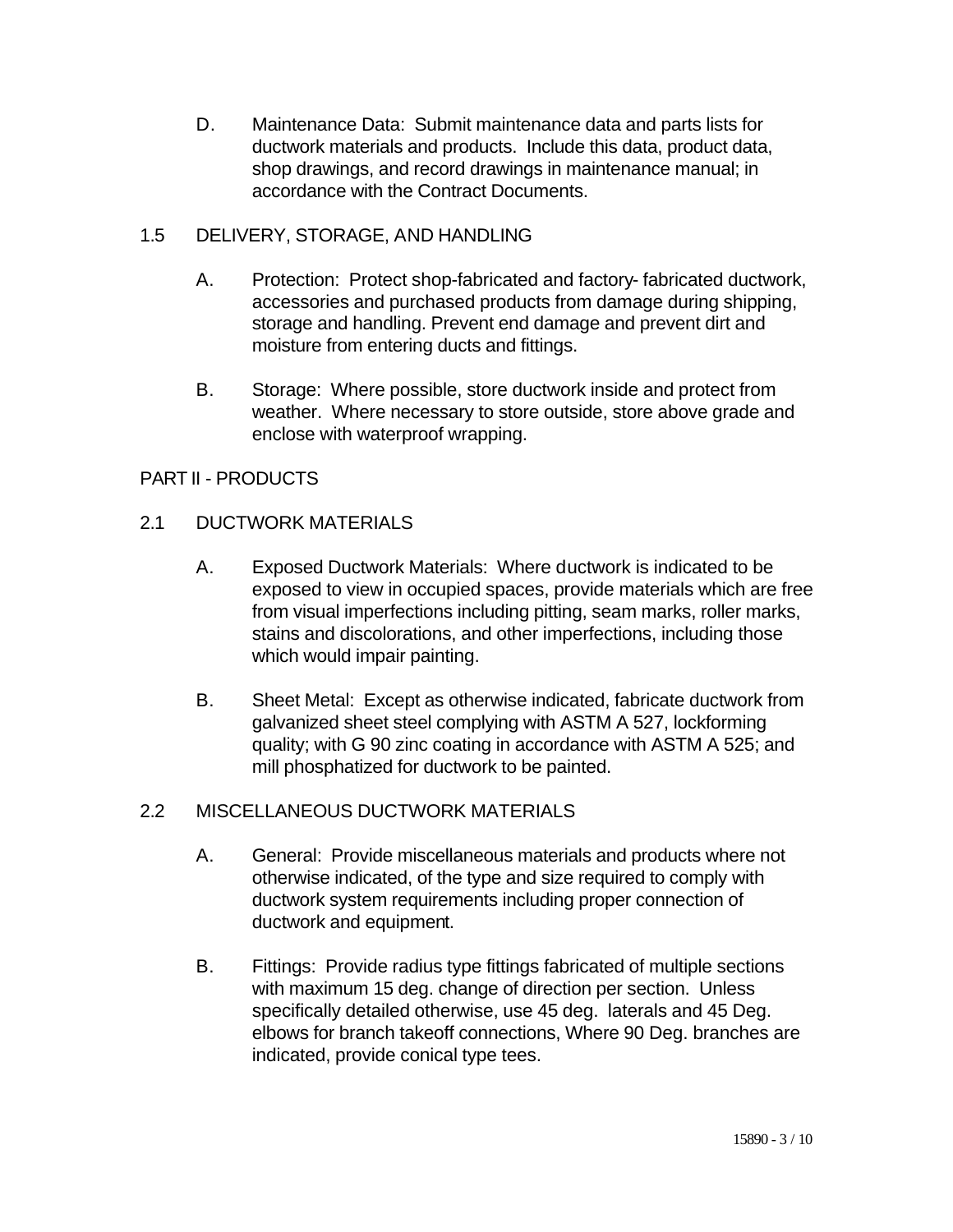- C. Duct Sealant: Non-hardening, non-migrating mastic or liquid elastic sealant, type applicable for fabrication/installation detail, as compounded and recommended by manufacturer specifically for sealing joints and seams in ductwork.
- D. Duct Cement: Non-hardening; non-migrating mastic or liquid neoprene based cement, type applicable for fabrication/installation detail, as compounded and recommended by manufacturers specifically for cementing fitting components, or longitudinal seams in ductwork.
- E. Ductwork Support Materials: Except as otherwise indicated, provide hot-dipped galvanized steel fasteners, anchors, rods, straps, trim and angles for support of ductwork.
- F. Flexible Ducts: Either spiral-wound spring steel with flameproof vinyl sheathing, or corrugated aluminum; complying with UL 181. Where installed in unconditioned spaced other than return air plenums, provide 1 inch thick continuous flexible fiberglass sheath with vinyl vapor barrier jacket.

# 2.3 FABRICATION

- A. Shop fabricate ductwork in 4, 8, 10 or 12-ft lengths, unless otherwise indicated or required to complete runs. Preassemble work in shop to greatest extent possible, so as to minimize field assembly of systems. Disassemble systems only to extent necessary for shipping and handling. Match-mark sections for reassembly and coordinated installation.
- B. Shop fabricate ductwork of gages and reinforcement complying with SMACNA Duct Construction Standards.
- C. Fabricate duct fittings to match adjoining ducts, and to comply with duct requirements as applicable to fittings. Except as otherwise indicated, fabricate elbows with center-line radius equal to associated duct width; and fabricate to include turning vanes in elbows where shorter radius is necessary. Limit angular tapers to 30 Deg. for contracting tapers and 20 Deg for expanding tapers.
- D. Fabricate ductwork with accessories installed during fabrication to the greatest extent possible.
- 2.4 CASINGS AND PLENUMS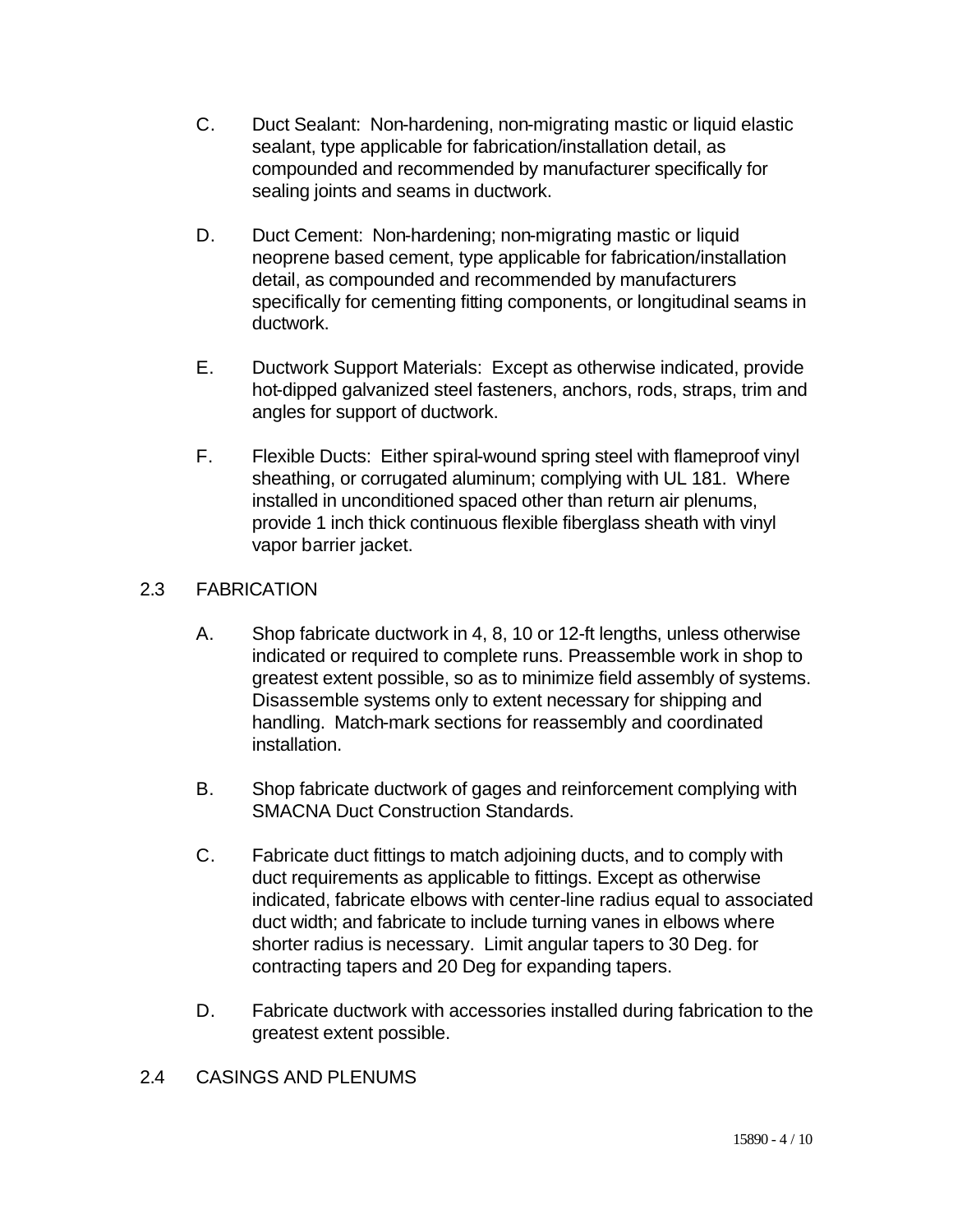- A. Single Wall:
	- 1. Single wall casings shall be fabricated of rigid panel sections, joined together by gasketed companion angle flanges, bolted on not over 12" centers. Panels shall be stiffened by angles reinforcing or standing seam construction. All joints shall be made air and water tight by gasketing, sealing and caulking as required.
	- 2. Casing wall and ceiling shall be braced and stiffened to carry a 175 lb. man's weight without noticable deflection. The side wall of the casing shall be mounted on a 6" high concrete curb. All sides shall be securely fastened to curb with 2- 1/2" x 1/4" base angles, gasketed and expansion bolted to curb.
	- 3. Construct all portions of casing of galvanized steel with cadmium plated rivets, screws and bolts in accordance with the latest recommendations and details of ASHRAE and SMACNA, for the pressure imposed on the particular casing.
- 2.5 DAMPERS:
	- A. Manual Dampers: Provide dampers of single blade type or multiblade type, constructed in accordance with SMACNA "HVAC Duct Construction Standards".
	- B. Acceptable Manufacturers: Air Balance, Inc. Airguide Corp. American Warming & Ventilating, Inc. Ruskin Mfg. Co.

## 2.6 TURNING VANES:

- A. Fabricated Turning Vanes: Provide fabricated turning vanes and vane runners, constructed in accordance with SMACNA "HVAC Duct Construction Standards".
- B. Manufactured Turning Vanes: Provide turning vanes constructed of 1- 1/2" wide curved blades set at 3/4" o.c., supported with bars perpendicular to blades set at 2" o.c., and set into side strips suitable for mounting in ductwork.
- C. Acceptable Manufacturer: Subject to compliance with requirements, provide turning vanes of one of the following:

Aero Dyne Co.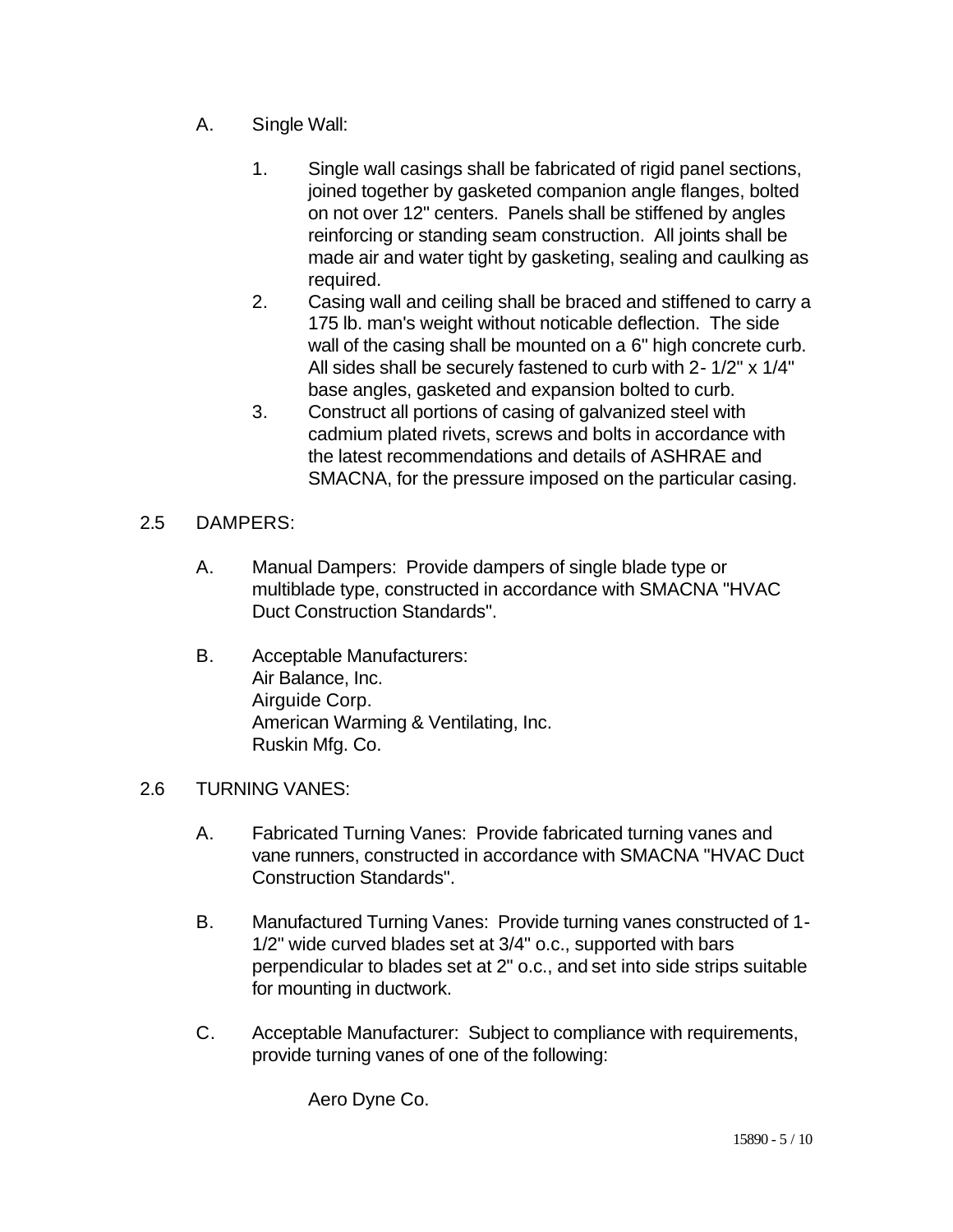Anemostat Barber-Colman Co. Duro Dyne Corp. Koppers Co. Hart & Cooley Mfg. Co. Register & Grille Mfg. Co., Inc. Souther, Inc.

- 2.7 DUCT HARDWARE:
	- A. General: Provide duct hardware, manufactured by one manufacturer for all items on project, for the following:
		- 1. Test Holes: Provide in ductwork at fan inlet and outlet, and elsewhere as indicated, duct test holes, consisting of slot and cover, for instrument tests.
		- 2. Quadrant Locks: Provide for each damper, quadrant lock device on one end of shaft; and end bearing plate on other end for damper lengths over 12". Provide extended quadrant locks and end extended bearing plates for externally insulated ductwork.
	- B. Acceptable Manufacturers:

Ventfabrics, Inc. Young Regulator Co.

## 2.8 FLEXIBLE CONNECTIONS:

- A. General: Provide flexible duct connections whereverductwork connects to vibration isolated equipment. Construct flexible connections of neoprene-coated flameproof fabric crimped into duct flanges for attachment to duct and equipment. Make airtight joing. Provide adequate joint flexibility to allow for thermal, axial, transverse, and torsional movement, and also capable of absorbing vibrations of connected equipment.
- B. Acceptable Manufacturers:

American/Elgen Co.; Energy Div. Duro Dyne Corp. Flexaust (The) Co. Ventfabrics, Inc.

PART III - EXECUTION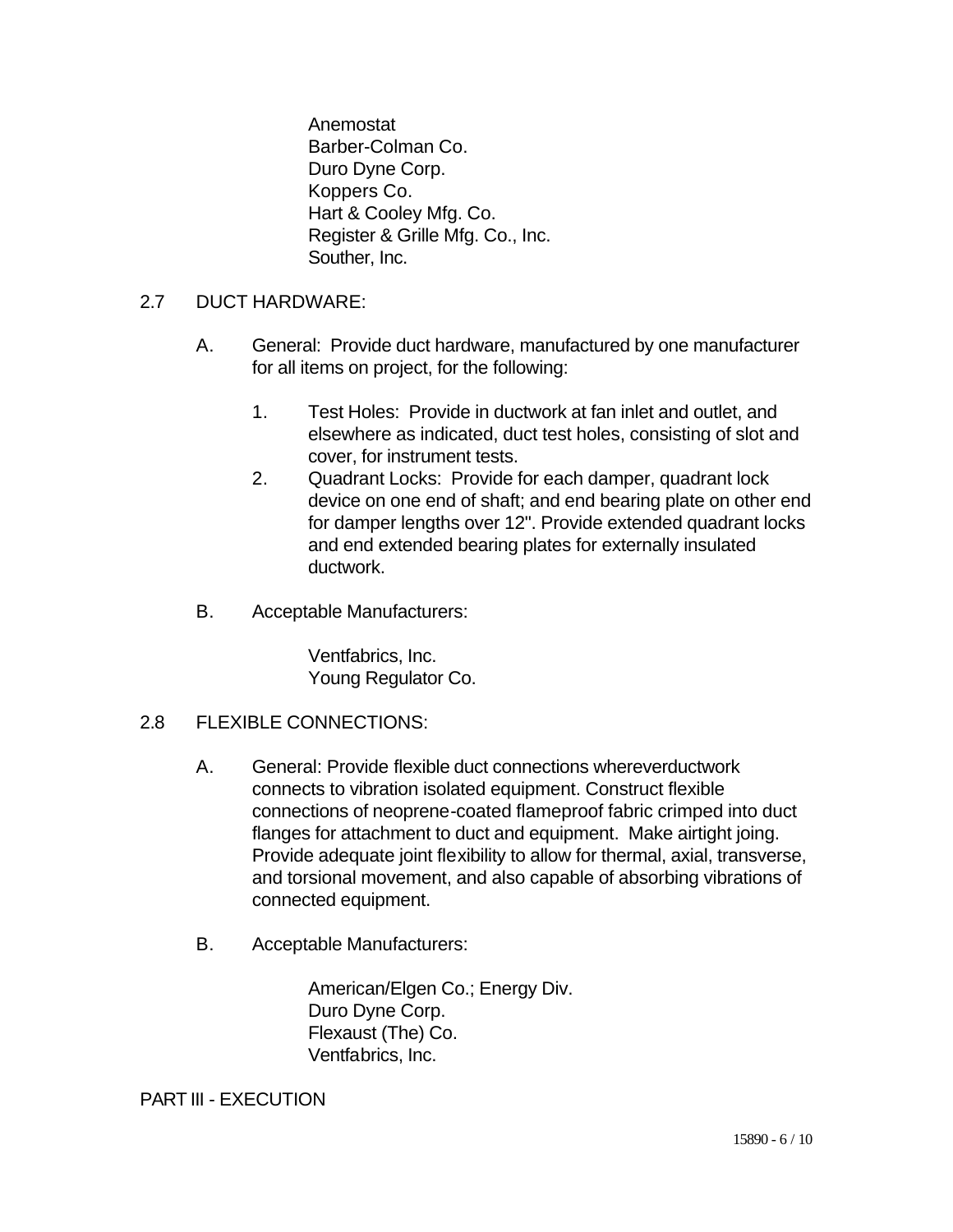# 3.1 GENERAL

- A. Examine areas and conditions under which ductwork is to be installed. Do not proceed with work until unsatisfactory conditions have been corrected in an acceptable manner.
- B. Assemble and install ductwork which will achieve air- tight systems with no objectionable duct generated noise. Install each run with minimum number of joints. Align ductwork accurately at connections, within 1/8" misalignment tolerance and with internal surfaces smooth. Support ducts rigidly with suitable ties, braces, hangers, and anchors of type which will hold ducts true-to-shape and to prevent buckling. Support vertical ducts at every floor, and at a maximum of 15 feet intervals between floors.
- C. Install additional bracing or supports to eliminate any distortion or vibration when the systems are operating or under tests.
- D. Install ducts, casings and hangers plumb and level, with joints square and devoid of sharp edges.
- 3.2 DUCTS
	- A. Route ductwork to minimize directional changes and prevent abrupt transitions.
	- B. Provide adequate space around ducts to assure proper support and to allow the installation of the insulation specified.
	- C. Provide fairings where pipes or structures must penetrate ducts. When fairing is longer than two feet maintain the original velocity. When fairing is shorter than two feet the velocity may be increased by not more than 10 percent.
	- D. Install instrument test holes in the duct or casing on the up and downstream side of each coil and the downstream side of each fan and where pitot tube readings are indicated on the drawings or are required for air balance.
	- E. Install turning vanes in elbows whose center line radius is less than 150 percent of the duct width and where indicated on the Drawings.
	- F. Where hanger rods for ducts, piping or equipment must pierce ducts, provide closure plates fitted around the rod and riveted or welded to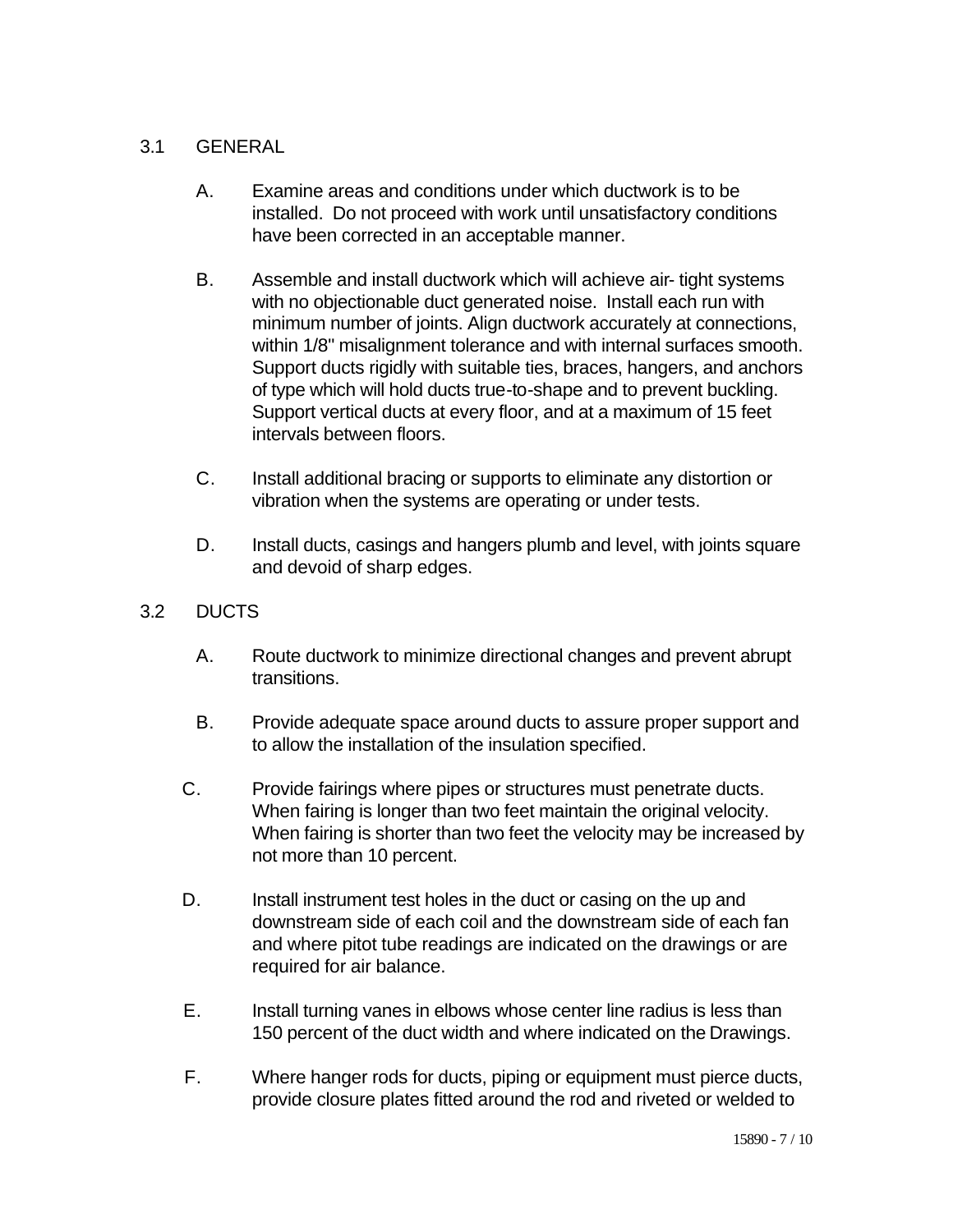the duct. Use in conjunction with GE Sil-Proof sealant to make an airtight seal.

- G. Make all connections between ductwork, including flexible connections, fittings and equipment with gradually tapered transition fittings.
- H. Where ductwork size does not conform to nearest standard automatic damper size, transform duct to match damper.
- I. Provide 14 ga. galvanized steel sleeves in floor slabs where ducts pass through except where the ducts are in masonry enclosed shafts. Sleeve shall project 3 in. above and below the floor slab or curb. Duct shall be connected directly to the sleeve. Where fire dampers are installed, connect duct as per manufacturers instruction and in accordance with applicable codes.
- J. Locate ductwork runs, except as otherwise indicated, vertically and horizontally and avoid diagonal runs wherever possible. Locate runs as indicated by diagrams, details and notations or, if not otherwise indicated, run ductwork in shortest route which does not obstruct useable space or block access for servicing building and its equipment. Hold ducts close to walls overhead construction, columns, and other structural and permanent enclosure elements of building. Limit clearance to 1/2" where furring is shown for enclosure or concealment of ducts, but allow for insulation thickness, if any. Where possible, locate insulated ductwork for 1" clearance outside of insulation. Wherever possible locating in mechanical shafts, hollow wall construction above suspended ceilings. Do not encase horizontal runs in solid partitions, except as specifically shown. Coordinate layout with suspended ceiling and lighting layouts and similar finished work.
- K. Do not route ductwork through transformer vaults and their electrical equipment spaces and enclosures.
- L. Where ducts pass through interior partitions and exterior walls, and are exposed to view, conceal space between construction opening and duct or duct insulation with sheet metal flanges of same gauge as duct. Overlap opening on 4 sides at least 1.5". Fasten to duct and substrate.
- M. Where ducts pass through fire-rated floors, walls, or partitions, provide UL Listed/FM approver firestopping system around ducts.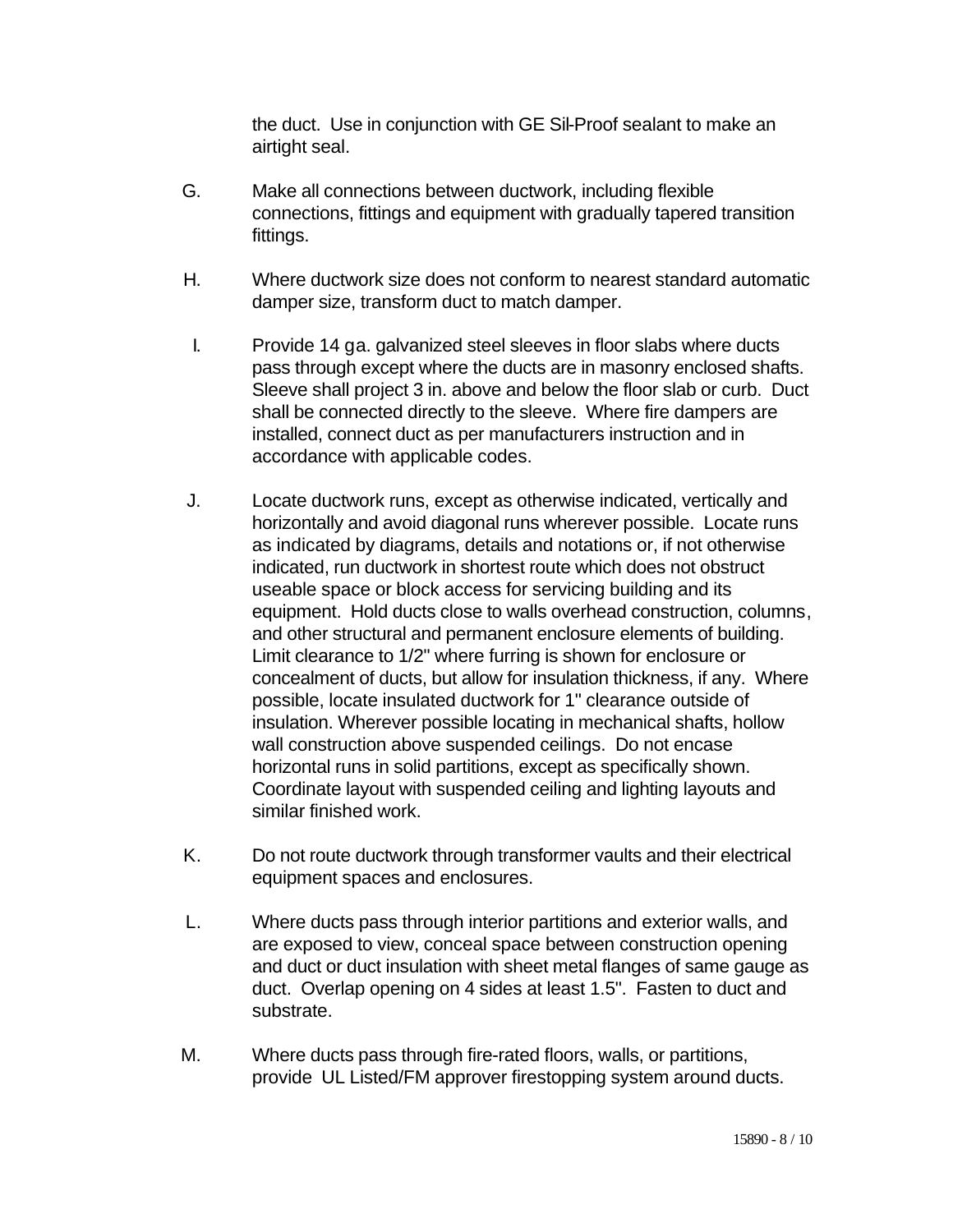N. Coordinate duct installations with installation of accessories, dampers, coil frames, equipment, controls and other associated work of ductwork system.

# 3.3 INSTALLATION OF FLEXIBLE DUCTS

- A. Maximum Length: For any duct run using flexible ductwork, do not exceed 8' - 0" extended length.
- B. Installation: Install in accordance with Section III of SMACNA's, "HVAC Duct Construction Standards, Metal and Flexible".
- 3.4 INSTALLATION OF DUCTWORK ACCESSORIES:
	- A. Install ductwork accessories in accordance with manufacturer's installation instructions to ensure that products serve intended function.
	- B. Install turning vanes in square or rectangular 90 deg elbows in supply return and exhaust air systems, and elsewhere as indicated.
	- C. Install access doors to open against system air pressure, with latches operable from either side.
	- D. Coordinate with other work, including ductwork, as necessary to interface installation of ductwork accessories properly with other work.

# 3.5 CASINGS

- A. Unless specifically shown differently on the Drawings or where required for clearance, construct all casings with constant crosssection. Arrange air treatment equipment within casings to give the most direct air flow to the center line of the fan. Provide sheet metal filler pieces to prevent air bypass. Where constant cross- section casings cannot be used, maximum transitional slope for top and sides of casings shall be 30 degrees.
- B. Mount fans so that the center line of the fan inlet is on the center line of the air treatment equipment. Maximum transition slope to the fan inlet shall be 40 Deg.

# 3.6 DRAIN PANS AND TROUGHS

A. Provide drain pans for all cooling coils and humidifiers in air handling units, ducts and casings.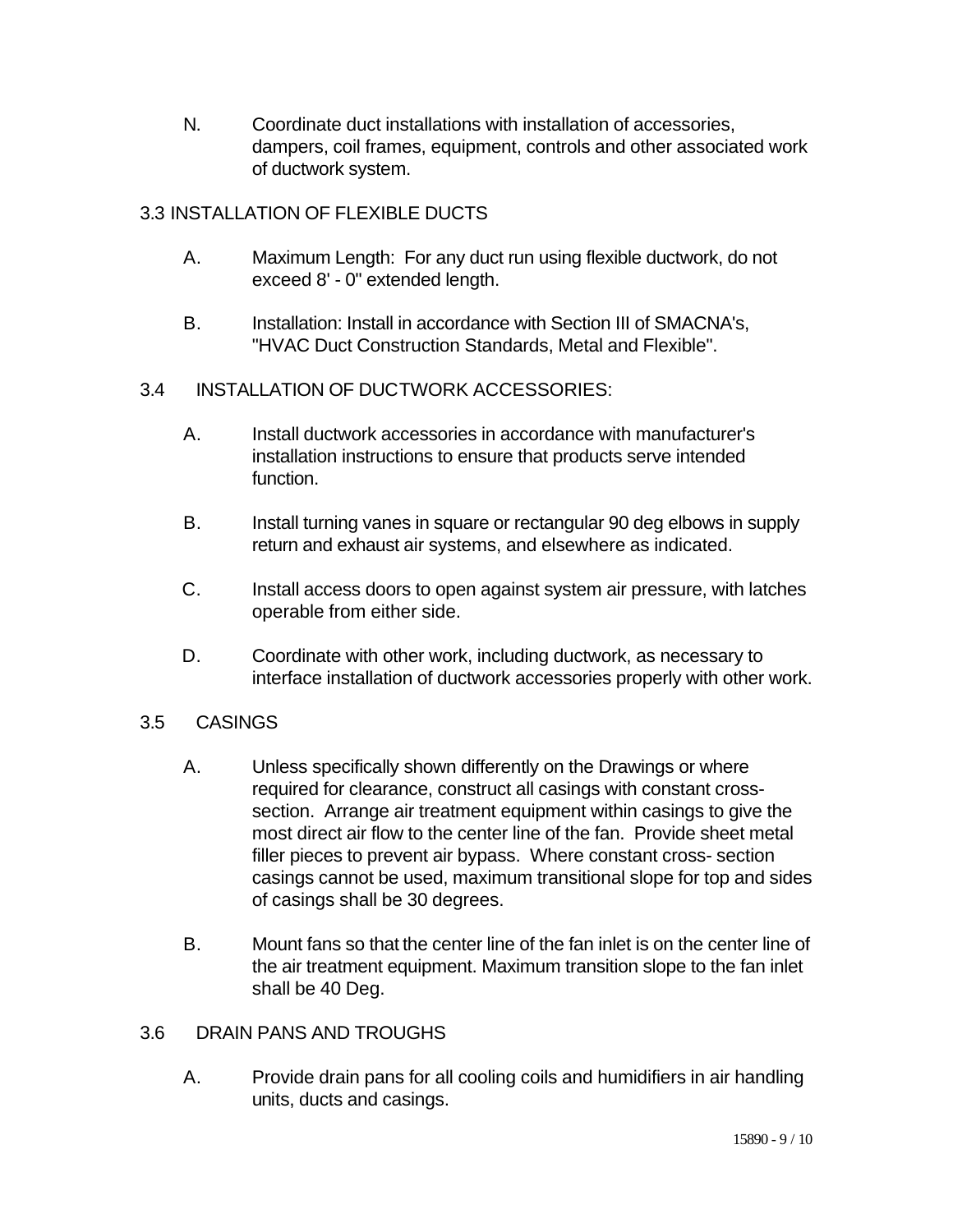# 3.7 FIRE AND SMOKE DAMPERS

A. Provide fire and smoke dampers as required in NFPA 90A. For location of fire rated walls and smoke barriers, see architectural drawings or consult the architects.

# 3.8 FIELD QUALITY CONTROL:

- A. Leakage Tests: After each duct system is completed, test for duct leakage in accordance with SMACNA HVAC Air Duct Leakage Test Manual. All ducts shall be sealed and 100% tested at its specified pressure class rating per SMACNA Leackage Class 3.
- B. Operate installed ductwork accessories to demonstrate compliance with requirements. Test for air leakage while system is operating. Repair or replace faulty accessories, as required to obtain proper operation and leakproof performance.

# 3.9 EQUIPMENT CONNECTIONS:

A. General: Connect ductwork to equipment as indicated, provide flexible connection for each ductwork connection to equipment mounted on vibration isolators, and/or equipment containing rotating machinery.

# 3.10 ADJUSTING AND CLEANING:

- A. Clean ductwork internally, unit by unit as it is installed, of dust and debris. Clean external surfaces of foreign substances which might cause corrosive deterioration of metal or, where ductwork is to be painted, might interfere with painting or cause paint deterioration.
- B. Temporary Closure: At ends of ducts which are not connected to equipment or air distribution devices at time of ductwork installation, provide temporary closure of polyethylene film or other covering which will prevent entrance of dust and debris until time connections are to be completed.
- C. Adjusting: Adjust ductwork accessories for proper settings, install fusible links in fire dampers and adjust for proper action.

# END OF SECTION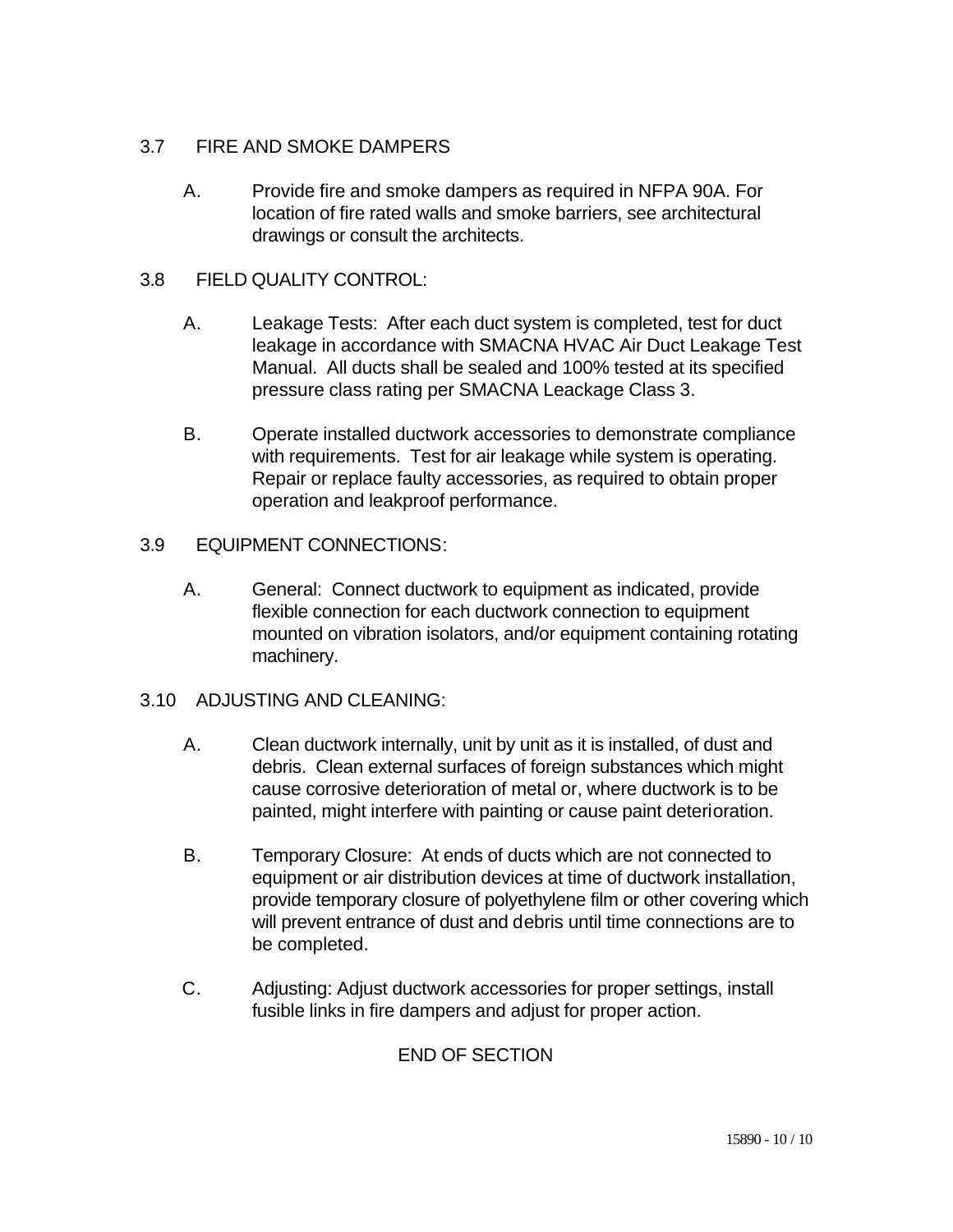SECTION 260000 - BASIC ELECTRICAL MATERIALS AND METHODS

PART 1 - GENERAL

- 1.1 RELATED DOCUMENTS
	- A. Drawings and general provisions of the Contract, including General and Supplementary Conditions and Division 1 Specification Sections, apply to this Section.

#### 1.2 SUMMARY

- A. This Section includes the following:
	- 1. Raceways.
	- 2. Building wire and connectors.
	- 3. Supporting devices for electrical components.
	- 4. Electrical identification.
	- 5. Electricity-metering components.
	- 6. Concrete equipment bases.
	- 7. Electrical demolition.
	- 8. Cutting and patching for electrical construction.
	- 9. Touchup painting.

# 1.3 DEFINITIONS

- A. EMT: Electrical metallic tubing.
- B. FMC: Flexible metal conduit.
- C. LFMC: Liquid tight flexible metal conduit.
- D. RMC: Rigid Metal Conduit

## 1.4 SUBMITTALS

- A. Product Data: For electricity-metering equipment.
- B. Shop Drawings: Dimensioned plans and sections or elevation layouts of electricity-metering equipment.
- C. Field Test Reports: Indicate and interpret test results for compliance with performance requirements.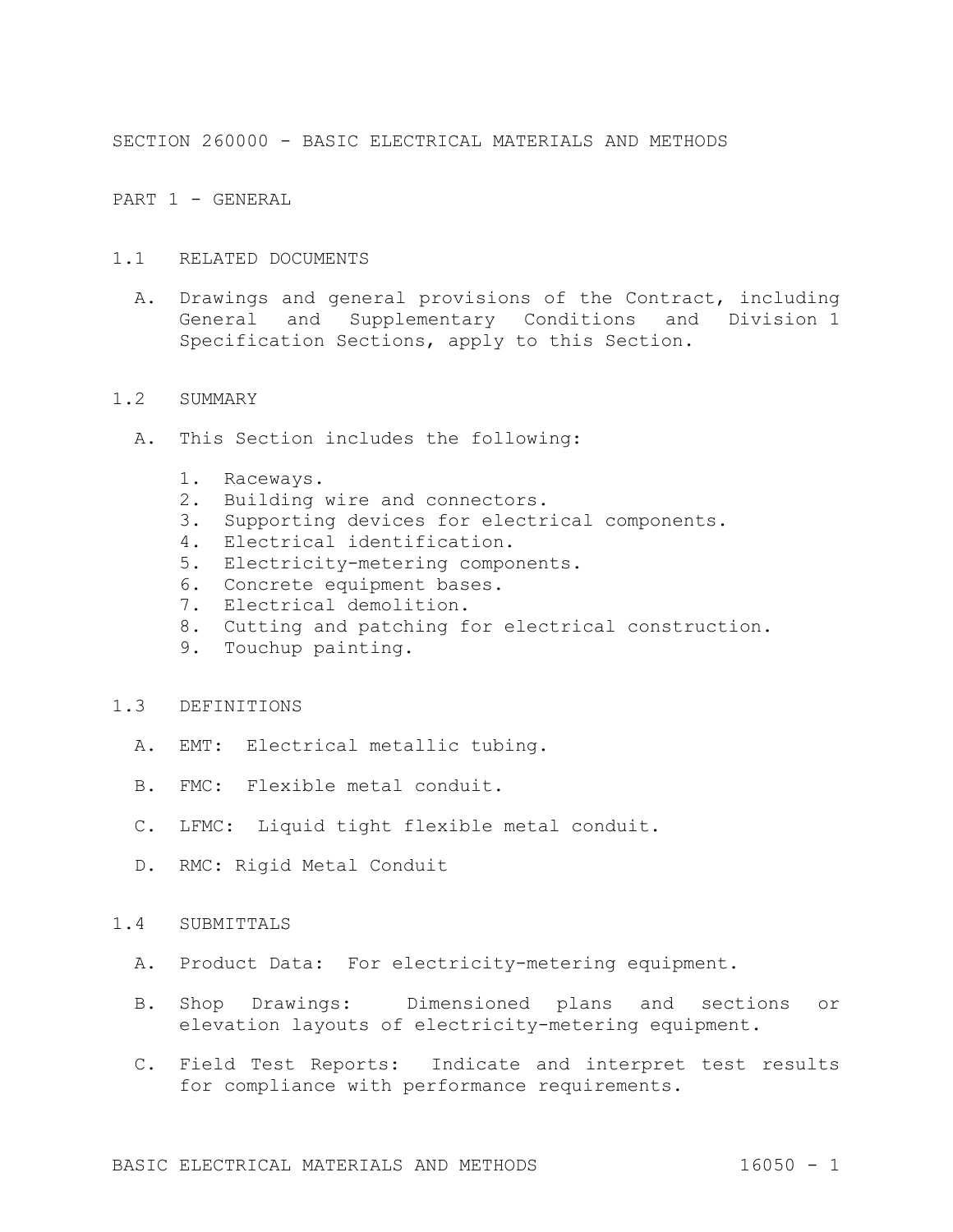# 1.5 QUALITY ASSURANCE

- A. Electrical Components, Devices, and Accessories: Listed and labeled as defined in NFPA 70, Article 100, by a testing agency acceptable to authorities having jurisdiction, and marked for intended use.
- B. Comply with NFPA 70.

# 1.6 COORDINATION

- A. Coordinate chases, slots, inserts, sleeves, and openings with general construction work and arrange in building structure during progress of construction to facilitate the electrical installations that follow.
	- 1. Set inserts and sleeves in poured-in-place concrete, masonry work, and other structural components as they are constructed.
- B. Sequence, coordinate, and integrate installing electrical materials and equipment for efficient flow of the Work. Coordinate installing large equipment requiring positioning before closing in the building.
- C. Coordinate electrical service connections to components furnished by utility companies.
	- 1. Coordinate installation and connection of exterior underground and overhead utilities and services, including provision for electricity-metering components.
	- 2. Comply with requirements of authorities having jurisdiction and of utility company providing electrical power and other services.
- D. Coordinate location of access panels and doors for electrical items that are concealed by finished surfaces. Access doors and panels are specified in Division 8 Section "Access Doors."
- E. Where electrical identification devices are applied to field-finished surfaces, coordinate installation of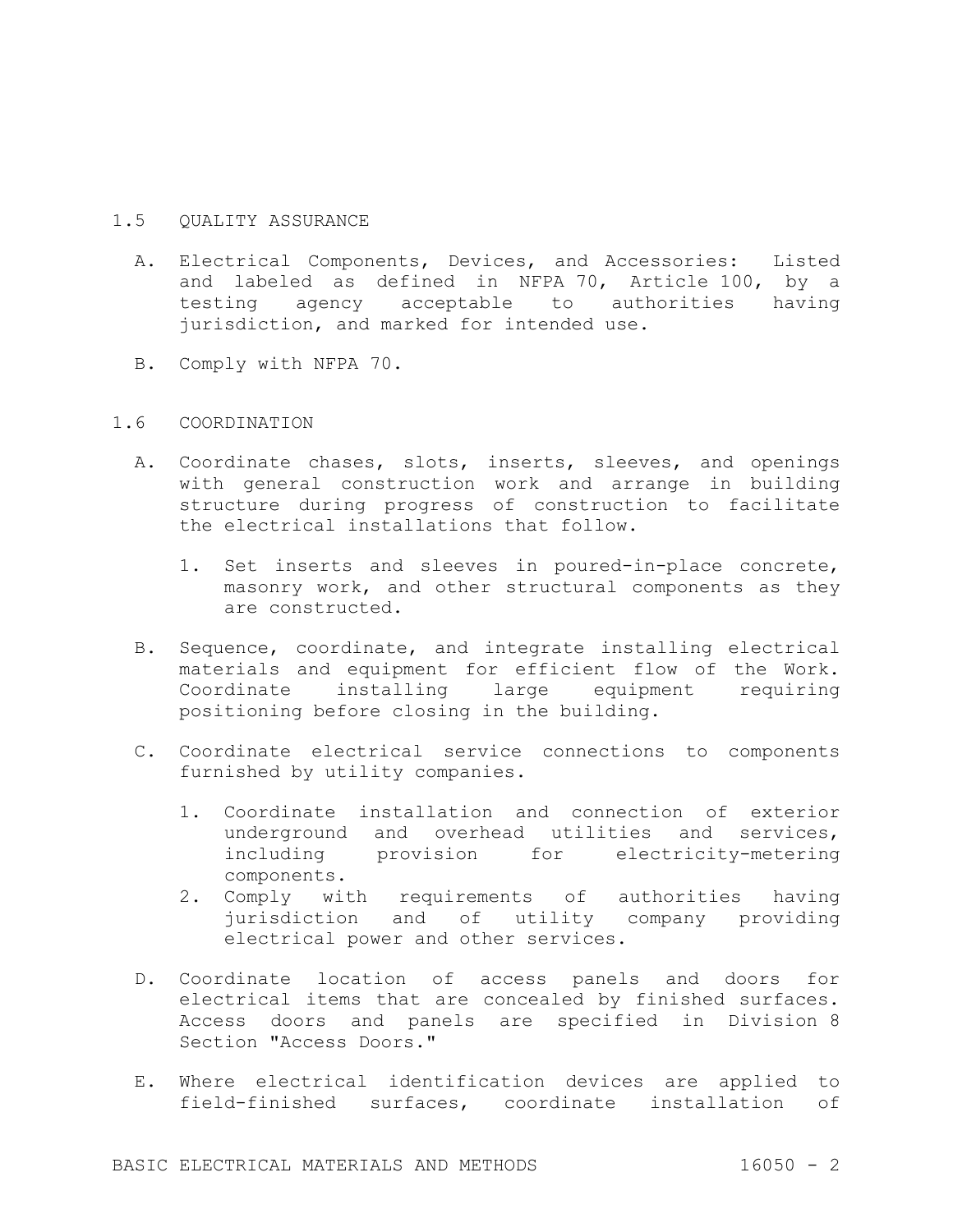identification devices with completion of finished surface.

- F. Where electrical identification markings and devices will be concealed by acoustical ceilings and similar finishes, coordinate installation of these items before ceiling installation.
- PART 2 PRODUCTS

### 2.1 RACEWAYS

- A. EMT: ANSI C80.3, zinc-coated steel, with set-screw or compression fittings.
- B. FMC: Zinc-coated steel.
- C. IMC: ANSI C80.6, zinc-coated steel, with threaded fittings.
- D. LFMC: Zinc-coated steel with sunlight-resistant and mineral-oil-resistant plastic jacket.
- E. RNC: NEMA TC 2, Schedule 40 PVC, with NEMA TC3 fittings.
- F. Raceway Fittings: Specifically designed for the raceway type with which used.

### 2.2 CONDUCTORS

- A. Conductors, No. 10 AWG and Smaller: Stranded copper.
- B. Conductors, Larger Than No. 10 AWG: Stranded copper.
- C. Insulation: Thermoplastic, rated at 75 deg C minimum.
- D. Wire Connectors and Splices: Units of size, ampacity rating, material, type, and class suitable for service indicated.

#### 2.3 SUPPORTING DEVICES

A. Material: Cold-formed steel, with corrosion-resistant coating acceptable to authorities having jurisdiction.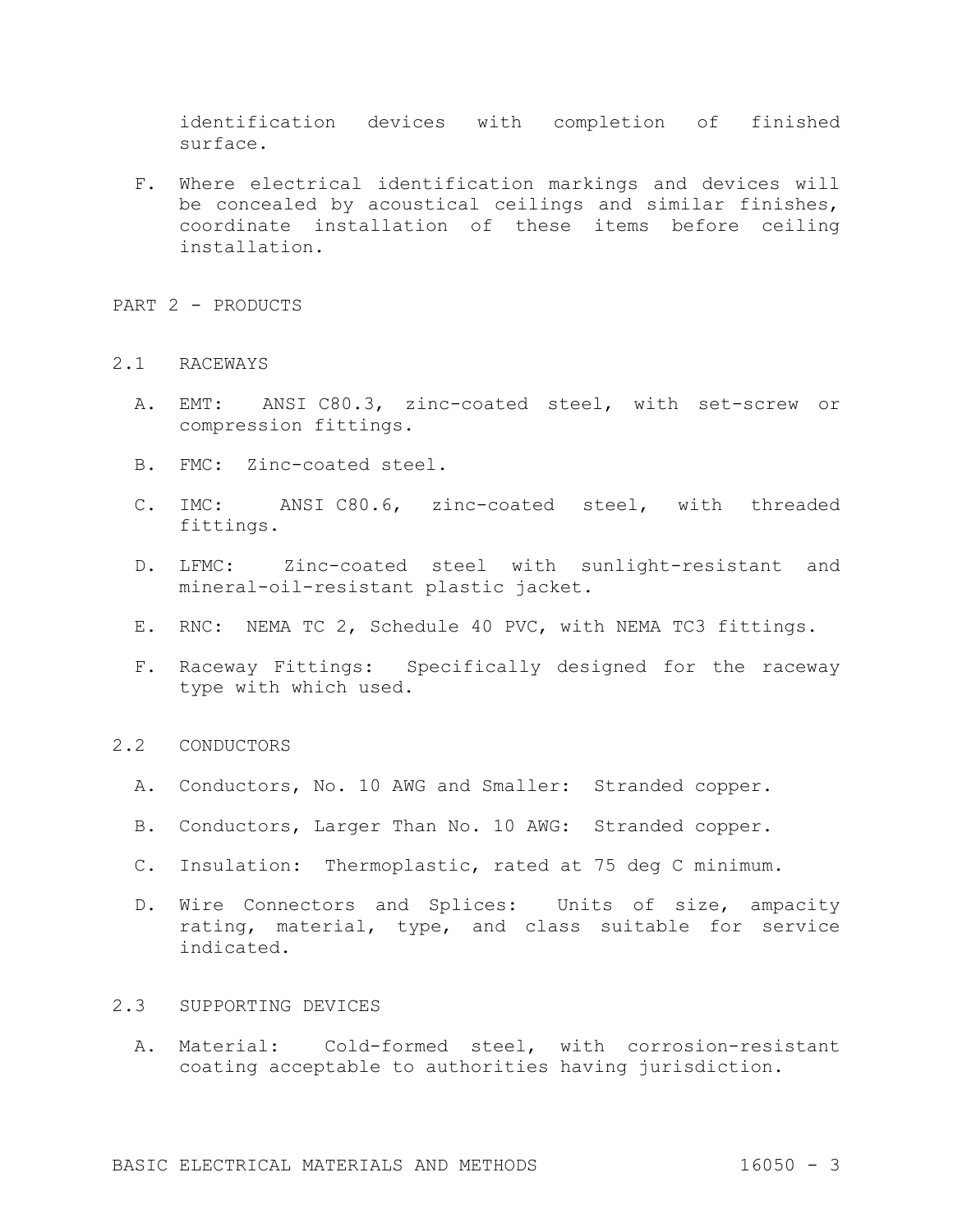- B. Metal Items for Use Outdoors or in Damp Locations: Hotdip galvanized steel.
- C. Slotted-Steel Channel Supports: Flange edges turned toward web, and 9/16-inch- (14-mm-) diameter slotted holes at a maximum of 2 inches (50 mm) o.c., in webs.
- D. Slotted-Steel Channel Supports: Comply with Division 5 Section "Metal Fabrications" for slotted channel framing.
	- 1. Channel Thickness: Selected to suit structural loading.
	- 2. Fittings and Accessories: Products of the same manufacturer as channel supports.
- E. Nonmetallic Channel and Angle Systems: Structural-grade, factory-formed, glass-fiber-resin channels and angles with 9/16-inch- (14-mm-) diameter holes at a maximum of 8 inches (203 mm) o.c., in at least one surface.
	- 1. Fittings and Accessories: Products of the same manufacturer as channels and angles.
	- 2. Fittings and Accessory Materials: Same as channels and angles, except metal items may be stainless steel.
- F. Raceway and Cable Supports: Manufactured clevis hangers, riser clamps, straps, threaded C-clamps with retainers, ceiling trapeze hangers, wall brackets, and spring-steel clamps or click-type hangers.
- G. Pipe Sleeves: ASTM A 53, Type E, Grade A, Schedule 40, galvanized steel, plain ends.
- H. Cable Supports for Vertical Conduit: Factory-fabricated assembly consisting of threaded body and insulating wedging plug for nonarmored electrical cables in riser conduits. Plugs have number and size of conductor gripping holes as required to suit individual risers. Body constructed of malleable-iron casting with hot-dip galvanized finish.
- I. Expansion Anchors: Carbon-steel wedge or sleeve type.
- J. Toggle Bolts: All-steel springhead type.
- K. Powder-Driven Threaded Studs: Heat-treated steel.
- 2.4 ELECTRICAL IDENTIFICATION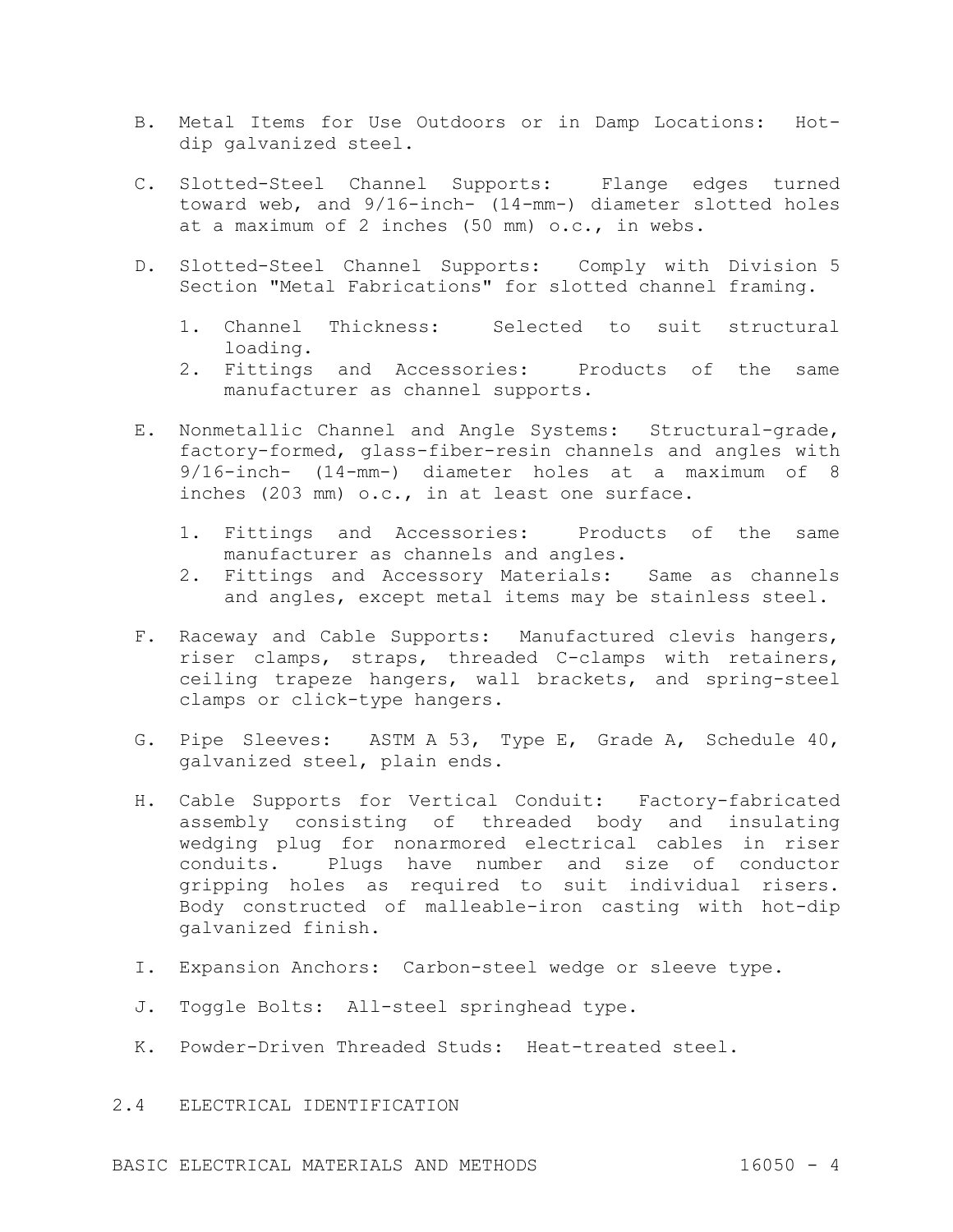- A. Identification Devices: A single type of identification product for each application category. Use colors prescribed by ANSIA13.1, NFPA 70, and these Specifications.
- B. Raceway and Cable Labels: Comply with ANSI A13.1, Table 3, for minimum size of letters for legend and minimum length of color field for each raceway and cable size.
	- 1. Type: Pretensioned, wraparound plastic sleeves. Flexible, preprinted, color-coded, acrylic band sized to suit the diameter of the item it identifies.
	- 2. Type: Preprinted, flexible, self-adhesive, vinyl. Legend is overlaminated with a clear, weather- and chemical-resistant coating.
	- 3. Color: Black letters on orange background.
	- 4. Legend: Indicates voltage.
- C. Colored Adhesive Marking Tape for Raceways, Wires, and Cables: Self-adhesive vinyl tape, not less than 1 inch wide by 3 mils thick (25 mm wide by 0.08 mm thick).
- D. Underground Warning Tape: Permanent, bright-colored, continuous-printed, vinyl tape with the following features:
	- 1. Not less than 6 inches wide by 4 mils thick (150 mm wide by 0.102 mm thick).
	- 2. Compounded for permanent direct-burial service.
	- 3. Embedded continuous metallic strip or core.
	- 4. Printed legend that indicates type of underground line.
- E. Tape Markers for Wire: Vinyl or vinyl-cloth, selfadhesive, wraparound type with preprinted numbers and letters.
- F. Color-Coding Cable Ties: Type 6/6 nylon, self-locking type. Colors to suit coding scheme.
- G. Engraved-Plastic Labels, Signs, and Instruction Plates: Engraving stock, melamine plastic laminate punched or drilled for mechanical fasteners 1/16-inch (1.6-mm) minimum thickness for signs up to 20 sq. in. (129 sq. cm) and 1/8-inch (3.2-mm) minimum thickness for larger sizes. Engraved legend in black letters on white background.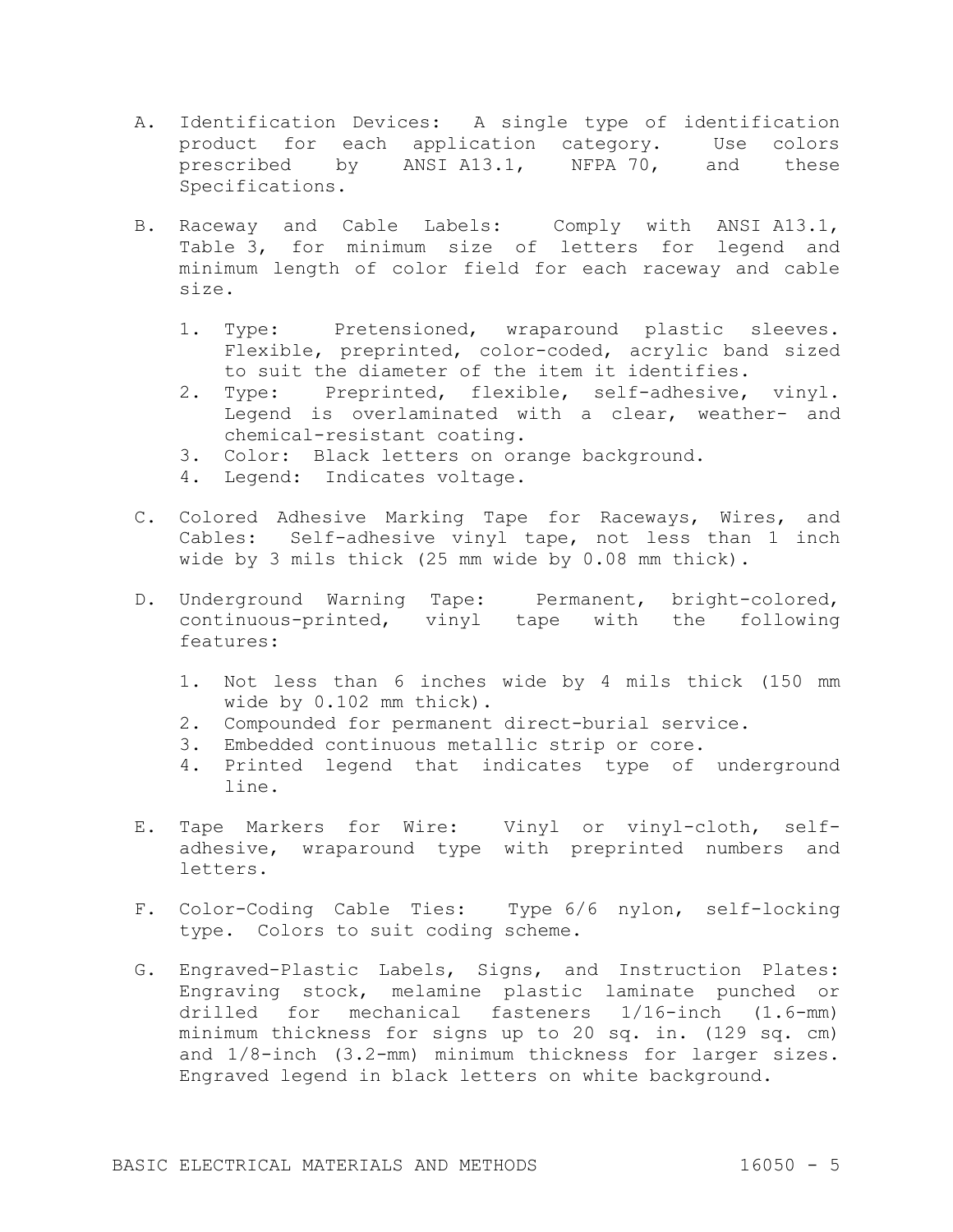- H. Interior Warning and Caution Signs: Comply with 29 CFR, Chapter XVII, Part 1910.145. Preprinted, aluminum, bakedenamel-finish signs, punched or drilled for mechanical fasteners, with colors, legend, and size appropriate to the application.
- I. Exterior Warning and Caution Signs: Comply with 29 CFR, Chapter XVII, Part 1910.145. Weather-resistant, nonfading, preprinted, cellulose-acetate butyrate signs with 0.0396-inch (1-mm), galvanized-steel backing, with colors, legend, and size appropriate to the application. 1/4-inch (6-mm) grommets in corners for mounting.
- J. Fasteners for Nameplates and Signs: Self-tapping, stainless-steel screws or No. 10/32 stainless-steel machine screws with nuts and flat and lock washers.
- 2.5 EQUIPMENT FOR UTILITY COMPANY'S ELECTRICITY METERING
	- A. Current-Transformer Cabinets: Comply with requirements of electrical power utility company.
	- B. Meter Sockets: Comply with requirements of electrical power utility company.
	- C. Modular Meter Centers: Factory-coordinated assembly of a main meter center circuit-breaker unit with wireways, tenant meter socket modules, and tenant branch circuit breakers arranged in adjacent vertical sections, complete with interconnecting buses.
		- 1. Housing: NEMA 250, **Type 3R** enclosure.
		- 2. Tenant Branch Circuit Breakers: Series combination rated to protect circuit breakers in downstream panelboards that have 22,000-A interrupting capacity, minimum.

## 2.6 CONCRETE BASES

- A. Concrete Forms and Reinforcement Materials: As specified in Division 3 Section "Cast-in-Place Concrete."
- B. Concrete: 3000-psi (20.7-MPa), 28-day compressive strength as specified in Division 3 Section "Cast-in-Place Concrete."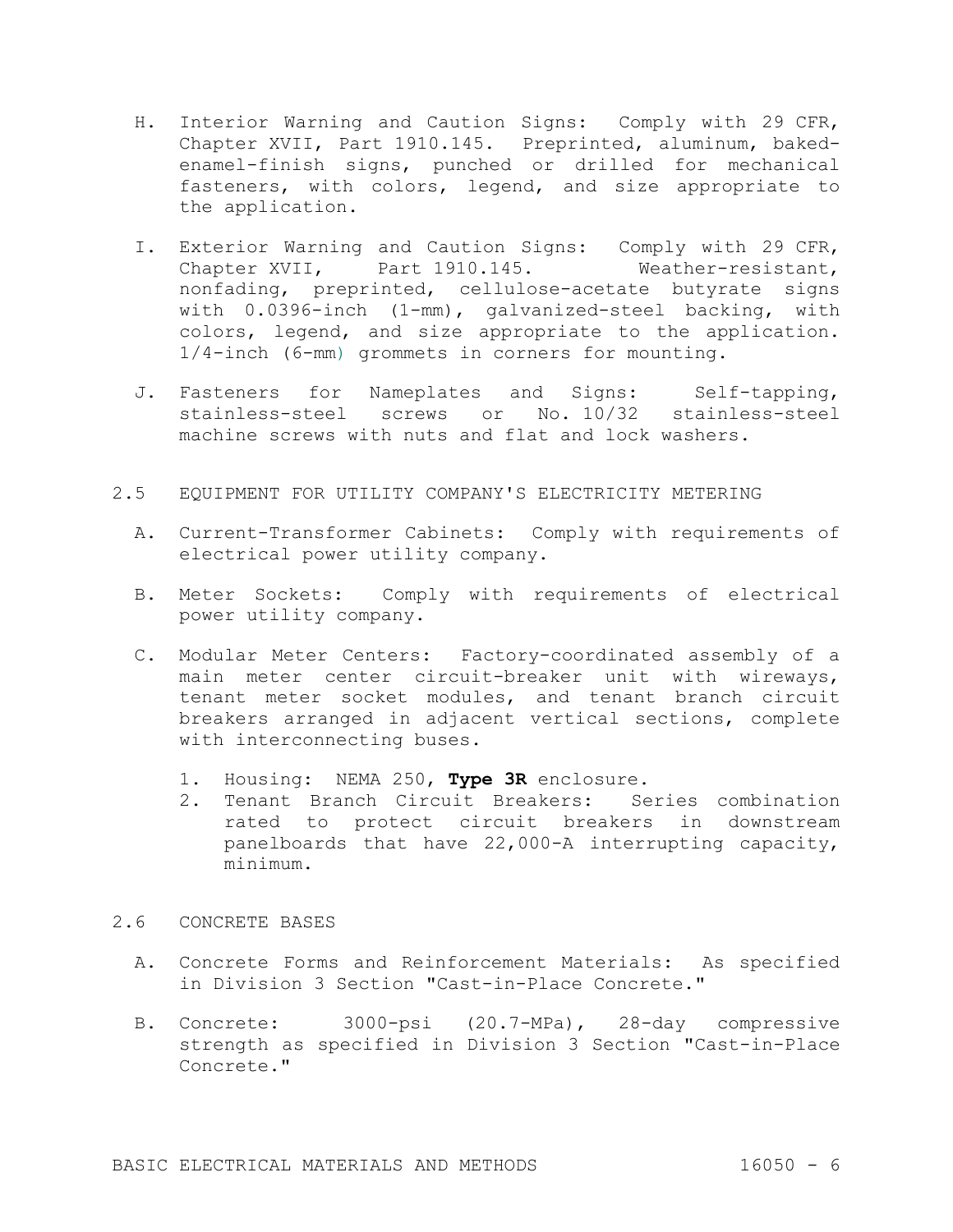#### 2.7 TOUCHUP PAINT

- A. For Equipment: Equipment manufacturer's paint selected to match installed equipment finish.
- B. Galvanized Surfaces: Zinc-rich paint recommended by item manufacturer.

PART 3 - EXECUTION

### 3.1 ELECTRICAL EQUIPMENT INSTALLATION

- A. Headroom Maintenance: If mounting heights or other location criteria are not indicated, arrange and install components and equipment to provide the maximum possible headroom.
- B. Materials and Components: Install level, plumb, and parallel and perpendicular to other building systems and components, unless otherwise indicated.
- C. Equipment: Install to facilitate service, maintenance, and repair or replacement of components. Connect for ease of disconnecting, with minimum interference with other installations.
- D. Right of Way: Give to raceways and piping systems installed at a required slope.

# 3.2 RACEWAY APPLICATION

- A. Use the following raceways for outdoor installations:
	- 1. Exposed: RMC.
	- 2. Concealed: EMT.
	- 3. Underground, Single Run: RNC
	- 4. Underground, Grouped: RNC
	- 5. Connection to Vibrating Equipment: LFMC.
	- 6. Boxes and Enclosures: NEMA 250, Type 3R or Type 4X.
- B. Use the following raceways for indoor installations:
	- 1. Exposed: EMT.
	- 2. Concealed: EMT
	- 3. Connection to Vibrating Equipment: FMC; except in wet or damp locations, use LFMC.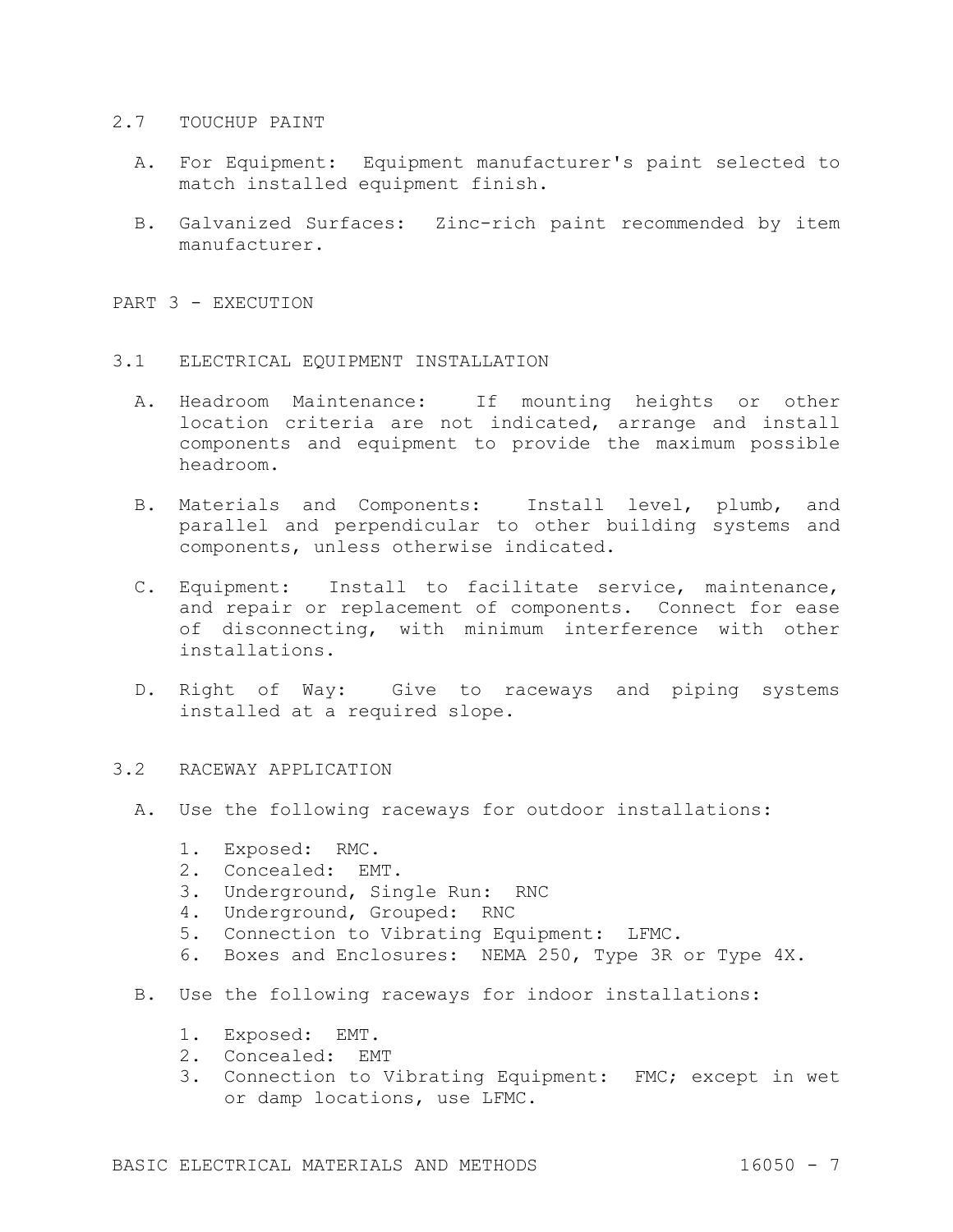- 4. Damp or Wet Locations: RMC.
- 5. Boxes and Enclosures: NEMA 250, Type 1, unless otherwise indicated.

## 3.3 RACEWAY AND CABLE INSTALLATION

- A. Conceal raceways and cables, unless otherwise indicated, within finished walls, ceilings, and floors.
- B. Install raceways and cables at least 24 inches (150 mm) away from parallel runs of flues and steam or hot-water pipes. Locate horizontal raceway runs above water and steam piping.
- C. Use temporary raceway caps to prevent foreign matter from entering.
- D. Make conduit bends and offsets so ID is not reduced. Keep legs of bends in the same plane and straight legs of offsets parallel, unless otherwise indicated.
- E. Use raceway and cable fittings compatible with raceways and cables and suitable for use and location.
- F. Install raceways embedded in slabs in middle third of slab thickness where practical, and leave at least 2-inch concrete cover.
	- 1. Secure raceways to reinforcing rods to prevent sagging or shifting during concrete placement.
	- 2. Space raceways laterally to prevent voids in concrete.
	- 3. Install conduit larger than 1-inch trade size (DN27) parallel to or at right angles to main reinforcement. Where conduit is at right angles to reinforcement, place conduit close to slab support.
	- 4. Transition from nonmetallic tubing to Schedule 80 nonmetallic conduit, rigid steel conduit, or IMC before rising above floor.
	- 5. Make bends in exposed parallel or banked runs from same centerline to make bends parallel. Use factory elbows only where elbows can be installed parallel; otherwise, provide field bends for exposed parallel raceways.
- G. Install pull wires in empty raceways. Use No. 14 AWG zinc-coated steel or monofilament plastic line with not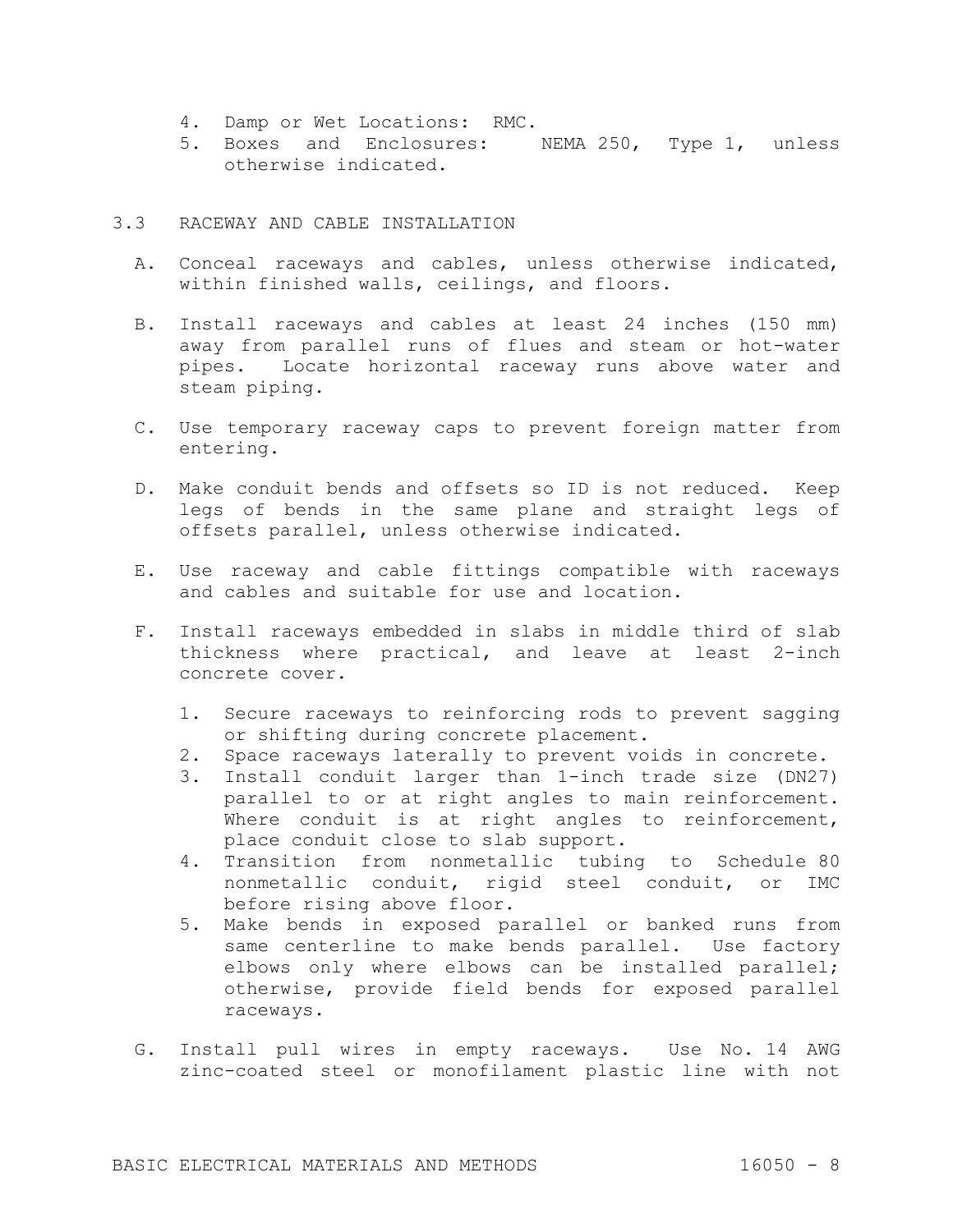less than 200-lb (90-kg) tensile strength. Leave at least 12 inches (300 mm) of slack at each end of the pull wire.

- H. Install telephone and signal system raceways, 2-inch trade size (DN53) and smaller, in maximum lengths of 150 feet (45 m) and with a maximum of two 90-degree bends or equivalent. Separate lengths with pull or junction boxes where necessary to comply with these requirements, in addition to requirements above.
- I. Connect motors and equipment subject to vibration, noise transmission, or movement with a maximum of 72-inch (1830 mm) flexible conduit. Install LFMC in wet or damp locations. Install separate ground conductor across flexible connections.
- J. Set floor boxes level and trim after installation to fit flush to finished floor surface.
- 3.4 WIRING METHODS FOR POWER, LIGHTING, AND CONTROL CIRCUITS
	- A. Feeders: **Type THHN/THWN insulated conductors in raceway**.
	- B. Underground Feeders and Branch Circuits: Type XHHW or single-wire,
	- C. Branch Circuits: Type THHN/THWN insulated conductors in raceway.
	- D. Remote-Control Signaling and Power-Limited Circuits: Type THHN/THWN insulated conductors in raceway for Classes 1, 2, and 3, unless otherwise indicated.

#### 3.5 WIRING INSTALLATION

- A. Install splices and taps that are compatible with conductor material and that possess equivalent or better mechanical strength and insulation ratings than unspliced conductors.
- B. Install wiring at outlets with at least 12 inches (300 mm) of slack conductor at each outlet.
- C. Connect outlet and component connections to wiring systems and to ground. Tighten electrical connectors and terminals, according to manufacturer's published torque-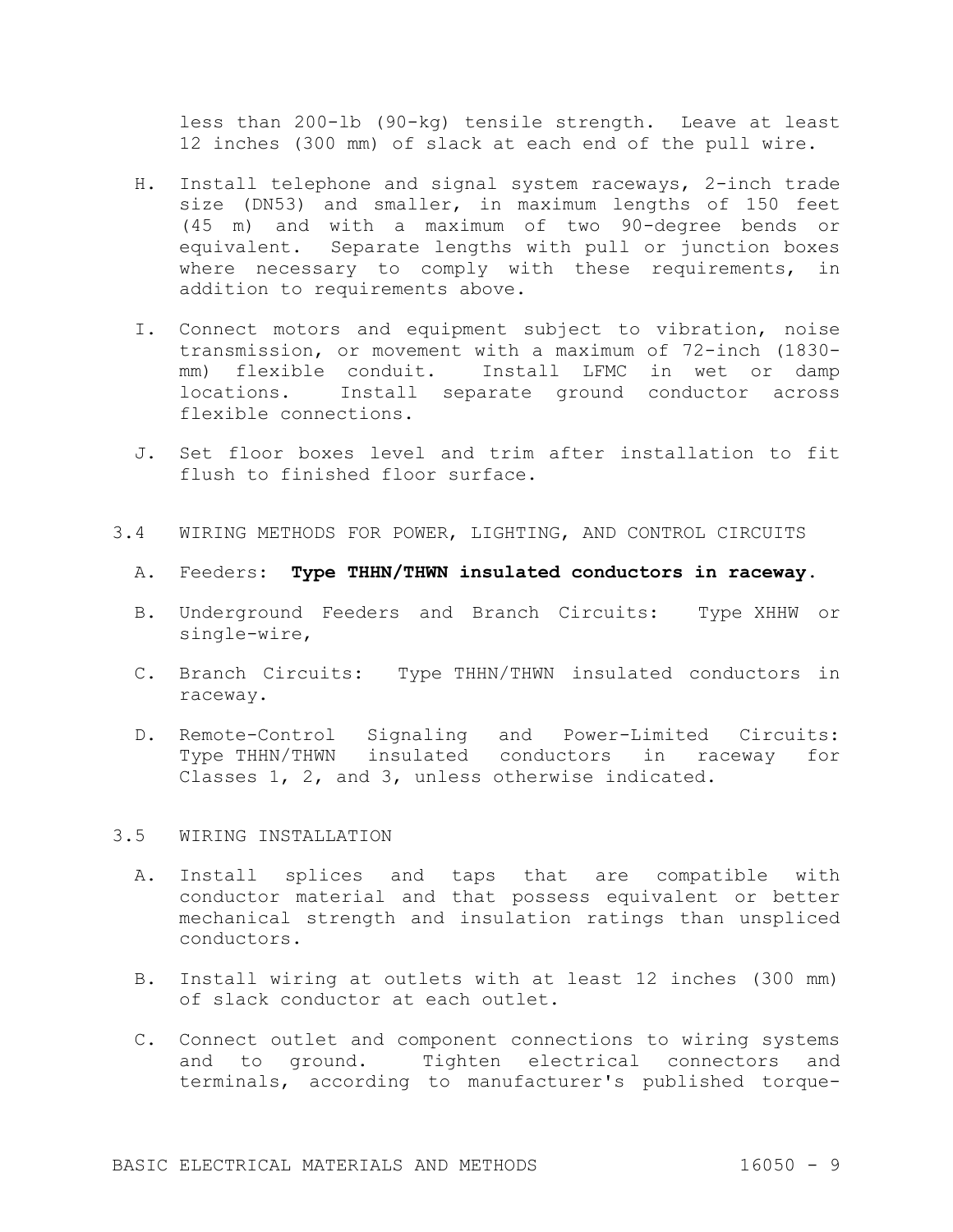tightening values. If manufacturer's torque values are not indicated, use those specified in UL 486A.

#### 3.6 ELECTRICAL SUPPORTING DEVICE APPLICATION

- A. Damp Locations and Outdoors: Hot-dip galvanized materials or nonmetallic, U-channel system components.
- B. Dry Locations: Steel materials.
- C. Selection of Supports: Comply with manufacturer's written instructions.
- D. Strength of Supports: Adequate to carry present and future loads, times a safety factor of at least four; minimum of 200-lb (90-kg) design load.

# 3.7 SUPPORT INSTALLATION

- A. Install support devices to securely and permanently fasten and support electrical components.
- B. Install individual and multiple raceway hangers and riser clamps to support raceways. Provide U-bolts, clamps, attachments, and other hardware necessary for hanger assemblies and for securing hanger rods and conduits.
- C. Support parallel runs of horizontal raceways together on trapeze- or bracket-type hangers.
- D. Size supports for multiple raceway installations so capacity can be increased by a 25 percent minimum in the future.
- E. Support individual horizontal raceways with separate, malleable-iron pipe hangers or clamps.
- F. Install 1/4-inch- (6-mm-) diameter or larger threaded steel hanger rods, unless otherwise indicated.
- G. Spring-steel fasteners specifically designed for supporting single conduits or tubing may be used instead of malleable-iron hangers for 1-1/2-inch (38-mm) and smaller raceways serving lighting and receptacle branch circuits above suspended ceilings and for fastening raceways to slotted channel and angle supports.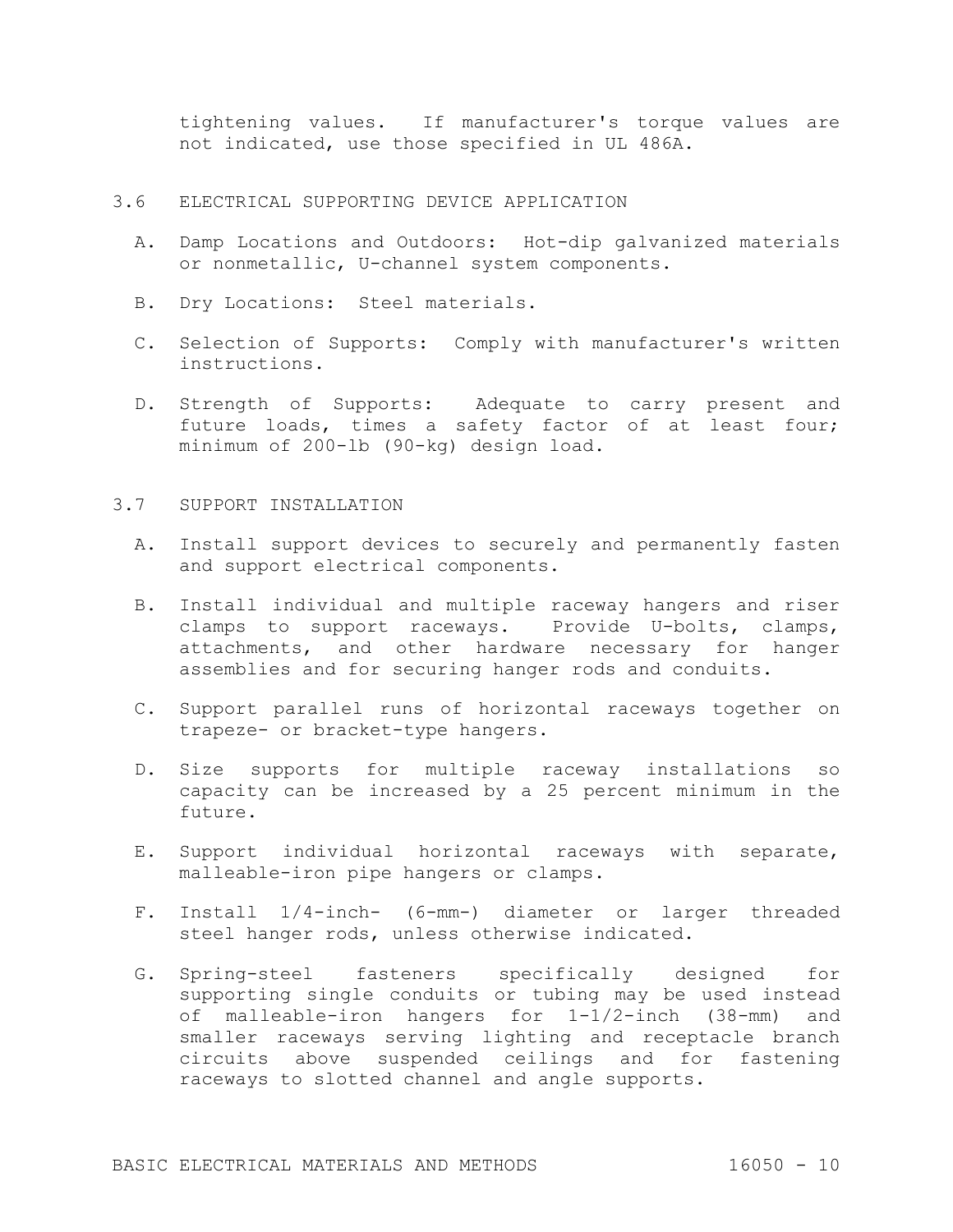- H. Arrange supports in vertical runs so the weight of raceways and enclosed conductors is carried entirely by raceway supports, with no weight load on raceway terminals.
- I. Simultaneously install vertical conductor supports with conductors.
- J. Separately support cast boxes that are threaded to raceways and used for fixture support. Support sheetmetal boxes directly from the building structure or by bar hangers. If bar hangers are used, attach bar to raceways on opposite sides of the box and support the raceway with an approved fastener not more than 24 inches (610 mm) from the box.
- K. Install metal channel racks for mounting cabinets, panelboards, disconnect switches, control enclosures, pull and junction boxes, transformers, and other devices unless components are mounted directly to structural elements of adequate strength.
- L. Install sleeves for cable and raceway penetrations of concrete slabs and walls unless core-drilled holes are used. Install sleeves for cable and raceway penetrations of masonry and fire-rated gypsum walls and of all other fire-rated floor and wall assemblies. Install sleeves during erection of concrete and masonry walls.
- M. Securely fasten electrical items and their supports to the building structure, unless otherwise indicated. Perform fastening according to the following unless other fastening methods are indicated:
	- 1. Masonry: Toggle bolts on hollow masonry units and expansion bolts on solid masonry units.
	- 2. New Concrete: Concrete inserts with machine screws and bolts.
	- 3. Existing Concrete: Expansion bolts.
	- 4. Instead of expansion bolts, threaded studs driven by a powder charge and provided with lock washers may be used in existing concrete.
	- 5. Steel: Welded threaded studs or spring-tension clamps on steel.
		- a. Field Welding: Comply with AWS D1.1.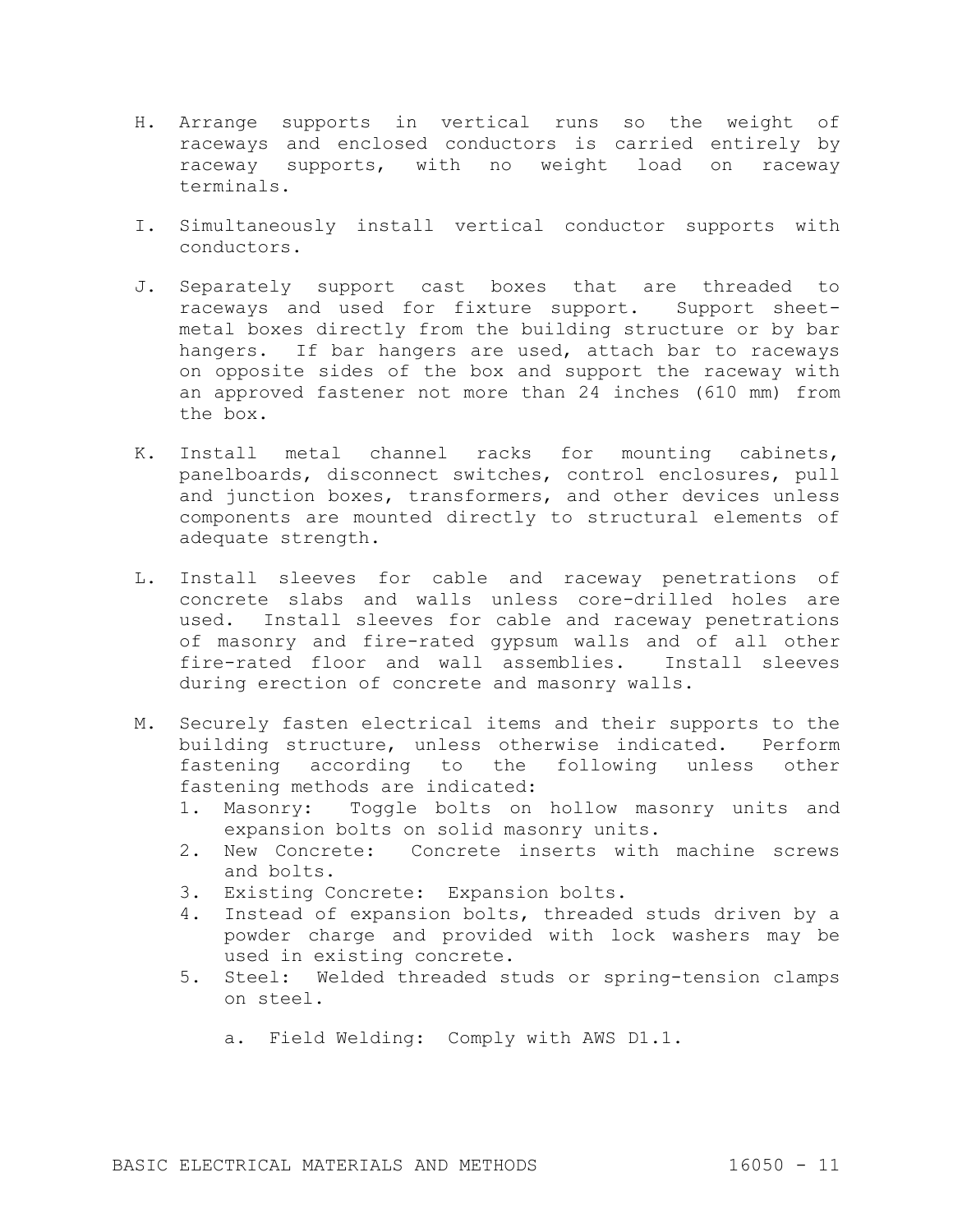- 6. Welding to steel structure may be used only for threaded studs, not for conduits, pipe straps, or other items.
- 7. Light Steel: Sheet-metal screws.
- 8. Fasteners: Select so the load applied to each fastener does not exceed 25 percent of its proof-test load.

# 3.8 IDENTIFICATION MATERIALS AND DEVICES

- A. Install at locations for most convenient viewing without interference with operation and maintenance of equipment.
- B. Coordinate names, abbreviations, colors, and other designations used for electrical identification with corresponding designations indicated in the Contract Documents or required by codes and standards. Use consistent designations throughout Project.
- C. Self-Adhesive Identification Products: Clean surfaces before applying.
- D. Identify raceways and cables with color banding as follows:
	- 1. Bands: Pretensioned, snap-around, colored plastic sleeves or colored adhesive marking tape. Make each color band 2 inches (51 mm) wide, completely encircling conduit, and place adjacent bands of twocolor markings in contact, side by side.
	- 2. Band Locations: At changes in direction, at penetrations of walls and floors, at 50-foot (15-m) maximum intervals in straight runs, and at 25-foot (8 m) maximum intervals in congested areas.
	- 3. Colors: As follows:
		- a. Fire Alarm System: Red.
		- b. Security System: Blue and yellow.
		- c. Telecommunication System: Green and yellow.
- E. Tag and label circuits designated to be extended in the future. Identify source and circuit numbers in each cabinet, pull and junction box, and outlet box. Colorcoding may be used for voltage and phase identification.
- F. Install continuous underground plastic markers during trench backfilling, for exterior underground power,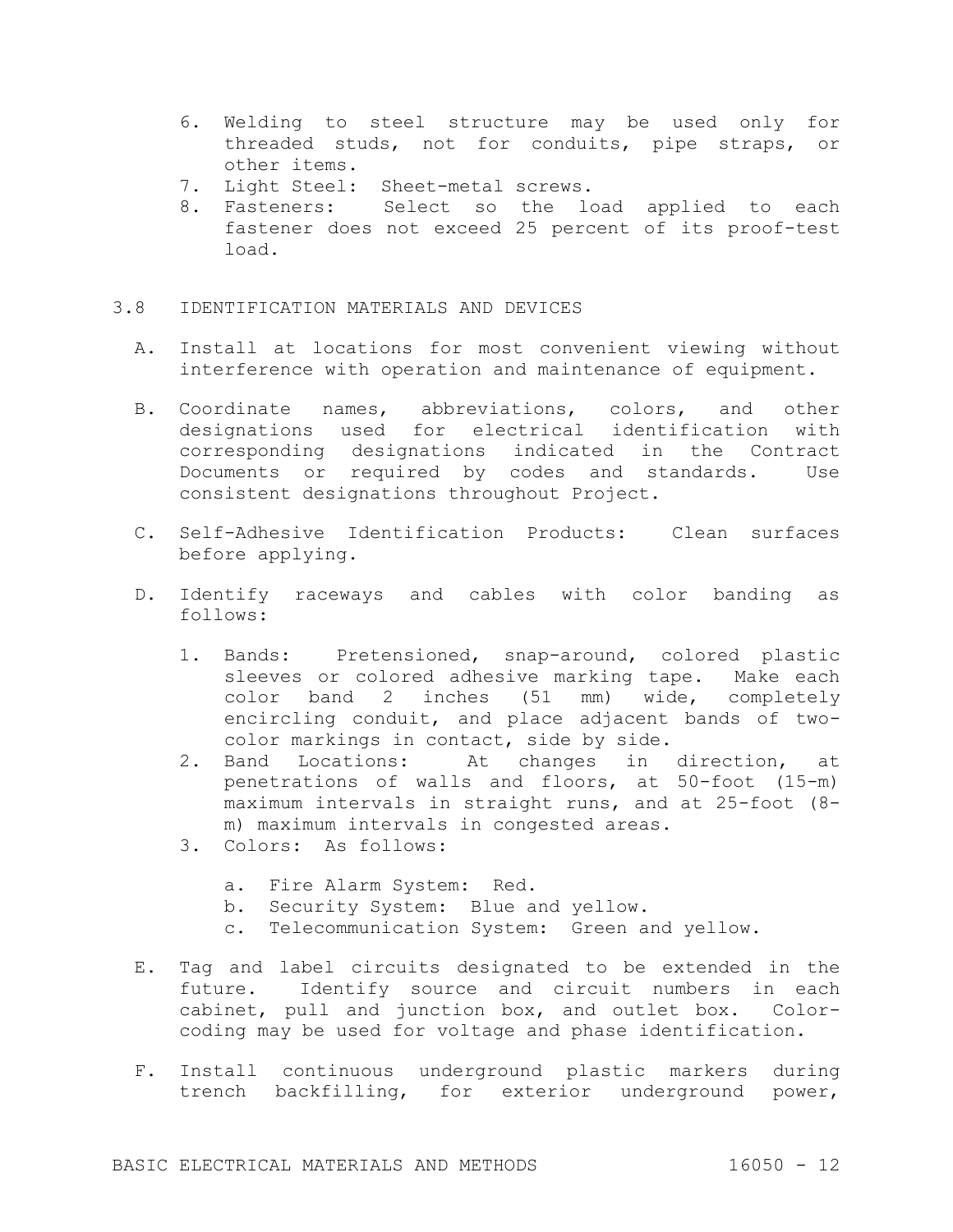control, signal, and communication lines located directly above power and communication lines. Locate 6 to 8 inches (150 to 200 mm) below finished grade. If width of multiple lines installed in a common trench or concrete envelope does not exceed 16 inches (400 mm), overall, use a single line marker.

- G. Color-code 208/120-V system secondary service, feeder, and branch-circuit conductors throughout the secondary electrical system as follows:
	- 1. Phase A: Black.
	- 2. Phase B: Red.
	- 3. Phase C: Blue.
- H. Install warning, caution, and instruction signs where required to comply with 29 CFR, Chapter XVII, Part 1910.145, and where needed to ensure safe operation and maintenance of electrical systems and of items to which they connect. Install engraved plastic-laminated instruction signs with approved legend where instructions are needed for system or equipment operation. Install metal-backed butyrate signs for outdoor items.
- I. Install engraved-laminated emergency-operating signs with white letters on red background with minimum 3/8-inch- (9 mm-) high lettering for emergency instructions on power transfer, load shedding, and other emergency operations.

## 3.9 UTILITY COMPANY ELECTRICITY-METERING EQUIPMENT

A. Install equipment according to utility company's written requirements. Provide grounding and empty conduits as required by utility company.

# 3.10 FIRESTOPPING

A. Apply firestopping to cable and raceway penetrations of fire-rated floor and wall assemblies to achieve fireresistance rating of the assembly. Firestopping materials and installation requirements are specified in Division 7 Section "Firestopping."

# 3.11 CONCRETE BASES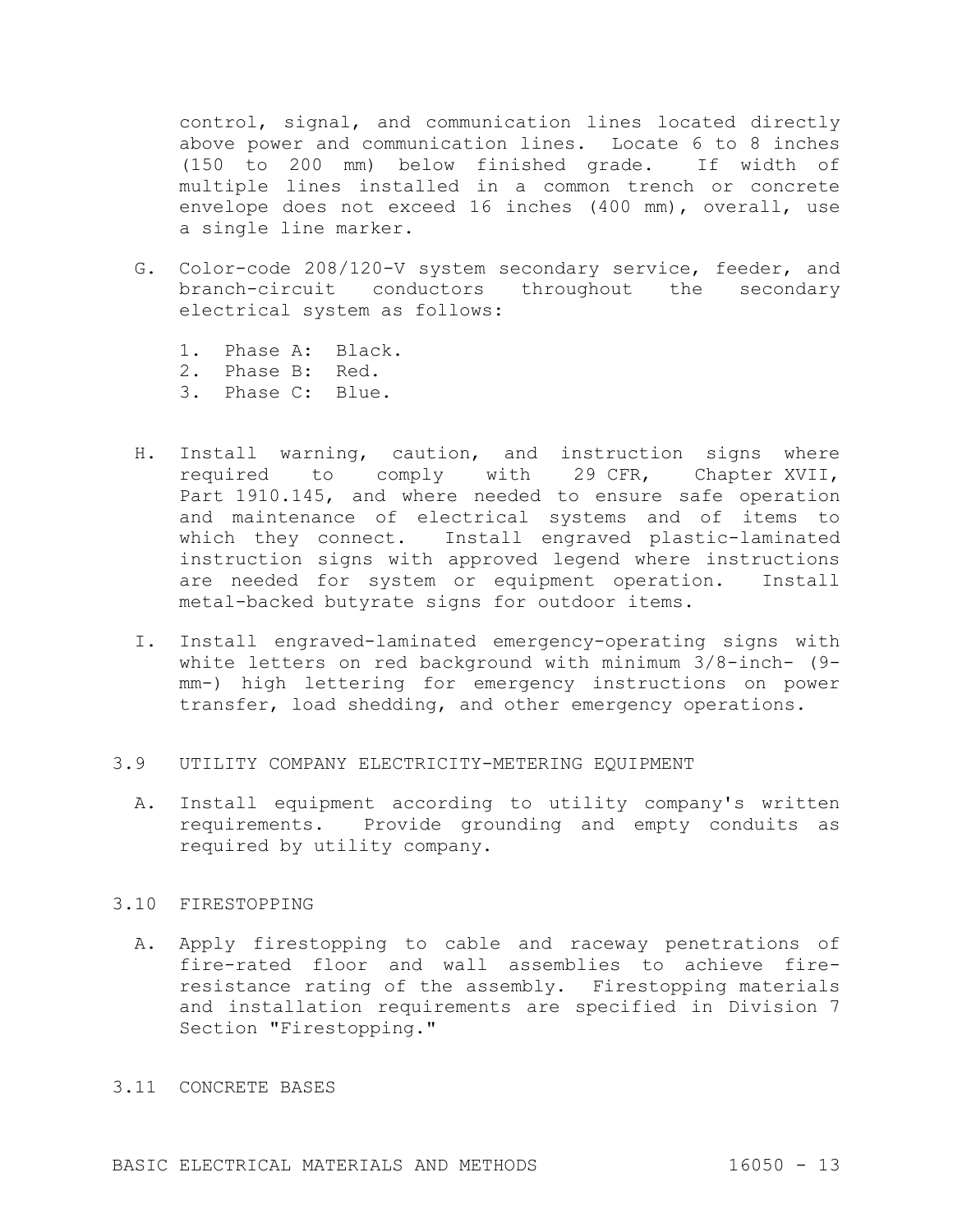A. Construct concrete bases of dimensions indicated, but not less than 4 inches (100 mm) larger, in both directions, than supported unit. Follow supported equipment manufacturer's anchorage recommendations and setting templates for anchor-bolt and tie locations, unless otherwise indicated. Use 3000-psi (20.7-MPa), 28-day compressive-strength concrete and reinforcement as specified in Division 3 Section "Cast-in-Place Concrete."

## 3.12 DEMOLITION

- A. Protect existing electrical equipment and installations indicated to remain. If damaged or disturbed in the course of the Work, remove damaged portions and install new products of equal capacity, quality, and functionality.
- B. Accessible Work: Remove exposed electrical equipment and installations, indicated to be demolished, in their entirety.
- C. Abandoned Work: Cut and remove buried raceway and wiring, indicated to be abandoned in place, 2 inches (50 mm) below the surface of adjacent construction. Cap raceways and patch surface to match existing finish.
- D. Remove demolished material from Project site.
- E. Remove, store, clean, reinstall, reconnect, and make operational components indicated for relocation.

# 3.13 CUTTING AND PATCHING

- A. Cut, channel, chase, and drill floors, walls, partitions, ceilings, and other surfaces required to permit electrical installations. Perform cutting by skilled mechanics of trades involved.
- B. Repair and refinish disturbed finish materials and other surfaces to match adjacent undisturbed surfaces. Install new fireproofing where existing firestopping has been disturbed. Repair and refinish materials and other surfaces by skilled mechanics of trades involved.

## 3.14 FIELD QUALITY CONTROL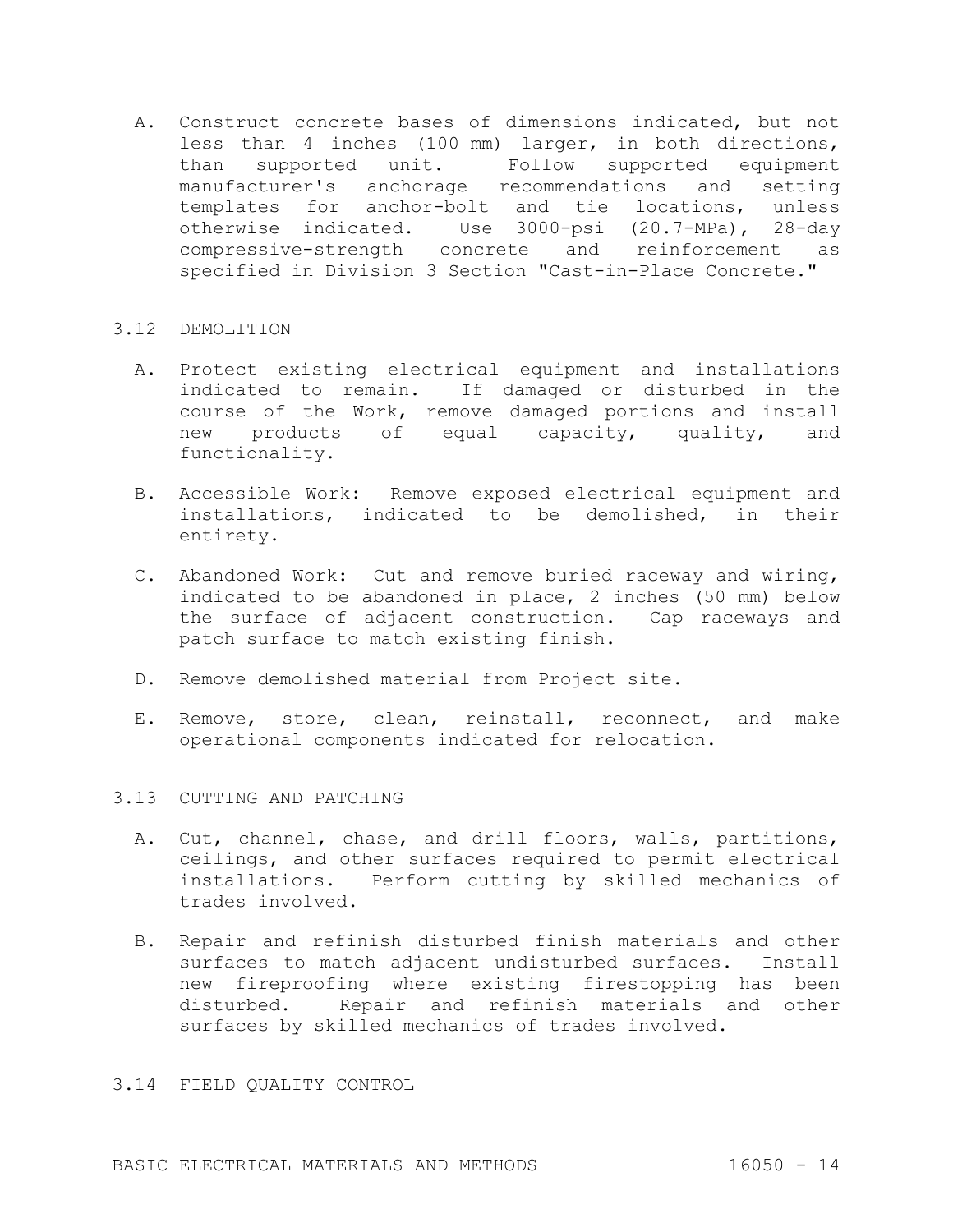- A. Inspect installed components for damage and faulty work, including the following:
	- 1. Raceways.
	- 2. Building wire and connectors.
	- 3. Supporting devices for electrical components.
	- 4. Electrical identification.
	- 5. Electricity-metering components.
	- 6. Concrete bases.
	- 7. Electrical demolition.
	- 8. Cutting and patching for electrical construction.
	- 9. Touchup painting.
- B. Test Owner's electricity-metering installation for proper operation, accuracy, and usability of output data.
	- 1. Turn off circuits supplied by the metered feeder and secure them in the "off" condition.
	- 2. Run the test load continuously for eight hours, minimum, or longer to obtain a measurable meter indication. Use a test load placement and setting that ensure continuous, safe operation.
	- 3. Check and record meter reading at end of test period and compare with actual electricity used based on test load rating, duration of test, and sample measurements of supply voltage at the test load connection. Record test results.
	- 4. Repair or replace malfunctioning metering equipment or correct test setup; then retest. Repeat for each meter in installation until proper operation of entire system is verified.
- 3.15 REFINISHING AND TOUCHUP PAINTING
	- A. Refinish and touch up paint. Paint materials and application requirements are specified in Division 9 Section "Painting."
		- 1. Clean damaged and disturbed areas and apply primer, intermediate, and finish coats to suit the degree of damage at each location.
		- 2. Follow paint manufacturer's written instructions for surface preparation and for timing and application of successive coats.
		- 3. Repair damage to galvanized finishes with zinc-rich paint recommended by manufacturer.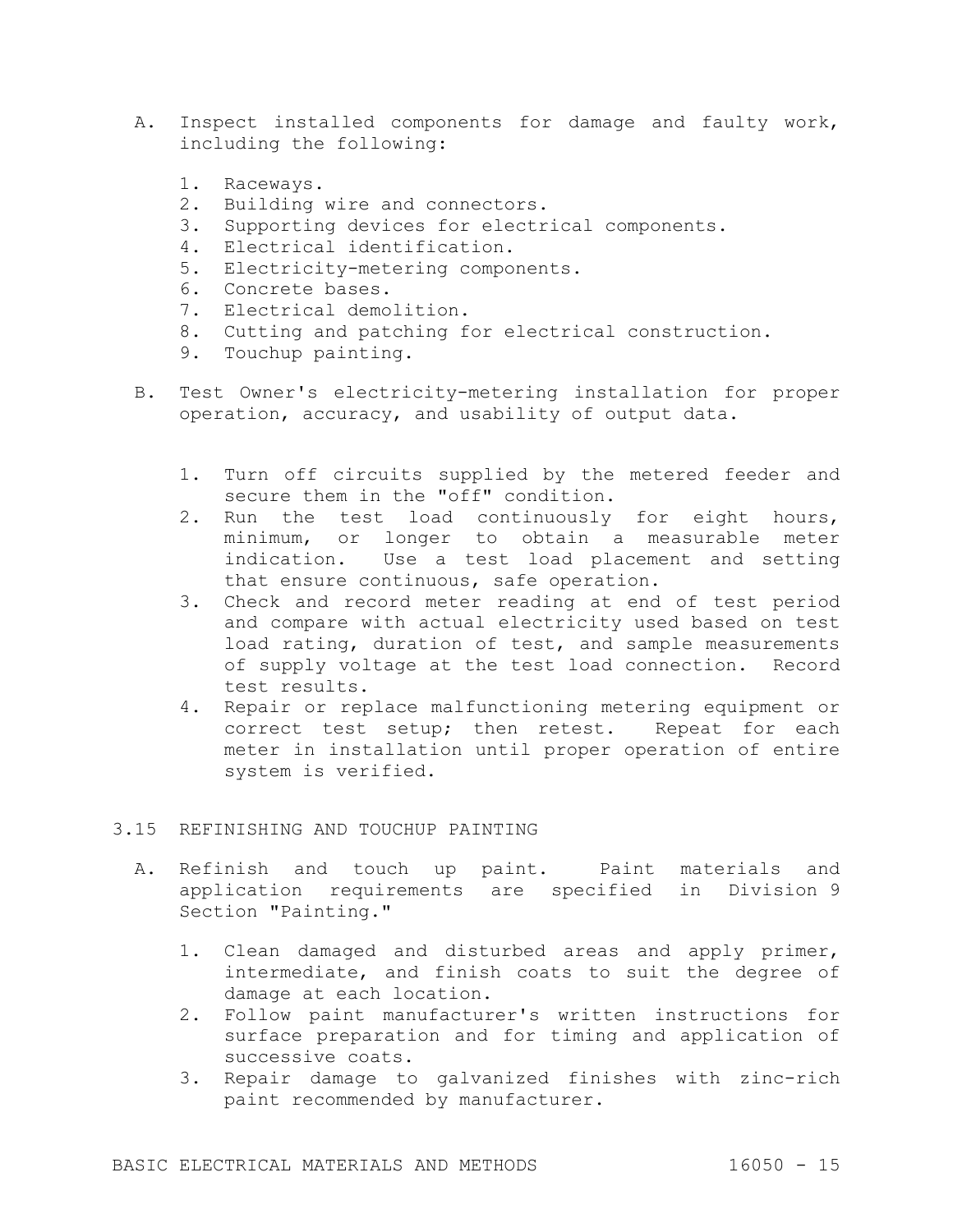- 4. Repair damage to PVC or paint finishes with matching touchup coating recommended by manufacturer.
- 3.16 CLEANING AND PROTECTION
	- A. On completion of installation, including outlets, fittings, and devices, inspect exposed finish. Remove burrs, dirt, paint spots, and construction debris.
	- B. Protect equipment and installations and maintain conditions to ensure that coatings, finishes, and cabinets are without damage or deterioration at time of Substantial Completion.

END OF SECTION 16050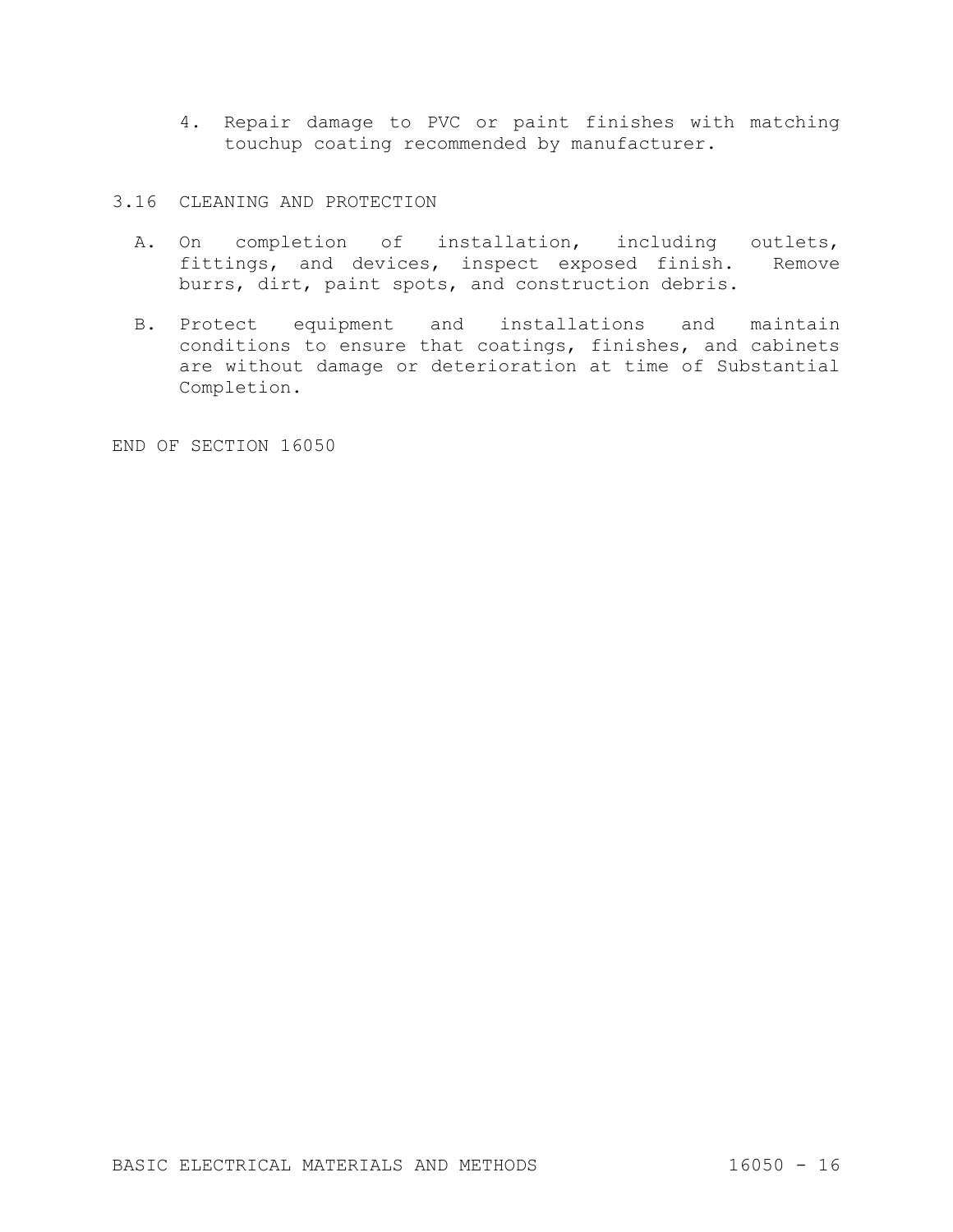SECTION 260519 - CONDUCTORS AND CABLES

PART 1 - GENERAL

## 1.1 RELATED DOCUMENTS

A. Drawings and general provisions of the Contract, including General and Supplementary Conditions and Division 1 Specification Sections, apply to this Section.

#### 1.2 SUMMARY

- A. This Section includes building wires and cables and associated connectors, splices, and terminations for wiring systems rated 600 V and less.
- B. Related Sections include the following:
	- 1. Division 16 Section "Control/Signal Transmission Media" for transmission media used for control and signal circuits.
	- 2. Division 16 Section "Undercarpet Cables" for flat cables for undercarpet installations.
	- 3. Division 16 Section "Medium-Voltage Cables" for single-conductor and multiconductor cables, cable splices, and terminations for electrical distribution systems with 2001 to 35,000 V.

# 1.3 SUBMITTALS

- A. Product Data: For each type of product indicated.
- B. Qualification Data: For testing agency.
- C. Field Quality-Control Test Reports: From a qualified and certified inspector engaged by Contractor.

# 1.4 QUALITY ASSURANCE

A. Electrical Components, Devices, and Accessories: Listed and labeled as defined in NFPA 70, Article 100, by a testing agency acceptable to authorities having jurisdiction, and marked for intended use.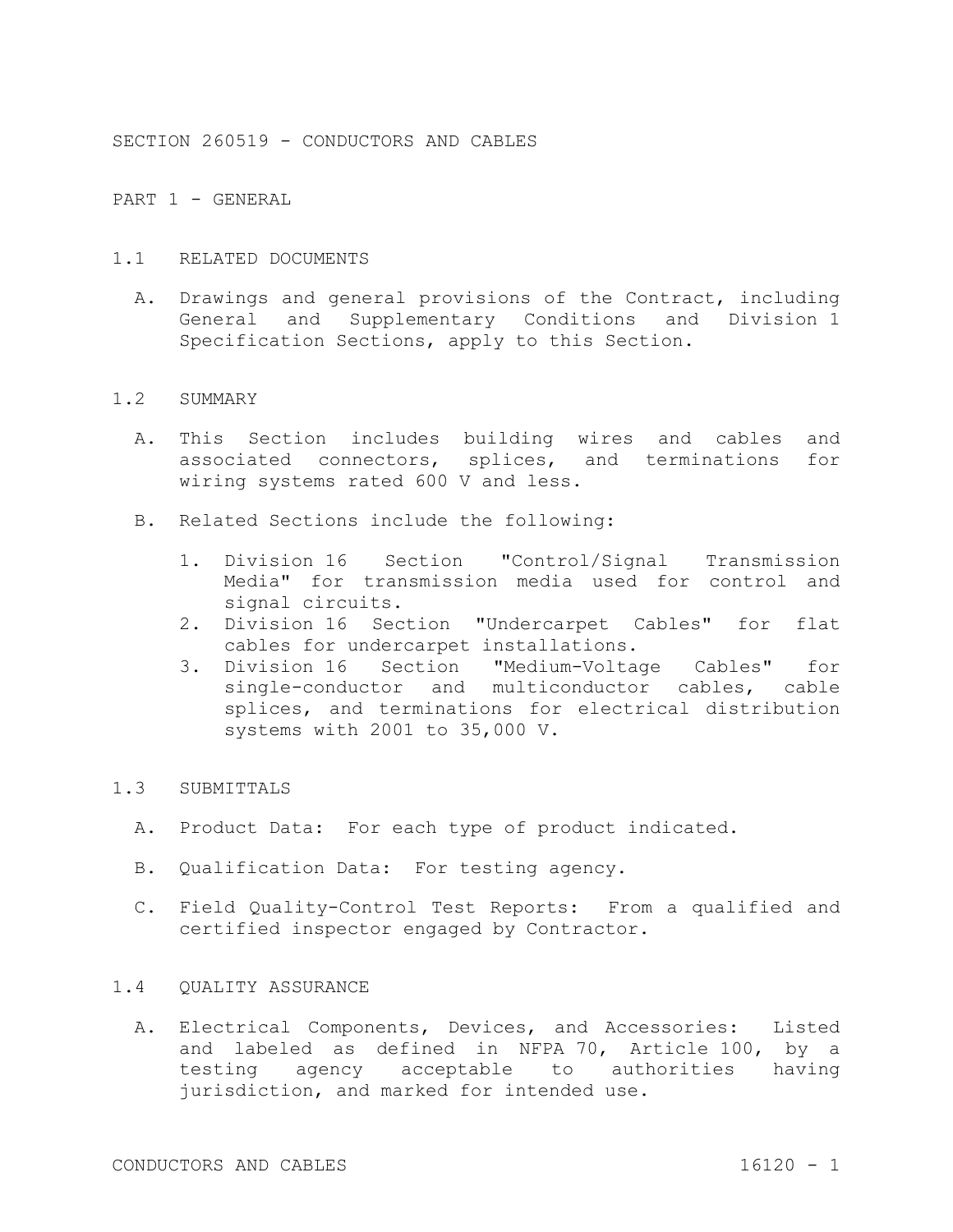B. Comply with NFPA 70.

### PART 2 - PRODUCTS

### 2.1 MANUFACTURERS

- A. In other Part 2 articles where subparagraph titles below introduce lists, the following requirements apply for product selection:
	- 1. Available Manufacturers: Subject to compliance with requirements, manufacturers offering products that may be incorporated into the Work include, but are not limited to, the manufacturers specified.
	- 2. Manufacturers: Subject to compliance with requirements, provide products by the manufacturers specified.

## 2.2 CONDUCTORS AND CABLES

- A. Manufacturers:
	- 1. Alcan Aluminum Corporation; Alcan Cable Div.
	- 2. American Insulated Wire Corp.; a Leviton Company.
	- 3. General Cable Corporation.
	- 4. Southwire Company.
	- 5. General Electric
- B. Refer to Part 3 "Conductor and Insulation Applications" Article for insulation type, cable construction, and ratings.
- C. Conductor Material: Copper; stranded conductor.
- D. Conductor Insulation Types: Type THHN-THWN, XHHW, RHW-2 and RHW .
- 2.3 CONNECTORS AND SPLICES
	- A. Manufacturers:
		- 1. AFC Cable Systems, Inc.
		- 2. AMP Incorporated/Tyco International.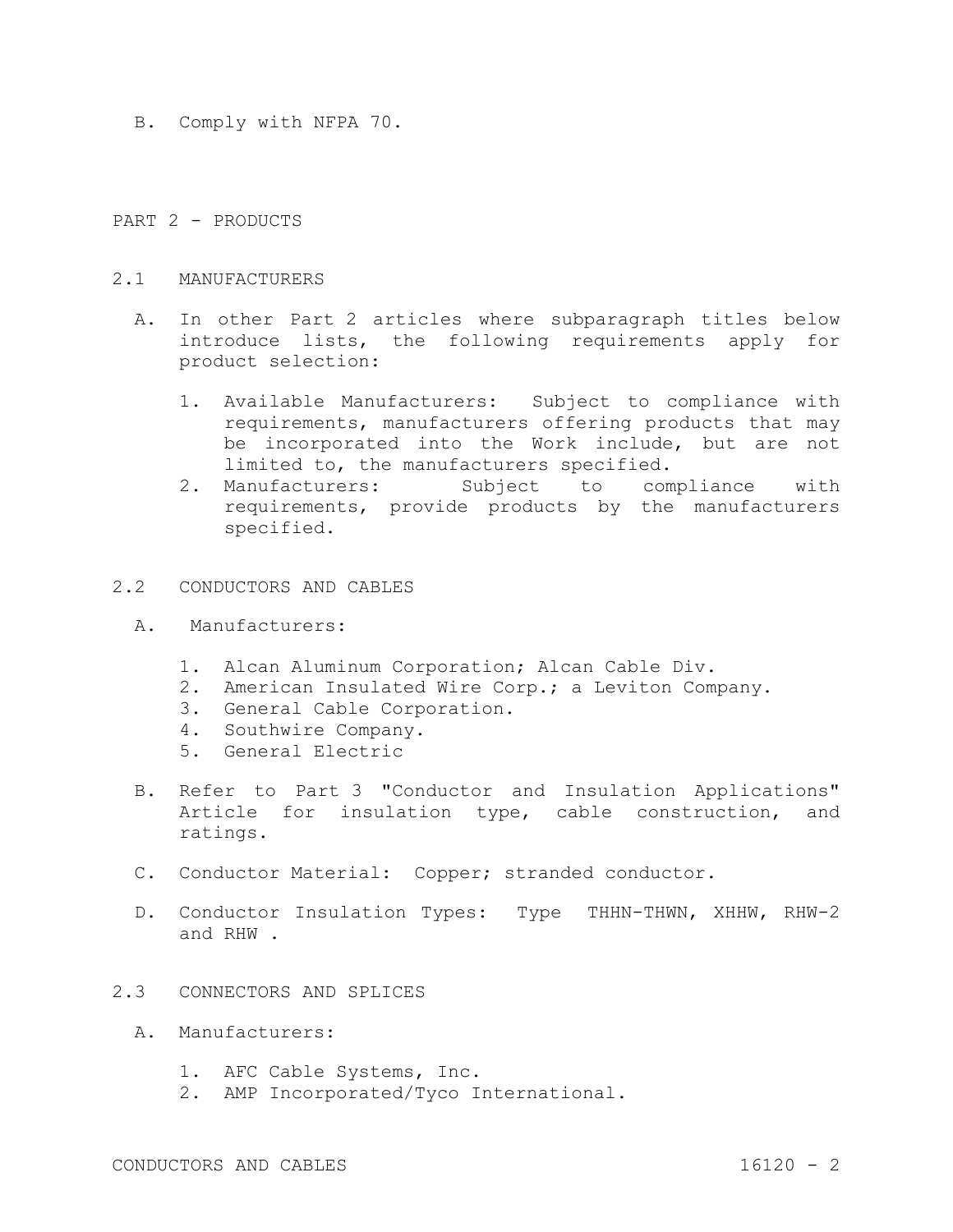- 3. Hubbell/Anderson.
- 4. O-Z/Gedney; EGS Electrical Group LLC.
- 5. 3M Company; Electrical Products Division.
- 6. General Electric
- B. Description: Factory-fabricated connectors and splices of size, ampacity rating, material, type, and class for application and service indicated.

#### PART 3 - EXECUTION

- 3.1 CONDUCTOR AND INSULATION APPLICATIONS
	- A. Service Entrance: Type XHHW or RHW-2, three phase conductors in raceway.
	- B. Exposed Feeders: Type RHW, three phase conductors in raceway.
	- C. Feeders Concealed in Ceilings, Walls, and Partitions: Type THHN-THWN, RHW in raceway.
	- D. Feeders Concealed in Concrete, below Slabs-on-Grade, and in Crawlspaces: Type THHN-THWN, single conductors in raceway.
	- E. Exposed Branch Circuits, including in Crawlspaces: Type RHW conductors in raceway.
	- F. Branch Circuits Concealed in Ceilings, Walls, and Partitions: Type THHN-THWN, single conductors in raceway, RHW.
	- G. Branch Circuits Concealed in Concrete and below Slabs-on-Grade: Type THHN-THWN, single conductors in raceway.
	- H. Underground Feeders and Branch Circuits: Type THHN and RHW
	- I. Cord Drops and Portable Appliance Connections: Type SO, hard service cord.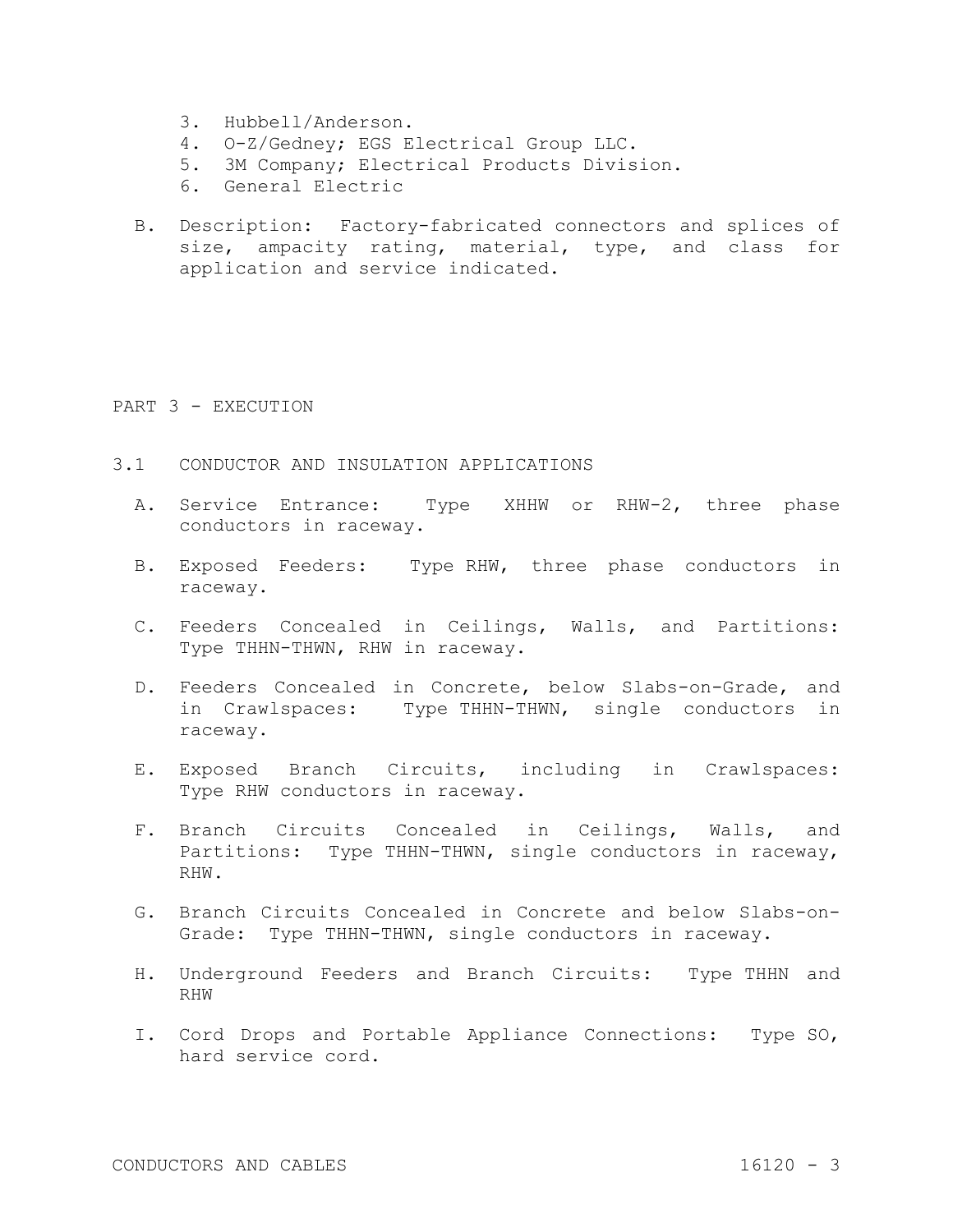- J. Fire Alarm Circuits: Type THHN-THWN, in raceway, Powerlimited, fire-protective, signaling circuit cable.
- K. Class 1 Control Circuits: Type THHN-THWN, in raceway.
- L. Class 2 Control Circuits: Type THHN-THWN, in raceway Power-limited cable, concealed in building finishes, Power-limited tray cable, in cable tray.

# 3.2 INSTALLATION

- A. Conceal cables in finished walls, ceilings, and floors, unless otherwise indicated.
- B. Use manufacturer-approved pulling compound or lubricant where necessary; compound used must not deteriorate conductor or insulation. Do not exceed manufacturer's recommended maximum pulling tensions and sidewall pressure values.
- C. Use pulling means, including fish tape, cable, rope, and basket-weave wire/cable grips, that will not damage cables or raceway.
- D. Install exposed cables parallel and perpendicular to surfaces of exposed structural members, and follow surface contours where possible.
- E. Support cables according to Division 16 Section "Basic Electrical Materials and Methods."
- F. Seal around cables penetrating fire-rated elements according to Division 7 Section "Through-Penetration Firestop Systems."
- **G.** Identify and color-code conductors and cables according to Division 16 Section **"Electrical Identification."**

## 3.3 CONNECTIONS

A. Tighten electrical connectors and terminals according to manufacturer's published torque-tightening values. If manufacturer's torque values are not indicated, use those specified in UL 486A and UL 486B.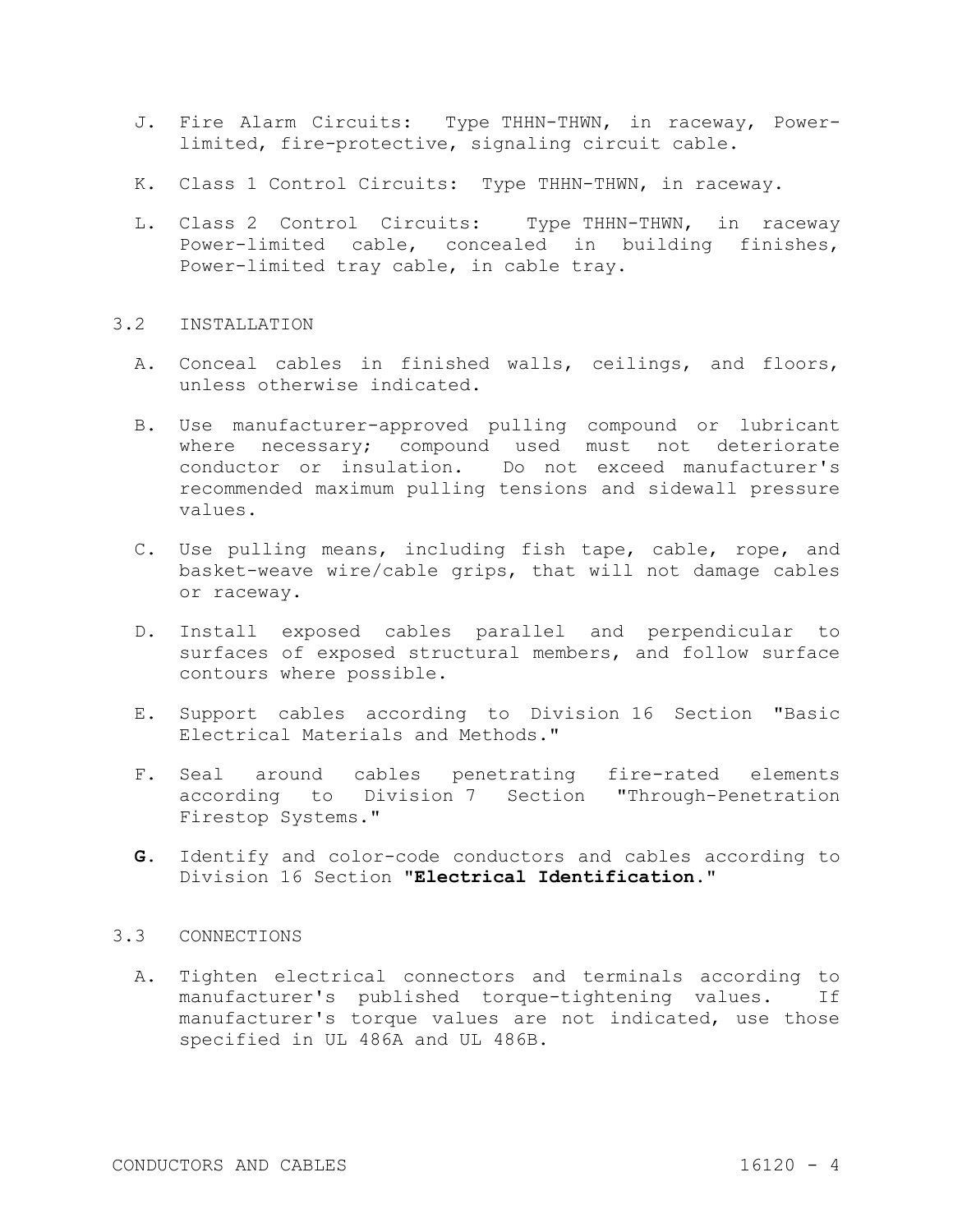- B. Make splices and taps that are compatible with conductor material and that possess equivalent or better mechanical strength and insulation ratings than unspliced conductors.
	- 1. Use oxide inhibitor in each splice and tap conductor for aluminum conductors.
- C. Wiring at Outlets: Install conductor at each outlet, with at least 12 inches (300 mm) of slack.
- 3.4 FIELD QUALITY CONTROL
	- A. Testing: Owner will engage a qualified testing agency to perform the following field quality-control testing:
	- B. Testing: Engage a qualified testing agency to perform the following field quality-control testing:
	- C. Testing: Perform the following field quality-control testing:
		- 1. After installing conductors and cables and before electrical circuitry has been energized, test for compliance with requirements.
		- 2. Perform each electrical test and visual and mechanical inspection stated in NETA ATS, Section 7.3.1. Certify compliance with test parameters.
	- D. Test Reports: Prepare a written report to record the following:
		- 1. Test procedures used.
		- 2. Test results that comply with requirements.
		- 3. Test results that do not comply with requirements and corrective action taken to achieve compliance with requirements.

END OF SECTION 16120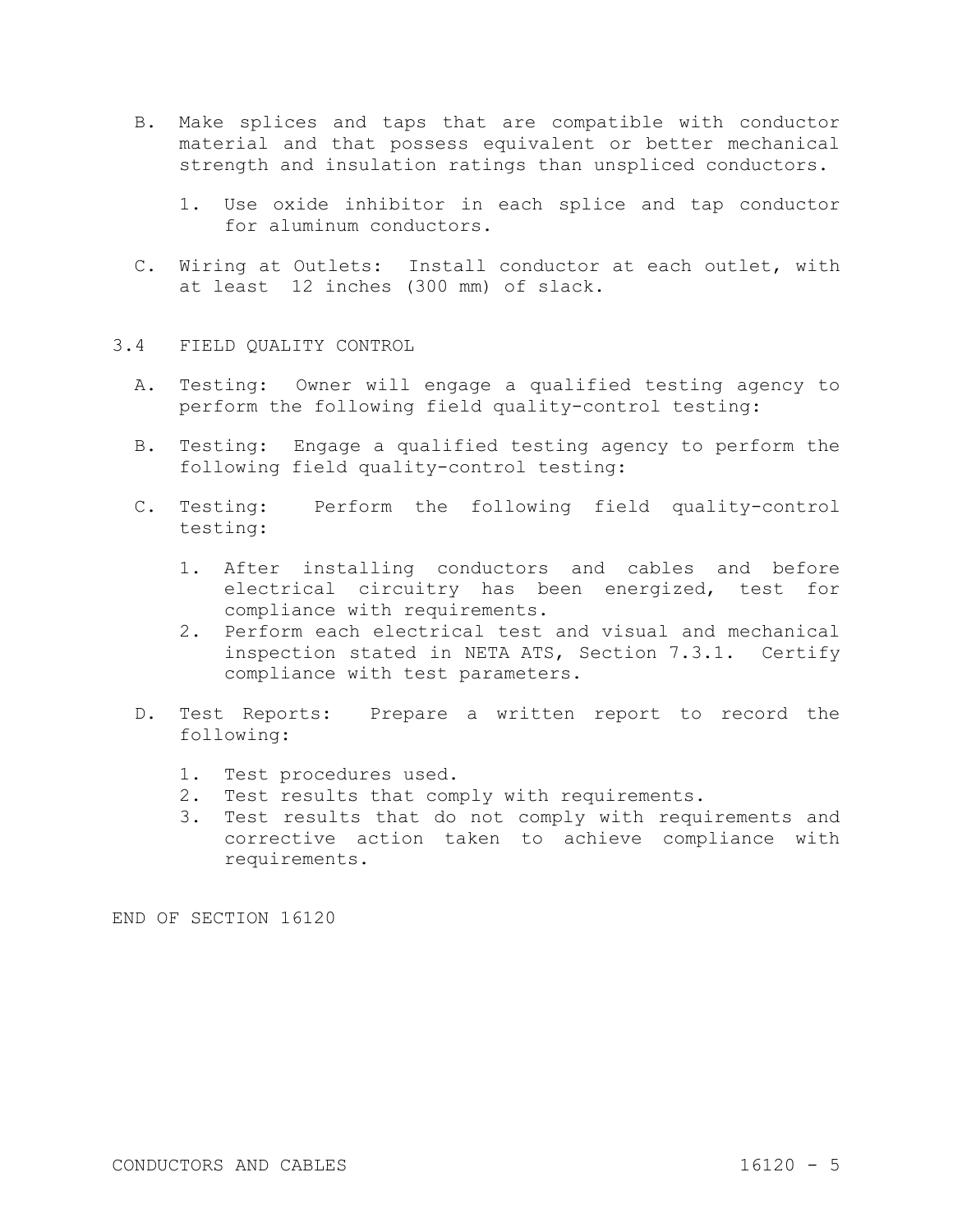SECTION 260526 - GROUNDING AND BONDING

PART 1 - GENERAL

- 1.1 RELATED DOCUMENTS
	- A. Drawings and general provisions of the Contract, including General and Supplementary Conditions and Division 1 Specification Sections, apply to this Section.

#### 1.2 SUMMARY

- A. This Section includes grounding of electrical systems and equipment. Grounding requirements specified in this Section may be supplemented by special requirements of systems described in other Sections.
- B. Related Sections include the following:
	- 1. Division 2 Section "Underground Ducts and Utility Structures" for ground test wells.
	- 2. Division 16 Section "Lightning Protection" for additional grounding and bonding materials.

#### 1.3 SUBMITTALS

- A. Product Data: For each type of product indicated.
- B. Product Data: For the following:
	- 1. Ground rods.
	- 2. Chemical rods.
- C. Qualification Data: For firms and persons specified in "Quality Assurance" Article.
- D. Field Test Reports: Submit written test reports to include the following:
	- 1. Test procedures used.
	- 2. Test results that comply with requirements.
	- 3. Results of failed tests and corrective action taken to achieve test results that comply with requirements.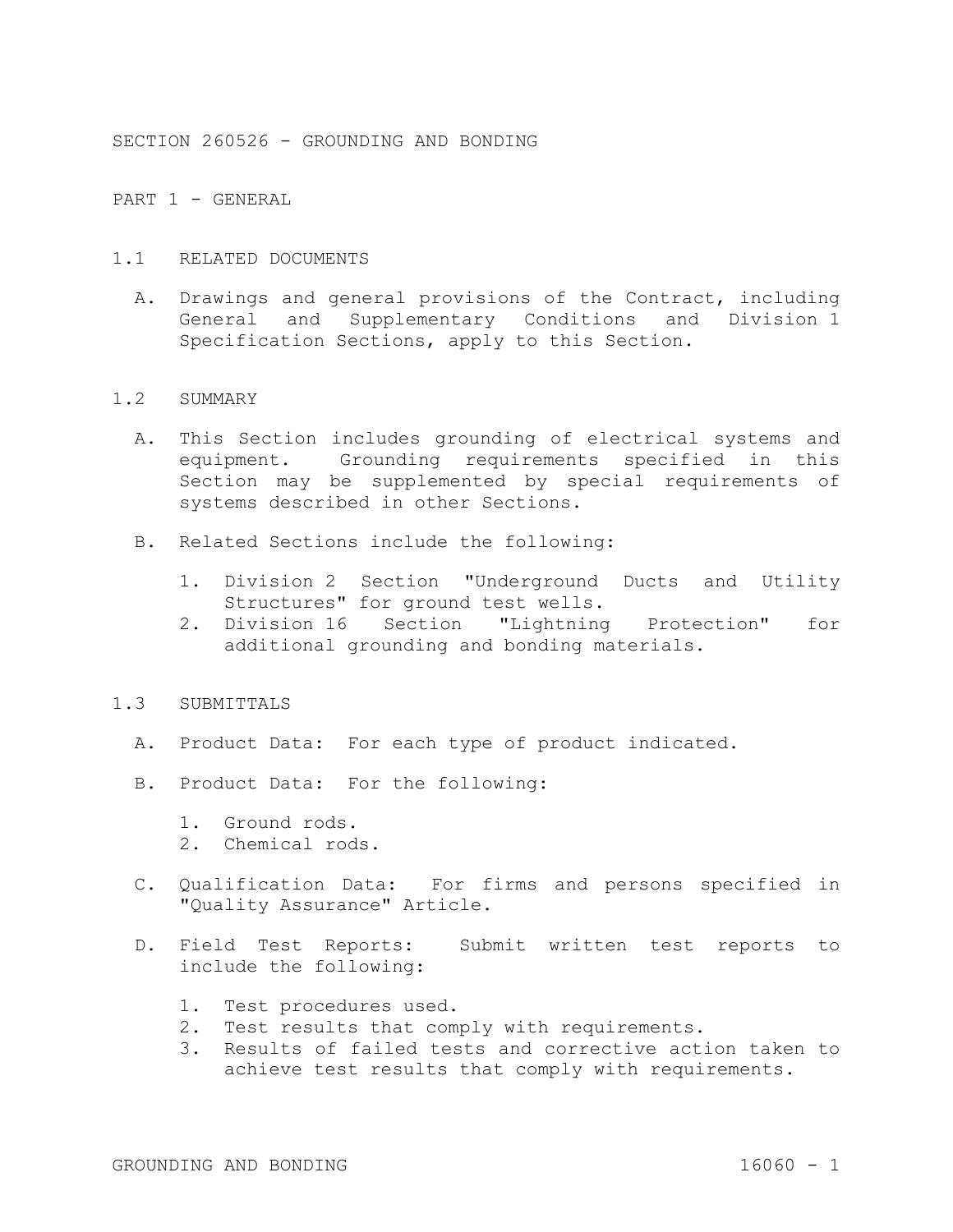### 1.4 QUALITY ASSURANCE

- A. Testing Agency Qualifications: Testing agency as defined by OSHA in 29 CFR 1910.7 or a member company of the InterNational Electrical Testing Association and that is acceptable to authorities having jurisdiction.
	- 1. Testing Agency's Field Supervisor: Person currently certified by the InterNational Electrical Testing Association to supervise on-site testing specified in Part 3.
- B. Electrical Components, Devices, and Accessories: Listed and labeled as defined in NFPA 70, Article 100, by a testing agency acceptable to authorities having jurisdiction, and marked for intended use.
	- 1. Comply with UL 467.
- C. Comply with NFPA 70; for overhead-line construction and medium-voltage underground construction, comply with IEEE C2.
- D. Comply with NFPA 780 and UL 96 when interconnecting with lightning protection system.
- PART 2 PRODUCTS

## 2.1 MANUFACTURERS

- A. Available Manufacturers: Subject to compliance with requirements, manufacturers offering products that may be incorporated into the Work include, but are not limited to, the following:
- B. Manufacturers: Subject to compliance with requirements, provide products by one of the following:
	- 1. Grounding Conductors, Cables, Connectors, and Rods:
		- a. Apache Grounding/Erico Inc.
		- b. Boggs, Inc.
		- c. Chance/Hubbell.
		- d. Copperweld Corp.
		- e. Dossert Corp.
		- f. Erico Inc.; Electrical Products Group.
		- g. Framatome Connectors/Burndy Electrical.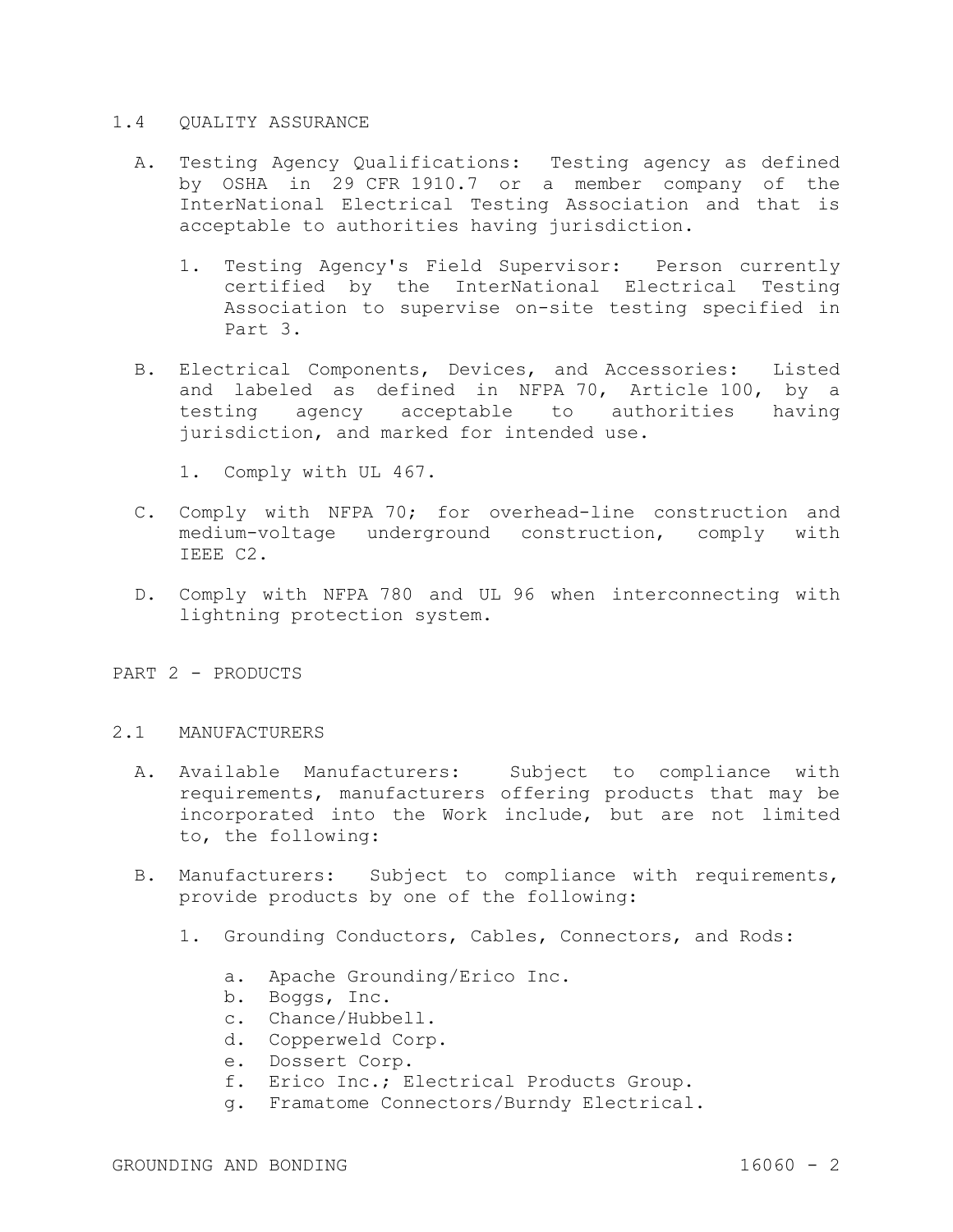- h. Galvan Industries, Inc.
- i. Harger Lightning Protection, Inc.
- j. Hastings Fiber Glass Products, Inc.
- k. Heary Brothers Lightning Protection Co.
- l. Ideal Industries, Inc.
- m. ILSCO.
- n. Kearney/Cooper Power Systems.
- o. Korns: C. C. Korns Co.; Division of Robroy Industries.
- p. Lightning Master Corp.
- q. Lyncole XIT Grounding.
- r. O-Z/Gedney Co.; a business of the EGS Electrical Group.
- s. Raco, Inc.; Division of Hubbell.
- t. Robbins Lightning, Inc.
- u. Salisbury: W. H. Salisbury & Co.
- v. Superior Grounding Systems, Inc.
- w. Thomas & Betts, Electrical.
- 2.2 GROUNDING CONDUCTORS
	- A. For insulated conductors, comply with Division 16 Section "Conductors and Cables."
	- B. Material: Aluminum, copper-clad aluminum, and copper.
	- C. Equipment Grounding Conductors: Insulated with greencolored insulation.
	- D. Isolated Ground Conductors: Insulated with green-colored insulation with yellow stripe. On feeders with isolated ground, use colored tape, alternating bands of green and yellow tape to provide a minimum of three bands of green and two bands of yellow.
	- E. Grounding Electrode Conductors: Stranded cable.
	- F. Underground Conductors: Bare, tinned, stranded, unless otherwise indicated.
	- G. Bare Copper Conductors: Comply with the following:
		- 1. Solid Conductors: ASTM B 3.
		- 2. Assembly of Stranded Conductors: ASTM B 8.
		- 3. Tinned Conductors: ASTM B 33.
	- H. Copper Bonding Conductors: As follows: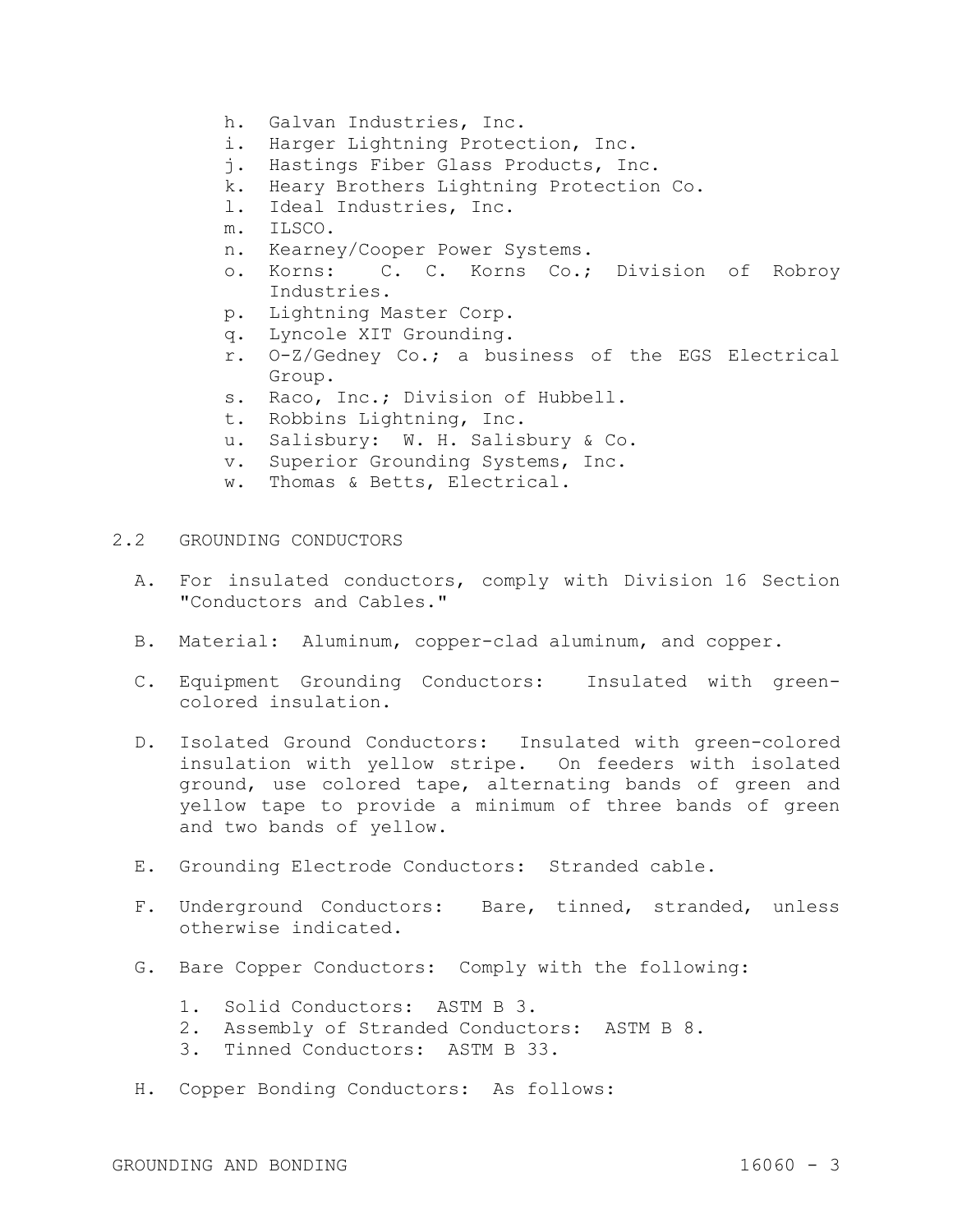- 1. Bonding Conductor: No. 4 or No. 6 AWG, stranded copper conductor (min.)or as indicated if it is bigger.
- 2. Bonding Jumper: Bare copper tape, braided bare copper conductors, terminated with copper ferrules; 1-5/8 inches (42 mm) wide and 1/16 inch (1.5 mm) thick.
- 3. Tinned Bonding Jumper: Tinned-copper tape, braided copper conductors, terminated with copper ferrules; 1- 5/8 inches (42 mm) wide and 1/16 inch (1.5 mm) thick.
- I. Grounding Bus: Bare, annealed copper bars of rectangular cross section, with insulators.

## 2.3 CONNECTOR PRODUCTS

- A. Comply with IEEE 837 and UL 467; listed for use for specific types, sizes, and combinations of conductors and connected items.
- B. Bolted Connectors: Bolted-pressure-type connectors, or compression type.
- C. Welded Connectors: Exothermic-welded type, in kit form, and selected per manufacturer's written instructions.

## 2.4 GROUNDING ELECTRODES

- A. Ground Rods: **Copper-clad** steel.
- B. Ground Rods: Sectional type; **copper-clad** steel.
	- 1. Size: **3/4 by 120 inches (19 by 3000 mm)** in diameter.
- C. Chemical Electrodes: Copper tube, straight or L-shaped, filled with nonhazardous chemical salts, terminated with a 4/0 bare conductor. Provide backfill material recommended by manufacturer.
- D. Test Wells: Provide handholes as specified in Division 2 Section "Underground Ducts and Utility Structures."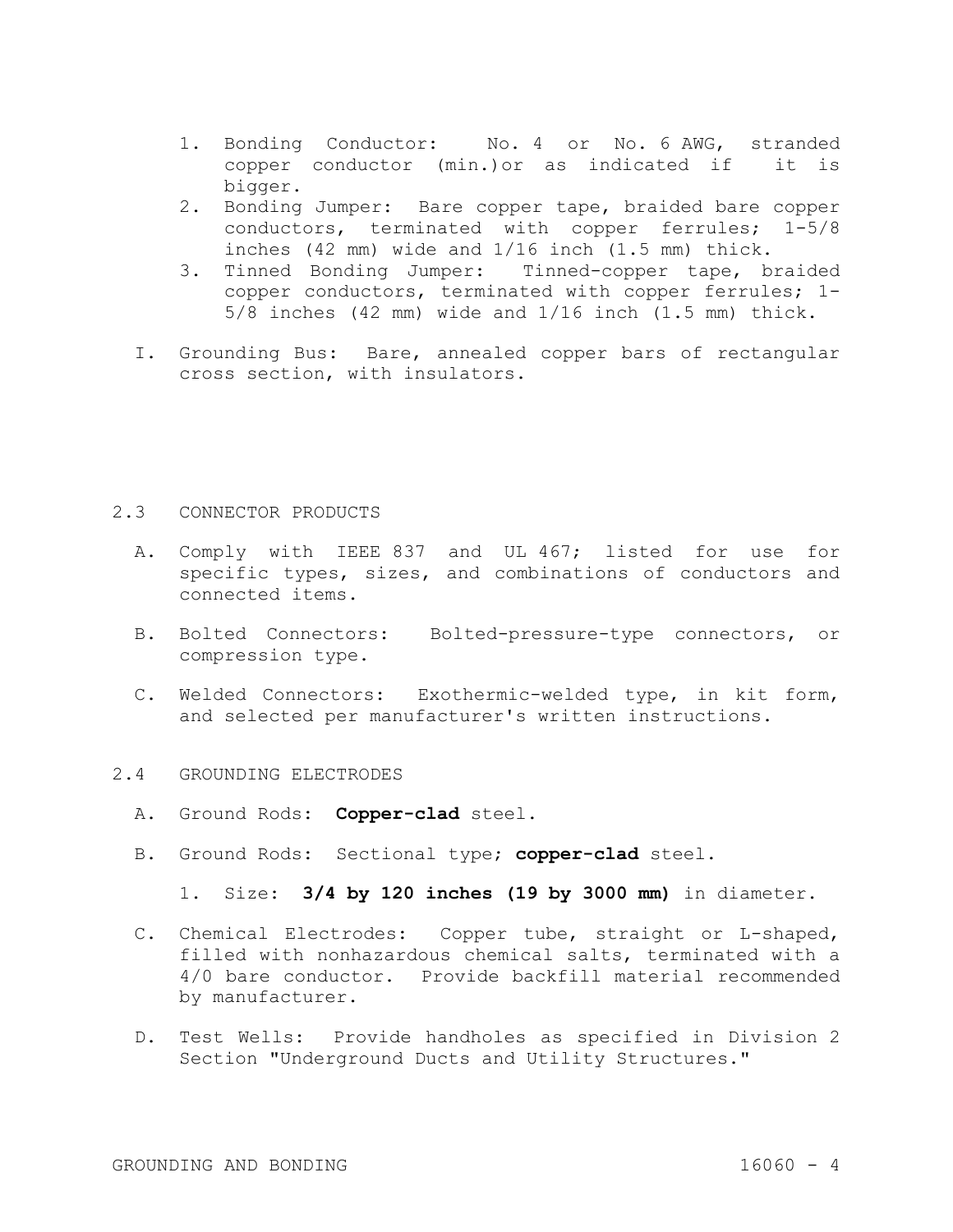#### PART 3 - EXECUTION

# 3.1 APPLICATION

- A. Use only copper conductors for both insulated and bare grounding conductors in direct contact with earth, concrete, masonry, crushed stone, and similar materials.
- B. In raceways, use insulated equipment grounding conductors.
- C. Exothermic-Welded Connections: Use for connections to structural steel and for underground connections, except those at test wells.
- D. Equipment Grounding Conductor Terminations: Use bolted pressure clamps.
- E. Ground Rod Clamps at Test Wells: Use bolted pressure clamps with at least two bolts.
- F. Grounding Bus: Install in electrical and telephone equipment rooms, in rooms housing service equipment, and elsewhere as indicated.
	- 1. Use insulated spacer; space 1 inch (25.4 mm) from wall and support from wall 6 inches (150 mm) above finished floor, unless otherwise indicated.
	- 2. At doors, route the bus up to the top of the door frame, across the top of the doorway, and down to the specified height above the floor.
- G. Underground Grounding Conductors: Use copper conductor, No. 2/0 AWG minimum. Bury at least 30 inches (600 mm) below grade or bury 12 inches (300 mm) above duct bank when installed as part of the duct bank.

## 3.2 EQUIPMENT GROUNDING CONDUCTORS

- A. Comply with NFPA 70, Article 250, for types, sizes, and quantities of equipment grounding conductors, unless specific types, larger sizes, or more conductors than required by NFPA 70 are indicated.
- B. Install equipment grounding conductors in all feeders and circuits.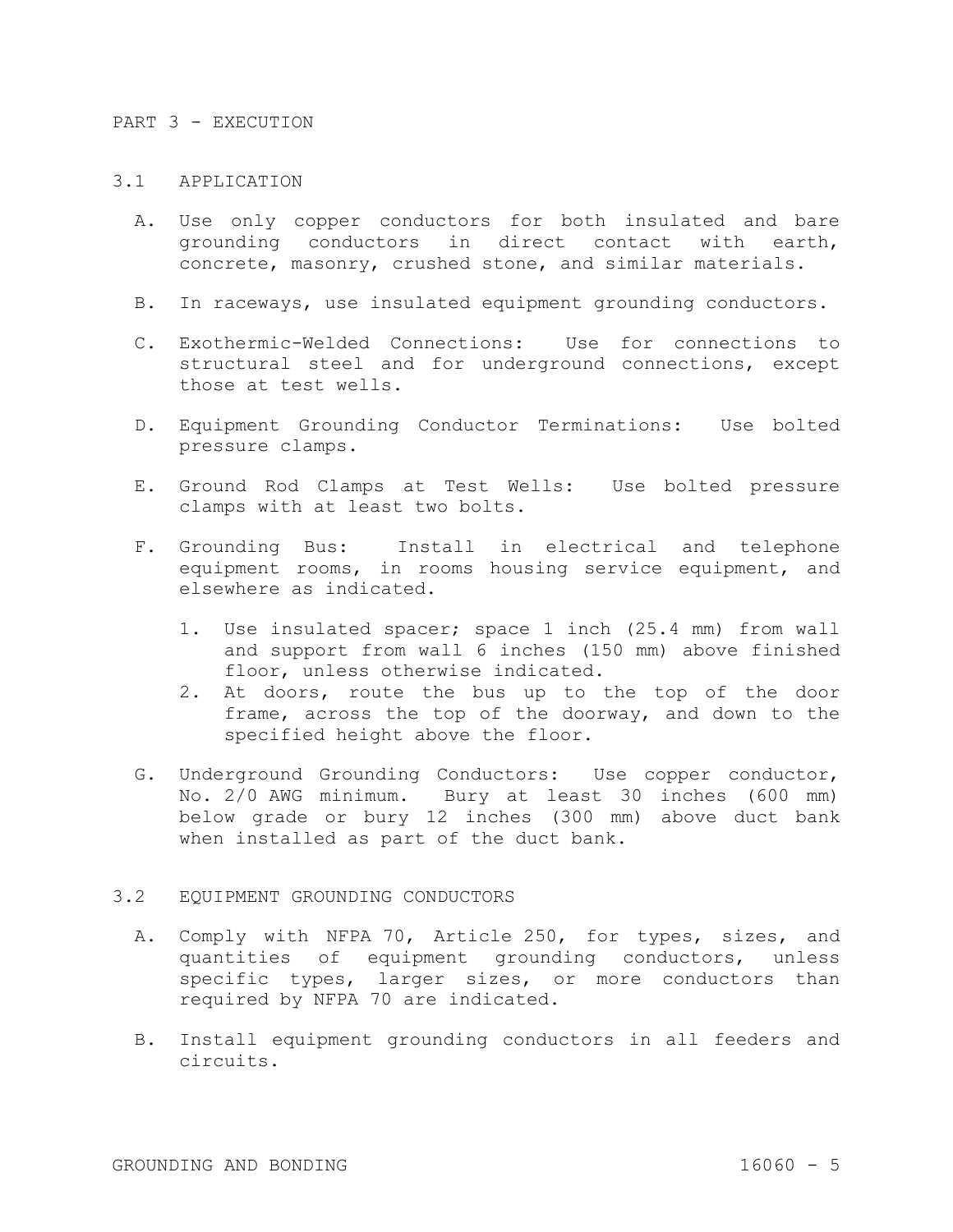- C. Install insulated equipment grounding conductor with circuit conductors for the following items, in addition to those required by NEC:
	- 1. Feeders and branch circuits.
	- 2. Lighting circuits.
	- 3. Receptacle circuits.
	- 4. Single-phase motor and appliance branch circuits.
	- 5. Three-phase motor and appliance branch circuits.
	- 6. Flexible raceway runs.
	- 7. Armored and metal-clad cable runs.
- D. Busway Supply Circuits: Install insulated equipment grounding conductor from the grounding bus in the switchgear, switchboard, or distribution panel to equipment grounding bar terminal on busway.
- E. Computer Outlet Circuits: Install insulated equipment grounding conductor in branch-circuit runs from computerarea power panels or power-distribution units.
- F. Isolated Grounding Receptacle Circuits: Install an insulated equipment grounding conductor connected to the receptacle grounding terminal. Isolate grounding conductor from raceway and from panelboard grounding terminals. Terminate at equipment grounding conductor terminal of the applicable derived system or service, unless otherwise indicated.
- G. Isolated Equipment Enclosure Circuits: For designated equipment supplied by a branch circuit or feeder, isolate equipment enclosure from supply raceway with a nonmetallic raceway fitting listed for the purpose. Install fitting where raceway enters enclosure, and install a separate equipment grounding conductor. Isolate equipment grounding conductor from raceway and from panelboard grounding terminals. Terminate at equipment grounding conductor terminal of the applicable derived system or service, unless otherwise indicated.
- H. Nonmetallic Raceways: Install an equipment grounding conductor in nonmetallic raceways unless they are designated for telephone or data cables.
- I. Air-Duct Equipment Circuits: Install an equipment grounding conductor to duct-mounted electrical devices operating at 120 V and more, including air cleaners and heaters. Bond conductor to each unit and to air duct.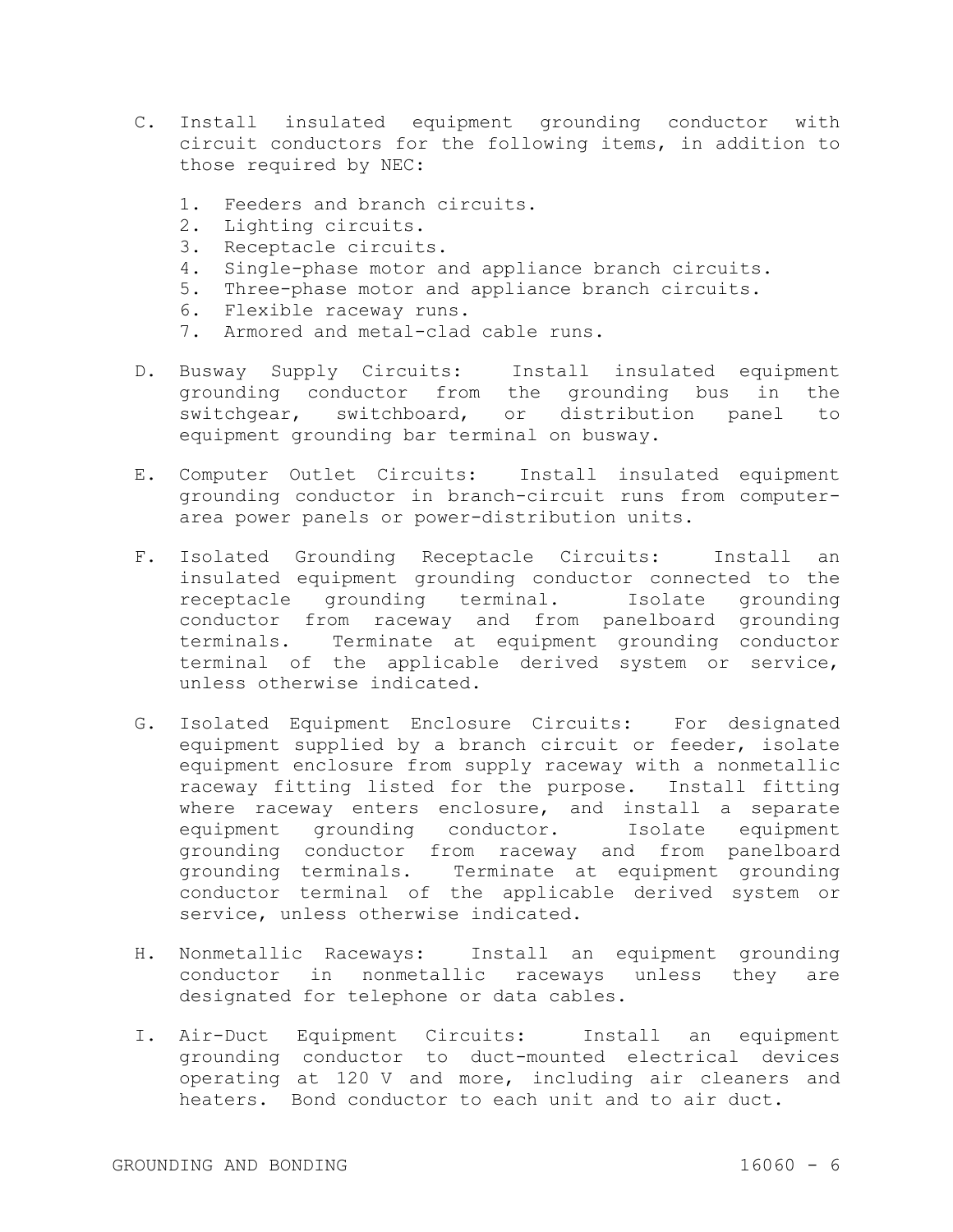- J. Signal and Communication Systems: For telephone, alarm, voice and data, and other communication systems, provide No. 4 AWG minimum insulated grounding conductor in raceway from grounding electrode system to each service location, terminal cabinet, wiring closet, and central equipment location.
	- 1. Service and Central Equipment Locations and Wiring Closets: Terminate grounding conductor on a 1/4-by-2 by-12-inch (6.4-by-50-by-300-mm) grounding bus.
	- 2. Terminal Cabinets: Terminate grounding conductor on cabinet grounding terminal.
- K. Metal Poles Supporting Outdoor Lighting Fixtures: Provide a grounding electrode in addition to installing a separate equipment grounding conductor with supply branch-circuit conductors.
- L. Common Ground Bonding with Lightning Protection System: Bond electrical power system ground directly to lightning protection system grounding conductor at closest point to electrical service grounding electrode. Use bonding conductor sized same as system grounding electrode conductor, and install in conduit.

# 3.3 INSTALLATION

- A. Ground Rods: Install at least three rods spaced at least one-rod length from each other and located at least the same distance from other grounding electrodes.
	- 1. Drive ground rods until tops are 2 inches (50 mm) below finished floor or final grade, unless otherwise indicated.
	- 2. Interconnect ground rods with grounding electrode conductors. Use exothermic welds, except at test wells and as otherwise indicated. Make connections without exposing steel or damaging copper coating.
- B. Grounding Conductors: Route along shortest and straightest paths possible, unless otherwise indicated. Avoid obstructing access or placing conductors where they may be subjected to strain, impact, or damage.
- C. Bonding Straps and Jumpers: Install so vibration by equipment mounted on vibration isolation hangers and supports is not transmitted to rigidly mounted equipment.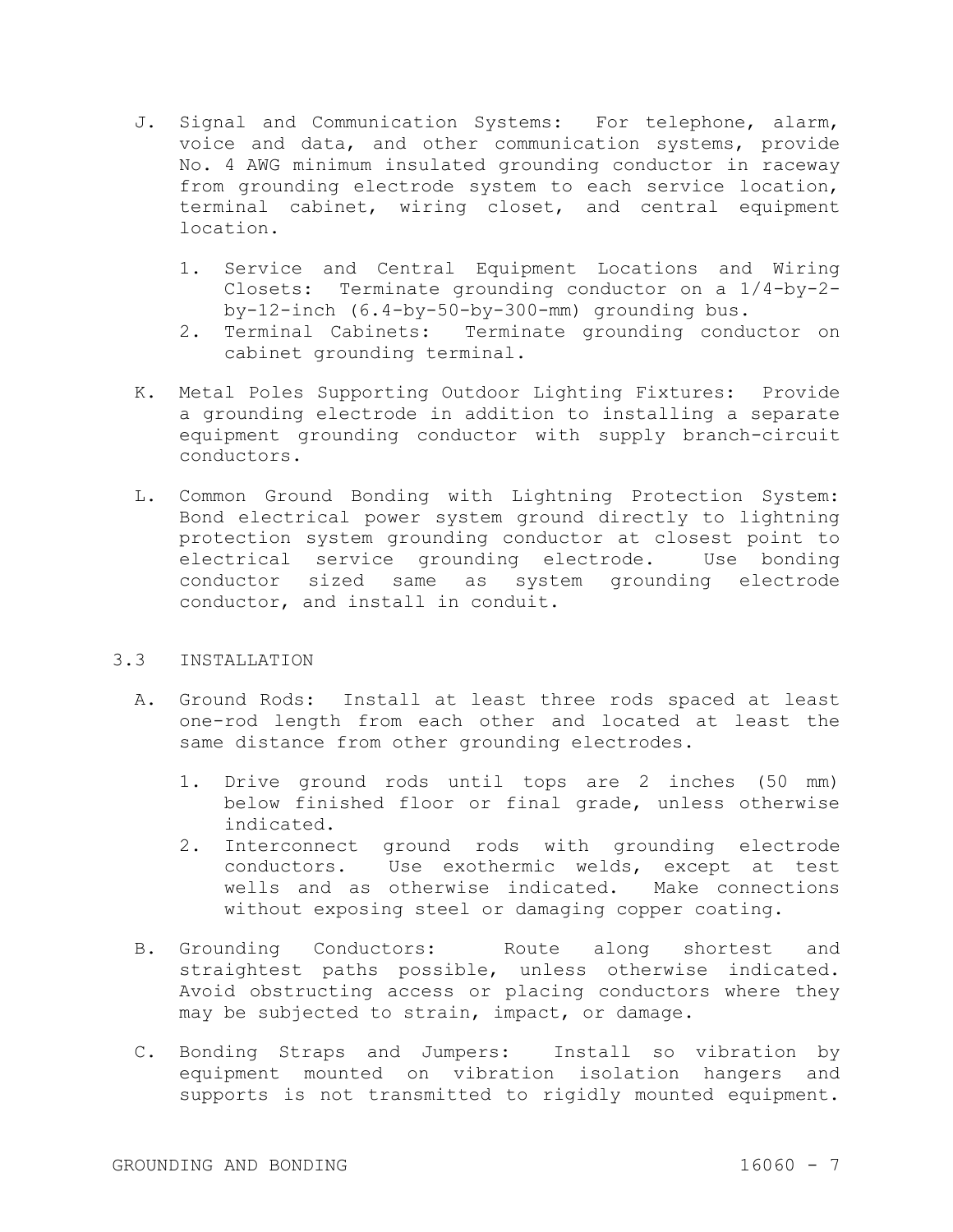Use exothermic-welded connectors for outdoor locations, unless a disconnect-type connection is required; then, use a bolted clamp. Bond straps directly to the basic structure taking care not to penetrate any adjacent parts. Install straps only in locations accessible for maintenance.

- D. Metal Water Service Pipe: Provide insulated copper grounding conductors, in conduit, from building's main service equipment, or grounding bus, to main metal water service entrances to building. Connect grounding conductors to main metal water service pipes by grounding clamp connectors. Where a dielectric main water fitting is installed, connect grounding conductor to street side of fitting. Bond metal grounding conductor conduit or sleeve to conductor at each end.
- E. Water Meter Piping: Use braided-type bonding jumpers to electrically bypass water meters. Connect to pipe with grounding clamp connectors.
- F. Bond interior metal piping systems and metal air ducts to equipment grounding conductors of associated pumps, fans, blowers, electric heaters, and air cleaners. Use braidedtype bonding straps.
- G. Bond each aboveground portion of gas piping system upstream from equipment shutoff valve.
- H. Install one test well for each service at the ground rod electrically closest to the service entrance. Set top of well flush with finished grade or floor.
- I. Ufer Ground (Concrete-Encased Grounding Electrode): Fabricate according to NFPA 70, Paragraph  $250-81(c)$ , using a minimum of 20 feet (6 m) of bare copper conductor not smaller than No. 4 AWG. If concrete foundation is less than 20 feet (6 m) long, coil excess conductor within the base of the foundation. Bond grounding conductor to reinforcing steel in at least four locations and to anchor bolts. Extend grounding conductor below grade and connect to building grounding grid or to a grounding electrode external to concrete.

# 3.4 CONNECTIONS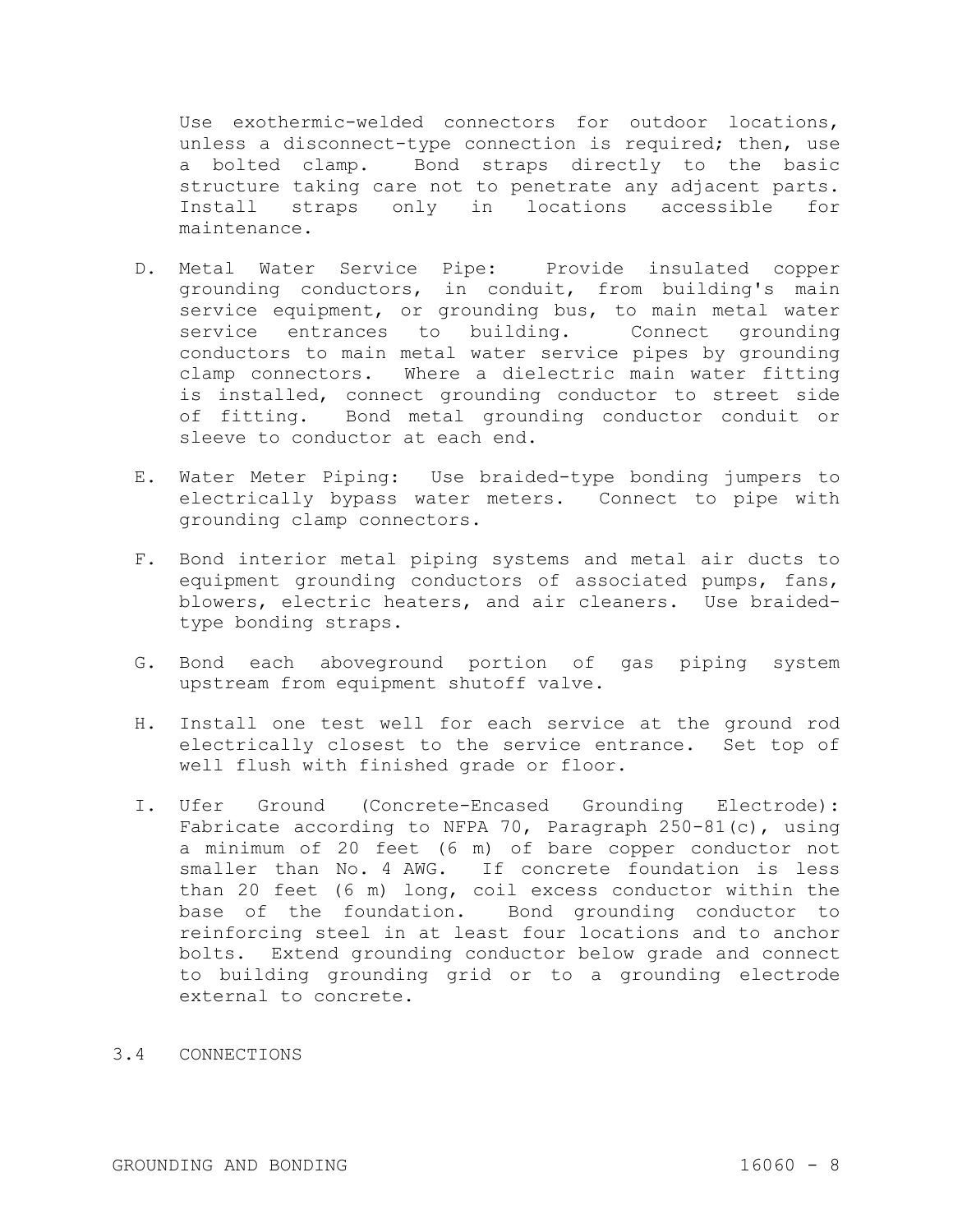- A. General: Make connections so galvanic action or electrolysis possibility is minimized. Select connectors, connection hardware, conductors, and connection methods so metals in direct contact will be galvanically compatible.
	- 1. Use electroplated or hot-tin-coated materials to ensure high conductivity and to make contact points closer to order of galvanic series.
	- 2. Make connections with clean, bare metal at points of contact.
	- 3. Make aluminum-to-steel connections with stainlesssteel separators and mechanical clamps.
	- 4. Make aluminum-to-galvanized steel connections with tin-plated copper jumpers and mechanical clamps.
	- 5. Coat and seal connections having dissimilar metals with inert material to prevent future penetration of moisture to contact surfaces.
- B. Exothermic-Welded Connections: Comply with manufacturer's written instructions. Welds that are puffed up or that show convex surfaces indicating improper cleaning are not acceptable.
- C. Equipment Grounding Conductor Terminations: For No. 8 AWG and larger, use pressure-type grounding lugs. No. 10 AWG and smaller grounding conductors may be terminated with winged pressure-type connectors.
- D. Noncontact Metal Raceway Terminations: If metallic raceways terminate at metal housings without mechanical and electrical connection to housing, terminate each conduit with a grounding bushing. Connect grounding bushings with a bare grounding conductor to grounding bus or terminal in housing. Bond electrically noncontinuous conduits at entrances and exits with grounding bushings and bare grounding conductors, unless otherwise indicated.
- E. Connections at Test Wells: Use compression-type connectors on conductors and make bolted- and clamped-type connections between conductors and ground rods.
- F. Tighten screws and bolts for grounding and bonding connectors and terminals according to manufacturer's published torque-tightening values. If manufacturer's torque values are not indicated, use those specified in UL 486A.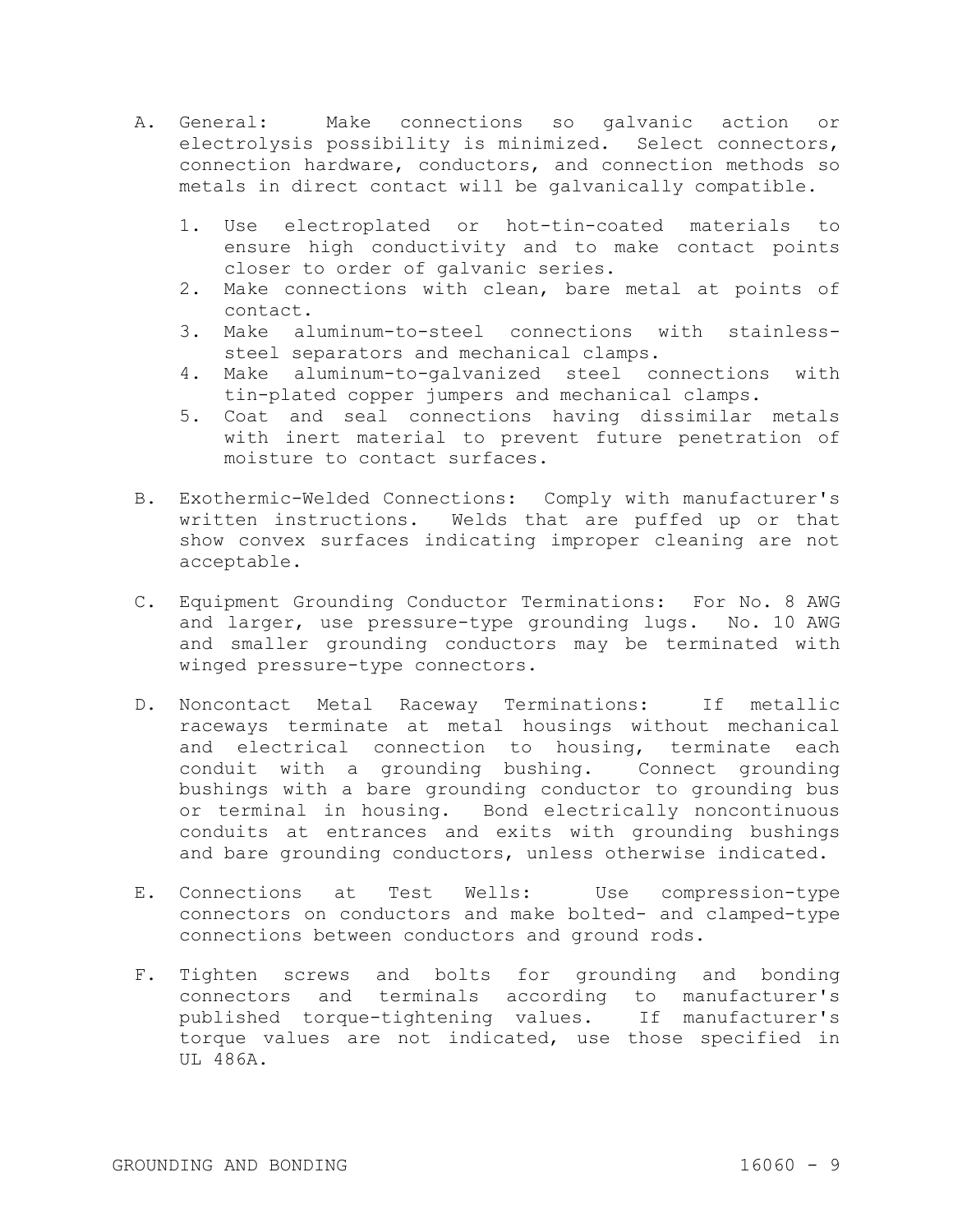- G. Compression-Type Connections: Use hydraulic compression tools to provide correct circumferential pressure for compression connectors. Use tools and dies recommended by connector manufacturer. Provide embossing die code or other standard method to make a visible indication that a connector has been adequately compressed on grounding conductor.
- H. Moisture Protection: If insulated grounding conductors are connected to ground rods or grounding buses, insulate entire area of connection and seal against moisture penetration of insulation and cable.

# 3.5 OVERHEAD-LINE GROUNDING

- A. Comply with IEEE C2 requirements. Use 2 or more parallel ground rods if a single ground rod electrode resistance to ground exceeds 25 ohms.
- B. Drive ground rods to a depth of 12 inches (300 mm) below finished grade in undisturbed earth.
- C. Ground Rod Connections: Use clamp-type connectors listed for the purpose for underground connections and connections to rods.
- D. Lightning Arresters: Separate arrester grounds from other grounding conductors.
- E. Secondary Neutral and Tank of Transformer: Interconnect and connect to grounding conductor.
- F. Protect grounding conductors running on surface of wood poles with molding extended from grade level up to and through communication service and transformer spaces.

## 3.6 UNDERGROUND DISTRIBUTION SYSTEM GROUNDING

- A. Duct Banks: Install a grounding conductor with at least 50 percent ampacity of the largest phase conductor in the duct bank.
- B. Manholes and Handholes: Install a driven ground rod close to wall and set rod depth so 4 inches (100 mm) will extend above finished floor. If necessary, install ground rod before manhole is placed and provide a No. 1/0 AWG bare, tinned-copper conductor from ground rod into manhole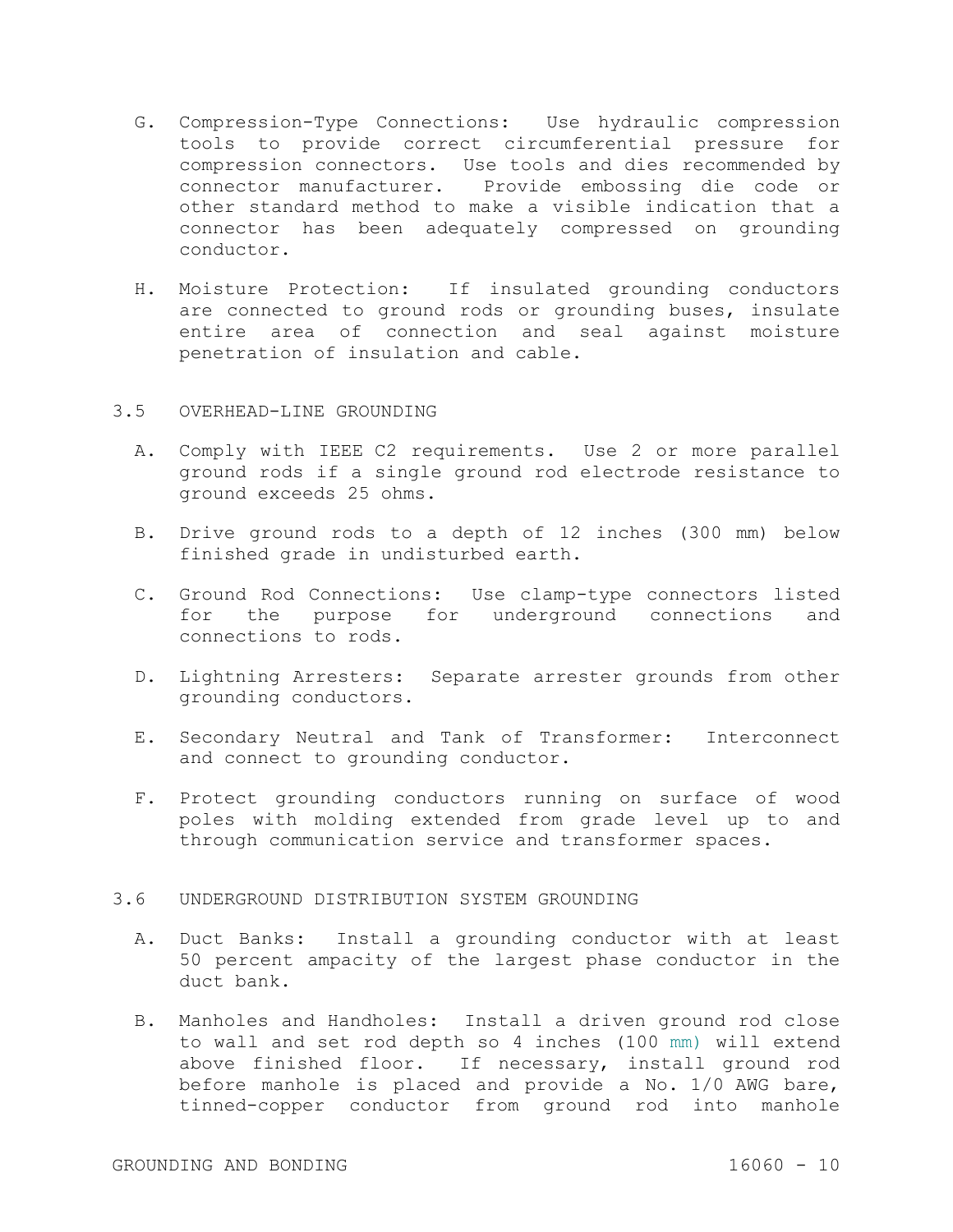through a waterproof sleeve in manhole wall. Protect ground rods passing through concrete floor with a double wrapping of pressure-sensitive tape or heat-shrunk insulating sleeve from 2 inches (50 mm) above to 6 inches (150 mm) below concrete. Seal floor opening with waterproof, nonshrink grout.

- C. Connections to Manhole Components: Connect exposed-metal parts, such as inserts, cable racks, pulling irons, ladders, and cable shields within each manhole or handhole, to ground rod or grounding conductor. Make connections with No. 4 AWG minimum, stranded, hard-drawn copper conductor. Train conductors level or plumb around corners and fasten to manhole walls. Connect to cable armor and cable shields as recommended by manufacturer of splicing and termination kits.
- D. Pad-Mounted Transformers and Switches: Install two ground rods and counterpoise circling pad. Ground pad-mounted equipment and noncurrent-carrying metal items associated with substations by connecting them to underground cable and grounding electrodes. Use tinned-copper conductor not less than No. 2 AWG for counterpoise and for taps to equipment ground pad. Bury counterpoise not less than 18 inches (450 mm) below grade and 6 inches (150 mm) from the foundation.

## 3.7 FIELD QUALITY CONTROL

- A. Testing: Owner will engage a qualified testing agency to perform the following field quality-control testing:
- B. Testing: Engage a qualified testing agency to perform the following field quality-control testing:
- C. Testing: Perform the following field quality-control testing:
	- 1. After installing grounding system but before permanent electrical circuitry has been energized, test for compliance with requirements.
	- 2. Test completed grounding system at each location where a maximum ground-resistance level is specified, at service disconnect enclosure grounding terminal, and at ground test wells. Measure ground resistance not less than two full days after the last trace of precipitation, and without the soil being moistened by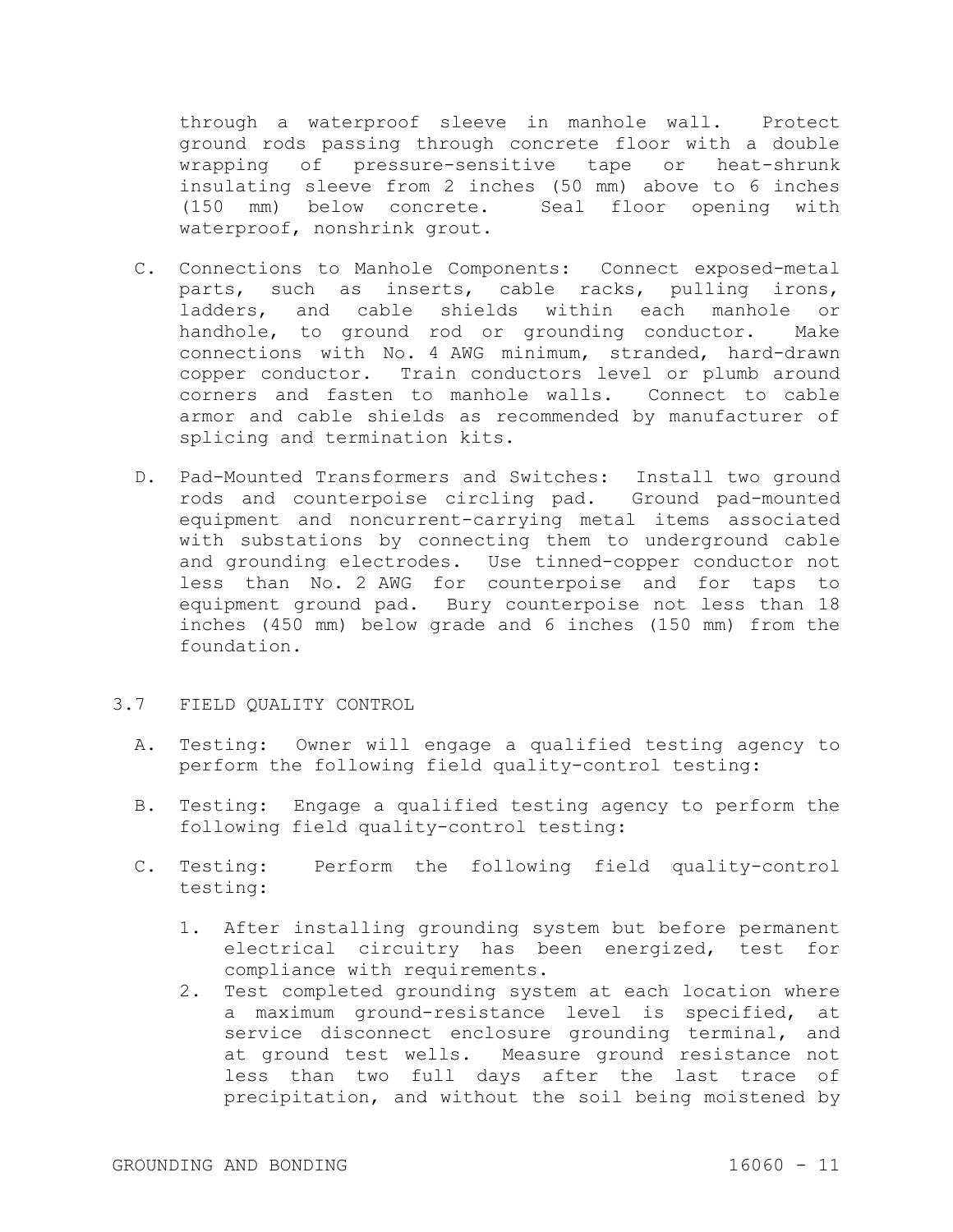any means other than natural drainage or seepage and without chemical treatment or other artificial means of reducing natural ground resistance. Perform tests, by the fall-of-potential method according to IEEE 81.

- 3. Provide drawings locating each ground rod and ground rod assembly and other grounding electrodes, identify each by letter in alphabetical order, and key to the record of tests and observations. Include the number of rods driven and their depth at each location and include observations of weather and other phenomena that may affect test results. Describe measures taken to improve test results.
	- a. Equipment Rated 500 kVA and Less: 10 ohms.
	- b. Equipment Rated 500 to 1000 kVA: 5 ohms.
	- c. Equipment Rated More Than 1000 kVA: 3 ohms.
	- d. Substations and Pad-Mounted Switching Equipment: 5 ohms.
	- e. Manhole Grounds: 10 ohms.
- 4. Excessive Ground Resistance: If resistance to ground exceeds specified values, notify Architect promptly and include recommendations to reduce ground resistance.

# 3.8 GRADING AND PLANTING

A. Restore surface features, including vegetation, at areas disturbed by Work of this Section. Reestablish original grades, unless otherwise indicated. If sod has been removed, replace it as soon as possible after backfilling is completed. Restore areas disturbed by trenching, storing of dirt, cable laying, and other activities to their original condition. Include application of topsoil, fertilizer, lime, seed, sod, sprig, and mulch. Comply with Division 2 Section "Landscaping." Maintain restored surfaces. Restore disturbed paving as indicated.

END OF SECTION 16060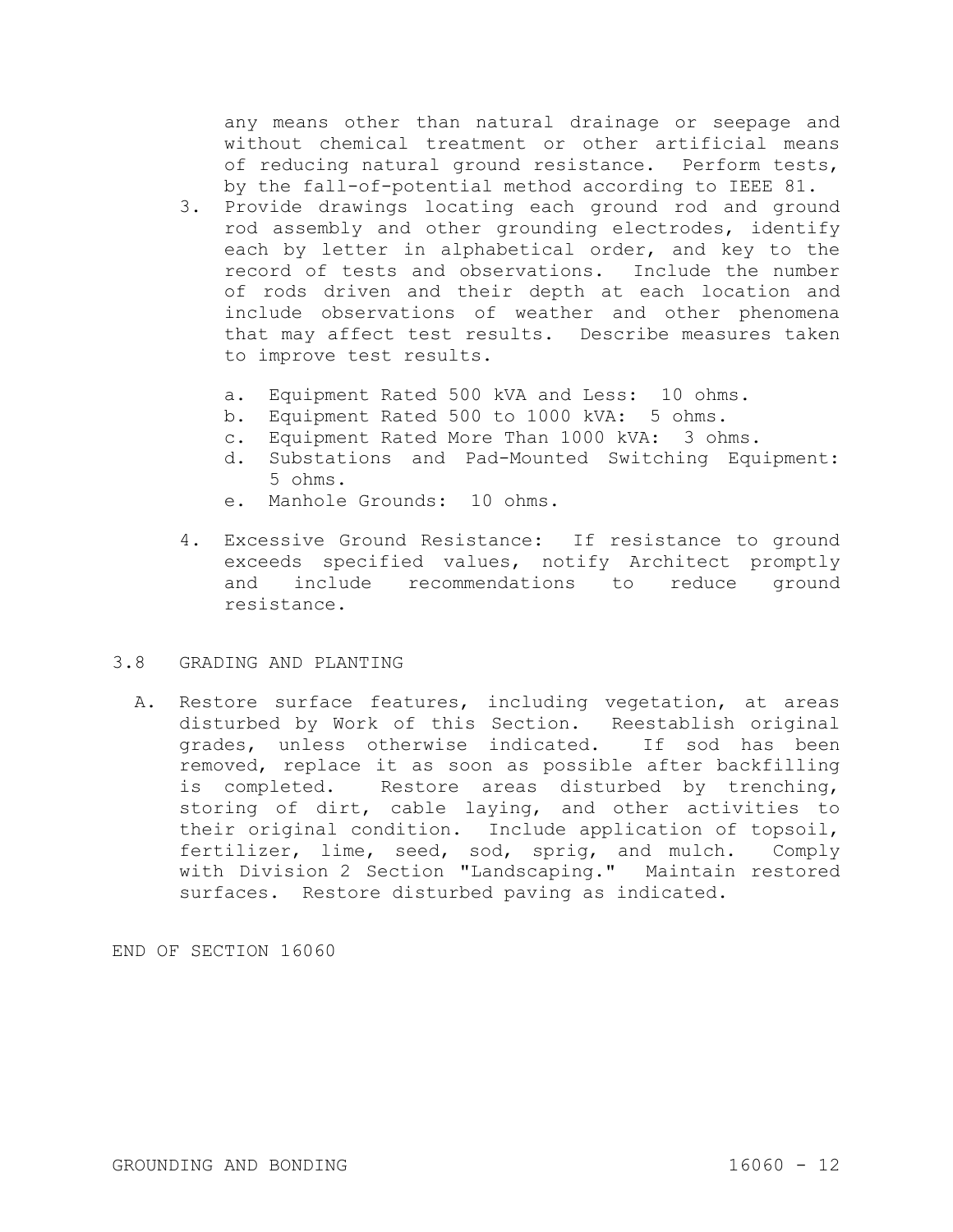SECTION 260533 - RACEWAYS AND BOXES

PART 1 - GENERAL

## 1.1 RELATED DOCUMENTS

A. Drawings and general provisions of the Contract, including General and Supplementary Conditions and Division 1 Specification Sections, apply to this Section.

#### 1.2 SUMMARY

- A. This Section includes raceways, fittings, boxes, enclosures, and cabinets for electrical wiring.
- B. Related Sections include the following:
	- 1. Division 2 Section "Underground Ducts and Utility Structures" for exterior ductbanks, manholes, and underground utility construction.
	- 2. Division 7 Section "Through-Penetration Firestop Systems" for firestopping materials and installation at penetrations through walls, ceilings, and other fire-rated elements.
	- 3. Division 16 Section "Basic Electrical Materials and Methods" for supports, anchors, and identification products.
	- 4. Division 16 Section "Seismic Controls for Electrical Work" for seismic restraints and bracing of raceways, boxes, enclosures, and cabinets.
	- 5. Division 16 Section "Wiring Devices" for devices installed in boxes and for floor-box service fittings.

## 1.3 DEFINITIONS

- A. EMT: Electrical metallic tubing.
- B. FMC: Flexible metal conduit.
- C. LFMC: Liquidtight flexible metal conduit.
- D. LFNC: Liquidtight flexible nonmetallic conduit.
- E. RMC: Rigid metal conduit.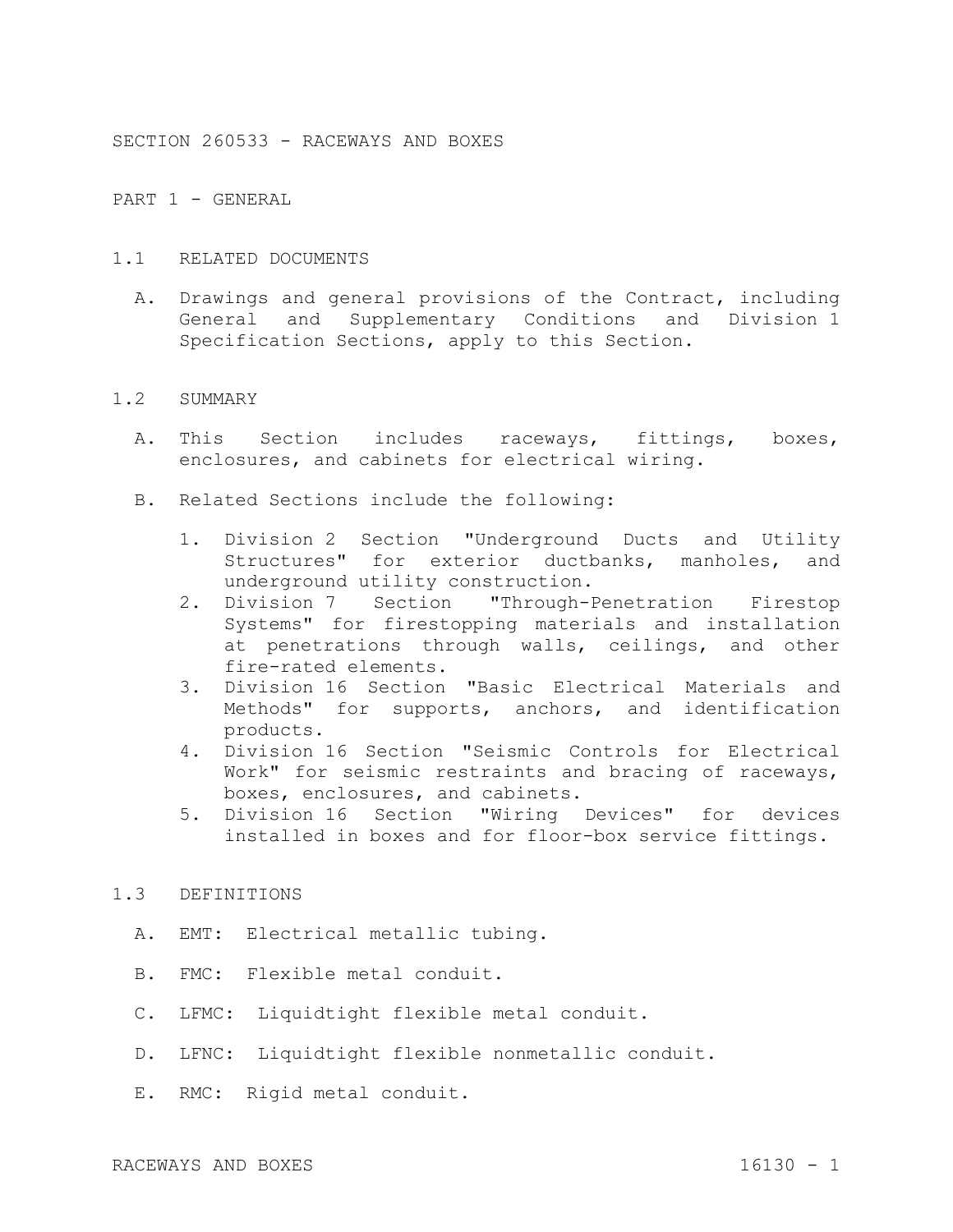F. RNC: Rigid Nonmetal Conduit – PVC sched 40

## 1.4 SUBMITTALS

- A. Product Data: For surface raceways, wireways and fittings, floor boxes, hinged-cover enclosures, and cabinets.
- B. Shop Drawings: Show fabrication and installation details of components for raceways, fittings, boxes, enclosures, and cabinets.
- C. Shop Drawings: Signed and sealed by a qualified professional engineer.
	- 1. Design Calculations: Calculate requirements for selecting seismic restraints.
	- 2. Detail assemblies and indicate dimensions, weights, loads, required clearances, method of field assembly, components, and location and size of each field connection.
- D. Coordination Drawings: Reflected ceiling plans drawn to scale and coordinating penetrations and ceiling-mounted items. Show the following:
	- 1. Ceiling suspension assembly members.
	- 2. Method of attaching hangers to building structure.
	- 3. Size and location of initial access modules for acoustical tile.
	- 4. Ceiling-mounted items including lighting fixtures, diffusers, grilles, speakers, sprinklers, access panels, and special moldings.
- E. Manufacturer Seismic Qualification Certification: Submit certification that enclosures, cabinets, accessories, and components will withstand seismic forces defined in Division 16 Section "Seismic Controls for Electrical Work." Include the following:
	- 1. Basis for Certification: Indicate whether withstand certification is based on actual test of assembled components or on calculation.
		- a. The term "withstand" means "the unit will remain in place without separation of any parts from the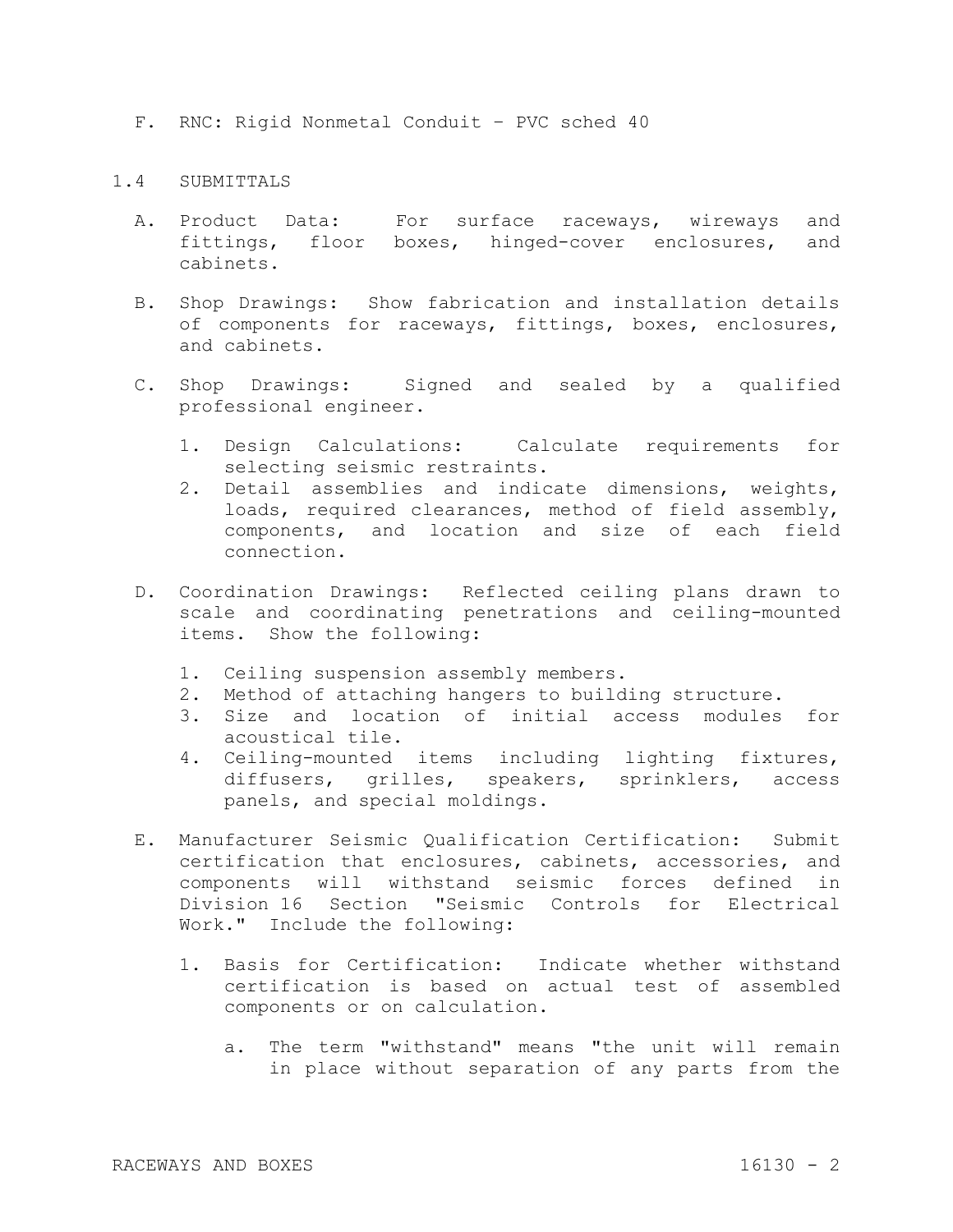device when subjected to the seismic forces specified."

- b. The term "withstand" means "the unit will remain in place without separation of any parts from the device when subjected to the seismic forces specified and the unit will be fully operational after the seismic event."
- 2. Dimensioned Outline Drawings of Equipment Unit: Identify center of gravity and locate and describe mounting and anchorage provisions.
- 3. Detailed description of equipment anchorage devices on which the certification is based and their installation requirements.

## 1.5 QUALITY ASSURANCE

- A. Electrical Components, Devices, and Accessories: Listed and labeled as defined in NFPA 70, Article 100, by a testing agency acceptable to authorities having jurisdiction, and marked for intended use.
- B. Comply with NFPA 70.

#### 1.6 COORDINATION

A. Coordinate layout and installation of raceways, boxes, enclosures, cabinets, and suspension system with other construction that penetrates ceilings or is supported by them, including light fixtures, HVAC equipment, firesuppression system, and partition assemblies.

## PART 2 - PRODUCTS

#### 2.1 MANUFACTURERS

- A. In other Part 2 articles where subparagraph titles below introduce lists, the following requirements apply for product selection:
	- 1. Available Manufacturers: Subject to compliance with requirements, manufacturers offering products that may be incorporated into the Work include, but are not limited to, the manufacturers specified.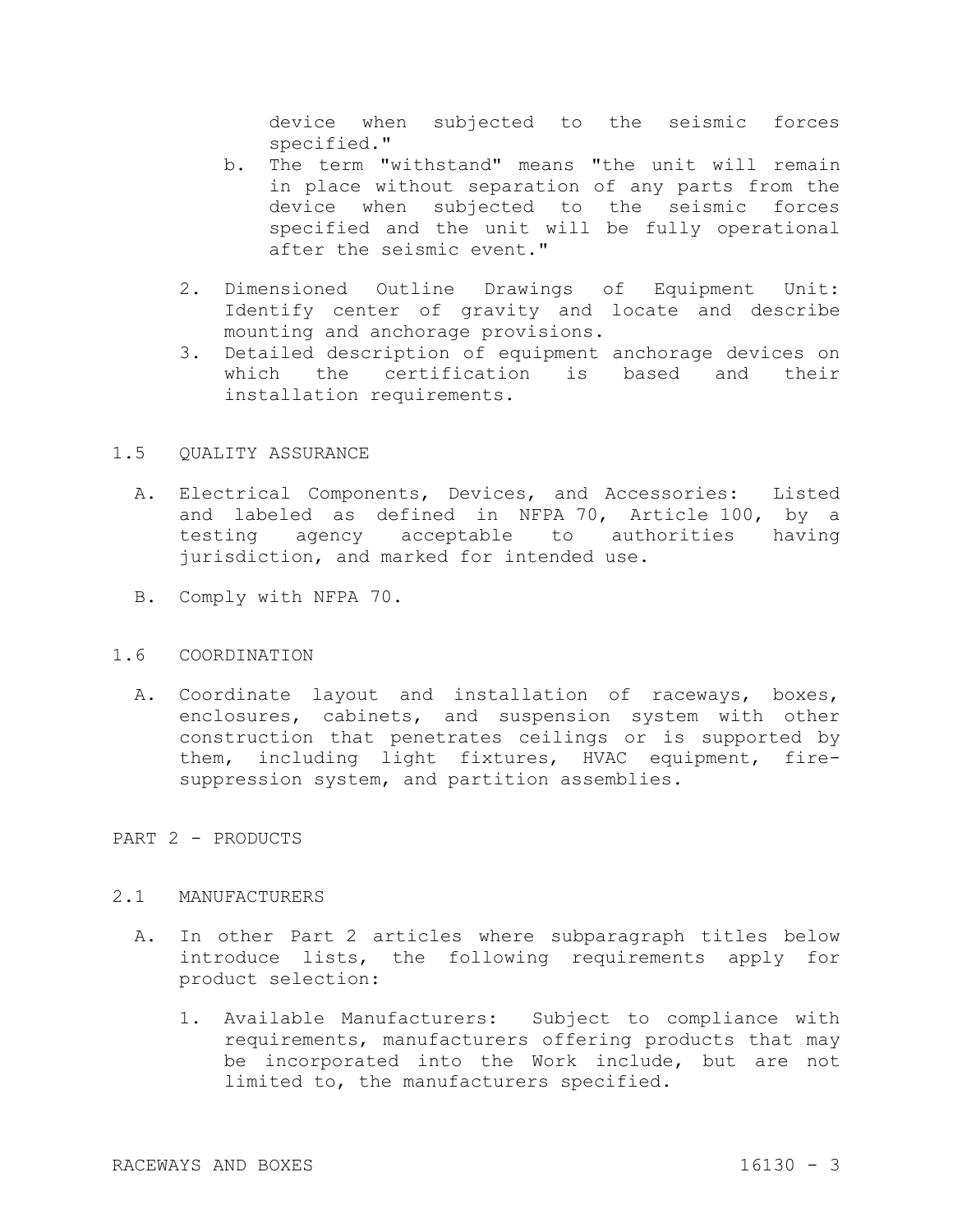2. Manufacturers: Subject to compliance with requirements, provide products by the manufacturers specified.

# 2.2 METAL CONDUIT AND TUBING

- A. Manufacturer**s**:
	- 1. AFC Cable Systems, Inc.
	- 2. Alflex Inc.
	- 3. Anamet Electrical, Inc.; Anaconda Metal Hose.
	- 4. Electri-Flex Co.
	- 5. Grinnell Co./Tyco International; Allied Tube and Conduit Div.
	- 6. LTV Steel Tubular Products Company.
	- 7. Manhattan/CDT/Cole-Flex.
	- 8. O-Z Gedney; Unit of General Signal.
	- 9. Wheatland Tube Co.
	- 10. General Electric
- B. Rigid Steel Conduit: ANSI C80.1.
- C. Aluminum Rigid Conduit: ANSI C80.5.
- D. Plastic-Coated Steel Conduit and Fittings: NEMA RN 1.
- E. EMT and Fittings: ANSI C80.3.
	- 1. Fittings: Set-screw or compression type.
- F. FMC: Zinc-coated steel.
- G. LFMC: Flexible steel conduit with PVC jacket.
- H. Fittings: NEMA FB 1; compatible with conduit and tubing materials.

## 2.3 NONMETALLIC CONDUIT AND TUBING

- A. Manufacturer:
	- 1. American International.
	- 2. Anamet Electrical, Inc.; Anaconda Metal Hose.
	- 3. Arnco Corp.
	- 4. Cantex Inc.
	- 5. Certainteed Corp.; Pipe & Plastics Group.
	- 6. Condux International.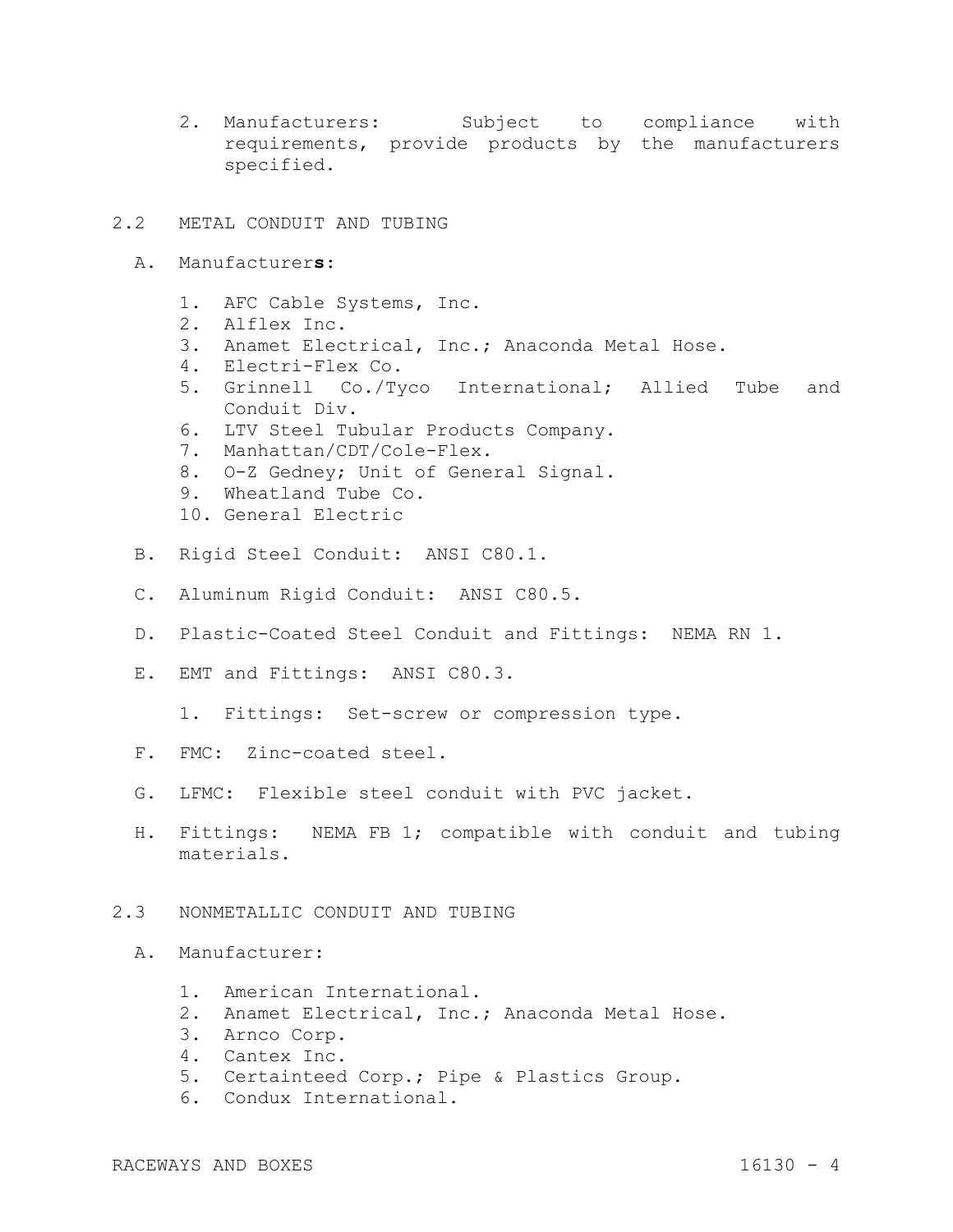- 7. ElecSYS, Inc.
- 8. Electri-Flex Co.
- 9. Lamson & Sessions; Carlon Electrical Products.
- 10. Manhattan/CDT/Cole-Flex.
- 11. RACO; Division of Hubbell, Inc.
- 12. Spiralduct, Inc./AFC Cable Systems, Inc.
- 13. Thomas & Betts Corporation.
- 14. General ElectricDelete any product from four paragraphs below if not required. See Evaluations for types of nonmetallic conduit.
- B. RNC: NEMA TC 2, Schedule 40 PVC.
- C. RNC Fittings: NEMA TC 3; match to conduit or tubing type and material.
- D. LFNC: UL 1660.
- 2.4 METAL WIREWAYS
	- A. Manufacturer:
		- 1. Hoffman.
		- 2. Square D.
		- 3. General Electric
	- B. Material and Construction: Sheet metal sized and shaped as indicated, NEMA 1 (indoor) or 3R(outdoor).
	- C. Fittings and Accessories: Include couplings, offsets, elbows, expansion joints, adapters, hold-down straps, end caps, and other fittings to match and mate with wireways as required for complete system.
	- D. Select features, unless otherwise indicated, as required to complete wiring system and to comply with NFPA 70.
	- E. Wireway Covers: Screw-cover type.
	- F. Finish: Manufacturer's standard enamel finish.

# 2.5 NONMETALLIC WIREWAYS

- A. Manufacturer[**s**]:
	- 1. Hoffman.
	- 2. Lamson & Sessions; Carlon Electrical Products.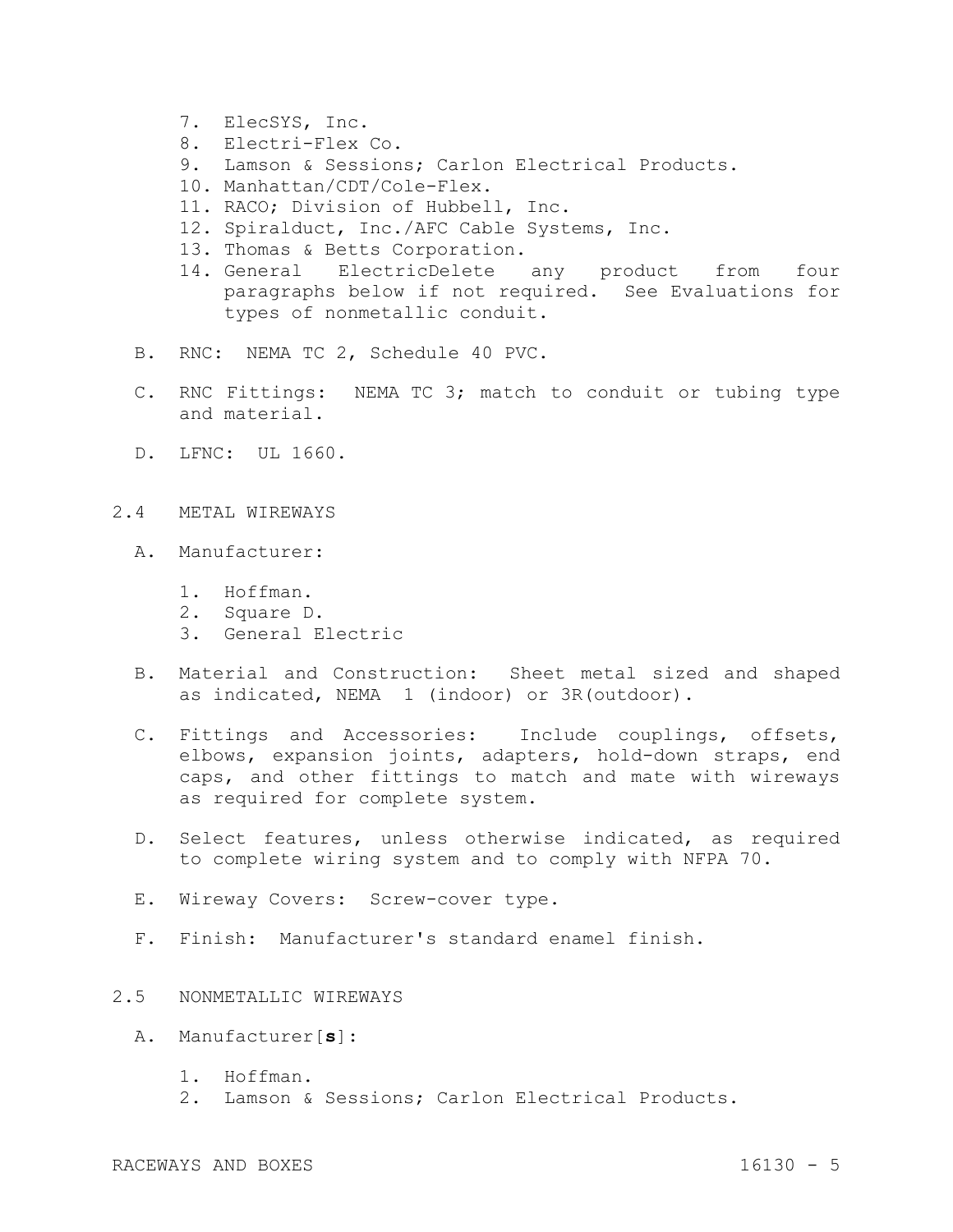3. General Electric

- B. Description: Fiberglass polyester, extruded and fabricated to size and shape indicated, with no holes or knockouts. Cover is gasketed with oil-resistant gasket material and fastened with captive screws treated for corrosion resistance. Connections are flanged, with stainless-steel screws and oil-resistant gaskets.
- C. Description: PVC plastic, extruded and fabricated to size and shape indicated, with snap-on cover and mechanically coupled connections with plastic fasteners.
- D. Fittings and Accessories: Include couplings, offsets, elbows, expansion joints, adapters, hold-down straps, end caps, and other fittings to match and mate with wireways as required for complete system.
- E. Select features, unless otherwise indicated, as required to complete wiring system and to comply with NFPA 70.

# 2.6 SURFACE RACEWAYS

- A. Surface Metal Raceways: Galvanized steel with snap-on covers. Finish with manufacturer's standard prime coating ..
	- 1. Manufacturer[**s**]:
		- a. Airey-Thompson Sentinel Lighting; Wiremold Company (The).
		- b. Thomas & Betts Corporation.
		- c. Walker Systems, Inc.; Wiremold Company (The).
		- d. Wiremold Company (The); Electrical Sales Division.
		- e. General Electric
- B. Surface Nonmetallic Raceways: Two-piece construction, manufactured of rigid PVC compound with matte texture and manufacturer's standard color.
	- 1. Manufacturer:
		- a. Butler Manufacturing Co.; Walker Division.
		- b. Enduro Composite Systems.
		- c. Hubbell, Inc.; Wiring Device Division.
		- d. Lamson & Sessions; Carlon Electrical Products.
		- e. Panduit Corp.
		- f. Walker Systems, Inc.; Wiremold Company (The).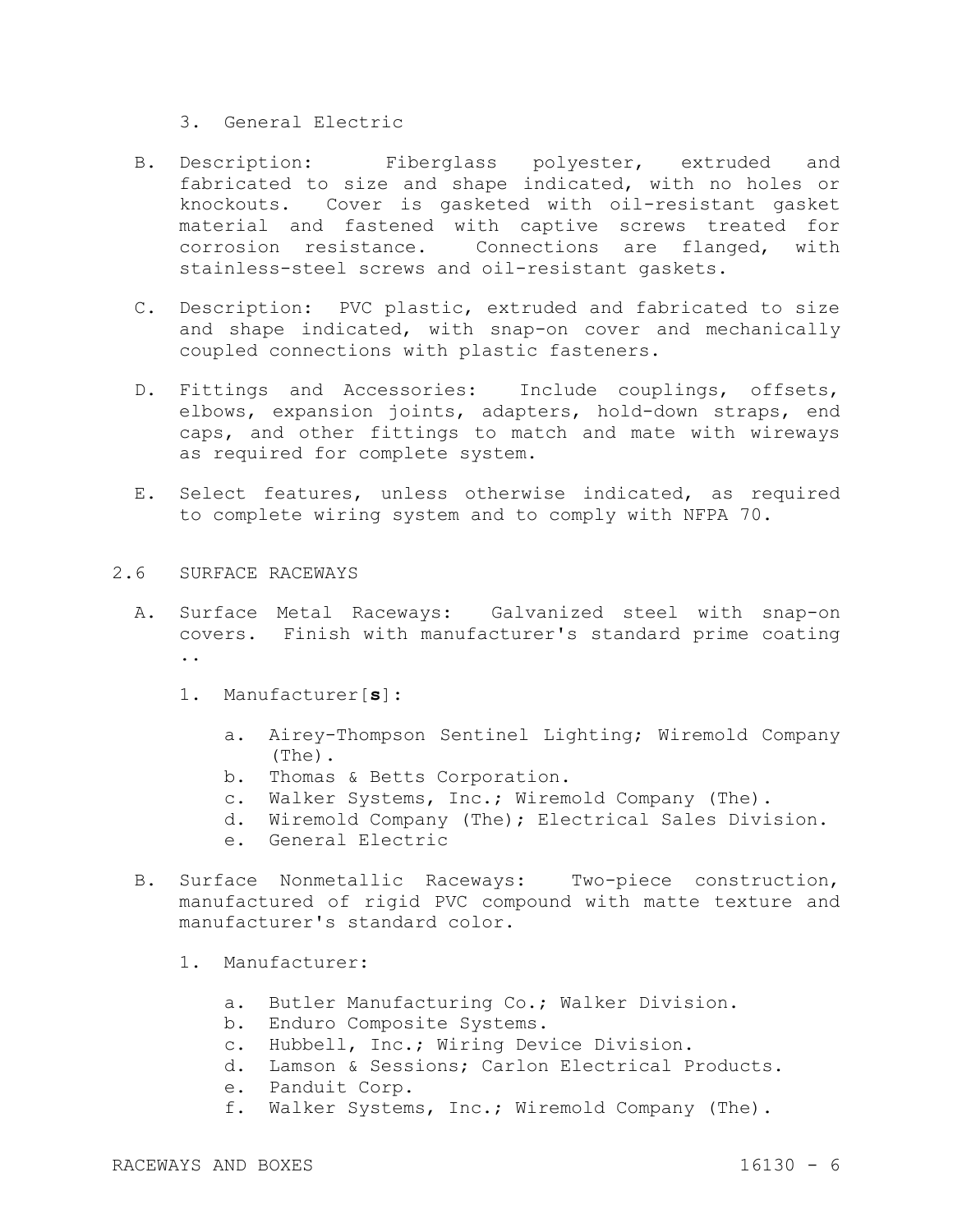- g. Wiremold Company (The); Electrical Sales Division.
- h. General Electric
- C. Types, sizes, and channels as indicated and required for each application, with fittings that match and mate with raceways.

## 2.7 BOXES, ENCLOSURES, AND CABINETS

- A. Manufacturer:
	- 1. Cooper Crouse-Hinds; Div. of Cooper Industries, Inc.
	- 2. Emerson/General Signal; Appleton Electric Company.
	- 3. Erickson Electrical Equipment Co.
	- 4. Hoffman.
	- 5. Hubbell, Inc.; Killark Electric Manufacturing Co.
	- 6. O-Z/Gedney; Unit of General Signal.
	- 7. RACO; Division of Hubbell, Inc.
	- 8. Robroy Industries, Inc.; Enclosure Division.
	- 9. Scott Fetzer Co.; Adalet-PLM Division.
	- 10. Spring City Electrical Manufacturing Co.
	- 11. Thomas & Betts Corporation.
	- 12. Walker Systems, Inc.; Wiremold Company (The).
	- 13. Woodhead, Daniel Company; Woodhead Industries, Inc. Subsidiary.
	- 14. General Electric
- B. Sheet Metal Outlet and Device Boxes: NEMA OS 1.
- C. Cast-Metal Outlet and Device Boxes: NEMA FB 1, Type FD, with gasketed cover.
- D. Nonmetallic Outlet and Device Boxes: NEMA OS 2.
- E. Floor Boxes: Cast metal, fully adjustable, rectangular.
- F. Floor Boxes: Nonmetallic, nonadjustable, round.
- G. Small Sheet Metal Pull and Junction Boxes: NEMA OS 1.
- H. Cast-Metal Pull and Junction Boxes: NEMA FB 1, cast aluminum with gasketed cover.
- I. Hinged-Cover Enclosures: NEMA 250, Type 1, with continuous hinge cover and flush latch.
	- 1. Metal Enclosures: Steel, finished inside and out with manufacturer's standard enamel.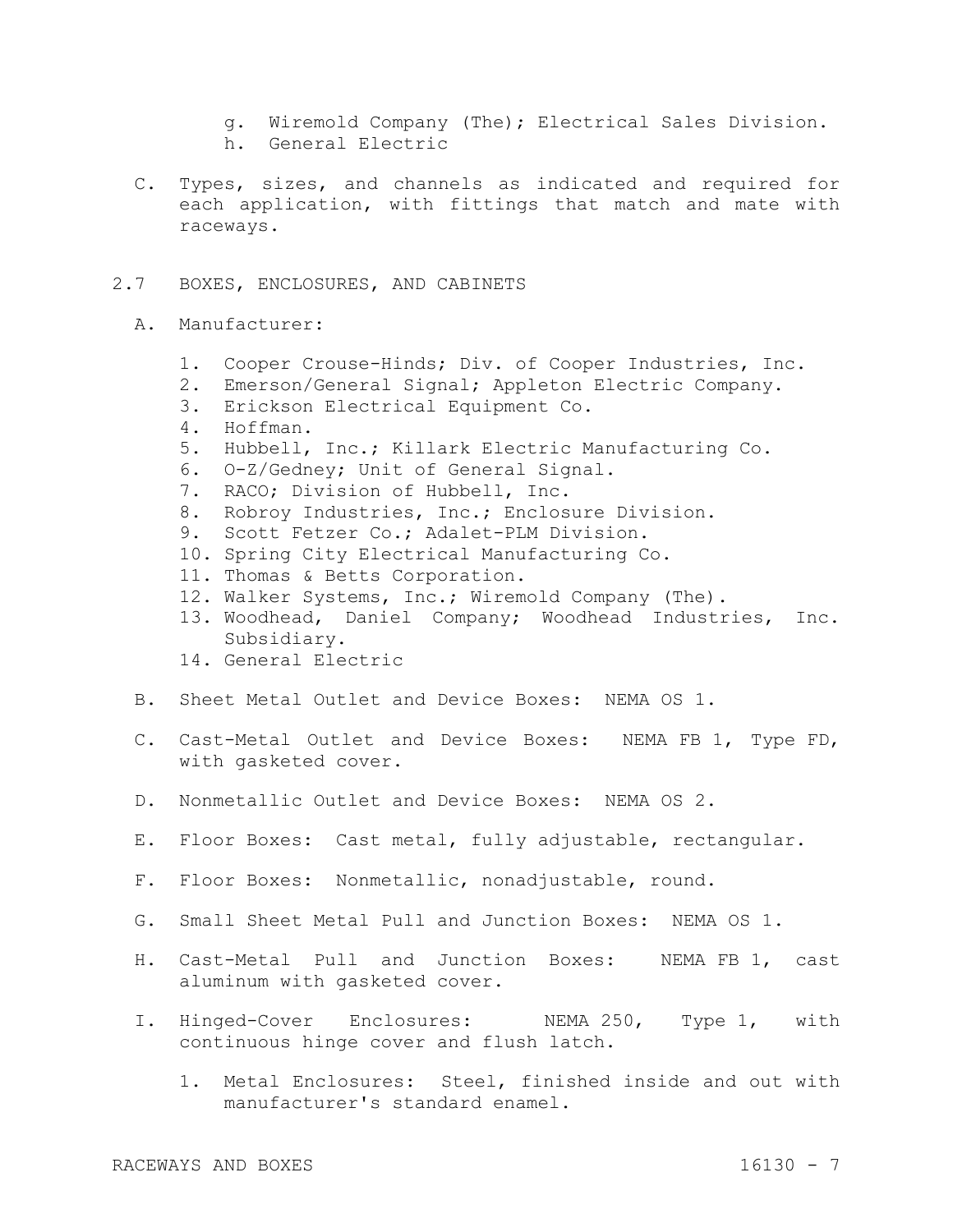- 2. Nonmetallic Enclosures: Plastic, finished inside with radio-frequency-resistant paint.
- J. Cabinets: NEMA 250, Type 1, galvanized steel box with removable interior panel and removable front, finished inside and out with manufacturer's standard enamel. Hinged door in front cover with flush latch and concealed hinge. Key latch to match panelboards. Include metal barriers to separate wiring of different systems and voltage and include accessory feet where required for freestanding equipment.

## 2.8 FACTORY FINISHES

- A. Finish: For raceway, enclosure, or cabinet components, provide manufacturer's standard prime-coat finish ready for field painting.
- B. Finish: For raceway, enclosure, or cabinet components, provide manufacturer's standard color paint applied to factory-assembled surface raceways, enclosures, and cabinets before shipping.

## PART 3 - EXECUTION

# 3.1 RACEWAY APPLICATION

- A. Outdoors:
	- 1. Exposed: RMC
	- 2. Concealed: RMC or EMT.
	- 3. Underground, Single Run: RNC.
	- 4. Underground, Grouped: RNC.
	- 5. Connection to Vibrating Equipment (Including Transformers and Hydraulic, Pneumatic, Electric Solenoid, or Motor-Driven Equipment): LFMC.
	- 6. Boxes and Enclosures: NEMA 250, Type **4x**.
- B. Indoors:
	- 1. Exposed: EMT or RMC
	- 2. Concealed: EMT or RMC.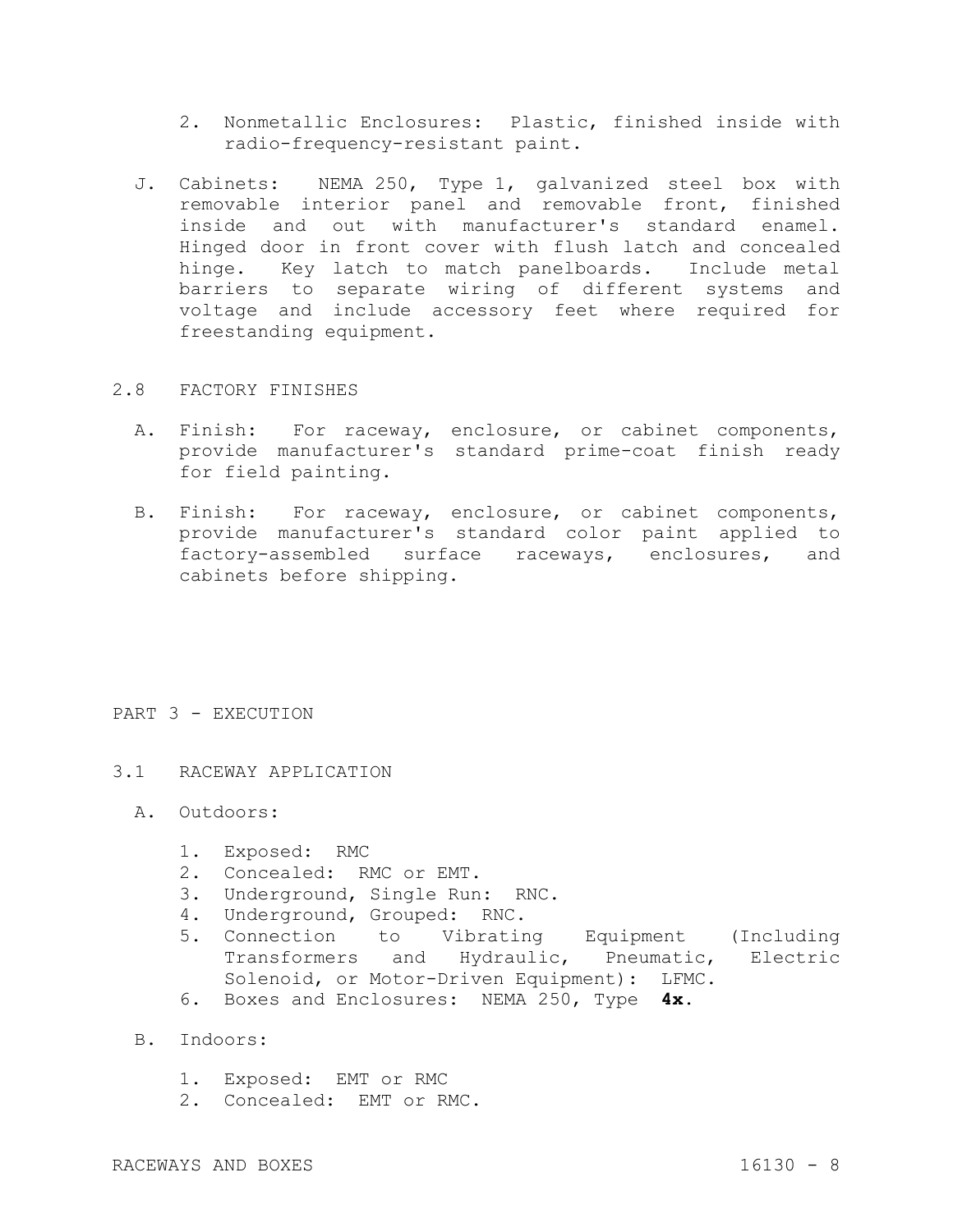- 3. Connection to Vibrating Equipment (Including Transformers and Hydraulic, Pneumatic, Electric Solenoid, or Motor-Driven Equipment): FMC; except use LFMC in damp or wet locations.
- 4. Damp or Wet Locations: Rigid steel conduit.
- 5. Boxes and Enclosures: NEMA 250, Type 1, except as follows:
	- a. Damp or Wet Locations: NEMA 250, Type 4x, stainless steel.
- C. Minimum Raceway Size: 3/4-inch trade size (DN 21).
- D. Raceway Fittings: Compatible with raceways and suitable for use and location.
	- 1. PVC Externally Coated, Rigid Steel Conduits: Use only fittings approved for use with that material. Patch all nicks and scrapes in PVC coating after installing conduits.
- E. Install nonferrous conduit or tubing for circuits operating above 60 Hz. Where aluminum raceways are installed for such circuits and pass through concrete, install in nonmetallic sleeve.
- F. Do not install aluminum conduits embedded in or in contact with concrete.

## 3.2 INSTALLATION

- A. Keep raceways at least 12 inches (300 mm) away from parallel runs of flues and steam or hot-water pipes. Install horizontal raceway runs above water and steam piping.
- B. Complete raceway installation before starting conductor installation.
- C. Support raceways as specified in Division 16 Section "Basic Electrical Materials and Methods."
- D. Install temporary closures to prevent foreign matter from entering raceways.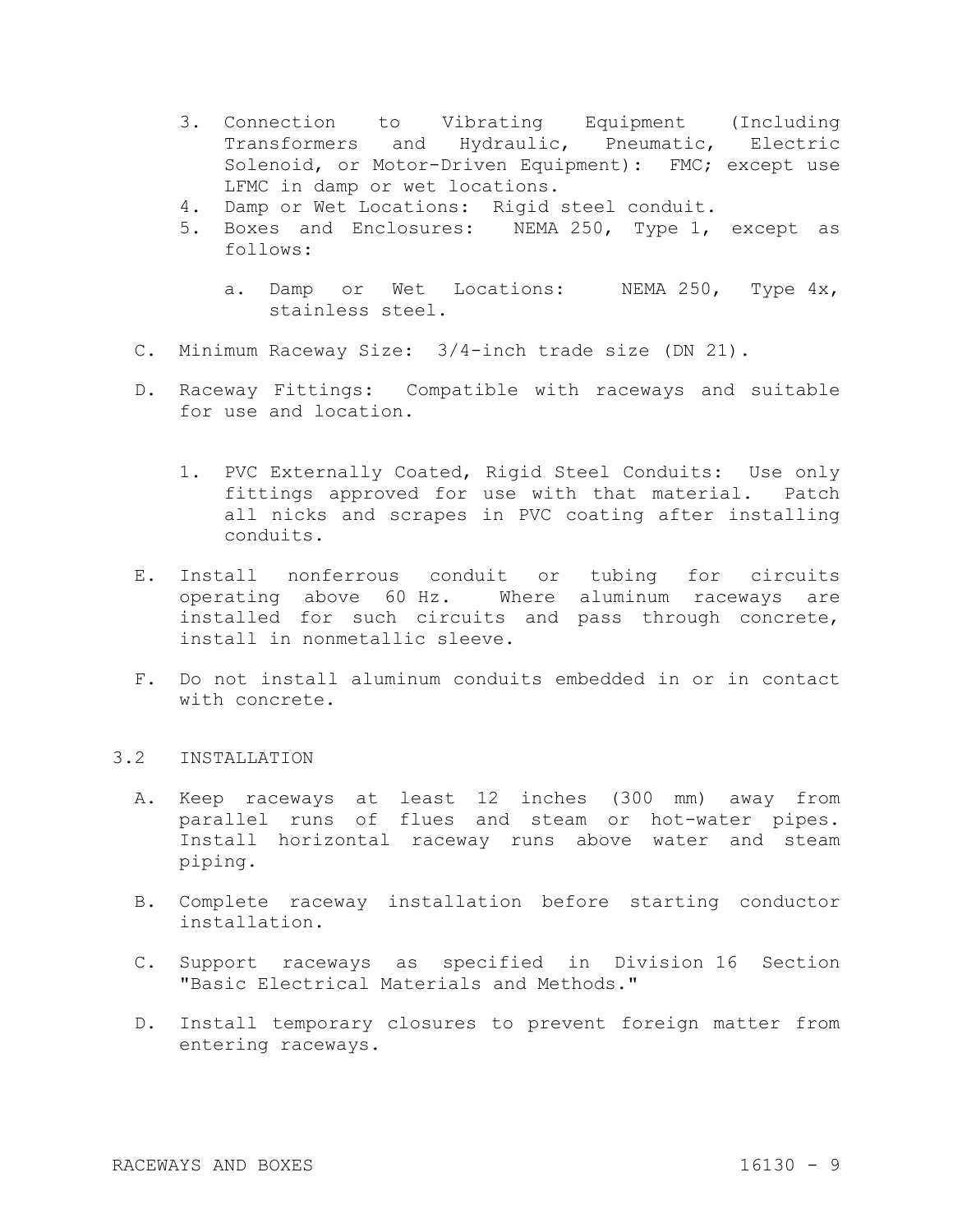- E. Protect stub-ups from damage where conduits rise through floor slabs. Arrange so curved portions of bends are not visible above the finished slab.
- F. Make bends and offsets so ID is not reduced. Keep legs of bends in the same plane and keep straight legs of offsets parallel, unless otherwise indicated.
- G. Conceal conduit and EMT within finished walls, ceilings, and floors, unless otherwise indicated.
	- 1. Install concealed raceways with a minimum of bends in the shortest practical distance, considering type of building construction and obstructions, unless otherwise indicated.
- H. Raceways Embedded in Slabs: Install in middle 1/3 of slab thickness where practical and leave at least 2 inches (50 mm) of concrete cover.
	- 1. Secure raceways to reinforcing rods to prevent sagging or shifting during concrete placement.
	- 2. Space raceways laterally to prevent voids in concrete.
	- 3. Run conduit larger than 1-inch trade size (DN 27) parallel or at right angles to main reinforcement. Where at right angles to reinforcement, place conduit close to slab support.
	- 4. Change from nonmetallic tubing to Schedule 40 nonmetallic conduit, rigid steel conduit, or EMT before rising above the floor.
- I. Install exposed raceways parallel or at right angles to nearby surfaces or structural members and follow surface contours as much as possible.
	- 1. Run parallel or banked raceways together on common supports.
	- 2. Make parallel bends in parallel or banked runs. Use factory elbows only where elbows can be installed parallel; otherwise, provide field bends for parallel raceways.
- J. Join raceways with fittings designed and approved for that purpose and make joints tight.
	- 1. Use insulating bushings to protect conductors.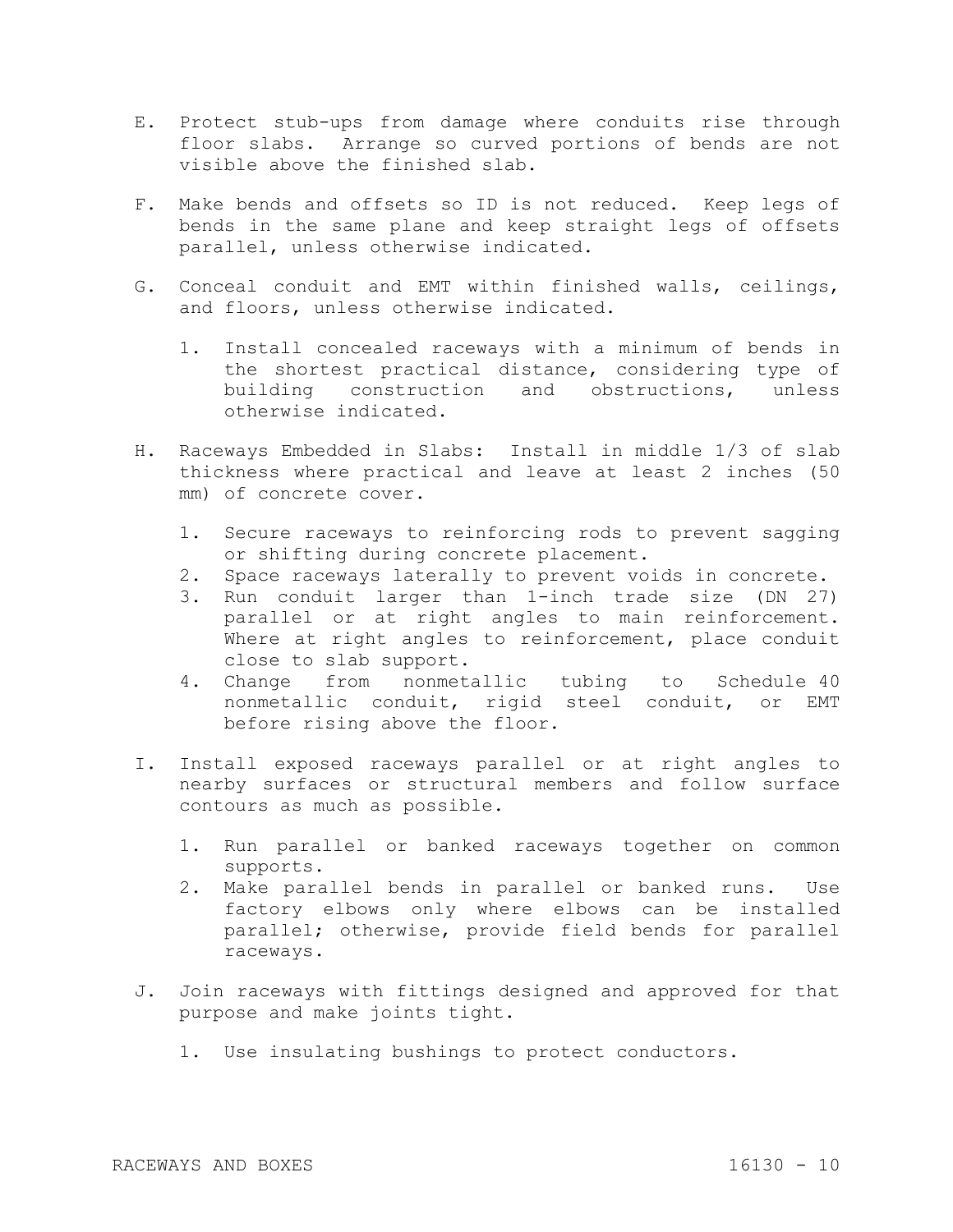- K. Tighten set screws of threadless fittings with suitable tools.
- L. Terminations:
	- 1. Where raceways are terminated with locknuts and bushings, align raceways to enter squarely and install locknuts with dished part against box. Use two locknuts, one inside and one outside box.
	- 2. Where raceways are terminated with threaded hubs, screw raceways or fittings tightly into hub so end bears against wire protection shoulder. Where chase nipples are used, align raceways so coupling is square to box; tighten chase nipple so no threads are exposed.
- M. Install pull wires in empty raceways. Use polypropylene or monofilament plastic line with not less than 200-lb (90-kg) tensile strength. Leave at least 12 inches (300 mm) of slack at each end of pull wire.
- N. Telephone and Signal System Raceways, 2-Inch Trade Size (DN 53) and Smaller: In addition to above requirements, install raceways in maximum lengths of 150 feet (45 m) and with a maximum of two 90-degree bends or equivalent. Separate lengths with pull or junction boxes where necessary to comply with these requirements.
- O. Install raceway sealing fittings at suitable, approved, and accessible locations and fill them with UL-listed sealing compound. For concealed raceways, install each fitting in a flush steel box with a blank cover plate having a finish similar to that of adjacent plates or surfaces. Install raceway sealing fittings at the following points:
	- 1. Where conduits pass from warm to cold locations, such as boundaries of refrigerated spaces.
	- 2. Where otherwise required by NFPA 70.
- P. Stub-up Connections: Extend conduits through concrete floor for connection to freestanding equipment. Install with an adjustable top or coupling threaded inside for plugs set flush with finished floor. Extend conductors to equipment with rigid steel conduit; FMC may be used 6 inches (150 mm) above the floor. Install screwdriveroperated, threaded plugs flush with floor for future equipment connections.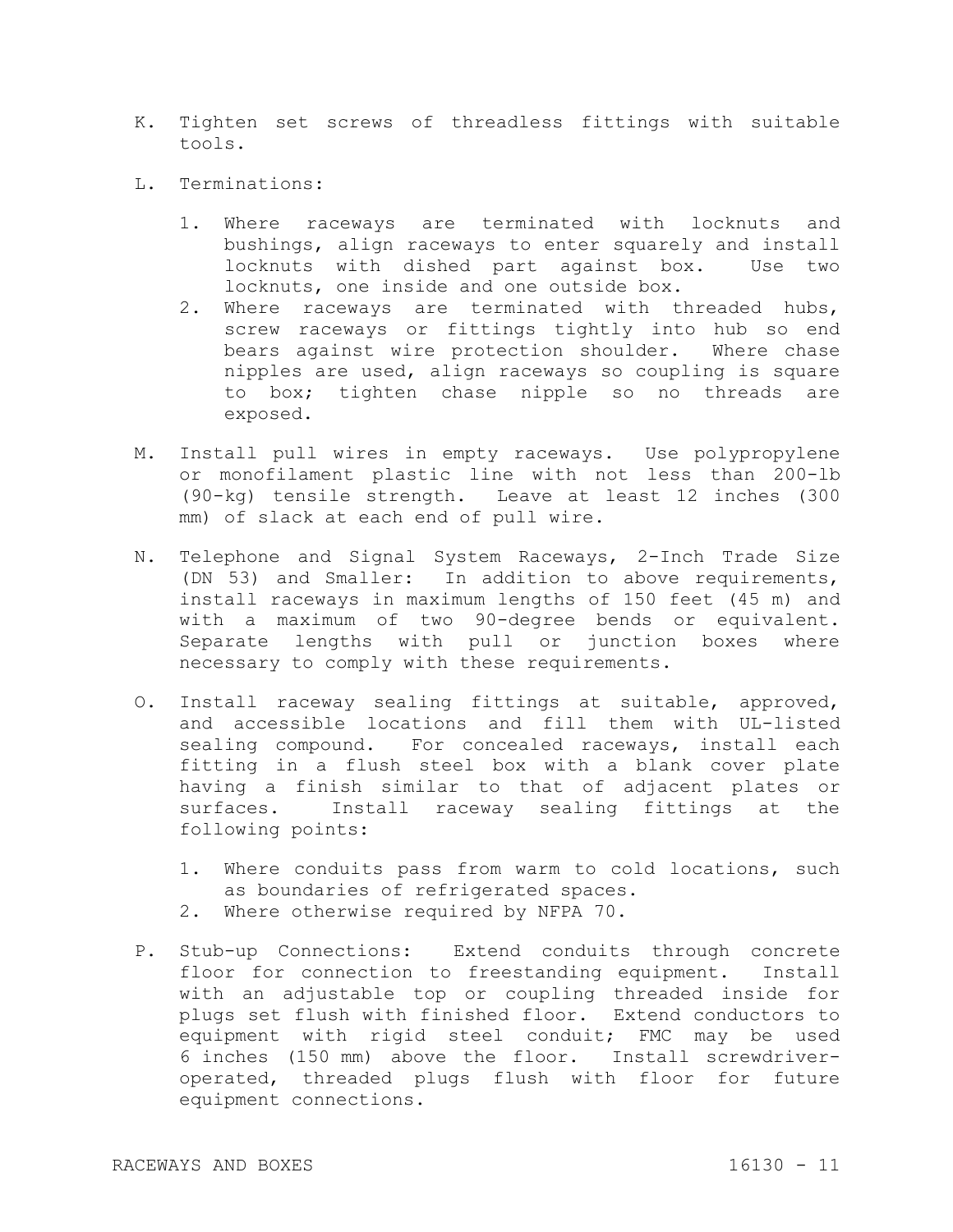- Q. Flexible Connections: Use maximum of 72 inches (1830 mm) of flexible conduit for recessed and semirecessed lighting fixtures; for equipment subject to vibration, noise transmission, or movement; and for all motors. Use LFMC in damp or wet locations. Install separate ground conductor across flexible connections.
- R. Surface Raceways: Install a separate, green, ground conductor in raceways from junction box supplying raceways to receptacle or fixture ground terminals.
- S. Set floor boxes level and flush with finished floor surface.
- T. Set floor boxes level. Trim after installation to fit flush with finished floor surface.
- U. Install hinged-cover enclosures and cabinets plumb. Support at each corner.

## 3.3 PROTECTION

- A. Provide final protection and maintain conditions that ensure coatings, finishes, and cabinets are without damage or deterioration at time of Substantial Completion.
	- 1. Repair damage to galvanized finishes with zinc-rich paint recommended by manufacturer.
	- 2. Repair damage to PVC or paint finishes with matching touchup coating recommended by manufacturer.

# 3.4 CLEANING

A. After completing installation of exposed, factory-finished raceways and boxes, inspect exposed finishes and repair damaged finishes.

END OF SECTION 16130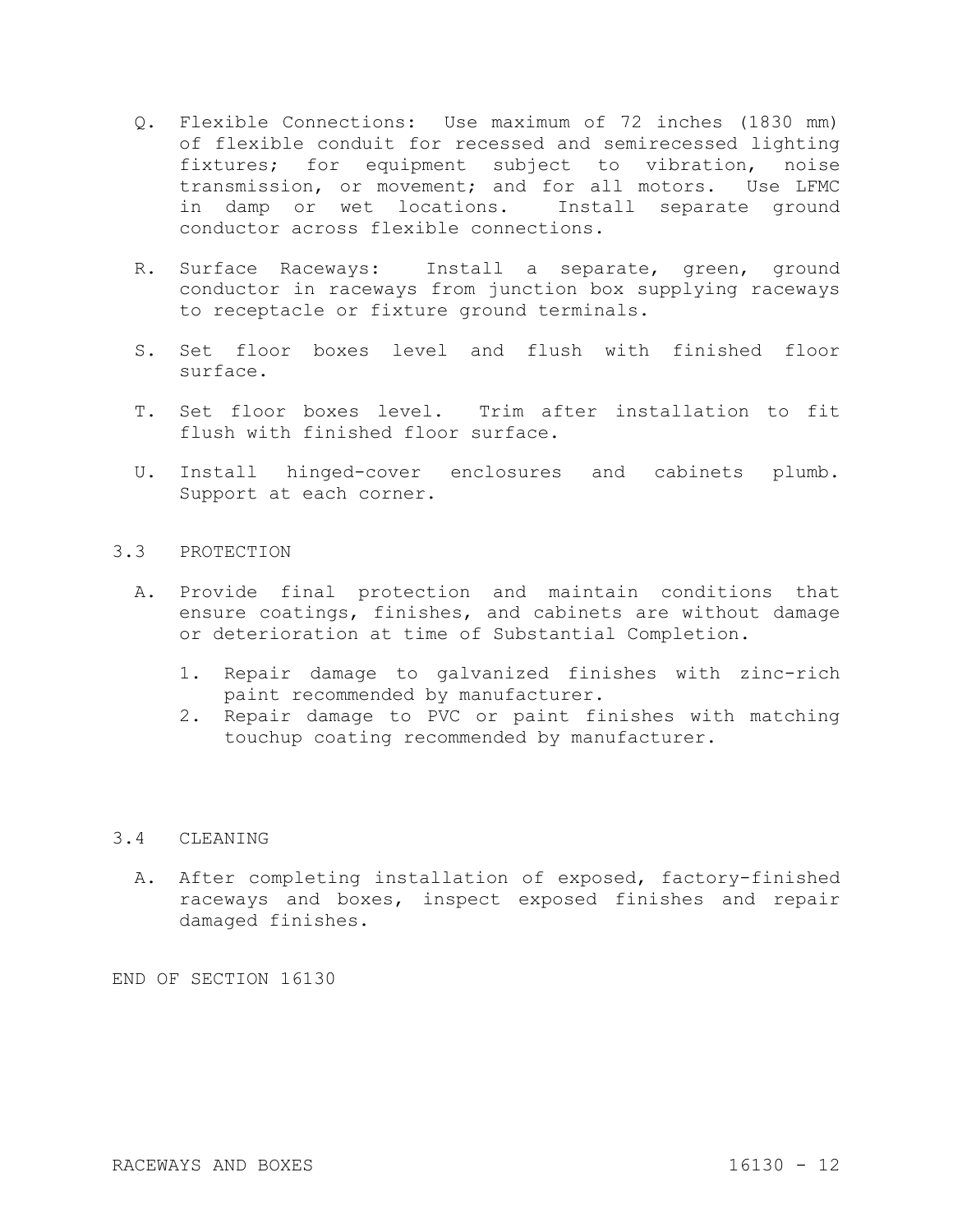SECTION 260923 - LIGHTING CONTROL DEVICES

PART 1 - GENERAL

- 1.1 RELATED DOCUMENTS
	- A. Drawings and general provisions of the Contract, including General and Supplementary Conditions and Division 1 Specification Sections, apply to this Section.

#### 1.2 SUMMARY

- A. This Section includes the following lighting control devices:
	- 1. Time switches.
	- 2. Multipole contactors.
- B. Related Sections include the following:
	- 1. Division 13 Section "Lighting Controls" for lowvoltage, manual and programmable lighting control systems.
	- 2. Division 16 Section "Wiring Devices" for wall-box dimmers and manual light switches.

# 1.3 DEFINITIONS

- A. LED: Light-emitting diode.
- B. PIR: Passive infrared.

## 1.4 SUBMITTALS

- A. Product Data: For each type of product indicated.
- B. Shop Drawings: Show installation details for occupancy and light-level sensors.
	- 1. Lighting plan showing location, orientation, and coverage area of each sensor.
	- 2. Interconnection diagrams showing field-installed wiring.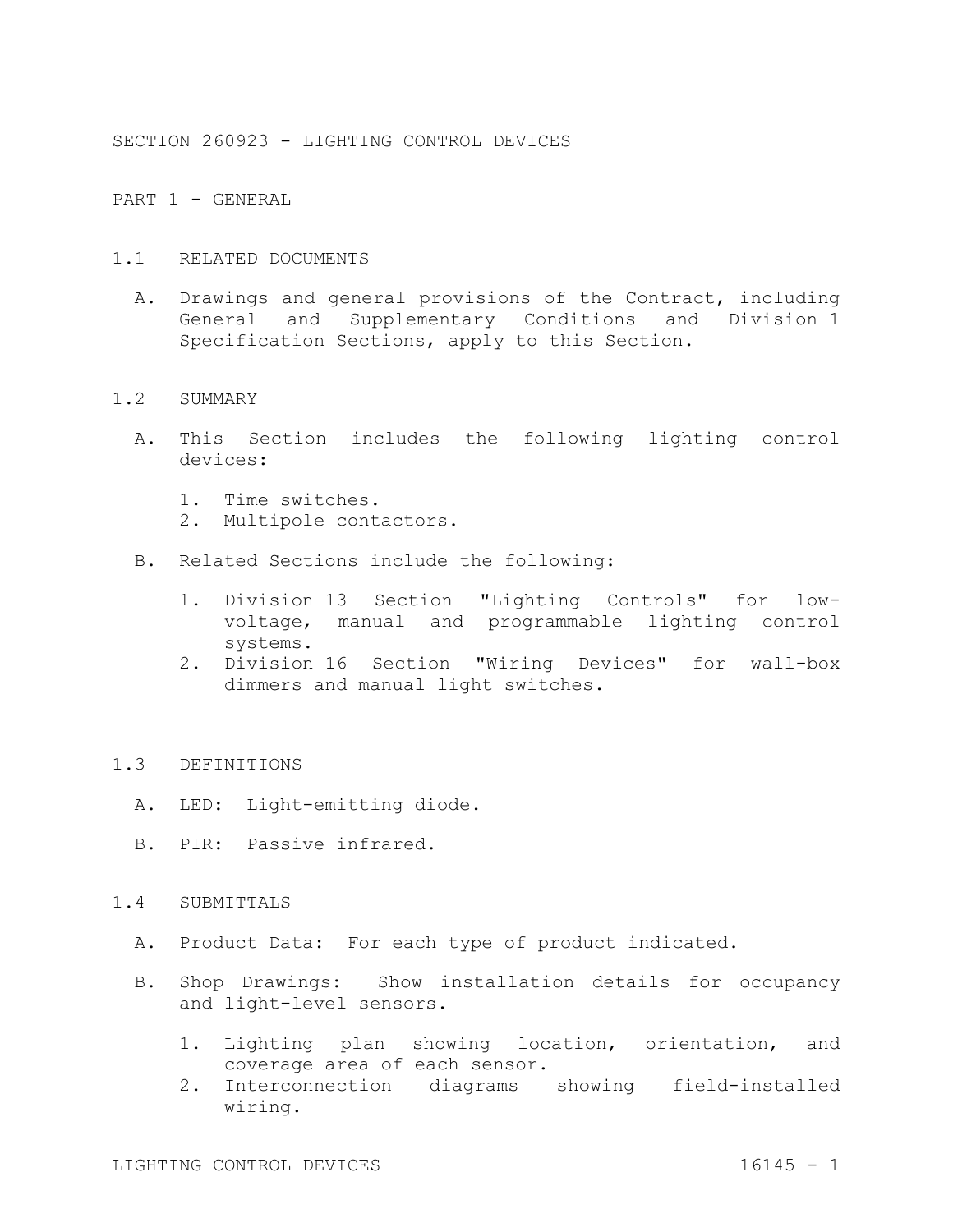- C. Field quality-control test reports.
- D. Operation and Maintenance Data: For each type of product to include in emergency, operation, and maintenance manuals.

# 1.5 QUALITY ASSURANCE

- A. Electrical Components, Devices, and Accessories: Listed and labeled as defined in NFPA 70, Article 100, by a testing agency acceptable to authorities having jurisdiction, and marked for intended use.
- 1.6 COORDINATION
	- A. Coordinate layout and installation of ceiling-mounted devices with other construction that penetrates ceilings or is supported by them, including light fixtures, HVAC equipment, fire-suppression system, and partition assemblies.
- PART 2 PRODUCTS
- 2.1 MANUFACTURERS
	- A. In other Part 2 articles where titles below introduce lists, the following requirements apply to product selection:
		- 1. Available Manufacturers: Subject to compliance with requirements, manufacturers offering products that may be incorporated into the Work include, but are not limited to, manufacturers specified.
		- 2. Manufacturers: Subject to compliance with requirements, provide products by one of the manufacturers specified.
- 2.2 GENERAL LIGHTING CONTROL DEVICE REQUIREMENTS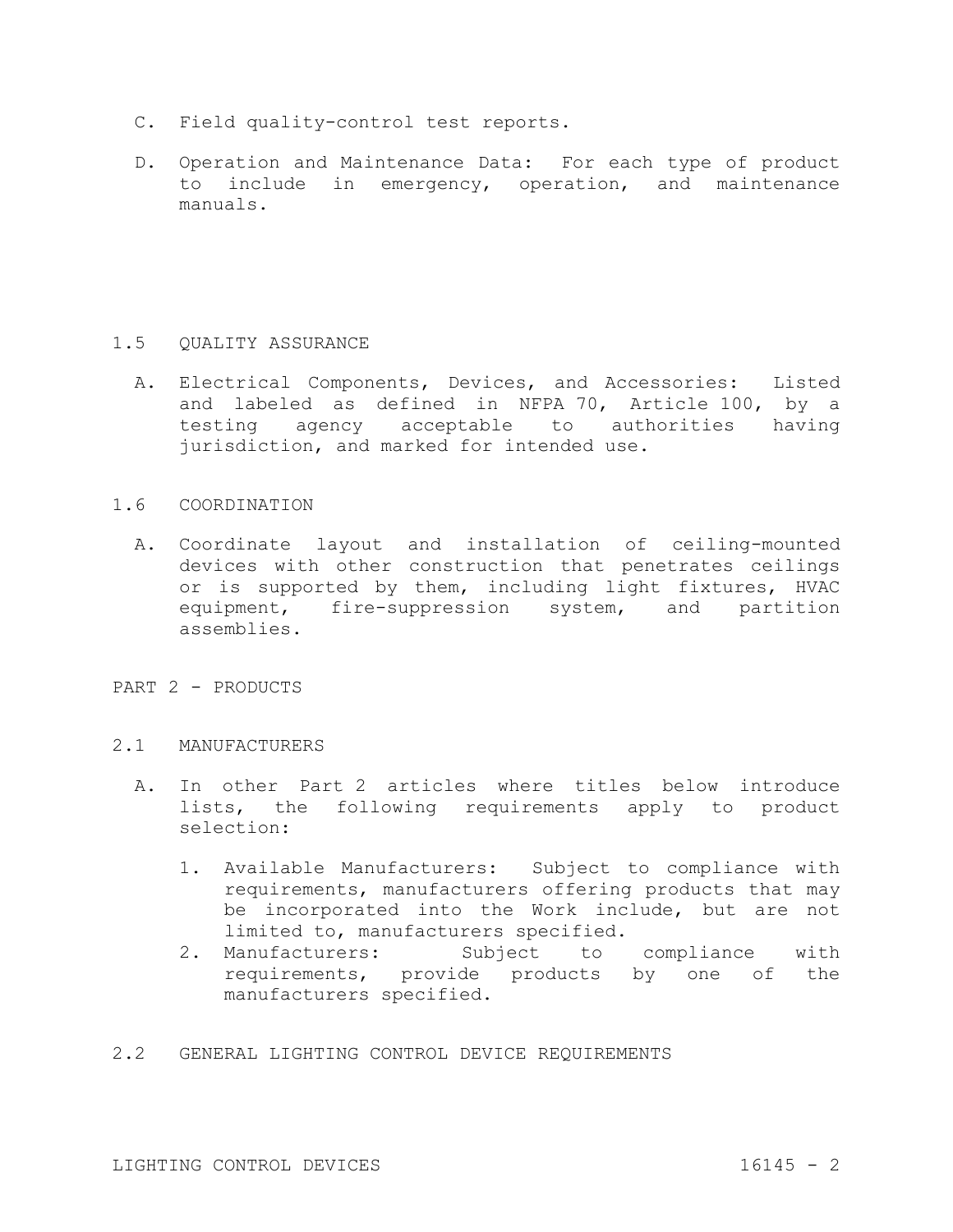- A. Line-Voltage Surge Protection: An integral part of the devices for 120- and 277-V solid-state equipment. For devices without integral line-voltage surge protection, field-mounting surge protection shall comply with IEEE C62.41 and with UL 1449.
- 2.3 TIME SWITCHES
	- A. Manufacturers:
		- 1. Area Lighting Research, Inc.
		- 2. Fisher Pierce.
		- 3. Grasslin Controls Corporation.
		- 4. Intermatic, Inc.
		- 5. Leviton Mfg. Company Inc.
		- 6. Lightolier Controls; a Genlyte Company.
		- 7. Lithonia Lighting.
		- 8. Paragon Electric Co.
		- 9. Square D.
		- 10. TORK.
		- 11. Touchplate Technologies, Inc.
		- 12. Watt Stopper (The).
		- 13. General Electric
	- B. Digital Time Switches: Electronic, solid-state programmable units with alphanumeric display complying with UL 917.
		- 1. Contact Configuration: As indicated
		- 2. Program: Single channel, 8 on-off set points on a 24 hour schedule and an annual holiday schedule that overrides the weekly operation on holidays.
		- 3. Programs:
			- a. For each channel, 8 on-off set points on a 24-hour schedule allowing different set points for each day of the week.
			- b. For each channel, 40 on-off operations per week and an annual holiday schedule that overrides the weekly operation on holidays.
			- c. For each channel, 40 on-off operations per week, plus 4 seasonal schedules that modify the basic program, and an annual holiday schedule that overrides the weekly operation on holidays.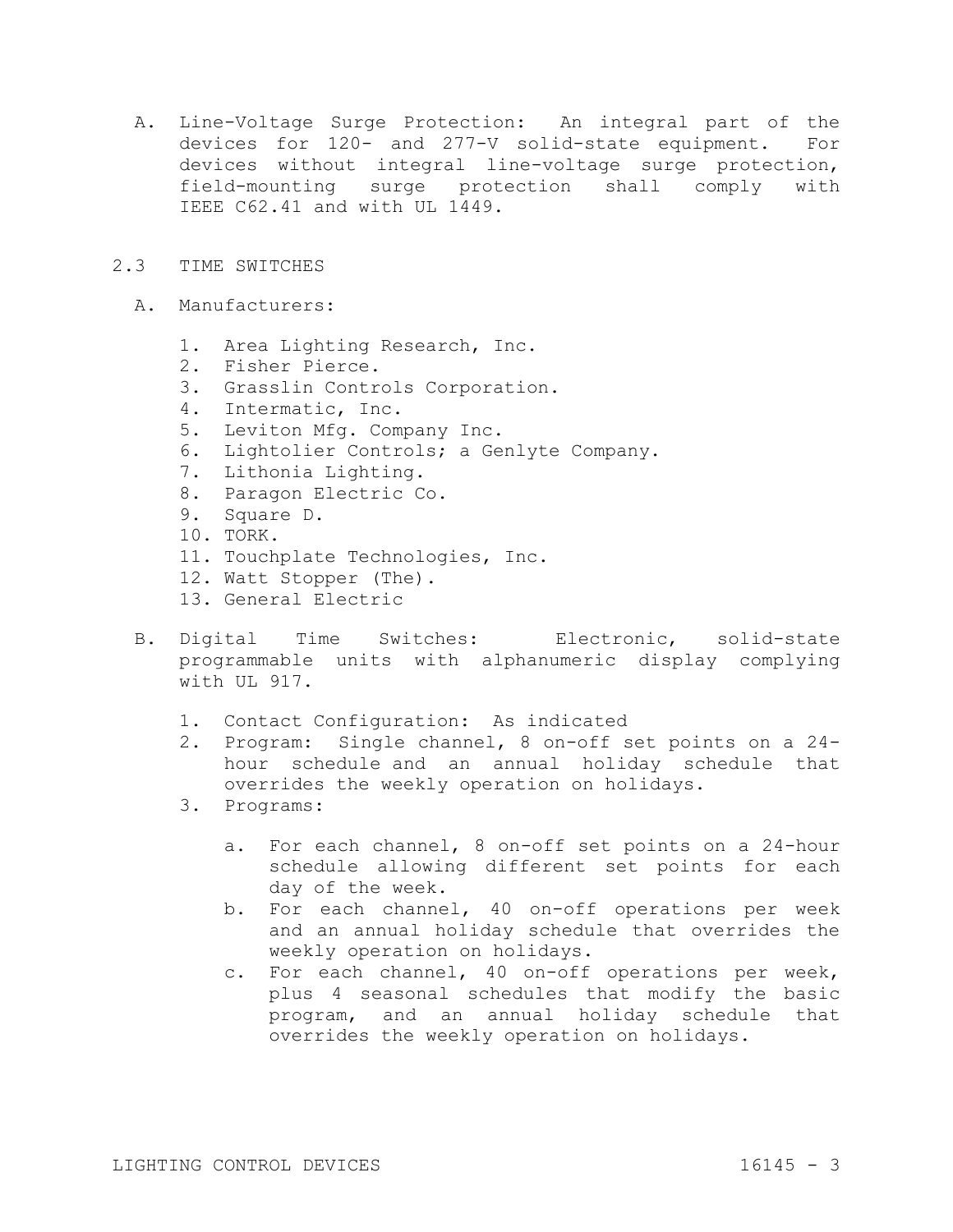- 4. Circuitry: Allow connection of a photoelectric relay as substitute for on and off function of a program **on**  selected channels.
- 5. Astronomical Time: Selected channels.
- 6. Battery Backup: For schedules and time clock.
- C. Electromechanical-Dial Time Switches: Type complying with UL 917.
	- 1. Contact Configuration: As indicated.
	- 2. Contact Rating: 30-A inductive or resistive, 240-V ac.
	- 3. Circuitry: Allow connection of a photoelectric relay as substitute for on and off function of a program.
	- 4. Astronomical time dial.
	- 5. Eight-Day Program: Uniquely programmable for each weekday and holidays.
	- 6. Skip-a-day mode.
	- 7. Wound-spring reserve carryover mechanism to keep time during power failures, minimum of 16 hours.
	- 8. General Electric

# 2.4 MULTIPOLE CONTACTORS

- A. Manufacturers:
	- 1. Allen-Bradley/Rockwell Automation.
	- 2. ASCO Power Technologies, LP; a division of Emerson Electric Co.
	- 3. Cutler-Hammer; Eaton Corporation.
	- 4. Fisher Pierce.
	- 5. GE Industrial Systems; Total Lighting Control.
	- 6. Grasslin Controls Corporation.
	- 7. Hubbell Lighting Inc.
	- 8. Lithonia Lighting.
	- 9. MicroLite Corporation.
	- 10. TORK.
	- 11. Touchplate Technologies, Inc.
	- 12. Watt Stopper (The).
	- 13. General Electric
- B. Description: Electrically operated and mechanically held, complying with NEMA ICS 2 and UL 508.
	- 1. Current Rating for Switching: Listing or rating consistent with type of load served, including tungsten filament, inductive, and high-inrush ballast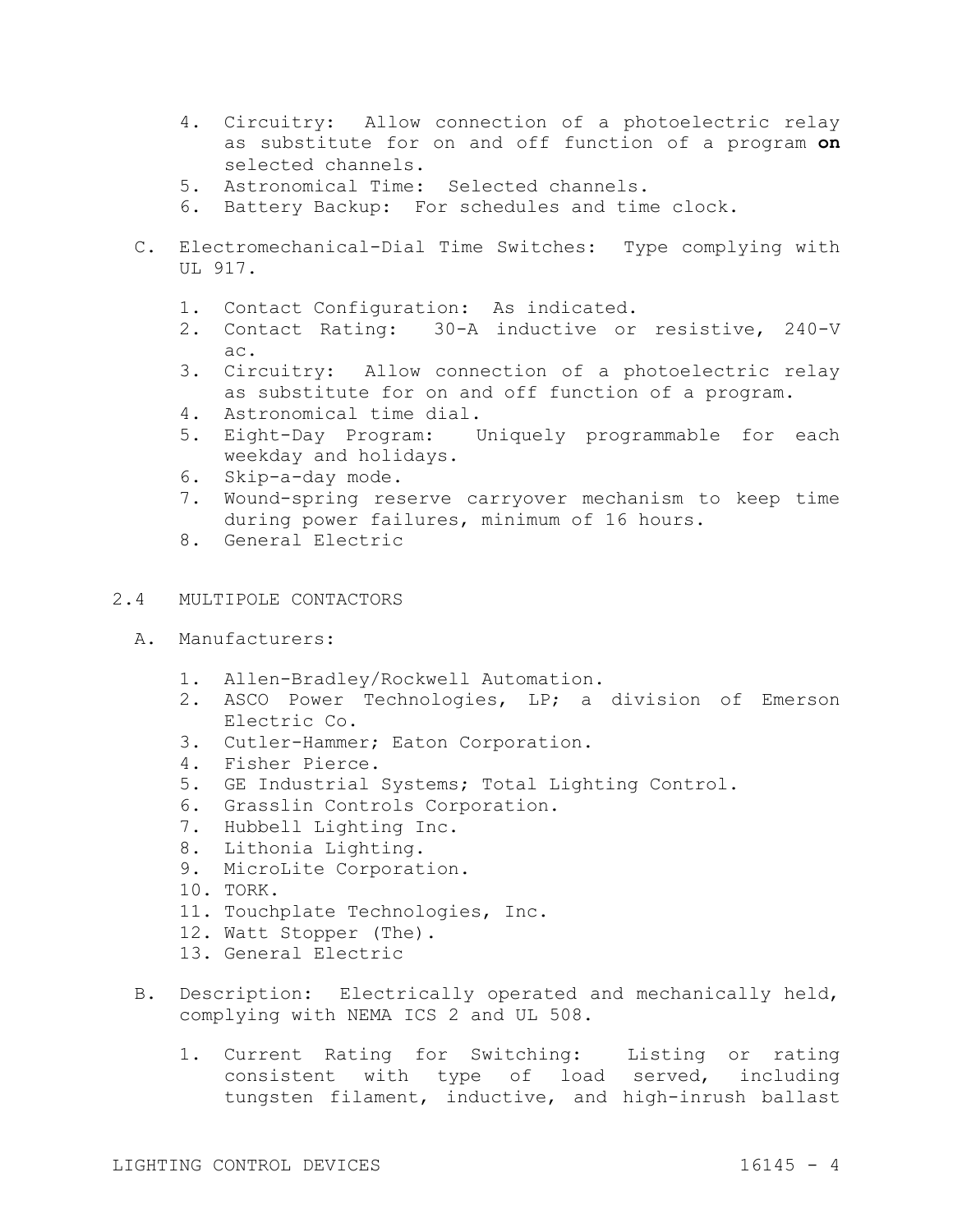(ballast with 15 percent or less total harmonic distortion of normal load current).

- 2. Control-Coil Voltage: Match control power source.
- 2.5 CONDUCTORS AND CABLES
	- A. Power Wiring to Supply Side of Remote-Control Power Sources: Not smaller than No. 12 AWG, complying with Division 16 Section "Conductors and Cables."
	- B. Class 1 Control Cable: Multiconductor cable with stranded copper conductors not smaller than No. 14 AWG, complying with Division 16 Section "Conductors and Cables."
	- C. Install unshielded, twisted-pair cable for control and signal transmission conductors, complying with Division 16 Section "Voice and Data Communication Cabling."

PART 3 - EXECUTION

#### 3.1 SENSOR INSTALLATION

A. Install and aim sensors in locations to achieve at least 90 percent coverage of areas indicated. Do not exceed coverage limits specified in manufacturer's written instructions.

#### 3.2 WIRING INSTALLATION

- A. Wiring Method: Comply with Division 16 Section "Conductors and Cables." Minimum conduit size shall be 3/4 inch.
- B. Wiring within Enclosures: Bundle, lace, and train conductors to terminal points. Separate power-limited and nonpower-limited conductors according to conductor manufacturer's written instructions.
- C. Install field-mounting transient voltage suppressors for lighting control devices in Category A locations that do not have integral line-voltage surge protection.
- D. Size conductors according to lighting control device manufacturer's written instructions, unless otherwise indicated.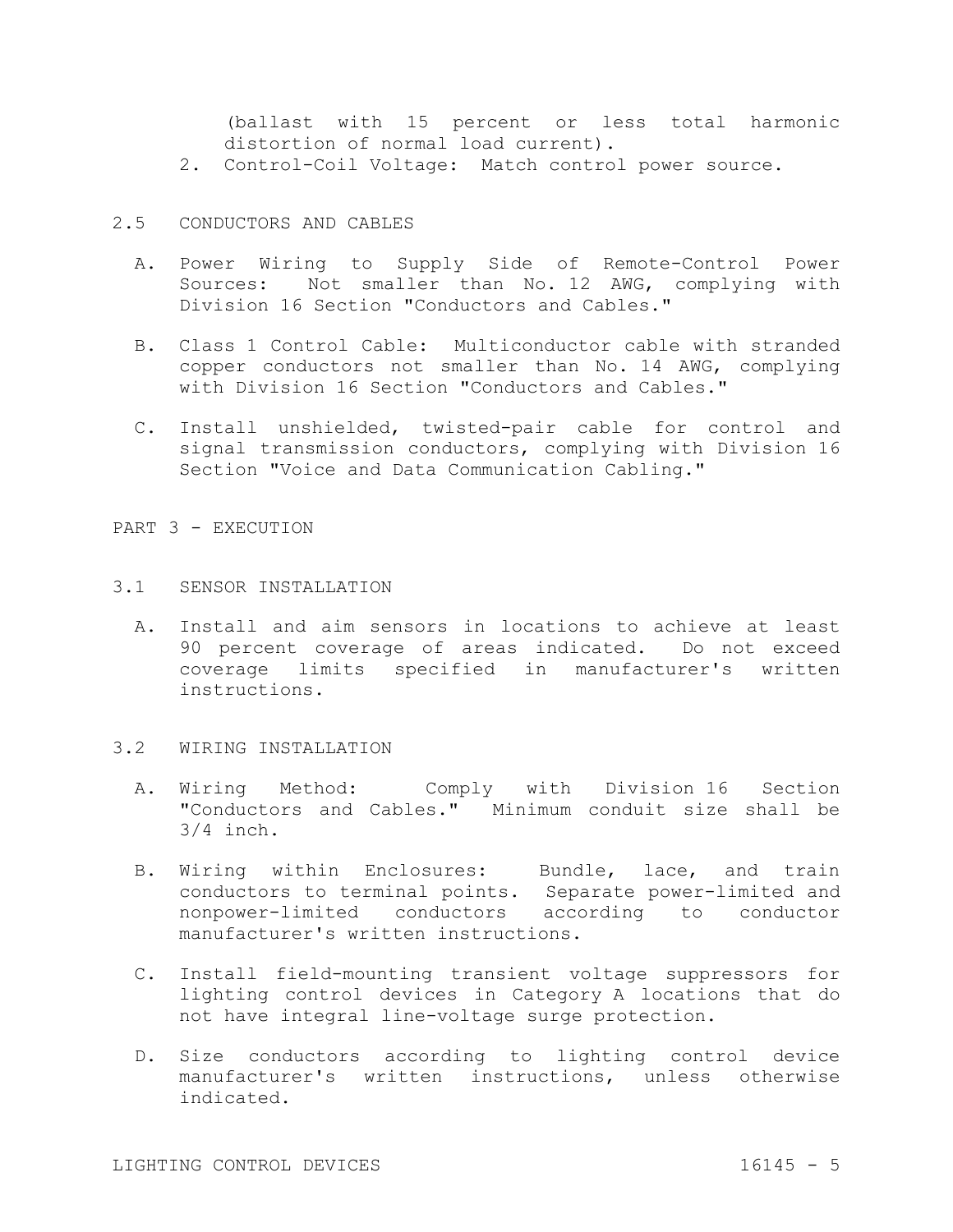- E. Splices, Taps, and Terminations: Make connections only on numbered terminal strips in junction, pull, and outlet boxes; terminal cabinets; and equipment enclosures.
- F. Tighten electrical connectors and terminals according to manufacturer's published torque-tightening values. If manufacturer's torque values are not indicated, use those specified in UL 486A and UL 486B.

## 3.3 IDENTIFICATION

- A. Identify components and power and control wiring according to Division 16 Section "Electrical Identification."
- B. Label time switches and contactors with a unique designation.
- 3.4 FIELD QUALITY CONTROL
	- A. Perform the following field tests and inspections and prepare test reports:
		- 1. After installing time switches and sensors, and after electrical circuitry has been energized, adjust and test for compliance with requirements.
		- 2. Operational Test: Verify actuation of each sensor and adjust time delays.
	- B. Remove and replace lighting control devices where test results indicate that they do not comply with specified requirements.
	- C. Additional testing and inspecting, at Contractor's expense, will be performed to determine compliance of replaced or additional work with specified requirements.

## 3.5 ADJUSTING

A. Occupancy Adjustments: When requested within 12 months of date of Substantial Completion, provide on-site assistance in adjusting sensors to suit actual occupied conditions. Provide up to two visits to site outside normal occupancy hours for this purpose.

END OF SECTION 16145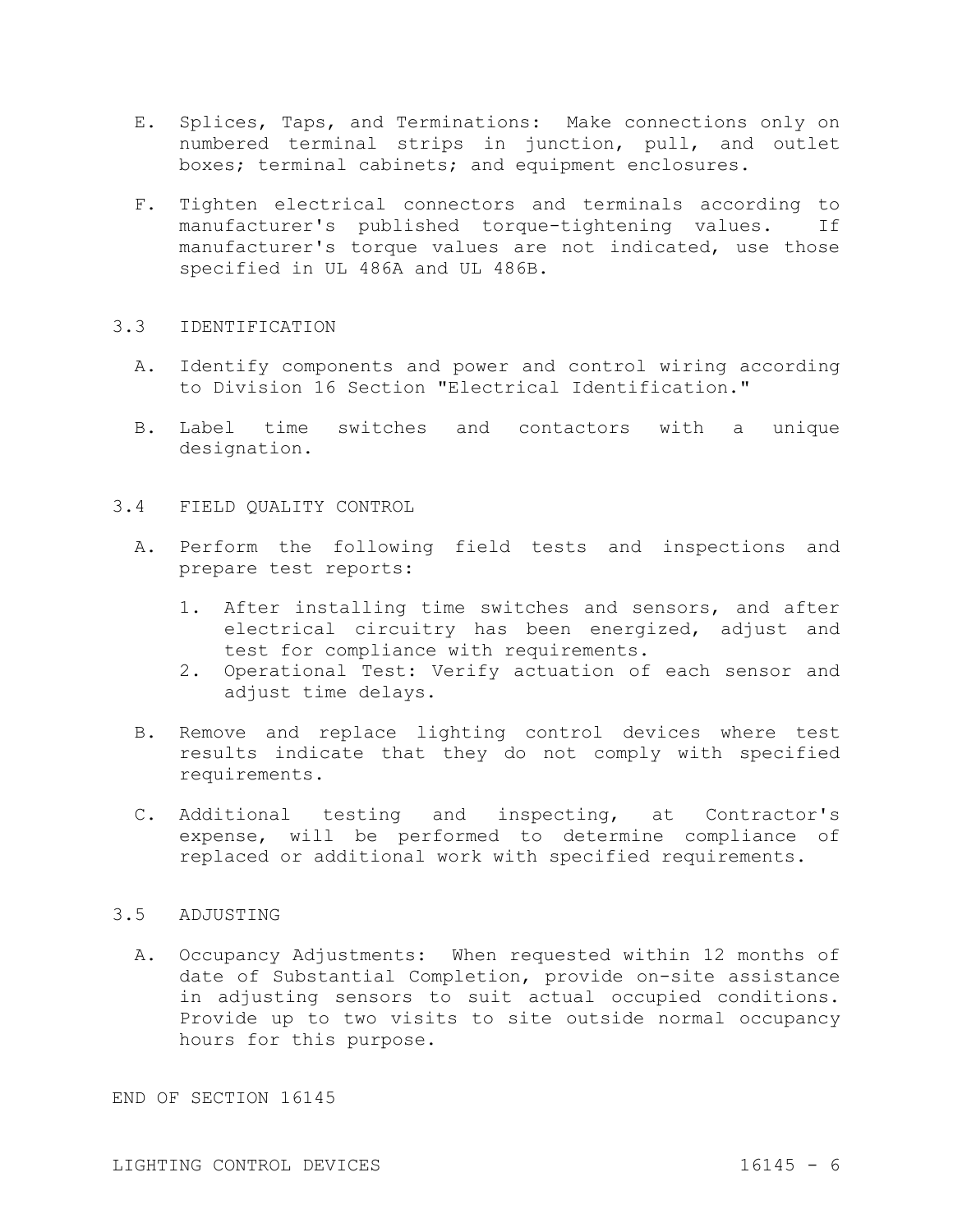SECTION 262416 - PANELBOARDS

PART 1 - GENERAL

- 1.1 RELATED DOCUMENTS
	- A. Drawings and general provisions of the Contract, including General and Supplementary Conditions and Division 1 Specification Sections, apply to this Section.

#### 1.2 SUMMARY

- A. This Section includes load centers and panelboards, overcurrent protective devices, and associated auxiliary equipment rated 600 V and less for the following types:
	- 1. Lighting and appliance branch-circuit panelboards.
	- 2. Distribution panelboards.
	- 3. Transient voltage surge suppressor panelboards.
- B. Related Sections include the following:
	- 1. Division 16 Section "Fuses."
	- 2. Division 16 Section "Seismic Controls for Electrical Work."
	- 3. Division 16 Section "Electrical Power Monitoring and Control."
- 1.3 DEFINITIONS
	- A. EMI: Electromagnetic interference.
	- B. GFCI: Ground-fault circuit interrupter.
	- C. RFI: Radio-frequency interference.
	- D. RMS: Root mean square.
	- E. SPDT: Single pole, double throw.
	- F. TVSS: Transient voltage surge suppressor.
- 1.4 SUBMITTALS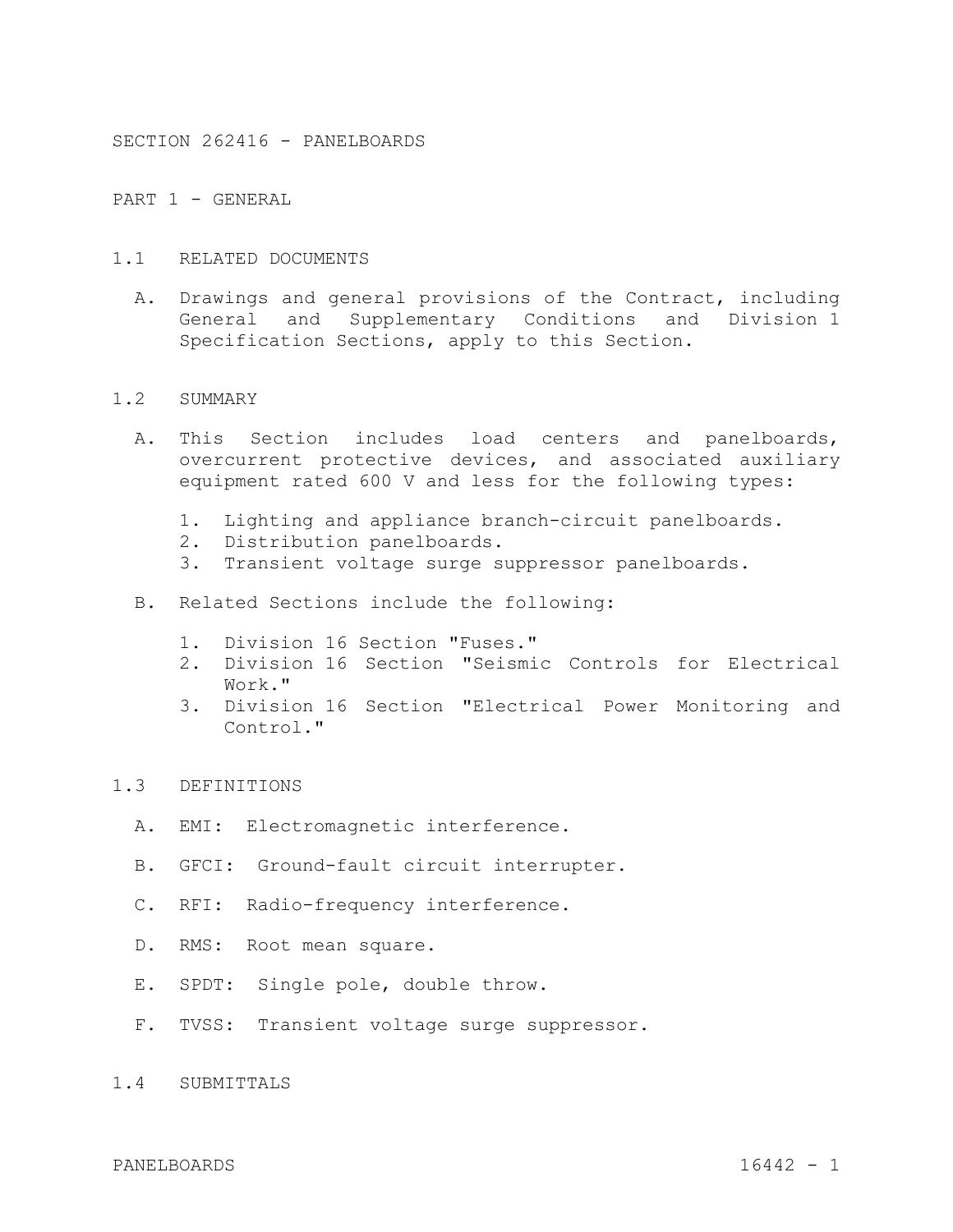- A. Product Data: For each type of panelboard, overcurrent protective device, TVSS device, accessory, and component indicated. Include dimensions and manufacturers' technical data on features, performance, electrical characteristics, ratings, and finishes.
- B. Shop Drawings: For each panelboard and related equipment.
	- 1. Dimensioned plans, elevations, sections, and details. Show tabulations of installed devices, equipment features, and ratings. Include the following:
		- a. Enclosure types and details for types other than NEMA 250, Type 1.
		- b. Bus configuration, current, and voltage ratings.
		- c. Short-circuit current rating of panelboards and overcurrent protective devices.
		- d. UL listing for series rating of installed devices.
		- e. Features, characteristics, ratings, and factory settings of individual overcurrent protective devices and auxiliary components.
	- 2. Wiring Diagrams: Diagram power, signal, and control wiring and differentiate between manufacturerinstalled and field-installed wiring.
- C. Manufacturer Seismic Qualification Certification: Submit certification that panelboards, overcurrent protective devices, accessories, and components will withstand seismic forces defined in Division 16 Section "Seismic Controls for Electrical Work." Include the following:
	- 1. Basis of Certification: Indicate whether withstand certification is based on actual test of assembled components or on calculation.
	- 2. The term "withstand" means "the unit will remain in place without separation of internal and external parts during a seismic event."
	- 3. The term "withstand" means "the unit will remain in place without separation of internal and external parts during a seismic event and the unit will be fully operational after the event."
	- 4. Dimensioned Outline Drawings of Equipment Unit: Identify center of gravity and locate and describe mounting and anchorage provisions.
	- 5. Detailed description of equipment anchorage devices on which the certification is based and their installation requirements.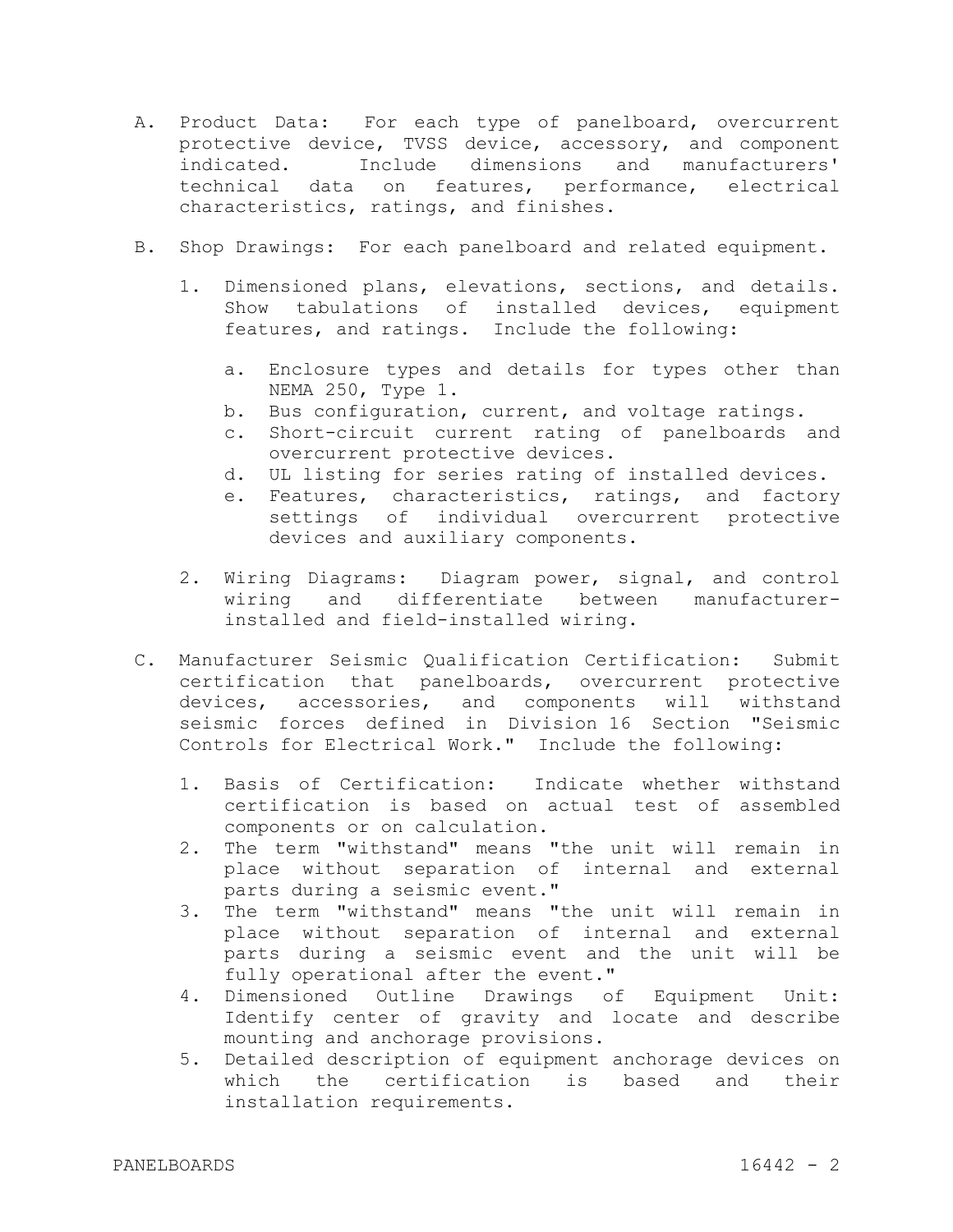- D. Qualification Data: Submit data for testing agencies indicating that they comply with qualifications specified in "Quality Assurance" Article.
- E. Field Test Reports: Submit written test reports and include the following:
	- 1. Test procedures used.
	- 2. Test results that comply with requirements.
	- 3. Results of failed tests and corrective action taken to achieve test results that comply with requirements.
- F. Panelboard Schedules: For installation in panelboards. Submit final versions after load balancing.
- G. Maintenance Data: For panelboards and components to include in maintenance manuals specified in Division 1. In addition to requirements specified in Division 1 Section "Contract Closeout," include the following:
	- 1. Manufacturer's written instructions for testing and adjusting overcurrent protective devices.
	- 2. Time-current curves, including selectable ranges for each type of overcurrent protective device.

#### 1.5 QUALITY ASSURANCE

- A. Testing Agency Qualifications: Testing agency that is a member company of the InterNational Electrical Testing Association and that is acceptable to authorities having jurisdiction.
	- 1. Testing Agency's Field Supervisor: Person currently certified by the InterNational Electrical Testing Association or National Institute for Certification in Engineering Technologies to supervise on-site testing specified in Part 3.
- B. Electrical Components, Devices, and Accessories: Listed and labeled as defined in NFPA 70, Article 100, by a testing agency acceptable to authorities having jurisdiction, and marked for intended use.
- C. Comply with NEMA PB 1.
- D. Comply with NFPA 70.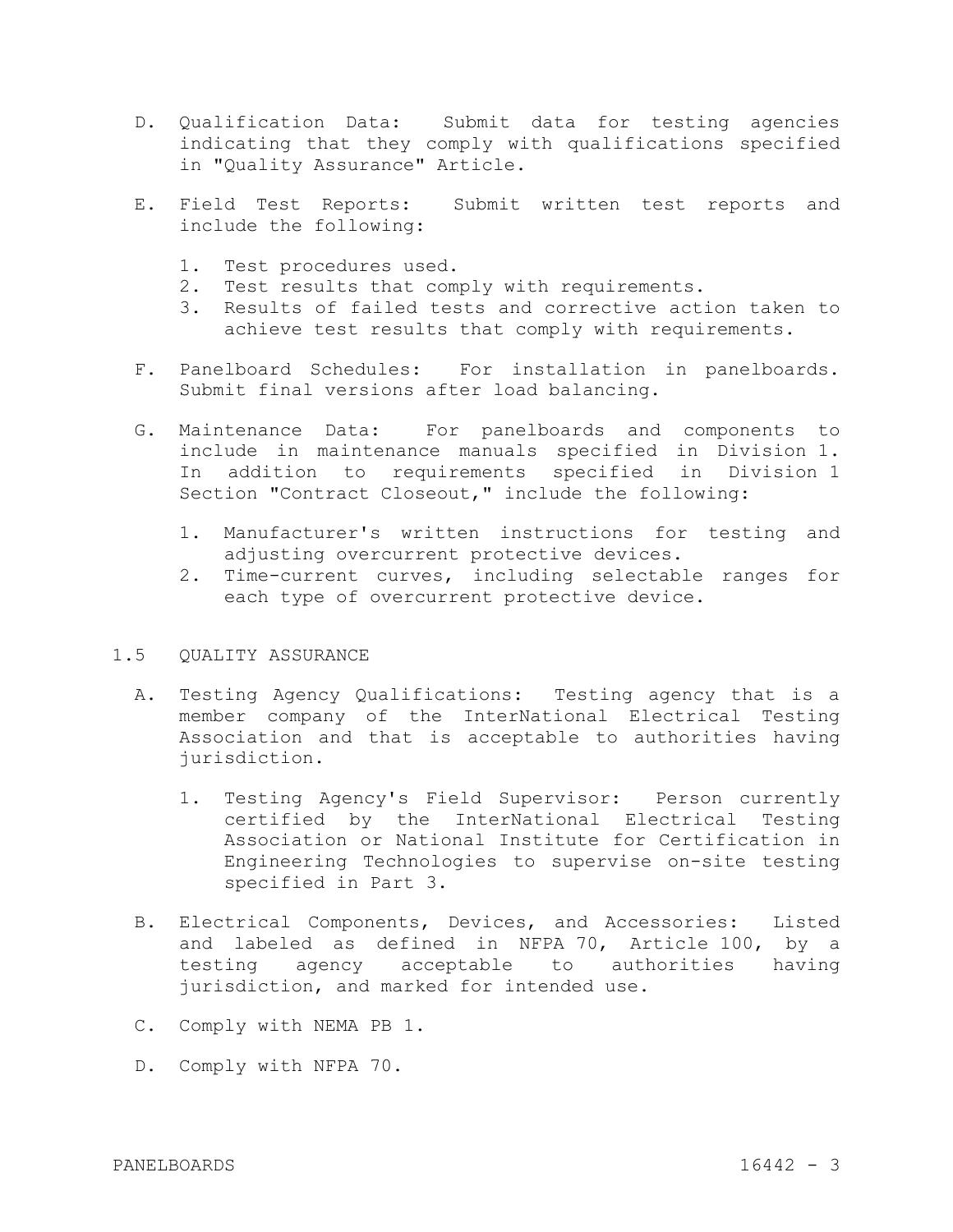#### 1.6 COORDINATION

A. Coordinate layout and installation of panelboards and components with other construction that penetrates walls or is supported by them, including electrical and other types of equipment, raceways, piping, and encumbrances to workspace clearance requirements.

#### 1.7 EXTRA MATERIALS

A. Keys: **Six** pares of each type of panelboard cabinet lock.

PART 2 - PRODUCTS

## 2.1 MANUFACTURERS

- A. Available Manufacturers: Subject to compliance with requirements, manufacturers offering products that may be incorporated into the Work include, but are not limited to, the following:
- B. Manufacturers: Subject to compliance with requirements, provide products by one of the following:
	- 1. Panelboards, Overcurrent Protective Devices, Controllers, Contactors, and Accessories:
		- a. Eaton Corp.; Cutler-Hammer Products.
		- b. General Electric Co.; Electrical Distribution & Control Div.
		- c. Siemens Energy & Automation, Inc.
		- d. Square D Co.
	- 2. TVSS Panelboards:
		- a. Current Technology, Inc.
		- b. Liebert Corporation.

# 2.2 FABRICATION AND FEATURES

- A. Enclosures: Flush- and surface**-**mounted cabinets. NEMA PB 1, Type 1, to meet environmental conditions at installed location.
	- 1. Outdoor Locations: NEMA 250, Type 3R.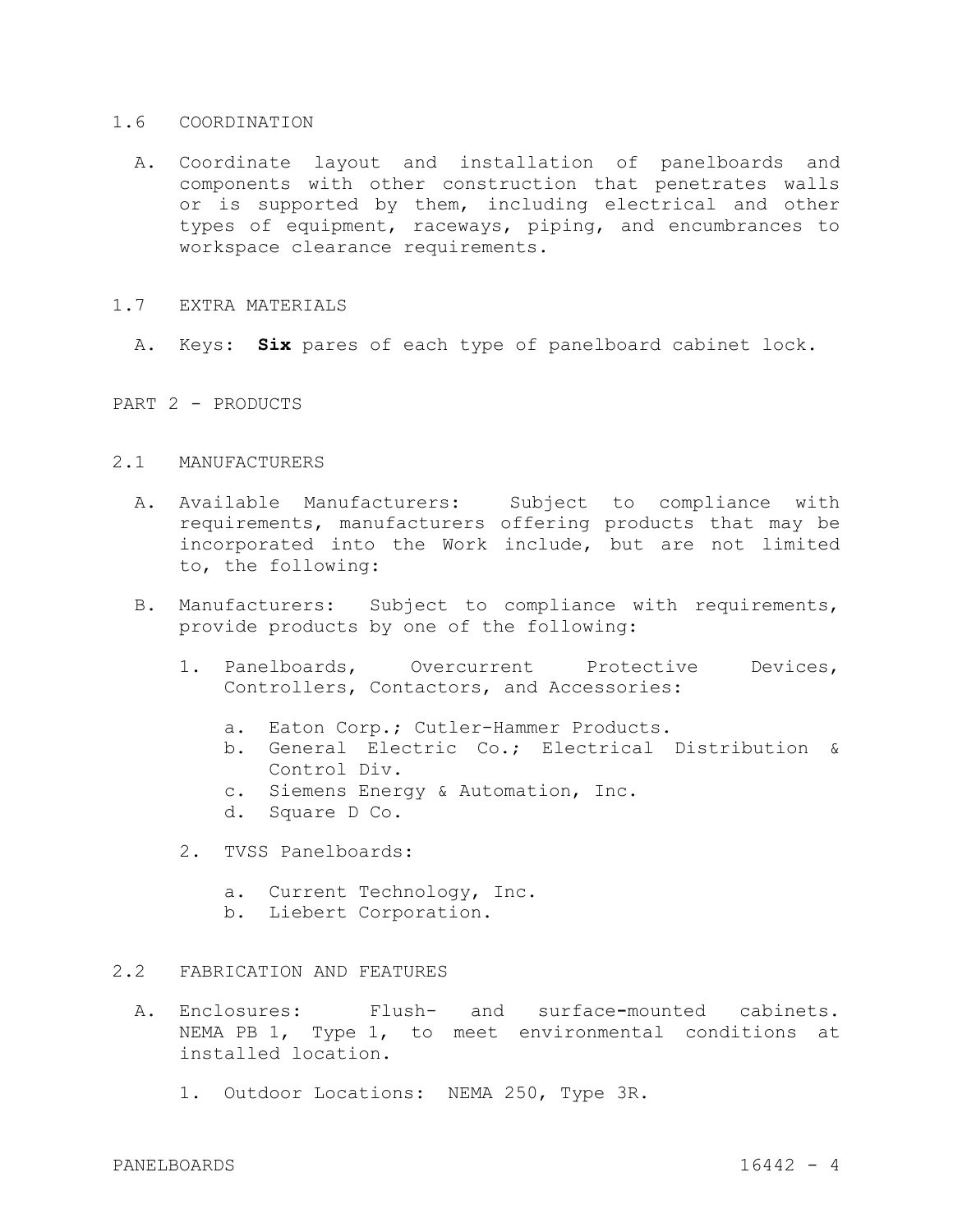- 2. Other Wet or Damp Indoor Locations: NEMA 250, Type 4.
- 3. Hazardous Areas Indicated on Drawings: NEMA 250, Type 7C.
- B. Front: Secured to box with concealed trim clamps. For surface-mounted fronts, match box dimensions; for flushmounted fronts, overlap box.
- C. Hinged Front Cover: Entire front trim hinged to box and with standard door within hinged trim cover.
- D. Finish: Manufacturer's standard enamel finish over corrosion-resistant treatment or primer coat.
- E. Directory Card: With transparent protective cover, mounted inside metal frame, inside panelboard door.
- F. Bus: Hard-drawn copper, 98 percent conductivity.
- G. Main and Neutral Lugs: Mechanical type suitable for use with conductor material.
- H. Equipment Ground Bus: Adequate for feeder and branchcircuit equipment ground conductors; bonded to box.
- I. Service Equipment Label: UL labeled for use as service equipment for panelboards with main service disconnect switches.
- J. Future Devices: Mounting brackets, bus connections, and necessary appurtenances required for future installation of devices.
- K. Isolated Equipment Ground Bus: Adequate for branchcircuit equipment ground conductors; insulated from box.
- L. Extra-Capacity Neutral Bus: Neutral bus rated 200 percent of phase bus and UL listed as suitable for nonlinear loads.
- M. Split Bus: Vertical buses divided into individual vertical sections.
- N. Skirt for Surface-Mounted Panelboards: Same gage and finish as panelboard front with flanges for attachment to panelboard, wall, and ceiling or floor.
- O. Gutter Barrier: Arrange to isolate individual panel sections.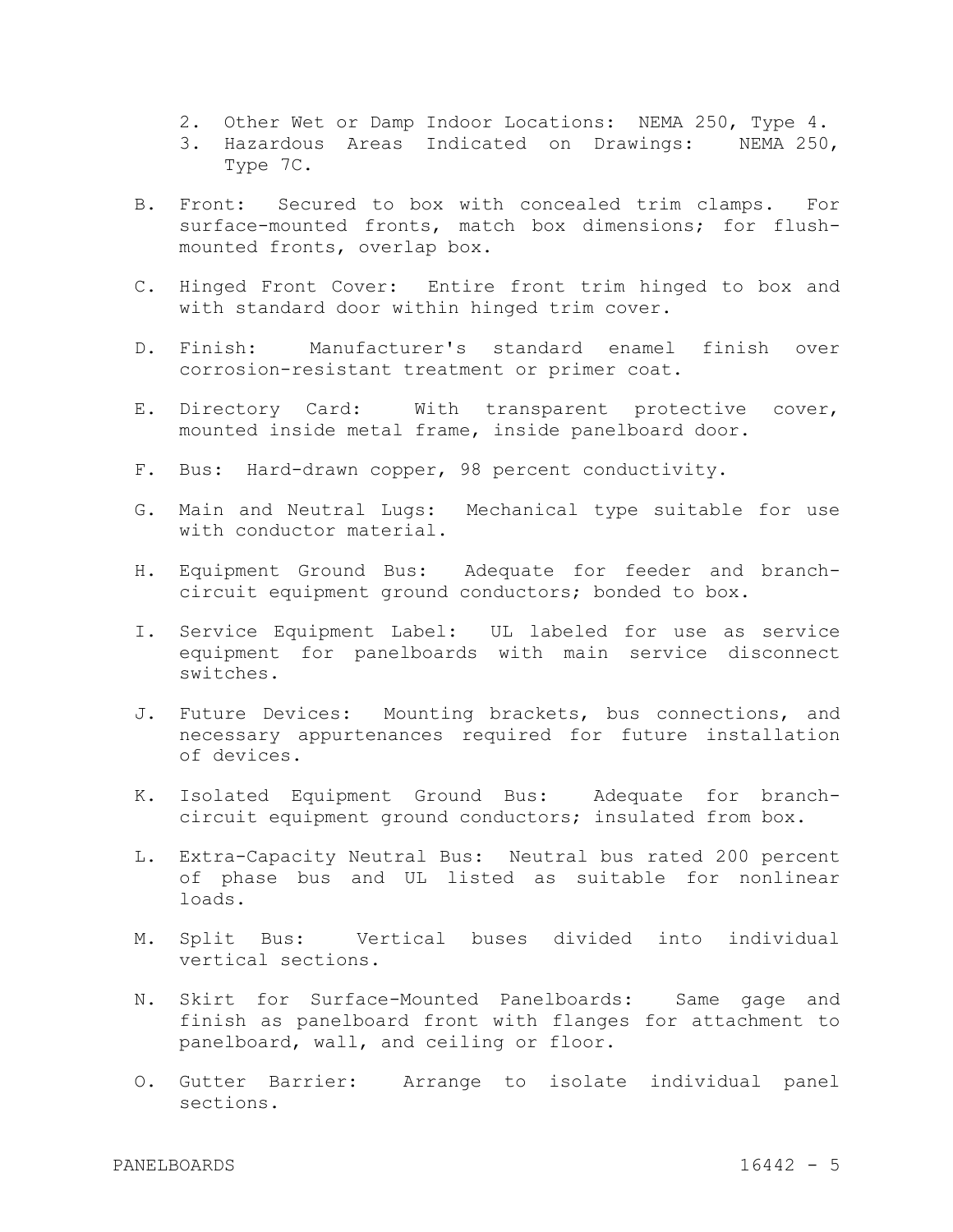- P. Column-Type Panelboards: Narrow gutter extension, with cover, to overhead junction box equipped with ground and neutral terminal buses.
- Q. Feed-through Lugs: Mechanical type suitable for use with conductor material. Locate at opposite end of bus from incoming lugs or main device.

#### 2.3 PANELBOARD SHORT-CIRCUIT RATING

- A. UL label indicating series-connected rating with integral or remote upstream devices. Include size and type of upstream device allowable, branch devices allowable, and UL series-connected short-circuit rating.
- B. Fully rated to interrupt symmetrical short-circuit current available at terminals.

#### 2.4 LOAD CENTERS

- A. Overcurrent Protective Devices: Plug-in, full-module circuit breaker.
- B. Conductor Connectors: Mechanical type for main, neutral, and ground lugs and buses.
- 2.5 LIGHTING AND APPLIANCE BRANCH-CIRCUIT PANELBOARDS
	- A. Branch Overcurrent Protective Devices: Bolt-on circuit breakers, replaceable without disturbing adjacent units.
	- B. Doors: Front mounted with concealed hinges; secured with flush latch with tumbler lock; keyed alike.

# 2.6 DISTRIBUTION PANELBOARDS

- A. Doors: Front mounted, except omit in fused-switch panelboards; secured with vault-type latch with tumbler lock; keyed alike.
- B. Main Overcurrent Protective Devices: Circuit breaker.
- C. Branch overcurrent protective devices shall be one of the following: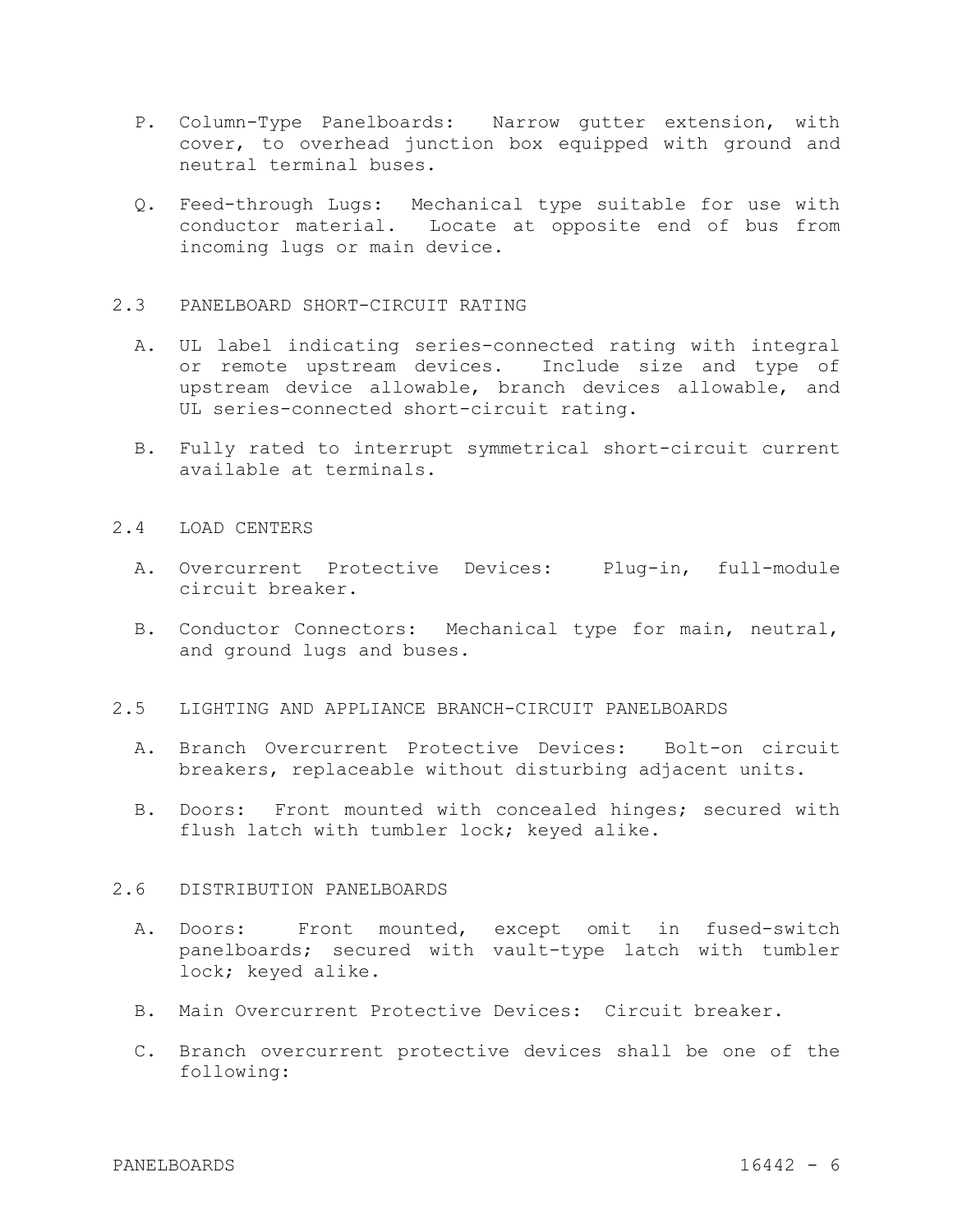- 1. For Circuit-Breaker Frame Sizes 125 A and Smaller: Bolt-on circuit breakers.
- 2. For Circuit-Breaker Frame Sizes Larger Than 125 A: Bolt-on circuit breakers; plug-in circuit breakers where individual positive-locking device requires mechanical release for removal.
- 3. Fused switches.

# 2.7 TVSS PANELBOARDS

- A. Doors: Front mounted; secured with vault-type latch with tumbler lock; keyed alike. Manufacturer's standard enamel finish over corrosion-resistant treatment or primer coat.
- B. Main Overcurrent Devices: Thermal-magnetic circuit breaker.
- C. Branch Overcurrent Protective Devices: Bolt-on circuit breakers.
- D. Bus: Copper phase and neutral buses; 200 percent capacity neutral bus.
- E. TVSS Device: IEEE C62.41, integrally mounted, plug-instyle, solid-state, parallel-connected, sine-wave tracking suppression and filtering modules.
	- 1. Minimum single-impulse current rating shall be as follows:
		- a. Line to Neutral: 100,000 A.
		- b. Line to Ground: 100,000 A.
		- c. Neutral to Ground: 50,000 A.
	- 2. Protection modes shall be as follows:
		- a. Line to neutral.
		- b. Line to ground.
		- c. Neutral to ground.
	- 3. EMI/RFI Noise Attenuation Using 50-ohm Insertion Loss Test: 55 dB at 100 kHz.
	- 4. Category C combination wave clamping voltage shall not exceed 600 V, line to neutral and line to ground on 120/208 V systems.
	- 5. UL 1449 clamping levels shall not exceed 400 V, line to neutral and line to ground on 120/208 V systems.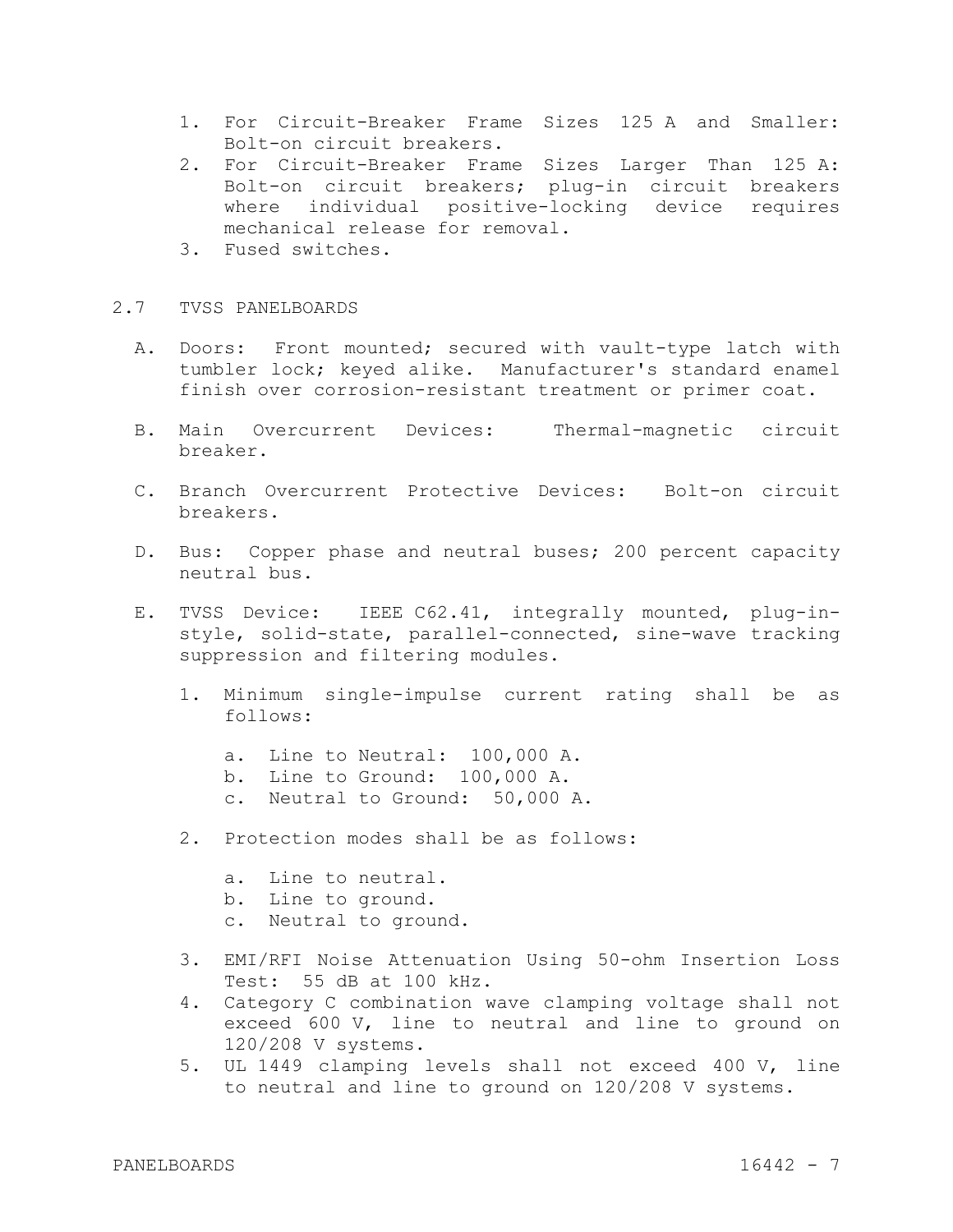- 6. Withstand Capabilities: 3000 Category C surges with less than 5 percent change in clamping voltage.
- 7. Accessories shall include the following:
	- a. Form-C contacts, one normally open and one normally closed, for remote monitoring of system operation. Contacts to reverse position on failure of any surge diversion module.
	- b. Audible alarm activated on failure of any surge diversion module.
	- c. Six-digit transient-counter set to total transient surges that deviate from the sine-wave envelope by more than 125 V.

## 2.8 OVERCURRENT PROTECTIVE DEVICES

- A. Molded-Case Circuit Breaker: NEMA AB 1, with interrupting capacity to meet available fault currents.
	- 1. Thermal-Magnetic Circuit Breakers: Inverse timecurrent element for low-level overloads, and instantaneous magnetic trip element for short circuits. Adjustable magnetic trip setting for circuit-breaker frame sizes 250 A and larger.
	- 2. Adjustable Instantaneous-Trip Circuit Breakers: Magnetic trip element with front-mounted, fieldadjustable trip setting.
	- 3. Electronic Trip Unit Circuit Breakers: RMS sensing; field-replaceable rating plug; with the following field-adjustable settings:
		- a. Instantaneous trip.
		- b. Long- and short-time pickup levels.
		- c. Long- and short-time time adjustments.
		- d. Ground-fault pickup level, time delay, and  $I^2t$ response.
	- 4. Current-Limiting Circuit Breakers: Frame sizes 400 A and smaller; let-through ratings less than NEMA FU 1, RK-5.
	- 5. Integrally Fused Circuit Breakers: Thermal-magnetic trip element with integral limiter-style fuse listed for use with circuit breaker; trip activation on fuse opening or on opening of fuse compartment door.
	- 6. GFCI Circuit Breakers: Single- and two-pole configurations with 5 mA trip sensitivity.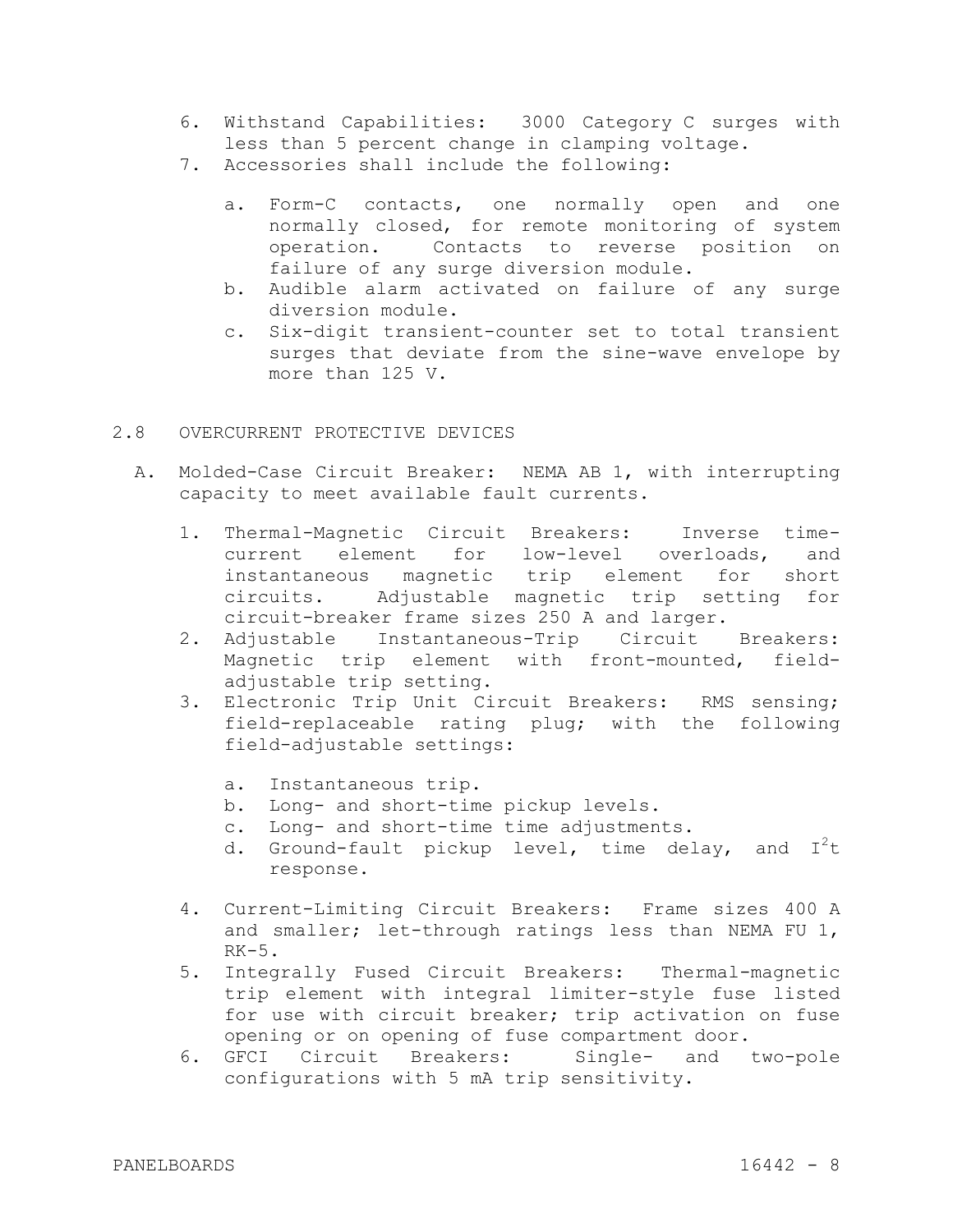- B. Molded-Case Circuit-Breaker Features and Accessories. Standard frame sizes, trip ratings, and number of poles.
	- 1. Lugs: Mechanical style, suitable for number, size, trip ratings, and material of conductors.
	- 2. Application Listing: Appropriate for application; Type SWD for switching fluorescent lighting loads; Type HACR for heating, air-conditioning, and refrigerating equipment.
	- 3. Ground-Fault Protection: Integrally mounted relay and trip unit with adjustable pickup and time-delay settings, push-to-test feature, and ground-fault indicator.
	- 4. Communication Capability: Circuit-breaker-mounted communication module with functions and features compatible with power monitoring and control system.
	- 5. Shunt Trip: 120-V trip coil energized from separate circuit, set to trip at 75 Undervoltage Trip: Set to operate at 35 to 75 percent of rated voltage without intentional time delay.
	- 6. Auxiliary Switch: Two SPDT switches with "a" and "b" contacts; "a" contacts mimic circuit-breaker contacts, "b" contacts operate in reverse of circuit-breaker contacts.
	- 7. Key Interlock Kit: Externally mounted to prohibit circuit-breaker operation; key shall be removable only when circuit breaker is in off position.
	- 8. Zone-Selective Interlocking: Integral with electronic trip unit; for interlocking ground-fault protection function.

# 2.9 ACCESSORY COMPONENTS AND FEATURES

- A. Accessory Set: Tools and miscellaneous items required for overcurrent protective device test, inspection, maintenance, and operation.
- B. Portable Test Set: To test functions of solid-state trip devices without removal from panelboard.
- C. Fungus Proofing: Permanent fungicidal treatment for panelboard interior, including overcurrent protective devices and other components.

PART 3 - EXECUTION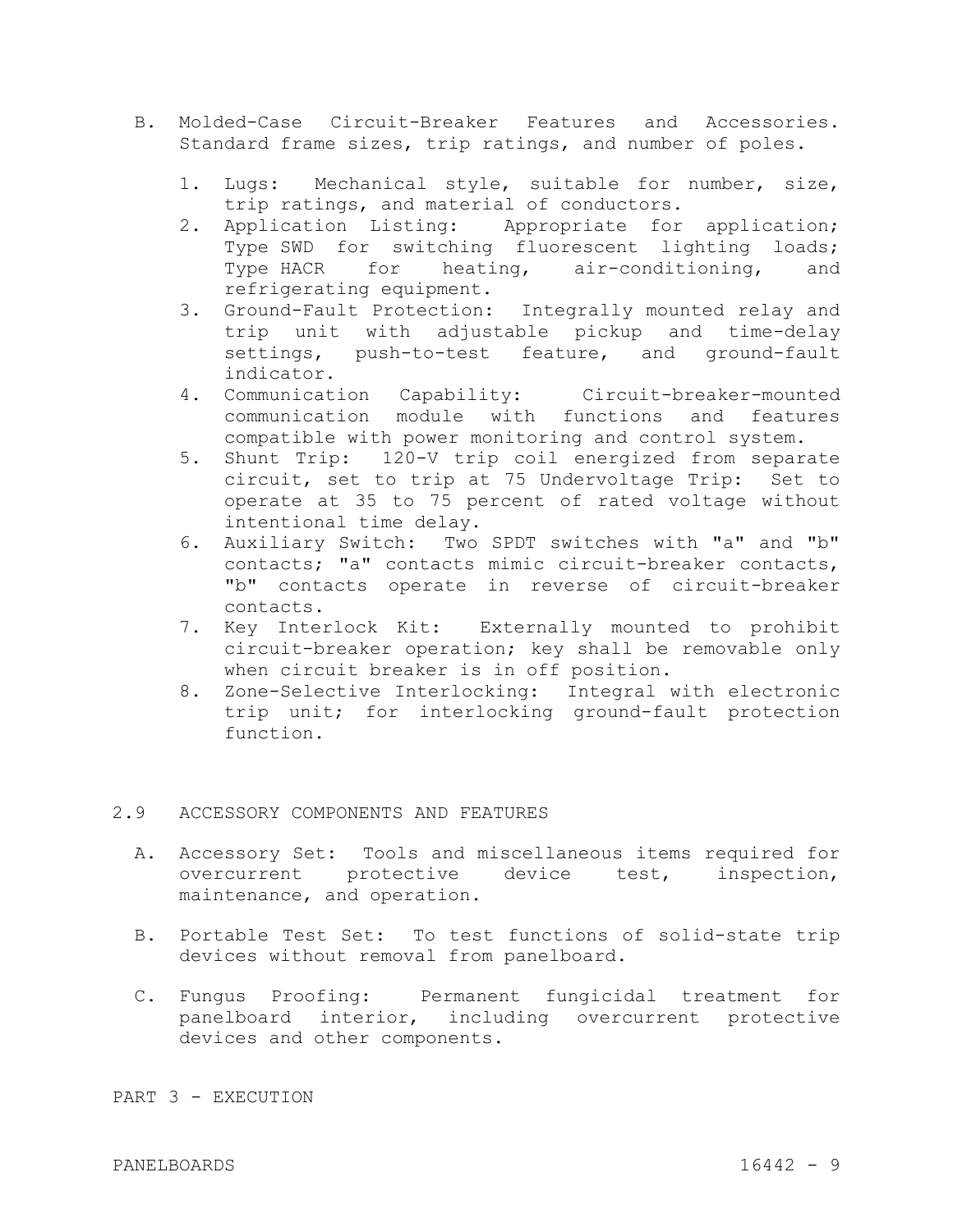#### 3.1 INSTALLATION

- A. Install panelboards and accessories according to NEMA PB 1.1.
- B. Comply with mounting and anchoring requirements specified in Division 16 Section "Seismic Controls for Electrical Work."
- C. Mounting Heights: Top of trim 74 inches (1880 mm) above finished floor, unless otherwise indicated.
- D. Mounting: Plumb and rigid without distortion of box. Mount recessed panelboards with fronts uniformly flush with wall finish.
- E. Circuit Directory: Create a directory to indicate installed circuit loads after balancing panelboard loads. Obtain approval before installing. Use a computer or typewriter to create directory; handwritten directories are not acceptable.
- F. Install filler plates in unused spaces.
- G. Provision for Future Circuits at Flush Panelboards: Stub four 1-inch (27-GRC) empty conduits from panelboard into accessible ceiling space or space designated to be ceiling space in the future. Stub four 1-inch (27-GRC) empty conduits into raised floor space or below slab not on grade.
- H. Wiring in Panelboard Gutters: Arrange conductors into groups and bundle and wrap with wire ties after completing load balancing.

## 3.2 IDENTIFICATION

- A. Identify field-installed conductors, interconnecting wiring, and components; provide warning signs as specified in Division 16 Section "Electrical Identification."
- B. Panelboard Nameplates: Label each panelboard with engraved metal or laminated-plastic nameplate mounted with corrosion-resistant screws.

# 3.3 CONNECTIONS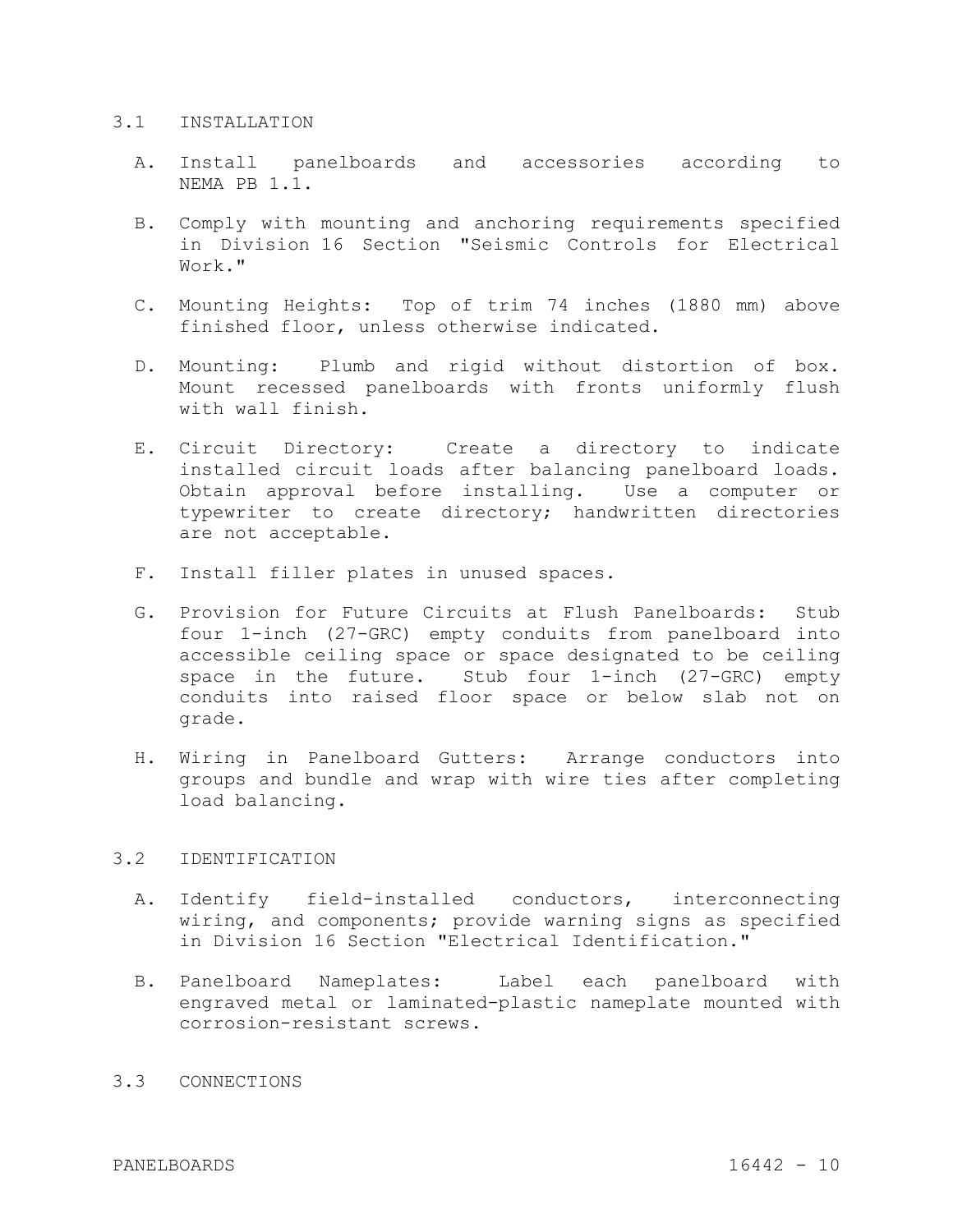- A. Install equipment grounding connections for panelboards with ground continuity to main electrical ground bus.
- B. Tighten electrical connectors and terminals according to manufacturer's published torque-tightening values. If manufacturer's torque values are not indicated, use those specified in UL 486A and UL 486B.
- 3.4 FIELD QUALITY CONTROL
	- A. Prepare for acceptance tests as follows:
		- 1. Test insulation resistance for each panelboard bus, component, connecting supply, feeder, and control circuit.
		- 2. Test continuity of each circuit.
	- B. Testing Agency: Owner will engage a qualified independent engineer to perform specified testing.
	- C. Testing: After installing panelboards and after electrical circuitry has been energized, demonstrate product capability and compliance with requirements.
		- 1. Procedures: Perform each visual and mechanical inspection and electrical test indicated in NETA ATS, Section 7.5 for switches and Section 7.6 for moldedcase circuit breakers. Certify compliance with test parameters.
		- 2. Correct malfunctioning units on-site, where possible, and retest to demonstrate compliance; otherwise, replace with new units and retest.
	- D. Balancing Loads: After Substantial Completion, but not more than 60 days after Final Acceptance, measure load balancing and make circuit changes as follows:
		- 1. Measure as directed during period of normal system loading.
		- 2. Perform load-balancing circuit changes outside normal occupancy/working schedule of the facility and at time directed. Avoid disrupting critical 24-hour services such as fax machines and on-line data-processing, computing, transmitting, and receiving equipment.
		- 3. After circuit changes, recheck loads during normal load period. Record all load readings before and after changes and submit test records.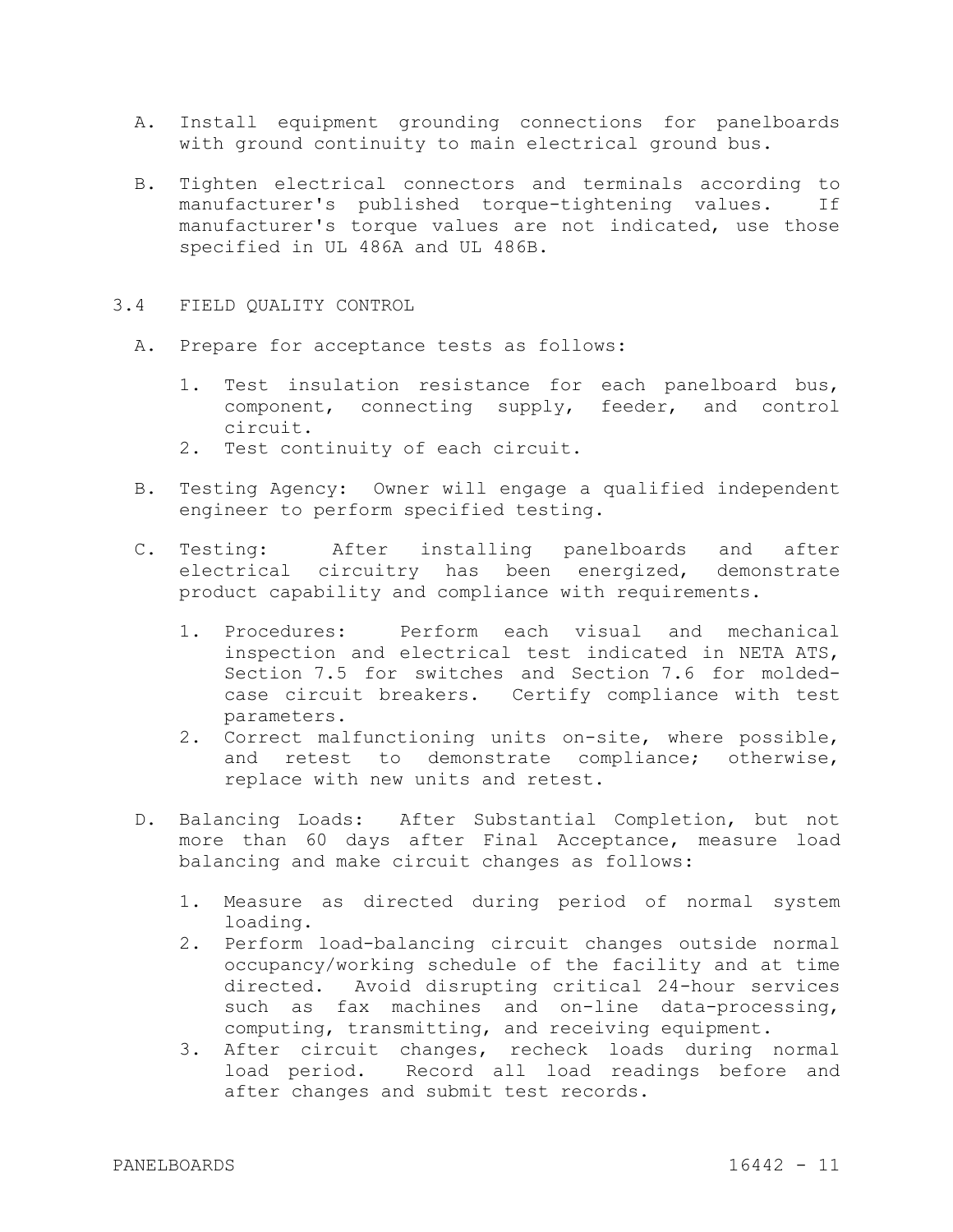- 4. Tolerance: Difference exceeding 20 percent between phase loads, within a panelboard, is not acceptable. Rebalance and recheck as necessary to meet this minimum requirement.
- E. Infrared Scanning: After Substantial Completion, but not more than 60 days after Final Acceptance, perform an infrared scan of each panelboard. Remove panel fronts so joints and connections are accessible to portable scanner.
	- 1. Follow-up Infrared Scanning: Perform an additional follow-up infrared scan of each panelboard 11 months after date of Substantial Completion.
	- 2. Instrument: Use an infrared scanning device designed to measure temperature or to detect significant deviations from normal values. Provide calibration record for device.
	- 3. Record of Infrared Scanning: Prepare a certified report that identifies panelboards checked and describes scanning results. Include notation of deficiencies detected, remedial action taken, and observations after remedial action.

# 3.5 ADJUSTING

A. Set field-adjustable switches and circuit-breaker trip ranges.

# 3.6 CLEANING

A. On completion of installation, inspect interior and exterior of panelboards. Remove paint splatters and other spots. Vacuum dirt and debris; do not use compressed air to assist in cleaning. Repair exposed surfaces to match original finish.

END OF SECTION 16442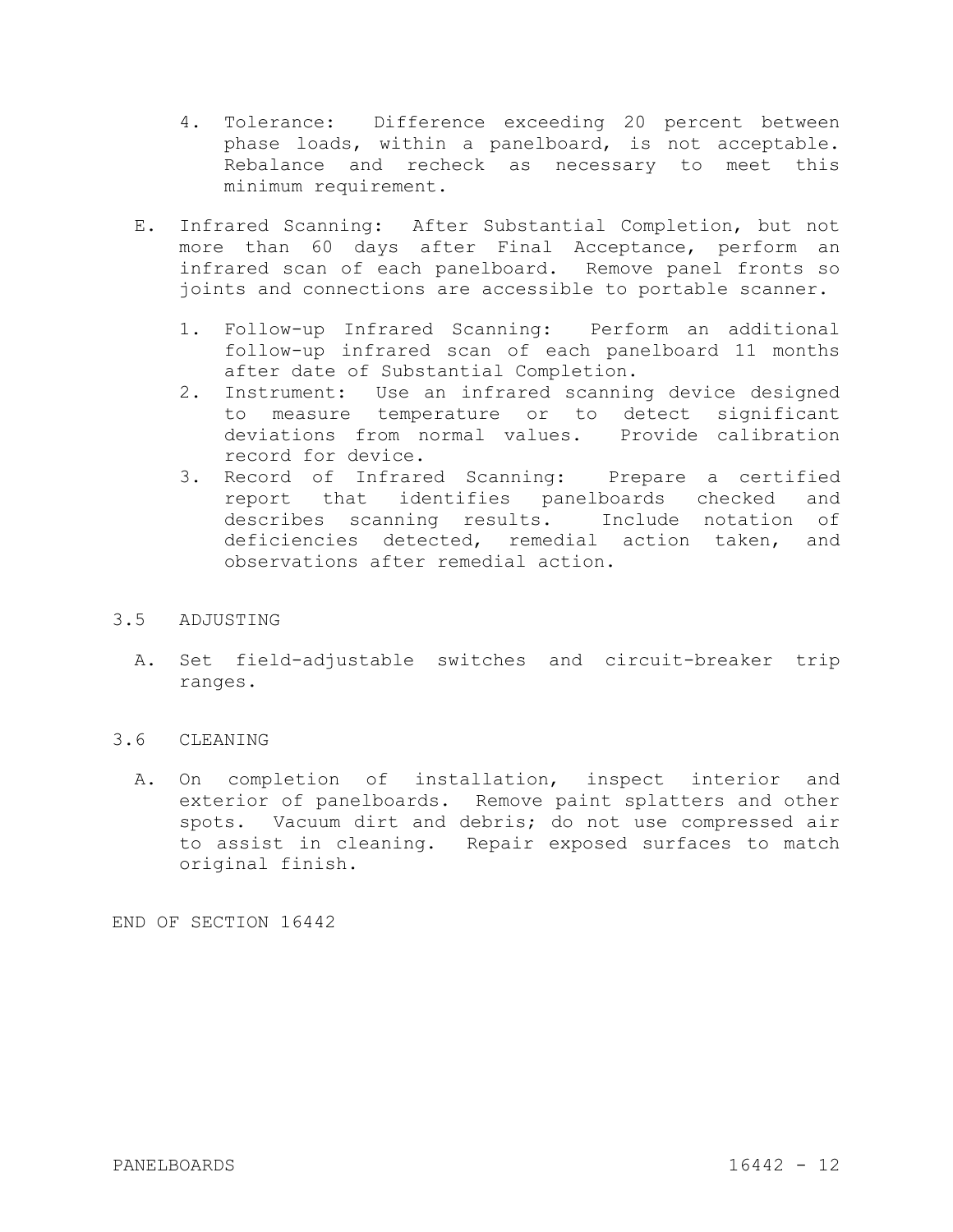SECTION 262726 - WIRING DEVICES

PART 1 - GENERAL

- 1.1 RELATED DOCUMENTS
	- A. Drawings and general provisions of the Contract, including General and Supplementary Conditions and Division 1 Specification Sections, apply to this Section.

#### 1.2 SUMMARY

- A. This Section includes the following:
	- 1. Single and duplex receptacles, ground-fault circuit interrupters, integral surge suppression units, and isolated-ground receptacles.
	- 2. Single- and double-pole snap switches and dimmer switches.
	- 3. Device wall plates.
	- 4. Pin and sleeve connectors and receptacles.
	- 5. Floor service outlets, poke-through assemblies, service poles, and multioutlet assemblies.

# 1.3 DEFINITIONS

- A. EMI: Electromagnetic interference.
- B. GFCI: Ground-fault circuit interrupter.
- C. PVC: Polyvinyl chloride.
- D. RFI: Radio-frequency interference.
- E. TVSS: Transient voltage surge suppressor.
- F. UTP: Unshielded twisted pair.

# 1.4 SUBMITTALS

- A. Product Data: For each type of product indicated.
- B. Shop Drawings: List of legends and description of materials and process used for premarking wall plates.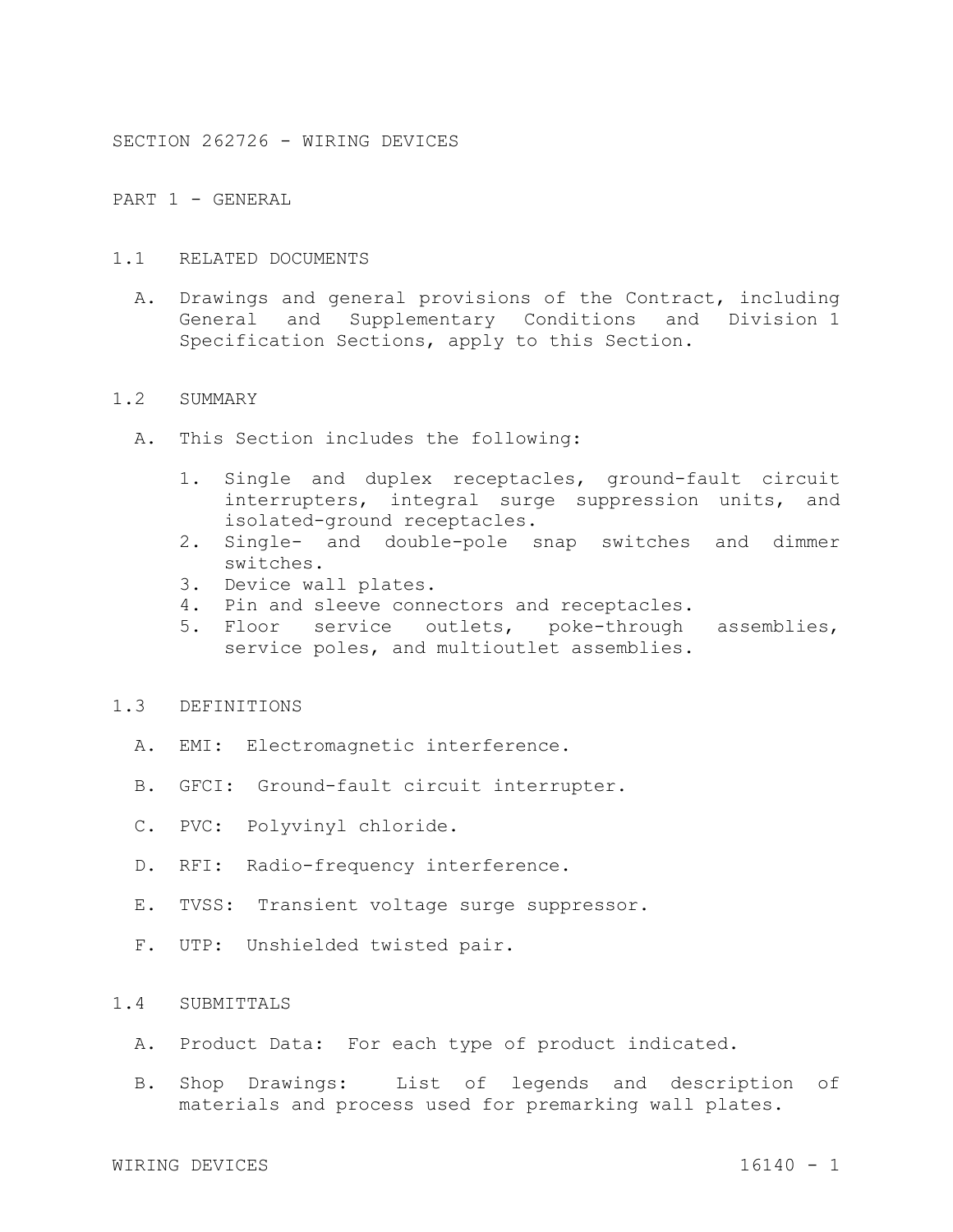- C. Samples: One for each type of device and wall plate specified, in each color specified.
- D. Field quality-control test reports.
- 1.5 QUALITY ASSURANCE
	- A. Source Limitations: Obtain each type of wiring device through one source from a single manufacturer.
	- B. Electrical Components, Devices, and Accessories: Listed and labeled as defined in NFPA 70, Article 100, by a testing agency acceptable to authorities having jurisdiction, and marked for intended use.
	- C. Comply with NFPA 70.

## 1.6 COORDINATION

- A. Receptacles for Owner-Furnished Equipment: Match plug configurations.
	- 1. Cord and Plug Sets: Match equipment requirements.

## 1.7 EXTRA MATERIALS

- A. Furnish extra materials described below that match products installed and that are packaged with protective covering for storage and identified with labels describing contents.
	- 1. Floor Service Outlet Assemblies: One for every 10.
	- 2. Poke-Through, Fire-Rated Closure Plugs: One for every five floor service outlets installed.

#### PART 2 - PRODUCTS

#### 2.1 MANUFACTURERS

A. Available Manufacturers: Subject to compliance with requirements, manufacturers offering products that may be incorporated into the Work include, but are not limited to, the following: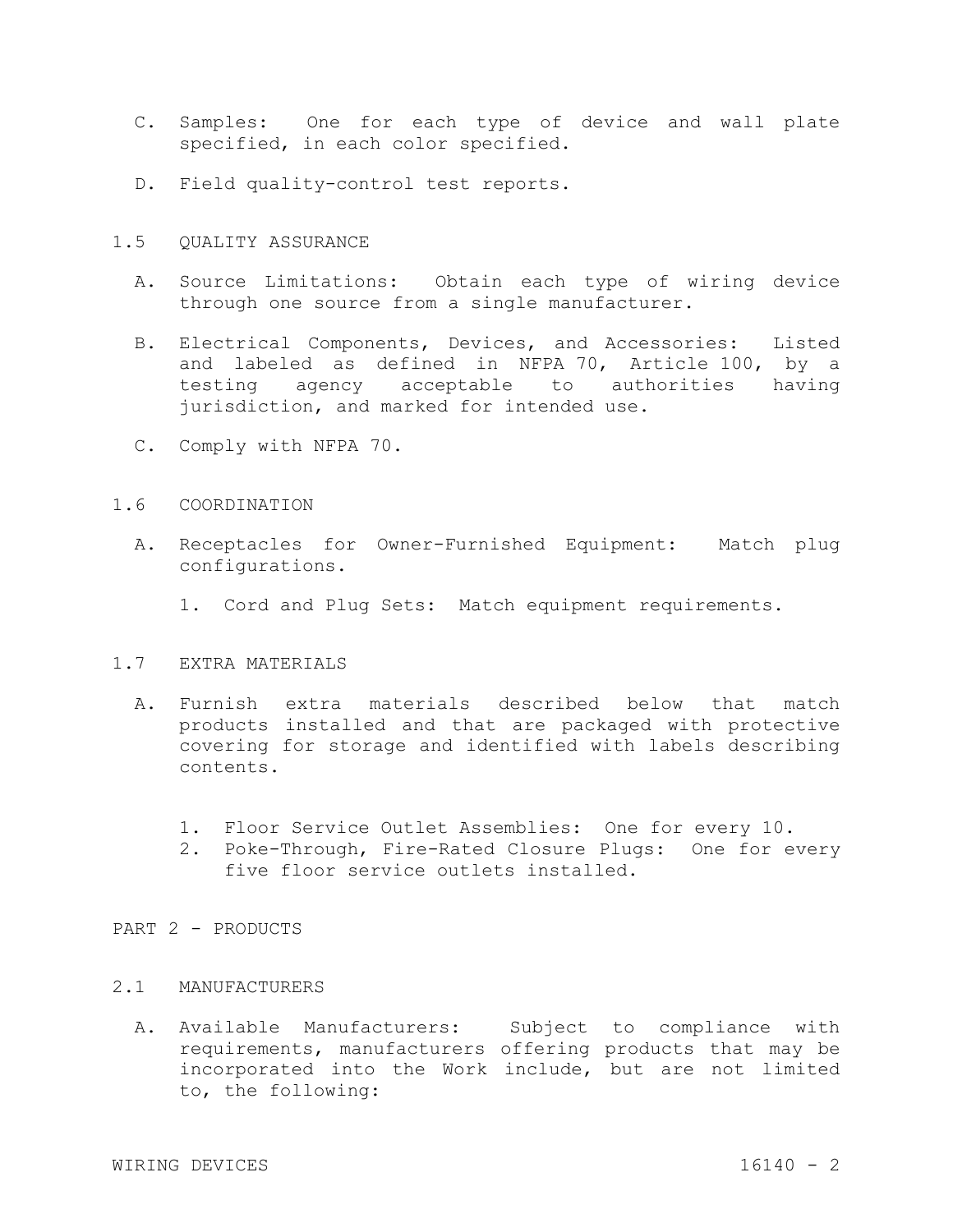- B. Manufacturers: Subject to compliance with requirements, provide products by one of the following:
	- 1. Wiring Devices:
		- a. Bryant Electric, Inc./Hubbell Subsidiary.
		- b. Eagle Electric Manufacturing Co., Inc.
		- c. Hubbell Incorporated; Wiring Device-Kellems.
		- d. Leviton Mfg. Company Inc.
		- e. Pass & Seymour/Legrand; Wiring Devices Div.
		- f. General Electric
	- 2. Wiring Devices for Hazardous (Classified) Locations:
		- a. Crouse-Hinds/Cooper Industries, Inc.; Arrow Hart Wiring Devices.
		- b. EGS/Appleton Electric Company.
		- c. Killark Electric Manufacturing Co./Hubbell Incorporated.
		- d. General Electric
	- 3. Multioutlet Assemblies:
		- a. Hubbell Incorporated; Wiring Device-Kellems.
		- b. Wiremold Company (The).
		- c. General Electric
	- 4. Poke-Through, Floor Service Outlets and Telephone/Power Poles:
		- a. Hubbell Incorporated; Wiring Device-Kellems.
		- b. Pass & Seymour/Legrand; Wiring Devices Div.
		- c. Square D/Groupe Schneider NA.
		- d. Thomas & Betts Corporation.
		- e. Wiremold Company (The).
		- f. General Electric
- 2.2 RECEPTACLES
	- A. Straight-Blade-Type Receptacles: Comply with NEMA WD 1, NEMA WD 6, DSCC W-C-596G, and UL 498.
	- B. Straight-Blade and Locking Receptacles: Heavy-Duty grade.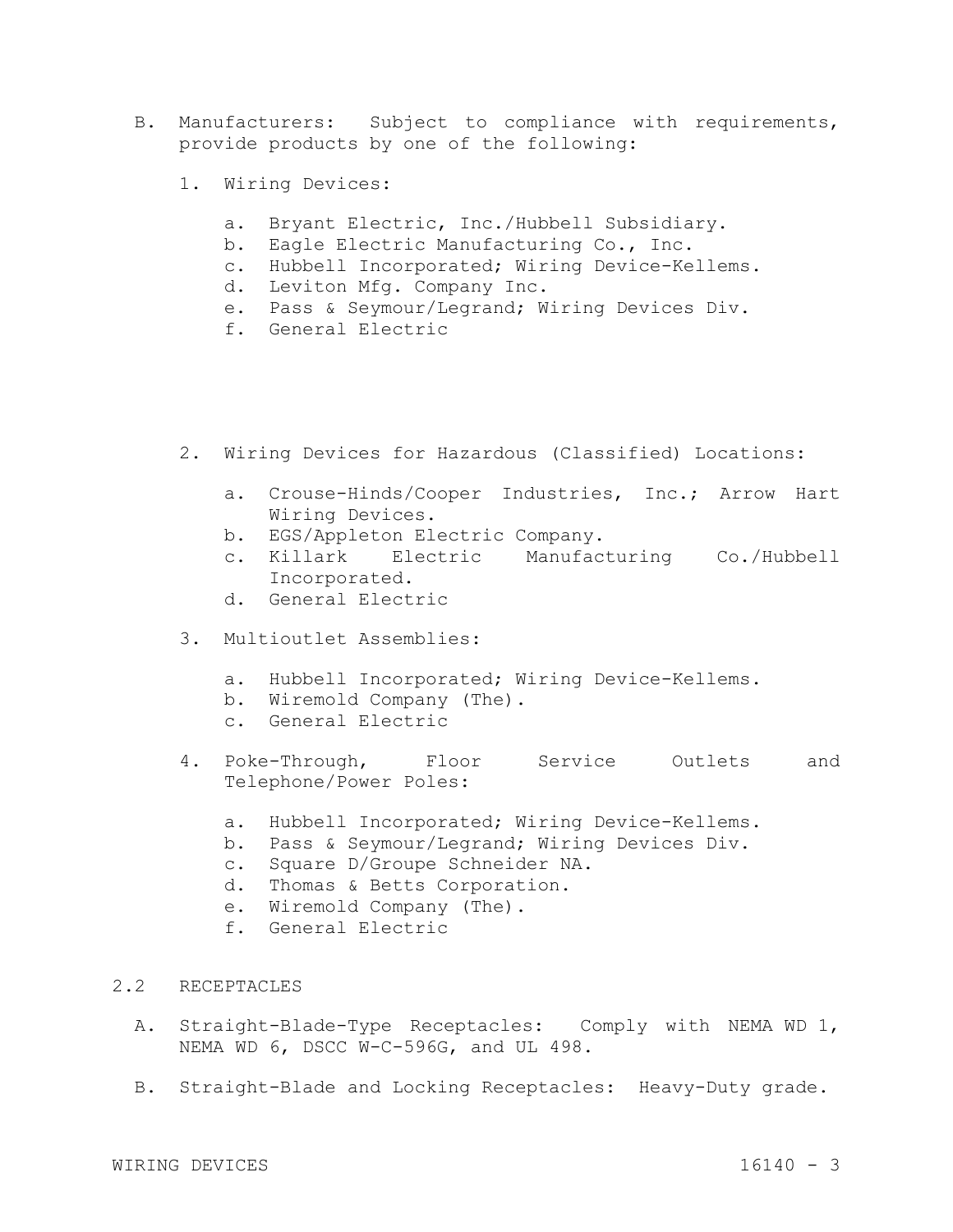- C. Straight-Blade Receptacles: Hospital grade.
- D. GFCI Receptacles: Straight blade, feed-through type, Heavy-Duty grade, with integral NEMA WD 6, Configuration 5-20R duplex receptacle; complying with UL 498 and UL 943. Design units for installation in a 2- 3/4-inch- (70-mm-) deep outlet box without an adapter.
- E. Isolated-Ground Receptacles: Straight blade, Heavy-Duty grade, duplex receptacle, with equipment grounding contacts connected only to the green grounding screw terminal of the device and with inherent electrical isolation from mounting strap.
	- 1. Devices: Listed and labeled as isolated-ground receptacles.
	- 2. Isolation Method: Integral to receptacle construction and not dependent on removable parts.
- F. Industrial Heavy-Duty Pin and Sleeve Devices: Comply with IEC 309-1.
- G. Hazardous (Classified) Location Receptacles: Comply with NEMA FB 11.
- 2.3 PENDANT CORD/CONNECTOR DEVICES
	- A. Description: Matching, locking-type plug and receptacle body connector, NEMA WD 6, Configurations L5-20P and L5- 20R, Heavy-Duty grade.
		- 1. Body: Nylon with screw-open cable-gripping jaws and provision for attaching external cable grip.
		- 2. External Cable Grip: Woven wire-mesh type made of high-strength galvanized-steel wire strand, matched to cable diameter, and with attachment provision designed for corresponding connector.
- 2.4 CORD AND PLUG SETS
	- A. Description: Match voltage and current ratings and number of conductors to requirements of equipment being connected.
		- 1. Cord: Rubber-insulated, stranded-copper conductors, with Type SOW-A jacket; with green-insulated grounding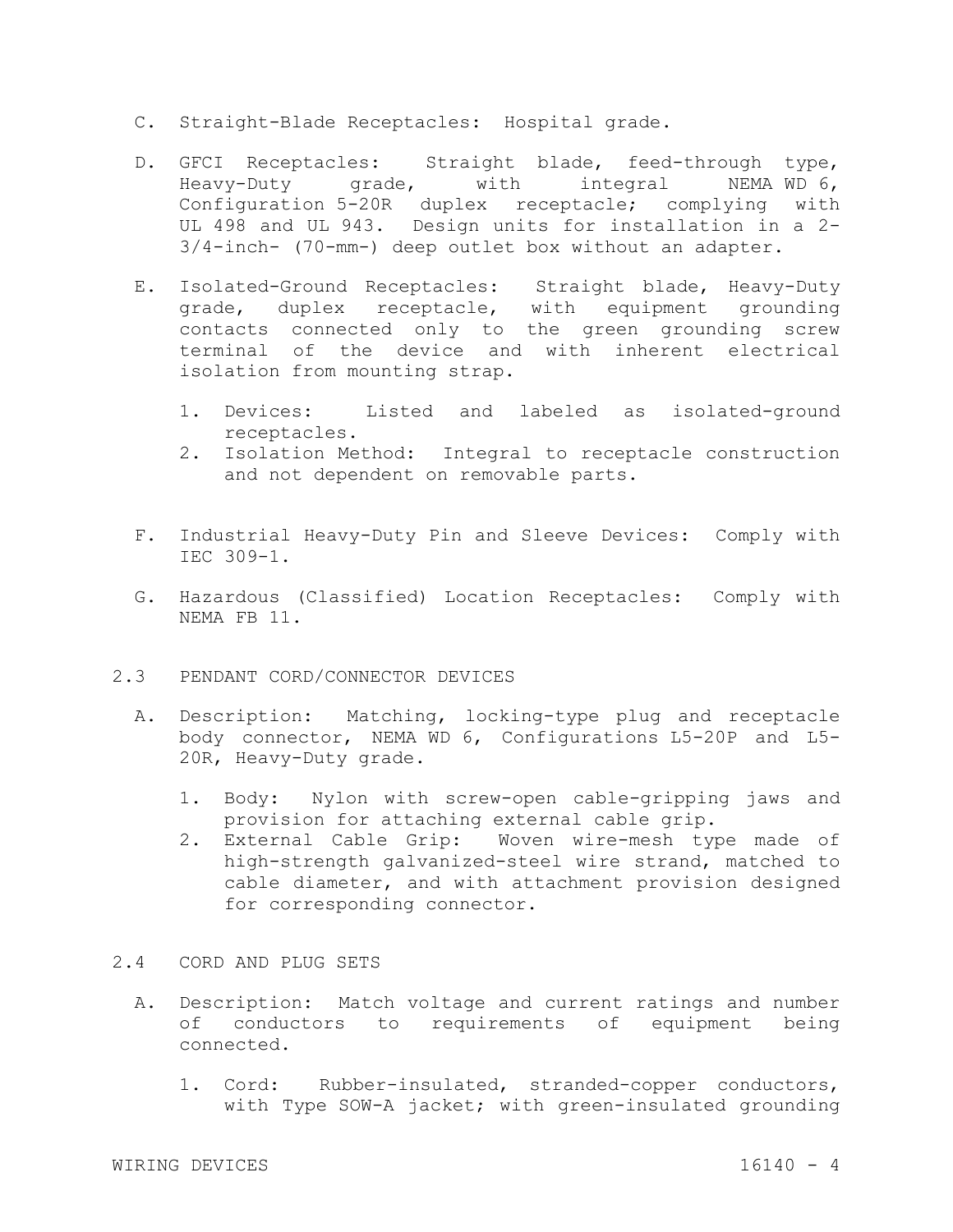conductor and equipment-rating ampacity plus a minimum of 30 percent.

2. Plug: Nylon body and integral cable-clamping jaws. Match cord and receptacle type for connection.

#### 2.5 SWITCHES

- A. Single- and Double-Pole Switches: Comply with DSCC W-C-896F and UL 20.
- B. Snap Switches: Heavy-Duty grade, quiet type.
- C. Combination Switch and Receptacle: Both devices in a single gang unit with plaster ears and removable tab connector that permit separate or common feed connection.
	- 1. Switch: 20 A, 120/208-V ac.
	- 2. Receptacle: NEMA WD 6, Configuration 5-15R.

## 2.6 WALL PLATES

- A. Single and combination types to match corresponding wiring devices.
	- 1. Plate-Securing Screws: Metal with head color to match plate finish.
	- 2. Material for Finished Spaces: thick, satin-finished stainless steel.
	- 3. Material for Unfinished Spaces: Galvanized steel.
	- 4. Material for Wet Locations: Cast aluminum with spring-loaded lift cover, and listed and labeled for use in "wet locations."

#### 2.7 MULTIOUTLET ASSEMBLIES

A. Components of Assemblies: Products from a single manufacturer designed for use as a complete, matching assembly of raceways and receptacles.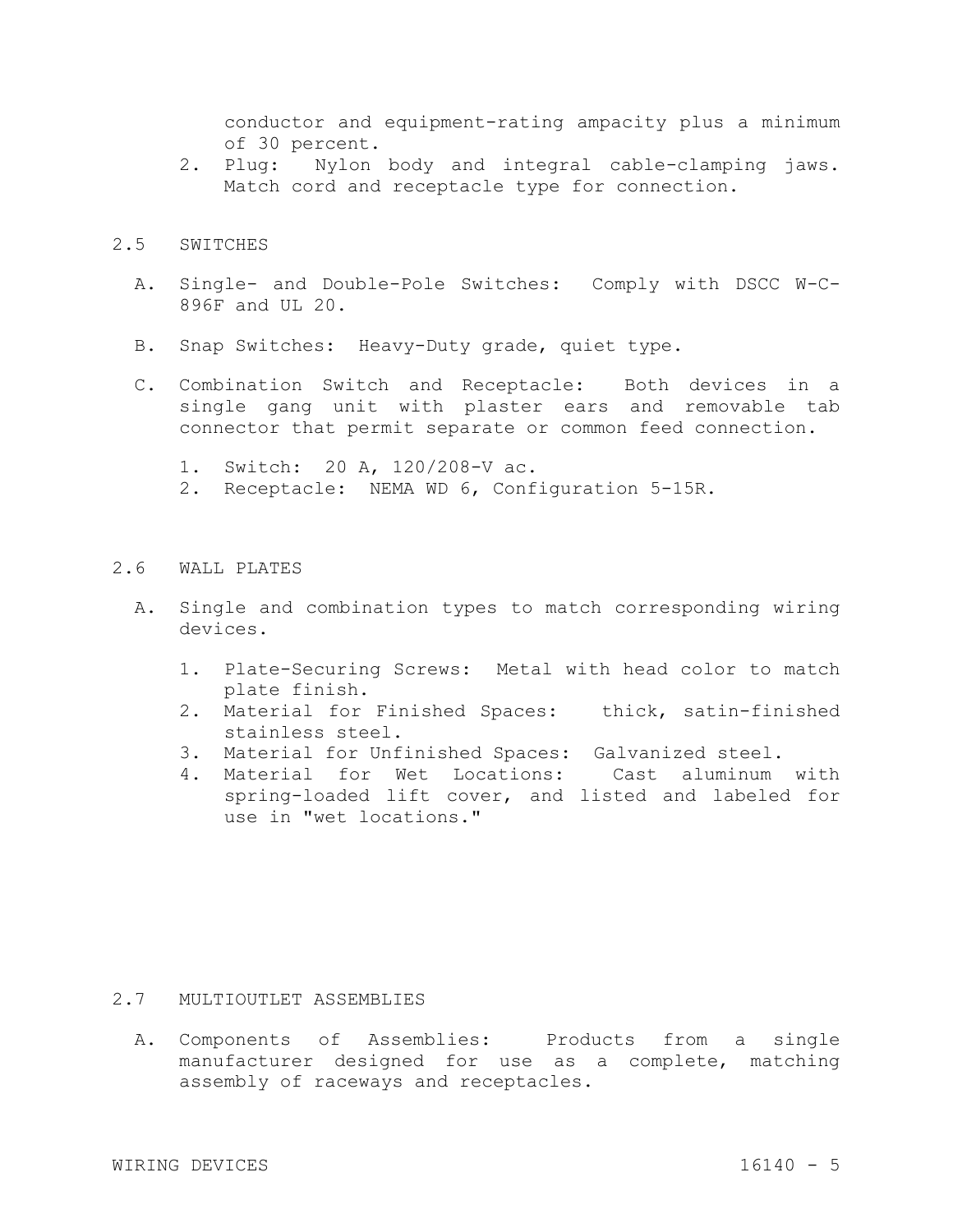- B. Raceway Material: Metal, with manufacturer's standard finish.
- C. Wire: No. 10 AWG.

# 2.8 FINISHES

- A. Color:
	- 1. Wiring Devices Connected to Normal Power System: As selected by Architect, unless otherwise indicated or required by NFPA 70.
	- 2. Wiring Devices Connected to Emergency Power System: Red.
	- 3. Isolated-Ground Receptacles: Orange

PART 3 - EXECUTION

# 3.1 INSTALLATION

- A. Install devices and assemblies level, plumb, and square with building lines.
- B. Install wall dimmers to achieve indicated rating after derating for ganging according to manufacturer's written instructions.
- C. Install unshared neutral conductors on line and load side of dimmers according to manufacturers' written instructions.
- D. Arrangement of Devices: Unless otherwise indicated, mount flush, with long dimension vertical, and with grounding terminal of receptacles on top. Group adjacent switches under single, multigang wall plates.
- E. Remove wall plates and protect devices and assemblies during painting.
- F. Adjust locations of floor service outlets and service poles to suit arrangement of partitions and furnishings.

# 3.2 IDENTIFICATION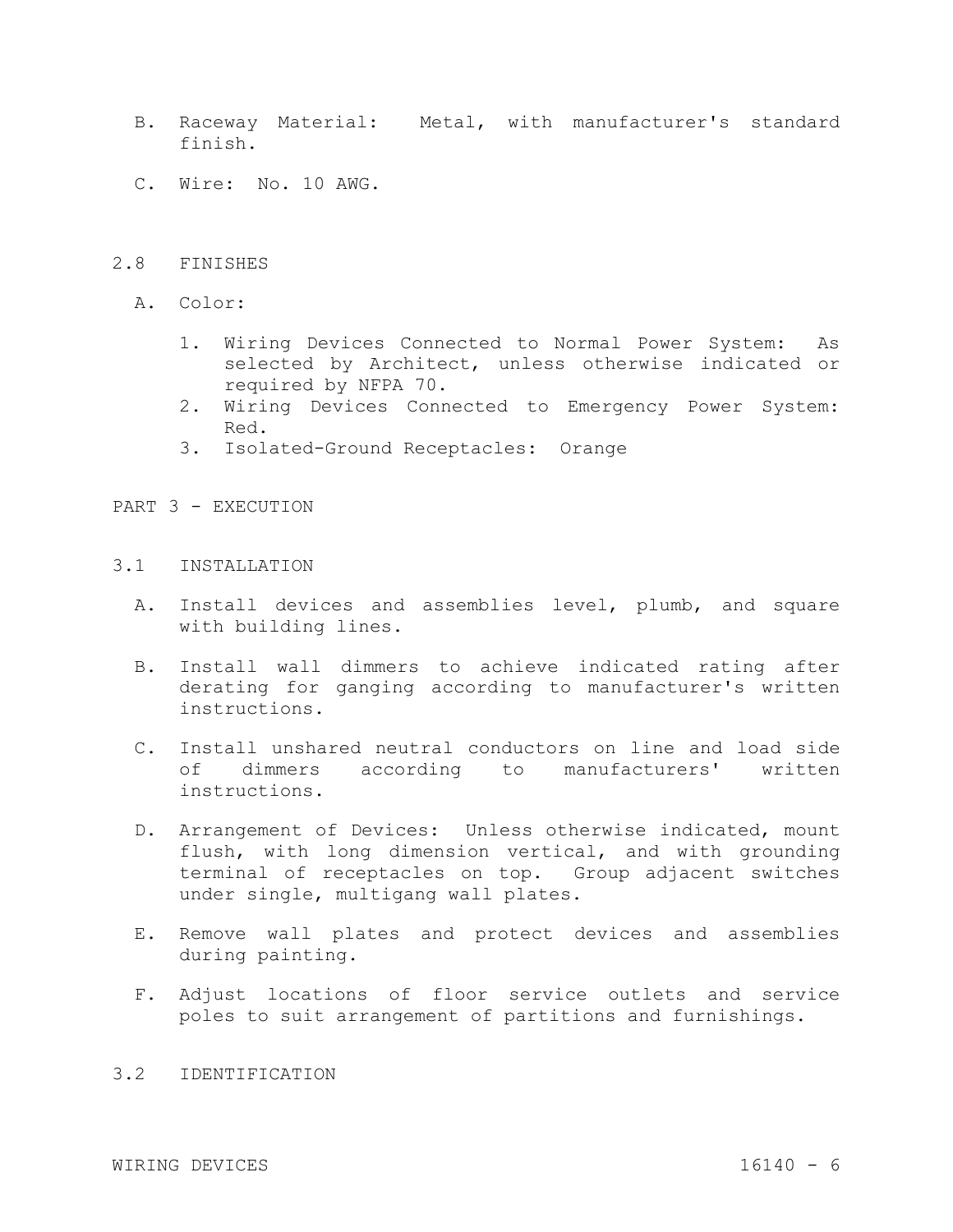- A. Comply with Division 16 Section Electrical Identification.
	- 1. Receptacles: Identify panelboard and circuit number from which served. Use hot, stamped or engraved machine printing with black-filled lettering on face of plate, and durable wire markers or tags inside outlet boxes.

## 3.3 CONNECTIONS

- A. Ground equipment according to Division 16 Section "Grounding and Bonding."
- B. Connect wiring according to Division 16 Section "Conductors and Cables."
- C. Tighten electrical connectors and terminals according to manufacturer's published torque-tightening values. If manufacturer's torque values are not indicated, use those specified in UL 486A and UL 486B.

# 3.4 FIELD QUALITY CONTROL

- A. Perform the following field tests and inspections and prepare test reports:
	- 1. After installing wiring devices and after electrical circuitry has been energized, test for proper polarity, ground continuity, and compliance with requirements.
	- 2. Test GFCI operation with both local and remote fault simulations according to manufacturer's written instructions.
- B. Remove malfunctioning units, replace with new units, and retest as specified above.

END OF SECTION 16140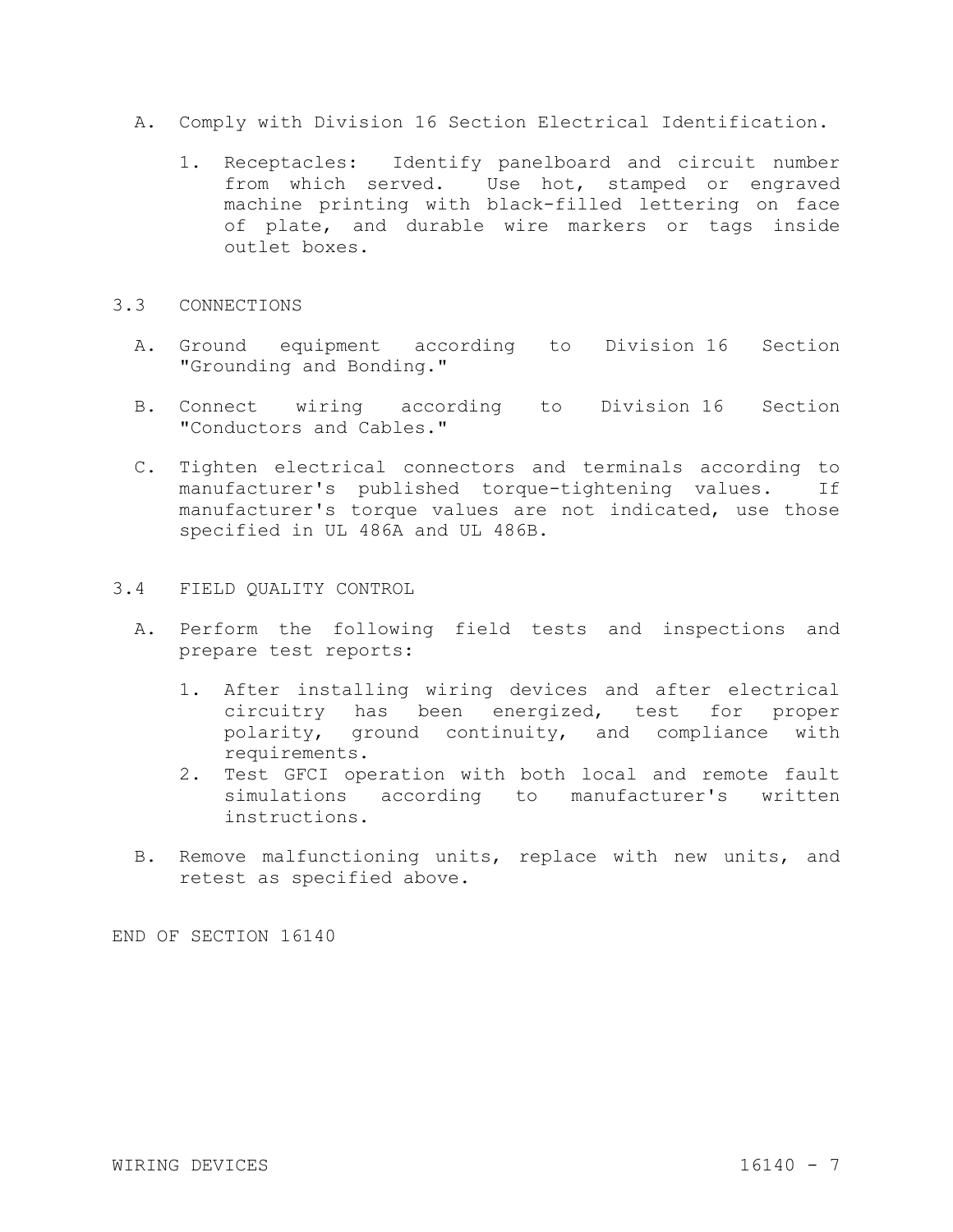SECTION 262813 - FUSES

PART 1 - GENERAL

- 1.1 RELATED DOCUMENTS
	- A. Drawings and general provisions of the Contract, including General and Supplementary Conditions and Division 1 Specification Sections, apply to this Section.

#### 1.2 SUMMARY

A. This Section includes cartridge fuses, rated 600 V and less, for use in switches, panelboards, switchboards, controllers, and motor-control centers; and spare fuse cabinets.

### 1.3 SUBMITTALS

- A. Product Data: Include dimensions and manufacturer's technical data on features, performance, electrical characteristics, and ratings for each fuse type indicated.
- B. Product Data: Include the following for each fuse type indicated:
	- 1. Dimensions and manufacturer's technical data on features, performance, electrical characteristics, and ratings.
	- 2. Let-through current curves for fuses with currentlimiting characteristics.
	- 3. Time-current curves, coordination charts and tables, and related data.
	- 4. Fuse size for elevator feeders and elevator disconnect switches.
- C. Ambient Temperature Adjustment Information. If ratings of fuses have been adjusted to accommodate ambient temperatures, provide list of fuses adjusted.
	- 1. For each adjusted fuse, include location of fuse, original fuse rating, local ambient temperature, and adjusted fuse rating.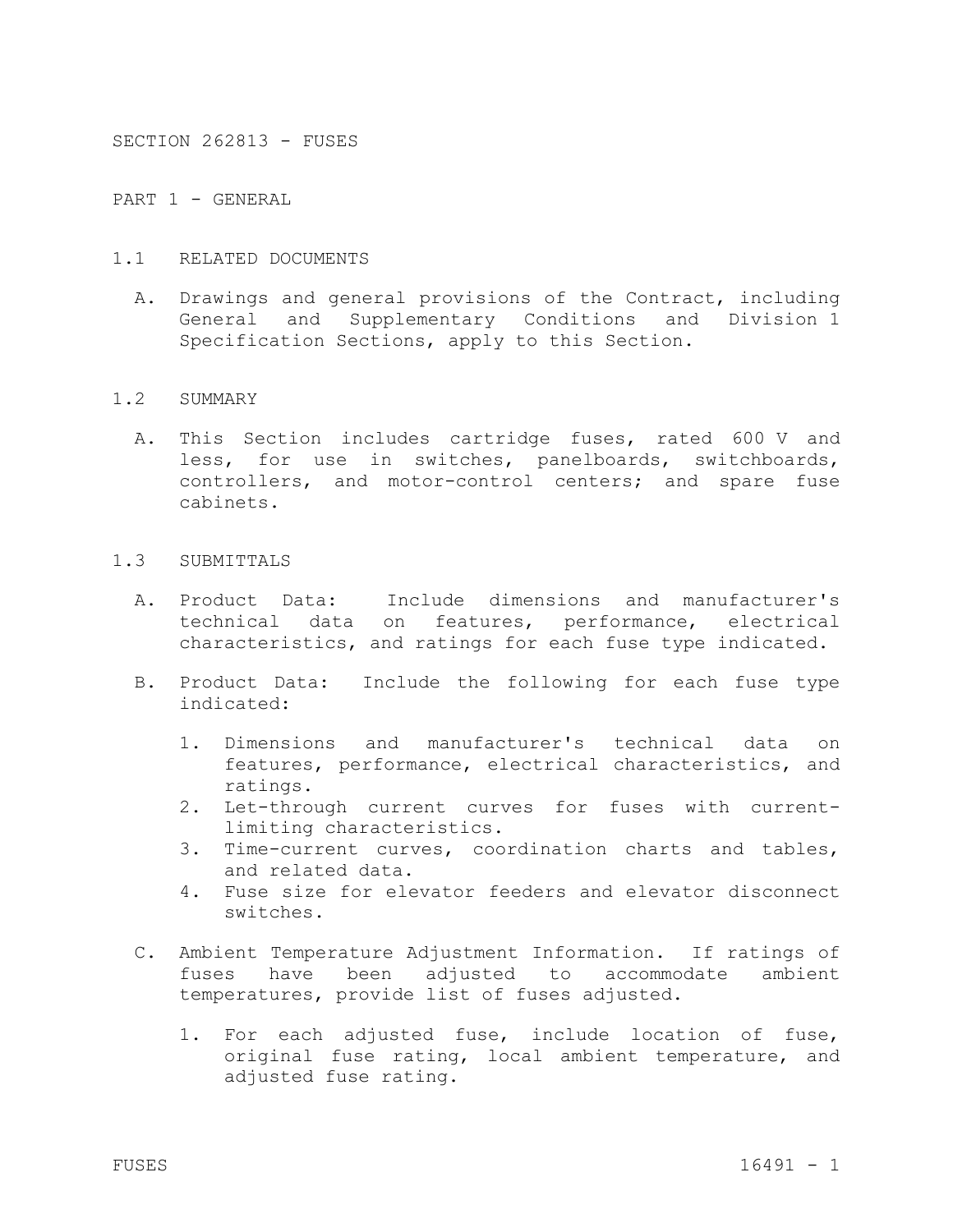- 2. Provide manufacturer's technical data on which ambient temperature adjustment calculations are based.
- D. Maintenance Data: For tripping devices to include in maintenance manuals specified in Division 1.

### 1.4 QUALITY ASSURANCE

- A. Source Limitations: Provide fuses from a single manufacturer.
- B. Electrical Components, Devices, and Accessories: Listed and labeled as defined in NFPA 70, Article 100, by a testing agency acceptable to authorities having jurisdiction, and marked for intended use.
- C. Comply with NEMA FU 1.
- D. Comply with NFPA 70.

# 1.5 PROJECT CONDITIONS

A. Where ambient temperature to which fuses are directly exposed is less than 40 deg F (4.4 deg C) or more than 100 deg F (38 deg C), apply manufacturer's ambient temperature adjustment factors to fuse ratings.

# 1.6 COORDINATION

A. Coordinate fuse ratings with HVAC and refrigeration equipment nameplate limitations of maximum fuse size.

#### 1.7 EXTRA MATERIALS

- A. Furnish extra materials described below that match products installed and that are packaged in original cartons or containers and identified with labels describing contents.
	- 1. Fuses: Quantity equal to 100 percent of each fuse type and size, but not fewer than 100% of each type and size.

### PART 2 - PRODUCTS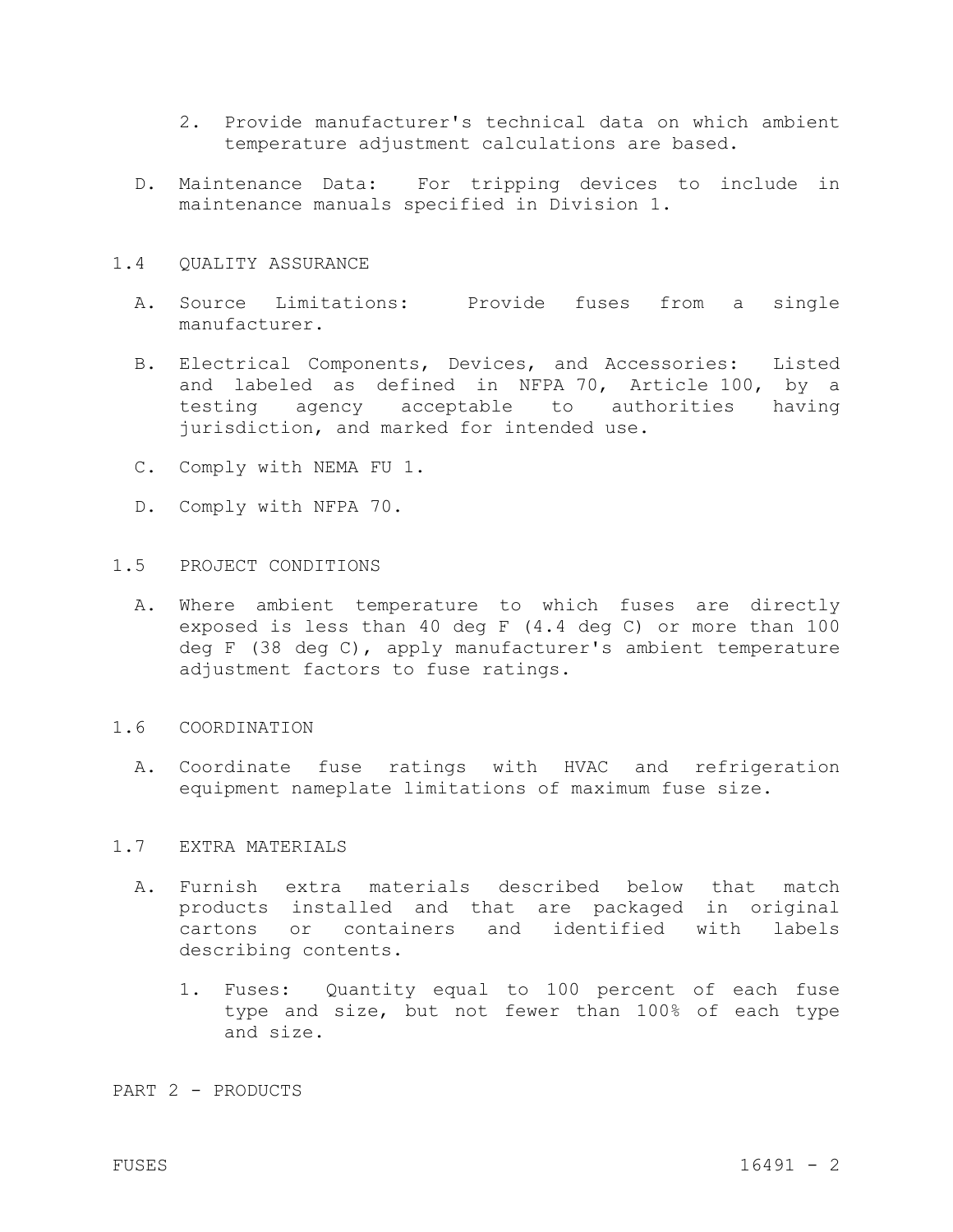#### 2.1 MANUFACTURERS

- A. Available Manufacturers: Subject to compliance with requirements, manufacturers offering products that may be incorporated into the Work include, but are not limited to, the following:
- B. Manufacturers: Subject to compliance with requirements, provide products by one of the following:
	- 1. Cooper Industries, Inc.; Bussmann Div.
	- 2. Eagle Electric Mfg. Co., Inc.
	- 3. Ferraz Corp.
	- 4. General Electric Co.; Wiring Devices Div.
	- 5. Gould Shawmut.
	- 6. Tracor, Inc.; Littelfuse, Inc. Subsidiary.

# 2.2 CARTRIDGE FUSES

A. Characteristics: NEMA FU 1, nonrenewable cartridge fuse; class and current rating indicated; voltage rating consistent with circuit voltage.

## 2.3 SPARE FUSE CABINET

- A. Cabinet: Wall-mounted, 0.05-inch- (1.27-mm-) thick steel unit with full-length, recessed piano-hinged door and keycoded cam lock and pull.
	- 1. Size: Adequate for storage of spare fuses specified with 15 percent spare capacity minimum.
	- 2. Finish: Gray, baked enamel.
	- 3. Identification: "SPARE FUSES" in 1-1/2-inch- (40-mm-) high letters on exterior of door.
	- 4. Fuse Pullers: For each size fuse.

# PART 3 - EXECUTION

# 3.1 EXAMINATION

A. Examine utilization equipment nameplates and installation instructions. Install fuses of sizes and with characteristics appropriate for each piece of equipment.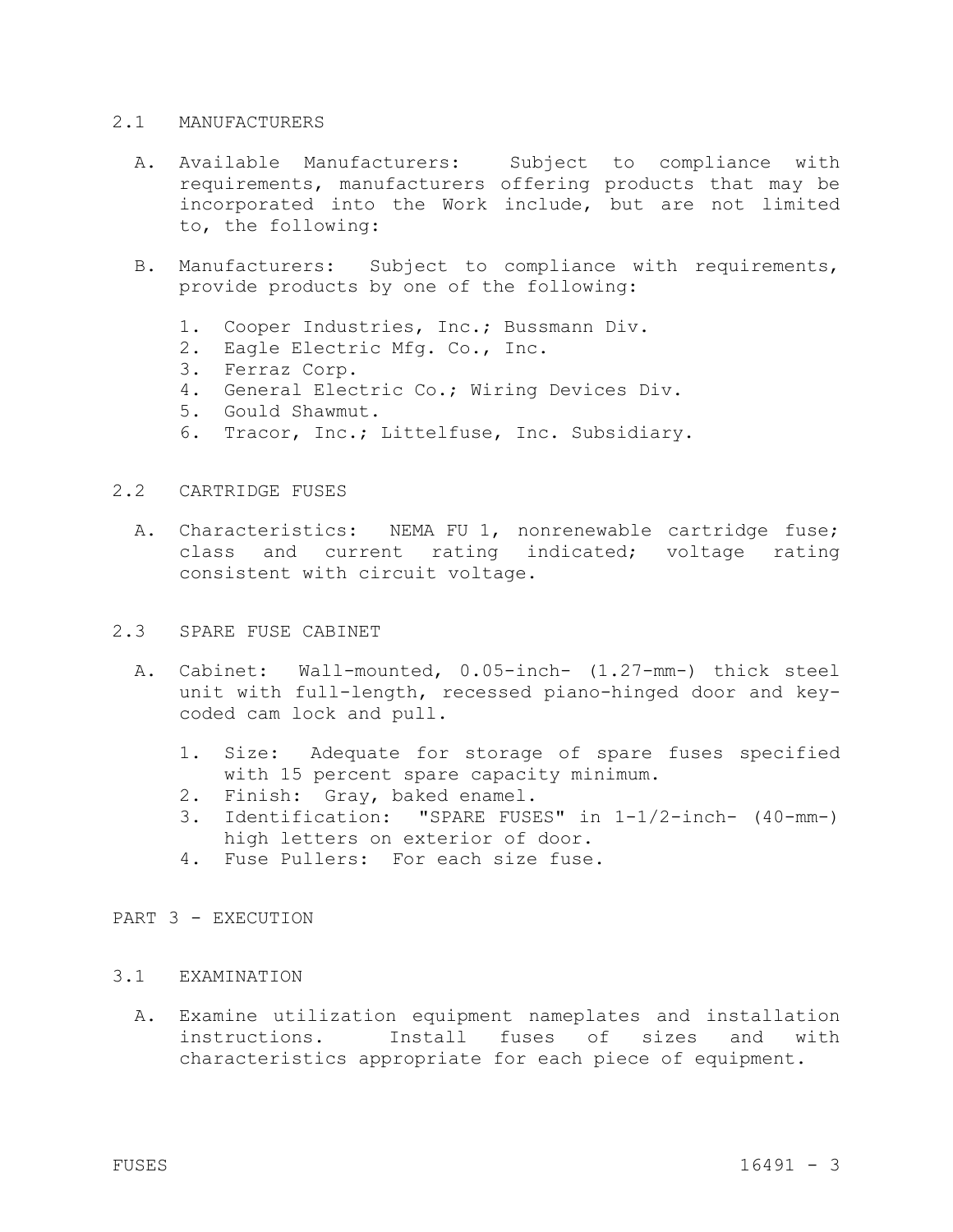- B. Evaluate ambient temperatures to determine if fuse rating adjustment factors must be applied to fuse ratings.
- C. Proceed with installation only after unsatisfactory conditions have been corrected.
- 3.2 FUSE APPLICATIONS
	- A. Main Service: Class RK1, time delay.
	- B. Main Feeders: Class RK1, time delay.
	- C. Motor Branch Circuits: Class RK1, time delay.
	- D. Other Branch Circuits: Class RK1, time delay.

### 3.3 INSTALLATION

- A. Install fuses in fusible devices. Arrange fuses so rating information is readable without removing fuse.
- B. Install spare fuse cabinet**s**.

#### 3.4 IDENTIFICATION

A. Install labels indicating fuse replacement information on inside door of each fused switch.

END OF SECTION 16491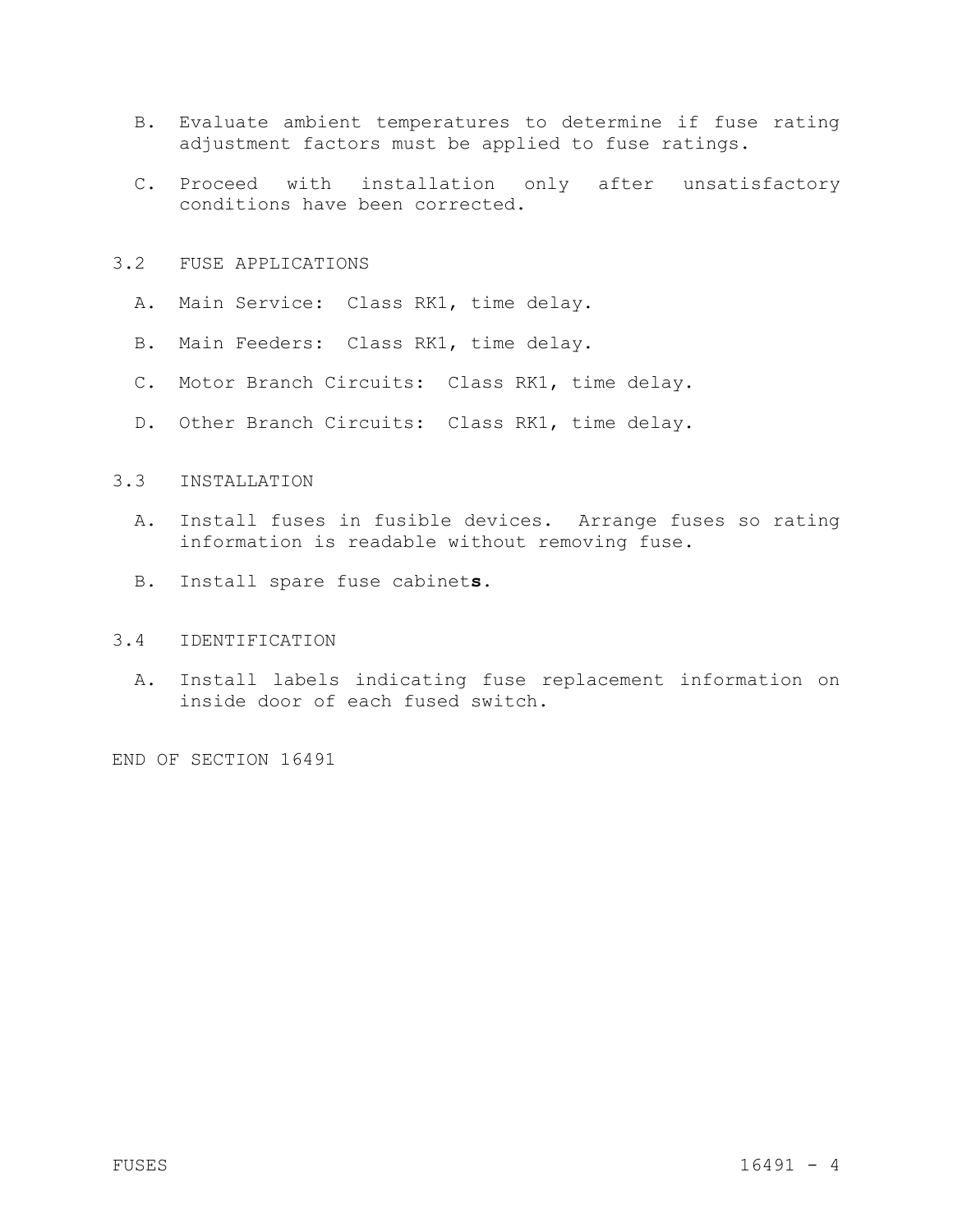SECTION 262823 - ENCLOSED SWITCHES AND CIRCUIT BREAKERS

PART 1 - GENERAL

- 1.1 RELATED DOCUMENTS
	- A. Drawings and general provisions of the Contract, including General and Supplementary Conditions and Division 1 Specification Sections, apply to this Section.

#### 1.2 SUMMARY

- A. This Section includes individually mounted enclosed switches and circuit breakers used for the following:
	- 1. Service disconnecting means.
	- 2. Feeder and branch-circuit protection.
	- 3. Motor and equipment disconnecting means.
- B. Related Sections include the following:
	- 1. Division 16 Section "Wiring Devices" for attachment plugs, receptacles, and toggle switches used for disconnecting means.
	- 2. Division 16 Section "Switchboards" for individually enclosed, fusible switches used as feeder protection.
	- 3. Division 16 Section "Fuses" for fusible devices.

#### 1.3 DEFINITIONS

- A. GFCI: Ground-fault circuit interrupter.
- B. RMS: Root mean square.
- C. SPDT: Single pole, double throw.

# 1.4 SUBMITTALS

A. Product Data: For each type of switch, circuit breaker, accessory, and component indicated. Include dimensions and manufacturers' technical data on features, performance, electrical characteristics, ratings, and finishes.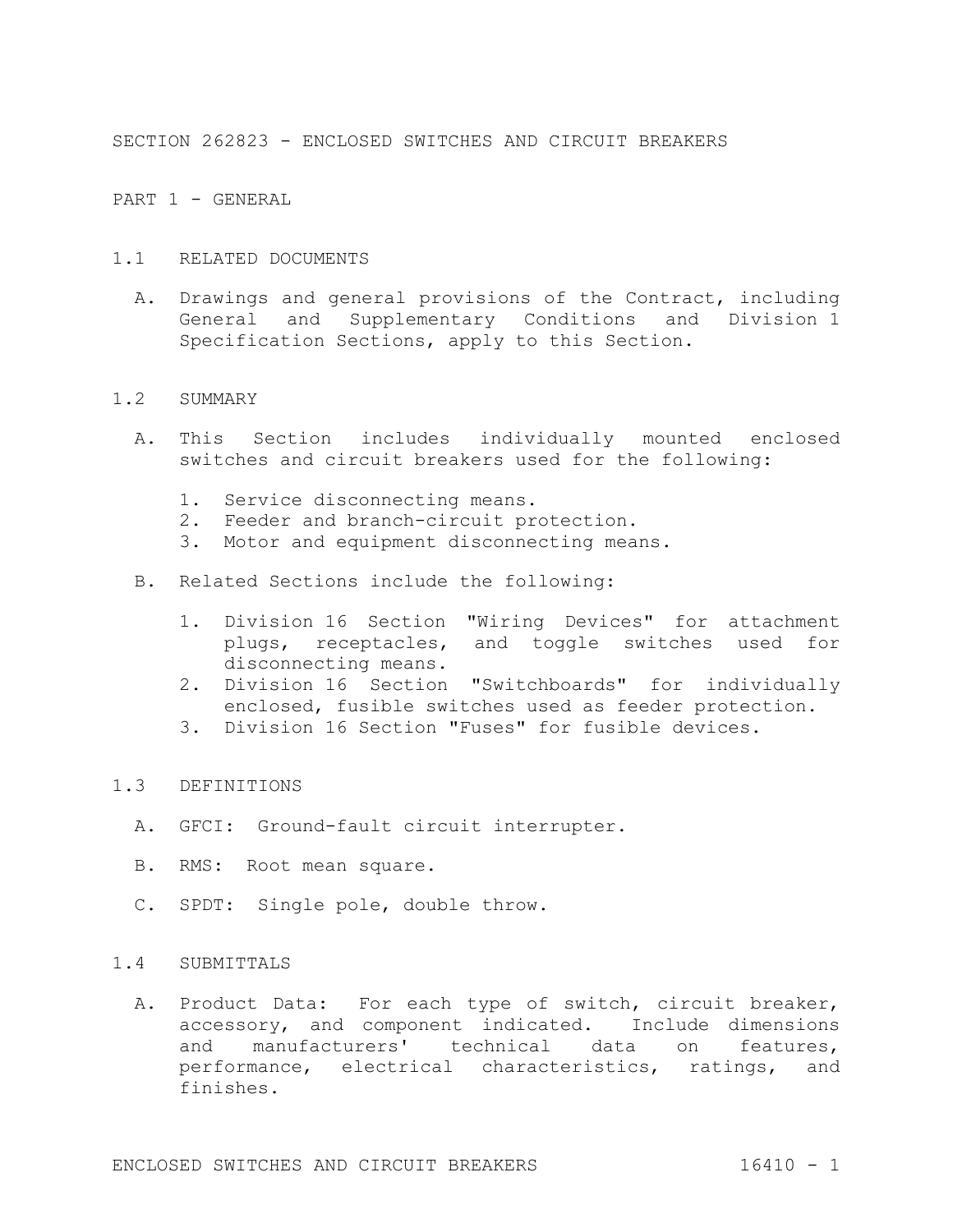- B. Shop Drawings: For each switch and circuit breaker.
	- 1. Dimensioned plans, elevations, sections, and details, including required clearances and service space around equipment. Show tabulations of installed devices, equipment features, and ratings. Include the following:
		- a. Enclosure types and details for types other than NEMA 250, Type 1.
		- b. Current and voltage ratings.
		- c. Short-circuit current rating.
		- d. UL listing for series rating of installed devices.
		- e. Features, characteristics, ratings, and factory settings of individual overcurrent protective devices and auxiliary components.
	- 2. Wiring Diagrams: Power, signal, and control wiring. Differentiate between manufacturer-installed and field-installed wiring.
- C. Manufacturer Seismic Qualification Certification: Submit certification that enclosed switches and circuit breakers, accessories, and components will withstand seismic forces defined in Division 16 Section "Seismic Controls for Electrical Work." Include the following:
	- 1. Basis of Certification: Indicate whether withstand certification is based on actual test of assembled components or on calculation.
		- a. The term "withstand" means "the unit will remain in place without separation of any parts from the device when subjected to the seismic forces specified."
		- b. The term "withstand" means "the unit will remain in place without separation of any parts from the device when subjected to the seismic forces specified and the unit will be fully operational after the seismic event."
	- 2. Dimensioned Outline Drawings of Equipment Unit: Identify center of gravity and locate and describe mounting and anchorage provisions.
	- 3. Detailed description of equipment anchorage devices on which the certification is based and their installation requirements.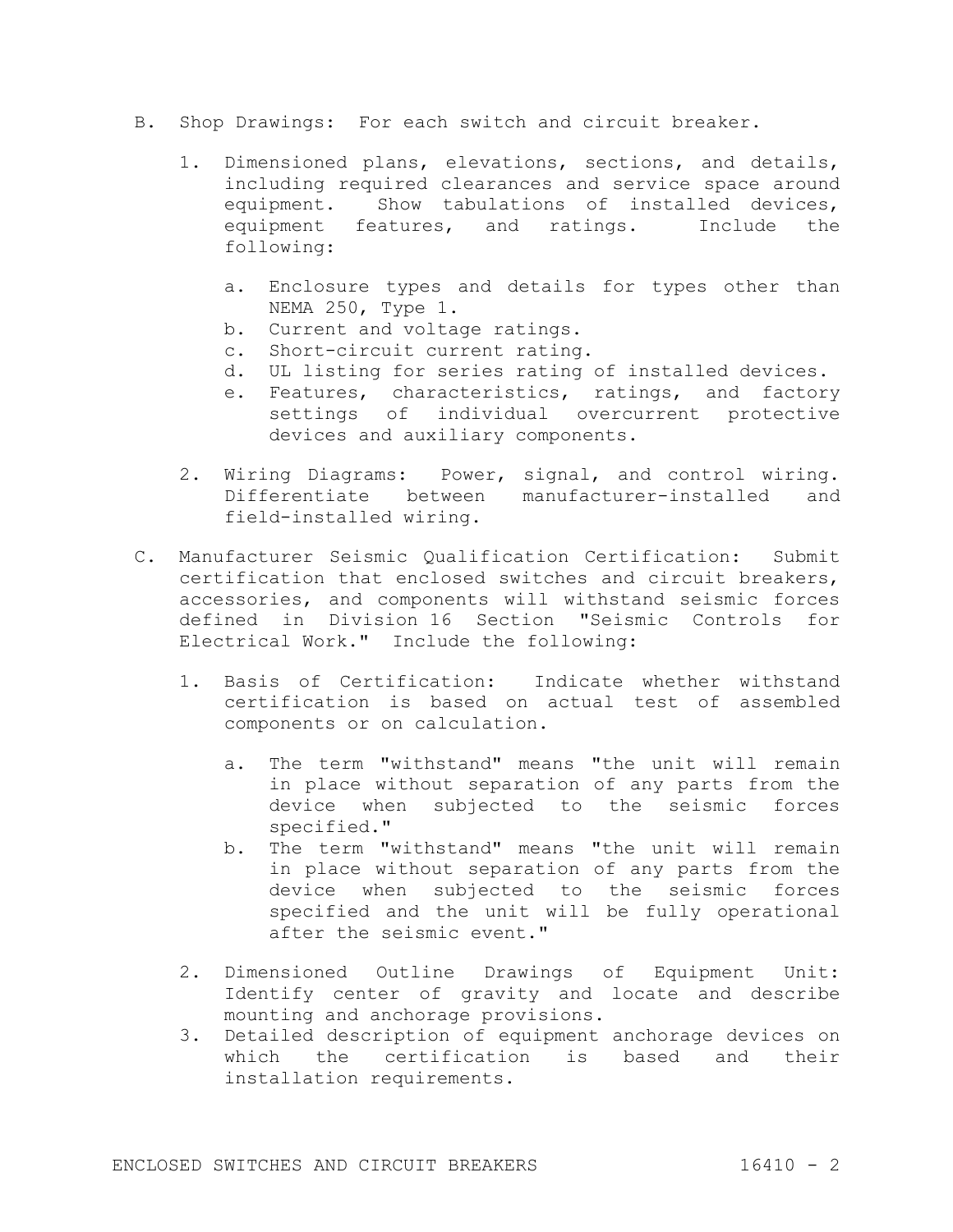- D. Qualification Data: Submit data for testing agencies indicating that they comply with qualifications specified in "Quality Assurance" Article.
- E. Field Test Reports: Submit written test reports and include the following:
	- 1. Test procedures used.
	- 2. Test results that comply with requirements.
	- 3. Results of failed tests and corrective action taken to achieve test results that comply with requirements.
- F. Manufacturer's field service report.
- G. Maintenance Data: For enclosed switches and circuit breakers and for components to include in maintenance manuals specified in Division 1. In addition to requirements specified in Division 1 Section "Closeout Procedures," include the following:
	- 1. Routine maintenance requirements for components.
	- 2. Manufacturer's written instructions for testing and adjusting switches and circuit breakers.
	- 3. Time-current curves, including selectable ranges for each type of circuit breaker.

# 1.5 QUALITY ASSURANCE

- A. Testing Agency Qualifications: Testing agency that is a member company of the InterNational Electrical Testing Association and that is acceptable to authorities having jurisdiction.
	- 1. Testing Agency's Field Supervisor: Person currently certified by the InterNational Electrical Testing Association or National Institute for Certification in Engineering Technologies to supervise on-site testing specified in Part 3.
- B. Electrical Components, Devices, and Accessories: Listed and labeled as defined in NFPA 70, Article 100, by a testing agency acceptable to authorities having jurisdiction, and marked for intended use.
- C. Comply with NEMA AB 1 and NEMA KS 1.
- D. Comply with NFPA 70.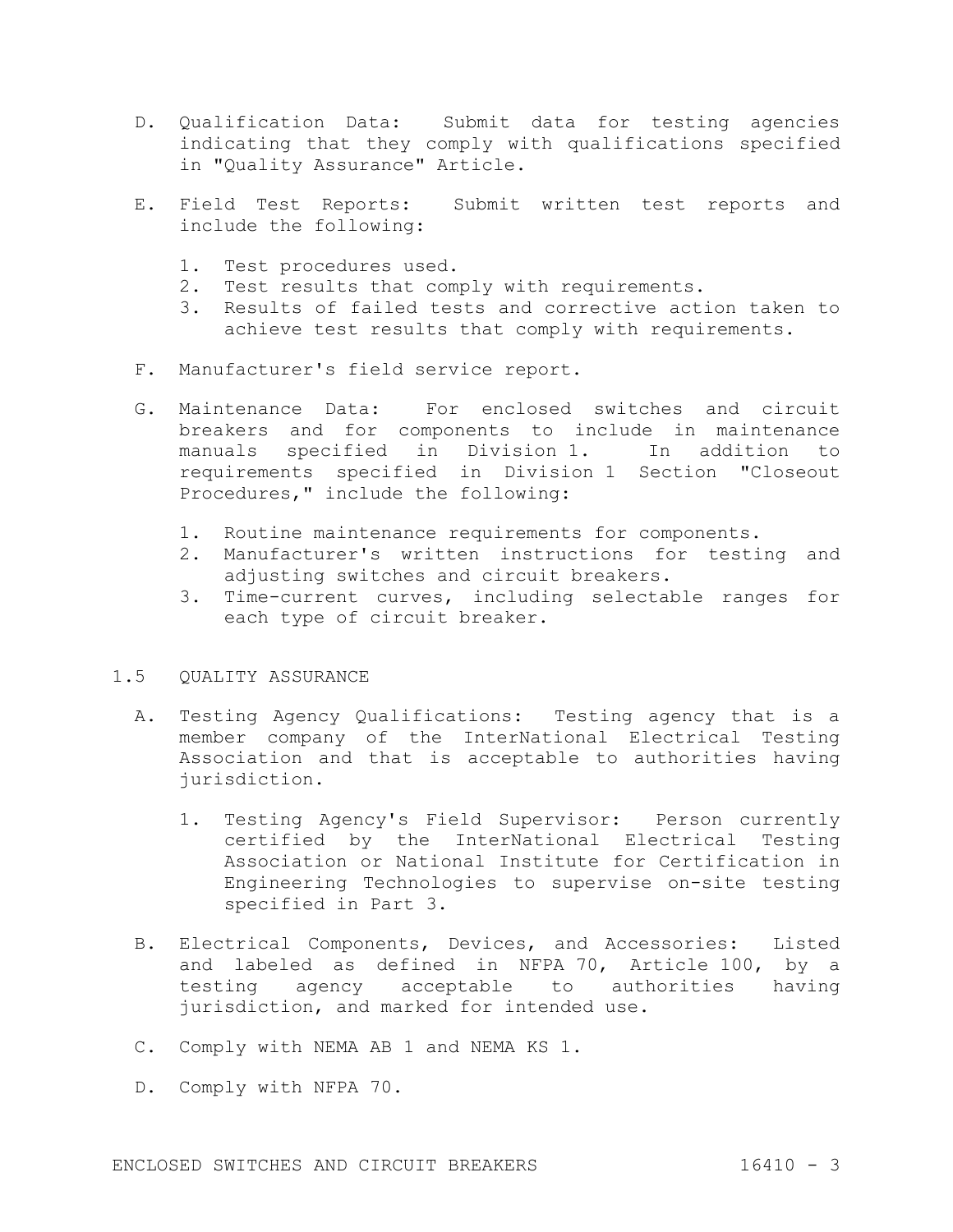E. Product Selection for Restricted Space: Drawings indicate maximum dimensions for enclosed switches and circuit breakers, including clearances between enclosures, and adjacent surfaces and other items. Comply with indicated maximum dimensions.

# 1.6 PROJECT CONDITIONS

- A. Environmental Limitations: Rate equipment for continuous operation under the following conditions, unless otherwise indicated:
	- 1. Ambient Temperature: Not less than minus 22 deg F (minus 30 deg C) and not exceeding 104 deg F (40 deg C).
	- 2. Altitude: Not exceeding 6600 feet (2000 m).

# 1.7 COORDINATION

A. Coordinate layout and installation of switches, circuit breakers, and components with other construction, including conduit, piping, equipment, and adjacent surfaces. Maintain required workspace clearances and required clearances for equipment access doors and panels.

# PART 2 - PRODUCTS

# 2.1 MANUFACTURERS

- A. Available Manufacturers: Subject to compliance with requirements, manufacturers offering products that may be incorporated into the Work include, but are not limited to, the following:
- B. Manufacturers: Subject to compliance with requirements, provide products by one of the following:
	- 1. Fusible Switches:
		- a. Eaton Corp.; Cutler-Hammer Products.
		- b. General Electric Co.; Electrical Distribution & Control Division.
		- c. Siemens Energy & Automation, Inc.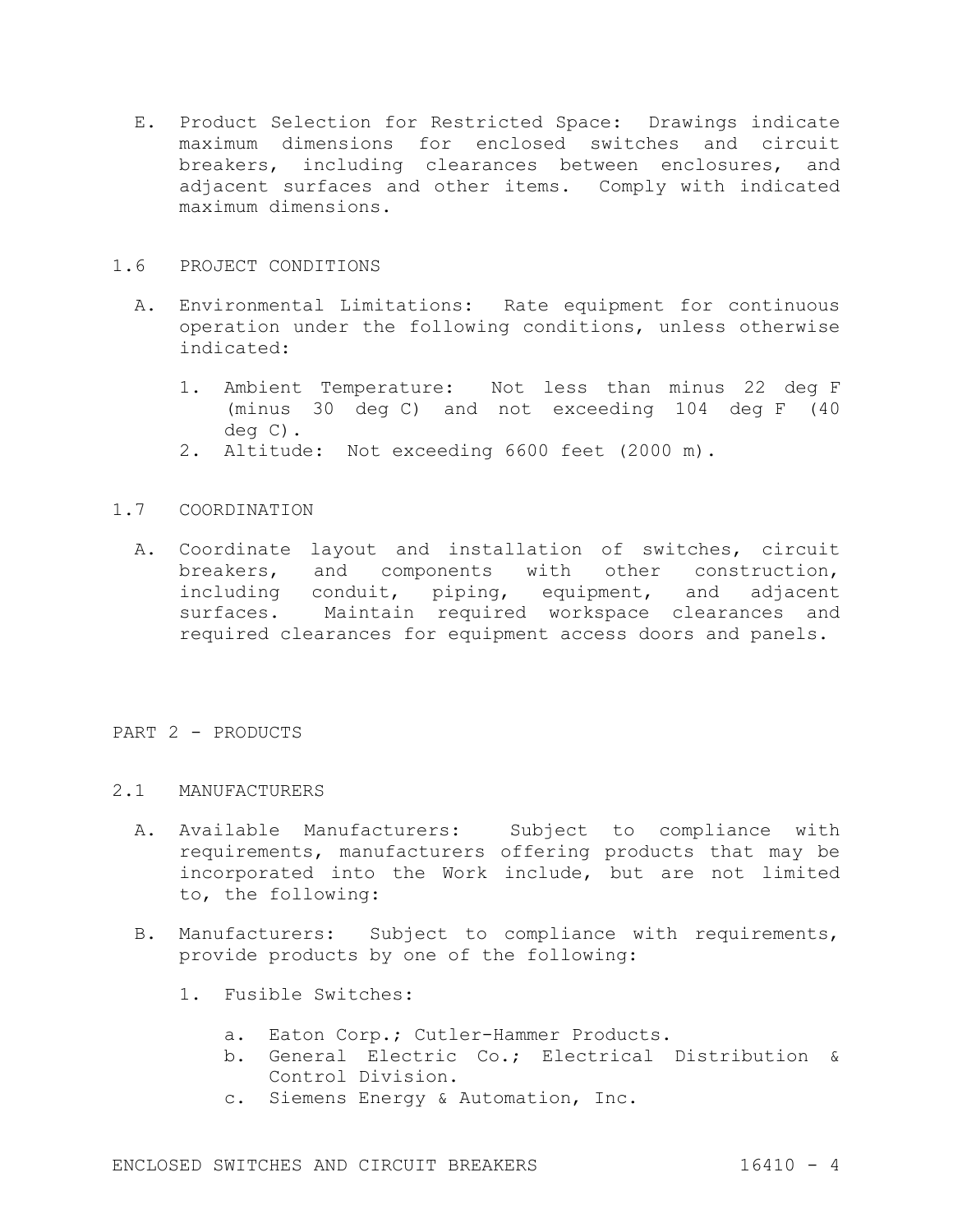- d. Square D Co.
- 2. Molded-Case Circuit Breakers:
	- a. Eaton Corp.; Cutler-Hammer Products.
	- b. General Electric Co.; Electrical Distribution & Control Division.
	- c. Klockner-Moeller.
	- d. Siemens Energy & Automation, Inc.
	- e. Square D Co.
- 3. Combination Circuit Breaker and Ground-Fault Trip:
	- a. Eaton Corp.; Cutler-Hammer Products.
	- b. General Electric Co.; Electrical Distribution & Control Division.
	- c. Siemens Energy & Automation, Inc.
	- d. Square D Co.
- 4. Molded-Case, Current-Limiting Circuit Breakers:
	- a. Eaton Corp.; Cutler-Hammer Products.
	- b. General Electric Co.; Electrical Distribution & Control Division.
	- c. Siemens Energy & Automation, Inc.
	- d. Square D Co.
- 5. Integrally Fused, Molded-Case Circuit Breakers:
	- a. Eaton Corp.; Cutler-Hammer Products.
	- b. General Electric Co.; Electrical Distribution & Control Division.
	- c. Siemens Energy & Automation, Inc.
	- d. Square D Co.

### 2.2 ENCLOSED SWITCHES

- A. Enclosed, Nonfusible Switch: NEMA KS 1, Type HD, with lockable handle.
- B. Enclosed, Fusible Switch, 800 A and Smaller: NEMA KS 1, Type HD, with clips to accommodate specified fuses, lockable handle with two padlocks, and interlocked with cover in closed position.

# 2.3 ENCLOSED CIRCUIT BREAKERS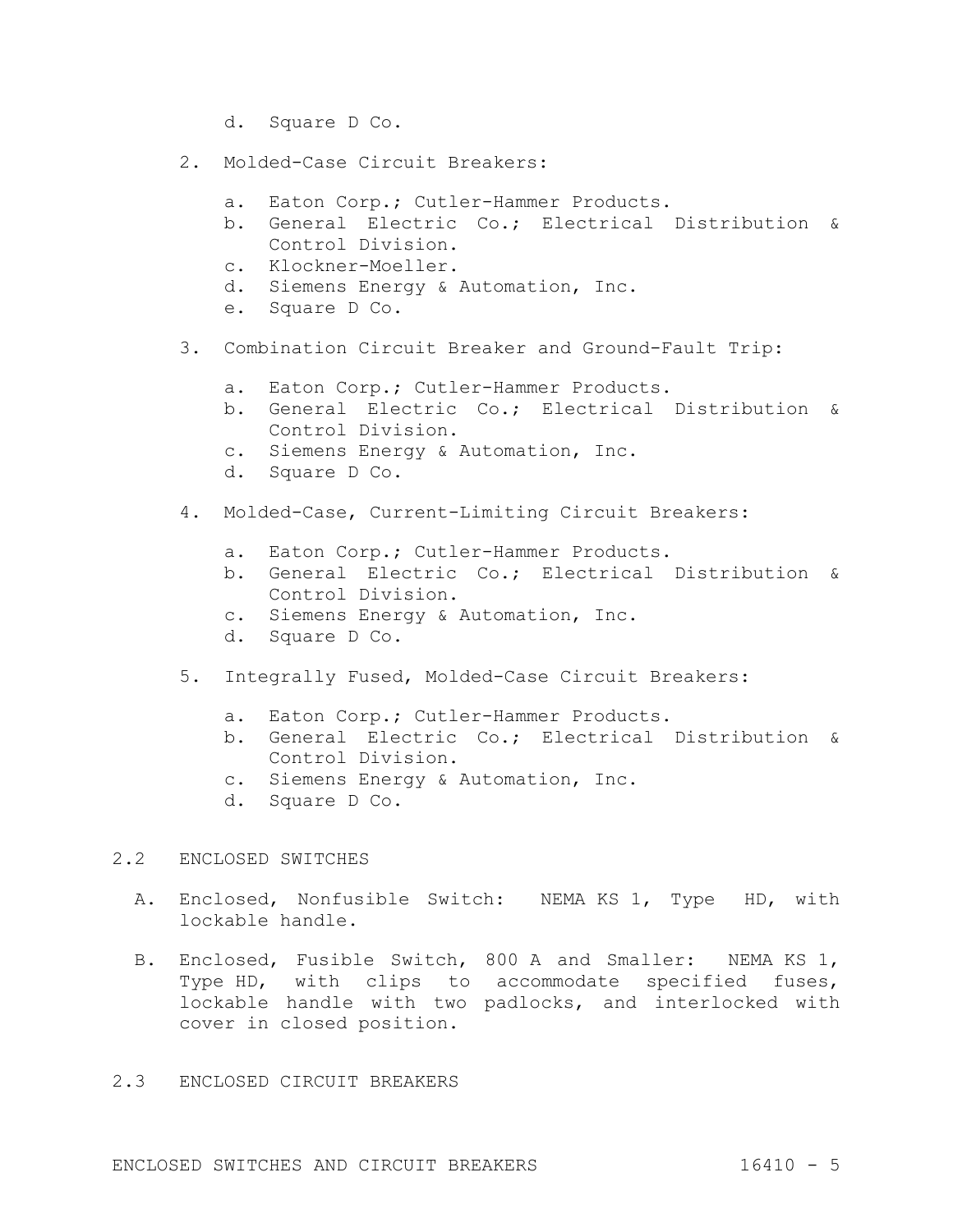- A. Molded-Case Circuit Breaker: NEMA AB 1, with interrupting capacity to meet available fault currents.
	- 1. Thermal-Magnetic Circuit Breakers: Inverse timecurrent element for low-level overloads, and instantaneous magnetic trip element for short circuits. Adjustable magnetic trip setting for circuit-breaker frame sizes 250 A and larger.
	- 2. Adjustable Instantaneous-Trip Circuit Breakers: Magnetic trip element with front-mounted, fieldadjustable trip setting.
	- 3. Electronic Trip Unit Circuit Breakers: RMS sensing; field-replaceable rating plug; with the following field-adjustable settings:
		- a. Instantaneous trip.
		- b. Long- and short-time pickup levels.
		- c. Long- and short-time time adjustments.
		- d. Ground-fault pickup level, time delay, and  $I^{2}t$ response.
	- 4. Current-Limiting Circuit Breakers: Frame sizes 400 A and smaller; let-through ratings less than NEMA FU 1,  $RK-5$ .
	- 5. Integrally Fused Circuit Breakers: Thermal-magnetic trip element with integral limiter-style fuse listed for use with circuit breaker; trip activation on fuse opening or on opening of fuse compartment door.
	- 6. GFCI Circuit Breakers: Single- and two-pole configurations with 5-mA trip sensitivity.
	- 7. Molded-Case Switch: Molded-case circuit breaker without trip units.
- B. Molded-Case Circuit-Breaker Features and Accessories: Standard frame sizes, trip ratings, and number of poles.
	- 1. Lugs: Mechanical style suitable for number, size, trip ratings, and material of conductors.
	- 2. Application Listing: Appropriate for application; Type SWD for switching fluorescent lighting loads; Type HACR for heating, air-conditioning, and refrigerating equipment.
	- 3. Ground-Fault Protection: Integrally mounted relay and trip unit with adjustable pickup and time-delay settings, push-to-test feature, and ground-fault indicator.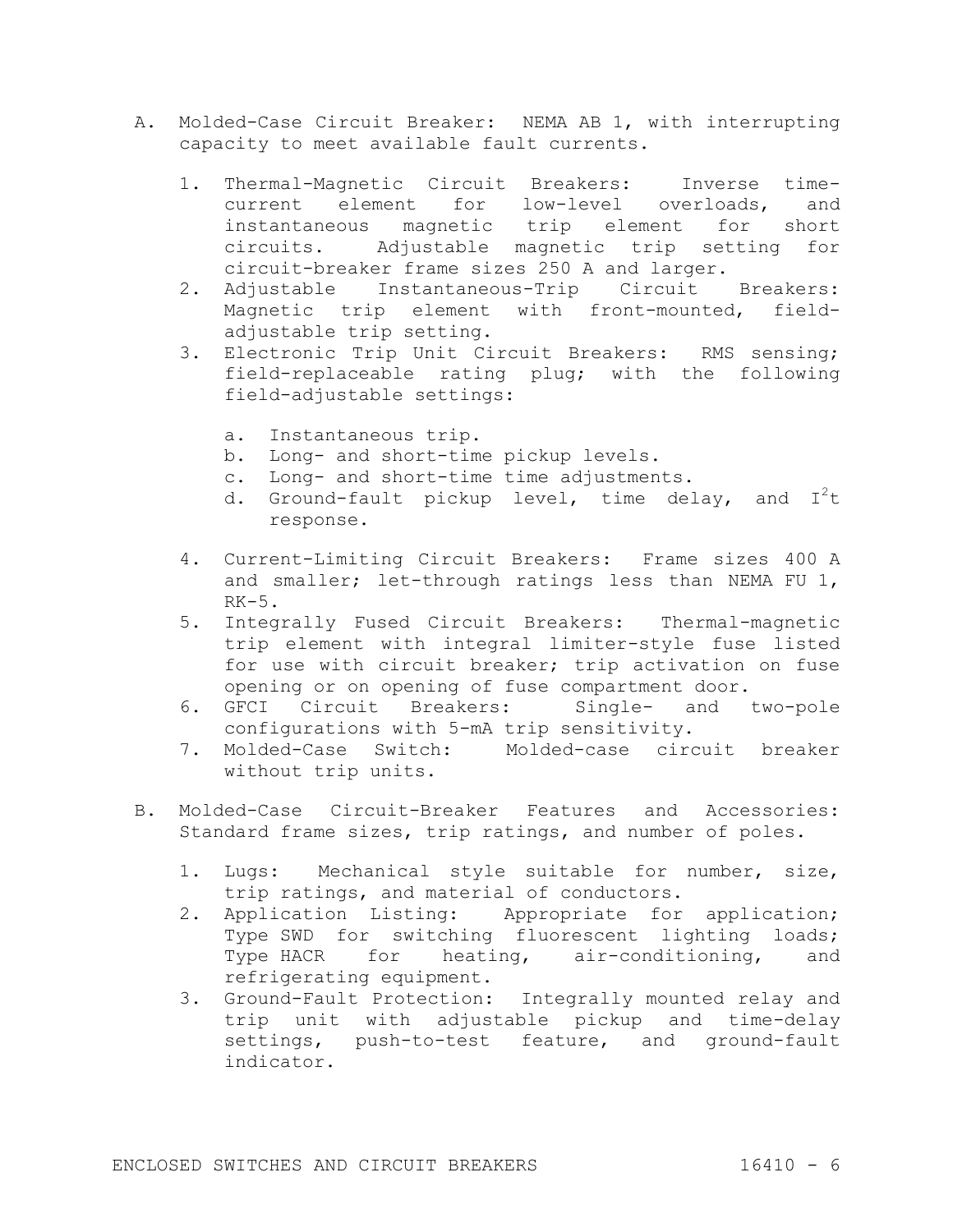- 4. Communication Capability: Circuit-breaker-mounted communication module with functions and features compatible with power monitoring and control system.
- 5. Shunt Trip: 120-V trip coil energized from separate circuit, set to trip at 75 percent of rated voltage.
- 6. Undervoltage Trip: Set to operate at 35 to 75 percent of rated voltage with field-adjustable 0.1- to 0.6 second time delay.
- 7. Auxiliary Switch: Two SPDT switches with "a" and "b" contacts; "a" contacts mimic circuit-breaker contacts, "b"contacts operate in reverse of circuit-breaker contacts.
- 8. Key Interlock Kit: Externally mounted to prohibit circuit-breaker operation; key shall be removable only when circuit breaker is in off position.
- 9. Zone-Selective Interlocking: Integral with electronic trip unit; for interlocking ground-fault protection function.

# 2.4 ENCLOSURES

- A. NEMA AB 1 and NEMA KS 1 to meet environmental conditions of installed location.
	- 1. Outdoor Locations: NEMA 250, Type 3R.
	- 2. Kitchen Areas: NEMA 250, Type 4X, stainless steel.
	- 3. Other Wet or Damp Indoor Locations: NEMA 250, Type 4.
	- 4. Hazardous Areas Indicated on Drawings: NEMA 250, Type 7C.

### 2.5 FACTORY FINISHES

- A. Manufacturer's standard prime-coat finish ready for field painting.
- B. Finish: Manufacturer's standard paint applied to factory-assembled and -tested enclosures before shipping.

PART 3 - EXECUTION

### 3.1 EXAMINATION

A. Examine elements and surfaces to receive enclosed switches and circuit breakers for compliance with installation tolerances and other conditions affecting performance.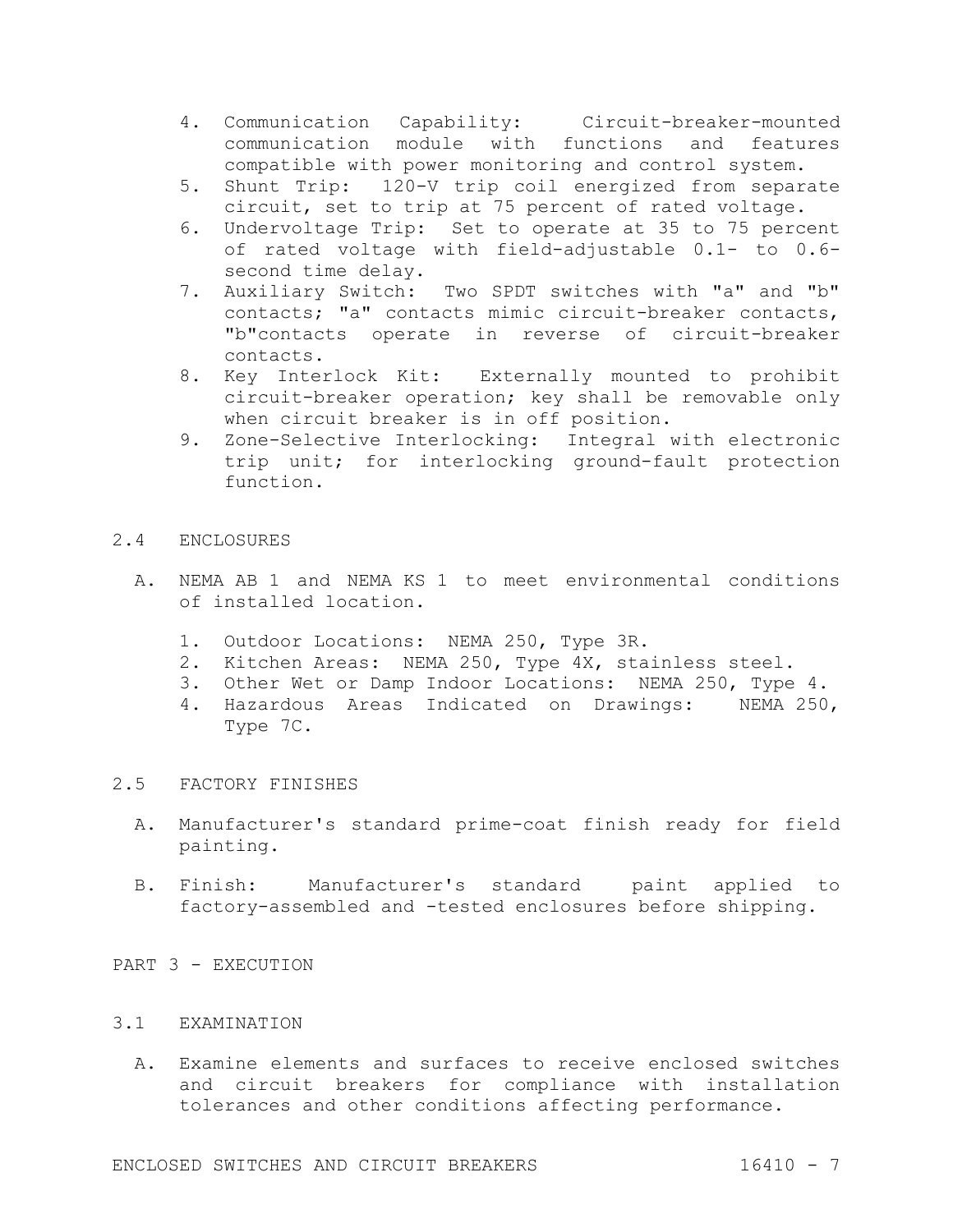1. Proceed with installation only after unsatisfactory conditions have been corrected.

#### 3.2 INSTALLATION

- A. Comply with mounting and anchoring requirements specified in Division 16 Section "Seismic Controls for Electrical Work."
- B. Temporary Lifting Provisions: Remove temporary lifting eyes, channels, and brackets and temporary blocking of moving parts from enclosures and components.

# 3.3 IDENTIFICATION

- A. Identify field-installed conductors, interconnecting wiring, and components; provide warning signs as specified in Division 16 Section "Electrical Identification."
- B. Enclosure Nameplates: Label each enclosure with engraved metal or laminated-plastic nameplate mounted with corrosion-resistant screws.

### 3.4 CONNECTIONS

- A. Install equipment grounding connections for switches and circuit breakers with ground continuity to main electrical ground bus.
- B. Install power wiring. Install wiring between switches and circuit breakers, and control and indication devices.
- C. Tighten electrical connectors and terminals according to manufacturer's published torque-tightening values. If manufacturer's torque values are not indicated, use those specified in UL 486A and UL 486B.

### 3.5 FIELD QUALITY CONTROL

- A. Prepare for acceptance tests as follows:
	- 1. Test insulation resistance for each enclosed switch, circuit breaker, component, and control circuit.
	- 2. Test continuity of each line- and load-side circuit.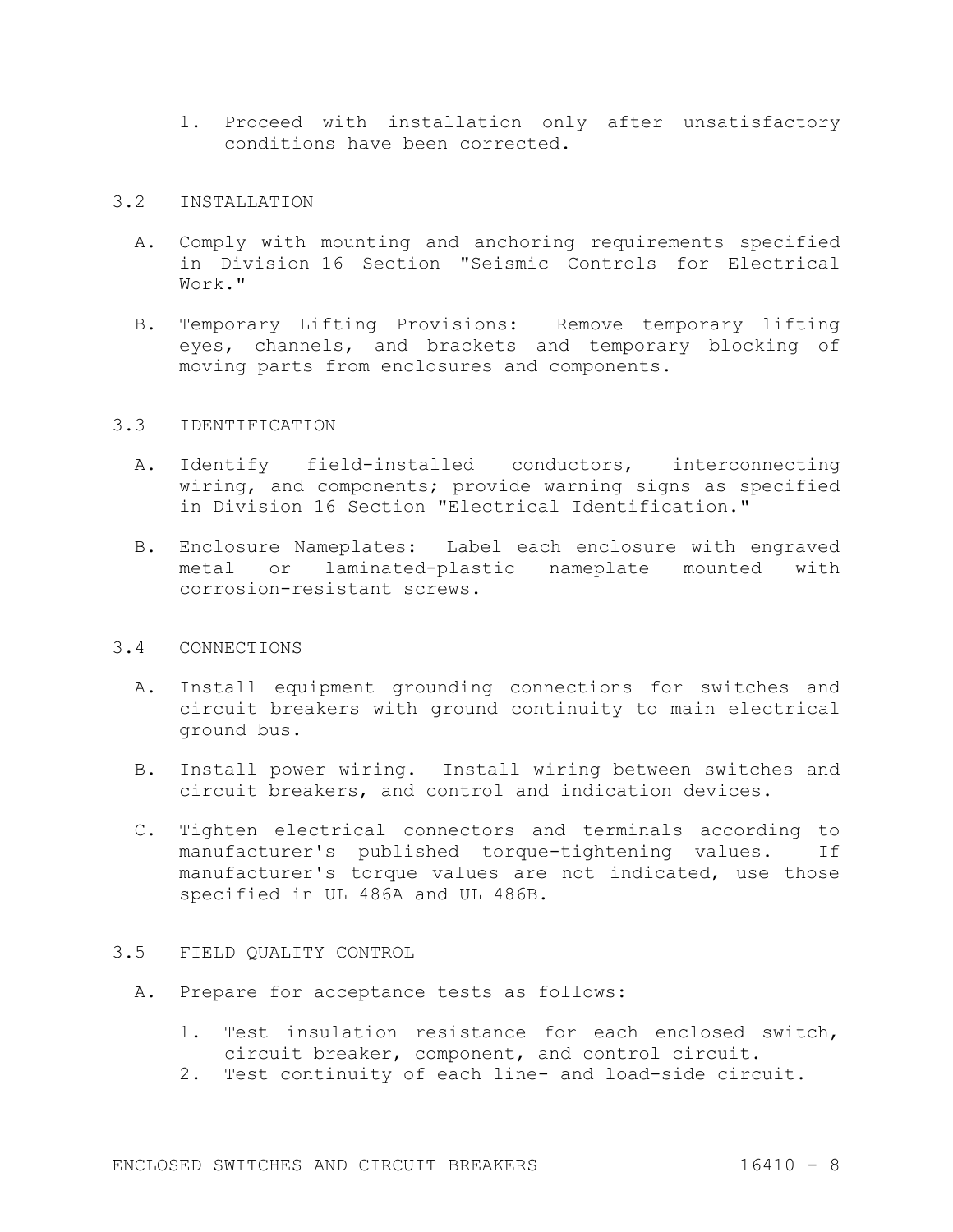- B. Testing Agency: Owner will engage a qualified independent testing agency to perform specified testing.
- C. Testing Agency: Engage a qualified independent testing agency to perform specified testing.
- D. Testing: After installing enclosed switches and circuit breakers and after electrical circuitry has been energized, demonstrate product capability and compliance with requirements.
	- 1. Procedures: Perform each visual and mechanical inspection and electrical test indicated in NETA ATS, Section 7.5 for switches and Section 7.6 for moldedcase circuit breakers. Certify compliance with test parameters.
	- 2. Correct malfunctioning units on-site, where possible, and retest to demonstrate compliance; otherwise, replace with new units and retest.
- E. Infrared Scanning: After Substantial Completion, but not more than 60 days after Final Acceptance, perform an infrared scan of each enclosed switch and circuit breaker. Open or remove doors or panels so connections are accessible to portable scanner.
	- 1. Follow-up Infrared Scanning: Perform an additional follow-up infrared scan of each unit 11 months after date of Substantial Completion.
	- 2. Instrument: Use an infrared scanning device designed to measure temperature or to detect significant deviations from normal values. Provide calibration record for device.
	- 3. Record of Infrared Scanning: Prepare a certified report that identifies switches and circuit breakers checked and that describes scanning results. Include notation of deficiencies detected, remedial action taken, and observations after remedial action.

# 3.6 ADJUSTING

A. Set field-adjustable switches and circuit-breaker trip ranges.

# 3.7 CLEANING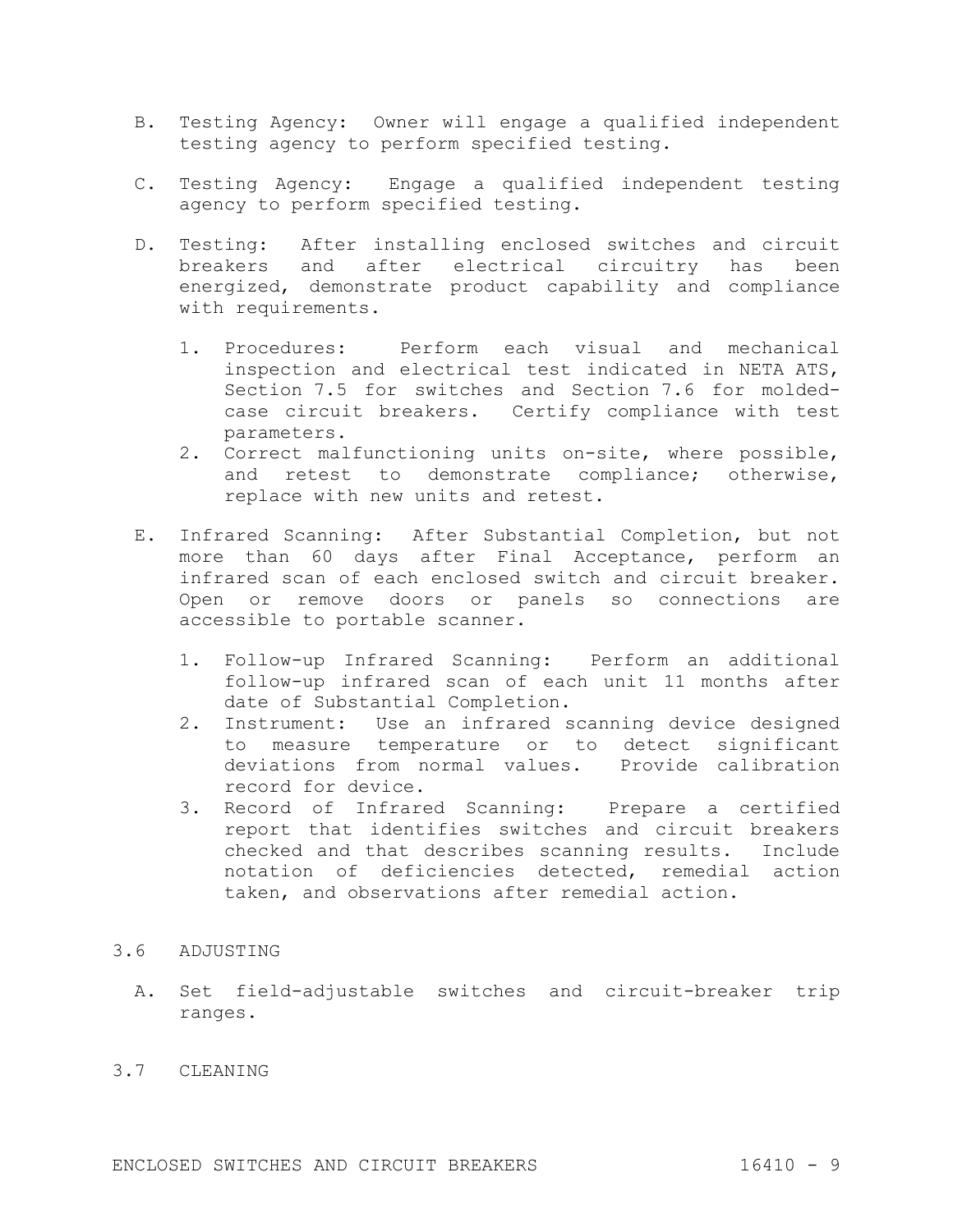A. On completion of installation, inspect interior and exterior of enclosures. Remove paint splatters and other spots. Vacuum dirt and debris; do not use compressed air to assist in cleaning. Repair exposed surfaces to match original finish.

END OF SECTION 16410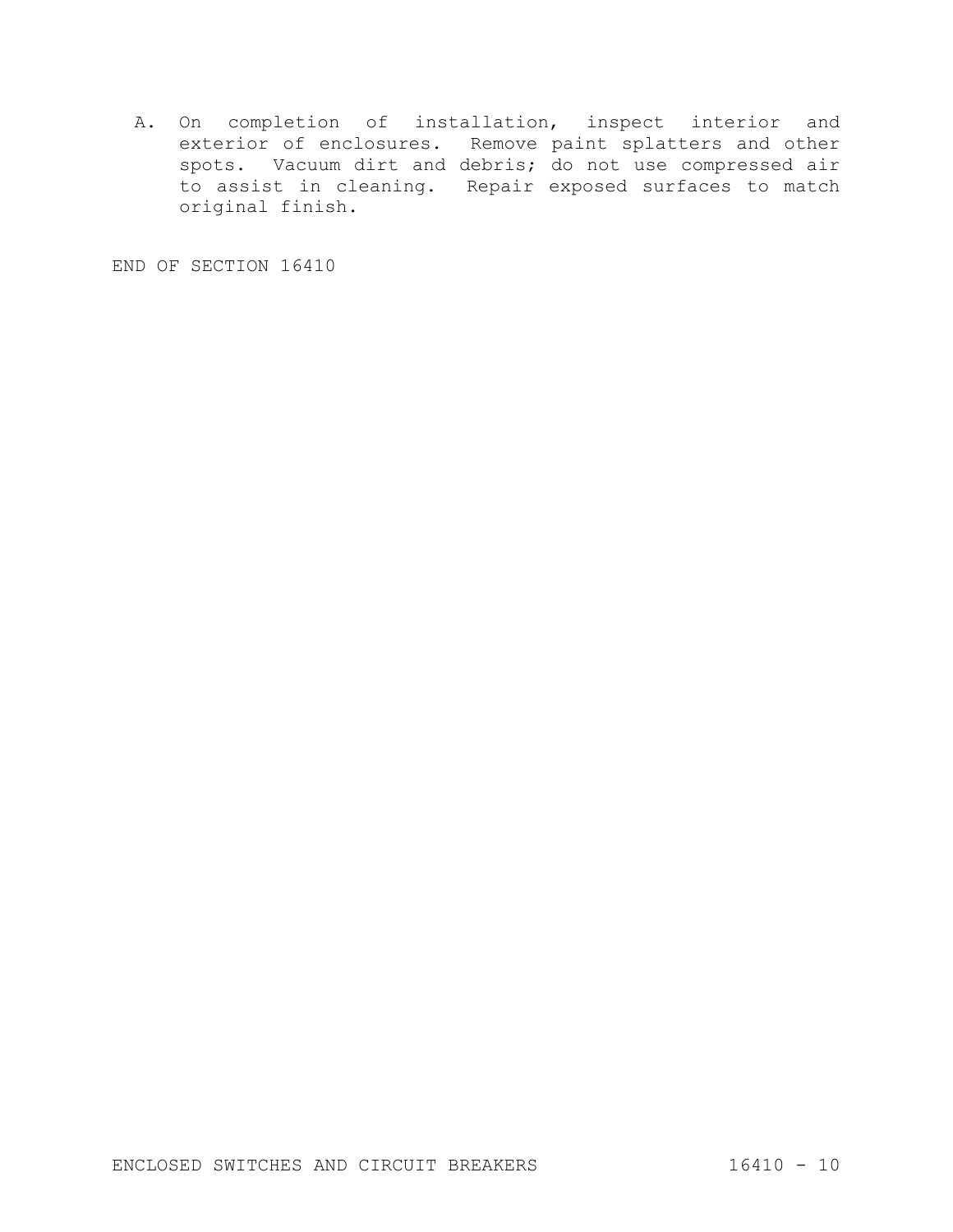SECTION 265100 - INTERIOR LIGHTING

PART 1 - GENERAL

- 1.1 RELATED DOCUMENTS
	- A. Drawings and general provisions of the Contract, including General and Supplementary Conditions and Division 1 Specification Sections, apply to this Section.

#### 1.2 SUMMARY

- A. This Section includes the following:
	- 1. Interior lighting fixtures, lamps, and ballasts.
	- 2. Emergency lighting units.
	- 3. Exit signs.
	- 4. Lighting fixture supports.
	- 5. Retrofit kits for fluorescent lighting fixtures.
- B. Related Sections include the following:
	- 1. Division 13 Section "Lighting Controls" for manual or programmable control systems with low-voltage control wiring or data communication circuits.
	- 2. Division 16 Section "Wiring Devices" for manual wallbox dimmers for incandescent lamps.
	- 3. Division 16 Section "Lighting Control Devices" for automatic control of lighting, including time switches, photoelectric relays, occupancy sensors, and multipole lighting relays and contactors.
	- 4. Division 16 Section "Stage Lighting" for theatrical lighting fixtures and their controls.
	- 5. Division 16 Section "Dimming Controls" for architectural dimming systems.

# 1.3 DEFINITIONS

- A. BF: Ballast factor.
- B. CRI: Color-rendering index.
- C. CU: Coefficient of utilization.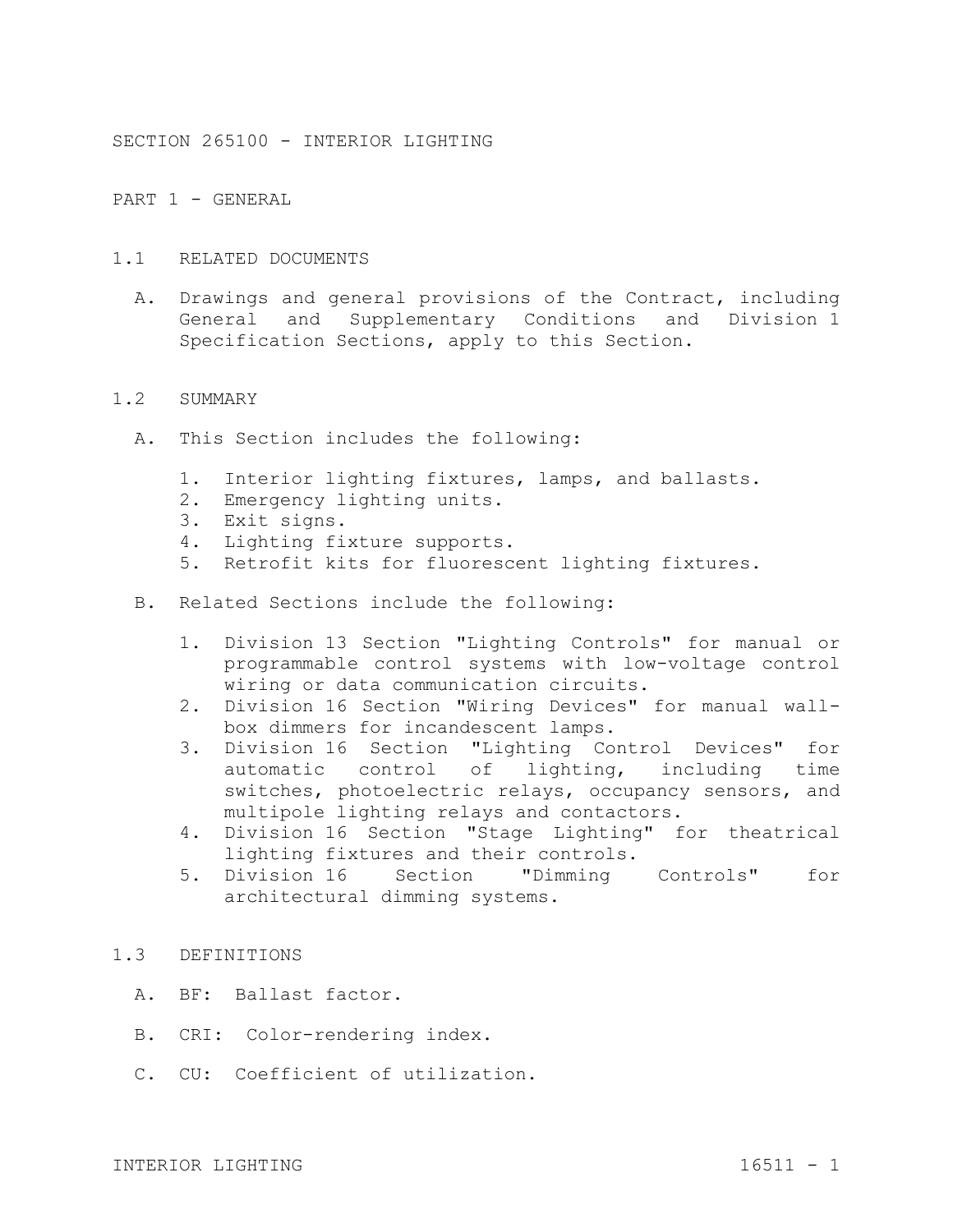- D. HID: High-intensity discharge.
- E. LER: Luminaire efficacy rating.
- F. Luminaire: Complete lighting fixture, including ballast housing if provided.
- G. RCR: Room cavity ratio.

#### 1.4 SUBMITTALS

- A. Product Data: For each type of lighting fixture, arranged in order of fixture designation. Include data on features, accessories, finishes, and the following:
	- 1. Physical description of lighting fixture including dimensions.
	- 2. Emergency lighting units including battery and charger.
	- 3. Ballast.
	- 4. Energy-efficiency data.
	- 5. Air and Thermal Performance Data: For air-handling lighting fixtures. Furnish data required in "Submittals" Article in Division 15 Section "Diffusers, Registers, and Grilles."
	- 6. Sound Performance Data: For air-handling lighting fixtures. Indicate sound power level and sound transmission class in test reports certified according to standards specified in Division 15 Section "Diffusers, Registers, and Grilles."
	- 7. Life, output, and energy-efficiency data for lamps.
	- 8. Photometric data, in IESNA format, based on laboratory tests of each lighting fixture type, outfitted with lamps, ballasts, and accessories identical to those indicated for the lighting fixture as applied in this Project.
		- a. For indicated fixtures, photometric data shall be certified by a qualified independent testing agency. Photometric data for remaining fixtures shall be certified by the manufacturer.
		- b. Photometric data shall be certified by a manufacturer's laboratory with a current accreditation under the National Voluntary Laboratory Accreditation Program (NVLAP) for Energy Efficient Lighting Products.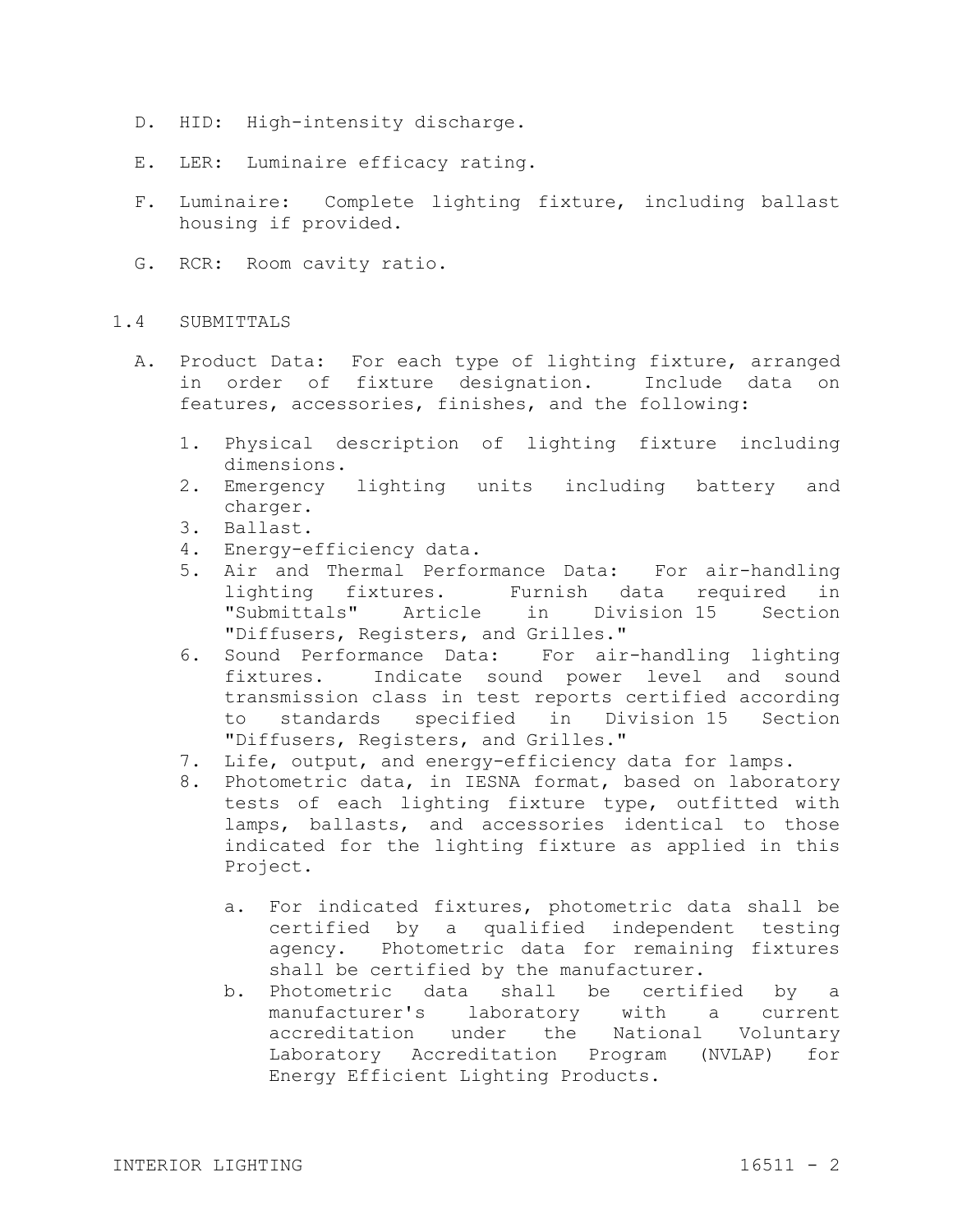- B. Shop Drawings: Show details of nonstandard or custom lighting fixtures. Indicate dimensions, weights, methods of field assembly, components, features, and accessories.
	- 1. Wiring Diagrams: Power and control wiring.
- C. Coordination Drawings: Reflected ceiling plan(s) and other details, drawn to scale, on which the following items are shown and coordinated with each other, based on input from installers of the items involved:
	- 1. Lighting fixtures.
	- 2. Suspended ceiling components.
	- 3. Structural members to which suspension systems for lighting fixtures will be attached.
	- 4. Other items in finished ceiling including the following:
		- a. Air outlets and inlets.
		- b. Speakers.
		- c. Sprinklers.
		- d. Smoke and fire detectors.
		- e. Occupancy sensors.
		- f. Access panels.
	- 5. Perimeter moldings.
- D. Samples for Verification: Interior lighting fixtures designated for sample submission in Interior Lighting Fixture Schedule. Each sample shall include the following:
	- 1. Lamps: Specified units installed.
	- 2. Accessories: Cords and plugs.
- E. Product Certificates: For each type of ballast for bilevel and dimmer-controlled fixtures, signed by product manufacturer.
- F. Qualification Data: For agencies providing photometric data for lighting fixtures.
- G. Field quality-control test reports.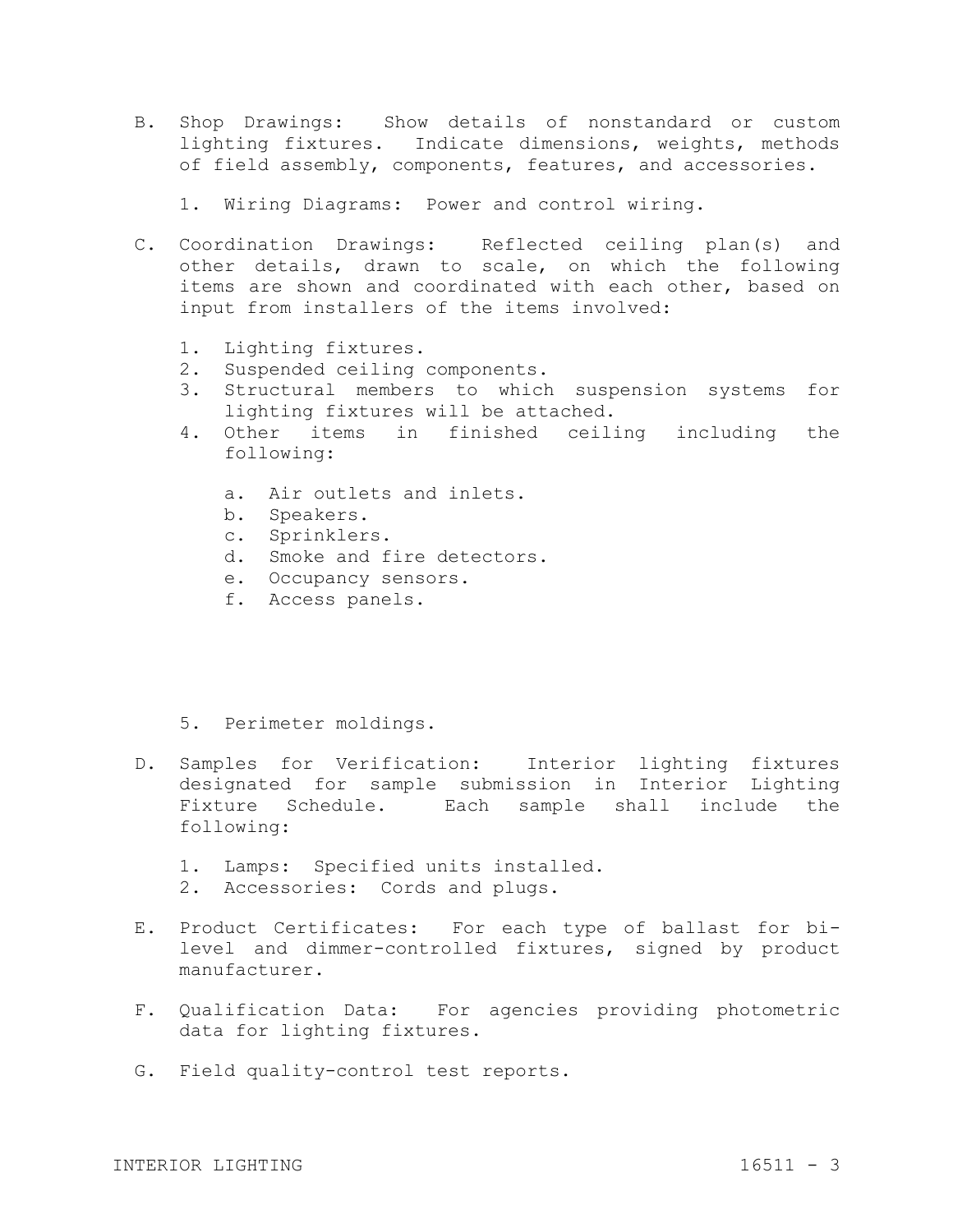- H. Operation and Maintenance Data: For lighting equipment and fixtures to include in emergency, operation, and maintenance manuals.
- I. Warranties: Special warranties specified in this Section.

# 1.5 QUALITY ASSURANCE

- A. Luminaire Photometric Data Testing Laboratory Qualifications: Provided by manufacturers' laboratories that are accredited under the National Volunteer Laboratory Accreditation Program for Energy Efficient Lighting Products.
- B. Luminaire Photometric Data Testing Laboratory Qualifications: Provided by an independent agency, with the experience and capability to conduct the testing indicated, that is an NRTL as defined by OSHA in 29 CFR 1910.7.
- C. Electrical Components, Devices, and Accessories: Listed and labeled as defined in NFPA 70, Article 100, by a testing agency acceptable to authorities having jurisdiction, and marked for intended use.
- D. Comply with NFPA 70.
- E. FMG Compliance: Lighting fixtures for hazardous locations shall be listed and labeled for indicated class and division of hazard by FMG.
- F. Mockups: Provide interior lighting fixtures for room or module mockups, complete with power and control connections.
	- 1. Obtain Architect's approval of fixtures for mockups before starting installations.
	- 2. Maintain mockups during construction in an undisturbed condition as a standard for judging the completed Work.
	- 3. Approved fixtures in mockups may become part of the completed Work if undisturbed at time of Substantial Completion.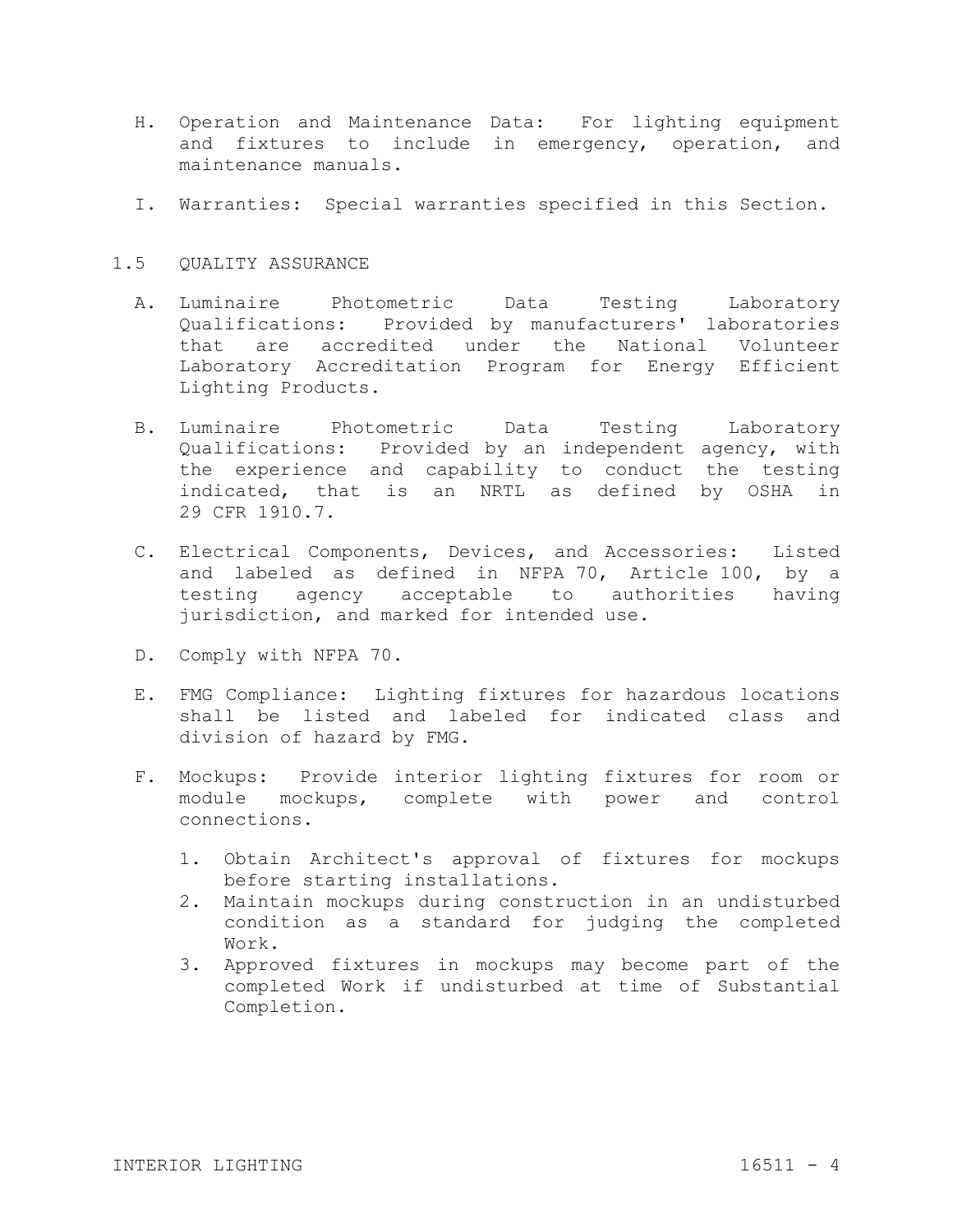#### 1.6 COORDINATION

A. Coordinate layout and installation of lighting fixtures and suspension system with other construction that penetrates ceilings or is supported by them, including HVAC equipment, fire-suppression system, and partition assemblies.

### 1.7 WARRANTY

- A. Special Warranty for Emergency Lighting Batteries: Manufacturer's standard form in which manufacturer of battery-powered emergency lighting unit agrees to repair or replace components of rechargeable batteries that fail in materials or workmanship within specified warranty period.
	- 1. Warranty Period for Emergency Lighting Unit Batteries: 10 years from date of Substantial Completion. Full warranty shall apply for first year, and prorated warranty for the remaining nine years.
	- 2. Warranty Period for Emergency Fluorescent Ballast and Self-Powered Exit Sign Batteries: Seven years from date of Substantial Completion. Full warranty shall apply for first year, and prorated warranty for the remaining six years.
- B. Special Warranty for Ballasts: Manufacturer's standard form in which ballast manufacturer agrees to repair or replace ballasts that fail in materials or workmanship within specified warranty period.
	- 1. Warranty Period for Electronic Ballasts: Six (6) from date of Substantial Completion.
	- 2. Warranty Period for Electromagnetic Ballasts: Four (4) years from date of Substantial Completion.
- C. Special Warranty for T8 Fluorescent Lamps: Manufacturer's standard form, made out to Owner and signed by lamp manufacturer agreeing to replace lamps that fail in materials or workmanship, f.o.b. the nearest shipping point to Project site, within specified warranty period indicated below.
	- 1. Warranty Period: Two (2) year(s) from date of Substantial Completion.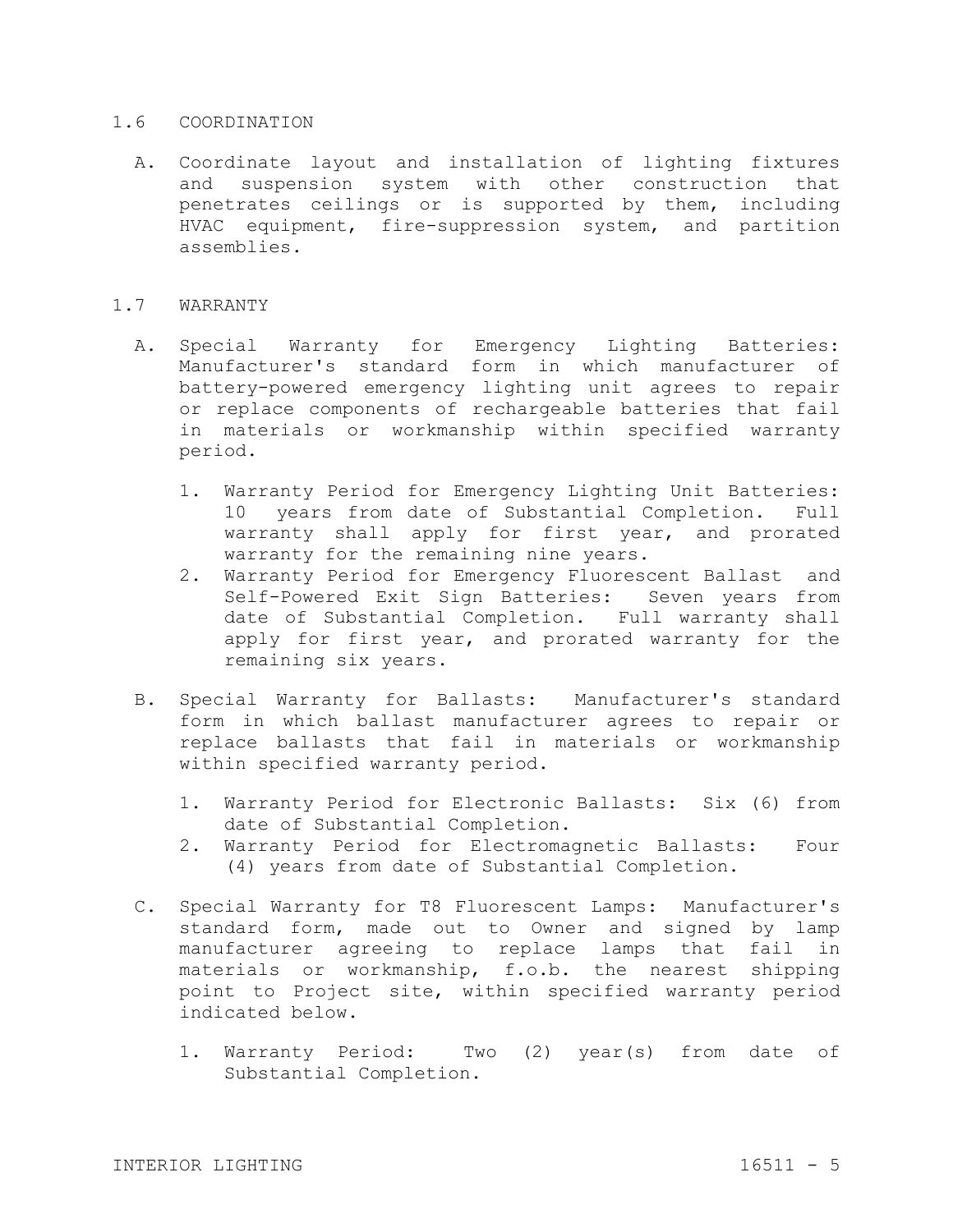#### 1.8 EXTRA MATERIALS

- A. Furnish extra materials described below that match products installed and that are packaged with protective covering for storage and identified with labels describing contents.
	- 1. Lamps: 10 for every 50 of each type and rating installed. Furnish at least one of each type.
	- 2. Plastic Diffusers and Lenses: 1 for every 50 of each type and rating installed. Furnish at least one of each type.
	- 3. Battery and Charger Data: One for each emergency lighting unit.
	- 4. Ballasts: 1 for every 50 of each type and rating installed. Furnish at least one of each type.
	- 5. Globes and Guards: 1 for every 20 of each type and rating installed. Furnish at least one of each type.

PART 2 - PRODUCTS

# 2.1 MANUFACTURERS

- A. In other Part 2 articles where titles below introduce lists, the following requirements apply to product selection:
- B. In Interior Lighting Fixture Schedule where titles below are column or row headings that introduce lists, the following requirements apply to product selection:
	- 1. Available Manufacturers: Subject to compliance with requirements, manufacturers offering products that may be incorporated into the Work include, but are not limited to, manufacturers specified.
	- 2. Manufacturers: Subject to compliance with requirements, provide products by one of the manufacturers specified.
	- 3. Basis-of-Design Product: The design for each lighting fixture is based on the product named. Subject to compliance with requirements, provide either the named product or a comparable product by one of the other manufacturers specified.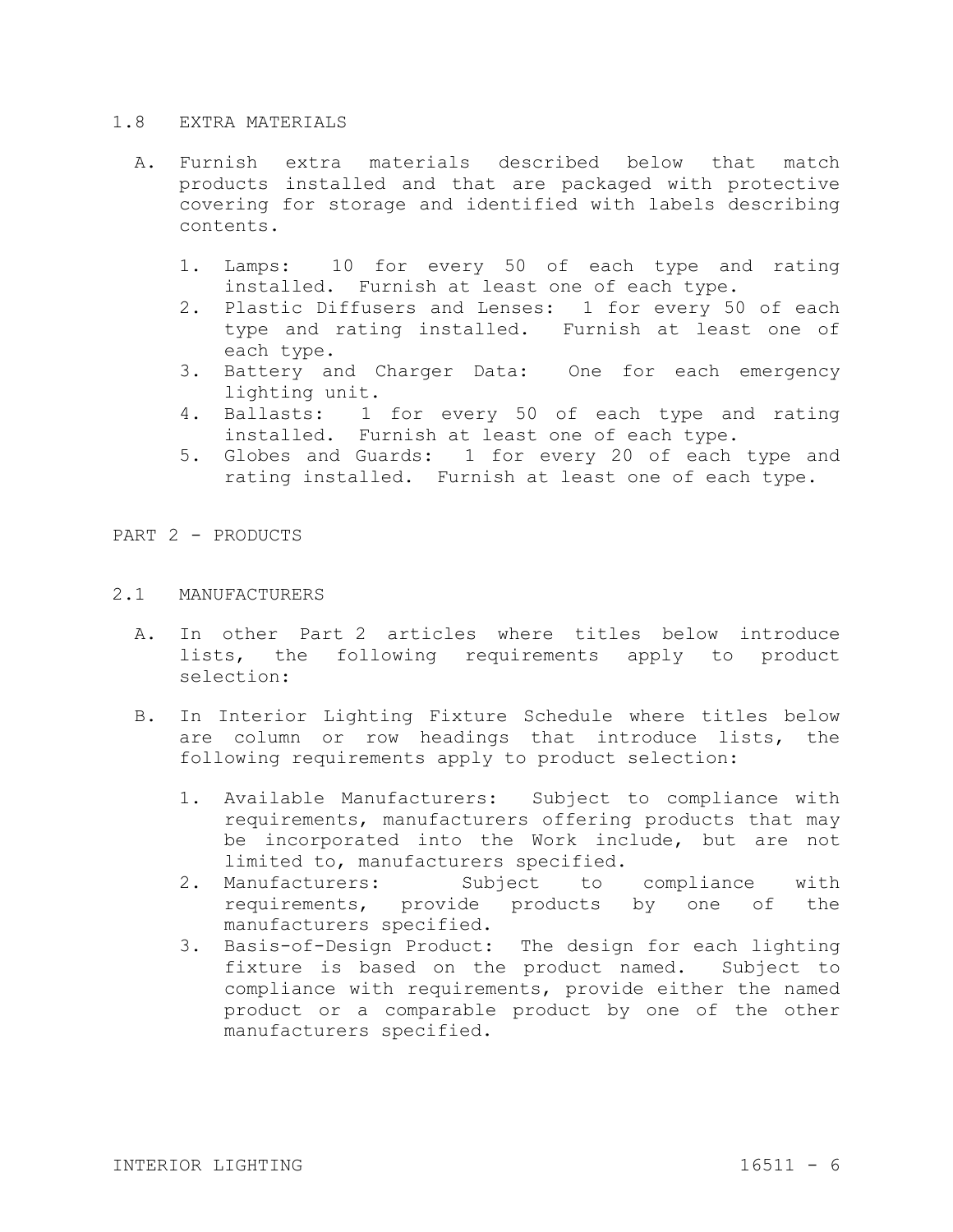- 2.2 LIGHTING FIXTURES AND COMPONENTS, GENERAL REQUIREMENTS
	- A. Recessed Fixtures: Comply with NEMA LE 4 for ceiling compatibility for recessed fixtures.
	- B. Incandescent Fixtures: Comply with UL 1598. Where LER is specified, test according to NEMA LE 5A.
	- C. Fluorescent Fixtures: Comply with UL 1598. Where LER is specified, test according to NEMA LE 5 and NEMA LE 5A as applicable.
	- D. HID Fixtures: Comply with UL 1598. Where LER is specified, test according to NEMA LE 5B.
	- E. Metal Parts: Free of burrs and sharp corners and edges.
	- F. Sheet Metal Components: Steel, unless otherwise indicated. Form and support to prevent warping and sagging.
	- G. Doors, Frames, and Other Internal Access: Smooth operating, free of light leakage under operating conditions, and designed to permit relamping without use of tools. Designed to prevent doors, frames, lenses, diffusers, and other components from falling accidentally during relamping and when secured in operating position.
	- H. Reflecting surfaces shall have minimum reflectance as follows, unless otherwise indicated:
		- 1. White Surfaces: 85 percent.
		- 2. Specular Surfaces: 83 percent.
		- 3. Diffusing Specular Surfaces: 75 percent.
		- 4. Laminated Silver Metallized Film: 90 percent.
	- I. Plastic Diffusers, Covers, and Globes:
		- 1. Acrylic Lighting Diffusers: 100 percent virgin acrylic plastic. High resistance to yellowing and other changes due to aging, exposure to heat, and UV radiation.
			- a. Lens Thickness: At least 0.125 inch (3.175 mm) minimum unless different thickness is indicated.
			- b. UV stabilized.
		- 2. Glass: Annealed crystal glass, unless otherwise indicated.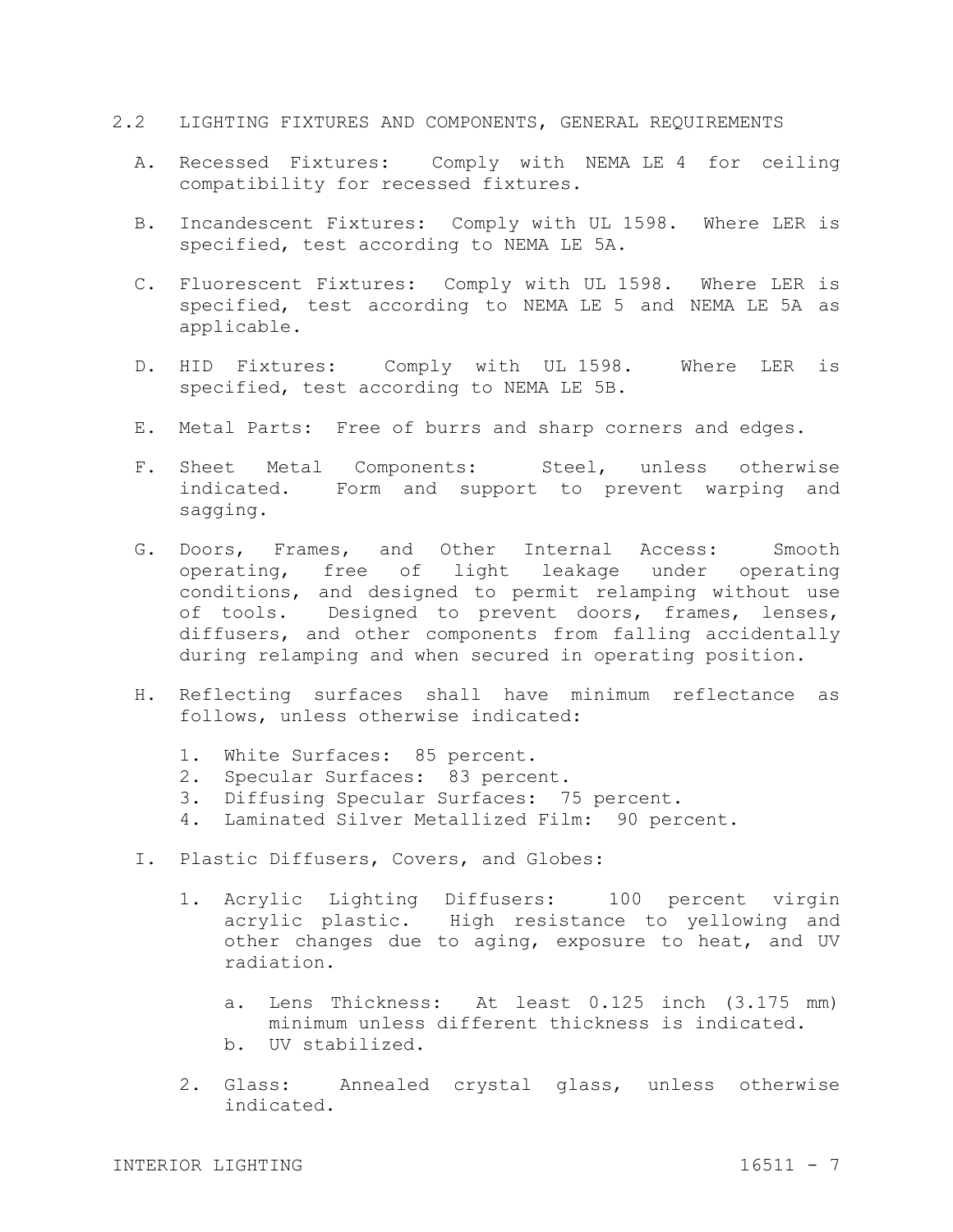- J. Electromagnetic-Interference Filters: Factory installed to suppress conducted electromagnetic-interference as required by MIL-STD-461E. Fabricate lighting fixtures with one filter on each ballast indicated to require a filter.
- K. Air-Handling Fluorescent Fixtures: For use with plenum ceiling for air return and heat extraction and for attaching an air-diffuser-boot assembly specified in Division 15 Section "Diffusers, Registers, and Grilles."
	- 1. Air Supply Units: Slots in one or both side trims join with air-diffuser-boot assemblies.
	- 2. Heat Removal Units: Air path leads through lamp cavity.
	- 3. Combination Heat Removal and Air Supply Unit: Heat is removed through lamp cavity at both ends of the fixture door with air supply same as for air supply units.
	- 4. Dampers: Operable from outside fixture for control of return-air volume.
	- 5. Static Fixture: Air supply slots are blanked off, and fixture appearance matches active units.

# 2.3 BALLASTS FOR LINEAR FLUORESCENT LAMPS

- A. Electronic Ballasts: Comply with ANSI C82.11; instantstart type, unless otherwise indicated, and designed for type and quantity of lamps served. Ballasts shall be designed for full light output unless dimmer or bi-level control is indicated.
	- 1. Sound Rating: A.
	- 2. Total Harmonic Distortion Rating: Less than 20 percent.
	- 3. Transient Voltage Protection: IEEE C62.41, Category A or better.
	- 4. Lamp Current Crest Factor: 1.7 or less.
	- 5. BF: 0.85 or higher.
	- 6. Power Factor: 0.95 or higher.
	- 7. Parallel Lamp Circuits: Multiple lamp ballasts shall comply with ANSI C 82.11 and shall be connected to maintain full light output on surviving lamps if one or more lamps fail.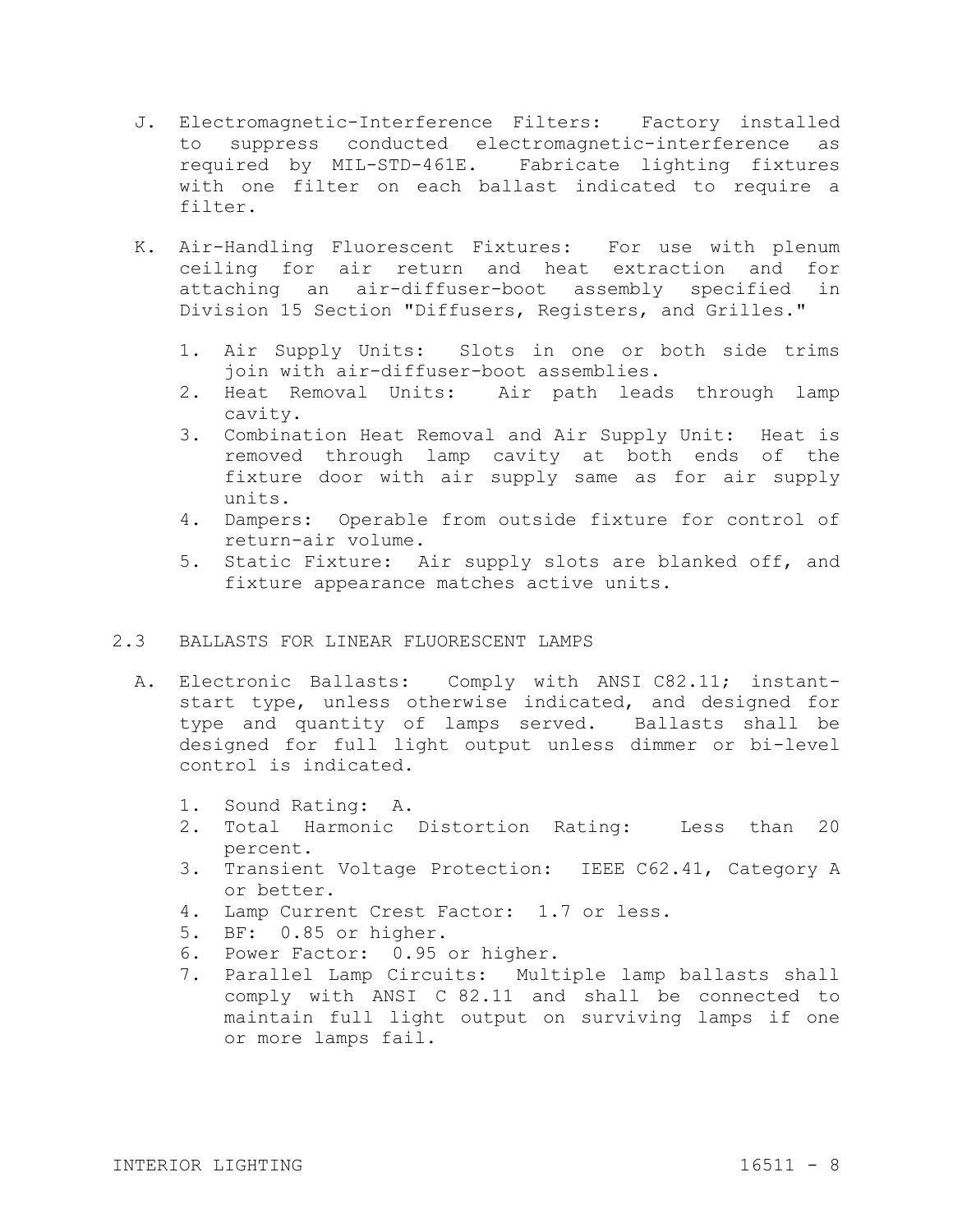- B. Electromagnetic Ballasts: Comply with ANSI C82.1; energy saving, high-power factor, Class P, and having automaticreset thermal protection.
	- 1. Ballast Manufacturer Certification: Indicated by label.
- C. Single Ballasts for Multiple Lighting Fixtures: Factorywired with ballast arrangements and bundled extension wiring to suit final installation conditions without modification or rewiring in the field.
- D. Ballasts for Low-Temperature Environments:
	- 1. Temperatures 0 Deg F (Minus 17 Deg C) and Higher: Electronic type rated for 0 deg F (minus 17 deg C) starting and operating temperature with indicated lamp types.
	- 2. Temperatures Minus 20 Deg F (Minus 29 Deg C) and Higher: Electromagnetic type designed for use with indicated lamp types.
- E. Ballasts for Low Electromagnetic-Interference Environments: Comply with 47 CFR, Chapter 1, Part 18, Subpart C, for limitations on electromagnetic and radiofrequency interference for consumer equipment.
- F. Ballasts for Dimmer-Controlled Lighting Fixtures: Electronic type.
	- 1. Ballast Input Watts: Can be reduced to 20 percent of normal.
	- 2. Compatibility: Certified by manufacturer for use with specific dimming control system and lamp type indicated.
- G. Ballasts for Bi-Level Controlled Lighting Fixtures: Electronic type.
	- 1. Operating Modes: Ballast circuit and leads provide for remote control of the light output of the associated lamp between high- and low-level and off.
		- a. High-Level Operation: 100 percent of rated lamp lumens.
		- b. Low-Level Operation: 30 percent of rated lamp lumens.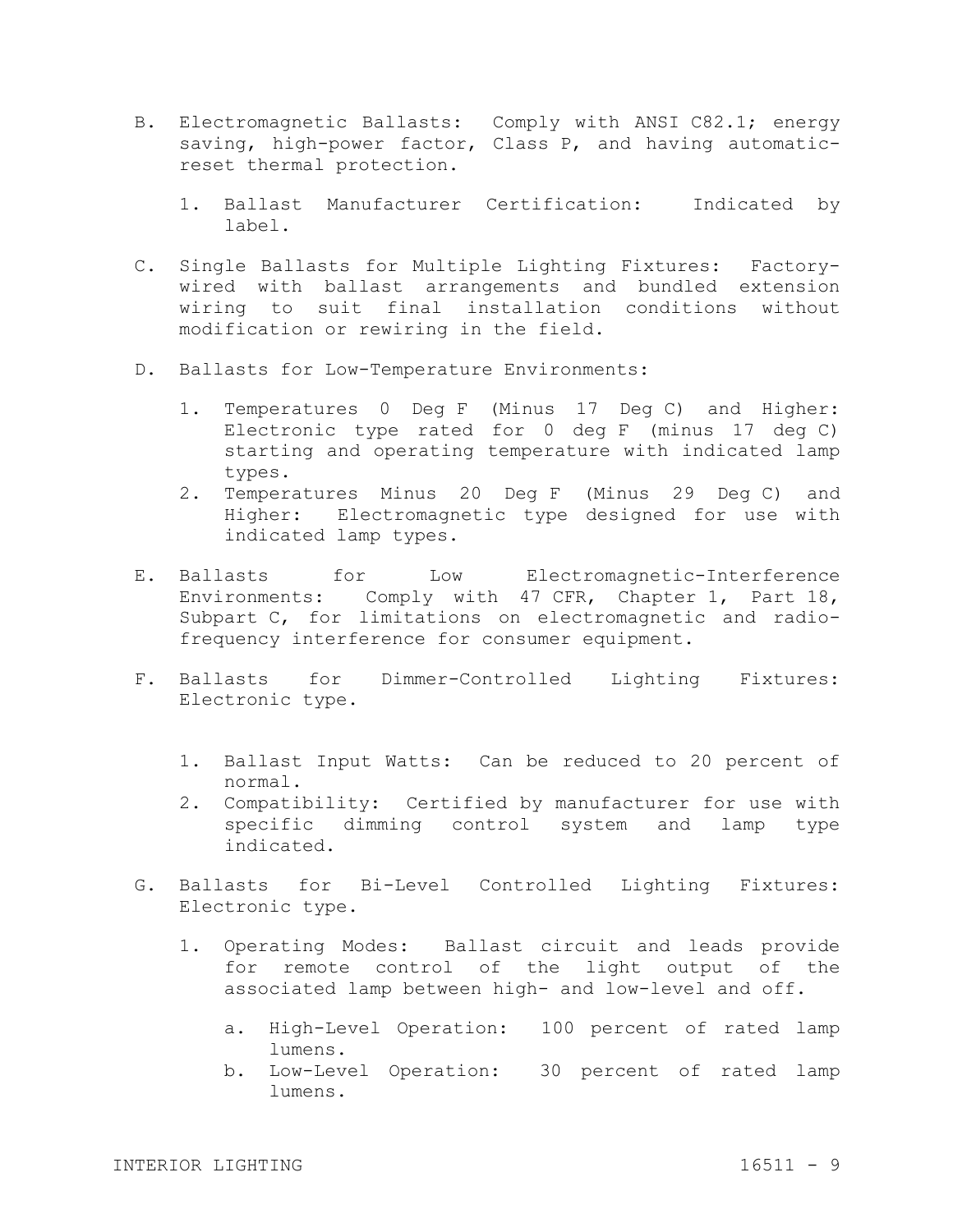- 2. Ballast shall provide equal current to each lamp in each operating mode.
- 3. Compatibility: Certified by manufacturer for use with specific bi-level control system and lamp type indicated.

# 2.4 BALLASTS FOR COMPACT FLUORESCENT LAMPS

- A. Description: Electronic programmed rapid-start type, complying with ANSI C 82.11, designed for type and quantity of lamps indicated. Ballast shall be designed for full light output unless dimmer or bi-level control is indicated:
	- 1. Lamp end-of-life detection and shutdown circuit.
	- 2. Automatic lamp starting after lamp replacement.
	- 3. Sound Rating: A.
	- 4. Total Harmonic Distortion Rating: Less than 20 percent.
	- 5. Transient Voltage Protection: IEEE C62.41, Category A or better.
	- 6. Operating Frequency: 20 kHz or higher.
	- 7. Lamp Current Crest Factor: 1.7 or less.
	- 8. BF: 0.95 or higher, unless otherwise indicated.
	- 9. Power Factor: 0.95 or higher.
	- 10. Interference: Comply with 47 CFR, Chapter 1, Part 18, Subpart C, for limitations on electromagnetic and radio-frequency interference for nonconsumer equipment.
	- 11. Ballast Case Temperature: 75 deg C, maximum.
- B. Ballasts for Dimmer-Controlled Lighting Fixtures: Electronic type.
	- 1. Ballast Input Watts: Can be reduced to 20 percent of normal.
	- 2. Compatibility: Certified by manufacturer for use with specific dimming control system and lamp type indicated.

### 2.5 EMERGENCY FLUORESCENT POWER UNIT

A. Internal Type: Self-contained, modular, battery-inverter unit, factory mounted within lighting fixture body and compatible with ballast. Comply with UL 924.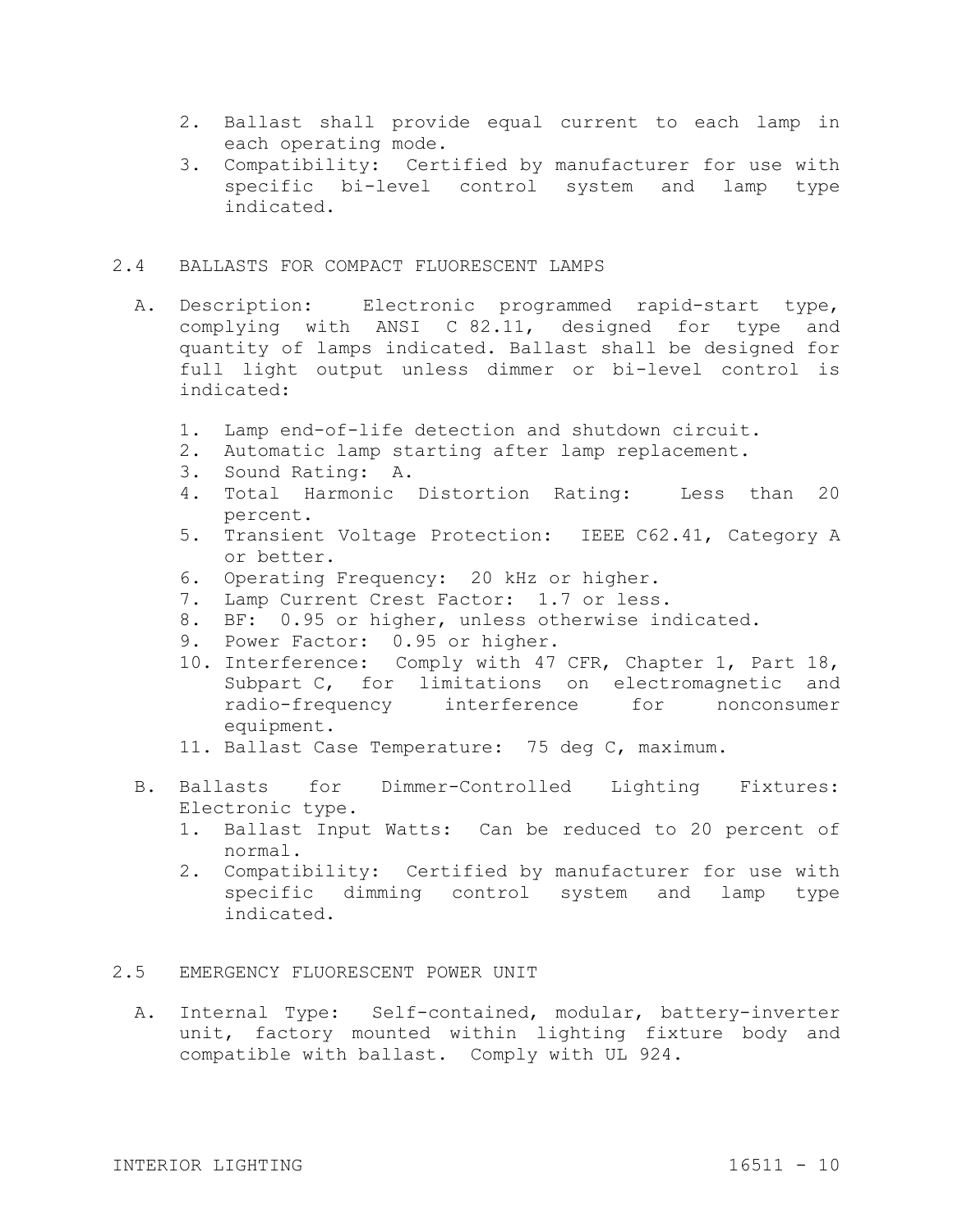- 1. Emergency Connection: Operate 1 fluorescent lamp(s) continuously at an output of 1100 lumens each. Connect unswitched circuit to battery-inverter unit and switched circuit to fixture ballast.
- 2. Night-Light Connection: Operate one fluorescent lamp continuously.
- 3. Test Push Button and Indicator Light: Visible and accessible without opening fixture or entering ceiling space.
	- a. Push Button: Push-to-test type, in unit housing, simulates loss of normal power and demonstrates unit operability.
	- b. Indicator Light: LED indicates normal power on. Normal glow indicates trickle charge; bright glow indicates charging at end of discharge cycle.
- 4. Battery: Sealed, maintenance-free, nickel-cadmium type.
- 5. Charger: Fully automatic, solid-state, constantcurrent type with sealed power transfer relay.
- 6. Remote Test: Switch in hand-held remote device aimed in direction of tested unit initiates coded infrared signal. Signal reception by factory-installed infrared receiver in tested unit triggers simulation of loss of its normal power supply, providing visual confirmation of either proper or failed emergency response.
- 7. Integral Self-Test: Factory-installed electronic device automatically initiates code-required test of unit emergency operation at required intervals. Test failure is annunciated by an integral audible alarm and flashing red LED.
- B. External Type: Self-contained, modular, battery-inverter unit, suitable for powering one or more fluorescent lamps, remote mounted from lighting fixture. Comply with UL 924.
	- 1. Emergency Connection: Operate one fluorescent lamp continuously. Connect unswitched circuit to batteryinverter unit and switched circuit to fixture ballast.
	- 2. Night-Light Connection: Operate one fluorescent lamp in a remote fixture continuously.
	- 3. Battery: Sealed, maintenance-free, nickel-cadmium type.
	- 4. Charger: Fully automatic, solid-state, constantcurrent type.
	- 5. Housing: NEMA 250, Type 1 enclosure.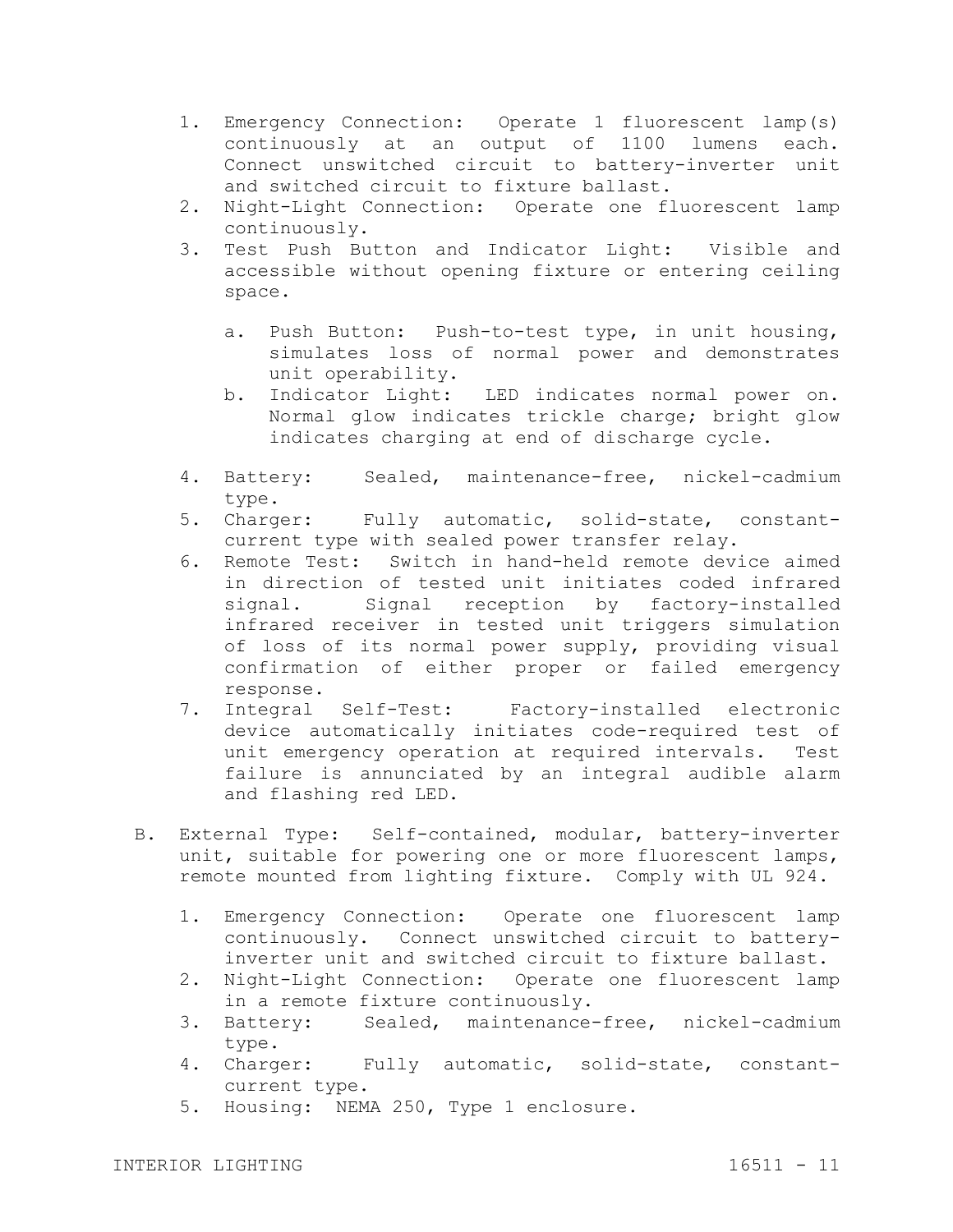- 6. Test Push Button: Push-to-test type, in unit housing, simulates loss of normal power and demonstrates unit operability.
- 7. LED Indicator Light: Indicates normal power on. Normal glow indicates trickle charge; bright glow indicates charging at end of discharge cycle.
- 8. Remote Test: Switch in hand-held remote device aimed in direction of tested unit initiates coded infrared signal. Signal reception by factory-installed infrared receiver in tested unit triggers simulation of loss of its normal power supply, providing visual confirmation of either proper or failed emergency response.
- 9. Integral Self-Test: Factory-installed electronic device automatically initiates code-required test of unit emergency operation at required intervals. Test failure is annunciated by an integral audible alarm and flashing red LED.

# 2.6 BALLASTS FOR HID LAMPS

- A. Electromagnetic Ballast for Metal-Halide Lamps: Comply with ANSI C82.4 and UL 1029. Include the following features, unless otherwise indicated:
	- 1. Ballast Circuit: Constant-wattage autotransformer or regulating high-power-factor type.
	- 2. Minimum Starting Temperature: Minus 22 deg F (Minus 30 deg C) for single-lamp ballasts.
	- 3. Normal Ambient Operating Temperature: 104 deg F (40 deg C).
	- 4. Open-circuit operation that will not reduce average life.
	- 5. Low-Noise Ballasts: Manufacturers' standard epoxyencapsulated models designed to minimize audible fixture noise.
- B. Electronic Ballast for Metal-Halide Lamps: Include the following features unless otherwise indicated:
	- 1. Lamp end-of-life detection and shutdown circuit.
	- 2. Sound Rating: A.
	- 3. Total Harmonic Distortion Rating: Less than 15 percent.
	- 4. Transient Voltage Protection: IEEE C62.41, Category A or better.
	- 5. Lamp Current Crest Factor: 1.5 or less.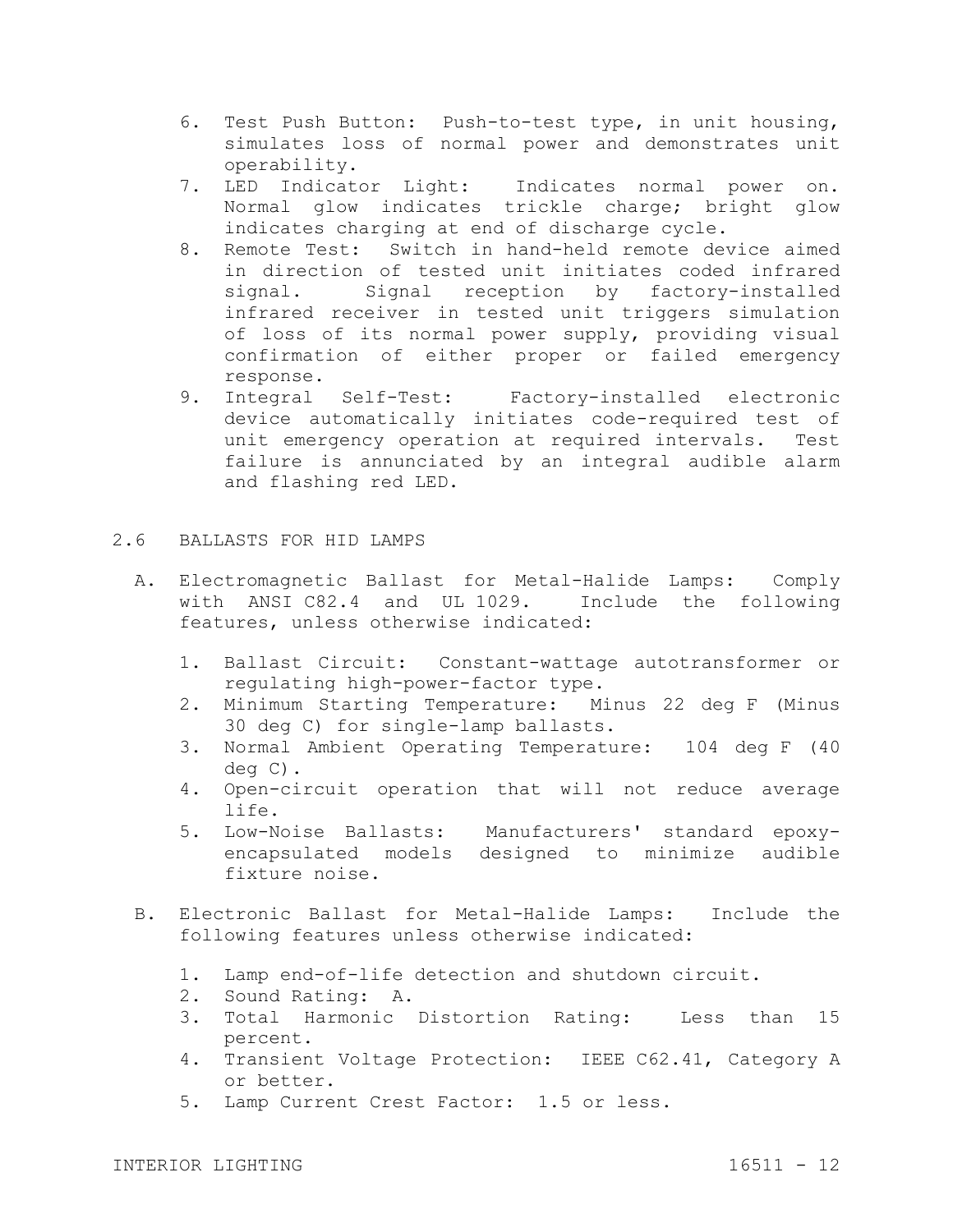- 6. Power Factor: .90 or higher.
- 7. Interference: Comply with 47 CFR, Chapter 1, Part 18, Subpart C, for limitations on electromagnetic and radio-frequency interference for nonconsumer equipment.
- 8. Protection: Class P thermal cutout.
- 9. Retain subparagraph and associated subparagraphs below for bi-level ballasts.
- 10. Bi-Level Dimming Ballast: Ballast circuit and leads provide for remote control of the light output of the associated fixture between high- and low-level and off.
	- a. High-Level Operation: 100 percent of rated lamp lumens.
	- b. Low-Level Operation: 35 percent of rated lamp lumens.
	- c. Compatibility: Certified by ballast manufacturer for use with specific bi-level control system and lamp type indicated. Certified by lamp manufacturer that ballast operating modes are free from negative effect on lamp life and colorrendering capability.
- C. Auxiliary Instant-On Quartz System: Factory-installed feature automatically switches quartz lamp on when fixture is initially energized and when power outages occur. System automatically turns quartz lamp off when HID lamp reaches approximately 60 percent light output.
- D. High-Pressure Sodium Ballasts: Electromagnetic type, with solid-state igniter/starter. Igniter-starter shall have an average life in pulsing mode of 10,000 hours at an igniter/starter-case temperature of 90 deg C.
	- 1. Instant-Restrike Device: Integral with ballast, or solid-state potted module, factory installed within fixture and compatible with lamps, ballasts, and mogul sockets up to 150 W.
		- a. Restrike Range: 105- to 120-V ac.
		- b. Maximum Voltage: 250-V peak or 150-V ac RMS.
	- 2. Minimum Starting Temperature: Minus 40 deg F (Minus 40 deg C).
	- 3. Open-circuit operation shall not reduce average lamp life.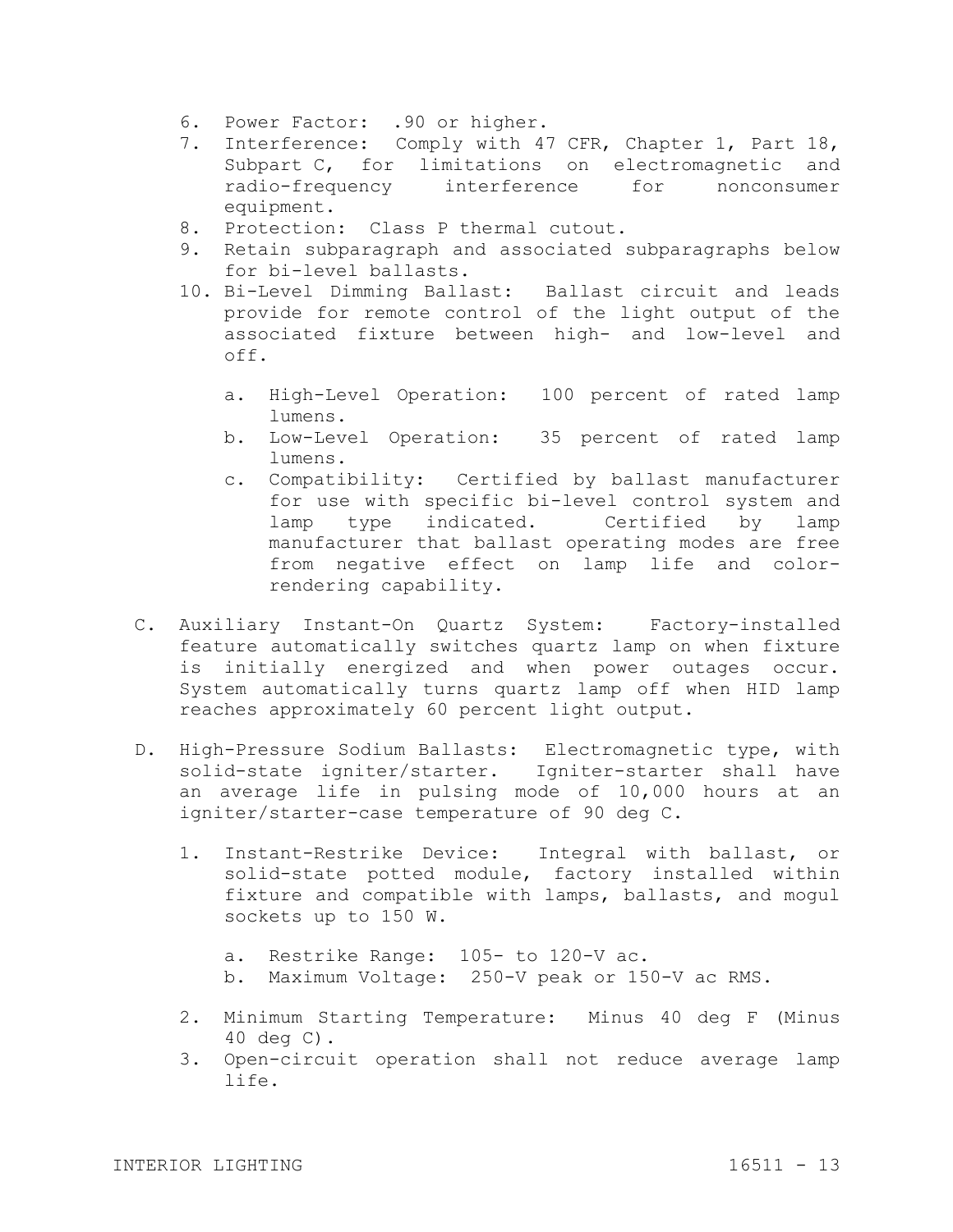## 2.7 EXIT SIGNS

- A. Description: Comply with UL 924; for sign colors, visibility, luminance, and lettering size, comply with authorities having jurisdiction.
- B. Internally Lighted Signs:
	- 1. Lamps for AC Operation: Fluorescent, 2 for each fixture, 20,000 hours of rated lamp life.
	- 2. Lamps for AC Operation: LEDs, 70,000 hours minimum rated lamp life.
	- 3. Self-Powered Exit Signs (Battery Type): Integral automatic charger in a self-contained power pack.
		- a. Battery: Sealed, maintenance-free, nickel-cadmium type.
		- b. Charger: Fully automatic, solid-state type with sealed transfer relay.
		- c. Operation: Relay automatically energizes lamp from battery when circuit voltage drops to 80 percent of nominal voltage or below. When normal voltage is restored, relay disconnects lamps from battery, and battery is automatically recharged and floated on charger.
		- d. Test Push Button: Push-to-test type, in unit housing, simulates loss of normal power and demonstrates unit operability.
		- e. LED Indicator Light: Indicates normal power on. Normal glow indicates trickle charge; bright glow indicates charging at end of discharge cycle.
		- f. Remote Test: Switch in hand-held remote device aimed in direction of tested unit initiates coded infrared signal. Signal reception by factoryinstalled infrared receiver in tested unit triggers simulation of loss of its normal power supply, providing visual confirmation of either proper or failed emergency response.
		- g. Integral Self-Test: Factory-installed electronic device automatically initiates code-required test of unit emergency operation at required intervals. Test failure is annunciated by an integral audible alarm and flashing red LED.
	- 4. Master/Remote Sign Configurations:
		- a. Master Unit: Comply with requirements above for self-powered exit signs, and provide additional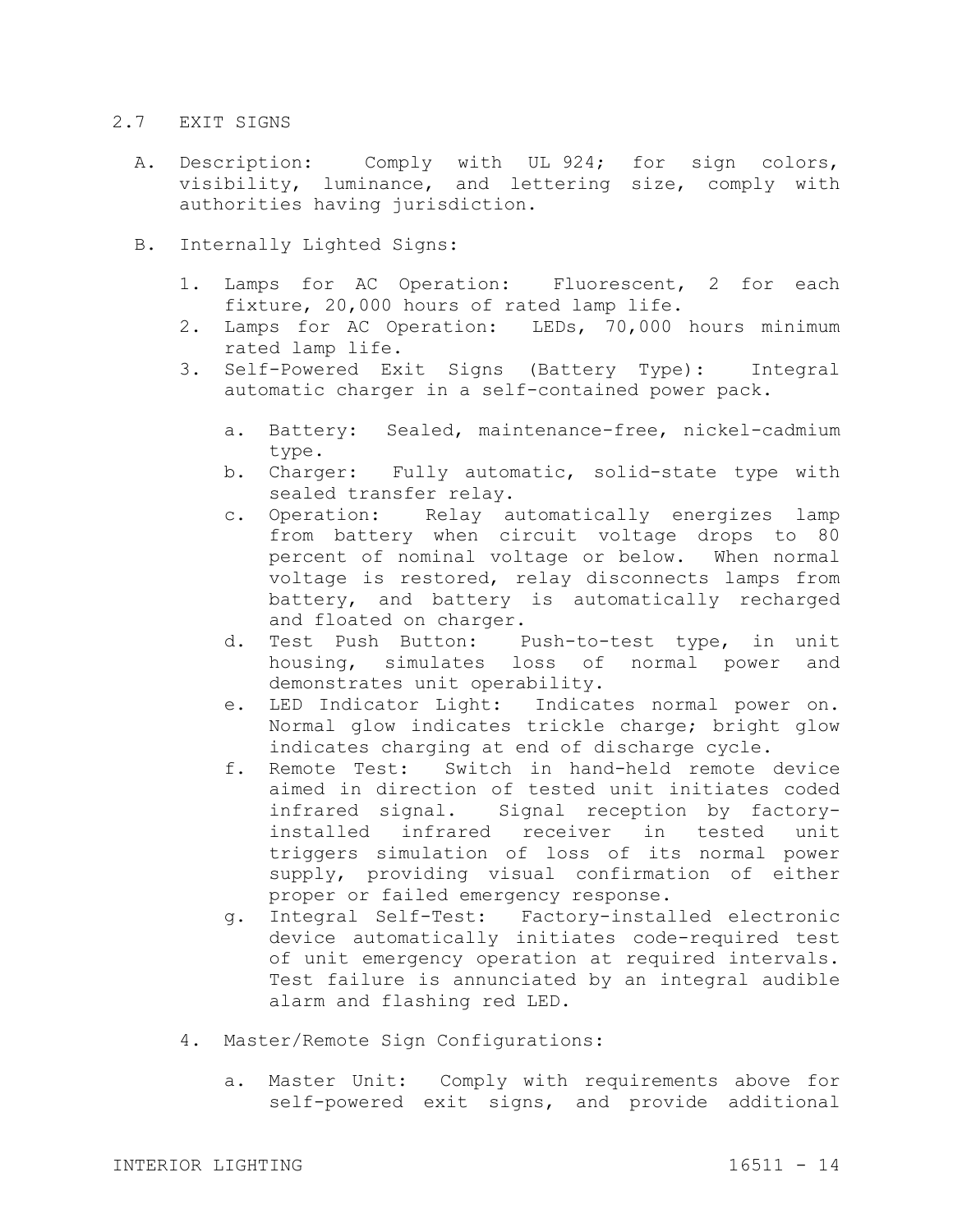capacity in LED power supply for power connection to remote unit.

- b. Remote Unit: Comply with requirements above for self-powered exit signs, except omit power supply, battery and test features. Arrange to receive full power requirements from master unit. Connect for testing concurrently with master unit as a unified system.
- 2.8 EMERGENCY LIGHTING UNITS
	- A. Description: Self-contained units complying with UL 924.
		- 1. Battery: Sealed, maintenance-free, lead-acid type.
		- 2. Charger: Fully automatic, solid-state type with sealed transfer relay.
		- 3. Operation: Relay automatically turns lamp on when power supply circuit voltage drops to 80 percent of nominal voltage or below. Lamp automatically disconnects from battery when voltage approaches deepdischarge level. When normal voltage is restored, relay disconnects lamps from battery, and battery is automatically recharged and floated on charger.
		- 4. Test Push Button: Push-to-test type, in unit housing, simulates loss of normal power and demonstrates unit operability.
		- 5. LED Indicator Light: Indicates normal power on. Normal glow indicates trickle charge; bright glow indicates charging at end of discharge cycle.
		- 6. Wire Guard: Heavy-chrome-plated wire guard protects lamp heads or fixtures.
		- 7. Integral Time-Delay Relay: Holds unit on for fixed interval of 15 minutes when power is restored after an outage.
		- 8. Remote Test: Switch in hand-held remote device aimed in direction of tested unit initiates coded infrared signal. Signal reception by factory-installed infrared receiver in tested unit triggers simulation of loss of its normal power supply, providing visual confirmation of either proper or failed emergency response.
		- 9. Integral Self-Test: Factory-installed electronic device automatically initiates code-required test of unit emergency operation at required intervals. Test failure is annunciated by an integral audible alarm and flashing red LED.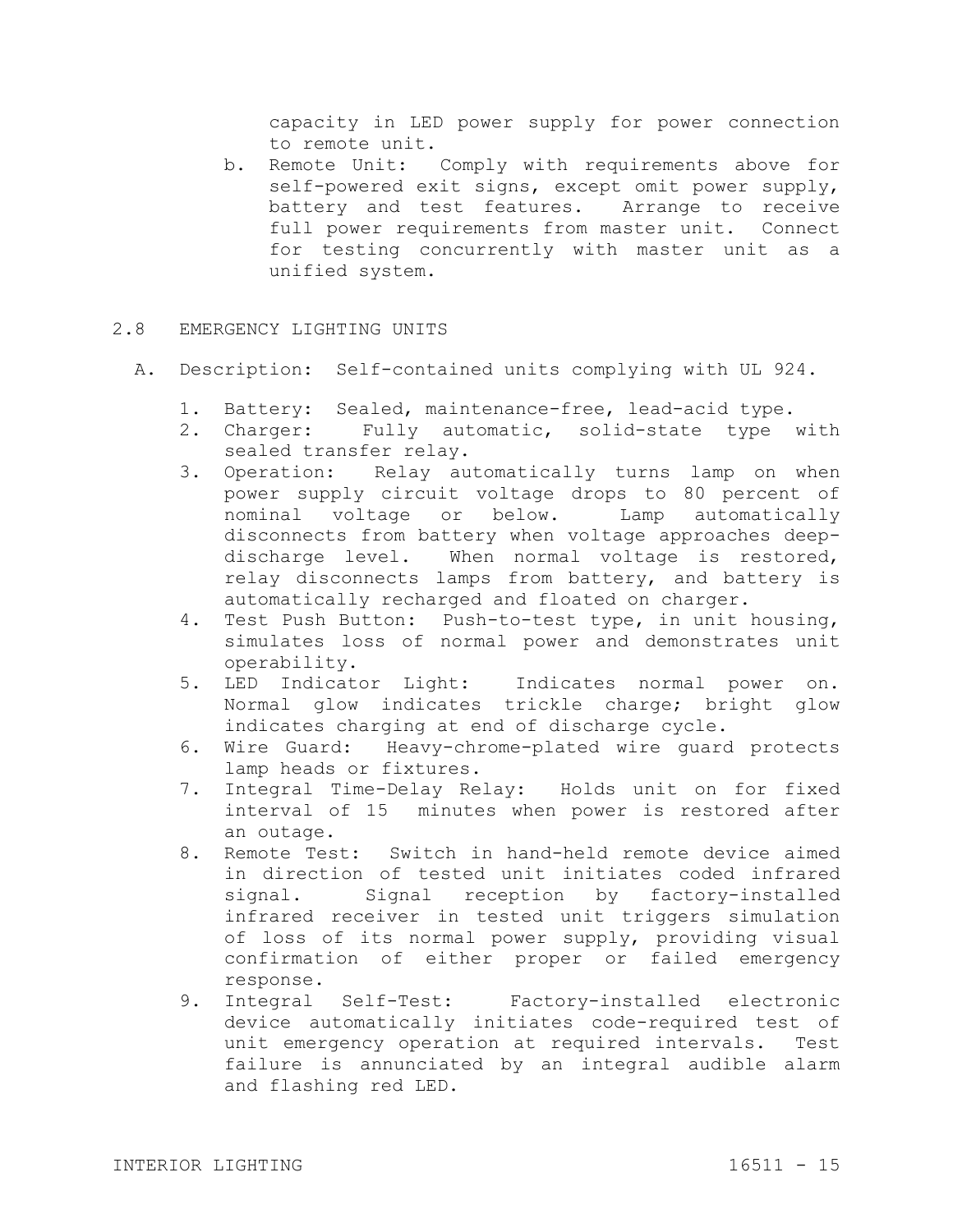#### 2.9 FLUORESCENT LAMPS

- A. Low-Mercury Lamps: Comply with EPA's toxicity characteristic leaching procedure test; shall yield less than 0.2 mg of mercury per liter when tested according to NEMA LL 1.
- B. T8 rapid-start lamps, rated 32 W maximum, nominal length of 48 inches (1220 mm), 2800 initial lumens (minimum), CRI 75 (minimum), and average rated life 20,000 hours, unless otherwise indicated.
- C. T8 rapid-start lamps, rated 17 W maximum, nominal length of 24 inches (610 mm), 1300 initial lumens (minimum), CRI 75 (minimum), and average rated life of 20,000 hours, unless otherwise indicated.

#### 2.10 HID LAMPS

- A. High-Pressure Sodium Lamps: ANSI C78.42, CRI 21 (minimum), and average rated life of 24,000 hours, minimum.
	- 1. Dual-Arc Tube Lamps: Arranged so only one of two arc tubes is lighted at one time and, when power is restored after an outage, the cooler arc tube, with lower internal pressure, lights instantly, providing an immediate 8 to 15 percent of normal light output.
- B. Metal-Halide Lamps: ANSI C78.1372, with a minimum CRI 65, and color temperature 4000 K.
- C. Pulse-Start, Metal-Halide Lamps: Minimum CRI 65, and color temperature 4000 K.
- D. Ceramic, Pulse-Start, Metal-Halide Lamps: Minimum CRI 80, and color temperature 4000 K.

#### 2.11 LIGHTING FIXTURE SUPPORT COMPONENTS

- A. Comply with Division 16 Section "Electrical Supports and Seismic Restraints" for channel- and angle-iron supports and nonmetallic channel and angle supports.
- B. Single-Stem Hangers: 3/4-inch steel tubing with swivel ball fittings and ceiling canopy. Finish same as fixture.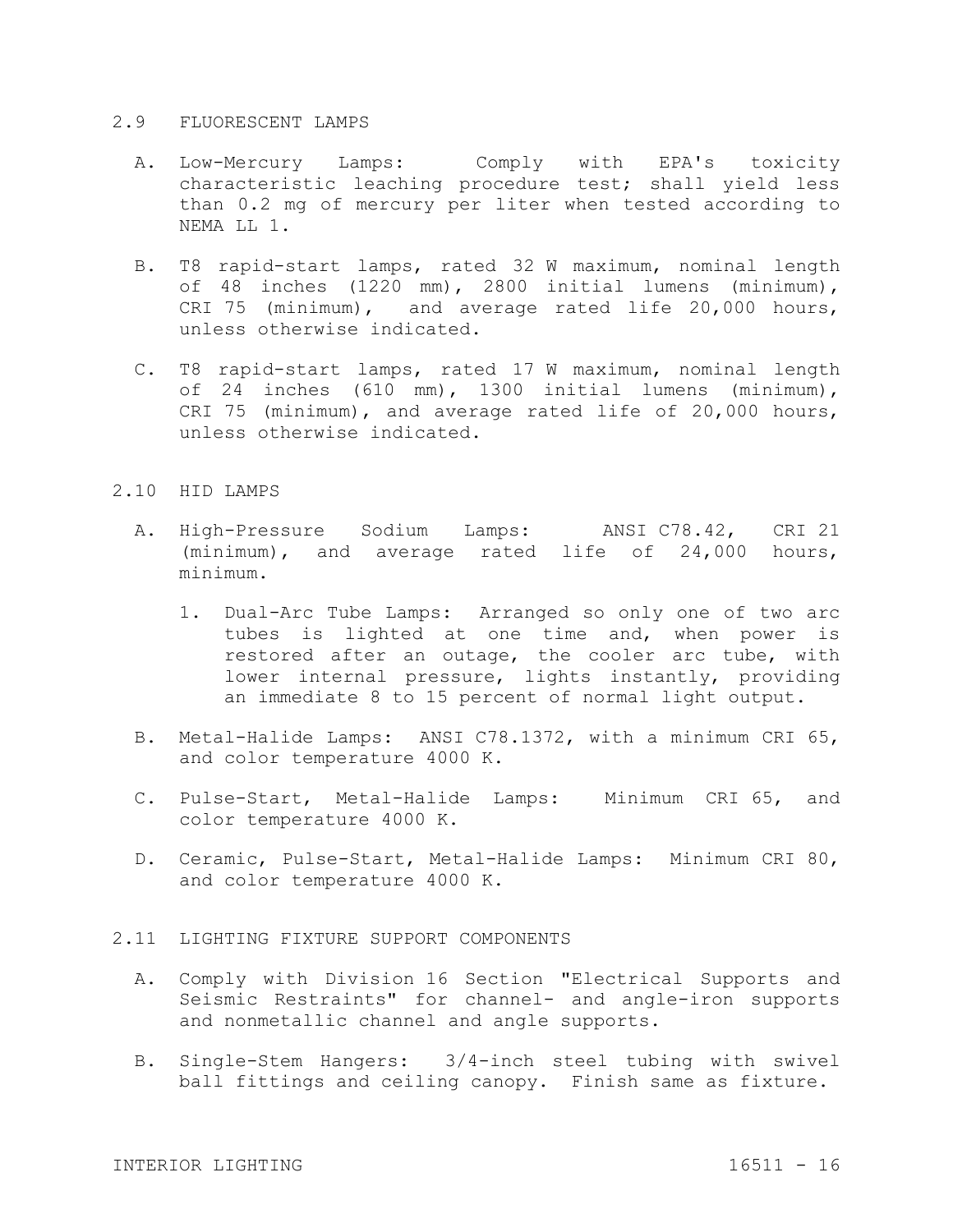- C. Twin-Stem Hangers: Two, 3/4-inch steel tubes with single canopy designed to mount a single fixture. Finish same as fixture.
- D. Wires: ASTM A 641/A 641M, Class 3, soft temper, zinccoated steel, 12 gage (2.68 mm).
- E. Wires for Humid Spaces: ASTM A 580/A 580M, Composition 302 or 304, annealed stainless steel, 12 gage (2.68 mm).
- F. Rod Hangers: 3/16-inch (5-mm) minimum diameter, cadmiumplated, threaded steel rod.
- G. Hook Hangers: Integrated assembly matched to fixture and line voltage and equipped with threaded attachment, cord, and locking-type plug.
- 2.12 RETROFIT KITS FOR FLUORESCENT LIGHTING FIXTURES
	- A. Comply with UL 1598 listing requirements.
		- 1. Reflector Kit: UL 1598, Type I. Suitable for two- to four-lamp, surface-mounted or recessed lighting fixtures by improving reflectivity of fixture surfaces.
		- 2. Ballast and Lamp Change Kit: UL 1598, Type II. Suitable for changing existing ballast, lamps, and sockets.
- 2.13 REQUIREMENTS FOR INDIVIDUAL LIGHTING FIXTURES
	- A. Fixture Type as indicated in lighting fixture schedule:
		- 1. Basis-of-Design Product: as indicated in lighting fixture schedule or a comparable product by one of the following:
		- 2. Manufacturers:
			- a. Lithonia, Hubbell, Morlite, Hess America, Sterner, Kim Lighting, Focal Point and Beta-Calco
		- 3. Voltage: 277-V ac.
		- 4. Mounting: Recessed ceiling, Pendant, Surface ceiling, Surface wall as indicated in drawings .
		- 5. Lamps: as indicated in drawings
		- 6. Ballast Type: Electronic instant start.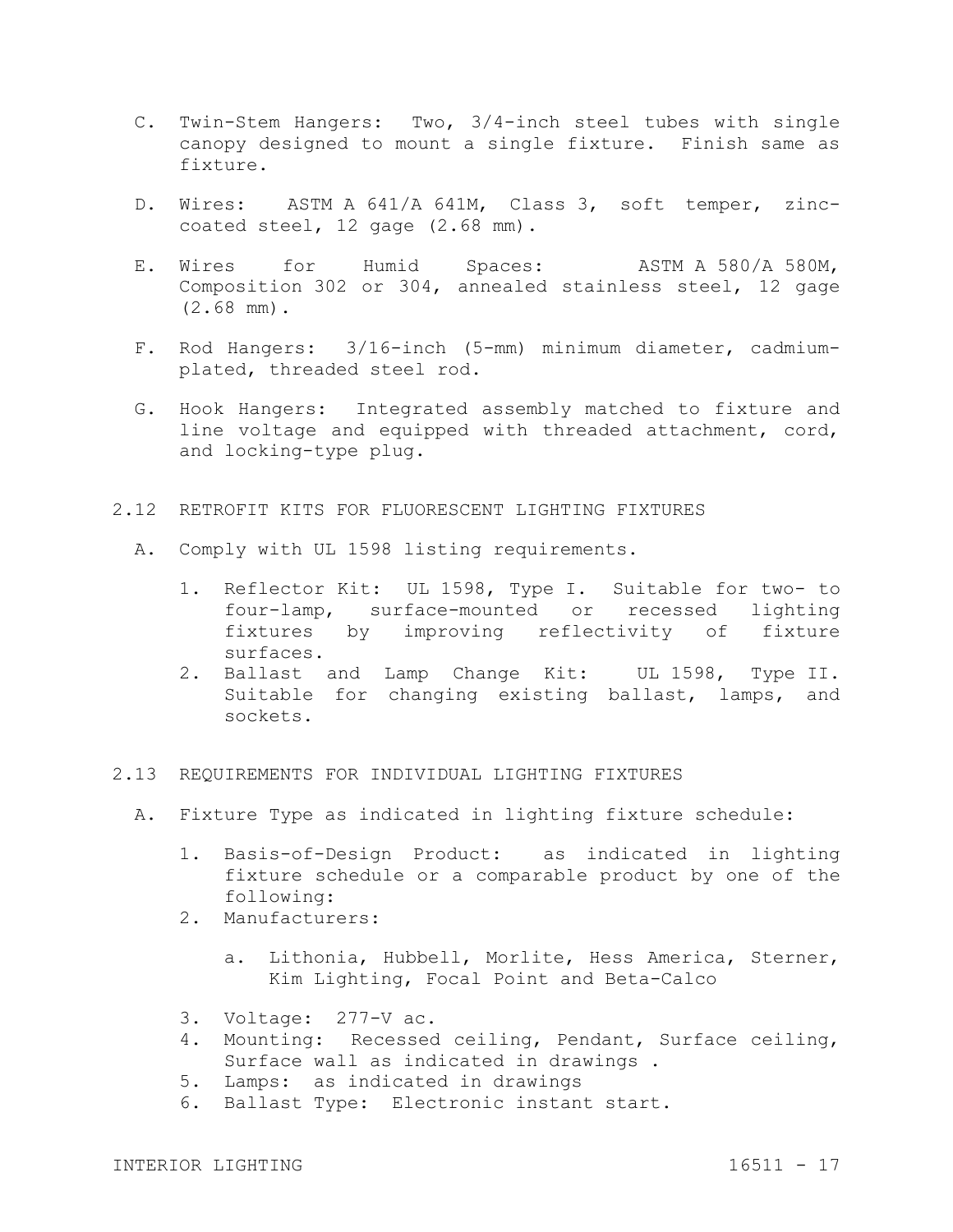- 7. Quantity of Ballasts per Fixture: one for two lamps or two for four lamps.
- 8. Ballast Type: Electronic, compatible with lamp type indicated.
- 9. Ballast Fuse: Factory installed, slow-blow type rated between 2.65 and 3.0 times the line current.
- 10. External Finish: Brush Aluminum
- 11. Trim and Hardware: Spring-loaded door latches.
- 12. Special Environmental Conditions: damp or wet locations.
- 13. Minimum CU for typical RCR shall be as follows (typical cavity reflectances are ceiling, 80 percent; wall, 50 percent; and floor, 20 percent): RCR **3** CU.
- 14. Submit Sample.
- 15. Provide lighting fixtures as needed for mockups.

#### PART 3 - EXECUTION

- 3.1 INSTALLATION
	- A. Lighting fixtures: Set level, plumb, and square with ceilings and walls. Install lamps in each fixture.
	- B. Support for Lighting Fixtures in or on Grid-Type Suspended Ceilings: Use grid as a support element.
		- 1. Install a minimum of four ceiling support system rods or wires for each fixture. Locate not more than 6 inches (150 mm) from lighting fixture corners.
		- 2. Support Clips: Fasten to lighting fixtures and to ceiling grid members at or near each fixture corner with clips that are UL listed for the application.
		- 3. Fixtures of Sizes Less Than Ceiling Grid: Install as indicated on reflected ceiling plans or center in acoustical panel, and support fixtures independently with at least two 3/4-inch (20-mm) metal channels spanning and secured to ceiling tees.
		- 4. Install at least one independent support rod or wire from structure to a tab on lighting fixture. Wire or rod shall have breaking strength of the weight of fixture at a safety factor of 3.
	- C. Suspended Lighting Fixture Support:
		- 1. Pendants and Rods: Where longer than 48 inches (1200 mm), brace to limit swinging.